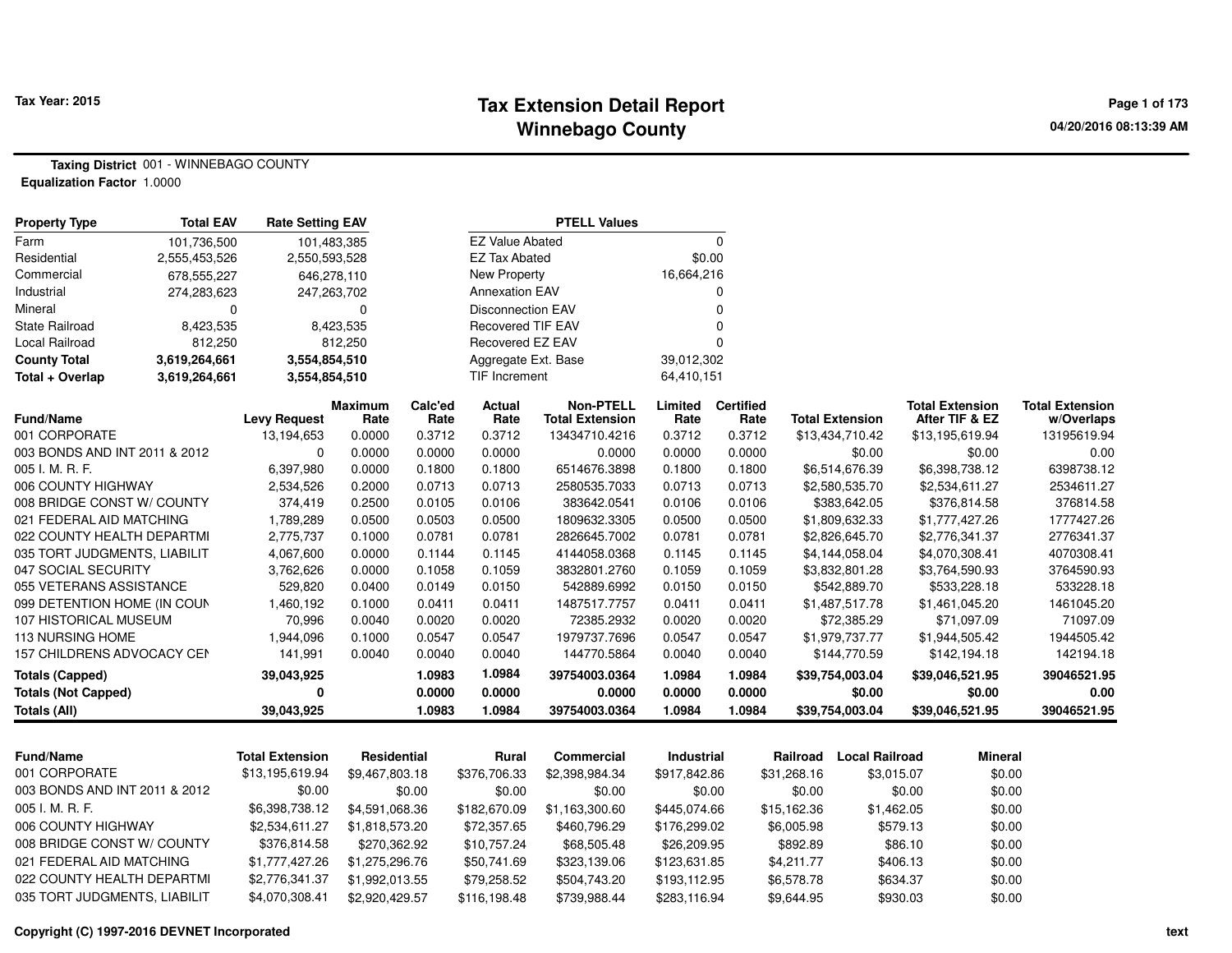|  | Tax Year: 2015 |  |
|--|----------------|--|
|--|----------------|--|

# **Tax Extension Detail Report Tax Year: 2015 Page 2 of 173 Winnebago County**

**04/20/2016 08:13:39 AM**

| <b>Fund/Name</b>                  | <b>Total Extension</b> | Residential     | Rural          | Commercial     | Industrial     | Railroad    | <b>Local Railroad</b> | Mineral |
|-----------------------------------|------------------------|-----------------|----------------|----------------|----------------|-------------|-----------------------|---------|
| 047 SOCIAL SECURITY               | \$3,764,590.93         | \$2,701,078.56  | \$107,470.90   | \$684,408.52   | \$261,852.26   | \$8,920.52  | \$860.17              | \$0.00  |
| 055 VETERANS ASSISTANCE           | \$533,228.18           | \$382,589.02    | \$15,222.51    | \$96,941.72    | \$37,089.56    | \$1,263.53  | \$121.84              | \$0.00  |
| 099 DETENTION HOME (IN COUN       | \$1,461,045.20         | \$1,048,293.95  | \$41,709.67    | \$265,620.30   | \$101,625.38   | \$3,462.07  | \$333.83              | \$0.00  |
| 107 HISTORICAL MUSEUM             | \$71,097.09            | \$51.011.87     | \$2,029.67     | \$12,925.56    | \$4,945.27     | \$168.47    | \$16.25               | \$0.00  |
| <b>113 NURSING HOME</b>           | \$1,944,505.42         | \$1.395.174.67  | \$55,511.41    | \$353,514.13   | \$135,253.24   | \$4,607.67  | \$444.30              | \$0.00  |
| <b>157 CHILDRENS ADVOCACY CEN</b> | \$142.194.18           | \$102,023.74    | \$4,059.34     | \$25,851.12    | \$9,890.55     | \$336.94    | \$32.49               | \$0.00  |
| Totals                            | \$39,046,521.95        | \$28,015,719.35 | \$1,114,693.50 | \$7,098,718.76 | \$2,715,944.49 | \$92,524.09 | \$8,921.76            | \$0.00  |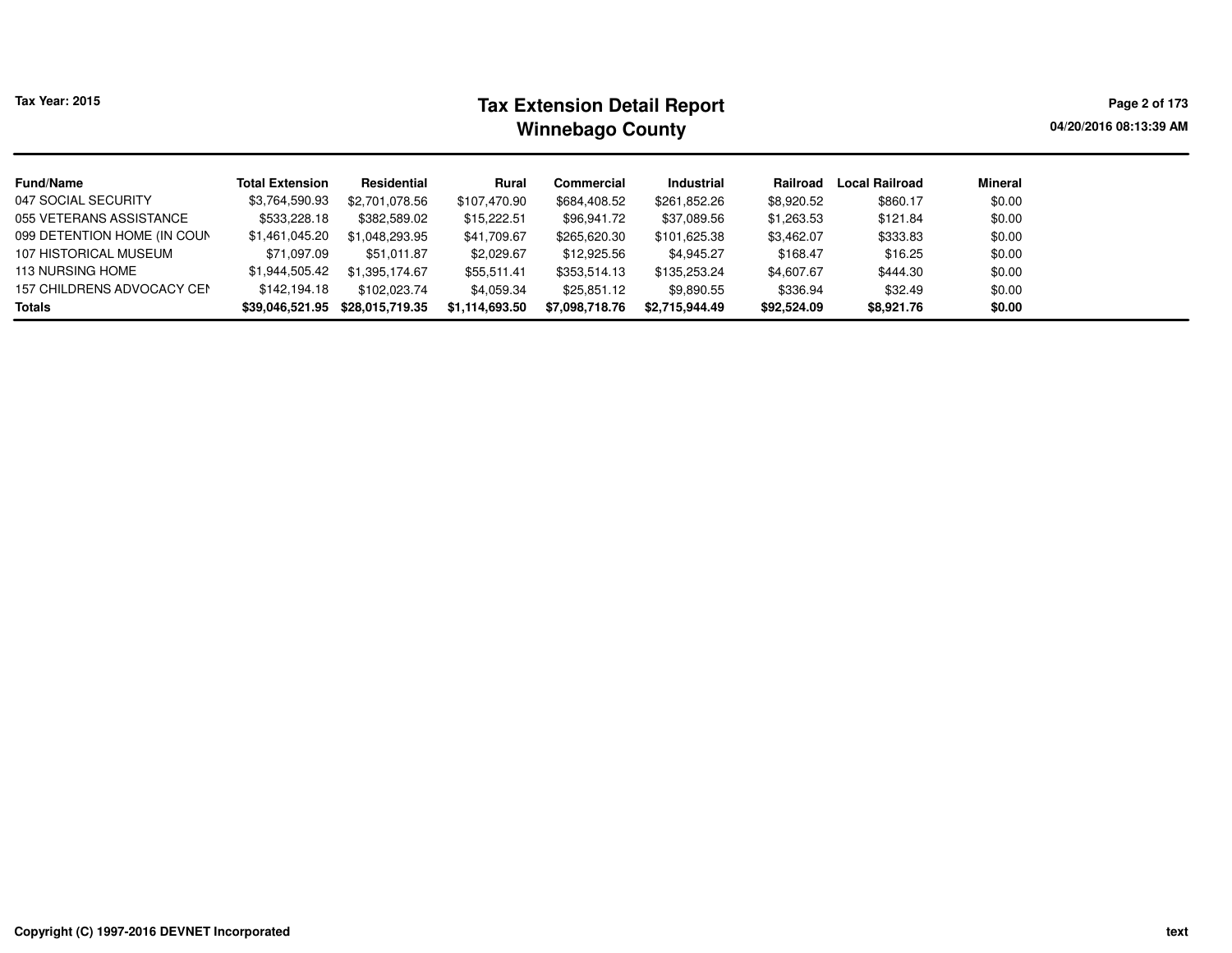#### **Tax Extension Detail Report Tax Year: 2015 Page 3 of 173 Winnebago County**

**Taxing District** 002 - FOREST PRESERVE**Equalization Factor** 1.0000

| <b>Property Type</b>         | <b>Total EAV</b> | <b>Rate Setting EAV</b> |                        |                 |                          | <b>PTELL Values</b>                        |                   |                          |             |                        |                                          |                                      |
|------------------------------|------------------|-------------------------|------------------------|-----------------|--------------------------|--------------------------------------------|-------------------|--------------------------|-------------|------------------------|------------------------------------------|--------------------------------------|
| Farm                         | 101,736,500      |                         | 101,483,385            |                 | <b>EZ Value Abated</b>   |                                            |                   | 0                        |             |                        |                                          |                                      |
| Residential                  | 2,555,453,526    | 2,550,593,528           |                        |                 | <b>EZ Tax Abated</b>     |                                            | \$0.00            |                          |             |                        |                                          |                                      |
| Commercial                   | 678,555,227      |                         | 646,278,110            |                 | <b>New Property</b>      |                                            | 16,664,216        |                          |             |                        |                                          |                                      |
| Industrial                   | 274,283,623      |                         | 247,263,702            |                 | <b>Annexation EAV</b>    |                                            |                   |                          |             |                        |                                          |                                      |
| Mineral                      | 0                |                         | 0                      |                 | <b>Disconnection EAV</b> |                                            |                   |                          |             |                        |                                          |                                      |
| State Railroad               | 8,423,535        |                         | 8,423,535              |                 | <b>Recovered TIF EAV</b> |                                            |                   |                          |             |                        |                                          |                                      |
| Local Railroad               | 812,250          |                         | 812,250                |                 | Recovered EZ EAV         |                                            |                   |                          |             |                        |                                          |                                      |
| <b>County Total</b>          | 3,619,264,661    | 3,554,854,510           |                        |                 | Aggregate Ext. Base      |                                            | 4,060,746         |                          |             |                        |                                          |                                      |
| Total + Overlap              | 3,619,264,661    | 3,554,854,510           |                        |                 | TIF Increment            |                                            | 64,410,151        |                          |             |                        |                                          |                                      |
| <b>Fund/Name</b>             |                  | <b>Levy Request</b>     | <b>Maximum</b><br>Rate | Calc'ed<br>Rate | Actual<br>Rate           | <b>Non-PTELL</b><br><b>Total Extension</b> | Limited<br>Rate   | <b>Certified</b><br>Rate |             | <b>Total Extension</b> | <b>Total Extension</b><br>After TIF & EZ | <b>Total Extension</b><br>w/Overlaps |
| 001 CORPORATE                |                  | 2,138,506               | 0.0600                 | 0.0602          | 0.0600                   | 2171558.7966                               | 0.0600            | 0.0600                   |             | \$2,171,558.80         | \$2,132,912.71                           | 2132912.71                           |
| 003 BONDS & INTEREST         |                  | 348,700                 | 0.0000                 | 0.0098          | 0.0099                   | 358307.2014                                | 0.0099            | 0.0099                   |             | \$358,307.20           | \$351,930.60                             | 351930.60                            |
| 005 I. M. R. F.              |                  | 254,545                 | 0.0000                 | 0.0072          | 0.0072                   | 260587.0556                                | 0.0072            | 0.0072                   |             | \$260,587.06           | \$255,949.52                             | 255949.52                            |
| 035 TORT JUDGMENTS, LIABILIT |                  | 312,121                 | 0.0000                 | 0.0088          | 0.0088                   | 318495.2902                                | 0.0088            | 0.0088                   |             | \$318,495.29           | \$312,827.20                             | 312827.20                            |
| 047 SOCIAL SECURITY          |                  | 161,616                 | 0.0000                 | 0.0045          | 0.0046                   | 166486.1744                                | 0.0046            | 0.0046                   |             | \$166,486.17           | \$163,523.31                             | 163523.31                            |
| <b>121 BOTANICAL GARDENS</b> |                  | 171,080                 | 0.0048                 | 0.0048          | 0.0048                   | 173724.7037                                | 0.0048            | 0.0048                   |             | \$173,724.70           | \$170,633.02                             | 170633.02                            |
| 137 DEV OF FORESTS & CONST   |                  | 891,044                 | 0.0250                 | 0.0251          | 0.0250                   | 904816.1653                                | 0.0250            | 0.0250                   |             | \$904,816.17           | \$888,713.63                             | 888713.63                            |
| <b>Totals (Capped)</b>       |                  | 3,928,912               |                        | 0.1105          | 0.1104                   | 3995668.1857                               | 0.1104            | 0.1104                   |             | \$3,995,668.19         | \$3,924,559.39                           | 3924559.39                           |
| <b>Totals (Not Capped)</b>   |                  | 348,700                 |                        | 0.0098          | 0.0099                   | 358307.2014                                | 0.0099            | 0.0099                   |             | \$358,307.20           | \$351,930.60                             | 351930.60                            |
| <b>Totals (All)</b>          |                  | 4,277,612               |                        | 0.1203          | 0.1203                   | 4353975.3872                               | 0.1203            | 0.1203                   |             | \$4,353,975.39         | \$4,276,489.99                           | 4276489.99                           |
|                              |                  |                         |                        |                 |                          |                                            |                   |                          |             |                        |                                          |                                      |
| <b>Fund/Name</b>             |                  | <b>Total Extension</b>  | Residential            |                 | <b>Rural</b>             | <b>Commercial</b>                          | <b>Industrial</b> |                          | Railroad    | <b>Local Railroad</b>  | <b>Mineral</b>                           |                                      |
| 001 CORPORATE                |                  | \$2,132,912.71          | \$1,530,356.12         |                 | \$60,890.03              | \$387,766.87                               | \$148,358.22      |                          | \$5,054.12  | \$487.35               | \$0.00                                   |                                      |
| 003 BONDS & INTEREST         |                  | \$351,930.60            | \$252,508.76           |                 | \$10,046.86              | \$63,981.53                                | \$24,479.11       |                          | \$833.93    | \$80.41                | \$0.00                                   |                                      |
| 005 I. M. R. F.              |                  | \$255,949.52            | \$183,642.74           |                 | \$7,306.80               | \$46,532.02                                | \$17,802.99       |                          | \$606.49    | \$58.48                | \$0.00                                   |                                      |
| 035 TORT JUDGMENTS, LIABILIT |                  | \$312,827.20            | \$224,452.23           |                 | \$8,930.54               | \$56,872.47                                | \$21,759.21       |                          | \$741.27    | \$71.48                | \$0.00                                   |                                      |
| 047 SOCIAL SECURITY          |                  | \$163,523.31            | \$117,327.31           |                 | \$4,668.24               | \$29,728.79                                | \$11,374.13       |                          | \$387.48    | \$37.36                | \$0.00                                   |                                      |
| 121 BOTANICAL GARDENS        |                  | \$170,633.02            | \$122,428.49           |                 | \$4,871.20               | \$31,021.35                                | \$11,868.66       |                          | \$404.33    | \$38.99                | \$0.00                                   |                                      |
| 137 DEV OF FORESTS & CONST   |                  | \$888,713.63            | \$637,648.38           |                 | \$25,370.85              | \$161,569.53                               | \$61,815.93       |                          | \$2,105.88  | \$203.06               | \$0.00                                   |                                      |
| <b>Totals</b>                |                  | \$4,276,489.99          | \$3,068,364.03         |                 | \$122,084.52             | \$777,472.56                               | \$297,458.25      |                          | \$10,133.50 | \$977.13               | \$0.00                                   |                                      |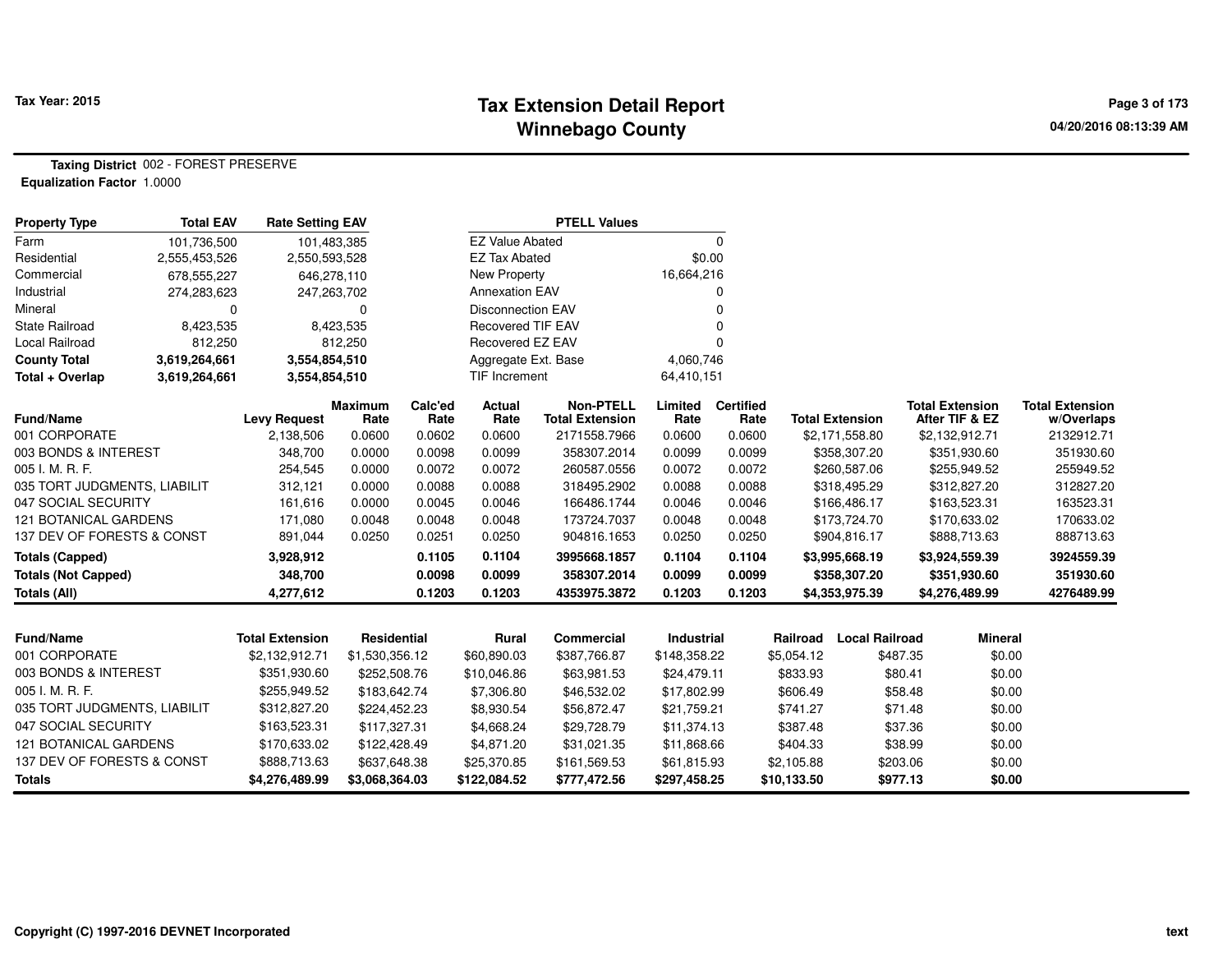# **Tax Extension Detail Report Tax Year: 2015 Page 4 of 173 Winnebago County**

**Taxing District** 003 - BURRITT TOWNSHIP**Equalization Factor** 1.0000

| <b>Property Type</b>       | <b>Total EAV</b> | <b>Rate Setting EAV</b> |                 |                 |                          | <b>PTELL Values</b>                        |                 |                          |                        |                       |                                          |                                      |
|----------------------------|------------------|-------------------------|-----------------|-----------------|--------------------------|--------------------------------------------|-----------------|--------------------------|------------------------|-----------------------|------------------------------------------|--------------------------------------|
| Farm                       | 10,857,912       |                         | 10,857,912      |                 | <b>EZ Value Abated</b>   |                                            |                 |                          |                        |                       |                                          |                                      |
| Residential                | 10,983,504       | 10,983,504              |                 |                 | <b>EZ Tax Abated</b>     |                                            | \$0.00          |                          |                        |                       |                                          |                                      |
| Commercial                 | 1,066,081        |                         | 1,066,081       |                 | New Property             |                                            | 129,098         |                          |                        |                       |                                          |                                      |
| Industrial                 |                  |                         |                 |                 | <b>Annexation EAV</b>    |                                            |                 |                          |                        |                       |                                          |                                      |
| Mineral                    |                  |                         |                 |                 | <b>Disconnection EAV</b> |                                            |                 |                          |                        |                       |                                          |                                      |
| <b>State Railroad</b>      |                  |                         |                 |                 | <b>Recovered TIF EAV</b> |                                            |                 |                          |                        |                       |                                          |                                      |
| Local Railroad             |                  |                         |                 |                 | Recovered EZ EAV         |                                            |                 |                          |                        |                       |                                          |                                      |
| <b>County Total</b>        | 22,907,497       | 22,907,497              |                 |                 | Aggregate Ext. Base      |                                            | 42,597          |                          |                        |                       |                                          |                                      |
| Total + Overlap            | 22,907,497       | 22,907,497              |                 |                 | TIF Increment            |                                            |                 |                          |                        |                       |                                          |                                      |
| <b>Fund/Name</b>           |                  | Levy Request            | Maximum<br>Rate | Calc'ed<br>Rate | Actual<br>Rate           | <b>Non-PTELL</b><br><b>Total Extension</b> | Limited<br>Rate | <b>Certified</b><br>Rate | <b>Total Extension</b> |                       | <b>Total Extension</b><br>After TIF & EZ | <b>Total Extension</b><br>w/Overlaps |
| 001 CORPORATE              |                  | 44,727                  | 0.3700          | 0.1953          | 0.1953                   | 44738.3416                                 | 0.1885          | 0.1885                   |                        | \$43,180.63           | \$43,180.63                              | 43180.63                             |
| <b>Totals (Capped)</b>     |                  | 44,727                  |                 | 0.1953          | 0.1953                   | 44738.3416                                 | 0.1885          | 0.1885                   |                        | \$43,180.63           | \$43,180.63                              | 43180.63                             |
| <b>Totals (Not Capped)</b> |                  | 0                       |                 | 0.0000          | 0.0000                   | 0.0000                                     | 0.0000          | 0.0000                   |                        | \$0.00                | \$0.00                                   | 0.00                                 |
| Totals (All)               |                  | 44,727                  |                 | 0.1953          | 0.1953                   | 44738.3416                                 | 0.1885          | 0.1885                   |                        | \$43,180.63           | \$43,180.63                              | 43180.63                             |
|                            |                  |                         |                 |                 |                          |                                            |                 |                          |                        |                       |                                          |                                      |
| <b>Fund/Name</b>           |                  | <b>Total Extension</b>  | Residential     |                 | Rural                    | Commercial                                 | Industrial      |                          | Railroad               | <b>Local Railroad</b> | <b>Mineral</b>                           |                                      |
| 001 CORPORATE              |                  | \$43,180.63             | \$20,703.91     |                 | \$20,467.16              | \$2,009.56                                 |                 | \$0.00                   | \$0.00                 | \$0.00                | \$0.00                                   |                                      |
| Totals                     |                  | \$43,180.63             | \$20,703.91     |                 | \$20,467.16              | \$2,009.56                                 |                 | \$0.00                   | \$0.00                 | \$0.00                | \$0.00                                   |                                      |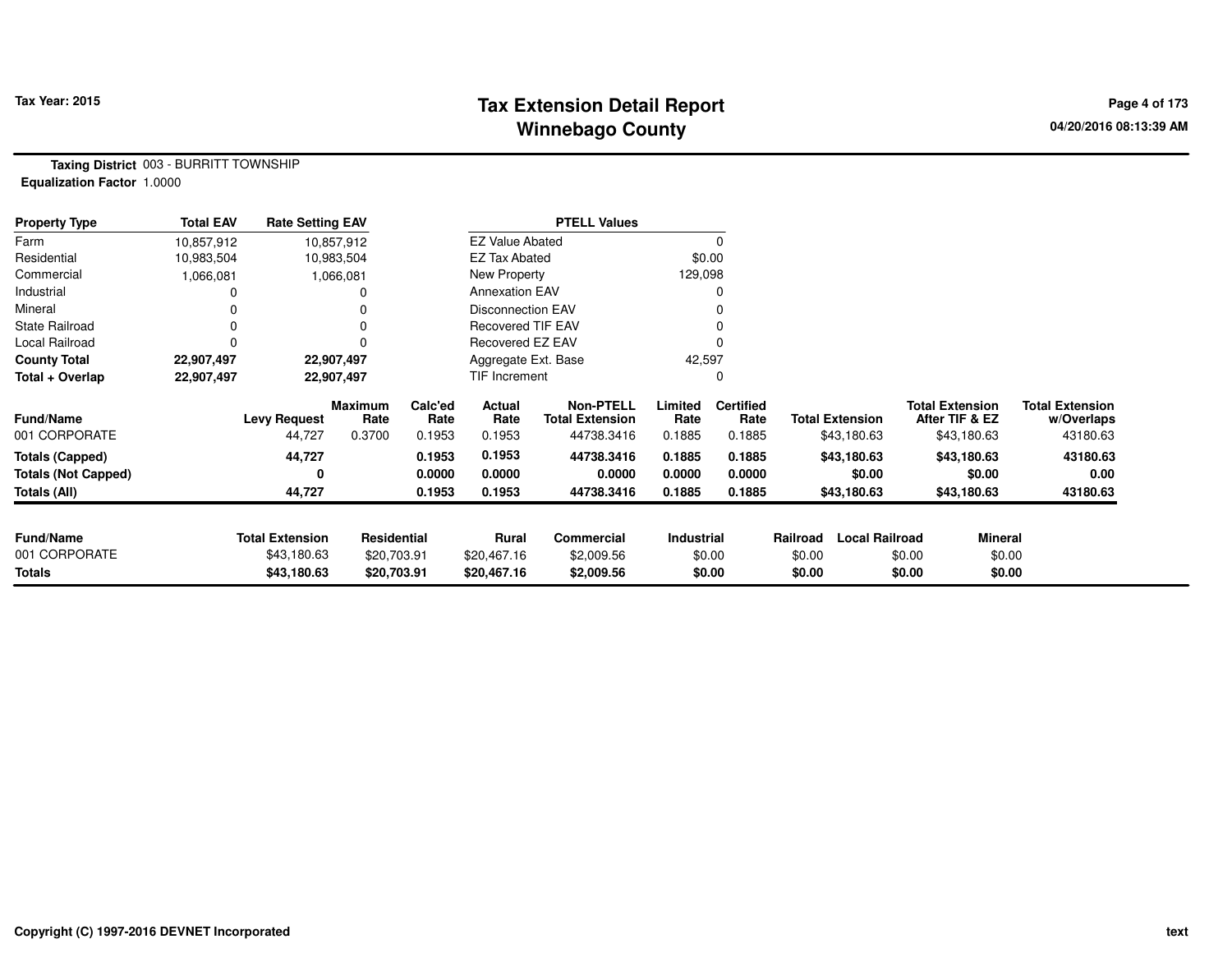# **Tax Extension Detail Report Tax Year: 2015 Page 5 of 173 Winnebago County**

**Taxing District** 004 - CHERRY VALLEY TOWNSHIP**Equalization Factor** 1.0000

| <b>Property Type</b>       | <b>Total EAV</b> | <b>Rate Setting EAV</b> |                        |                 |                          | <b>PTELL Values</b>                        |                 |                          |                        |                                          |                                      |
|----------------------------|------------------|-------------------------|------------------------|-----------------|--------------------------|--------------------------------------------|-----------------|--------------------------|------------------------|------------------------------------------|--------------------------------------|
| Farm                       | 4,295,643        |                         | 4,278,468              |                 | <b>EZ Value Abated</b>   |                                            |                 | 0                        |                        |                                          |                                      |
| Residential                | 172,826,808      | 172,826,808             |                        |                 | EZ Tax Abated            |                                            | \$0.00          |                          |                        |                                          |                                      |
| Commercial                 | 38,542,118       |                         | 38,542,118             |                 | New Property             |                                            | 372,243         |                          |                        |                                          |                                      |
| Industrial                 | 38,127,401       |                         | 36,088,327             |                 | <b>Annexation EAV</b>    |                                            |                 |                          |                        |                                          |                                      |
| Mineral                    | 0                |                         | 0                      |                 | <b>Disconnection EAV</b> |                                            |                 |                          |                        |                                          |                                      |
| <b>State Railroad</b>      | 1,481,529        |                         | 1,481,529              |                 | Recovered TIF EAV        |                                            |                 |                          |                        |                                          |                                      |
| Local Railroad             | 0                |                         | 0                      |                 | Recovered EZ EAV         |                                            |                 |                          |                        |                                          |                                      |
| <b>County Total</b>        | 255,273,499      | 253,217,250             |                        |                 | Aggregate Ext. Base      |                                            | 355,463         |                          |                        |                                          |                                      |
| Total + Overlap            | 255,273,499      | 253,217,250             |                        |                 | TIF Increment            |                                            | 2,056,249       |                          |                        |                                          |                                      |
| <b>Fund/Name</b>           |                  | <b>Levy Request</b>     | <b>Maximum</b><br>Rate | Calc'ed<br>Rate | Actual<br>Rate           | <b>Non-PTELL</b><br><b>Total Extension</b> | Limited<br>Rate | <b>Certified</b><br>Rate | <b>Total Extension</b> | <b>Total Extension</b><br>After TIF & EZ | <b>Total Extension</b><br>w/Overlaps |
| 001 CORPORATE              |                  | 345,000                 | 0.2500                 | 0.1362          | 0.1363                   | 347937.7791                                | 0.1311          | 0.1311                   | \$334,663.56           | \$331,967.81                             | 331967.81                            |
| 054 GENERAL ASSISTANCE     |                  | 28,000                  | 0.0000                 | 0.0111          | 0.0111                   | 28335.3584                                 | 0.0107          | 0.0107                   | \$27,314.26            | \$27,094.25                              | 27094.25                             |
| <b>Totals (Capped)</b>     |                  | 373,000                 |                        | 0.1473          | 0.1474                   | 376273.1375                                | 0.1418          | 0.1418                   | \$361,977.82           | \$359,062.06                             | 359062.06                            |
| <b>Totals (Not Capped)</b> |                  |                         |                        | 0.0000          | 0.0000                   | 0.0000                                     | 0.0000          | 0.0000                   | \$0.00                 | \$0.00                                   | 0.00                                 |
| Totals (All)               |                  | 373,000                 |                        | 0.1473          | 0.1474                   | 376273.1375                                | 0.1418          | 0.1418                   | \$361,977.82           | \$359,062.06                             | 359062.06                            |
|                            |                  |                         |                        |                 |                          |                                            |                 |                          |                        |                                          |                                      |
| Fund/Name                  |                  | <b>Total Extension</b>  | <b>Residential</b>     |                 | Rural                    | Commercial                                 | Industrial      |                          | Railroad               | <b>Local Railroad</b>                    | Mineral                              |
| 001 CORPORATE              |                  | \$331,967.81            | \$226,575.94           |                 | \$5,609.07               | \$50,528.72                                | \$47,311.80     |                          | \$1,942.28             | \$0.00                                   | \$0.00                               |
| 054 GENERAL ASSISTANCE     |                  | \$27,094.25             | \$18,492.47            |                 | \$457.80                 | \$4,124.01                                 | \$3,861.45      |                          | \$158.52               | \$0.00                                   | \$0.00                               |
| <b>Totals</b>              |                  | \$359,062.06            | \$245,068.41           |                 | \$6,066.87               | \$54,652.73                                | \$51,173.25     |                          | \$2,100.80             | \$0.00                                   | \$0.00                               |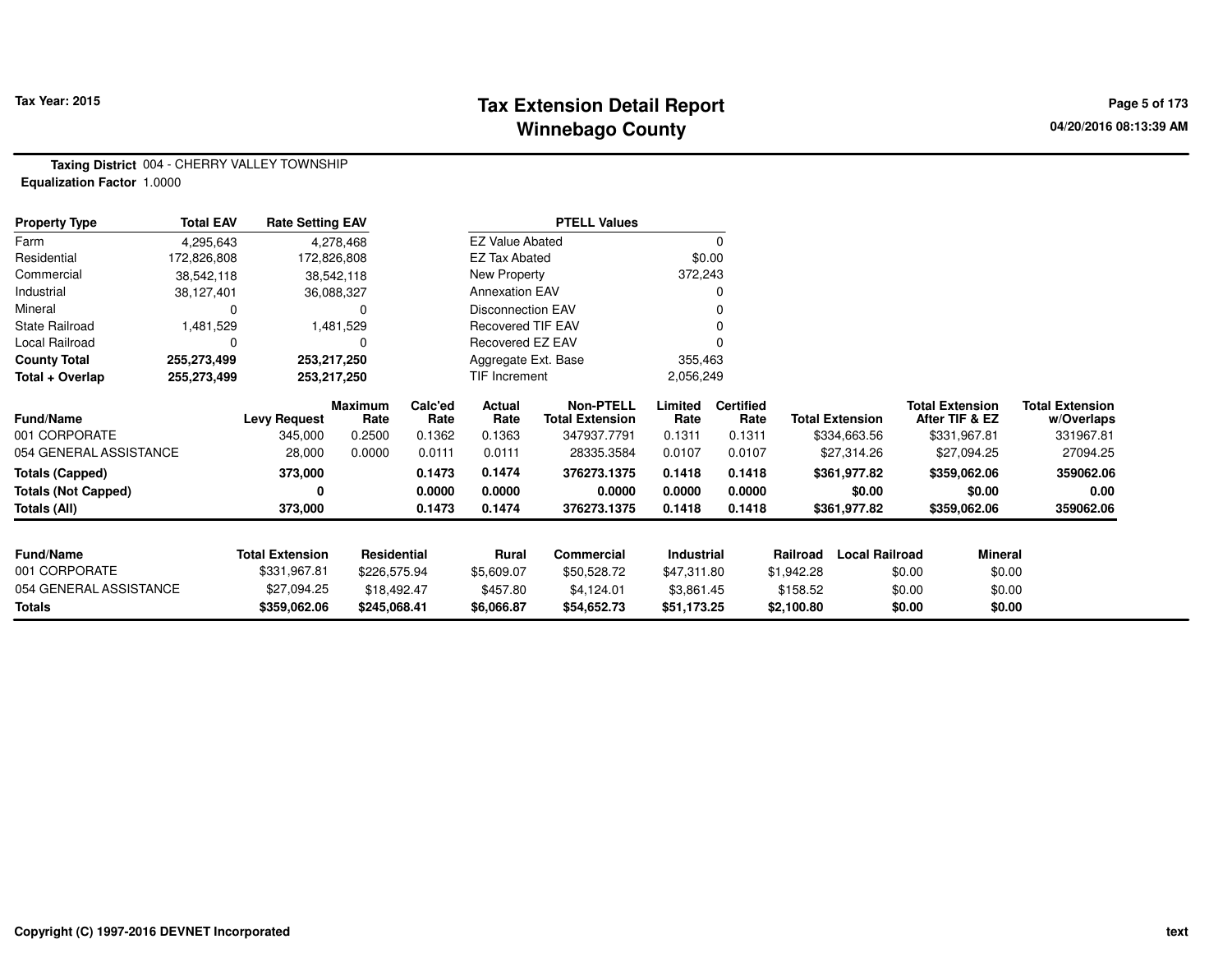# **Tax Extension Detail Report Tax Year: 2015 Page 6 of 173 Winnebago County**

**Taxing District** 005 - DURAND TOWNSHIP**Equalization Factor** 1.0000

| <b>Property Type</b>       | <b>Total EAV</b> | <b>Rate Setting EAV</b> |                        |                 |                          | <b>PTELL Values</b>                        |                 |                          |          |                        |                                          |                                      |
|----------------------------|------------------|-------------------------|------------------------|-----------------|--------------------------|--------------------------------------------|-----------------|--------------------------|----------|------------------------|------------------------------------------|--------------------------------------|
| Farm                       | 7,967,410        |                         | 7,967,410              |                 | <b>EZ Value Abated</b>   |                                            |                 | $\mathbf 0$              |          |                        |                                          |                                      |
| Residential                | 24,363,921       |                         | 24,312,133             |                 | <b>EZ Tax Abated</b>     |                                            | \$0.00          |                          |          |                        |                                          |                                      |
| Commercial                 | 3,751,771        |                         | 3,600,494              |                 | New Property             |                                            |                 |                          |          |                        |                                          |                                      |
| Industrial                 | 283,374          |                         | 245,672                |                 | <b>Annexation EAV</b>    |                                            |                 |                          |          |                        |                                          |                                      |
| Mineral                    |                  |                         |                        |                 | <b>Disconnection EAV</b> |                                            |                 |                          |          |                        |                                          |                                      |
| <b>State Railroad</b>      | 0                |                         |                        |                 | <b>Recovered TIF EAV</b> |                                            |                 |                          |          |                        |                                          |                                      |
| Local Railroad             | 0                |                         | 0                      |                 | Recovered EZ EAV         |                                            |                 |                          |          |                        |                                          |                                      |
| <b>County Total</b>        | 36,366,476       |                         | 36,125,709             |                 | Aggregate Ext. Base      |                                            | 63,801          |                          |          |                        |                                          |                                      |
| Total + Overlap            | 36,366,476       |                         | 36,125,709             |                 | TIF Increment            |                                            | 240,767         |                          |          |                        |                                          |                                      |
| <b>Fund/Name</b>           |                  | <b>Levy Request</b>     | <b>Maximum</b><br>Rate | Calc'ed<br>Rate | Actual<br>Rate           | <b>Non-PTELL</b><br><b>Total Extension</b> | Limited<br>Rate | <b>Certified</b><br>Rate |          | <b>Total Extension</b> | <b>Total Extension</b><br>After TIF & EZ | <b>Total Extension</b><br>w/Overlaps |
| 001 CORPORATE              |                  | 63,400                  | 0.2500                 | 0.1755          | 0.1755                   | 63823.1654                                 | 0.1675          | 0.1675                   |          | \$60,913.85            | \$60,510.56                              | 60510.56                             |
| 054 GENERAL ASSISTANCE     |                  | 4,000                   | 0.0000                 | 0.0111          | 0.0111                   | 4036.6788                                  | 0.0106          | 0.0106                   |          | \$3,854.85             | \$3,829.33                               | 3829.33                              |
| <b>Totals (Capped)</b>     |                  | 67,400                  |                        | 0.1866          | 0.1866                   | 67859.8442                                 | 0.1781          | 0.1781                   |          | \$64,768.69            | \$64,339.89                              | 64339.89                             |
| <b>Totals (Not Capped)</b> |                  |                         |                        | 0.0000          | 0.0000                   | 0.0000                                     | 0.0000          | 0.0000                   |          | \$0.00                 | \$0.00                                   | 0.00                                 |
| Totals (All)               |                  | 67,400                  |                        | 0.1866          | 0.1866                   | 67859.8442                                 | 0.1781          | 0.1781                   |          | \$64,768.69            | \$64,339.89                              | 64339.89                             |
| Fund/Name                  |                  | <b>Total Extension</b>  | Residential            |                 | <b>Rural</b>             | Commercial                                 | Industrial      |                          | Railroad | <b>Local Railroad</b>  | <b>Mineral</b>                           |                                      |
| 001 CORPORATE              |                  | \$60,510.56             |                        |                 |                          |                                            |                 |                          |          |                        |                                          |                                      |
| 054 GENERAL ASSISTANCE     |                  |                         | \$40,722.82            |                 | \$13,345.41              | \$6,030.83                                 | \$411.50        |                          | \$0.00   |                        | \$0.00<br>\$0.00                         |                                      |
|                            |                  | \$3,829.33              |                        | \$2,577.09      | \$844.55                 | \$381.65                                   | \$26.04         |                          | \$0.00   |                        | \$0.00<br>\$0.00                         |                                      |
| <b>Totals</b>              |                  | \$64,339.89             | \$43,299.91            |                 | \$14,189.96              | \$6,412.48                                 | \$437.54        |                          | \$0.00   |                        | \$0.00<br>\$0.00                         |                                      |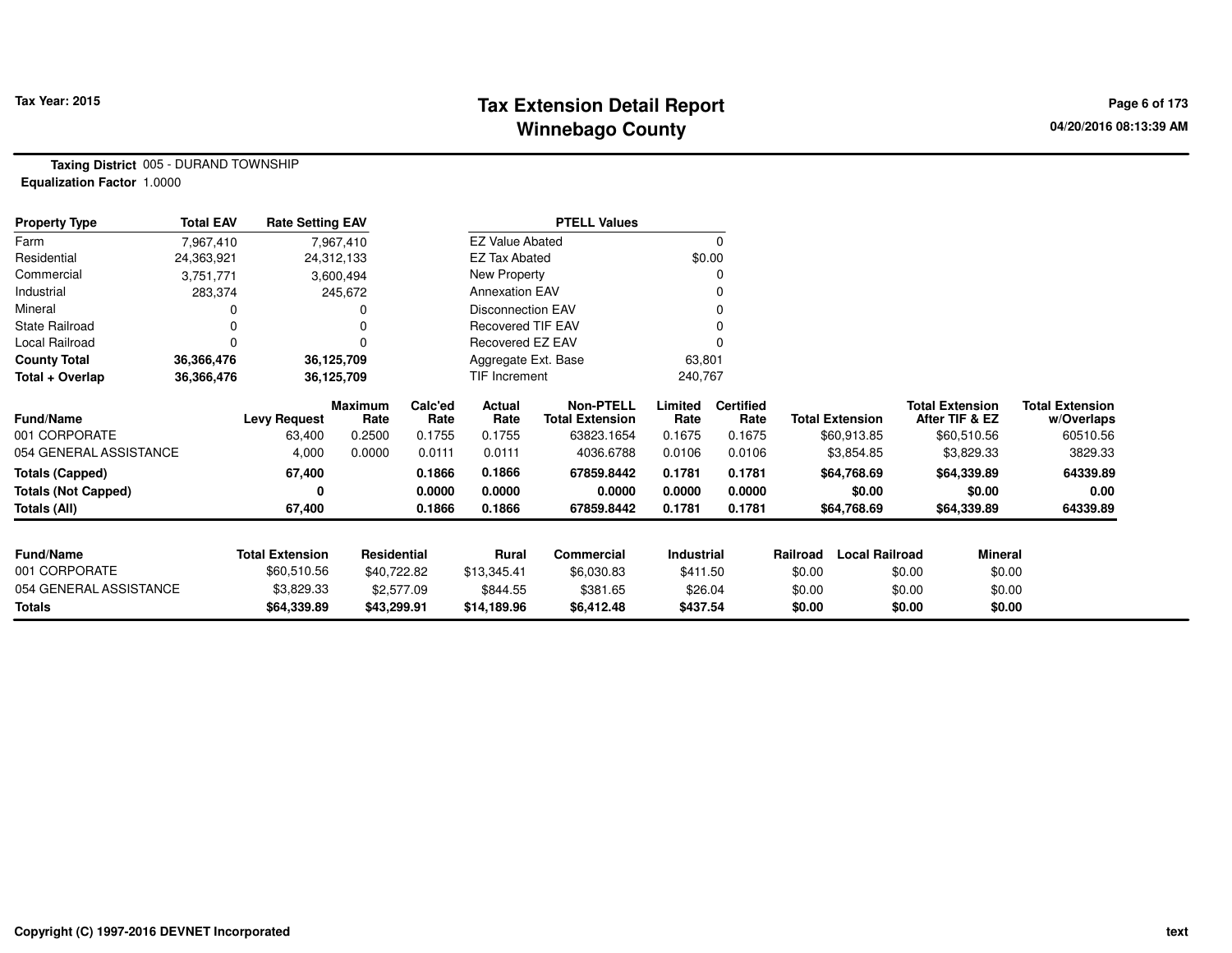#### **Tax Extension Detail Report Tax Year: 2015 Page 7 of 173 Winnebago County**

**Taxing District** 006 - HARLEM TOWNSHIP**Equalization Factor** 1.0000

| <b>Property Type</b>       | <b>Total EAV</b> | <b>Rate Setting EAV</b> |                    |                 |                          | <b>PTELL Values</b>                        |                 |                          |                                   |                                          |                                      |
|----------------------------|------------------|-------------------------|--------------------|-----------------|--------------------------|--------------------------------------------|-----------------|--------------------------|-----------------------------------|------------------------------------------|--------------------------------------|
| Farm                       | 2,678,438        |                         | 2,623,524          |                 | <b>EZ Value Abated</b>   |                                            |                 | 0                        |                                   |                                          |                                      |
| Residential                | 428,449,194      | 428,288,545             |                    |                 | <b>EZ Tax Abated</b>     |                                            | \$0.00          |                          |                                   |                                          |                                      |
| Commercial                 | 78,898,641       |                         | 67,881,569         |                 | New Property             |                                            | 4,446,141       |                          |                                   |                                          |                                      |
| Industrial                 | 54,650,274       |                         | 40,608,773         |                 | <b>Annexation EAV</b>    |                                            |                 | o                        |                                   |                                          |                                      |
| Mineral                    |                  |                         |                    |                 | Disconnection EAV        |                                            |                 |                          |                                   |                                          |                                      |
| <b>State Railroad</b>      |                  |                         |                    |                 | <b>Recovered TIF EAV</b> |                                            |                 |                          |                                   |                                          |                                      |
| Local Railroad             | $\Omega$         |                         | $\Omega$           |                 | Recovered EZ EAV         |                                            |                 |                          |                                   |                                          |                                      |
| <b>County Total</b>        | 564,676,547      | 539,402,411             |                    |                 | Aggregate Ext. Base      |                                            | 604,756         |                          |                                   |                                          |                                      |
| Total + Overlap            | 564,676,547      | 539,402,411             |                    |                 | <b>TIF Increment</b>     |                                            | 25,274,136      |                          |                                   |                                          |                                      |
| Fund/Name                  |                  | <b>Levy Request</b>     | Maximum<br>Rate    | Calc'ed<br>Rate | <b>Actual</b><br>Rate    | <b>Non-PTELL</b><br><b>Total Extension</b> | Limited<br>Rate | <b>Certified</b><br>Rate | <b>Total Extension</b>            | <b>Total Extension</b><br>After TIF & EZ | <b>Total Extension</b><br>w/Overlaps |
| 001 CORPORATE              |                  | 475,000                 | 0.2500             | 0.0881          | 0.0881                   | 497480.0379                                | 0.0868          | 0.0868                   | \$490,139.24                      | \$468,201.29                             | 468201.29                            |
| 042 PARK/PARK MAINTENANCE  |                  | 74,000                  | 0.0200             | 0.0137          | 0.0138                   | 77925.3635                                 | 0.0137          | 0.0137                   | \$77,360.69                       | \$73,898.13                              | 73898.13                             |
| 054 GENERAL ASSISTANCE     |                  | 73,000                  | 0.0000             | 0.0135          | 0.0136                   | 76796.0104                                 | 0.0135          | 0.0135                   | \$76,231.33                       | \$72,819.33                              | 72819.33                             |
| Totals (Capped)            |                  | 622,000                 |                    | 0.1153          | 0.1155                   | 652201.4118                                | 0.1140          | 0.1140                   | \$643,731.26                      | \$614,918.75                             | 614918.75                            |
| <b>Totals (Not Capped)</b> |                  | 0                       |                    | 0.0000          | 0.0000                   | 0.0000                                     | 0.0000          | 0.0000                   | \$0.00                            | \$0.00                                   | 0.00                                 |
| Totals (All)               |                  | 622,000                 |                    | 0.1153          | 0.1155                   | 652201.4118                                | 0.1140          | 0.1140                   | \$643,731.26                      | \$614,918.75                             | 614918.75                            |
|                            |                  |                         |                    |                 |                          |                                            |                 |                          |                                   |                                          |                                      |
| <b>Fund/Name</b>           |                  | <b>Total Extension</b>  | <b>Residential</b> |                 | Rural                    | <b>Commercial</b>                          | Industrial      |                          | <b>Local Railroad</b><br>Railroad | <b>Mineral</b>                           |                                      |
| 001 CORPORATE              |                  | \$468,201.29            | \$371,754.46       |                 | \$2,277.22               | \$58,921.20                                | \$35,248.41     |                          | \$0.00                            | \$0.00<br>\$0.00                         |                                      |
| 042 PARK/PARK MAINTENANCE  |                  | \$73,898.13             | \$58,675.54        |                 | \$359.42                 | \$9,299.77                                 | \$5,563.40      |                          | \$0.00                            | \$0.00<br>\$0.00                         |                                      |
| 054 GENERAL ASSISTANCE     |                  | \$72,819.33             | \$57,818.96        |                 | \$354.18                 | \$9,164.01                                 | \$5,482.18      |                          | \$0.00                            | \$0.00<br>\$0.00                         |                                      |
| <b>Totals</b>              |                  | \$614,918.75            | \$488,248.96       |                 | \$2,990.82               | \$77,384.98                                | \$46,293.99     |                          | \$0.00                            | \$0.00<br>\$0.00                         |                                      |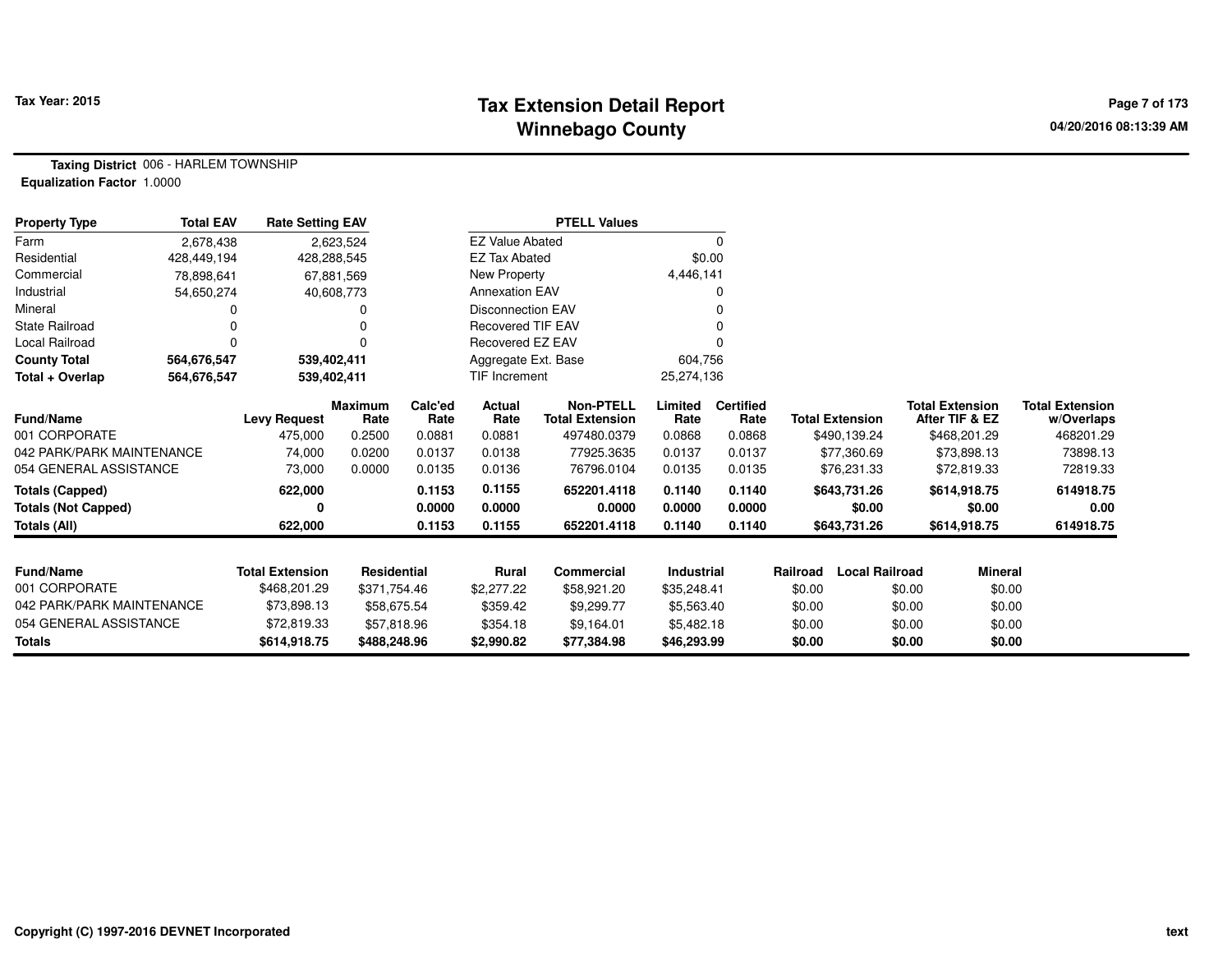# **Tax Extension Detail Report Tax Year: 2015 Page 8 of 173 Winnebago County**

**Taxing District** 007 - HARRISON TOWNSHIP**Equalization Factor** 1.0000

| <b>Property Type</b>       | <b>Total EAV</b> | <b>Rate Setting EAV</b> |                        |                 |                          | <b>PTELL Values</b>                        |                 |                          |                        |                       |                                          |                                      |
|----------------------------|------------------|-------------------------|------------------------|-----------------|--------------------------|--------------------------------------------|-----------------|--------------------------|------------------------|-----------------------|------------------------------------------|--------------------------------------|
| Farm                       | 5,070,003        |                         | 5,070,003              |                 | <b>EZ Value Abated</b>   |                                            |                 | 0                        |                        |                       |                                          |                                      |
| Residential                | 7,447,529        |                         | 7,447,529              |                 | <b>EZ Tax Abated</b>     |                                            | \$0.00          |                          |                        |                       |                                          |                                      |
| Commercial                 | 341,056          |                         | 341,056                |                 | New Property             |                                            | 132,792         |                          |                        |                       |                                          |                                      |
| Industrial                 |                  |                         |                        |                 | <b>Annexation EAV</b>    |                                            |                 |                          |                        |                       |                                          |                                      |
| Mineral                    |                  |                         |                        |                 | <b>Disconnection EAV</b> |                                            |                 |                          |                        |                       |                                          |                                      |
| <b>State Railroad</b>      | 0                |                         |                        |                 | <b>Recovered TIF EAV</b> |                                            |                 |                          |                        |                       |                                          |                                      |
| Local Railroad             |                  |                         |                        |                 | <b>Recovered EZ EAV</b>  |                                            |                 |                          |                        |                       |                                          |                                      |
| <b>County Total</b>        | 12,858,588       |                         | 12,858,588             |                 | Aggregate Ext. Base      |                                            | 16,897          |                          |                        |                       |                                          |                                      |
| Total + Overlap            | 12,858,588       |                         | 12,858,588             |                 | TIF Increment            |                                            |                 | 0                        |                        |                       |                                          |                                      |
| <b>Fund/Name</b>           |                  | <b>Levy Request</b>     | <b>Maximum</b><br>Rate | Calc'ed<br>Rate | Actual<br>Rate           | <b>Non-PTELL</b><br><b>Total Extension</b> | Limited<br>Rate | <b>Certified</b><br>Rate | <b>Total Extension</b> |                       | <b>Total Extension</b><br>After TIF & EZ | <b>Total Extension</b><br>w/Overlaps |
| 001 CORPORATE              |                  | 17,725                  | 0.4500                 | 0.1378          | 0.1379                   | 17731.9929                                 | 0.1339          | 0.1339                   | \$17,217.65            |                       | \$17,217.65                              | 17217.65                             |
| <b>Totals (Capped)</b>     |                  | 17,725                  |                        | 0.1378          | 0.1379                   | 17731.9929                                 | 0.1339          | 0.1339                   | \$17,217.65            |                       | \$17,217.65                              | 17217.65                             |
| <b>Totals (Not Capped)</b> |                  | 0                       |                        | 0.0000          | 0.0000                   | 0.0000                                     | 0.0000          | 0.0000                   |                        | \$0.00                | \$0.00                                   | 0.00                                 |
| Totals (All)               |                  | 17,725                  |                        | 0.1378          | 0.1379                   | 17731.9929                                 | 0.1339          | 0.1339                   | \$17,217.65            |                       | \$17,217.65                              | 17217.65                             |
|                            |                  |                         |                        |                 |                          |                                            |                 |                          |                        |                       |                                          |                                      |
| <b>Fund/Name</b>           |                  | <b>Total Extension</b>  | Residential            |                 | Rural                    | <b>Commercial</b>                          | Industrial      |                          | Railroad               | <b>Local Railroad</b> | <b>Mineral</b>                           |                                      |
| 001 CORPORATE              |                  | \$17,217.65             |                        | \$9,972.25      | \$6,788.73               | \$456.67                                   |                 | \$0.00                   | \$0.00                 | \$0.00                | \$0.00                                   |                                      |
| <b>Totals</b>              |                  | \$17,217.65             |                        | \$9,972.25      | \$6,788.73               | \$456.67                                   |                 | \$0.00                   | \$0.00                 | \$0.00                | \$0.00                                   |                                      |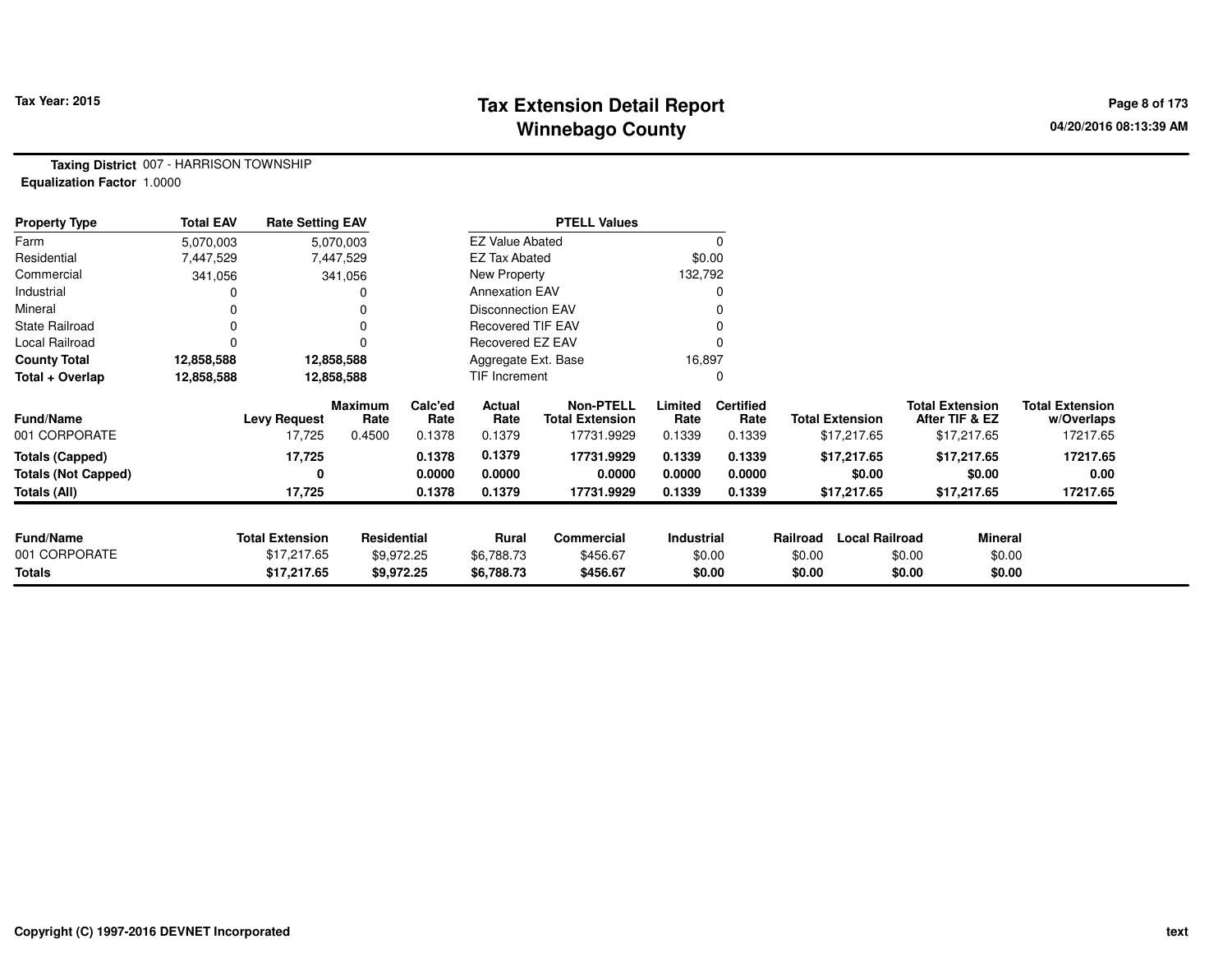# **Tax Extension Detail Report Tax Year: 2015 Page 9 of 173 Winnebago County**

**Taxing District** 008 - LAONA TOWNSHIP**Equalization Factor** 1.0000

| <b>Property Type</b>         | <b>Total EAV</b> | <b>Rate Setting EAV</b> |                        |                 |                          | <b>PTELL Values</b>                        |                 |                          |          |                        |                                          |                |                                      |
|------------------------------|------------------|-------------------------|------------------------|-----------------|--------------------------|--------------------------------------------|-----------------|--------------------------|----------|------------------------|------------------------------------------|----------------|--------------------------------------|
| Farm                         | 6,020,263        |                         | 6,020,263              |                 | <b>EZ Value Abated</b>   |                                            |                 | $\mathbf 0$              |          |                        |                                          |                |                                      |
| Residential                  | 25,828,096       |                         | 25,828,096             |                 | <b>EZ Tax Abated</b>     |                                            | \$0.00          |                          |          |                        |                                          |                |                                      |
| Commercial                   | 359,440          |                         | 359,440                |                 | New Property             |                                            | 9,540           |                          |          |                        |                                          |                |                                      |
| Industrial                   | 9,199            |                         | 9,199                  |                 | <b>Annexation EAV</b>    |                                            |                 | O                        |          |                        |                                          |                |                                      |
| Mineral                      |                  |                         | 0                      |                 | <b>Disconnection EAV</b> |                                            |                 |                          |          |                        |                                          |                |                                      |
| <b>State Railroad</b>        | 0                |                         | 0                      |                 | <b>Recovered TIF EAV</b> |                                            |                 |                          |          |                        |                                          |                |                                      |
| <b>Local Railroad</b>        | 0                |                         | 0                      |                 | Recovered EZ EAV         |                                            |                 | $\Omega$                 |          |                        |                                          |                |                                      |
| <b>County Total</b>          | 32,216,998       |                         | 32,216,998             |                 | Aggregate Ext. Base      |                                            | 38,729          |                          |          |                        |                                          |                |                                      |
| Total + Overlap              | 32,216,998       |                         | 32,216,998             |                 | <b>TIF Increment</b>     |                                            |                 | 0                        |          |                        |                                          |                |                                      |
| <b>Fund/Name</b>             |                  | <b>Levy Request</b>     | <b>Maximum</b><br>Rate | Calc'ed<br>Rate | Actual<br>Rate           | <b>Non-PTELL</b><br><b>Total Extension</b> | Limited<br>Rate | <b>Certified</b><br>Rate |          | <b>Total Extension</b> | <b>Total Extension</b><br>After TIF & EZ |                | <b>Total Extension</b><br>w/Overlaps |
| 001 CORPORATE                |                  | 40,277                  | 0.2500                 | 0.1250          | 0.1251                   | 40303.4645                                 | 0.1213          | 0.1213                   |          | \$39,079.22            | \$39,079.22                              |                | 39079.22                             |
| 027 AUDIT                    |                  | $\Omega$                | 0.0050                 | 0.0000          | 0.0000                   | 0.0000                                     | 0.0000          | 0.0000                   |          | \$0.00                 |                                          | \$0.00         | 0.00                                 |
| 035 TORT JUDGMENTS, LIABILIT |                  | $\Omega$                | 0.0000                 | 0.0000          | 0.0000                   | 0.0000                                     | 0.0000          | 0.0000                   |          | \$0.00                 |                                          | \$0.00         | 0.00                                 |
| 047 SOCIAL SECURITY          |                  | $\Omega$                | 0.0000                 | 0.0000          | 0.0000                   | 0.0000                                     | 0.0000          | 0.0000                   |          | \$0.00                 |                                          | \$0.00         | 0.00                                 |
| <b>Totals (Capped)</b>       |                  | 40,277                  |                        | 0.1250          | 0.1251                   | 40303.4645                                 | 0.1213          | 0.1213                   |          | \$39,079.22            | \$39,079.22                              |                | 39079.22                             |
| <b>Totals (Not Capped)</b>   |                  | 0                       |                        | 0.0000          | 0.0000                   | 0.0000                                     | 0.0000          | 0.0000                   |          | \$0.00                 |                                          | \$0.00         | 0.00                                 |
| <b>Totals (All)</b>          |                  | 40,277                  |                        | 0.1250          | 0.1251                   | 40303.4645                                 | 0.1213          | 0.1213                   |          | \$39,079.22            | \$39,079.22                              |                | 39079.22                             |
|                              |                  |                         |                        |                 |                          |                                            |                 |                          |          |                        |                                          |                |                                      |
| Fund/Name                    |                  | <b>Total Extension</b>  | Residential            |                 | <b>Rural</b>             | Commercial                                 | Industrial      |                          | Railroad | <b>Local Railroad</b>  |                                          | <b>Mineral</b> |                                      |
| 001 CORPORATE                |                  | \$39,079.22             | \$31,329.48            |                 | \$7,302.58               | \$436.00                                   | \$11.16         |                          | \$0.00   |                        | \$0.00                                   | \$0.00         |                                      |
| 027 AUDIT                    |                  | \$0.00                  |                        | \$0.00          | \$0.00                   | \$0.00                                     | \$0.00          |                          | \$0.00   |                        | \$0.00                                   | \$0.00         |                                      |
| 035 TORT JUDGMENTS, LIABILIT |                  | \$0.00                  |                        | \$0.00          | \$0.00                   | \$0.00                                     | \$0.00          |                          | \$0.00   |                        | \$0.00                                   | \$0.00         |                                      |
| 047 SOCIAL SECURITY          |                  | \$0.00                  |                        | \$0.00          | \$0.00                   | \$0.00                                     | \$0.00          |                          | \$0.00   |                        | \$0.00                                   | \$0.00         |                                      |
| <b>Totals</b>                |                  | \$39,079.22             | \$31,329.48            |                 | \$7,302.58               | \$436.00                                   | \$11.16         |                          | \$0.00   |                        | \$0.00                                   | \$0.00         |                                      |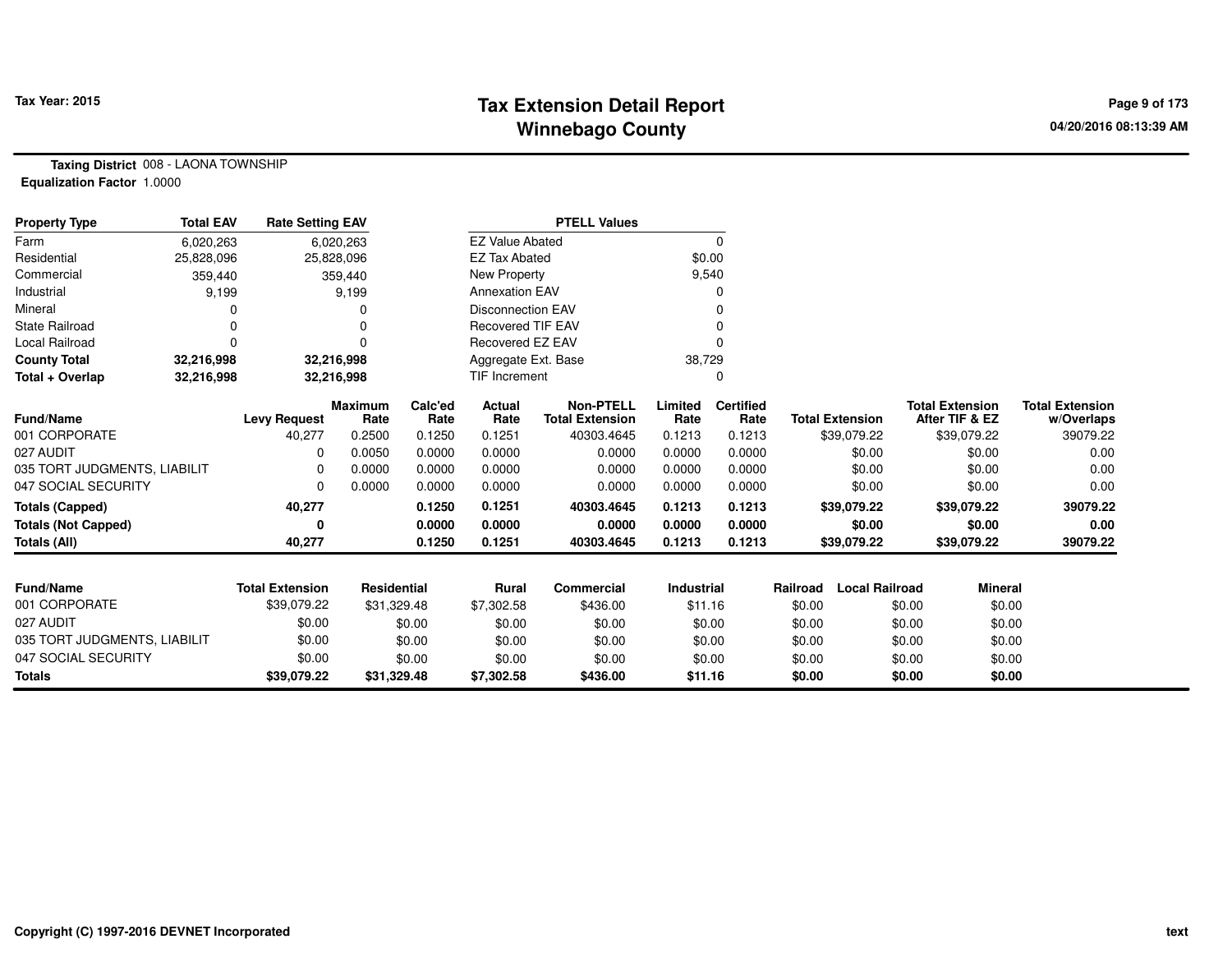#### **Tax Extension Detail Report Tax Year: 2015 Page 10 of 173 Winnebago County**

**Taxing District** 009 - OWEN TOWNSHIP**Equalization Factor** 1.0000

| <b>Property Type</b>       | <b>Total EAV</b> | <b>Rate Setting EAV</b> |                        |                 |                          | <b>PTELL Values</b>                 |                 |                          |                                   |                                          |                                      |
|----------------------------|------------------|-------------------------|------------------------|-----------------|--------------------------|-------------------------------------|-----------------|--------------------------|-----------------------------------|------------------------------------------|--------------------------------------|
| Farm                       | 7.454.572        |                         | 7,454,572              |                 | <b>EZ Value Abated</b>   |                                     |                 | 0                        |                                   |                                          |                                      |
| Residential                | 57,242,642       |                         | 57,242,642             |                 | <b>EZ Tax Abated</b>     |                                     | \$0.00          |                          |                                   |                                          |                                      |
| Commercial                 | 1,511,038        |                         | 1,511,038              |                 | New Property             |                                     | 263,824         |                          |                                   |                                          |                                      |
| Industrial                 | 11,011,530       |                         | 11,011,530             |                 | <b>Annexation EAV</b>    |                                     |                 |                          |                                   |                                          |                                      |
| Mineral                    | O                |                         | 0                      |                 | <b>Disconnection EAV</b> |                                     |                 |                          |                                   |                                          |                                      |
| <b>State Railroad</b>      | 270,360          |                         | 270,360                |                 | <b>Recovered TIF EAV</b> |                                     |                 |                          |                                   |                                          |                                      |
| <b>Local Railroad</b>      |                  |                         | 0                      |                 | Recovered EZ EAV         |                                     |                 |                          |                                   |                                          |                                      |
| <b>County Total</b>        | 77,490,142       |                         | 77,490,142             |                 | Aggregate Ext. Base      |                                     | 114,081         |                          |                                   |                                          |                                      |
| Total + Overlap            | 77,490,142       |                         | 77,490,142             |                 | <b>TIF Increment</b>     |                                     | 0               |                          |                                   |                                          |                                      |
| Fund/Name                  |                  | <b>Levy Request</b>     | <b>Maximum</b><br>Rate | Calc'ed<br>Rate | <b>Actual</b><br>Rate    | Non-PTELL<br><b>Total Extension</b> | Limited<br>Rate | <b>Certified</b><br>Rate | <b>Total Extension</b>            | <b>Total Extension</b><br>After TIF & EZ | <b>Total Extension</b><br>w/Overlaps |
| 001 CORPORATE              |                  | 110,000                 | 0.2500                 | 0.1420          | 0.1420                   | 110036.0016                         | 0.1420          | 0.1420                   | \$110,036.00                      | \$110,036.00                             | 110036.00                            |
| 047 SOCIAL SECURITY        |                  | 3,000                   | 0.0000                 | 0.0039          | 0.0039                   | 3022.1155                           | 0.0039          | 0.0039                   | \$3,022.12                        | \$3,022.12                               | 3022.12                              |
| 054 GENERAL ASSISTANCE     |                  | 2,000                   | 0.0000                 | 0.0026          | 0.0026                   | 2014.7437                           | 0.0026          | 0.0026                   | \$2,014.74                        | \$2,014.74                               | 2014.74                              |
| <b>Totals (Capped)</b>     |                  | 115,000                 |                        | 0.1484          | 0.1485                   | 115072.8609                         | 0.1485          | 0.1485                   | \$115,072.86                      | \$115,072.86                             | 115072.86                            |
| <b>Totals (Not Capped)</b> |                  | 0                       |                        | 0.0000          | 0.0000                   | 0.0000                              | 0.0000          | 0.0000                   | \$0.00                            | \$0.00                                   | 0.00                                 |
| <b>Totals (All)</b>        |                  | 115,000                 |                        | 0.1484          | 0.1485                   | 115072.8609                         | 0.1485          | 0.1485                   | \$115,072.86                      | \$115,072.86                             | 115072.86                            |
|                            |                  |                         |                        |                 |                          |                                     |                 |                          |                                   |                                          |                                      |
| <b>Fund/Name</b>           |                  | <b>Total Extension</b>  | Residential            |                 | <b>Rural</b>             | <b>Commercial</b>                   | Industrial      |                          | Railroad<br><b>Local Railroad</b> | <b>Mineral</b>                           |                                      |
| 001 CORPORATE              |                  | \$110,036.00            | \$81,284.56            |                 | \$10,585.49              | \$2,145.67                          | \$15,636.37     |                          | \$383.91                          | \$0.00                                   | \$0.00                               |
| 047 SOCIAL SECURITY        |                  | \$3,022.12              | \$2,232.47             |                 | \$290.73                 | \$58.93                             | \$429.45        |                          | \$10.54                           | \$0.00                                   | \$0.00                               |
| 054 GENERAL ASSISTANCE     |                  | \$2,014.74              | \$1,488.30             |                 | \$193.82                 | \$39.29                             | \$286.30        |                          | \$7.03                            | \$0.00                                   | \$0.00                               |
| <b>Totals</b>              |                  | \$115,072.86            | \$85,005.33            |                 | \$11,070.04              | \$2,243.89                          | \$16,352.12     |                          | \$401.48                          | \$0.00                                   | \$0.00                               |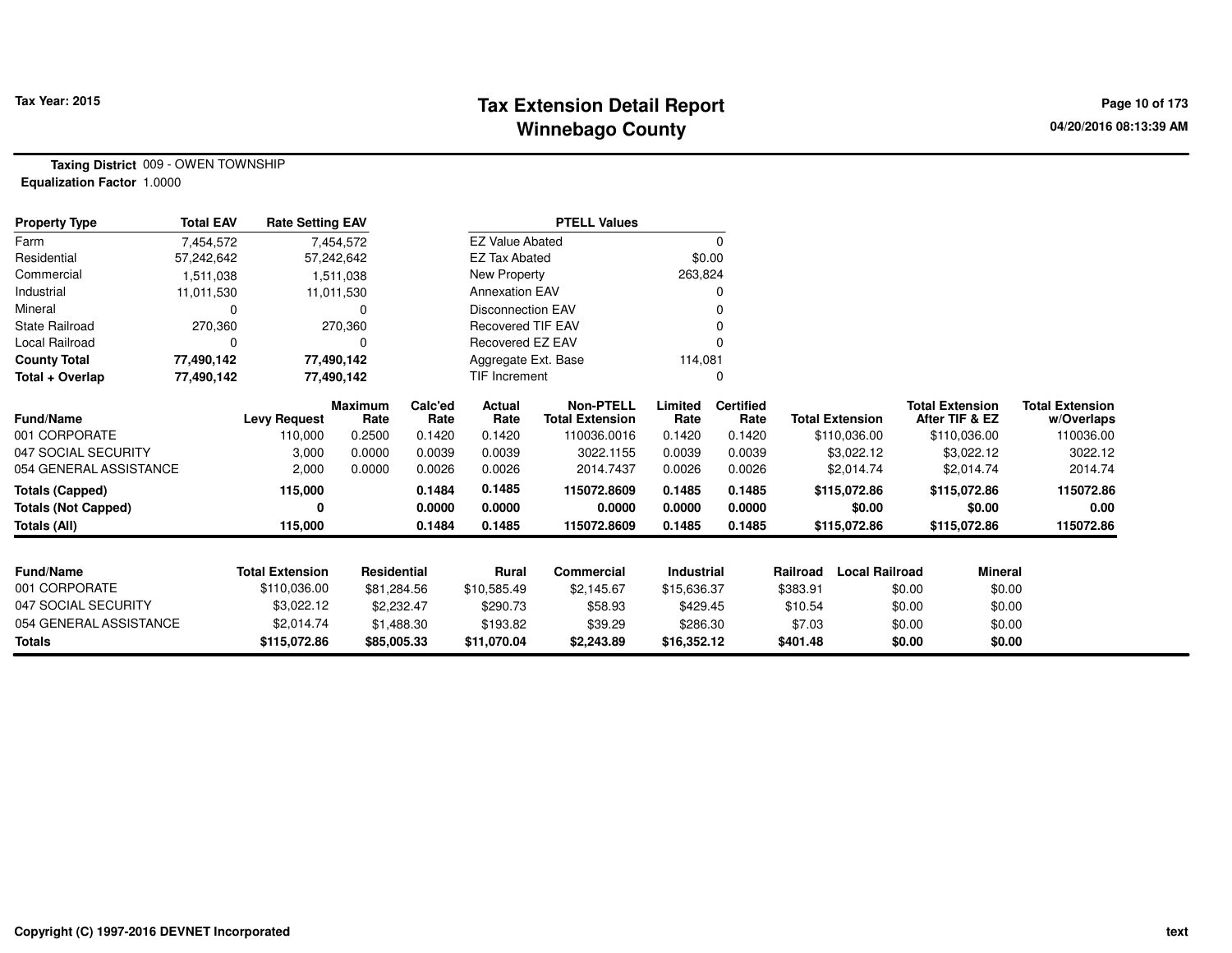# **Tax Extension Detail Report Tax Year: 2015 Page 11 of 173 Winnebago County**

**Taxing District** 010 - PECATONICA TOWNSHIP**Equalization Factor** 1.0000

| <b>Property Type</b>         | <b>Total EAV</b> | <b>Rate Setting EAV</b> |                        |                 |                          |                                            |                   |                          |          |                        |        |                                          |                                      |
|------------------------------|------------------|-------------------------|------------------------|-----------------|--------------------------|--------------------------------------------|-------------------|--------------------------|----------|------------------------|--------|------------------------------------------|--------------------------------------|
| Farm                         | 8,262,560        |                         | 8,262,560              |                 | <b>EZ Value Abated</b>   |                                            |                   | 0                        |          |                        |        |                                          |                                      |
| Residential                  | 51,091,080       |                         | 51,091,080             |                 | <b>EZ Tax Abated</b>     |                                            | \$0.00            |                          |          |                        |        |                                          |                                      |
| Commercial                   | 3,464,737        |                         | 3,464,737              |                 | New Property             |                                            | 231,177           |                          |          |                        |        |                                          |                                      |
| Industrial                   | 1,995,641        |                         | 1,995,641              |                 | <b>Annexation EAV</b>    |                                            |                   | 0                        |          |                        |        |                                          |                                      |
| Mineral                      | 0                |                         | 0                      |                 | <b>Disconnection EAV</b> |                                            |                   |                          |          |                        |        |                                          |                                      |
| <b>State Railroad</b>        | 0                |                         |                        |                 | <b>Recovered TIF EAV</b> |                                            |                   |                          |          |                        |        |                                          |                                      |
| Local Railroad               | 0                |                         | 0                      |                 | Recovered EZ EAV         |                                            |                   |                          |          |                        |        |                                          |                                      |
| <b>County Total</b>          | 64,814,018       |                         | 64,814,018             |                 | Aggregate Ext. Base      |                                            | 117,164           |                          |          |                        |        |                                          |                                      |
| Total + Overlap              | 64,814,018       |                         | 64,814,018             |                 | <b>TIF Increment</b>     |                                            |                   | 0                        |          |                        |        |                                          |                                      |
| <b>Fund/Name</b>             |                  | <b>Levy Request</b>     | <b>Maximum</b><br>Rate | Calc'ed<br>Rate | <b>Actual</b><br>Rate    | <b>Non-PTELL</b><br><b>Total Extension</b> | Limited<br>Rate   | <b>Certified</b><br>Rate |          | <b>Total Extension</b> |        | <b>Total Extension</b><br>After TIF & EZ | <b>Total Extension</b><br>w/Overlaps |
| 001 CORPORATE                |                  | 102,000                 | 0.2500                 | 0.1574          | 0.1574                   | 102017.2643                                | 0.1537            | 0.1537                   |          | \$99,619.15            |        | \$99,619.15                              | 99619.15                             |
| 005 I. M. R. F.              |                  | $\Omega$                | 0.0000                 | 0.0000          | 0.0000                   | 0.0000                                     | 0.0000            | 0.0000                   |          | \$0.00                 |        | \$0.00                                   | 0.00                                 |
| 027 AUDIT                    |                  | 5,000                   | 0.0050                 | 0.0077          | 0.0050                   | 3240.7009                                  | 0.0049            | 0.0049                   |          | \$3,175.89             |        | \$3,175.89                               | 3175.89                              |
| 035 TORT JUDGMENTS, LIABILIT |                  | 6,000                   | 0.0000                 | 0.0093          | 0.0093                   | 6027.7037                                  | 0.0091            | 0.0091                   |          | \$5,898.08             |        | \$5,898.08                               | 5898.08                              |
| 054 GENERAL ASSISTANCE       |                  | 10,000                  | 0.0000                 | 0.0154          | 0.0155                   | 10046.1728                                 | 0.0152            | 0.0152                   |          | \$9,851.73             |        | \$9,851.73                               | 9851.73                              |
| <b>Totals (Capped)</b>       |                  | 123,000                 |                        | 0.1898          | 0.1872                   | 121331.8417                                | 0.1829            | 0.1829                   |          | \$118,544.84           |        | \$118,544.85                             | 118544.85                            |
| <b>Totals (Not Capped)</b>   |                  | 0                       |                        | 0.0000          | 0.0000                   | 0.0000                                     | 0.0000            | 0.0000                   |          | \$0.00                 |        | \$0.00                                   | 0.00                                 |
| <b>Totals (All)</b>          |                  | 123,000                 |                        | 0.1898          | 0.1872                   | 121331.8417                                | 0.1829            | 0.1829                   |          | \$118,544.84           |        | \$118,544.85                             | 118544.85                            |
|                              |                  |                         |                        |                 |                          |                                            |                   |                          |          |                        |        |                                          |                                      |
| Fund/Name                    |                  | <b>Total Extension</b>  | <b>Residential</b>     |                 | <b>Rural</b>             | <b>Commercial</b>                          | <b>Industrial</b> |                          | Railroad | <b>Local Railroad</b>  |        | <b>Mineral</b>                           |                                      |
| 001 CORPORATE                |                  | \$99,619.15             | \$78,527.00            |                 | \$12,699.55              | \$5,325.30                                 | \$3,067.30        |                          | \$0.00   |                        | \$0.00 | \$0.00                                   |                                      |
| 005 I. M. R. F.              |                  | \$0.00                  |                        | \$0.00          | \$0.00                   | \$0.00                                     | \$0.00            |                          | \$0.00   |                        | \$0.00 | \$0.00                                   |                                      |
| 027 AUDIT                    |                  | \$3,175.89              |                        | \$2,503.46      | \$404.87                 | \$169.77                                   | \$97.79           |                          | \$0.00   |                        | \$0.00 | \$0.00                                   |                                      |
| 035 TORT JUDGMENTS, LIABILIT |                  | \$5,898.08              |                        | \$4,649.30      | \$751.89                 | \$315.29                                   | \$181.60          |                          | \$0.00   |                        | \$0.00 | \$0.00                                   |                                      |
| 054 GENERAL ASSISTANCE       |                  | \$9,851.73              |                        | \$7,765.84      | \$1,255.91               | \$526.64                                   | \$303.34          |                          | \$0.00   |                        | \$0.00 | \$0.00                                   |                                      |
| <b>Totals</b>                |                  | \$118,544.85            | \$93,445.60            |                 | \$15,112.22              | \$6,337.00                                 | \$3,650.03        |                          | \$0.00   |                        | \$0.00 | \$0.00                                   |                                      |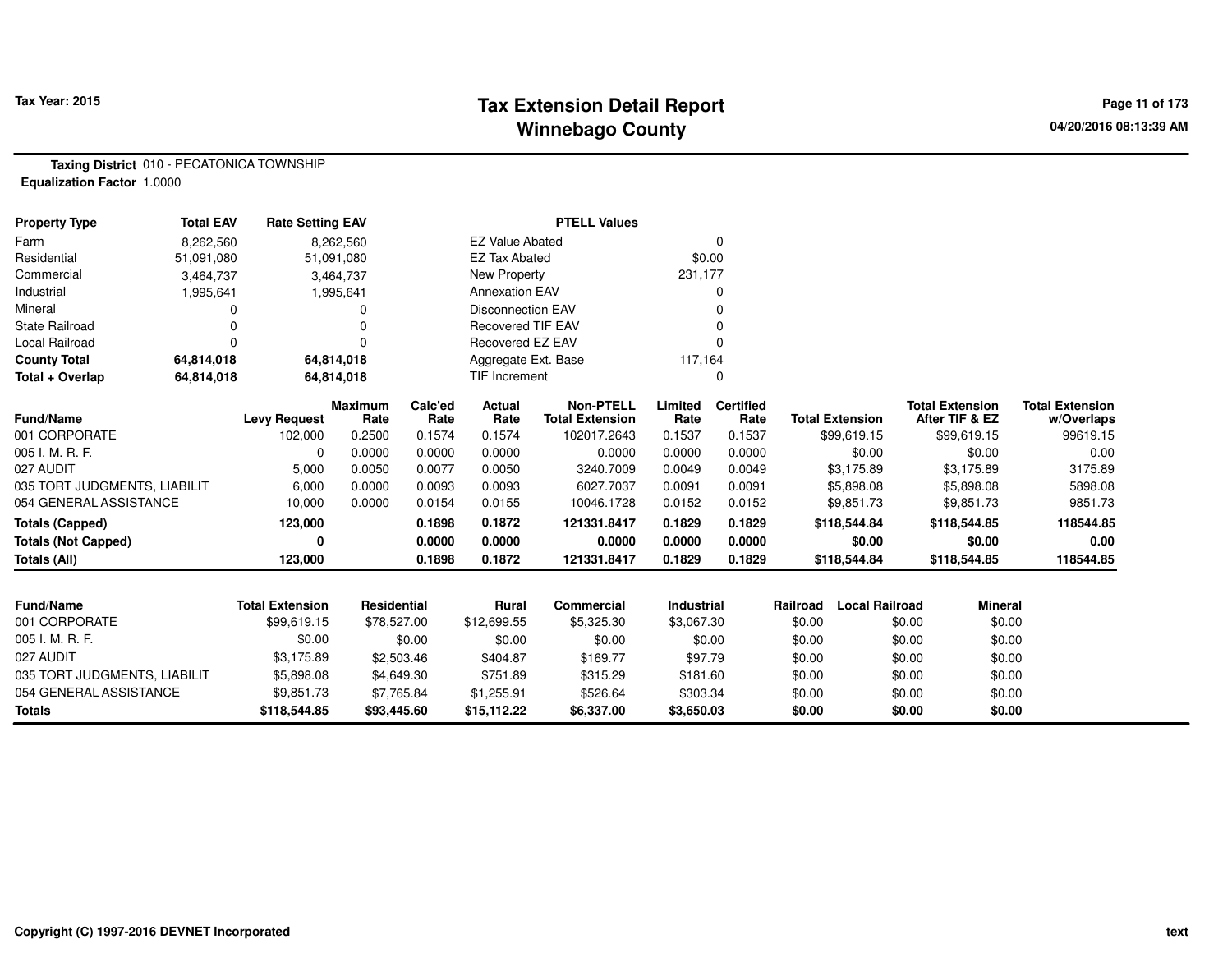# **Tax Extension Detail Report Tax Year: 2015 Page 12 of 173 Winnebago County**

**Taxing District** 011 - ROCKFORD TOWNSHIP**Equalization Factor** 1.0000

| <b>Property Type</b>       | <b>Total EAV</b> | <b>Rate Setting EAV</b> |                 |                 |                          | <b>PTELL Values</b>                        |                 |                          |            |                        |                                          |                                      |
|----------------------------|------------------|-------------------------|-----------------|-----------------|--------------------------|--------------------------------------------|-----------------|--------------------------|------------|------------------------|------------------------------------------|--------------------------------------|
| Farm                       | 9,441,706        |                         | 9,260,680       |                 | <b>EZ Value Abated</b>   |                                            |                 | $\Omega$                 |            |                        |                                          |                                      |
| Residential                | 1,162,155,061    | 1,157,530,844           |                 |                 | <b>EZ Tax Abated</b>     |                                            |                 | \$0.00                   |            |                        |                                          |                                      |
| Commercial                 | 457,344,781      | 437,477,438             |                 |                 | New Property             |                                            | 5,464,218       |                          |            |                        |                                          |                                      |
| Industrial                 | 130,449,550      | 122,797,195             |                 |                 | <b>Annexation EAV</b>    |                                            |                 |                          |            |                        |                                          |                                      |
| Mineral                    | 0                |                         | 0               |                 | <b>Disconnection EAV</b> |                                            |                 |                          |            |                        |                                          |                                      |
| <b>State Railroad</b>      | 3,976,170        |                         | 3,976,170       |                 | <b>Recovered TIF EAV</b> |                                            |                 |                          |            |                        |                                          |                                      |
| Local Railroad             | 112,769          |                         | 112,769         |                 | Recovered EZ EAV         |                                            | 145,864         |                          |            |                        |                                          |                                      |
| <b>County Total</b>        | 1,763,480,037    | 1,731,155,096           |                 |                 | Aggregate Ext. Base      |                                            | 2,526,609       |                          |            |                        |                                          |                                      |
| Total + Overlap            | 1,763,480,037    | 1,731,155,096           |                 |                 | TIF Increment            |                                            | 32,324,941      |                          |            |                        |                                          |                                      |
| <b>Fund/Name</b>           |                  | <b>Levy Request</b>     | Maximum<br>Rate | Calc'ed<br>Rate | Actual<br>Rate           | <b>Non-PTELL</b><br><b>Total Extension</b> | Limited<br>Rate | <b>Certified</b><br>Rate |            | <b>Total Extension</b> | <b>Total Extension</b><br>After TIF & EZ | <b>Total Extension</b><br>w/Overlaps |
| 001 CORPORATE              |                  | 1,757,834               | 0.2500          | 0.1015          | 0.1016                   | 1791695.7176                               | 0.1016          | 0.1016                   |            | \$1,791,695.72         | \$1,758,853.58                           | 1758853.58                           |
| 054 GENERAL ASSISTANCE     |                  | 753,357                 | 0.0000          | 0.0435          | 0.0436                   | 768877.2961                                | 0.0436          | 0.0436                   |            | \$768,877.30           | \$754,783.62                             | 754783.62                            |
| <b>Totals (Capped)</b>     |                  | 2,511,191               |                 | 0.1451          | 0.1452                   | 2560573.0137                               | 0.1452          | 0.1452                   |            | \$2,560,573.01         | \$2,513,637.20                           | 2513637.20                           |
| <b>Totals (Not Capped)</b> |                  |                         |                 | 0.0000          | 0.0000                   | 0.0000                                     | 0.0000          | 0.0000                   |            | \$0.00                 | \$0.00                                   | 0.00                                 |
| Totals (All)               |                  | 2,511,191               |                 | 0.1451          | 0.1452                   | 2560573.0137                               | 0.1452          | 0.1452                   |            | \$2,560,573.01         | \$2,513,637.20                           | 2513637.20                           |
| <b>Fund/Name</b>           |                  | <b>Total Extension</b>  | Residential     |                 | Rural                    | Commercial                                 | Industrial      |                          | Railroad   | <b>Local Railroad</b>  |                                          | Mineral                              |
| 001 CORPORATE              |                  | \$1,758,853.58          | \$1,176,051.34  |                 | \$9,408.85               | \$444,477.08                               | \$124,761.95    |                          | \$4,039.79 |                        | \$114.57                                 | \$0.00                               |
| 054 GENERAL ASSISTANCE     |                  | \$754,783.62            | \$504,683.44    |                 | \$4,037.66               | \$190,740.16                               | \$53,539.58     |                          | \$1,733.61 |                        | \$49.17                                  | \$0.00                               |
| Totals                     |                  | \$2,513,637.20          | \$1,680,734.78  |                 | \$13,446.51              | \$635,217.24                               | \$178,301.53    |                          | \$5,773.40 |                        | \$163.74                                 | \$0.00                               |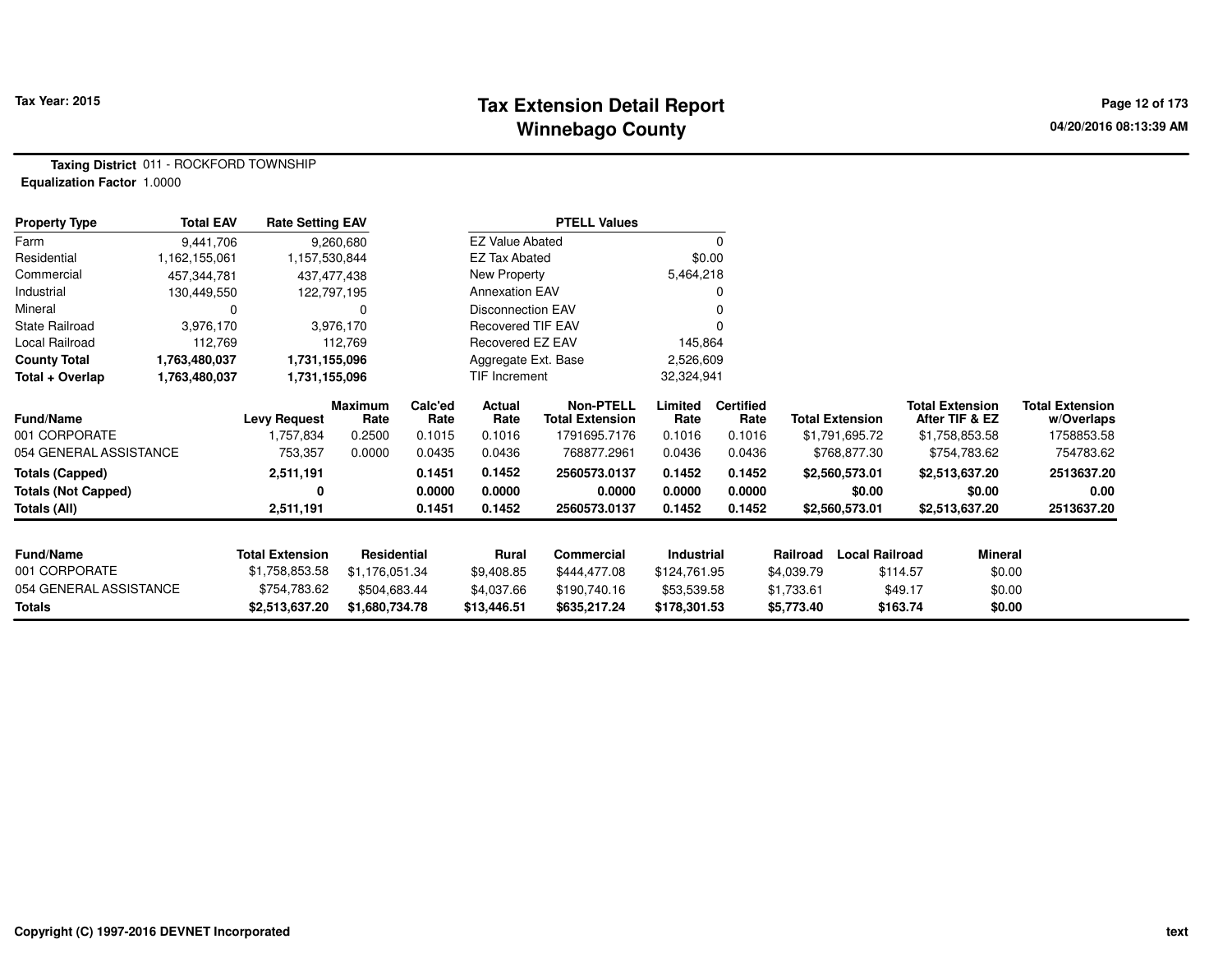#### **Tax Extension Detail Report Tax Year: 2015 Page 13 of 173 Winnebago County**

**Taxing District** 012 - ROCKTON TOWNSHIP**Equalization Factor** 1.0000

| <b>EZ Value Abated</b><br>$\mathbf 0$<br>Farm<br>7,640,346<br>7,640,346<br><b>EZ Tax Abated</b><br>\$0.00<br>Residential<br>190,429,143<br>190,407,070<br><b>New Property</b><br>1,074,021<br>Commercial<br>21,186,792<br>20,053,108<br><b>Annexation EAV</b><br>Industrial<br>17,932,450<br>14,747,458<br>O<br>Mineral<br><b>Disconnection EAV</b><br>0<br>0<br><b>State Railroad</b><br>740,337<br><b>Recovered TIF EAV</b><br>740,337<br>Local Railroad<br>Recovered EZ EAV<br>0<br>0<br>0<br><b>County Total</b><br>237,929,068<br>233,588,319<br>Aggregate Ext. Base<br>469,337<br>Total + Overlap<br>237,929,068<br>233,588,319<br>TIF Increment<br>4,340,749<br><b>Non-PTELL</b><br>Calc'ed<br>Actual<br>Limited<br><b>Certified</b><br><b>Total Extension</b><br>Maximum<br><b>Fund/Name</b><br><b>Levy Request</b><br>Rate<br><b>Total Extension</b><br>Rate<br>Rate<br><b>Total Extension</b><br>After TIF & EZ<br>Rate<br>Rate<br>001 CORPORATE<br>0.2500<br>0.1240<br>0.1241<br>295269.9734<br>0.1133<br>0.1133<br>\$269,573.63<br>\$264,655.57<br>289,663<br>005 I. M. R. F.<br>50,000<br>0.0000<br>0.0215<br>51154.7496<br>0.0215<br>0.0215<br>\$50,221.49<br>0.0214<br>\$51,154.75<br>017 CEMETERY<br>0.0236<br>0.0236<br>\$55,126.84<br>55,000<br>0.2000<br>0.0235<br>56151.2600<br>0.0236<br>\$56,151.26<br>0.0043<br>0.0043<br>035 TORT JUDGMENTS, LIABILIT<br>10,000<br>0.0000<br>0.0043<br>10230.9499<br>0.0043<br>\$10,230.95<br>\$10,044.30<br>042 PARK/PARK MAINTENANCE<br>10,000<br>0.0200<br>0.0043<br>0.0043<br>0.0043<br>10230.9499<br>0.0043<br>\$10,230.95<br>\$10,044.30<br>047 SOCIAL SECURITY<br>30,000<br>0.0000<br>0.0128<br>0.0129<br>30692.8498<br>0.0129<br>0.0129<br>\$30,692.85<br>\$30,132.89<br>054 GENERAL ASSISTANCE<br>55,000<br>0.0236<br>0.0236<br>0.0000<br>0.0235<br>56151.2600<br>0.0236<br>\$56,151.26<br>\$55,126.84<br>0.2143<br>0.2035<br><b>Totals (Capped)</b><br>499,663<br>0.2139<br>0.2035<br>509881.9927<br>\$484,185.65<br>\$475,352.23<br>0<br>0.0000<br>0.0000<br>0.0000<br>0.0000<br>0.0000<br>\$0.00<br>\$0.00<br><b>Totals (Not Capped)</b><br>0.2143<br>499,663<br>0.2139<br>509881.9927<br>0.2035<br>0.2035<br>\$484,185.65<br>\$475,352.23<br>Totals (All)<br><b>Local Railroad</b><br><b>Fund/Name</b><br><b>Total Extension</b><br><b>Residential</b><br>Rural<br>Commercial<br>Industrial<br>Railroad<br><b>Mineral</b><br>001 CORPORATE<br>\$264,655.57<br>\$215,731.22<br>\$8,656.51<br>\$22,720.17<br>\$838.80<br>\$0.00<br>\$0.00<br>\$16,708.87<br>005 I. M. R. F.<br>\$50,221.49<br>\$0.00<br>\$1,642.67<br>\$4,311.42<br>\$3,170.70<br>\$159.17<br>\$0.00<br>\$40,937.53<br>017 CEMETERY<br>\$55,126.84<br>\$0.00<br>\$44,936.07<br>\$1,803.12<br>\$4,732.53<br>\$3,480.40<br>\$174.72<br>\$0.00<br>035 TORT JUDGMENTS, LIABILIT<br>\$10,044.30<br>\$328.53<br>\$862.28<br>\$634.14<br>\$31.83<br>\$0.00<br>\$0.00<br>\$8,187.52<br>042 PARK/PARK MAINTENANCE<br>\$10,044.30<br>\$8,187.52<br>\$328.53<br>\$862.28<br>\$634.14<br>\$31.83<br>\$0.00<br>\$0.00<br>047 SOCIAL SECURITY<br>\$30,132.89<br>\$95.50<br>\$0.00<br>\$24,562.52<br>\$985.60<br>\$2,586.85<br>\$1,902.42<br>\$0.00<br>054 GENERAL ASSISTANCE<br>\$55,126.84<br>\$0.00<br>\$44,936.07<br>\$1,803.12<br>\$4,732.53<br>\$3,480.40<br>\$174.72<br>\$0.00<br>\$0.00<br>\$0.00<br><b>Totals</b><br>\$475,352.23<br>\$387,478.45<br>\$15,548.08<br>\$40,808.06<br>\$30,011.07<br>\$1,506.57 | Property Type | Total EAV | <b>Rate Setting EAV</b> |  | <b>PTELL Values</b> |  |  |                                      |
|-------------------------------------------------------------------------------------------------------------------------------------------------------------------------------------------------------------------------------------------------------------------------------------------------------------------------------------------------------------------------------------------------------------------------------------------------------------------------------------------------------------------------------------------------------------------------------------------------------------------------------------------------------------------------------------------------------------------------------------------------------------------------------------------------------------------------------------------------------------------------------------------------------------------------------------------------------------------------------------------------------------------------------------------------------------------------------------------------------------------------------------------------------------------------------------------------------------------------------------------------------------------------------------------------------------------------------------------------------------------------------------------------------------------------------------------------------------------------------------------------------------------------------------------------------------------------------------------------------------------------------------------------------------------------------------------------------------------------------------------------------------------------------------------------------------------------------------------------------------------------------------------------------------------------------------------------------------------------------------------------------------------------------------------------------------------------------------------------------------------------------------------------------------------------------------------------------------------------------------------------------------------------------------------------------------------------------------------------------------------------------------------------------------------------------------------------------------------------------------------------------------------------------------------------------------------------------------------------------------------------------------------------------------------------------------------------------------------------------------------------------------------------------------------------------------------------------------------------------------------------------------------------------------------------------------------------------------------------------------------------------------------------------------------------------------------------------------------------------------------------------------------------------------------------------------------------------------------------------------------------------------------------------------------------------------------------------------------------------------------------------------------------------------------------------------------|---------------|-----------|-------------------------|--|---------------------|--|--|--------------------------------------|
|                                                                                                                                                                                                                                                                                                                                                                                                                                                                                                                                                                                                                                                                                                                                                                                                                                                                                                                                                                                                                                                                                                                                                                                                                                                                                                                                                                                                                                                                                                                                                                                                                                                                                                                                                                                                                                                                                                                                                                                                                                                                                                                                                                                                                                                                                                                                                                                                                                                                                                                                                                                                                                                                                                                                                                                                                                                                                                                                                                                                                                                                                                                                                                                                                                                                                                                                                                                                                                           |               |           |                         |  |                     |  |  |                                      |
|                                                                                                                                                                                                                                                                                                                                                                                                                                                                                                                                                                                                                                                                                                                                                                                                                                                                                                                                                                                                                                                                                                                                                                                                                                                                                                                                                                                                                                                                                                                                                                                                                                                                                                                                                                                                                                                                                                                                                                                                                                                                                                                                                                                                                                                                                                                                                                                                                                                                                                                                                                                                                                                                                                                                                                                                                                                                                                                                                                                                                                                                                                                                                                                                                                                                                                                                                                                                                                           |               |           |                         |  |                     |  |  |                                      |
|                                                                                                                                                                                                                                                                                                                                                                                                                                                                                                                                                                                                                                                                                                                                                                                                                                                                                                                                                                                                                                                                                                                                                                                                                                                                                                                                                                                                                                                                                                                                                                                                                                                                                                                                                                                                                                                                                                                                                                                                                                                                                                                                                                                                                                                                                                                                                                                                                                                                                                                                                                                                                                                                                                                                                                                                                                                                                                                                                                                                                                                                                                                                                                                                                                                                                                                                                                                                                                           |               |           |                         |  |                     |  |  |                                      |
|                                                                                                                                                                                                                                                                                                                                                                                                                                                                                                                                                                                                                                                                                                                                                                                                                                                                                                                                                                                                                                                                                                                                                                                                                                                                                                                                                                                                                                                                                                                                                                                                                                                                                                                                                                                                                                                                                                                                                                                                                                                                                                                                                                                                                                                                                                                                                                                                                                                                                                                                                                                                                                                                                                                                                                                                                                                                                                                                                                                                                                                                                                                                                                                                                                                                                                                                                                                                                                           |               |           |                         |  |                     |  |  |                                      |
|                                                                                                                                                                                                                                                                                                                                                                                                                                                                                                                                                                                                                                                                                                                                                                                                                                                                                                                                                                                                                                                                                                                                                                                                                                                                                                                                                                                                                                                                                                                                                                                                                                                                                                                                                                                                                                                                                                                                                                                                                                                                                                                                                                                                                                                                                                                                                                                                                                                                                                                                                                                                                                                                                                                                                                                                                                                                                                                                                                                                                                                                                                                                                                                                                                                                                                                                                                                                                                           |               |           |                         |  |                     |  |  |                                      |
|                                                                                                                                                                                                                                                                                                                                                                                                                                                                                                                                                                                                                                                                                                                                                                                                                                                                                                                                                                                                                                                                                                                                                                                                                                                                                                                                                                                                                                                                                                                                                                                                                                                                                                                                                                                                                                                                                                                                                                                                                                                                                                                                                                                                                                                                                                                                                                                                                                                                                                                                                                                                                                                                                                                                                                                                                                                                                                                                                                                                                                                                                                                                                                                                                                                                                                                                                                                                                                           |               |           |                         |  |                     |  |  |                                      |
|                                                                                                                                                                                                                                                                                                                                                                                                                                                                                                                                                                                                                                                                                                                                                                                                                                                                                                                                                                                                                                                                                                                                                                                                                                                                                                                                                                                                                                                                                                                                                                                                                                                                                                                                                                                                                                                                                                                                                                                                                                                                                                                                                                                                                                                                                                                                                                                                                                                                                                                                                                                                                                                                                                                                                                                                                                                                                                                                                                                                                                                                                                                                                                                                                                                                                                                                                                                                                                           |               |           |                         |  |                     |  |  |                                      |
|                                                                                                                                                                                                                                                                                                                                                                                                                                                                                                                                                                                                                                                                                                                                                                                                                                                                                                                                                                                                                                                                                                                                                                                                                                                                                                                                                                                                                                                                                                                                                                                                                                                                                                                                                                                                                                                                                                                                                                                                                                                                                                                                                                                                                                                                                                                                                                                                                                                                                                                                                                                                                                                                                                                                                                                                                                                                                                                                                                                                                                                                                                                                                                                                                                                                                                                                                                                                                                           |               |           |                         |  |                     |  |  |                                      |
|                                                                                                                                                                                                                                                                                                                                                                                                                                                                                                                                                                                                                                                                                                                                                                                                                                                                                                                                                                                                                                                                                                                                                                                                                                                                                                                                                                                                                                                                                                                                                                                                                                                                                                                                                                                                                                                                                                                                                                                                                                                                                                                                                                                                                                                                                                                                                                                                                                                                                                                                                                                                                                                                                                                                                                                                                                                                                                                                                                                                                                                                                                                                                                                                                                                                                                                                                                                                                                           |               |           |                         |  |                     |  |  |                                      |
|                                                                                                                                                                                                                                                                                                                                                                                                                                                                                                                                                                                                                                                                                                                                                                                                                                                                                                                                                                                                                                                                                                                                                                                                                                                                                                                                                                                                                                                                                                                                                                                                                                                                                                                                                                                                                                                                                                                                                                                                                                                                                                                                                                                                                                                                                                                                                                                                                                                                                                                                                                                                                                                                                                                                                                                                                                                                                                                                                                                                                                                                                                                                                                                                                                                                                                                                                                                                                                           |               |           |                         |  |                     |  |  | <b>Total Extension</b><br>w/Overlaps |
|                                                                                                                                                                                                                                                                                                                                                                                                                                                                                                                                                                                                                                                                                                                                                                                                                                                                                                                                                                                                                                                                                                                                                                                                                                                                                                                                                                                                                                                                                                                                                                                                                                                                                                                                                                                                                                                                                                                                                                                                                                                                                                                                                                                                                                                                                                                                                                                                                                                                                                                                                                                                                                                                                                                                                                                                                                                                                                                                                                                                                                                                                                                                                                                                                                                                                                                                                                                                                                           |               |           |                         |  |                     |  |  | 264655.57                            |
|                                                                                                                                                                                                                                                                                                                                                                                                                                                                                                                                                                                                                                                                                                                                                                                                                                                                                                                                                                                                                                                                                                                                                                                                                                                                                                                                                                                                                                                                                                                                                                                                                                                                                                                                                                                                                                                                                                                                                                                                                                                                                                                                                                                                                                                                                                                                                                                                                                                                                                                                                                                                                                                                                                                                                                                                                                                                                                                                                                                                                                                                                                                                                                                                                                                                                                                                                                                                                                           |               |           |                         |  |                     |  |  | 50221.49                             |
|                                                                                                                                                                                                                                                                                                                                                                                                                                                                                                                                                                                                                                                                                                                                                                                                                                                                                                                                                                                                                                                                                                                                                                                                                                                                                                                                                                                                                                                                                                                                                                                                                                                                                                                                                                                                                                                                                                                                                                                                                                                                                                                                                                                                                                                                                                                                                                                                                                                                                                                                                                                                                                                                                                                                                                                                                                                                                                                                                                                                                                                                                                                                                                                                                                                                                                                                                                                                                                           |               |           |                         |  |                     |  |  | 55126.84                             |
|                                                                                                                                                                                                                                                                                                                                                                                                                                                                                                                                                                                                                                                                                                                                                                                                                                                                                                                                                                                                                                                                                                                                                                                                                                                                                                                                                                                                                                                                                                                                                                                                                                                                                                                                                                                                                                                                                                                                                                                                                                                                                                                                                                                                                                                                                                                                                                                                                                                                                                                                                                                                                                                                                                                                                                                                                                                                                                                                                                                                                                                                                                                                                                                                                                                                                                                                                                                                                                           |               |           |                         |  |                     |  |  | 10044.30                             |
|                                                                                                                                                                                                                                                                                                                                                                                                                                                                                                                                                                                                                                                                                                                                                                                                                                                                                                                                                                                                                                                                                                                                                                                                                                                                                                                                                                                                                                                                                                                                                                                                                                                                                                                                                                                                                                                                                                                                                                                                                                                                                                                                                                                                                                                                                                                                                                                                                                                                                                                                                                                                                                                                                                                                                                                                                                                                                                                                                                                                                                                                                                                                                                                                                                                                                                                                                                                                                                           |               |           |                         |  |                     |  |  | 10044.30                             |
|                                                                                                                                                                                                                                                                                                                                                                                                                                                                                                                                                                                                                                                                                                                                                                                                                                                                                                                                                                                                                                                                                                                                                                                                                                                                                                                                                                                                                                                                                                                                                                                                                                                                                                                                                                                                                                                                                                                                                                                                                                                                                                                                                                                                                                                                                                                                                                                                                                                                                                                                                                                                                                                                                                                                                                                                                                                                                                                                                                                                                                                                                                                                                                                                                                                                                                                                                                                                                                           |               |           |                         |  |                     |  |  | 30132.89                             |
|                                                                                                                                                                                                                                                                                                                                                                                                                                                                                                                                                                                                                                                                                                                                                                                                                                                                                                                                                                                                                                                                                                                                                                                                                                                                                                                                                                                                                                                                                                                                                                                                                                                                                                                                                                                                                                                                                                                                                                                                                                                                                                                                                                                                                                                                                                                                                                                                                                                                                                                                                                                                                                                                                                                                                                                                                                                                                                                                                                                                                                                                                                                                                                                                                                                                                                                                                                                                                                           |               |           |                         |  |                     |  |  | 55126.84                             |
|                                                                                                                                                                                                                                                                                                                                                                                                                                                                                                                                                                                                                                                                                                                                                                                                                                                                                                                                                                                                                                                                                                                                                                                                                                                                                                                                                                                                                                                                                                                                                                                                                                                                                                                                                                                                                                                                                                                                                                                                                                                                                                                                                                                                                                                                                                                                                                                                                                                                                                                                                                                                                                                                                                                                                                                                                                                                                                                                                                                                                                                                                                                                                                                                                                                                                                                                                                                                                                           |               |           |                         |  |                     |  |  | 475352.23                            |
|                                                                                                                                                                                                                                                                                                                                                                                                                                                                                                                                                                                                                                                                                                                                                                                                                                                                                                                                                                                                                                                                                                                                                                                                                                                                                                                                                                                                                                                                                                                                                                                                                                                                                                                                                                                                                                                                                                                                                                                                                                                                                                                                                                                                                                                                                                                                                                                                                                                                                                                                                                                                                                                                                                                                                                                                                                                                                                                                                                                                                                                                                                                                                                                                                                                                                                                                                                                                                                           |               |           |                         |  |                     |  |  | 0.00                                 |
|                                                                                                                                                                                                                                                                                                                                                                                                                                                                                                                                                                                                                                                                                                                                                                                                                                                                                                                                                                                                                                                                                                                                                                                                                                                                                                                                                                                                                                                                                                                                                                                                                                                                                                                                                                                                                                                                                                                                                                                                                                                                                                                                                                                                                                                                                                                                                                                                                                                                                                                                                                                                                                                                                                                                                                                                                                                                                                                                                                                                                                                                                                                                                                                                                                                                                                                                                                                                                                           |               |           |                         |  |                     |  |  | 475352.23                            |
|                                                                                                                                                                                                                                                                                                                                                                                                                                                                                                                                                                                                                                                                                                                                                                                                                                                                                                                                                                                                                                                                                                                                                                                                                                                                                                                                                                                                                                                                                                                                                                                                                                                                                                                                                                                                                                                                                                                                                                                                                                                                                                                                                                                                                                                                                                                                                                                                                                                                                                                                                                                                                                                                                                                                                                                                                                                                                                                                                                                                                                                                                                                                                                                                                                                                                                                                                                                                                                           |               |           |                         |  |                     |  |  |                                      |
|                                                                                                                                                                                                                                                                                                                                                                                                                                                                                                                                                                                                                                                                                                                                                                                                                                                                                                                                                                                                                                                                                                                                                                                                                                                                                                                                                                                                                                                                                                                                                                                                                                                                                                                                                                                                                                                                                                                                                                                                                                                                                                                                                                                                                                                                                                                                                                                                                                                                                                                                                                                                                                                                                                                                                                                                                                                                                                                                                                                                                                                                                                                                                                                                                                                                                                                                                                                                                                           |               |           |                         |  |                     |  |  |                                      |
|                                                                                                                                                                                                                                                                                                                                                                                                                                                                                                                                                                                                                                                                                                                                                                                                                                                                                                                                                                                                                                                                                                                                                                                                                                                                                                                                                                                                                                                                                                                                                                                                                                                                                                                                                                                                                                                                                                                                                                                                                                                                                                                                                                                                                                                                                                                                                                                                                                                                                                                                                                                                                                                                                                                                                                                                                                                                                                                                                                                                                                                                                                                                                                                                                                                                                                                                                                                                                                           |               |           |                         |  |                     |  |  |                                      |
|                                                                                                                                                                                                                                                                                                                                                                                                                                                                                                                                                                                                                                                                                                                                                                                                                                                                                                                                                                                                                                                                                                                                                                                                                                                                                                                                                                                                                                                                                                                                                                                                                                                                                                                                                                                                                                                                                                                                                                                                                                                                                                                                                                                                                                                                                                                                                                                                                                                                                                                                                                                                                                                                                                                                                                                                                                                                                                                                                                                                                                                                                                                                                                                                                                                                                                                                                                                                                                           |               |           |                         |  |                     |  |  |                                      |
|                                                                                                                                                                                                                                                                                                                                                                                                                                                                                                                                                                                                                                                                                                                                                                                                                                                                                                                                                                                                                                                                                                                                                                                                                                                                                                                                                                                                                                                                                                                                                                                                                                                                                                                                                                                                                                                                                                                                                                                                                                                                                                                                                                                                                                                                                                                                                                                                                                                                                                                                                                                                                                                                                                                                                                                                                                                                                                                                                                                                                                                                                                                                                                                                                                                                                                                                                                                                                                           |               |           |                         |  |                     |  |  |                                      |
|                                                                                                                                                                                                                                                                                                                                                                                                                                                                                                                                                                                                                                                                                                                                                                                                                                                                                                                                                                                                                                                                                                                                                                                                                                                                                                                                                                                                                                                                                                                                                                                                                                                                                                                                                                                                                                                                                                                                                                                                                                                                                                                                                                                                                                                                                                                                                                                                                                                                                                                                                                                                                                                                                                                                                                                                                                                                                                                                                                                                                                                                                                                                                                                                                                                                                                                                                                                                                                           |               |           |                         |  |                     |  |  |                                      |
|                                                                                                                                                                                                                                                                                                                                                                                                                                                                                                                                                                                                                                                                                                                                                                                                                                                                                                                                                                                                                                                                                                                                                                                                                                                                                                                                                                                                                                                                                                                                                                                                                                                                                                                                                                                                                                                                                                                                                                                                                                                                                                                                                                                                                                                                                                                                                                                                                                                                                                                                                                                                                                                                                                                                                                                                                                                                                                                                                                                                                                                                                                                                                                                                                                                                                                                                                                                                                                           |               |           |                         |  |                     |  |  |                                      |
|                                                                                                                                                                                                                                                                                                                                                                                                                                                                                                                                                                                                                                                                                                                                                                                                                                                                                                                                                                                                                                                                                                                                                                                                                                                                                                                                                                                                                                                                                                                                                                                                                                                                                                                                                                                                                                                                                                                                                                                                                                                                                                                                                                                                                                                                                                                                                                                                                                                                                                                                                                                                                                                                                                                                                                                                                                                                                                                                                                                                                                                                                                                                                                                                                                                                                                                                                                                                                                           |               |           |                         |  |                     |  |  |                                      |
|                                                                                                                                                                                                                                                                                                                                                                                                                                                                                                                                                                                                                                                                                                                                                                                                                                                                                                                                                                                                                                                                                                                                                                                                                                                                                                                                                                                                                                                                                                                                                                                                                                                                                                                                                                                                                                                                                                                                                                                                                                                                                                                                                                                                                                                                                                                                                                                                                                                                                                                                                                                                                                                                                                                                                                                                                                                                                                                                                                                                                                                                                                                                                                                                                                                                                                                                                                                                                                           |               |           |                         |  |                     |  |  |                                      |
|                                                                                                                                                                                                                                                                                                                                                                                                                                                                                                                                                                                                                                                                                                                                                                                                                                                                                                                                                                                                                                                                                                                                                                                                                                                                                                                                                                                                                                                                                                                                                                                                                                                                                                                                                                                                                                                                                                                                                                                                                                                                                                                                                                                                                                                                                                                                                                                                                                                                                                                                                                                                                                                                                                                                                                                                                                                                                                                                                                                                                                                                                                                                                                                                                                                                                                                                                                                                                                           |               |           |                         |  |                     |  |  |                                      |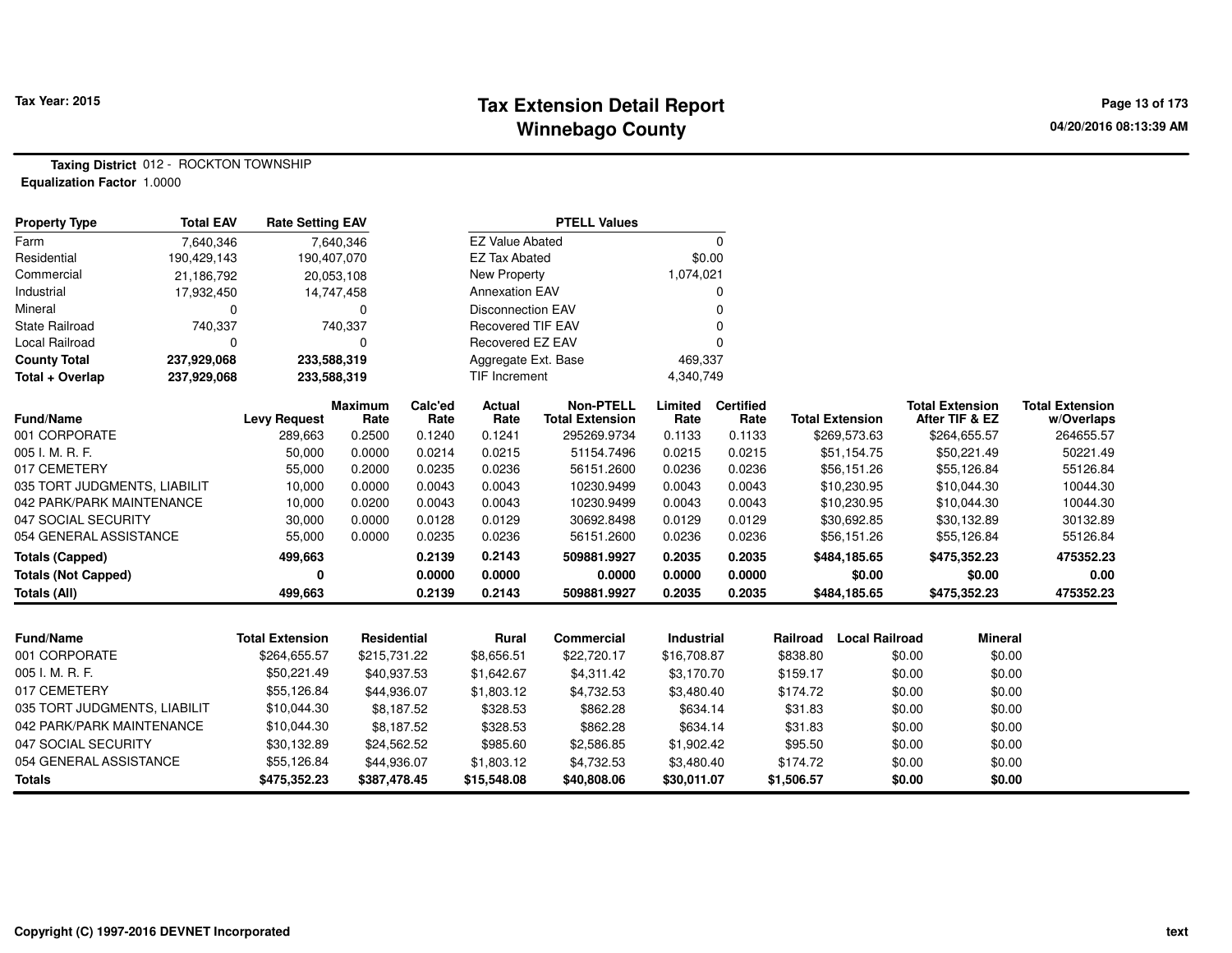#### **Tax Extension Detail Report Tax Year: 2015 Page 14 of 173 Winnebago County**

**Taxing District** 013 - ROSCOE TOWNSHIP**Equalization Factor** 1.0000

| <b>Property Type</b>       | <b>Total EAV</b> | <b>Rate Setting EAV</b> |                        |                 |                          | <b>PTELL Values</b>                        |                 |                          |                                   |                                          |                                      |
|----------------------------|------------------|-------------------------|------------------------|-----------------|--------------------------|--------------------------------------------|-----------------|--------------------------|-----------------------------------|------------------------------------------|--------------------------------------|
| Farm                       | 5,089,353        |                         | 5,089,353              |                 | <b>EZ Value Abated</b>   |                                            |                 | 0                        |                                   |                                          |                                      |
| Residential                | 333,301,856      | 333,300,585             |                        |                 | EZ Tax Abated            |                                            | \$0.00          |                          |                                   |                                          |                                      |
| Commercial                 | 61,745,071       |                         | 61,637,330             |                 | New Property             |                                            | 3,863,270       |                          |                                   |                                          |                                      |
| Industrial                 | 17,070,144       |                         | 17,005,847             |                 | <b>Annexation EAV</b>    |                                            |                 |                          |                                   |                                          |                                      |
| Mineral                    | 0                |                         | 0                      |                 | <b>Disconnection EAV</b> |                                            |                 |                          |                                   |                                          |                                      |
| <b>State Railroad</b>      | 585,659          |                         | 585,659                |                 | <b>Recovered TIF EAV</b> |                                            |                 |                          |                                   |                                          |                                      |
| Local Railroad             | 0                |                         | 0                      |                 | Recovered EZ EAV         |                                            |                 |                          |                                   |                                          |                                      |
| <b>County Total</b>        | 417,792,083      | 417,618,774             |                        |                 | Aggregate Ext. Base      |                                            | 612,174         |                          |                                   |                                          |                                      |
| Total + Overlap            | 417,792,083      | 417,618,774             |                        |                 | <b>TIF Increment</b>     |                                            | 173,309         |                          |                                   |                                          |                                      |
| <b>Fund/Name</b>           |                  | <b>Levy Request</b>     | <b>Maximum</b><br>Rate | Calc'ed<br>Rate | Actual<br>Rate           | <b>Non-PTELL</b><br><b>Total Extension</b> | Limited<br>Rate | <b>Certified</b><br>Rate | <b>Total Extension</b>            | <b>Total Extension</b><br>After TIF & EZ | <b>Total Extension</b><br>w/Overlaps |
| 001 CORPORATE              |                  | 589,500                 | 0.2500                 | 0.1412          | 0.1412                   | 589922.4212                                | 0.1376          | 0.1376                   | \$574,881.91                      | \$574,643.43                             | 574643.43                            |
| 017 CEMETERY               |                  | 35,000                  | 0.2000                 | 0.0084          | 0.0084                   | 35094.5350                                 | 0.0084          | 0.0084                   | \$35,094.53                       | \$35,079.98                              | 35079.98                             |
| 054 GENERAL ASSISTANCE     |                  | 13,000                  | 0.0000                 | 0.0031          | 0.0032                   | 13369.3467                                 | 0.0032          | 0.0032                   | \$13,369.35                       | \$13,363.80                              | 13363.80                             |
| <b>Totals (Capped)</b>     |                  | 637,500                 |                        | 0.1527          | 0.1528                   | 638386.3028                                | 0.1492          | 0.1492                   | \$623,345.79                      | \$623,087.21                             | 623087.21                            |
| <b>Totals (Not Capped)</b> |                  | 0                       |                        | 0.0000          | 0.0000                   | 0.0000                                     | 0.0000          | 0.0000                   | \$0.00                            | \$0.00                                   | 0.00                                 |
| <b>Totals (All)</b>        |                  | 637,500                 |                        | 0.1527          | 0.1528                   | 638386.3028                                | 0.1492          | 0.1492                   | \$623,345.79                      | \$623,087.21                             | 623087.21                            |
| Fund/Name                  |                  | <b>Total Extension</b>  | <b>Residential</b>     |                 | <b>Rural</b>             | Commercial                                 | Industrial      |                          | <b>Local Railroad</b><br>Railroad | <b>Mineral</b>                           |                                      |
| 001 CORPORATE              |                  | \$574,643.43            | \$458,621.59           |                 | \$7,002.95               | \$84,812.97                                | \$23,400.05     |                          | \$805.87                          |                                          | \$0.00                               |
| 017 CEMETERY               |                  | \$35,079.98             |                        |                 |                          |                                            |                 |                          |                                   | \$0.00                                   |                                      |
| 054 GENERAL ASSISTANCE     |                  |                         | \$27,997.24            |                 | \$427.51                 | \$5,177.54                                 | \$1,428.49      |                          | \$49.20                           | \$0.00                                   | \$0.00                               |
|                            |                  | \$13,363.80             | \$10,665.62            |                 | \$162.86                 | \$1,972.39                                 | \$544.19        |                          | \$18.74                           | \$0.00                                   | \$0.00                               |
| <b>Totals</b>              |                  | \$623,087.21            | \$497,284.45           |                 | \$7,593.32               | \$91,962.90                                | \$25,372.73     |                          | \$873.81                          | \$0.00                                   | \$0.00                               |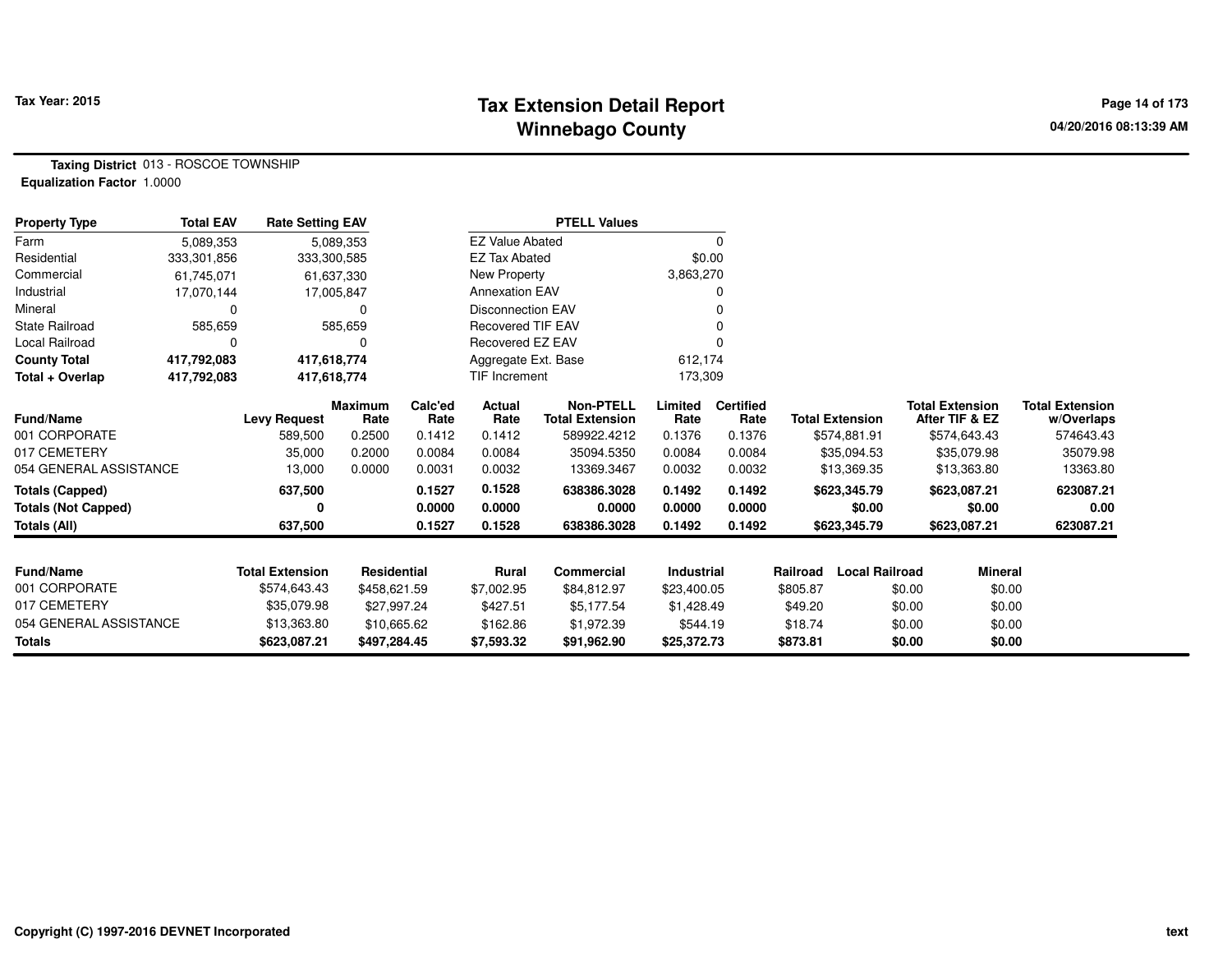# **Tax Extension Detail Report Tax Year: 2015 Page 15 of 173 Winnebago County**

**Taxing District** 014 - SEWARD TOWNSHIP**Equalization Factor** 1.0000

| <b>Property Type</b>         | <b>Total EAV</b> | <b>Rate Setting EAV</b> |                        |                 |                          | <b>PTELL Values</b>                        |                 |                          |            |                        |        |                                          |                                      |
|------------------------------|------------------|-------------------------|------------------------|-----------------|--------------------------|--------------------------------------------|-----------------|--------------------------|------------|------------------------|--------|------------------------------------------|--------------------------------------|
| Farm                         | 11,899,882       |                         | 11,899,882             |                 | <b>EZ Value Abated</b>   |                                            |                 | $\mathbf 0$              |            |                        |        |                                          |                                      |
| Residential                  | 7,152,351        |                         | 7,152,351              |                 | <b>EZ Tax Abated</b>     |                                            | \$0.00          |                          |            |                        |        |                                          |                                      |
| Commercial                   | 3,315,993        |                         | 3,315,993              |                 | <b>New Property</b>      |                                            | 85,567          |                          |            |                        |        |                                          |                                      |
| Industrial                   | 160,777          |                         | 160,777                |                 | <b>Annexation EAV</b>    |                                            |                 |                          |            |                        |        |                                          |                                      |
| Mineral                      | 0                |                         | 0                      |                 | <b>Disconnection EAV</b> |                                            |                 |                          |            |                        |        |                                          |                                      |
| <b>State Railroad</b>        | 736,437          |                         | 736,437                |                 | Recovered TIF EAV        |                                            |                 |                          |            |                        |        |                                          |                                      |
| Local Railroad               | 453              |                         | 453                    |                 | Recovered EZ EAV         |                                            |                 |                          |            |                        |        |                                          |                                      |
| <b>County Total</b>          | 23,265,893       |                         | 23,265,893             |                 | Aggregate Ext. Base      |                                            | 107,048         |                          |            |                        |        |                                          |                                      |
| Total + Overlap              | 23,265,893       |                         | 23,265,893             |                 | <b>TIF Increment</b>     |                                            |                 | 0                        |            |                        |        |                                          |                                      |
| <b>Fund/Name</b>             |                  | <b>Levy Request</b>     | <b>Maximum</b><br>Rate | Calc'ed<br>Rate | Actual<br>Rate           | <b>Non-PTELL</b><br><b>Total Extension</b> | Limited<br>Rate | <b>Certified</b><br>Rate |            | <b>Total Extension</b> |        | <b>Total Extension</b><br>After TIF & EZ | <b>Total Extension</b><br>w/Overlaps |
| 001 CORPORATE                |                  | 81,600                  | 0.3700                 | 0.3507          | 0.3508                   | 81616.7526                                 | 0.3508          | 0.3508                   |            | \$81,616.75            |        | \$81,616.75                              | 81616.75                             |
| 027 AUDIT                    |                  | 1,530                   | 0.0050                 | 0.0066          | 0.0050                   | 1163.2947                                  | 0.0050          | 0.0050                   |            | \$1,163.29             |        | \$1,163.29                               | 1163.29                              |
| 035 TORT JUDGMENTS, LIABILIT |                  | 11,220                  | 0.0000                 | 0.0482          | 0.0483                   | 11237.4263                                 | 0.0483          | 0.0483                   |            | \$11,237.43            |        | \$11,237.43                              | 11237.43                             |
| 047 SOCIAL SECURITY          |                  | 5,610                   | 0.0000                 | 0.0241          | 0.0242                   | 5630.3461                                  | 0.0242          | 0.0242                   |            | \$5,630.35             |        | \$5,630.35                               | 5630.35                              |
| 054 GENERAL ASSISTANCE       |                  | 7,905                   | 0.0000                 | 0.0340          | 0.0340                   | 7910.4036                                  | 0.0340          | 0.0340                   |            | \$7,910.40             |        | \$7,910.40                               | 7910.40                              |
| <b>Totals (Capped)</b>       |                  | 107,865                 |                        | 0.4636          | 0.4623                   | 107558.2233                                | 0.4623          | 0.4623                   |            | \$107,558.22           |        | \$107,558.22                             | 107558.22                            |
| <b>Totals (Not Capped)</b>   |                  | 0                       |                        | 0.0000          | 0.0000                   | 0.0000                                     | 0.0000          | 0.0000                   |            | \$0.00                 |        | \$0.00                                   | 0.00                                 |
| <b>Totals (All)</b>          |                  | 107,865                 |                        | 0.4636          | 0.4623                   | 107558.2233                                | 0.4623          | 0.4623                   |            | \$107,558.22           |        | \$107,558.22                             | 107558.22                            |
|                              |                  |                         |                        |                 |                          |                                            |                 |                          |            |                        |        |                                          |                                      |
| <b>Fund/Name</b>             |                  | <b>Total Extension</b>  | Residential            |                 | <b>Rural</b>             | <b>Commercial</b>                          | Industrial      |                          | Railroad   | <b>Local Railroad</b>  |        | <b>Mineral</b>                           |                                      |
| 001 CORPORATE                |                  | \$81,616.75             | \$25,090.44            |                 | \$41,744.79              | \$11,632.50                                | \$564.01        |                          | \$2,583.42 |                        | \$1.59 | \$0.00                                   |                                      |
| 027 AUDIT                    |                  | \$1,163.29              |                        | \$357.62        | \$594.99                 | \$165.80                                   |                 | \$8.04                   | \$36.82    |                        | \$0.02 | \$0.00                                   |                                      |
| 035 TORT JUDGMENTS, LIABILIT |                  | \$11,237.43             |                        | \$3,454.59      | \$5,747.64               | \$1,601.62                                 | \$77.66         |                          | \$355.70   |                        | \$0.22 | \$0.00                                   |                                      |
| 047 SOCIAL SECURITY          |                  | \$5,630.35              |                        | \$1,730.87      | \$2,879.77               | \$802.47                                   | \$38.91         |                          | \$178.22   |                        | \$0.11 | \$0.00                                   |                                      |
| 054 GENERAL ASSISTANCE       |                  | \$7,910.40              |                        | \$2,431.80      | \$4,045.96               | \$1,127.44                                 | \$54.66         |                          | \$250.39   |                        | \$0.15 | \$0.00                                   |                                      |
| <b>Totals</b>                |                  | \$107,558.22            | \$33,065.32            |                 | \$55,013.15              | \$15,329.83                                | \$743.28        |                          | \$3,404.55 |                        | \$2.09 | \$0.00                                   |                                      |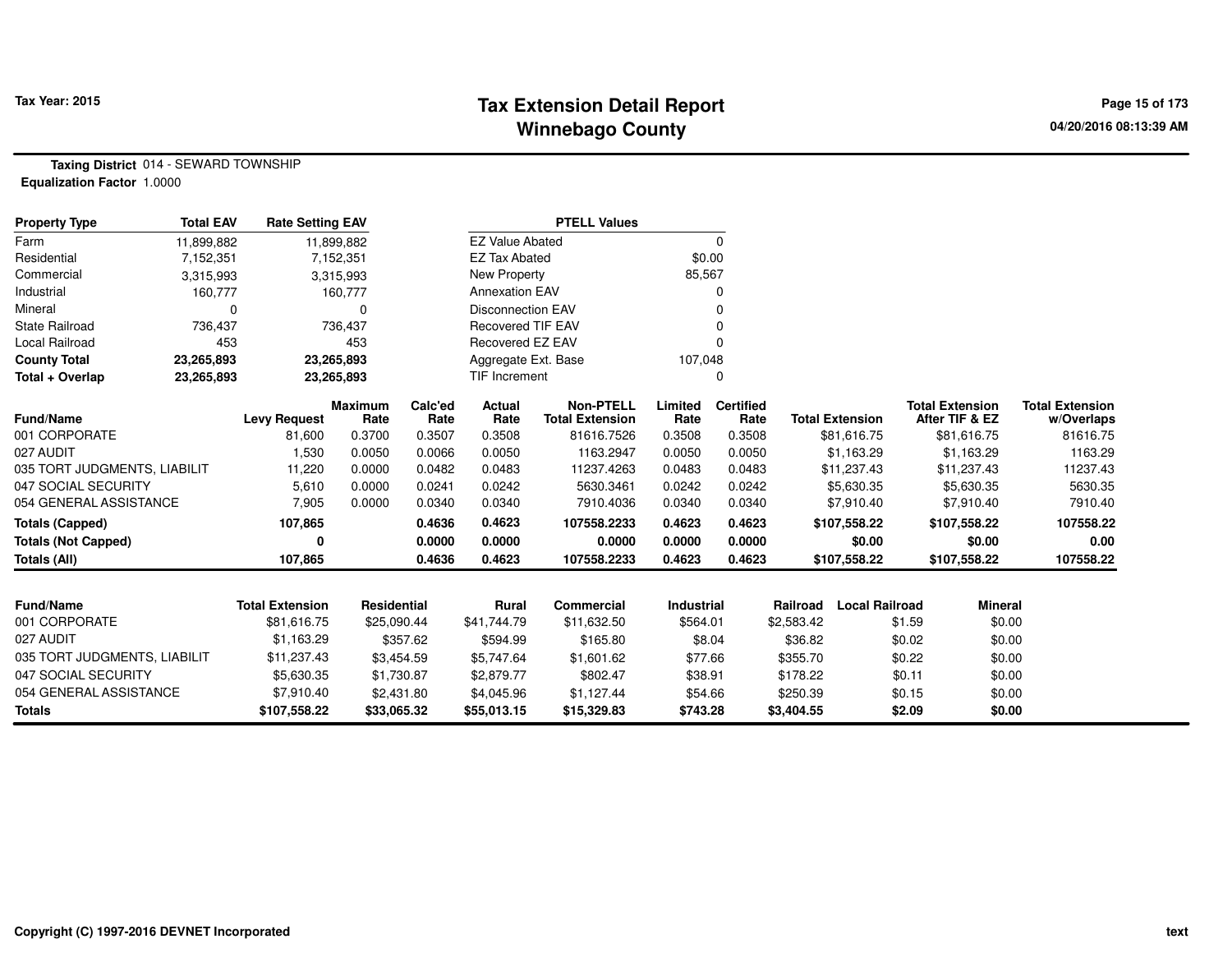# **Tax Extension Detail Report Tax Year: 2015 Page 16 of 173 Winnebago County**

**Taxing District** 015 - SHIRLAND TOWNSHIP**Equalization Factor** 1.0000

| <b>Property Type</b>       | <b>Total EAV</b> | <b>Rate Setting EAV</b> |                 |                 |                          | <b>PTELL Values</b>                        |                 |                          |          |                        |                                          |         |                                      |
|----------------------------|------------------|-------------------------|-----------------|-----------------|--------------------------|--------------------------------------------|-----------------|--------------------------|----------|------------------------|------------------------------------------|---------|--------------------------------------|
| Farm                       | 5,529,849        |                         | 5,529,849       |                 | <b>EZ Value Abated</b>   |                                            |                 | 0                        |          |                        |                                          |         |                                      |
| Residential                | 14,713,382       |                         | 14,713,382      |                 | <b>EZ Tax Abated</b>     |                                            |                 | \$0.00                   |          |                        |                                          |         |                                      |
| Commercial                 | 836,052          |                         | 836,052         |                 | New Property             |                                            | 99,156          |                          |          |                        |                                          |         |                                      |
| Industrial                 |                  |                         |                 |                 | <b>Annexation EAV</b>    |                                            |                 | O                        |          |                        |                                          |         |                                      |
| Mineral                    |                  |                         |                 |                 | Disconnection EAV        |                                            |                 |                          |          |                        |                                          |         |                                      |
| <b>State Railroad</b>      |                  |                         |                 |                 | <b>Recovered TIF EAV</b> |                                            |                 |                          |          |                        |                                          |         |                                      |
| Local Railroad             |                  |                         |                 |                 | Recovered EZ EAV         |                                            |                 |                          |          |                        |                                          |         |                                      |
| <b>County Total</b>        | 21,079,283       |                         | 21,079,283      |                 | Aggregate Ext. Base      |                                            | 46,749          |                          |          |                        |                                          |         |                                      |
| Total + Overlap            | 21,079,283       |                         | 21,079,283      |                 | TIF Increment            |                                            |                 | 0                        |          |                        |                                          |         |                                      |
| <b>Fund/Name</b>           |                  | <b>Levy Request</b>     | Maximum<br>Rate | Calc'ed<br>Rate | Actual<br>Rate           | <b>Non-PTELL</b><br><b>Total Extension</b> | Limited<br>Rate | <b>Certified</b><br>Rate |          | <b>Total Extension</b> | <b>Total Extension</b><br>After TIF & EZ |         | <b>Total Extension</b><br>w/Overlaps |
| 001 CORPORATE              |                  | 49,086                  | 0.3800          | 0.2329          | 0.2329                   | 49093.6501                                 | 0.2247          | 0.2247                   |          | \$47,365.15            | \$47,365.15                              |         | 47365.15                             |
| 034 GENERAL ASSISTANCE     |                  | 0                       | 0.0000          | 0.0000          | 0.0000                   | 0.0000                                     | 0.0000          | 0.0000                   |          | \$0.00                 |                                          | \$0.00  | 0.00                                 |
| <b>Totals (Capped)</b>     |                  | 49,086                  |                 | 0.2329          | 0.2329                   | 49093.6501                                 | 0.2247          | 0.2247                   |          | \$47,365.15            | \$47,365.15                              |         | 47365.15                             |
| <b>Totals (Not Capped)</b> |                  |                         |                 | 0.0000          | 0.0000                   | 0.0000                                     | 0.0000          | 0.0000                   |          | \$0.00                 |                                          | \$0.00  | 0.00                                 |
| Totals (All)               |                  | 49,086                  |                 | 0.2329          | 0.2329                   | 49093.6501                                 | 0.2247          | 0.2247                   |          | \$47,365.15            | \$47,365.15                              |         | 47365.15                             |
| <b>Fund/Name</b>           |                  | <b>Total Extension</b>  | Residential     |                 | Rural                    | Commercial                                 | Industrial      |                          | Railroad | <b>Local Railroad</b>  |                                          | Mineral |                                      |
| 001 CORPORATE              |                  | \$47,365.15             | \$33,060.97     |                 | \$12,425.57              | \$1,878.61                                 |                 | \$0.00                   | \$0.00   |                        | \$0.00                                   | \$0.00  |                                      |
| 034 GENERAL ASSISTANCE     |                  | \$0.00                  |                 | \$0.00          | \$0.00                   | \$0.00                                     |                 | \$0.00                   | \$0.00   |                        | \$0.00                                   | \$0.00  |                                      |
| <b>Totals</b>              |                  | \$47,365.15             | \$33,060.97     |                 | \$12,425.57              | \$1,878.61                                 |                 | \$0.00                   | \$0.00   |                        | \$0.00                                   | \$0.00  |                                      |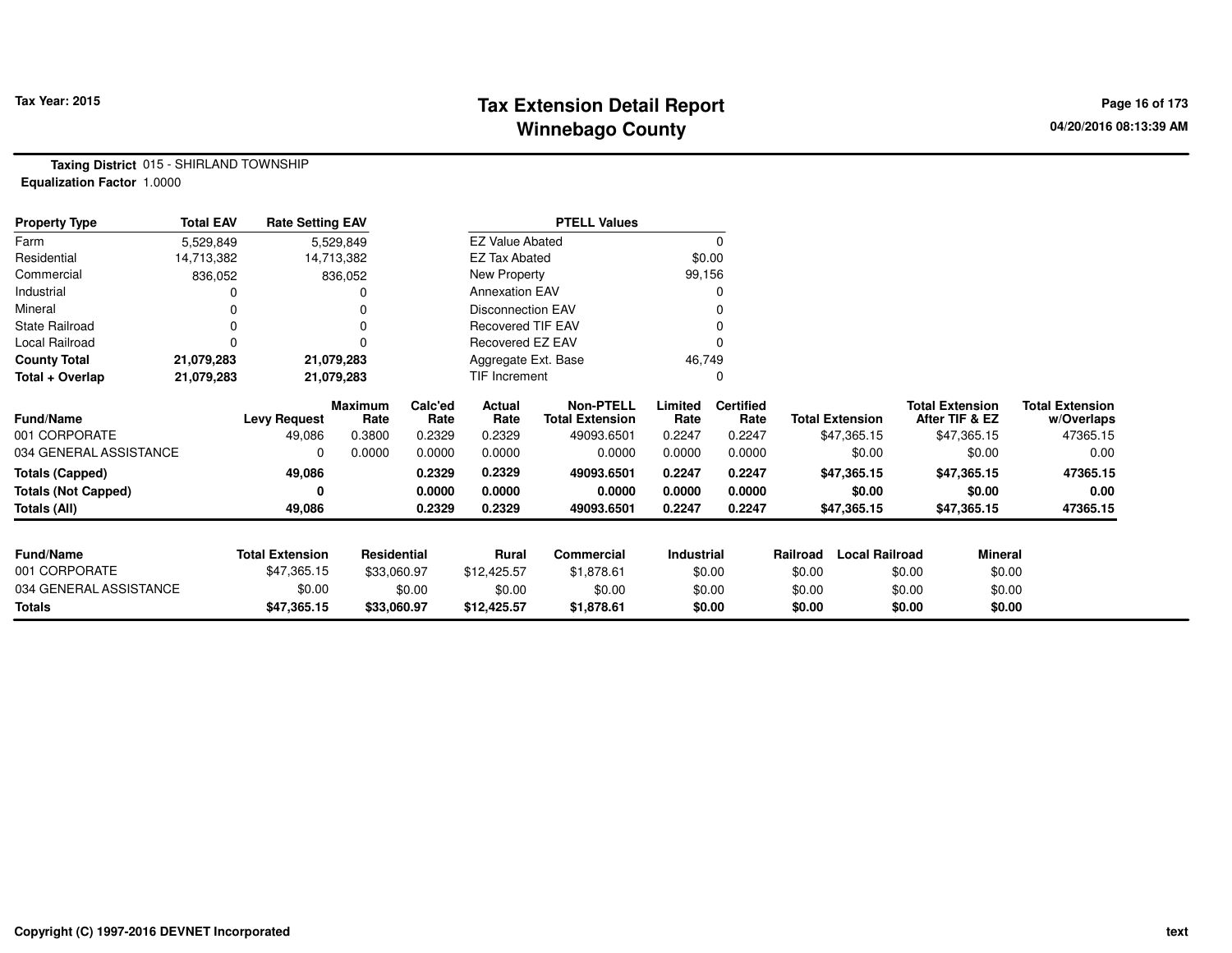# **Tax Extension Detail Report Tax Year: 2015 Page 17 of 173 Winnebago County**

**Taxing District** 016 - WINNEBAGO TOWNSHIP**Equalization Factor** 1.0000

| <b>Property Type</b>       | <b>Total EAV</b> | <b>Rate Setting EAV</b> |                 |                 |                          | <b>PTELL Values</b>                        |                 |                          |                                   |                                          |                                      |
|----------------------------|------------------|-------------------------|-----------------|-----------------|--------------------------|--------------------------------------------|-----------------|--------------------------|-----------------------------------|------------------------------------------|--------------------------------------|
| Farm                       | 9,528,563        |                         | 9,528,563       |                 | <b>EZ Value Abated</b>   |                                            |                 |                          |                                   |                                          |                                      |
| Residential                | 69,468,959       |                         | 69,468,959      |                 | <b>EZ Tax Abated</b>     |                                            | \$0.00          |                          |                                   |                                          |                                      |
| Commercial                 | 6,191,656        |                         | 6,191,656       |                 | New Property             |                                            | 493,169         |                          |                                   |                                          |                                      |
| Industrial                 | 2,593,283        |                         | 2,593,283       |                 | <b>Annexation EAV</b>    |                                            |                 |                          |                                   |                                          |                                      |
| Mineral                    |                  |                         | $\Omega$        |                 | Disconnection EAV        |                                            |                 |                          |                                   |                                          |                                      |
| <b>State Railroad</b>      | 633,043          |                         | 633,043         |                 | <b>Recovered TIF EAV</b> |                                            |                 |                          |                                   |                                          |                                      |
| Local Railroad             | 699,028          |                         | 699,028         |                 | Recovered EZ EAV         |                                            |                 |                          |                                   |                                          |                                      |
| <b>County Total</b>        | 89,114,532       |                         | 89,114,532      |                 | Aggregate Ext. Base      |                                            | 150,011         |                          |                                   |                                          |                                      |
| Total + Overlap            | 89,114,532       |                         | 89,114,532      |                 | TIF Increment            |                                            |                 |                          |                                   |                                          |                                      |
| <b>Fund/Name</b>           |                  | Levy Request            | Maximum<br>Rate | Calc'ed<br>Rate | Actual<br>Rate           | <b>Non-PTELL</b><br><b>Total Extension</b> | Limited<br>Rate | <b>Certified</b><br>Rate | <b>Total Extension</b>            | <b>Total Extension</b><br>After TIF & EZ | <b>Total Extension</b><br>w/Overlaps |
| 001 CORPORATE              |                  | 157,511                 | 0.2500          | 0.1768          | 0.1768                   | 157554.4926                                | 0.1707          | 0.1707                   | \$152,118.51                      | \$152,118.51                             | 152118.51                            |
| <b>Totals (Capped)</b>     |                  | 157,511                 |                 | 0.1768          | 0.1768                   | 157554.4926                                | 0.1707          | 0.1707                   | \$152,118.51                      | \$152,118.51                             | 152118.51                            |
| <b>Totals (Not Capped)</b> |                  | 0                       |                 | 0.0000          | 0.0000                   | 0.0000                                     | 0.0000          | 0.0000                   | \$0.00                            | \$0.00                                   | 0.00                                 |
| Totals (All)               |                  | 157,511                 |                 | 0.1768          | 0.1768                   | 157554.4926                                | 0.1707          | 0.1707                   | \$152,118.51                      | \$152,118.51                             | 152118.51                            |
|                            |                  |                         |                 |                 |                          |                                            |                 |                          |                                   |                                          |                                      |
| <b>Fund/Name</b>           |                  | <b>Total Extension</b>  | Residential     |                 | <b>Rural</b>             | Commercial                                 | Industrial      |                          | <b>Local Railroad</b><br>Railroad |                                          | <b>Mineral</b>                       |
| 001 CORPORATE              |                  | \$152,118.51            | \$118,583.52    |                 | \$16,265.26              | \$10,569.16                                | \$4,426.73      |                          | \$1,080.60                        | \$1,193.24                               | \$0.00                               |
| Totals                     |                  | \$152,118.51            | \$118,583.52    |                 | \$16,265.26              | \$10,569.16                                | \$4,426.73      |                          | \$1,080.60                        | \$1,193.24                               | \$0.00                               |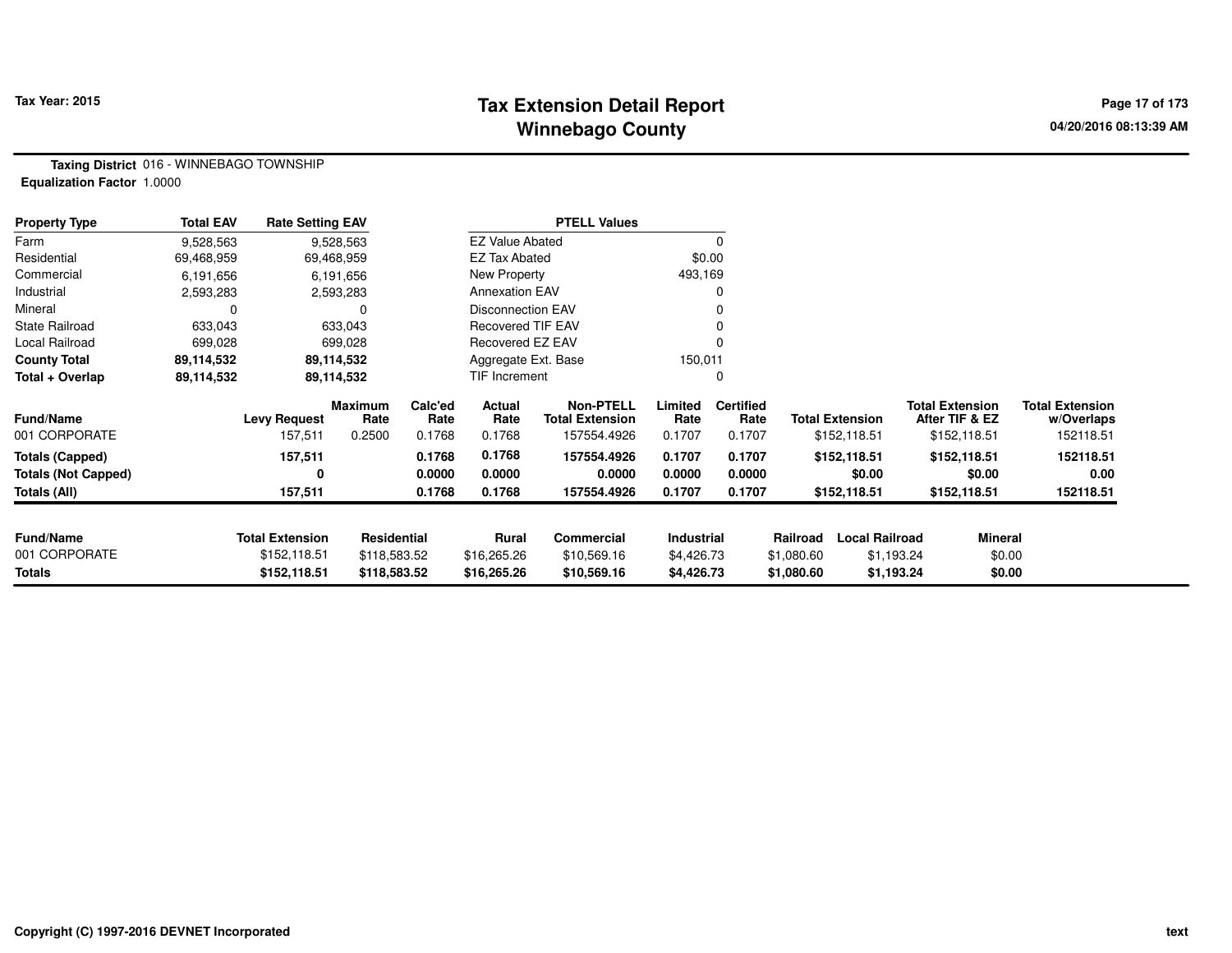# **Tax Extension Detail Report Tax Year: 2015 Page 18 of 173 Winnebago County**

**Taxing District** 017 - CHERRY VALLEY VILLAGE**Equalization Factor** 1.0000

| <b>Property Type</b>              | <b>Total EAV</b> | <b>Rate Setting EAV</b>                            |                        |                 |                          | <b>PTELL Values</b>                        |                 |                          |          |                        | <b>Overlapping County</b>      |                | <b>Overlap EAV</b>                   |
|-----------------------------------|------------------|----------------------------------------------------|------------------------|-----------------|--------------------------|--------------------------------------------|-----------------|--------------------------|----------|------------------------|--------------------------------|----------------|--------------------------------------|
| Farm                              | 477,694          |                                                    | 446,819                |                 | <b>EZ Value Abated</b>   |                                            |                 | 0                        |          | Boone County           |                                |                | 10,360,000                           |
| Residential                       | 30,138,364       |                                                    | 30,138,364             |                 | <b>EZ Tax Abated</b>     |                                            |                 | \$0.00                   |          | <b>Total</b>           |                                |                | 10,360,000                           |
| Commercial                        | 33,399,428       |                                                    | 33,399,428             |                 | New Property             |                                            | 169,568         |                          |          |                        | * denotes use of estimated EAV |                |                                      |
| Industrial                        | 4,328,470        |                                                    | 2,279,826              |                 | <b>Annexation EAV</b>    |                                            |                 | 3,483                    |          |                        |                                |                |                                      |
| Mineral                           | 0                |                                                    | 0                      |                 | <b>Disconnection EAV</b> |                                            |                 |                          |          |                        |                                |                |                                      |
| <b>State Railroad</b>             | 169,131          |                                                    | 169,131                |                 | <b>Recovered TIF EAV</b> |                                            |                 |                          |          |                        |                                |                |                                      |
| Local Railroad                    | $\Omega$         |                                                    | 0                      |                 | Recovered EZ EAV         |                                            |                 |                          |          |                        |                                |                |                                      |
| <b>County Total</b>               | 68,513,087       |                                                    | 66,433,568             |                 | Aggregate Ext. Base      |                                            |                 |                          |          |                        |                                |                |                                      |
| Total + Overlap                   | 78,873,087       |                                                    | 76,793,568             |                 | TIF Increment            |                                            | 2,079,519       |                          |          |                        |                                |                |                                      |
| <b>Fund/Name</b>                  |                  | <b>Levy Request</b>                                | <b>Maximum</b><br>Rate | Calc'ed<br>Rate | <b>Actual</b><br>Rate    | <b>Non-PTELL</b><br><b>Total Extension</b> | Limited<br>Rate | <b>Certified</b><br>Rate |          | <b>Total Extension</b> | <b>Total Extension</b>         | After TIF & EZ | <b>Total Extension</b><br>w/Overlaps |
| 001 CORPORATE                     |                  | 0                                                  | 0.2500                 | 0.0000          | 0.0000                   | 0.0000                                     | 0.0000          | 0.0000                   |          | \$0.00                 |                                | \$0.00         | 0.00                                 |
| 003 BONDS & INTEREST              |                  | 0                                                  | 0.0000                 | 0.0000          | 0.0000                   | 0.0000                                     | 0.0000          | 0.0000                   |          | \$0.00                 |                                | \$0.00         | 0.00                                 |
| 207 ROAD & BRIDGE TRANSFER        |                  | O                                                  | 0.0000                 | 0.0000          | 0.0000                   | 0.0000                                     | 0.0000          | 0.0000                   |          | \$0.00                 |                                | \$0.00         | 0.00                                 |
| <b>Totals (Capped)</b>            |                  |                                                    |                        | 0.0000          | 0.0000                   | 0.0000                                     | 0.0000          | 0.0000                   |          | \$0.00                 |                                | \$0.00         | 0.00                                 |
| <b>Totals (Not Capped)</b>        |                  | 0                                                  |                        | 0.0000          | 0.0000                   | 0.0000                                     | 0.0000          | 0.0000                   |          | \$0.00                 |                                | \$0.00         | 0.00                                 |
| Totals (All)                      |                  | 0                                                  |                        | 0.0000          | 0.0000                   | 0.0000                                     | 0.0000          | 0.0000                   |          | \$0.00                 |                                | \$0.00         | 0.00                                 |
|                                   |                  |                                                    |                        |                 |                          |                                            |                 |                          |          |                        |                                |                |                                      |
| <b>Fund/Name</b><br>001 CORPORATE |                  | <b>Total Extension</b><br>\$0.00                   | Residential            |                 | <b>Rural</b>             | Commercial                                 | Industrial      |                          | Railroad | <b>Local Railroad</b>  |                                | <b>Mineral</b> |                                      |
| 003 BONDS & INTEREST              |                  |                                                    |                        | \$0.00          | \$0.00                   | \$0.00                                     |                 | \$0.00                   | \$0.00   |                        | \$0.00                         | \$0.00         |                                      |
|                                   |                  | \$0.00                                             |                        | \$0.00          | \$0.00                   | \$0.00                                     |                 | \$0.00                   | \$0.00   |                        | \$0.00                         | \$0.00         |                                      |
| 207 ROAD & BRIDGE TRANSFER        |                  | \$0.00                                             |                        | \$0.00          | \$0.00                   | \$0.00                                     |                 | \$0.00                   | \$0.00   |                        | \$0.00                         | \$0.00         |                                      |
| <b>Totals</b>                     |                  | \$0.00                                             |                        | \$0.00          | \$0.00                   | \$0.00                                     |                 | \$0.00                   | \$0.00   |                        | \$0.00                         | \$0.00         |                                      |
|                                   |                  | Transfer In from Township Road Bridge: \$41,499.19 |                        |                 |                          |                                            |                 |                          |          |                        |                                |                |                                      |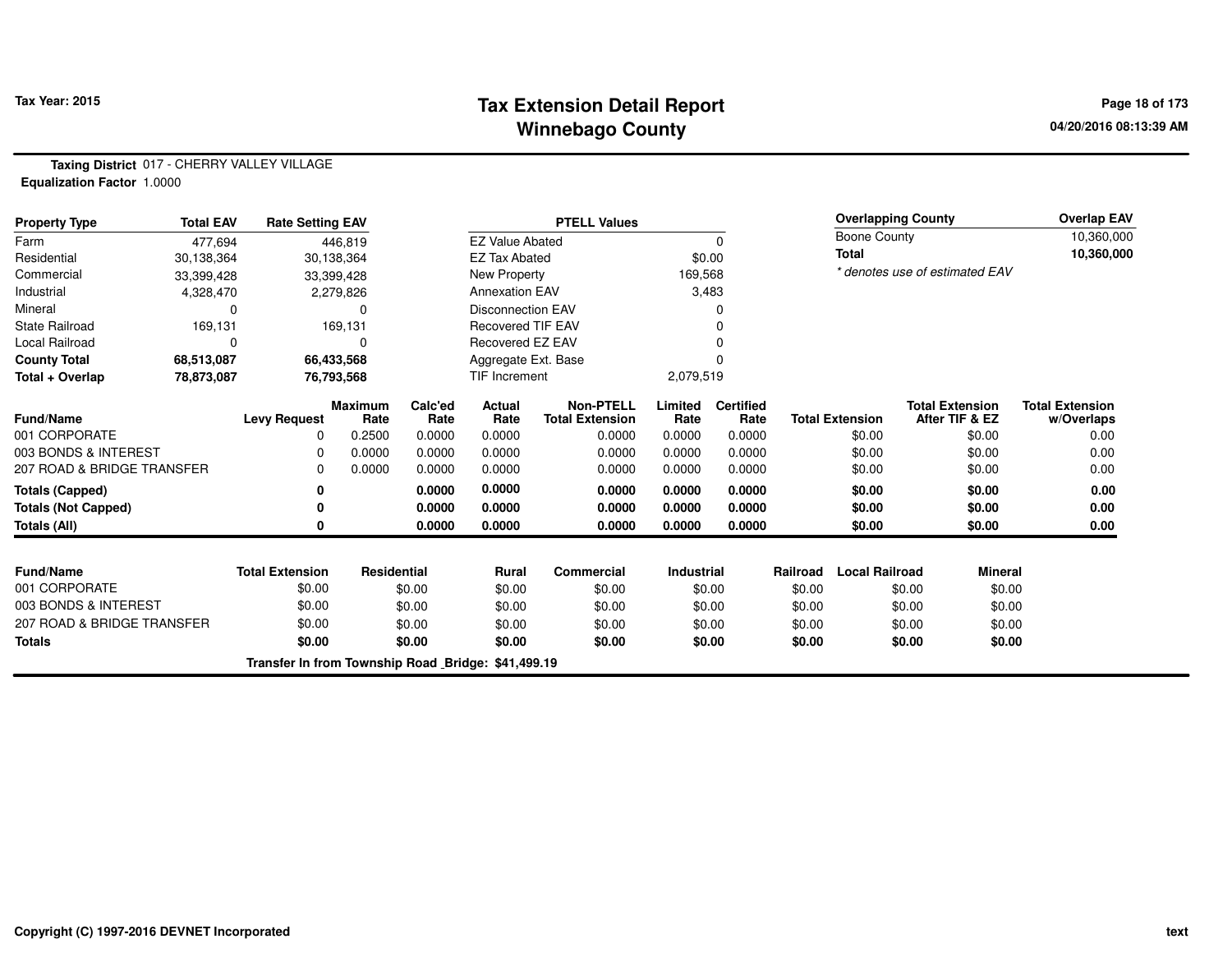# **Tax Extension Detail Report Tax Year: 2015 Page 19 of 173 Winnebago County**

**Taxing District** 018 - DURAND VILLAGE**Equalization Factor** 1.0000

| <b>Property Type</b>       | <b>Total EAV</b> | <b>Rate Setting EAV</b>                           |                        |                 |                          | <b>PTELL Values</b>                        |                   |                          |          |                        |                                          |                |                                      |
|----------------------------|------------------|---------------------------------------------------|------------------------|-----------------|--------------------------|--------------------------------------------|-------------------|--------------------------|----------|------------------------|------------------------------------------|----------------|--------------------------------------|
| Farm                       | 38,879           |                                                   | 38,879                 |                 | <b>EZ Value Abated</b>   |                                            |                   | 0                        |          |                        |                                          |                |                                      |
| Residential                | 12,839,583       |                                                   | 12,787,795             |                 | <b>EZ Tax Abated</b>     |                                            | \$0.00            |                          |          |                        |                                          |                |                                      |
| Commercial                 | 3,306,374        |                                                   | 3,155,097              |                 | <b>New Property</b>      |                                            |                   | O                        |          |                        |                                          |                |                                      |
| Industrial                 | 224,762          |                                                   | 187,060                |                 | <b>Annexation EAV</b>    |                                            |                   |                          |          |                        |                                          |                |                                      |
| Mineral                    |                  |                                                   | 0                      |                 | <b>Disconnection EAV</b> |                                            |                   |                          |          |                        |                                          |                |                                      |
| <b>State Railroad</b>      |                  |                                                   | $\Omega$               |                 | <b>Recovered TIF EAV</b> |                                            |                   |                          |          |                        |                                          |                |                                      |
| <b>Local Railroad</b>      | $\Omega$         |                                                   | 0                      |                 | Recovered EZ EAV         |                                            |                   | O                        |          |                        |                                          |                |                                      |
| <b>County Total</b>        | 16,409,598       |                                                   | 16,168,831             |                 | Aggregate Ext. Base      |                                            | 52,486            |                          |          |                        |                                          |                |                                      |
| Total + Overlap            | 16,409,598       |                                                   | 16,168,831             |                 | TIF Increment            |                                            | 240,767           |                          |          |                        |                                          |                |                                      |
| <b>Fund/Name</b>           |                  | <b>Levy Request</b>                               | <b>Maximum</b><br>Rate | Calc'ed<br>Rate | Actual<br>Rate           | <b>Non-PTELL</b><br><b>Total Extension</b> | Limited<br>Rate   | <b>Certified</b><br>Rate |          | <b>Total Extension</b> | <b>Total Extension</b><br>After TIF & EZ |                | <b>Total Extension</b><br>w/Overlaps |
| 001 CORPORATE              |                  | 44,000                                            | 0.4375                 | 0.2721          | 0.2722                   | 44666.9258                                 | 0.2707            | 0.2707                   |          | \$44,420.78            | \$43,769.03                              |                | 43769.03                             |
| 003 BONDS & INT 2014       |                  | 0                                                 | 0.0000                 | 0.0000          | 0.0000                   | 0.0000                                     | 0.0000            | 0.0000                   |          | \$0.00                 |                                          | \$0.00         | 0.00                                 |
| 014 POLICE PROTECTION      |                  | 9,200                                             | 0.6000                 | 0.0569          | 0.0569                   | 9337.0613                                  | 0.0566            | 0.0566                   |          | \$9,287.83             | \$9,151.56                               |                | 9151.56                              |
| 207 ROAD AND BRIDGE TRANSF |                  | $\Omega$                                          | 0.0000                 | 0.0000          | 0.0000                   | 0.0000                                     | 0.0000            | 0.0000                   |          | \$0.00                 |                                          | \$0.00         | 0.00                                 |
| <b>Totals (Capped)</b>     |                  | 53,200                                            |                        | 0.3290          | 0.3291                   | 54003.9870                                 | 0.3273            | 0.3273                   |          | \$53,708.61            | \$52,920.59                              |                | 52920.59                             |
| <b>Totals (Not Capped)</b> |                  | 0                                                 |                        | 0.0000          | 0.0000                   | 0.0000                                     | 0.0000            | 0.0000                   |          | \$0.00                 |                                          | \$0.00         | 0.00                                 |
| Totals (All)               |                  | 53,200                                            |                        | 0.3290          | 0.3291                   | 54003.9870                                 | 0.3273            | 0.3273                   |          | \$53,708.61            | \$52,920.59                              |                | 52920.59                             |
|                            |                  |                                                   |                        |                 |                          |                                            |                   |                          |          |                        |                                          |                |                                      |
| <b>Fund/Name</b>           |                  | <b>Total Extension</b>                            | <b>Residential</b>     |                 | Rural                    | <b>Commercial</b>                          | <b>Industrial</b> |                          | Railroad | <b>Local Railroad</b>  |                                          | <b>Mineral</b> |                                      |
| 001 CORPORATE              |                  | \$43,769.03                                       | \$34,616.56            |                 | \$105.25                 | \$8,540.85                                 | \$506.37          |                          | \$0.00   |                        | \$0.00                                   | \$0.00         |                                      |
| 003 BONDS & INT 2014       |                  | \$0.00                                            |                        | \$0.00          | \$0.00                   | \$0.00                                     |                   | \$0.00                   | \$0.00   |                        | \$0.00                                   | \$0.00         |                                      |
| 014 POLICE PROTECTION      |                  | \$9,151.56                                        | \$7,237.89             |                 | \$22.01                  | \$1,785.78                                 | \$105.88          |                          | \$0.00   |                        | \$0.00                                   | \$0.00         |                                      |
| 207 ROAD AND BRIDGE TRANSF |                  | \$0.00                                            |                        | \$0.00          | \$0.00                   | \$0.00                                     |                   | \$0.00                   | \$0.00   |                        | \$0.00                                   | \$0.00         |                                      |
| <b>Totals</b>              |                  | \$52,920.59                                       | \$41,854.45            |                 | \$127.26                 | \$10,326.63                                | \$612.25          |                          | \$0.00   |                        | \$0.00                                   | \$0.00         |                                      |
|                            |                  | Transfer In from Township Road Bridge: \$6,192.66 |                        |                 |                          |                                            |                   |                          |          |                        |                                          |                |                                      |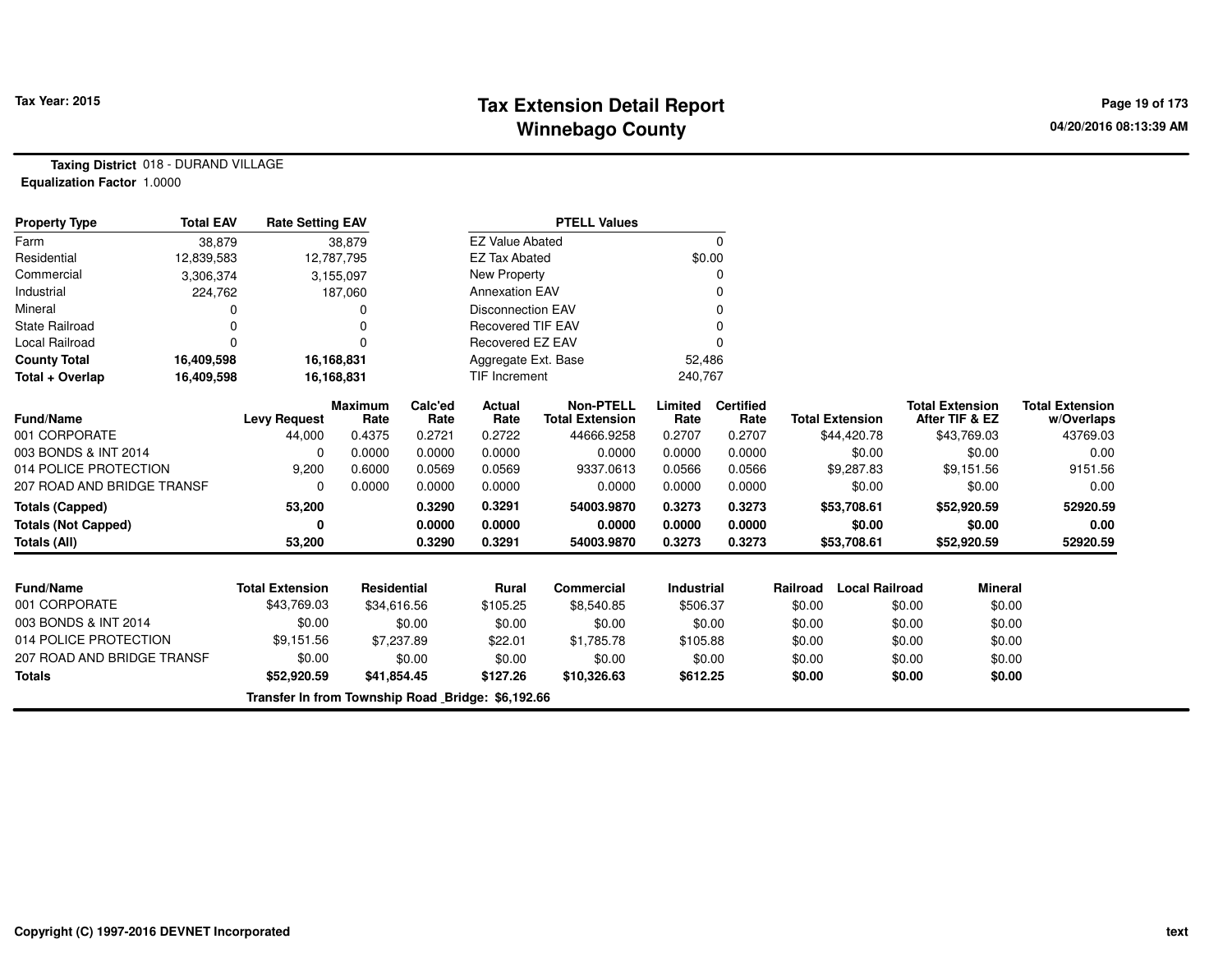# **Tax Extension Detail Report Tax Year: 2015 Page 20 of 173 Winnebago County**

**Taxing District** 019 - LOVES PARK CITY**Equalization Factor** 1.0000

| <b>Property Type</b>       | <b>Total EAV</b> | <b>Rate Setting EAV</b>                             |                        |                 |                          | <b>PTELL Values</b>                        |                   |                          |                  | <b>Overlapping County</b> |                  |                                          | <b>Overlap EAV</b>                   |
|----------------------------|------------------|-----------------------------------------------------|------------------------|-----------------|--------------------------|--------------------------------------------|-------------------|--------------------------|------------------|---------------------------|------------------|------------------------------------------|--------------------------------------|
| Farm                       | 495,993          |                                                     | 445,391                |                 | <b>EZ Value Abated</b>   |                                            |                   |                          |                  | Boone County              |                  |                                          | 39,230,617                           |
| Residential                | 200,597,511      |                                                     | 200,536,273            |                 | <b>EZ Tax Abated</b>     |                                            |                   | \$0.00                   |                  | <b>Total</b>              |                  |                                          | 39,230,617                           |
| Commercial                 | 71,579,695       |                                                     | 71,229,505             |                 | New Property             |                                            | 963,153           |                          |                  |                           |                  | * denotes use of estimated EAV           |                                      |
| Industrial                 | 43,298,562       |                                                     | 33,624,831             |                 | <b>Annexation EAV</b>    |                                            | 163,086           |                          |                  |                           |                  |                                          |                                      |
| Mineral                    |                  |                                                     |                        |                 | <b>Disconnection EAV</b> |                                            |                   |                          |                  |                           |                  |                                          |                                      |
| <b>State Railroad</b>      |                  |                                                     |                        |                 | <b>Recovered TIF EAV</b> |                                            |                   |                          |                  |                           |                  |                                          |                                      |
| Local Railroad             | O                |                                                     |                        |                 | Recovered EZ EAV         |                                            |                   |                          |                  |                           |                  |                                          |                                      |
| <b>County Total</b>        | 315,971,761      |                                                     | 305,836,000            |                 | Aggregate Ext. Base      |                                            |                   |                          |                  |                           |                  |                                          |                                      |
| Total + Overlap            | 355,202,378      |                                                     | 345,066,617            |                 | <b>TIF Increment</b>     |                                            | 10,135,761        |                          |                  |                           |                  |                                          |                                      |
| Fund/Name                  |                  | <b>Levy Request</b>                                 | <b>Maximum</b><br>Rate | Calc'ed<br>Rate | Actual<br>Rate           | <b>Non-PTELL</b><br><b>Total Extension</b> | Limited<br>Rate   | <b>Certified</b><br>Rate |                  | <b>Total Extension</b>    |                  | <b>Total Extension</b><br>After TIF & EZ | <b>Total Extension</b><br>w/Overlaps |
| 001 CORPORATE              |                  | 0                                                   | 0.2500                 | 0.0000          | 0.0000                   | 0.0000                                     | 0.0000            | 0.0000                   |                  | \$0.00                    |                  | \$0.00                                   | 0.00                                 |
| 003 BONDS AND INTEREST     |                  | $\Omega$                                            | 0.0000                 | 0.0000          | 0.0000                   | 0.0000                                     | 0.0000            | 0.0000                   |                  | \$0.00                    |                  | \$0.00                                   | 0.00                                 |
| 207 ROAD AND BRIDGE TRANSF |                  | $\Omega$                                            | 0.0000                 | 0.0000          | 0.0000                   | 0.0000                                     | 0.0000            | 0.0000                   |                  | \$0.00                    |                  | \$0.00                                   | 0.00                                 |
| <b>Totals (Capped)</b>     |                  | 0                                                   |                        | 0.0000          | 0.0000                   | 0.0000                                     | 0.0000            | 0.0000                   |                  | \$0.00                    |                  | \$0.00                                   | 0.00                                 |
| <b>Totals (Not Capped)</b> |                  | 0                                                   |                        | 0.0000          | 0.0000                   | 0.0000                                     | 0.0000            | 0.0000                   |                  | \$0.00                    |                  | \$0.00                                   | 0.00                                 |
| Totals (All)               |                  | 0                                                   |                        | 0.0000          | 0.0000                   | 0.0000                                     | 0.0000            | 0.0000                   |                  | \$0.00                    |                  | \$0.00                                   | 0.00                                 |
| <b>Fund/Name</b>           |                  | <b>Total Extension</b>                              | Residential            |                 | <b>Rural</b>             | Commercial                                 | <b>Industrial</b> |                          | Railroad         | <b>Local Railroad</b>     |                  | <b>Mineral</b>                           |                                      |
| 001 CORPORATE              |                  | \$0.00                                              |                        | \$0.00          | \$0.00                   | \$0.00                                     |                   | \$0.00                   | \$0.00           |                           | \$0.00           | \$0.00                                   |                                      |
| 003 BONDS AND INTEREST     |                  | \$0.00                                              |                        | \$0.00          | \$0.00                   | \$0.00                                     |                   | \$0.00                   | \$0.00           |                           | \$0.00           | \$0.00                                   |                                      |
| 207 ROAD AND BRIDGE TRANSF |                  | \$0.00                                              |                        | \$0.00          | \$0.00                   | \$0.00                                     |                   | \$0.00                   |                  |                           |                  | \$0.00                                   |                                      |
| <b>Totals</b>              |                  | \$0.00                                              |                        | \$0.00          | \$0.00                   | \$0.00                                     |                   | \$0.00                   | \$0.00<br>\$0.00 |                           | \$0.00<br>\$0.00 | \$0.00                                   |                                      |
|                            |                  | Transfer In from Township Road Bridge: \$148,481.52 |                        |                 |                          |                                            |                   |                          |                  |                           |                  |                                          |                                      |
|                            |                  |                                                     |                        |                 |                          |                                            |                   |                          |                  |                           |                  |                                          |                                      |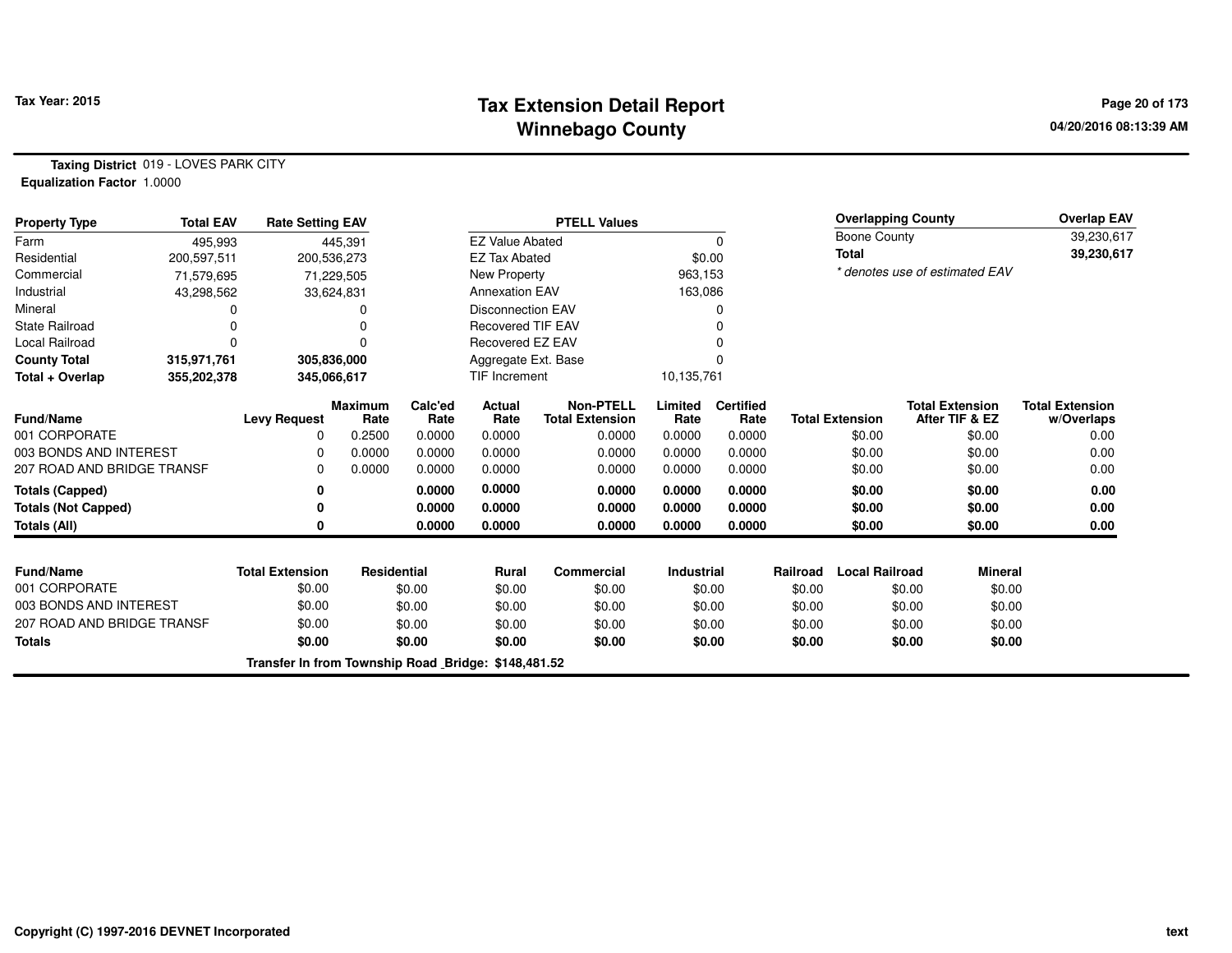# **Tax Extension Detail Report Tax Year: 2015 Page 21 of 173 Winnebago County**

**Taxing District** 020 - MACHESNEY PARK VILLAGE**Equalization Factor** 1.0000

| <b>Property Type</b>       | <b>Total EAV</b> | <b>Rate Setting EAV</b>                            |                        |                 |                          | <b>PTELL Values</b>                        |                   |                          |          |                        |                                          |                                      |
|----------------------------|------------------|----------------------------------------------------|------------------------|-----------------|--------------------------|--------------------------------------------|-------------------|--------------------------|----------|------------------------|------------------------------------------|--------------------------------------|
| Farm                       | 243,394          |                                                    | 237,766                |                 | <b>EZ Value Abated</b>   |                                            |                   | 0                        |          |                        |                                          |                                      |
| Residential                | 240,966,708      |                                                    | 240,806,059            |                 | <b>EZ Tax Abated</b>     |                                            | \$0.00            |                          |          |                        |                                          |                                      |
| Commercial                 | 51,582,778       |                                                    | 40,565,706             |                 | New Property             |                                            | 3,861,384         |                          |          |                        |                                          |                                      |
| Industrial                 | 26,450,369       |                                                    | 21,692,414             |                 | <b>Annexation EAV</b>    |                                            | 26,506            |                          |          |                        |                                          |                                      |
| Mineral                    |                  |                                                    |                        |                 | <b>Disconnection EAV</b> |                                            | 23,359            |                          |          |                        |                                          |                                      |
| <b>State Railroad</b>      |                  |                                                    |                        |                 | <b>Recovered TIF EAV</b> |                                            |                   |                          |          |                        |                                          |                                      |
| Local Railroad             | 0                |                                                    |                        |                 | Recovered EZ EAV         |                                            |                   |                          |          |                        |                                          |                                      |
| <b>County Total</b>        | 319,243,249      |                                                    | 303,301,945            |                 | Aggregate Ext. Base      |                                            |                   |                          |          |                        |                                          |                                      |
| Total + Overlap            | 319,243,249      |                                                    | 303,301,945            |                 | TIF Increment            |                                            | 15,941,304        |                          |          |                        |                                          |                                      |
| Fund/Name                  |                  | <b>Levy Request</b>                                | <b>Maximum</b><br>Rate | Calc'ed<br>Rate | Actual<br>Rate           | <b>Non-PTELL</b><br><b>Total Extension</b> | Limited<br>Rate   | <b>Certified</b><br>Rate |          | <b>Total Extension</b> | <b>Total Extension</b><br>After TIF & EZ | <b>Total Extension</b><br>w/Overlaps |
| 001 CORPORATE              |                  | 0                                                  | 0.2500                 | 0.0000          | 0.0000                   | 0.0000                                     | 0.0000            | 0.0000                   |          | \$0.00                 | \$0.00                                   | 0.00                                 |
| 207 ROAD AND BRIDGE TRANSF |                  | 0                                                  | 0.0000                 | 0.0000          | 0.0000                   | 0.0000                                     | 0.0000            | 0.0000                   |          | \$0.00                 | \$0.00                                   | 0.00                                 |
| <b>Totals (Capped)</b>     |                  | 0                                                  |                        | 0.0000          | 0.0000                   | 0.0000                                     | 0.0000            | 0.0000                   |          | \$0.00                 | \$0.00                                   | 0.00                                 |
| <b>Totals (Not Capped)</b> |                  | 0                                                  |                        | 0.0000          | 0.0000                   | 0.0000                                     | 0.0000            | 0.0000                   |          | \$0.00                 | \$0.00                                   | 0.00                                 |
| Totals (All)               |                  | 0                                                  |                        | 0.0000          | 0.0000                   | 0.0000                                     | 0.0000            | 0.0000                   |          | \$0.00                 | \$0.00                                   | 0.00                                 |
| <b>Fund/Name</b>           |                  | <b>Total Extension</b>                             | <b>Residential</b>     |                 | <b>Rural</b>             | <b>Commercial</b>                          | <b>Industrial</b> |                          | Railroad | <b>Local Railroad</b>  | <b>Mineral</b>                           |                                      |
| 001 CORPORATE              |                  | \$0.00                                             |                        | \$0.00          | \$0.00                   | \$0.00                                     |                   | \$0.00                   | \$0.00   |                        | \$0.00<br>\$0.00                         |                                      |
| 207 ROAD AND BRIDGE TRANSF |                  | \$0.00                                             |                        | \$0.00          | \$0.00                   | \$0.00                                     |                   | \$0.00                   | \$0.00   |                        | \$0.00<br>\$0.00                         |                                      |
| <b>Totals</b>              |                  | \$0.00                                             |                        | \$0.00          | \$0.00                   | \$0.00                                     |                   | \$0.00                   | \$0.00   |                        | \$0.00<br>\$0.00                         |                                      |
|                            |                  | Transfer In from Township Road Bridge: \$76,646.84 |                        |                 |                          |                                            |                   |                          |          |                        |                                          |                                      |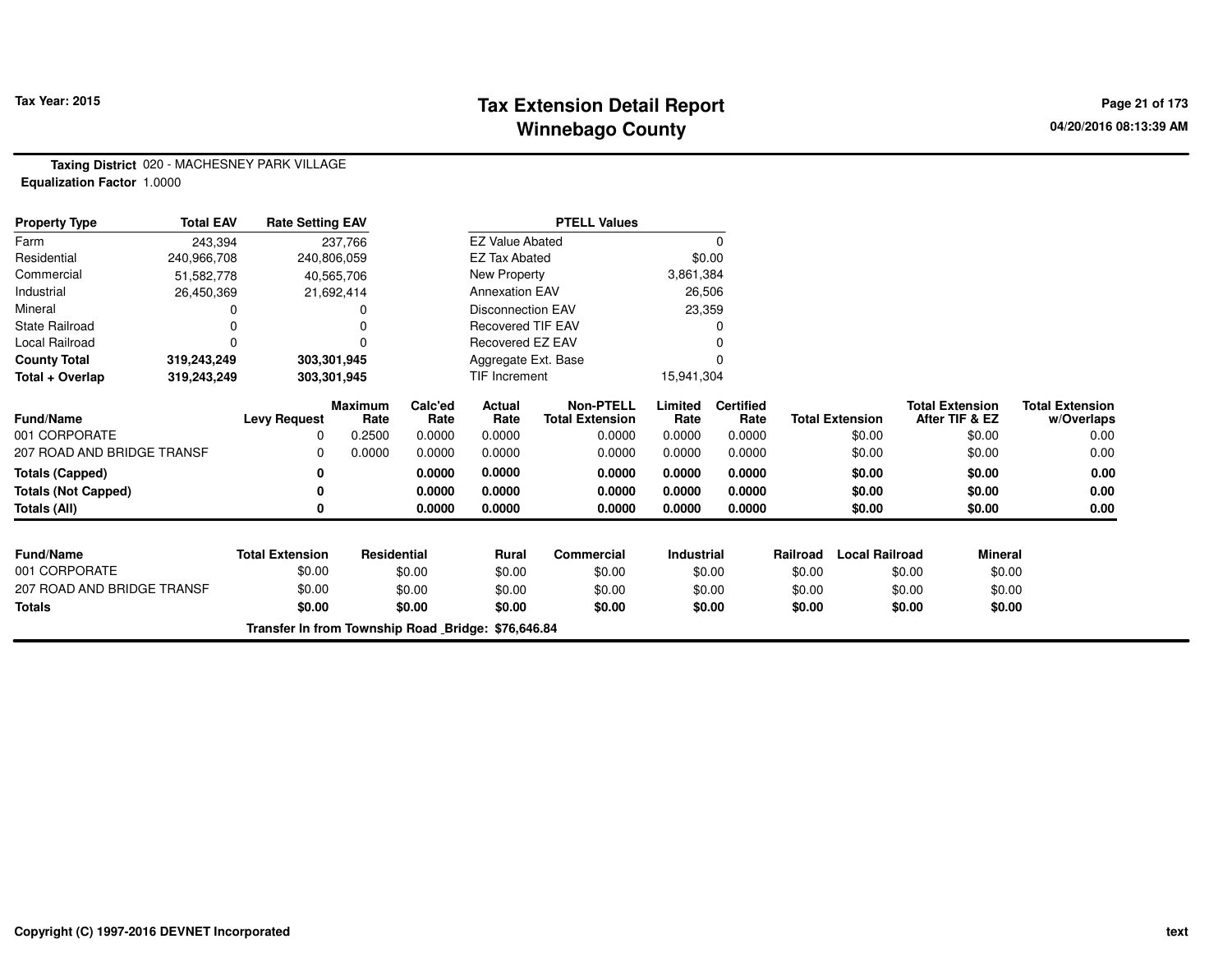# **Tax Extension Detail Report Tax Year: 2015 Page 22 of 173 Winnebago County**

**Taxing District** 021 - NEW MILFORD VILLAGE**Equalization Factor** 1.0000

| <b>Property Type</b>       | <b>Total EAV</b> | <b>Rate Setting EAV</b>                           |                        |                 |                          | <b>PTELL Values</b>                        |                 |                          |          |                        |                                          |                                      |
|----------------------------|------------------|---------------------------------------------------|------------------------|-----------------|--------------------------|--------------------------------------------|-----------------|--------------------------|----------|------------------------|------------------------------------------|--------------------------------------|
| Farm                       | 203,470          |                                                   | 195,479                |                 | <b>EZ Value Abated</b>   |                                            |                 | 0                        |          |                        |                                          |                                      |
| Residential                | 6,402,759        |                                                   | 6,396,825              |                 | <b>EZ Tax Abated</b>     |                                            | \$0.00          |                          |          |                        |                                          |                                      |
| Commercial                 | 717,049          |                                                   | 717,049                |                 | New Property             |                                            |                 | 6,993                    |          |                        |                                          |                                      |
| Industrial                 | 280,279          |                                                   | 280,279                |                 | <b>Annexation EAV</b>    |                                            |                 | 0                        |          |                        |                                          |                                      |
| Mineral                    |                  |                                                   |                        |                 | <b>Disconnection EAV</b> |                                            |                 | 0                        |          |                        |                                          |                                      |
| <b>State Railroad</b>      |                  |                                                   |                        |                 | <b>Recovered TIF EAV</b> |                                            |                 | 0                        |          |                        |                                          |                                      |
| Local Railroad             |                  |                                                   |                        |                 | Recovered EZ EAV         |                                            |                 |                          |          |                        |                                          |                                      |
| <b>County Total</b>        | 7,603,557        |                                                   | 7,589,632              |                 | Aggregate Ext. Base      |                                            |                 | $\Omega$                 |          |                        |                                          |                                      |
| Total + Overlap            | 7,603,557        |                                                   | 7,589,632              |                 | <b>TIF Increment</b>     |                                            | 13,925          |                          |          |                        |                                          |                                      |
| Fund/Name                  |                  | <b>Levy Request</b>                               | <b>Maximum</b><br>Rate | Calc'ed<br>Rate | Actual<br>Rate           | <b>Non-PTELL</b><br><b>Total Extension</b> | Limited<br>Rate | <b>Certified</b><br>Rate |          | <b>Total Extension</b> | <b>Total Extension</b><br>After TIF & EZ | <b>Total Extension</b><br>w/Overlaps |
| 001 CORPORATE              |                  | 0                                                 | 0.2500                 | 0.0000          | 0.0000                   | 0.0000                                     | 0.0000          | 0.0000                   |          | \$0.00                 | \$0.00                                   | 0.00                                 |
| 207 ROAD AND BRIDGE TRANSF |                  | 0                                                 | 0.0000                 | 0.0000          | 0.0000                   | 0.0000                                     | 0.0000          | 0.0000                   |          | \$0.00                 | \$0.00                                   | 0.00                                 |
| <b>Totals (Capped)</b>     |                  | 0                                                 |                        | 0.0000          | 0.0000                   | 0.0000                                     | 0.0000          | 0.0000                   |          | \$0.00                 | \$0.00                                   | 0.00                                 |
| <b>Totals (Not Capped)</b> |                  | 0                                                 |                        | 0.0000          | 0.0000                   | 0.0000                                     | 0.0000          | 0.0000                   |          | \$0.00                 | \$0.00                                   | 0.00                                 |
| Totals (All)               |                  | 0                                                 |                        | 0.0000          | 0.0000                   | 0.0000                                     | 0.0000          | 0.0000                   |          | \$0.00                 | \$0.00                                   | 0.00                                 |
| <b>Fund/Name</b>           |                  | <b>Total Extension</b>                            | <b>Residential</b>     |                 | <b>Rural</b>             | <b>Commercial</b>                          | Industrial      |                          | Railroad | <b>Local Railroad</b>  | <b>Mineral</b>                           |                                      |
| 001 CORPORATE              |                  | \$0.00                                            |                        | \$0.00          | \$0.00                   | \$0.00                                     |                 | \$0.00                   | \$0.00   |                        | \$0.00<br>\$0.00                         |                                      |
| 207 ROAD AND BRIDGE TRANSF |                  | \$0.00                                            |                        | \$0.00          | \$0.00                   | \$0.00                                     |                 | \$0.00                   | \$0.00   |                        | \$0.00<br>\$0.00                         |                                      |
| <b>Totals</b>              |                  | \$0.00                                            |                        | \$0.00          | \$0.00                   | \$0.00                                     |                 | \$0.00                   | \$0.00   |                        | \$0.00<br>\$0.00                         |                                      |
|                            |                  | Transfer In from Township Road Bridge: \$5,487.30 |                        |                 |                          |                                            |                 |                          |          |                        |                                          |                                      |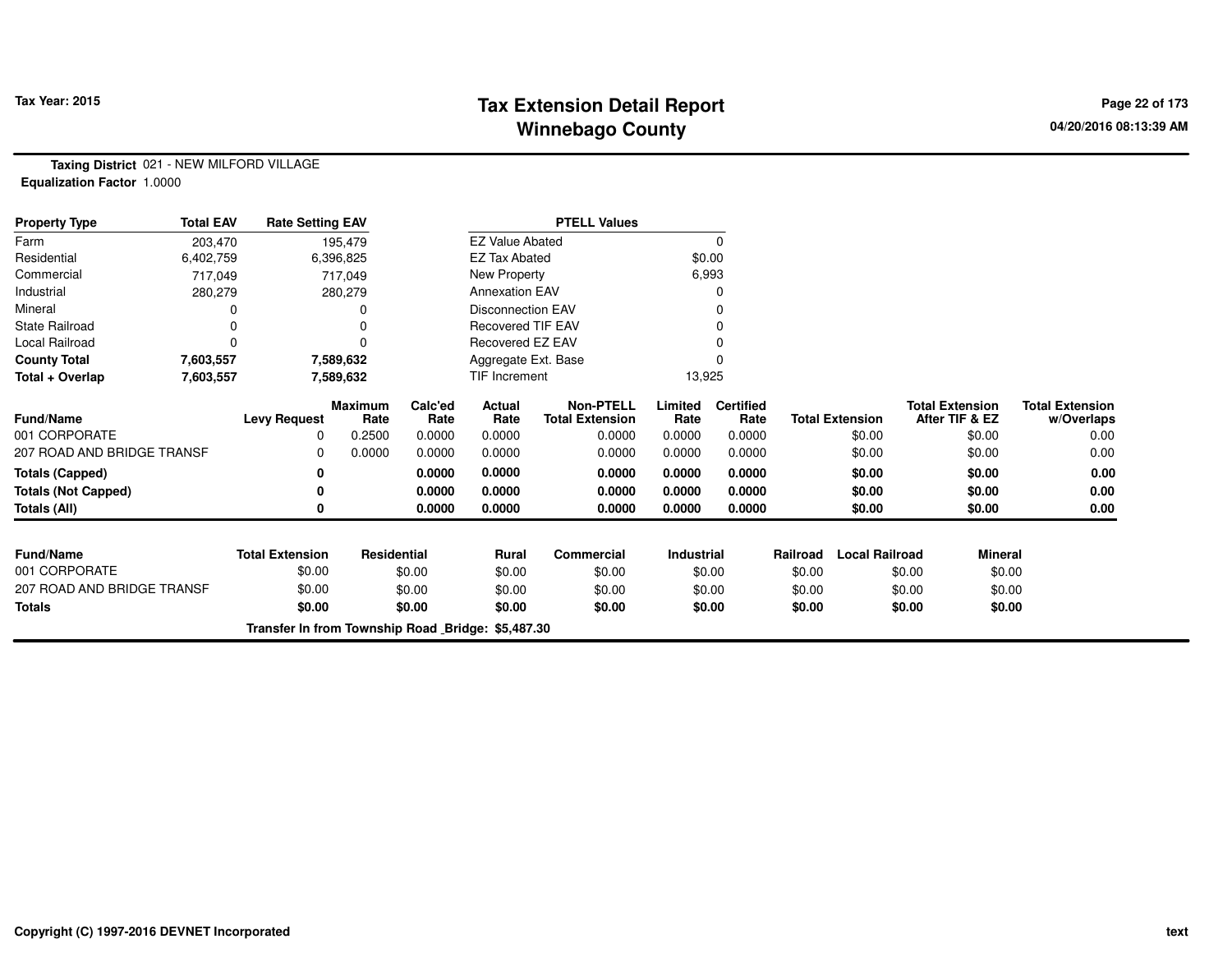**Property Type**

# **Tax Extension Detail Report Tax Year: 2015 Page 23 of 173 Winnebago County**

**Taxing District** 022 - PECATONICA VILLAGE**Equalization Factor** 1.0000

| <b>Property Type</b>       | <b>Total EAV</b> | <b>Rate Setting EAV</b> |                        |                 |                          | <b>PTELL Values</b>                        |                 |                          |                        |                                          |                                      |
|----------------------------|------------------|-------------------------|------------------------|-----------------|--------------------------|--------------------------------------------|-----------------|--------------------------|------------------------|------------------------------------------|--------------------------------------|
| Farm                       | 35,312           |                         | 35,312                 |                 | <b>EZ Value Abated</b>   |                                            |                 | 0                        |                        |                                          |                                      |
| Residential                | 21,483,552       | 21,483,552              |                        |                 | <b>EZ Tax Abated</b>     |                                            |                 | \$0.00                   |                        |                                          |                                      |
| Commercial                 | 2,654,209        |                         | 2,654,209              |                 | New Property             |                                            | 24,941          |                          |                        |                                          |                                      |
| Industrial                 | 1,695,651        |                         | 1,695,651              |                 | <b>Annexation EAV</b>    |                                            |                 |                          |                        |                                          |                                      |
| Mineral                    | O                |                         |                        |                 | <b>Disconnection EAV</b> |                                            |                 |                          |                        |                                          |                                      |
| <b>State Railroad</b>      |                  |                         |                        |                 | <b>Recovered TIF EAV</b> |                                            |                 |                          |                        |                                          |                                      |
| Local Railroad             | 0                |                         |                        |                 | Recovered EZ EAV         |                                            |                 |                          |                        |                                          |                                      |
| <b>County Total</b>        | 25,868,724       | 25,868,724              |                        |                 | Aggregate Ext. Base      |                                            | 115,099         |                          |                        |                                          |                                      |
| Total + Overlap            | 25,868,724       | 25,868,724              |                        |                 | <b>TIF Increment</b>     |                                            |                 |                          |                        |                                          |                                      |
| <b>Fund/Name</b>           |                  | <b>Levy Request</b>     | <b>Maximum</b><br>Rate | Calc'ed<br>Rate | Actual<br>Rate           | <b>Non-PTELL</b><br><b>Total Extension</b> | Limited<br>Rate | <b>Certified</b><br>Rate | <b>Total Extension</b> | <b>Total Extension</b><br>After TIF & EZ | <b>Total Extension</b><br>w/Overlaps |
| 001 CORPORATE              |                  | 21,347                  | 0.4375                 | 0.0825          | 0.0826                   | 21367.5660                                 | 0.0826          | 0.0826                   | \$21,367.57            | \$21,367.57                              | 21367.57                             |
| 003 BONDS & INT 1995       |                  |                         | 0.0000                 | 0.0000          | 0.0000                   | 0.0000                                     | 0.0000          | 0.0000                   | \$0.00                 | \$0.00                                   | 0.00                                 |
| 003A BONDS & INT 2016      |                  |                         | 0.0000                 | 0.0000          | 0.0000                   | 0.0000                                     | 0.0000          | 0.0000                   | \$0.00                 | \$0.00                                   | 0.00                                 |
| 005 I. M. R. F.            |                  | 30,000                  | 0.0000                 | 0.1160          | 0.1160                   | 30007.7198                                 | 0.1160          | 0.1160                   | \$30,007.72            | \$30,007.72                              | 30007.72                             |
| 014 POLICE PROTECTION      |                  | 10,500                  | 0.6000                 | 0.0406          | 0.0406                   | 10502.7019                                 | 0.0406          | 0.0406                   | \$10,502.70            | \$10,502.70                              | 10502.70                             |
| 026 SEWAGE/TREATMENT & DIS |                  | 7,500                   | 0.0750                 | 0.0290          | 0.0290                   | 7501.9300                                  | 0.0290          | 0.0290                   | \$7,501.93             | \$7,501.93                               | 7501.93                              |
| 040 STREET & BRIDGE        |                  | 8,500                   | 0.1000                 | 0.0329          | 0.0000                   | 0.0000                                     | 0.0000          | 0.0000                   | \$0.00                 | \$0.00                                   | 0.00                                 |
| 047 SOCIAL SECURITY        |                  | 32,000                  | 0.0000                 | 0.1237          | 0.1238                   | 32025.4803                                 | 0.1238          | 0.1238                   | \$32,025.48            | \$32,025.48                              | 32025.48                             |
| 060 UNEMPLOYMENT INSURANC  |                  |                         | 0.0000                 | 0.0000          | 0.0000                   | 0.0000                                     | 0.0000          | 0.0000                   | \$0.00                 | \$0.00                                   | 0.00                                 |
| 207 ROAD AND BRIDGE TRANSF |                  |                         | 0.0000                 | 0.0000          | 0.0000                   | 0.0000                                     | 0.0000          | 0.0000                   | \$0.00                 | \$0.00                                   | 0.00                                 |
| <b>Totals (Capped)</b>     |                  | 109,847                 |                        | 0.4246          | 0.3920                   | 101405.3981                                | 0.3920          | 0.3920                   | \$101,405.40           | \$101,405.40                             | 101405.40                            |
| <b>Totals (Not Capped)</b> |                  |                         |                        | 0.0000          | 0.0000                   | 0.0000                                     | 0.0000          | 0.0000                   | \$0.00                 | \$0.00                                   | 0.00                                 |
| Totals (All)               |                  | 109,847                 |                        | 0.4246          | 0.3920                   | 101405.3981                                | 0.3920          | 0.3920                   | \$101,405.40           | \$101,405.40                             | 101405.40                            |

| <b>Fund/Name</b>           | <b>Total Extension</b> | Residential                                       | Rural    | Commercial  | <b>Industrial</b> | Railroad | Local Railroad | <b>Mineral</b> |
|----------------------------|------------------------|---------------------------------------------------|----------|-------------|-------------------|----------|----------------|----------------|
| 001 CORPORATE              | \$21,367.57            | \$17.745.41                                       | \$29.17  | \$2.192.38  | \$1,400.61        | \$0.00   | \$0.00         | \$0.00         |
| 003 BONDS & INT 1995       | \$0.00                 | \$0.00                                            | \$0.00   | \$0.00      | \$0.00            | \$0.00   | \$0.00         | \$0.00         |
| 003A BONDS & INT 2016      | \$0.00                 | \$0.00                                            | \$0.00   | \$0.00      | \$0.00            | \$0.00   | \$0.00         | \$0.00         |
| 005 I. M. R. F.            | \$30,007.72            | \$24.920.92                                       | \$40.96  | \$3.078.88  | \$1,966.96        | \$0.00   | \$0.00         | \$0.00         |
| 014 POLICE PROTECTION      | \$10,502.70            | \$8,722,32                                        | \$14.34  | \$1,077.61  | \$688.43          | \$0.00   | \$0.00         | \$0.00         |
| 026 SEWAGE/TREATMENT & DIS | \$7,501.93             | \$6,230,23                                        | \$10.24  | \$769.72    | \$491.74          | \$0.00   | \$0.00         | \$0.00         |
| 040 STREET & BRIDGE        | \$0.00                 | \$0.00                                            | \$0.00   | \$0.00      | \$0.00            | \$0.00   | \$0.00         | \$0.00         |
| 047 SOCIAL SECURITY        | \$32,025.48            | \$26,596.63                                       | \$43.72  | \$3,285.91  | \$2,099.22        | \$0.00   | \$0.00         | \$0.00         |
| 060 UNEMPLOYMENT INSURANC  | \$0.00                 | \$0.00                                            | \$0.00   | \$0.00      | \$0.00            | \$0.00   | \$0.00         | \$0.00         |
| 207 ROAD AND BRIDGE TRANSF | \$0.00                 | \$0.00                                            | \$0.00   | \$0.00      | \$0.00            | \$0.00   | \$0.00         | \$0.00         |
| <b>Totals</b>              | \$101.405.40           | \$84,215.51                                       | \$138.43 | \$10,404.50 | \$6,646.96        | \$0.00   | \$0.00         | \$0.00         |
|                            |                        | Transfer In from Township Road Bridge: \$8,821.23 |          |             |                   |          |                |                |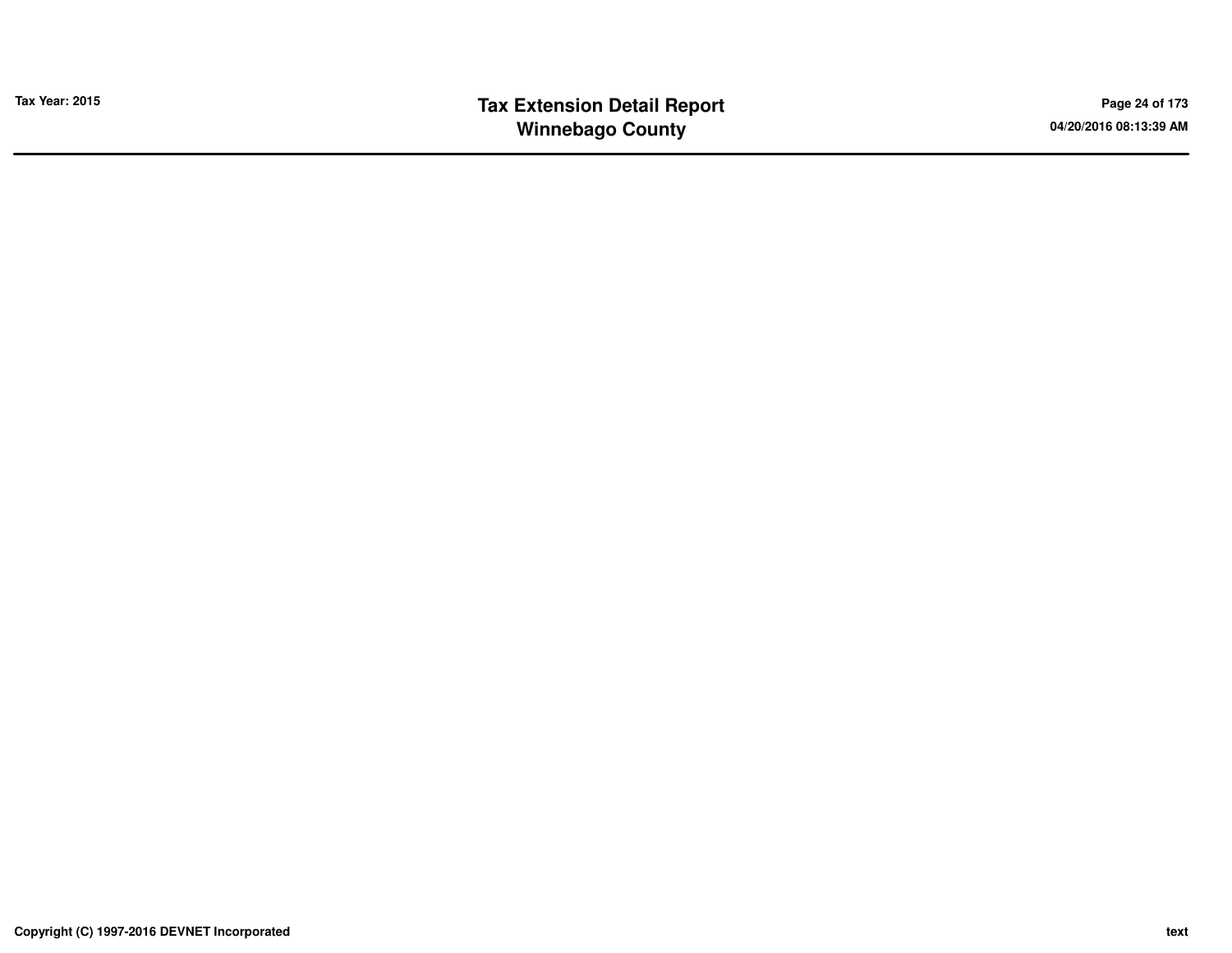#### **Tax Extension Detail Report Tax Year: 2015 Page 25 of 173 Winnebago County**

**Taxing District** 023 - ROCKFORD CITY**Equalization Factor** 1.0000

| <b>Property Type</b>              | <b>Total EAV</b> | <b>Rate Setting EAV</b>  |                |                |                          | <b>PTELL Values</b>    |                |                  |                          | <b>Overlapping County</b>                | <b>Overlap EAV</b>     |
|-----------------------------------|------------------|--------------------------|----------------|----------------|--------------------------|------------------------|----------------|------------------|--------------------------|------------------------------------------|------------------------|
| Farm                              | 1,068,459        |                          | 922,616        |                | <b>EZ Value Abated</b>   |                        |                | 0                | Ogle County              |                                          | 121,929                |
| Residential                       | 895,443,524      |                          | 890,886,479    |                | <b>EZ Tax Abated</b>     |                        | \$0.00         |                  | <b>Total</b>             |                                          | 121,929                |
| Commercial                        | 392,683,625      |                          | 373,166,472    |                | <b>New Property</b>      |                        | 4,870,180      |                  |                          | * denotes use of estimated EAV           |                        |
| Industrial                        | 145,896,116      |                          | 138,643,516    |                | <b>Annexation EAV</b>    |                        | 23,515         |                  |                          |                                          |                        |
| Mineral                           | $\mathbf 0$      |                          | $\Omega$       |                | <b>Disconnection EAV</b> |                        |                | $\Omega$         |                          |                                          |                        |
| State Railroad                    | 3,297,017        |                          | 3,297,017      |                | <b>Recovered TIF EAV</b> |                        |                | $\Omega$         |                          |                                          |                        |
| Local Railroad                    | 112,769          |                          | 112,769        |                | Recovered EZ EAV         |                        | 145,864        |                  |                          |                                          |                        |
| <b>County Total</b>               | 1,438,501,510    | 1,407,028,869            |                |                | Aggregate Ext. Base      |                        | 43,803,288     |                  |                          |                                          |                        |
| Total + Overlap                   | 1,438,623,439    | 1,407,150,798            |                |                | TIF Increment            |                        | 31,472,641     |                  |                          |                                          |                        |
|                                   |                  |                          | Maximum        | Calc'ed        | Actual                   | <b>Non-PTELL</b>       | Limited        | <b>Certified</b> |                          | <b>Total Extension</b><br>After TIF & EZ | <b>Total Extension</b> |
| <b>Fund/Name</b><br>001 CORPORATE |                  | <b>Levy Request</b>      | Rate<br>0.4375 | Rate<br>0.4422 | Rate<br>0.4375           | <b>Total Extension</b> | Rate<br>0.4375 | Rate<br>0.4375   | <b>Total Extension</b>   |                                          | w/Overlaps             |
| 003 BONDS & INT 2015A             |                  | 6,222,966<br>$\mathbf 0$ | 0.0000         | 0.0000         | 0.0000                   | 6293444.1063<br>0.0000 | 0.0000         | 0.0000           | \$6,293,444.11<br>\$0.00 | \$6,155,751.30<br>\$0.00                 | 6156284.74<br>0.00     |
| 003A BONDS & INT 2009 A-G         |                  | $\mathbf 0$              | 0.0000         | 0.0000         | 0.0000                   | 0.0000                 | 0.0000         | 0.0000           | \$0.00                   | \$0.00                                   | 0.00                   |
| 003B BONDS & INT 2014 A, B, C     |                  | 1,745,500                | 0.0000         | 0.1240         | 0.1241                   | 1785180.3739           | 0.1241         | 0.1241           | \$1,785,180.37           | \$1,746,122.83                           | 1746274.14             |
| 003C BONDS & INT 2015             |                  | $\mathbf 0$              | 0.0000         | 0.0000         | 0.0000                   | 0.0000                 | 0.0000         | 0.0000           | \$0.00                   | \$0.00                                   | 0.00                   |
| 003D BONDS & INT 2004 B           |                  | $\mathbf 0$              | 0.0000         | 0.0000         | 0.0000                   | 0.0000                 | 0.0000         | 0.0000           | \$0.00                   | \$0.00                                   | 0.00                   |
| 003H BONDS & INT 2007 A-G         |                  | $\Omega$                 | 0.0000         | 0.0000         | 0.0000                   | 0.0000                 | 0.0000         | 0.0000           | \$0.00                   | \$0.00                                   | 0.00                   |
| 003J BONDS & INT 2005 A-D         |                  | $\mathbf 0$              | 0.0000         | 0.0000         | 0.0000                   | 0.0000                 | 0.0000         | 0.0000           | \$0.00                   | \$0.00                                   | 0.00                   |
| 003K BONDS & INT 2006 A&B         |                  | $\mathbf 0$              | 0.0000         | 0.0000         | 0.0000                   | 0.0000                 | 0.0000         | 0.0000           | \$0.00                   | \$0.00                                   | 0.00                   |
| 003L BONDS & INT 2008 A, B, C     |                  | $\mathbf 0$              | 0.0000         | 0.0000         | 0.0000                   | 0.0000                 | 0.0000         | 0.0000           | \$0.00                   | \$0.00                                   | 0.00                   |
| 003M BONDS & INT 2010             |                  | $\mathbf 0$              | 0.0000         | 0.0000         | 0.0000                   | 0.0000                 | 0.0000         | 0.0000           | \$0.00                   | \$0.00                                   | 0.00                   |
| 003N BONDS & INT 2012 A, B, C     |                  | 851,700                  | 0.0000         | 0.0605         | 0.0606                   | 871731.9151            | 0.0606         | 0.0606           | \$871,731.92             | \$852,659.49                             | 852733.38              |
| 005 I. M. R. F.                   |                  | 3,356,104                | 0.0000         | 0.2385         | 0.2386                   | 3432264.6029           | 0.2386         | 0.2386           | \$3,432,264.60           | \$3,357,170.88                           | 3357461.80             |
| 012 FIRE PROTECTION               |                  | 8,535,390                | 0.6000         | 0.6066         | 0.6000                   | 8631009.0600           | 0.6000         | 0.6000           | \$8,631,009.06           | \$8,442,173.21                           | 8442904.79             |
| 013 FIREFIGHTERS PENSION          |                  | 5,888,069                | 0.0000         | 0.4184         | 0.4185                   | 6020128.8193           | 0.4184         | 0.4184           | \$6,018,690.32           | \$5,887,008.79                           | 5887518.94             |
| 013A FIRE PENSION 93-689          |                  | 361,451                  | 0.0000         | 0.0257         | 0.0257                   | 369694.8881            | 0.0257         | 0.0257           | \$369,694.89             | \$361,606.42                             | 361637.76              |
| 014 POLICE PROTECTION             |                  | 8,535,390                | 0.6000         | 0.6066         | 0.6000                   | 8631009.0600           | 0.6000         | 0.6000           | \$8,631,009.06           | \$8,442,173.21                           | 8442904.79             |
| 015 POLICE PENSION                |                  | 5,340,527                | 0.0000         | 0.3795         | 0.3796                   | 5460551.7320           | 0.3795         | 0.3795           | \$5,459,113.23           | \$5,339,674.56                           | 5340137.28             |
| 020 TB SANITARIUM                 |                  | 161,404                  | 0.0750         | 0.0115         | 0.0115                   | 165427.6737            | 0.0115         | 0.0115           | \$165,427.67             | \$161,808.32                             | 161822.34              |
| 025 GARBAGE DISPOSAL              |                  | 35,695                   | 0.2000         | 0.0025         | 0.0026                   | 37401.0393             | 0.0025         | 0.0025           | \$35,962.54              | \$35,175.72                              | 35178.77               |
| 027 AUDIT                         |                  | 186,236                  | 0.0000         | 0.0132         | 0.0133                   | 191320.7008            | 0.0133         | 0.0133           | \$191,320.70             | \$187,134.84                             | 187151.06              |
| 035 TORT JUDGMENTS, LIABILIT      |                  | 3,875,633                | 0.0000         | 0.2754         | 0.2755                   | 3963071.6601           | 0.2277         | 0.2277           | \$3,275,467.94           | \$3,203,804.73                           | 3204082.37             |
| 040 STREET & BRIDGE               |                  | 1,422,089                | 0.1000         | 0.1011         | 0.1000                   | 1438501.5100           | 0.0301         | 0.0301           | \$432,988.95             | \$423,515.69                             | 423552.39              |
| 048 SCHOOL CROSSING GUARD         |                  | 62,432                   | 0.0200         | 0.0044         | 0.0045                   | 64732.5680             | 0.0044         | 0.0044           | \$63,294.07              | \$61,909.27                              | 61914.64               |
| 060 UNEMPLOYMENT INSURANC         |                  | 145,885                  | 0.0000         | 0.0104         | 0.0104                   | 149604.1570            | 0.0104         | 0.0104           | \$149,604.16             | \$146,331.00                             | 146343.68              |
| 062 WORKERS COMPENSATION          |                  | 2,465,201                | 0.0000         | 0.1752         | 0.1752                   | 2520254.6455           | 0.1752         | 0.1752           | \$2,520,254.65           | \$2,465,114.58                           | 2465328.20             |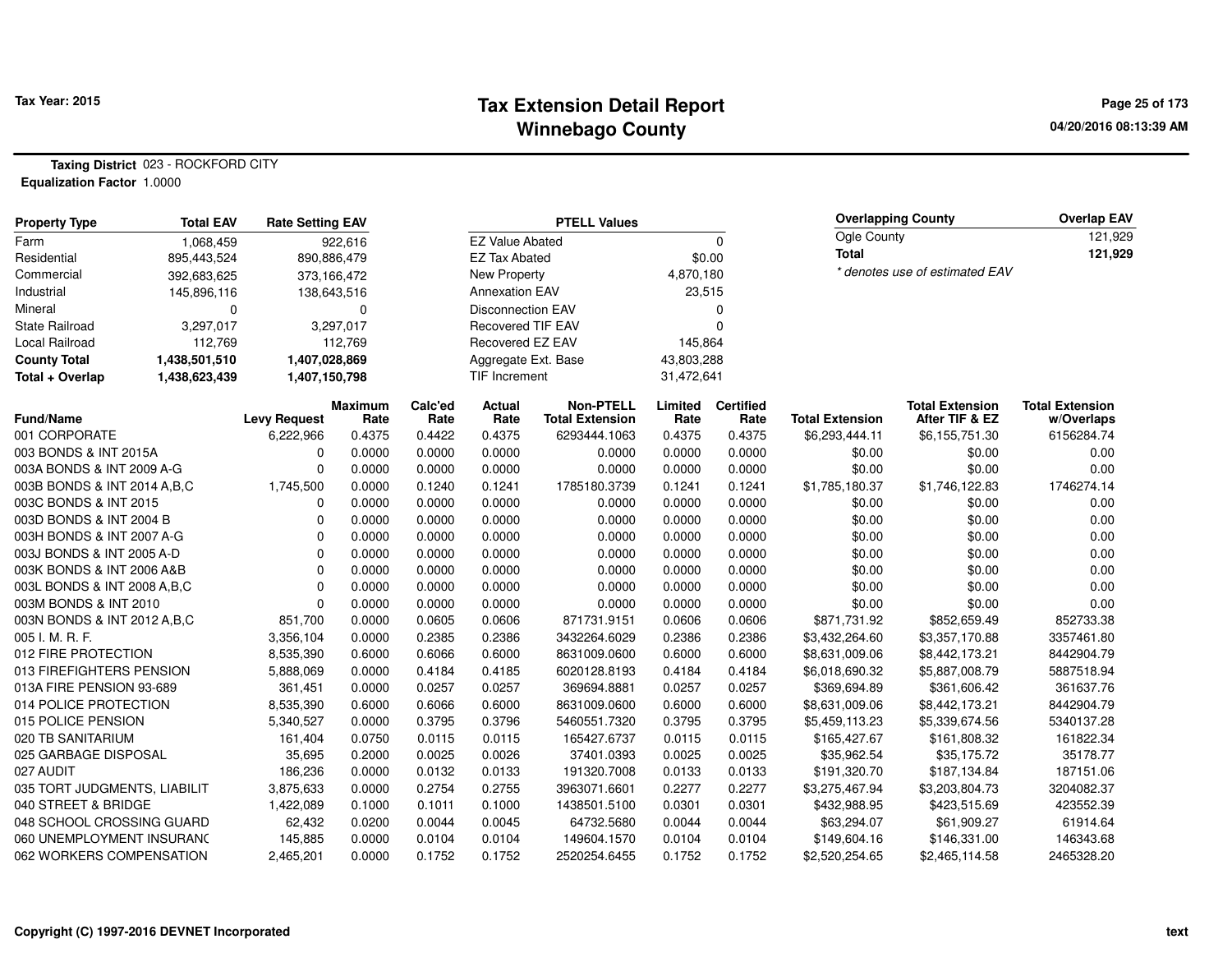# **Tax Extension Detail Report Tax Year: 2015 Page 26 of 173 Winnebago County**

**04/20/2016 08:13:39 AM**

| Fund/Name<br>207 ROAD AND BRIDGE TRANSF | <b>Levy Request</b><br>$\Omega$                     | <b>Maximum</b><br>Rate<br>0.0000 | Calc'ed<br>Rate<br>0.0000 | Actual<br>Rate<br>0.0000 | <b>Non-PTELL</b><br><b>Total Extension</b><br>0.0000 | Limited<br>Rate<br>0.0000 | <b>Certified</b><br>Rate<br>0.0000 | <b>Total Extension</b><br>\$0.00 | <b>Total Extension</b><br>After TIF & EZ<br>\$0.00 | <b>Total Extension</b><br>w/Overlaps<br>0.00 |
|-----------------------------------------|-----------------------------------------------------|----------------------------------|---------------------------|--------------------------|------------------------------------------------------|---------------------------|------------------------------------|----------------------------------|----------------------------------------------------|----------------------------------------------|
| <b>Totals (Capped)</b>                  | 46,233,021                                          |                                  | 3.2856                    | 3.2672                   | 46998721.3347                                        | 3.1491                    | 3.1491                             | \$45,299,851.05                  | \$44,308,746.10                                    | 44312585.79                                  |
| <b>Totals (Not Capped)</b>              | 2,958,651                                           |                                  | 0.2103                    | 0.2104                   | 3026607.1770                                         | 0.2104                    | 0.2104                             | \$3,026,607.18                   | \$2,960,388.74                                     | 2960645.28                                   |
| <b>Totals (All)</b>                     | 49,191,672                                          |                                  | 3.4958                    | 3.4776                   | 50025328.5118                                        | 3.3595                    | 3.3595                             | \$48,326,458.23                  | \$47,269,134.84                                    | 47273231.07                                  |
|                                         |                                                     |                                  |                           |                          |                                                      |                           |                                    |                                  |                                                    |                                              |
| Fund/Name                               | <b>Total Extension</b>                              | Residential                      |                           | <b>Rural</b>             | <b>Commercial</b>                                    | Industrial                | Railroad                           | <b>Local Railroad</b>            | <b>Mineral</b>                                     |                                              |
| 001 CORPORATE                           | \$6,155,751.30                                      | \$3,897,628.34                   |                           | \$4,036.45               | \$1,632,603.32                                       | \$606,565.38              | \$14,424.45                        | \$493.36                         | \$0.00                                             |                                              |
| 003 BONDS & INT 2015A                   | \$0.00                                              |                                  | \$0.00                    | \$0.00                   | \$0.00                                               | \$0.00                    | \$0.00                             |                                  | \$0.00<br>\$0.00                                   |                                              |
| 003A BONDS & INT 2009 A-G               | \$0.00                                              |                                  | \$0.00                    | \$0.00                   | \$0.00                                               | \$0.00                    | \$0.00                             |                                  | \$0.00<br>\$0.00                                   |                                              |
| 003B BONDS & INT 2014 A, B, C           | \$1,746,122.83                                      | \$1,105,590.12                   |                           | \$1,144.97               | \$463,099.59                                         | \$172,056.60              | \$4,091.60                         | \$139.95                         | \$0.00                                             |                                              |
| 003C BONDS & INT 2015                   | \$0.00                                              |                                  | \$0.00                    | \$0.00                   | \$0.00                                               | \$0.00                    | \$0.00                             |                                  | \$0.00<br>\$0.00                                   |                                              |
| 003D BONDS & INT 2004 B                 | \$0.00                                              |                                  | \$0.00                    | \$0.00                   | \$0.00                                               | \$0.00                    | \$0.00                             |                                  | \$0.00<br>\$0.00                                   |                                              |
| 003H BONDS & INT 2007 A-G               | \$0.00                                              |                                  | \$0.00                    | \$0.00                   | \$0.00                                               | \$0.00                    | \$0.00                             |                                  | \$0.00<br>\$0.00                                   |                                              |
| 003J BONDS & INT 2005 A-D               | \$0.00                                              |                                  | \$0.00                    | \$0.00                   | \$0.00                                               | \$0.00                    | \$0.00                             |                                  | \$0.00<br>\$0.00                                   |                                              |
| 003K BONDS & INT 2006 A&B               | \$0.00                                              |                                  | \$0.00                    | \$0.00                   | \$0.00                                               | \$0.00                    | \$0.00                             |                                  | \$0.00<br>\$0.00                                   |                                              |
| 003L BONDS & INT 2008 A, B, C           | \$0.00                                              |                                  | \$0.00                    | \$0.00                   | \$0.00                                               | \$0.00                    | \$0.00                             |                                  | \$0.00<br>\$0.00                                   |                                              |
| 003M BONDS & INT 2010                   | \$0.00                                              |                                  | \$0.00                    | \$0.00                   | \$0.00                                               | \$0.00                    | \$0.00                             |                                  | \$0.00<br>\$0.00                                   |                                              |
| 003N BONDS & INT 2012 A, B, C           | \$852,659.49                                        | \$539,877.20                     |                           | \$559.11                 | \$226,138.88                                         | \$84,017.97               | \$1,997.99                         | \$68.34                          | \$0.00                                             |                                              |
| 005 I. M. R. F.                         | \$3,357,170.88                                      | \$2,125,655.14                   |                           | \$2,201.36               | \$890,375.20                                         | \$330,803.43              | \$7,866.68                         | \$269.07                         | \$0.00                                             |                                              |
| 012 FIRE PROTECTION                     | \$8,442,173.21                                      | \$5,345,318.87                   |                           | \$5,535.70               | \$2,238,998.83                                       | \$831,861.10              | \$19,782.10                        | \$676.61                         | \$0.00                                             |                                              |
| 013 FIREFIGHTERS PENSION                | \$5,887,008.79                                      | \$3,727,469.02                   |                           | \$3,860.23               | \$1,561,328.52                                       | \$580,084.47              | \$13,794.72                        | \$471.83                         | \$0.00                                             |                                              |
| 013A FIRE PENSION 93-689                | \$361,606.42                                        | \$228,957.84                     |                           | \$237.11                 | \$95,903.78                                          | \$35,631.38               | \$847.33                           | \$28.98                          | \$0.00                                             |                                              |
| 014 POLICE PROTECTION                   | \$8,442,173.21                                      | \$5,345,318.87                   |                           | \$5,535.70               | \$2,238,998.83                                       | \$831,861.10              | \$19,782.10                        | \$676.61                         | \$0.00                                             |                                              |
| 015 POLICE PENSION                      | \$5,339,674.56                                      | \$3,380,914.19                   |                           | \$3,501.33               | \$1,416,166.76                                       | \$526,152.14              | \$12,512.18                        | \$427.96                         | \$0.00                                             |                                              |
| 020 TB SANITARIUM                       | \$161,808.32                                        | \$102,451.95                     |                           | \$106.10                 | \$42,914.14                                          | \$15,944.00               | \$379.16                           | \$12.97                          | \$0.00                                             |                                              |
| 025 GARBAGE DISPOSAL                    | \$35,175.72                                         | \$22,272.15                      |                           | \$23.07                  | \$9,329.16                                           | \$3,466.09                | \$82.43                            |                                  | \$2.82<br>\$0.00                                   |                                              |
| 027 AUDIT                               | \$187,134.84                                        | \$118,487.90                     |                           | \$122.71                 | \$49,631.14                                          | \$18,439.59               | \$438.50                           | \$15.00                          | \$0.00                                             |                                              |
| 035 TORT JUDGMENTS, LIABILIT            | \$3,203,804.73                                      | \$2,028,548.49                   |                           | \$2,100.80               | \$849,700.06                                         | \$315,691.29              | \$7,507.31                         | \$256.78                         | \$0.00                                             |                                              |
| 040 STREET & BRIDGE                     | \$423,515.69                                        | \$268,156.83                     |                           | \$277.71                 | \$112,323.11                                         | \$41,731.70               | \$992.40                           | \$33.94                          | \$0.00                                             |                                              |
| 048 SCHOOL CROSSING GUARD               | \$61,909.27                                         | \$39,199.01                      |                           | \$40.60                  | \$16,419.32                                          | \$6,100.31                | \$145.07                           |                                  | \$4.96<br>\$0.00                                   |                                              |
| 060 UNEMPLOYMENT INSURANC               | \$146,331.00                                        | \$92,652.19                      |                           | \$95.95                  | \$38,809.31                                          | \$14,418.93               | \$342.89                           | \$11.73                          | \$0.00                                             |                                              |
| 062 WORKERS COMPENSATION                | \$2,465,114.58                                      | \$1,560,833.12                   |                           | \$1,616.42               | \$653,787.66                                         | \$242,903.44              | \$5,776.37                         | \$197.57                         | \$0.00                                             |                                              |
| 207 ROAD AND BRIDGE TRANSF              | \$0.00                                              |                                  | \$0.00                    | \$0.00                   | \$0.00                                               | \$0.00                    | \$0.00                             |                                  | \$0.00<br>\$0.00                                   |                                              |
| <b>Totals</b>                           | \$47,269,134.84                                     | \$29,929,331.23                  |                           |                          | \$30,995.32 \$12,536,527.61                          | \$4,657,728.92            | \$110,763.28                       | \$3,788.48                       | \$0.00                                             |                                              |
|                                         | Transfer In from Township Road Bridge: \$982,303.15 |                                  |                           |                          |                                                      |                           |                                    |                                  |                                                    |                                              |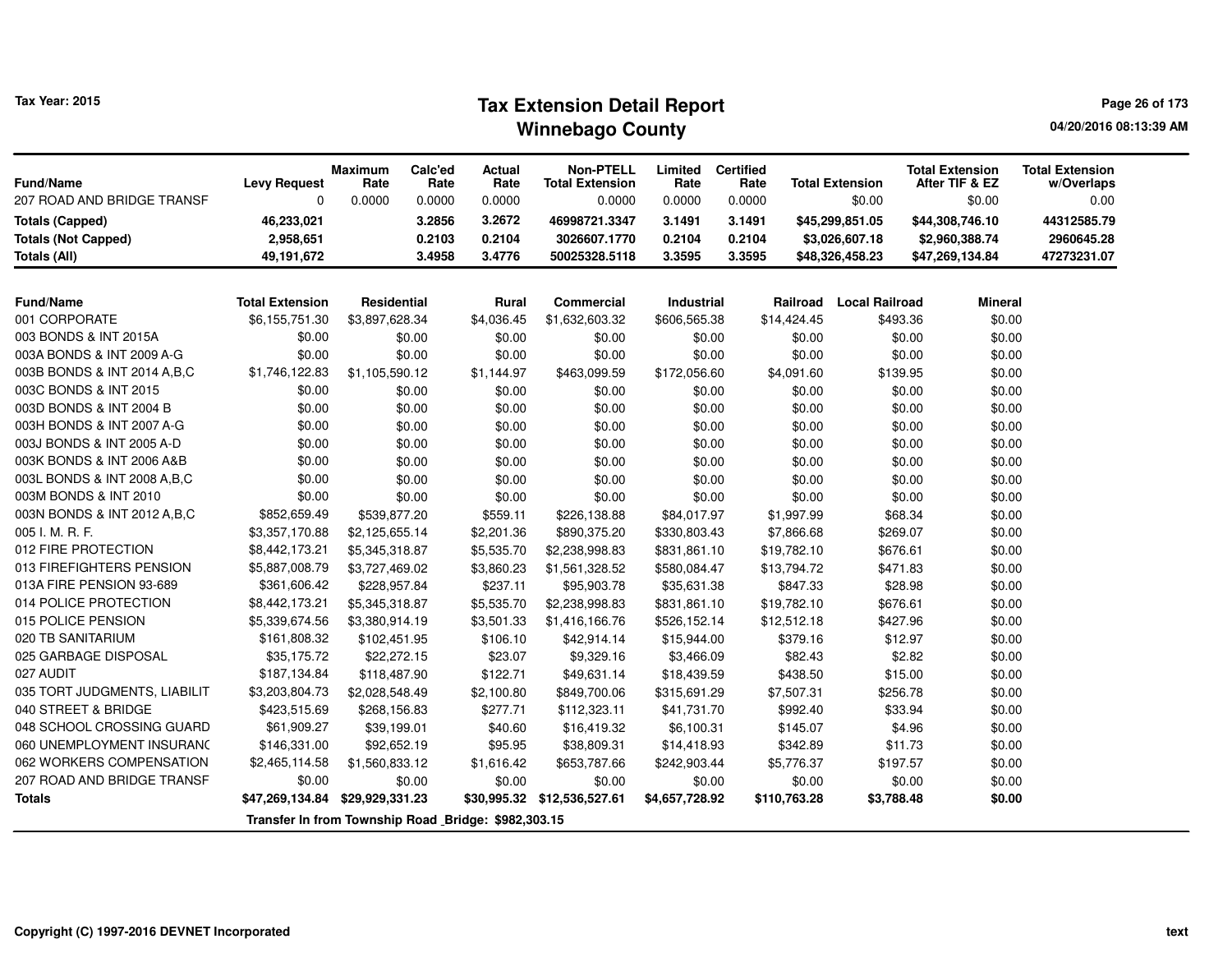#### **Tax Extension Detail Report Tax Year: 2015 Page 27 of 173 Winnebago County**

**Taxing District** 024 - ROCKTON VILLAGE**Equalization Factor** 1.0000

| <b>Property Type</b>         | <b>Total EAV</b> | <b>Rate Setting EAV</b> |                        |                 |                          | <b>PTELL Values</b>                        |                 |                          |                        |                       |                                          |                                      |
|------------------------------|------------------|-------------------------|------------------------|-----------------|--------------------------|--------------------------------------------|-----------------|--------------------------|------------------------|-----------------------|------------------------------------------|--------------------------------------|
| Farm                         | 452,736          |                         | 452,736                |                 | <b>EZ Value Abated</b>   |                                            |                 | $\mathbf 0$              |                        |                       |                                          |                                      |
| Residential                  | 115,316,450      | 115,299,160             |                        |                 | <b>EZ Tax Abated</b>     |                                            |                 | \$0.00                   |                        |                       |                                          |                                      |
| Commercial                   | 20,800,566       |                         | 19,728,014             |                 | New Property             |                                            | 2,764,220       |                          |                        |                       |                                          |                                      |
| Industrial                   | 8,149,532        |                         | 4,964,540              |                 | <b>Annexation EAV</b>    |                                            |                 | $\Omega$                 |                        |                       |                                          |                                      |
| Mineral                      | 0                |                         | 0                      |                 | <b>Disconnection EAV</b> |                                            |                 | $\Omega$                 |                        |                       |                                          |                                      |
| State Railroad               | 77,181           |                         | 77,181                 |                 | <b>Recovered TIF EAV</b> |                                            |                 | 0                        |                        |                       |                                          |                                      |
| Local Railroad               | 0                |                         | 0                      |                 | Recovered EZ EAV         |                                            |                 | $\Omega$                 |                        |                       |                                          |                                      |
| <b>County Total</b>          | 144,796,465      | 140,521,631             |                        |                 | Aggregate Ext. Base      |                                            | 938,321         |                          |                        |                       |                                          |                                      |
| Total + Overlap              | 144,796,465      | 140,521,631             |                        |                 | <b>TIF Increment</b>     |                                            | 4,274,834       |                          |                        |                       |                                          |                                      |
| <b>Fund/Name</b>             |                  | <b>Levy Request</b>     | <b>Maximum</b><br>Rate | Calc'ed<br>Rate | <b>Actual</b><br>Rate    | <b>Non-PTELL</b><br><b>Total Extension</b> | Limited<br>Rate | <b>Certified</b><br>Rate | <b>Total Extension</b> |                       | <b>Total Extension</b><br>After TIF & EZ | <b>Total Extension</b><br>w/Overlaps |
| 001 CORPORATE                |                  | 317,429                 | 0.4375                 | 0.2259          | 0.2259                   | 327095.2144                                | 0.2259          | 0.2259                   | \$327,095.21           |                       | \$317,438.36                             | 317438.36                            |
| 003 BONDS & INT 2012 ABC     |                  | $\Omega$                | 0.0000                 | 0.0000          | 0.0000                   | 0.0000                                     | 0.0000          | 0.0000                   |                        | \$0.00                | \$0.00                                   | 0.00                                 |
| 005 I. M. R. F.              |                  | 39,000                  | 0.0000                 | 0.0278          | 0.0278                   | 40253.4173                                 | 0.0278          | 0.0278                   | \$40,253.42            |                       | \$39,065.01                              | 39065.01                             |
| 014 POLICE PROTECTION        |                  | 124,975                 | 0.6000                 | 0.0889          | 0.0890                   | 128868.8539                                | 0.0890          | 0.0890                   | \$128,868.85           |                       | \$125,064.25                             | 125064.25                            |
| 015 POLICE PENSION           |                  | 238,140                 | 0.0000                 | 0.1695          | 0.1695                   | 245430.0082                                | 0.1695          | 0.1695                   | \$245,430.01           |                       | \$238,184.16                             | 238184.16                            |
| 025 GARBAGE DISPOSAL         |                  | 10,000                  | 0.2000                 | 0.0071          | 0.0072                   | 10425.3455                                 | 0.0072          | 0.0072                   | \$10,425.35            |                       | \$10,117.56                              | 10117.56                             |
| 027 AUDIT                    |                  | 11,500                  | 0.0000                 | 0.0082          | 0.0082                   | 11873.3101                                 | 0.0082          | 0.0082                   | \$11,873.31            |                       | \$11,522.77                              | 11522.77                             |
| 035 TORT JUDGMENTS, LIABILIT |                  | 42,000                  | 0.0000                 | 0.0299          | 0.0299                   | 43294.1430                                 | 0.0299          | 0.0299                   | \$43,294.14            |                       | \$42,015.97                              | 42015.97                             |
| 040 STREET & BRIDGE          |                  | 53,000                  | 0.1000                 | 0.0377          | 0.0228                   | 33013.5940                                 | 0.0228          | 0.0228                   | \$33,013.59            |                       | \$32,038.93                              | 32038.93                             |
| 047 SOCIAL SECURITY          |                  | 122,300                 | 0.0000                 | 0.0870          | 0.0871                   | 126117.7210                                | 0.0871          | 0.0871                   | \$126,117.72           |                       | \$122,394.34                             | 122394.34                            |
| 048 SCHOOL CROSSING GUARD    |                  | 3,100                   | 0.0200                 | 0.0022          | 0.0023                   | 3330.3187                                  | 0.0023          | 0.0023                   | \$3,330.32             |                       | \$3,232.00                               | 3232.00                              |
| 057 LEASE/PURCHASE/RENTAL    |                  | 0                       | 0.0000                 | 0.0000          | 0.0000                   | 0.0000                                     | 0.0000          | 0.0000                   |                        | \$0.00                | \$0.00                                   | 0.00                                 |
| 060 UNEMPLOYMENT INSURANC    |                  | 1,000                   | 0.0000                 | 0.0007          | 0.0008                   | 1158.3717                                  | 0.0008          | 0.0008                   | \$1,158.37             |                       | \$1,124.17                               | 1124.17                              |
| 207 ROAD AND BRIDGE TRANSF   |                  | $\Omega$                | 0.0000                 | 0.0000          | 0.0000                   | 0.0000                                     | 0.0000          | 0.0000                   |                        | \$0.00                | \$0.00                                   | 0.00                                 |
| <b>Totals (Capped)</b>       |                  | 962,444                 |                        | 0.6849          | 0.6705                   | 970860.2978                                | 0.6705          | 0.6705                   | \$970,860.30           |                       | \$942,197.52                             | 942197.52                            |
| <b>Totals (Not Capped)</b>   |                  | O                       |                        | 0.0000          | 0.0000                   | 0.0000                                     | 0.0000          | 0.0000                   |                        | \$0.00                | \$0.00                                   | 0.00                                 |
| <b>Totals (All)</b>          |                  | 962,444                 |                        | 0.6849          | 0.6705                   | 970860.2978                                | 0.6705          | 0.6705                   | \$970,860.30           |                       | \$942,197.52                             | 942197.52                            |
|                              |                  |                         |                        |                 |                          |                                            |                 |                          |                        |                       |                                          |                                      |
| <b>Fund/Name</b>             |                  | <b>Total Extension</b>  | Residential            |                 | <b>Rural</b>             | <b>Commercial</b>                          | Industrial      |                          | Railroad               | <b>Local Railroad</b> | <b>Mineral</b>                           |                                      |
| 001 CORPORATE                |                  | \$317,438.36            | \$260,460.80           |                 | \$1,022.73               | \$44,565.58                                | \$11,214.90     |                          | \$174.35               | \$0.00                | \$0.00                                   |                                      |
| 003 BONDS & INT 2012 ABC     |                  | \$0.00                  |                        | \$0.00          | \$0.00                   | \$0.00                                     |                 | \$0.00                   | \$0.00                 | \$0.00                | \$0.00                                   |                                      |
| 005 I. M. R. F.              |                  | \$39,065.01             | \$32,053.16            |                 | \$125.86                 | \$5,484.39                                 | \$1,380.14      |                          | \$21.46                | \$0.00                | \$0.00                                   |                                      |
| 014 POLICE PROTECTION        |                  | \$125,064.25            | \$102,616.25           |                 | \$402.94                 | \$17,557.93                                | \$4,418.44      |                          | \$68.69                | \$0.00                | \$0.00                                   |                                      |
| 015 POLICE PENSION           |                  | \$238,184.16            | \$195,432.07           |                 | \$767.39                 | \$33,438.98                                | \$8,414.90      |                          | \$130.82               | \$0.00                | \$0.00                                   |                                      |
| 025 GARBAGE DISPOSAL         |                  | \$10,117.56             | \$8,301.53             |                 | \$32.60                  | \$1,420.42                                 | \$357.45        |                          | \$5.56                 | \$0.00                | \$0.00                                   |                                      |
| 027 AUDIT                    |                  | \$11,522.77             | \$9,454.53             |                 | \$37.12                  | \$1,617.70                                 | \$407.09        |                          | \$6.33                 | \$0.00                | \$0.00                                   |                                      |
| 035 TORT JUDGMENTS, LIABILIT |                  | \$42,015.97             | \$34,474.44            |                 | \$135.37                 | \$5,898.68                                 | \$1,484.40      |                          | \$23.08                | \$0.00                | \$0.00                                   |                                      |

**Copyright (C) 1997-2016 DEVNET Incorporated**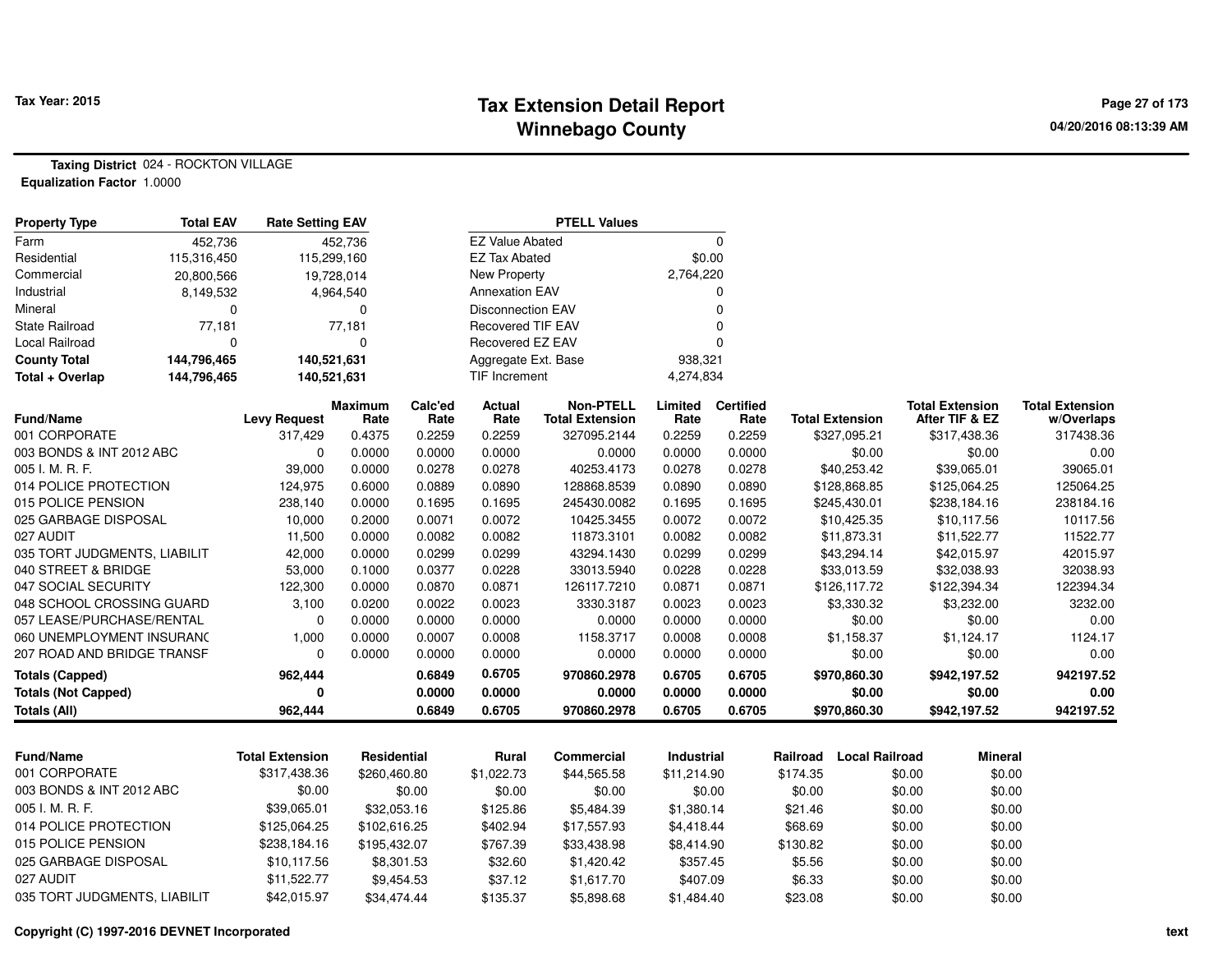| <b>Tax Year: 2015</b>      | <b>Tax Extension Detail Report</b><br><b>Winnebago County</b> |                                                    |            |              |                   |          |                       |         |  |  |  |  |
|----------------------------|---------------------------------------------------------------|----------------------------------------------------|------------|--------------|-------------------|----------|-----------------------|---------|--|--|--|--|
| <b>Fund/Name</b>           | <b>Total Extension</b>                                        | Residential                                        | Rural      | Commercial   | <b>Industrial</b> | Railroad | <b>Local Railroad</b> | Mineral |  |  |  |  |
| 040 STREET & BRIDGE        | \$32,038.93                                                   | \$26,288.20                                        | \$103.22   | \$4,497.99   | \$1,131.92        | \$17.60  | \$0.00                | \$0.00  |  |  |  |  |
| 047 SOCIAL SECURITY        | \$122,394.34                                                  | \$100.425.58                                       | \$394.33   | \$17,183.10  | \$4,324.11        | \$67.22  | \$0.00                | \$0.00  |  |  |  |  |
| 048 SCHOOL CROSSING GUARD  | \$3,232.00                                                    | \$2,651.89                                         | \$10.41    | \$453.74     | \$114.18          | \$1.78   | \$0.00                | \$0.00  |  |  |  |  |
| 057 LEASE/PURCHASE/RENTAL  | \$0.00                                                        | \$0.00                                             | \$0.00     | \$0.00       | \$0.00            | \$0.00   | \$0.00                | \$0.00  |  |  |  |  |
| 060 UNEMPLOYMENT INSURANC  | \$1.124.17                                                    | \$922.39                                           | \$3.62     | \$157.82     | \$39.72           | \$0.62   | \$0.00                | \$0.00  |  |  |  |  |
| 207 ROAD AND BRIDGE TRANSF | \$0.00                                                        | \$0.00                                             | \$0.00     | \$0.00       | \$0.00            | \$0.00   | \$0.00                | \$0.00  |  |  |  |  |
| <b>Totals</b>              | \$942,197.52                                                  | \$773,080.84                                       | \$3,035.59 | \$132,276.33 | \$33,287.25       | \$517.51 | \$0.00                | \$0.00  |  |  |  |  |
|                            |                                                               | Transfer In from Township Road Bridge: \$21,065.02 |            |              |                   |          |                       |         |  |  |  |  |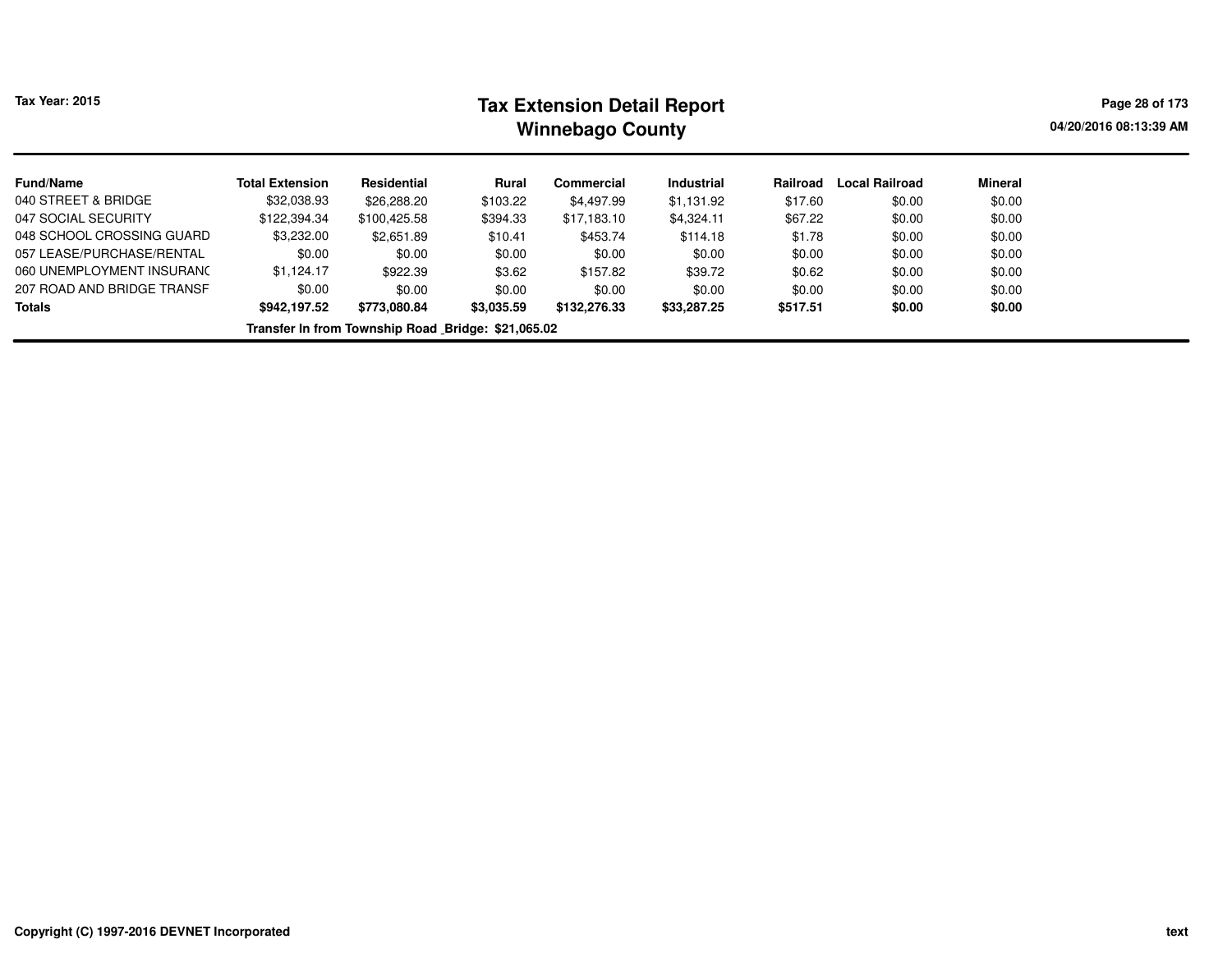#### **Tax Extension Detail Report Tax Year: 2015 Page 29 of 173 Winnebago County**

**Taxing District** 025 - ROSCOE VILLAGE**Equalization Factor** 1.0000

| <b>Property Type</b>         | <b>Total EAV</b> | <b>Rate Setting EAV</b>                            |                        |                 |                          | <b>PTELL Values</b>                        |                   |                          |                                   |                                          |                                      |
|------------------------------|------------------|----------------------------------------------------|------------------------|-----------------|--------------------------|--------------------------------------------|-------------------|--------------------------|-----------------------------------|------------------------------------------|--------------------------------------|
| Farm                         | 487,514          |                                                    | 487,514                |                 | <b>EZ Value Abated</b>   |                                            |                   | $\Omega$                 |                                   |                                          |                                      |
| Residential                  | 147,689,229      | 147,689,229                                        |                        |                 | <b>EZ Tax Abated</b>     |                                            | \$0.00            |                          |                                   |                                          |                                      |
| Commercial                   | 37,909,194       |                                                    | 37,909,194             |                 | New Property             |                                            | 1,037,216         |                          |                                   |                                          |                                      |
| Industrial                   | 8,572,830        |                                                    | 8,515,817              |                 | <b>Annexation EAV</b>    |                                            | 420,068           |                          |                                   |                                          |                                      |
| Mineral                      | 0                |                                                    | 0                      |                 | <b>Disconnection EAV</b> |                                            | 26,506            |                          |                                   |                                          |                                      |
| <b>State Railroad</b>        | 0                |                                                    | 0                      |                 | <b>Recovered TIF EAV</b> |                                            |                   | $\Omega$                 |                                   |                                          |                                      |
| <b>Local Railroad</b>        | $\Omega$         |                                                    | $\Omega$               |                 | Recovered EZ EAV         |                                            |                   | $\Omega$                 |                                   |                                          |                                      |
| <b>County Total</b>          | 194,658,767      | 194,601,754                                        |                        |                 | Aggregate Ext. Base      |                                            | 1,268,808         |                          |                                   |                                          |                                      |
| Total + Overlap              | 194,658,767      | 194,601,754                                        |                        |                 | <b>TIF Increment</b>     |                                            | 57,013            |                          |                                   |                                          |                                      |
| <b>Fund/Name</b>             |                  | <b>Levy Request</b>                                | <b>Maximum</b><br>Rate | Calc'ed<br>Rate | <b>Actual</b><br>Rate    | <b>Non-PTELL</b><br><b>Total Extension</b> | Limited<br>Rate   | <b>Certified</b><br>Rate | <b>Total Extension</b>            | <b>Total Extension</b><br>After TIF & EZ | <b>Total Extension</b><br>w/Overlaps |
| 001 CORPORATE                |                  | 586,760                                            | 0.4375                 | 0.3015          | 0.3016                   | 587090.8413                                | 0.3016            | 0.3016                   | \$587,090.84                      | \$586,918.89                             | 586918.89                            |
| 003 BONDS & INTEREST         |                  | $\Omega$                                           | 0.0000                 | 0.0000          | 0.0000                   | 0.0000                                     | 0.0000            | 0.0000                   | \$0.00                            | \$0.00                                   | 0.00                                 |
| 014 POLICE PROTECTION        |                  | 400,000                                            | 0.6000                 | 0.2055          | 0.2056                   | 400218.4250                                | 0.2056            | 0.2056                   | \$400,218.42                      | \$400,101.21                             | 400101.21                            |
| 015 POLICE PENSION           |                  | 235,000                                            | 0.0000                 | 0.1208          | 0.1208                   | 235147.7905                                | 0.1208            | 0.1208                   | \$235,147.79                      | \$235,078.92                             | 235078.92                            |
| 035 TORT JUDGMENTS, LIABILIT |                  | 50,000                                             | 0.0000                 | 0.0257          | 0.0257                   | 50027.3031                                 | 0.0257            | 0.0257                   | \$50,027.30                       | \$50,012.65                              | 50012.65                             |
| 047 SOCIAL SECURITY          |                  | 10,000                                             | 0.0000                 | 0.0051          | 0.0052                   | 10122.2559                                 | 0.0052            | 0.0052                   | \$10,122.26                       | \$10,119.29                              | 10119.29                             |
| 207 ROAD AND BRIDGE TRANSF   |                  | $\Omega$                                           | 0.0000                 | 0.0000          | 0.0000                   | 0.0000                                     | 0.0000            | 0.0000                   | \$0.00                            | \$0.00                                   | 0.00                                 |
| <b>Totals (Capped)</b>       |                  | 1,281,760                                          |                        | 0.6587          | 0.6589                   | 1282606.6158                               | 0.6589            | 0.6589                   | \$1,282,606.62                    | \$1,282,230.96                           | 1282230.96                           |
| <b>Totals (Not Capped)</b>   |                  | 0                                                  |                        | 0.0000          | 0.0000                   | 0.0000                                     | 0.0000            | 0.0000                   | \$0.00                            | \$0.00                                   | 0.00                                 |
| Totals (All)                 |                  | 1,281,760                                          |                        | 0.6587          | 0.6589                   | 1282606.6158                               | 0.6589            | 0.6589                   | \$1,282,606.62                    | \$1,282,230.96                           | 1282230.96                           |
|                              |                  |                                                    |                        |                 |                          |                                            |                   |                          |                                   |                                          |                                      |
| <b>Fund/Name</b>             |                  | <b>Total Extension</b>                             | <b>Residential</b>     |                 | <b>Rural</b>             | <b>Commercial</b>                          | <b>Industrial</b> |                          | <b>Local Railroad</b><br>Railroad | <b>Mineral</b>                           |                                      |
| 001 CORPORATE                |                  | \$586,918.89                                       | \$445,430.72           |                 | \$1,470.34               | \$114,334.13                               | \$25,683.70       |                          | \$0.00                            | \$0.00<br>\$0.00                         |                                      |
| 003 BONDS & INTEREST         |                  | \$0.00                                             |                        | \$0.00          | \$0.00                   | \$0.00                                     |                   | \$0.00                   | \$0.00                            | \$0.00<br>\$0.00                         |                                      |
| 014 POLICE PROTECTION        |                  | \$400,101.21                                       | \$303,649.06           |                 | \$1,002.33               | \$77,941.30                                | \$17,508.52       |                          | \$0.00                            | \$0.00<br>\$0.00                         |                                      |
| 015 POLICE PENSION           |                  | \$235,078.92                                       | \$178,408.58           |                 | \$588.92                 | \$45,794.31                                | \$10,287.11       |                          | \$0.00                            | \$0.00<br>\$0.00                         |                                      |
| 035 TORT JUDGMENTS, LIABILIT |                  | \$50,012.65                                        | \$37,956.14            |                 | \$125.29                 | \$9,742.66                                 | \$2,188.56        |                          | \$0.00                            | \$0.00<br>\$0.00                         |                                      |
| 047 SOCIAL SECURITY          |                  | \$10,119.29                                        |                        | \$7,679.84      | \$25.35                  | \$1,971.28                                 | \$442.82          |                          | \$0.00                            | \$0.00<br>\$0.00                         |                                      |
| 207 ROAD AND BRIDGE TRANSF   |                  | \$0.00                                             |                        | \$0.00          | \$0.00                   | \$0.00                                     |                   | \$0.00                   | \$0.00                            | \$0.00<br>\$0.00                         |                                      |
| <b>Totals</b>                |                  | \$1,282,230.96                                     | \$973,124.34           |                 | \$3,212.23               | \$249,783.68                               | \$56,110.71       |                          | \$0.00                            | \$0.00<br>\$0.00                         |                                      |
|                              |                  | Transfer In from Township Road Bridge: \$28,028.79 |                        |                 |                          |                                            |                   |                          |                                   |                                          |                                      |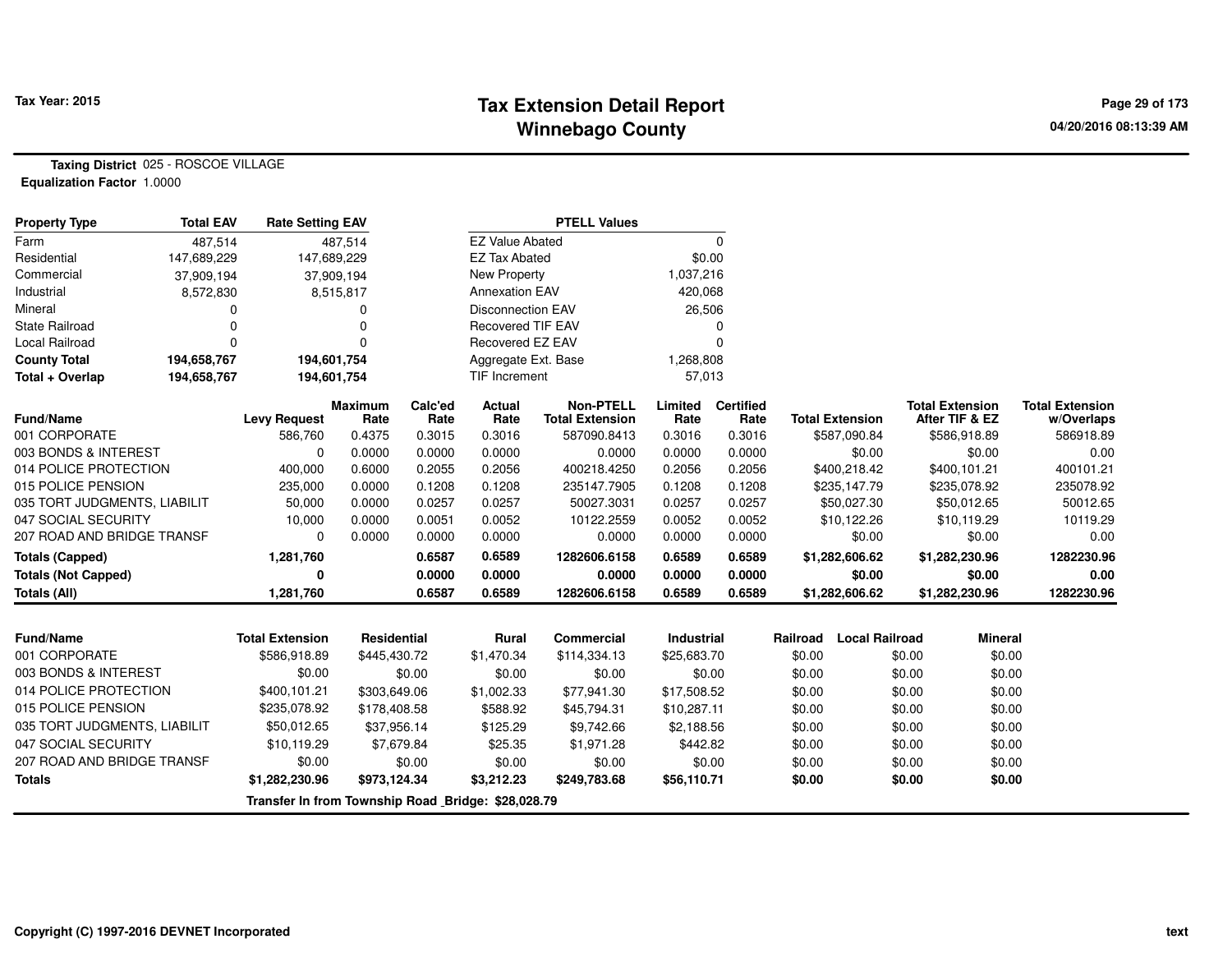#### **Tax Extension Detail Report Tax Year: 2015 Page 30 of 173 Winnebago County**

**Taxing District** 026 - SOUTH BELOIT CITY**Equalization Factor** 1.0000

| <b>Property Type</b>         | <b>Total EAV</b> | <b>Rate Setting EAV</b> |                        |                 |                          | <b>PTELL Values</b>                        |                 |                          |                        |                       |                                          |                                      |
|------------------------------|------------------|-------------------------|------------------------|-----------------|--------------------------|--------------------------------------------|-----------------|--------------------------|------------------------|-----------------------|------------------------------------------|--------------------------------------|
| Farm                         | 190,442          |                         | 190,442                |                 | <b>EZ Value Abated</b>   |                                            |                 | $\mathbf 0$              |                        |                       |                                          |                                      |
| Residential                  | 69,420,757       | 69,414,703              |                        |                 | <b>EZ Tax Abated</b>     |                                            | \$0.00          |                          |                        |                       |                                          |                                      |
| Commercial                   | 20,456,933       |                         | 20,288,060             |                 | <b>New Property</b>      |                                            | 90,070          |                          |                        |                       |                                          |                                      |
| Industrial                   | 12,820,032       |                         | 12,812,748             |                 | <b>Annexation EAV</b>    |                                            |                 | 0                        |                        |                       |                                          |                                      |
| Mineral                      | $\Omega$         |                         | 0                      |                 | <b>Disconnection EAV</b> |                                            |                 | $\mathbf 0$              |                        |                       |                                          |                                      |
| State Railroad               | 914,210          |                         | 914,210                |                 | <b>Recovered TIF EAV</b> |                                            |                 | $\mathbf 0$              |                        |                       |                                          |                                      |
| <b>Local Railroad</b>        | $\Omega$         |                         | $\Omega$               |                 | Recovered EZ EAV         |                                            |                 | $\Omega$                 |                        |                       |                                          |                                      |
| <b>County Total</b>          | 103,802,374      | 103,620,163             |                        |                 | Aggregate Ext. Base      |                                            | 1,224,413       |                          |                        |                       |                                          |                                      |
| Total + Overlap              | 103,802,374      | 103,620,163             |                        |                 | TIF Increment            |                                            | 182,211         |                          |                        |                       |                                          |                                      |
| <b>Fund/Name</b>             |                  | <b>Levy Request</b>     | <b>Maximum</b><br>Rate | Calc'ed<br>Rate | <b>Actual</b><br>Rate    | <b>Non-PTELL</b><br><b>Total Extension</b> | Limited<br>Rate | <b>Certified</b><br>Rate | <b>Total Extension</b> |                       | <b>Total Extension</b><br>After TIF & EZ | <b>Total Extension</b><br>w/Overlaps |
| 001 CORPORATE                |                  | 421,000                 | 0.4375                 | 0.4063          | 0.4063                   | 421749.0456                                | 0.4044          | 0.4044                   |                        | \$419,776.80          | \$419,039.94                             | 419039.94                            |
| 005 I. M. R. F.              |                  | $\mathbf 0$             | 0.0000                 | 0.0000          | 0.0000                   | 0.0000                                     | 0.0000          | 0.0000                   |                        | \$0.00                | \$0.00                                   | 0.00                                 |
| 012 FIRE PROTECTION          |                  | 140,000                 | 0.6000                 | 0.1351          | 0.1352                   | 140340.8096                                | 0.1352          | 0.1352                   |                        | \$140,340.81          | \$140,094.46                             | 140094.46                            |
| 013 FIREFIGHTERS PENSION     |                  | 93,000                  | 0.0000                 | 0.0898          | 0.0898                   | 93214.5319                                 | 0.0898          | 0.0898                   |                        | \$93,214.53           | \$93,050.91                              | 93050.91                             |
| 014 POLICE PROTECTION        |                  | 98,000                  | 0.6000                 | 0.0946          | 0.0946                   | 98197.0458                                 | 0.0946          | 0.0946                   |                        | \$98,197.05           | \$98,024.67                              | 98024.67                             |
| 015 POLICE PENSION           |                  | 265,000                 | 0.0000                 | 0.2557          | 0.2558                   | 265526.4727                                | 0.2558          | 0.2558                   |                        | \$265,526.47          | \$265,060.38                             | 265060.38                            |
| 025 GARBAGE DISPOSAL         |                  | $\mathbf 0$             | 0.2000                 | 0.0000          | 0.0000                   | 0.0000                                     | 0.0000          | 0.0000                   |                        | \$0.00                | \$0.00                                   | 0.00                                 |
| 027 AUDIT                    |                  | $\mathbf 0$             | 0.0000                 | 0.0000          | 0.0000                   | 0.0000                                     | 0.0000          | 0.0000                   |                        | \$0.00                | \$0.00                                   | 0.00                                 |
| 035 TORT JUDGMENTS, LIABILIT |                  | 170,000                 | 0.0000                 | 0.1641          | 0.1641                   | 170339.6957                                | 0.1641          | 0.1641                   |                        | \$170,339.70          | \$170,040.69                             | 170040.69                            |
| 040 STREET & BRIDGE          |                  | $\mathbf 0$             | 0.1000                 | 0.0000          | 0.0000                   | 0.0000                                     | 0.0000          | 0.0000                   |                        | \$0.00                | \$0.00                                   | 0.00                                 |
| 041 STREET LIGHTING          |                  | $\mathbf 0$             | 0.0500                 | 0.0000          | 0.0000                   | 0.0000                                     | 0.0000          | 0.0000                   |                        | \$0.00                | \$0.00                                   | 0.00                                 |
| 042 PARK/PARK MAINTENANCE    |                  | $\Omega$                | 0.1000                 | 0.0000          | 0.0000                   | 0.0000                                     | 0.0000          | 0.0000                   |                        | \$0.00                | \$0.00                                   | 0.00                                 |
| 047 SOCIAL SECURITY          |                  | 50,000                  | 0.0000                 | 0.0483          | 0.0483                   | 50136.5466                                 | 0.0483          | 0.0483                   |                        | \$50,136.55           | \$50,048.54                              | 50048.54                             |
| 060 UNEMPLOYMENT INSURANC    |                  | $\mathbf 0$             | 0.0000                 | 0.0000          | 0.0000                   | 0.0000                                     | 0.0000          | 0.0000                   |                        | \$0.00                | \$0.00                                   | 0.00                                 |
| 207 ROAD AND BRIDGE TRANSF   |                  | $\Omega$                | 0.0000                 | 0.0000          | 0.0000                   | 0.0000                                     | 0.0000          | 0.0000                   |                        | \$0.00                | \$0.00                                   | 0.00                                 |
| <b>Totals (Capped)</b>       |                  | 1,237,000               |                        | 1.1938          | 1.1941                   | 1239504.1479                               | 1.1922          | 1.1922                   | \$1,237,531.90         |                       | \$1,235,359.59                           | 1235359.59                           |
| <b>Totals (Not Capped)</b>   |                  | $\bf{0}$                |                        | 0.0000          | 0.0000                   | 0.0000                                     | 0.0000          | 0.0000                   |                        | \$0.00                | \$0.00                                   | 0.00                                 |
| Totals (All)                 |                  | 1,237,000               |                        | 1.1938          | 1.1941                   | 1239504.1479                               | 1.1922          | 1.1922                   | \$1,237,531.90         |                       | \$1,235,359.59                           | 1235359.59                           |
|                              |                  |                         |                        |                 |                          |                                            |                 |                          |                        |                       |                                          |                                      |
| Fund/Name                    |                  | <b>Total Extension</b>  | <b>Residential</b>     |                 | <b>Rural</b>             | <b>Commercial</b>                          | Industrial      |                          | Railroad               | <b>Local Railroad</b> | <b>Mineral</b>                           |                                      |
| 001 CORPORATE                |                  | \$419,039.94            | \$280,713.06           |                 | \$770.15                 | \$82,044.91                                | \$51,814.75     |                          | \$3,697.07             | \$0.00                | \$0.00                                   |                                      |
| 005 I. M. R. F.              |                  | \$0.00                  |                        | \$0.00          | \$0.00                   | \$0.00                                     |                 | \$0.00                   | \$0.00                 | \$0.00                | \$0.00                                   |                                      |
| 012 FIRE PROTECTION          |                  | \$140,094.46            | \$93,848.67            |                 | \$257.48                 | \$27,429.46                                | \$17,322.84     |                          | \$1,236.01             | \$0.00                | \$0.00                                   |                                      |
| 013 FIREFIGHTERS PENSION     |                  | \$93,050.91             | \$62,334.40            |                 | \$171.02                 | \$18,218.68                                | \$11,505.85     |                          | \$820.96               | \$0.00                | \$0.00                                   |                                      |
| 014 POLICE PROTECTION        |                  | \$98,024.67             | \$65,666.31            |                 | \$180.16                 | \$19,192.50                                | \$12,120.86     |                          | \$864.84               | \$0.00                | \$0.00                                   |                                      |
| 015 POLICE PENSION           |                  | \$265,060.38            | \$177,562.81           |                 | \$487.15                 | \$51,896.86                                | \$32,775.01     |                          | \$2,338.55             | \$0.00                | \$0.00                                   |                                      |
| 025 GARBAGE DISPOSAL         |                  | \$0.00                  |                        | \$0.00          | \$0.00                   | \$0.00                                     |                 | \$0.00                   | \$0.00                 | \$0.00                | \$0.00                                   |                                      |

#### **Copyright (C) 1997-2016 DEVNET Incorporated**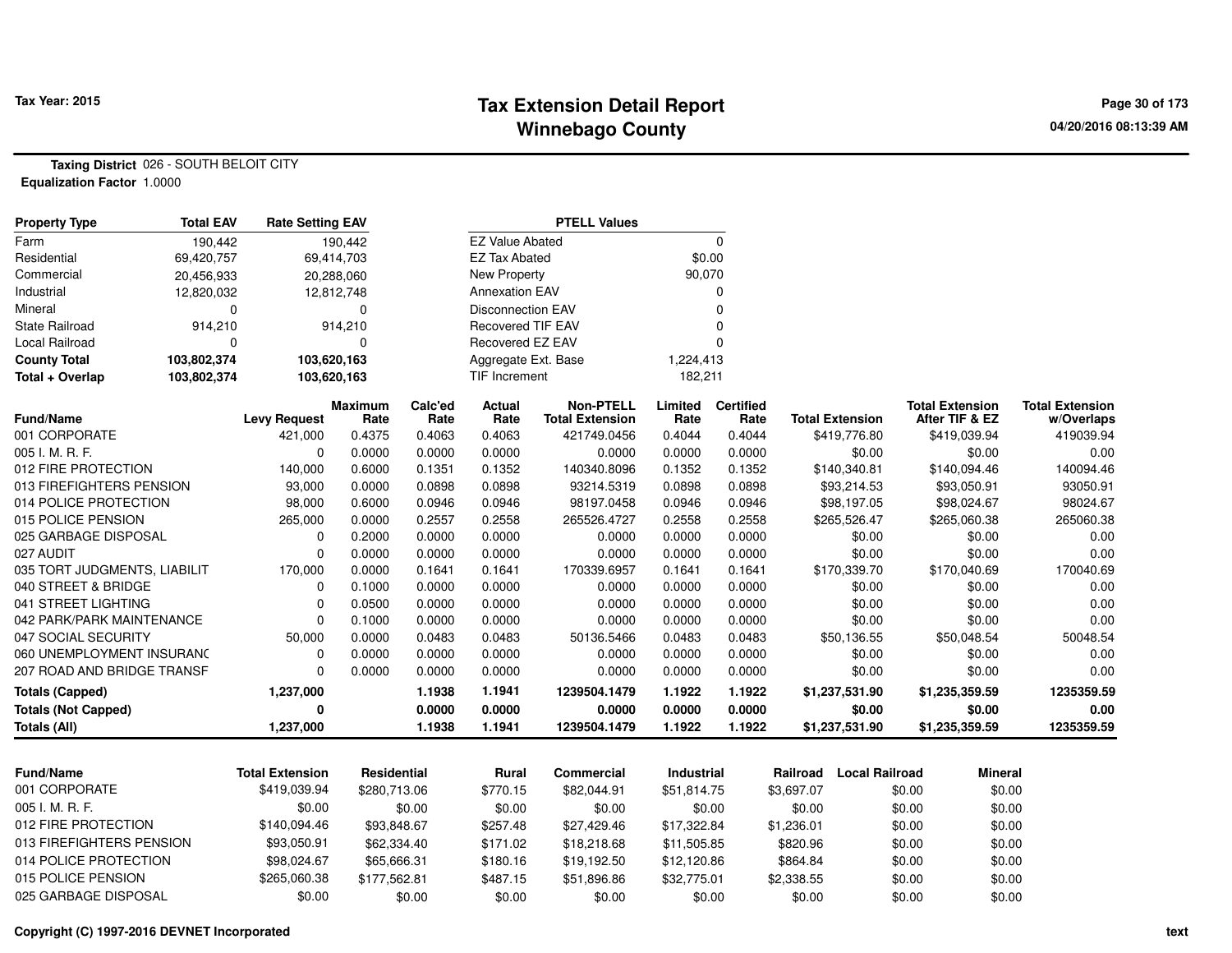# **Tax Extension Detail Report Tax Year: 2015 Page 31 of 173 Winnebago County**

**04/20/2016 08:13:39 AM**

| <b>Fund/Name</b>             | <b>Total Extension</b> | <b>Residential</b>                                 | Rural      | Commercial   | <b>Industrial</b> | Railroad    | Local Railroad | <b>Mineral</b> |
|------------------------------|------------------------|----------------------------------------------------|------------|--------------|-------------------|-------------|----------------|----------------|
| 027 AUDIT                    | \$0.00                 | \$0.00                                             | \$0.00     | \$0.00       | \$0.00            | \$0.00      | \$0.00         | \$0.00         |
| 035 TORT JUDGMENTS, LIABILIT | \$170,040.69           | \$113,909.52                                       | \$312.52   | \$33,292.71  | \$21,025.72       | \$1,500.22  | \$0.00         | \$0.00         |
| 040 STREET & BRIDGE          | \$0.00                 | \$0.00                                             | \$0.00     | \$0.00       | \$0.00            | \$0.00      | \$0.00         | \$0.00         |
| 041 STREET LIGHTING          | \$0.00                 | \$0.00                                             | \$0.00     | \$0.00       | \$0.00            | \$0.00      | \$0.00         | \$0.00         |
| 042 PARK/PARK MAINTENANCE    | \$0.00                 | \$0.00                                             | \$0.00     | \$0.00       | \$0.00            | \$0.00      | \$0.00         | \$0.00         |
| 047 SOCIAL SECURITY          | \$50.048.54            | \$33,527.31                                        | \$91.98    | \$9,799.13   | \$6,188.56        | \$441.56    | \$0.00         | \$0.00         |
| 060 UNEMPLOYMENT INSURANC    | \$0.00                 | \$0.00                                             | \$0.00     | \$0.00       | \$0.00            | \$0.00      | \$0.00         | \$0.00         |
| 207 ROAD AND BRIDGE TRANSF   | \$0.00                 | \$0.00                                             | \$0.00     | \$0.00       | \$0.00            | \$0.00      | \$0.00         | \$0.00         |
| <b>Totals</b>                | \$1.235.359.59         | \$827,562.08                                       | \$2,270.46 | \$241.874.25 | \$152,753.59      | \$10,899.21 | \$0.00         | \$0.00         |
|                              |                        | Transfer In from Township Road Bridge: \$14,199.78 |            |              |                   |             |                |                |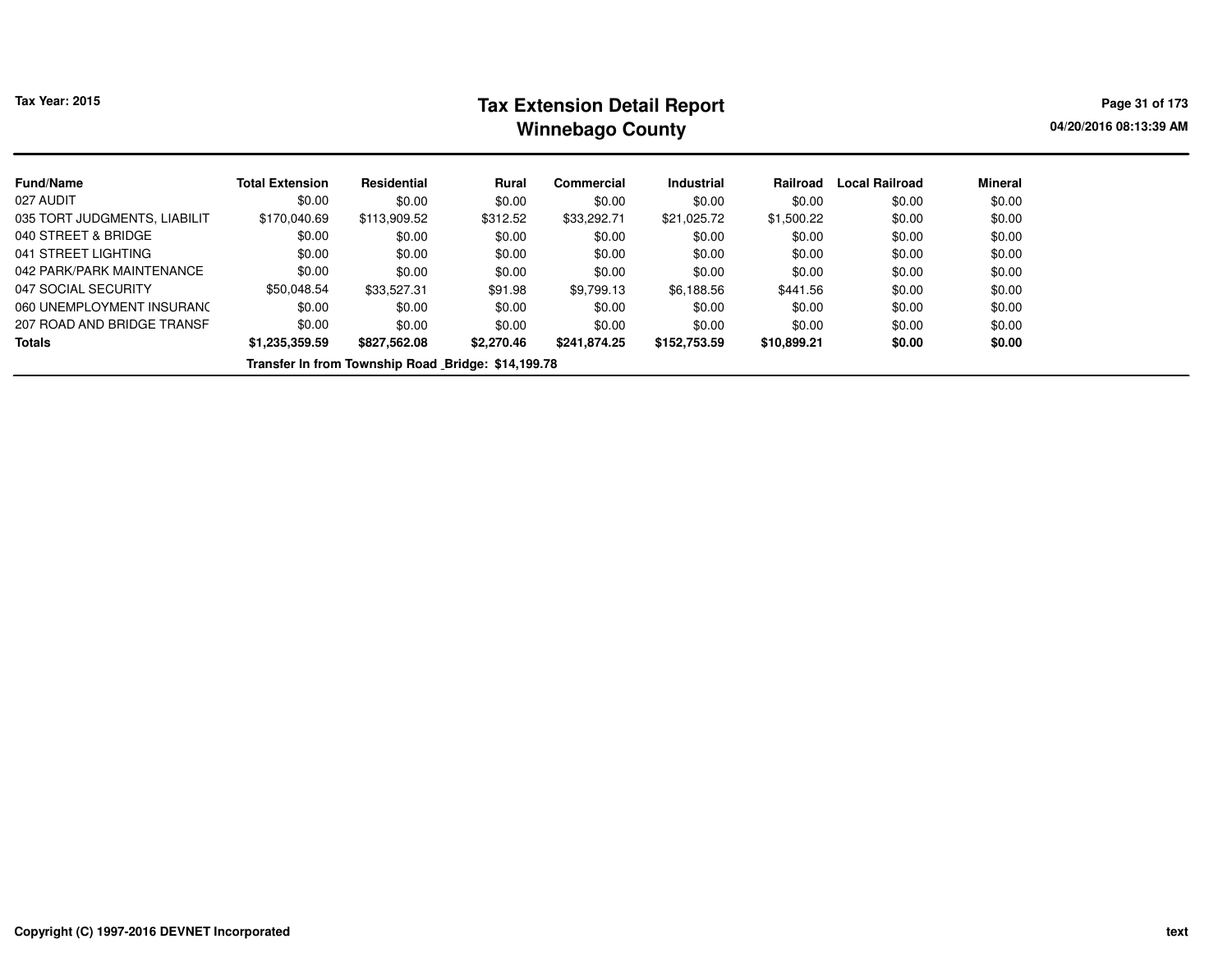# **Tax Extension Detail Report Tax Year: 2015 Page 32 of 173 Winnebago County**

**Taxing District** 027 - WINNEBAGO VILLAGE**Equalization Factor** 1.0000

| <b>Property Type</b>         | <b>Total EAV</b> | <b>Rate Setting EAV</b> |                        |                 |                          | <b>PTELL Values</b>                        |                 |                          |                        |                                          |                                      |
|------------------------------|------------------|-------------------------|------------------------|-----------------|--------------------------|--------------------------------------------|-----------------|--------------------------|------------------------|------------------------------------------|--------------------------------------|
| Farm                         | 124,569          |                         | 124,569                |                 | <b>EZ Value Abated</b>   |                                            |                 | $\Omega$                 |                        |                                          |                                      |
| Residential                  | 38,636,273       |                         | 38,636,273             |                 | <b>EZ Tax Abated</b>     |                                            |                 | \$0.00                   |                        |                                          |                                      |
| Commercial                   | 4,647,301        |                         | 4,647,301              |                 | New Property             |                                            | 149,417         |                          |                        |                                          |                                      |
| Industrial                   | 640,389          |                         | 640,389                |                 | <b>Annexation EAV</b>    |                                            |                 |                          |                        |                                          |                                      |
| Mineral                      |                  |                         |                        |                 | <b>Disconnection EAV</b> |                                            |                 |                          |                        |                                          |                                      |
| <b>State Railroad</b>        |                  |                         |                        |                 | <b>Recovered TIF EAV</b> |                                            |                 |                          |                        |                                          |                                      |
| Local Railroad               | ∩                |                         |                        |                 | Recovered EZ EAV         |                                            |                 |                          |                        |                                          |                                      |
| <b>County Total</b>          | 44,048,532       |                         | 44,048,532             |                 | Aggregate Ext. Base      |                                            | 408,962         |                          |                        |                                          |                                      |
| Total + Overlap              | 44,048,532       |                         | 44,048,532             |                 | TIF Increment            |                                            |                 | 0                        |                        |                                          |                                      |
| Fund/Name                    |                  | <b>Levy Request</b>     | <b>Maximum</b><br>Rate | Calc'ed<br>Rate | Actual<br>Rate           | <b>Non-PTELL</b><br><b>Total Extension</b> | Limited<br>Rate | <b>Certified</b><br>Rate | <b>Total Extension</b> | <b>Total Extension</b><br>After TIF & EZ | <b>Total Extension</b><br>w/Overlaps |
| 001 CORPORATE                |                  | 196,000                 | 0.4375                 | 0.4450          | 0.4375                   | 192712.3275                                | 0.4273          | 0.4273                   | \$188,219.38           | \$188,219.38                             | 188219.38                            |
| 003 BONDS & INTEREST         |                  | $\Omega$                | 0.0000                 | 0.0000          | 0.0000                   | 0.0000                                     | 0.0000          | 0.0000                   | \$0.00                 | \$0.00                                   | 0.00                                 |
| 005 I. M. R. F.              |                  | 200                     | 0.0000                 | 0.0005          | 0.0005                   | 220.2427                                   | 0.0005          | 0.0005                   | \$220.24               | \$220.24                                 | 220.24                               |
| 014 POLICE PROTECTION        |                  | 230,000                 | 0.6000                 | 0.5222          | 0.5222                   | 230021.4341                                | 0.5103          | 0.5103                   | \$224,779.66           | \$224,779.66                             | 224779.66                            |
| 027 AUDIT                    |                  | 200                     | 0.0000                 | 0.0005          | 0.0005                   | 220.2427                                   | 0.0005          | 0.0005                   | \$220.24               | \$220.24                                 | 220.24                               |
| 035 TORT JUDGMENTS, LIABILIT |                  | 200                     | 0.0000                 | 0.0005          | 0.0005                   | 220.2427                                   | 0.0005          | 0.0005                   | \$220.24               | \$220.24                                 | 220.24                               |
| 073 CHLORINATION OF SEWAGE   |                  | 0                       | 0.0200                 | 0.0000          | 0.0000                   | 0.0000                                     | 0.0000          | 0.0000                   | \$0.00                 | \$0.00                                   | 0.00                                 |
| 207 ROAD AND BRIDGE TRANSF   |                  | $\Omega$                | 0.0000                 | 0.0000          | 0.0000                   | 0.0000                                     | 0.0000          | 0.0000                   | \$0.00                 | \$0.00                                   | 0.00                                 |
| Totals (Capped)              |                  | 426,600                 |                        | 0.9685          | 0.9612                   | 423394.4896                                | 0.9391          | 0.9391                   | \$413,659.76           | \$413,659.76                             | 413659.76                            |
| Totals (Not Capped)          |                  | 0                       |                        | 0.0000          | 0.0000                   | 0.0000                                     | 0.0000          | 0.0000                   | \$0.00                 | \$0.00                                   | 0.00                                 |
| Totals (All)                 |                  | 426,600                 |                        | 0.9685          | 0.9612                   | 423394.4896                                | 0.9391          | 0.9391                   | \$413,659.76           | \$413,659.76                             | 413659.76                            |

| <b>Fund/Name</b>             | Total Extension | Residential                                        | Rural      | Commercial  | <b>Industrial</b> | Railroad | Local Railroad | Mineral |
|------------------------------|-----------------|----------------------------------------------------|------------|-------------|-------------------|----------|----------------|---------|
| 001 CORPORATE                | \$188,219.38    | \$165,092.80                                       | \$532.28   | \$19,857.92 | \$2,736.38        | \$0.00   | \$0.00         | \$0.00  |
| 003 BONDS & INTEREST         | \$0.00          | \$0.00                                             | \$0.00     | \$0.00      | \$0.00            | \$0.00   | \$0.00         | \$0.00  |
| 005 I. M. R. F.              | \$220.24        | \$193.18                                           | \$0.62     | \$23.24     | \$3.20            | \$0.00   | \$0.00         | \$0.00  |
| 014 POLICE PROTECTION        | \$224,779.66    | \$197,160.89                                       | \$635.68   | \$23,715.18 | \$3,267.91        | \$0.00   | \$0.00         | \$0.00  |
| 027 AUDIT                    | \$220.24        | \$193.18                                           | \$0.62     | \$23.24     | \$3.20            | \$0.00   | \$0.00         | \$0.00  |
| 035 TORT JUDGMENTS, LIABILIT | \$220.24        | \$193.18                                           | \$0.62     | \$23.24     | \$3.20            | \$0.00   | \$0.00         | \$0.00  |
| 073 CHLORINATION OF SEWAGE   | \$0.00          | \$0.00                                             | \$0.00     | \$0.00      | \$0.00            | \$0.00   | \$0.00         | \$0.00  |
| 207 ROAD AND BRIDGE TRANSF   | \$0.00          | \$0.00                                             | \$0.00     | \$0.00      | \$0.00            | \$0.00   | \$0.00         | \$0.00  |
| <b>Totals</b>                | \$413,659.76    | \$362,833.23                                       | \$1,169.82 | \$43,642.82 | \$6,013.89        | \$0.00   | \$0.00         | \$0.00  |
|                              |                 | Transfer In from Township Road Bridge: \$11,012.13 |            |             |                   |          |                |         |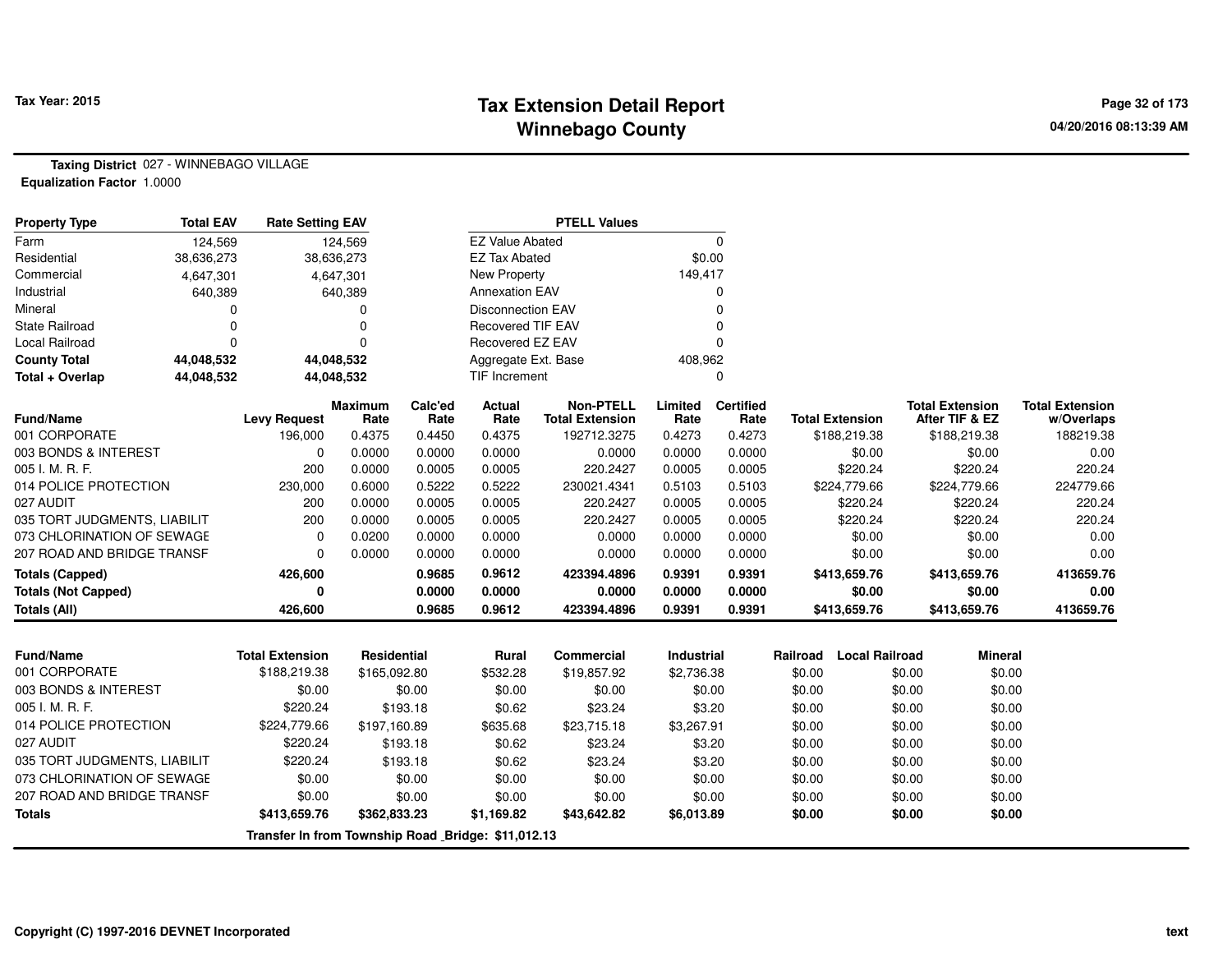# **Tax Extension Detail Report Tax Year: 2015 Page 33 of 173 Winnebago County**

**Taxing District** 030 - BLACKHAWK FIRE**Equalization Factor** 1.0000

| <b>Property Type</b>         | <b>Total EAV</b> | <b>Rate Setting EAV</b> |                        |                 |                          | <b>PTELL Values</b>                        |                   |                          |            |                        |        |                                          |                                      |
|------------------------------|------------------|-------------------------|------------------------|-----------------|--------------------------|--------------------------------------------|-------------------|--------------------------|------------|------------------------|--------|------------------------------------------|--------------------------------------|
| Farm                         | 3,230,930        |                         | 3,230,930              |                 | <b>EZ Value Abated</b>   |                                            |                   | 0                        |            |                        |        |                                          |                                      |
| Residential                  | 31,787,878       |                         | 31,787,878             |                 | <b>EZ Tax Abated</b>     |                                            | \$0.00            |                          |            |                        |        |                                          |                                      |
| Commercial                   | 1,958,989        |                         | 1,958,989              |                 | New Property             |                                            | 45,126            |                          |            |                        |        |                                          |                                      |
| Industrial                   | 1,033,640        |                         | 1,033,640              |                 | <b>Annexation EAV</b>    |                                            |                   | 0                        |            |                        |        |                                          |                                      |
| Mineral                      | $\Omega$         |                         |                        |                 | <b>Disconnection EAV</b> |                                            |                   |                          |            |                        |        |                                          |                                      |
| <b>State Railroad</b>        | 249,050          |                         | 249,050                |                 | <b>Recovered TIF EAV</b> |                                            |                   |                          |            |                        |        |                                          |                                      |
| <b>Local Railroad</b>        | $\Omega$         |                         |                        |                 | <b>Recovered EZ EAV</b>  |                                            |                   | ŋ                        |            |                        |        |                                          |                                      |
| <b>County Total</b>          | 38,260,487       |                         | 38,260,487             |                 | Aggregate Ext. Base      |                                            | 193,266           |                          |            |                        |        |                                          |                                      |
| Total + Overlap              | 38,260,487       |                         | 38,260,487             |                 | <b>TIF Increment</b>     |                                            |                   | 0                        |            |                        |        |                                          |                                      |
| <b>Fund/Name</b>             |                  | <b>Levy Request</b>     | <b>Maximum</b><br>Rate | Calc'ed<br>Rate | Actual<br>Rate           | <b>Non-PTELL</b><br><b>Total Extension</b> | Limited<br>Rate   | <b>Certified</b><br>Rate |            | <b>Total Extension</b> |        | <b>Total Extension</b><br>After TIF & EZ | <b>Total Extension</b><br>w/Overlaps |
| 001 CORPORATE                |                  | 245,000                 | 0.4000                 | 0.6403          | 0.4000                   | 153041.9480                                | 0.4000            | 0.4000                   |            | \$153,041.95           |        | \$153,041.95                             | 153041.95                            |
| 027 AUDIT                    |                  | 5,000                   | 0.0050                 | 0.0131          | 0.0050                   | 1913.0244                                  | 0.0050            | 0.0050                   |            | \$1,913.02             |        | \$1,913.02                               | 1913.02                              |
| 035 TORT JUDGMENTS, LIABILIT |                  | 15,000                  | 0.0000                 | 0.0392          | 0.0393                   | 15036.3714                                 | 0.0393            | 0.0393                   |            | \$15,036.37            |        | \$15,036.37                              | 15036.37                             |
| 062 WORKERS COMPENSATION     |                  | 7,000                   | 0.0000                 | 0.0183          | 0.0183                   | 7001.6691                                  | 0.0183            | 0.0183                   |            | \$7,001.67             |        | \$7,001.67                               | 7001.67                              |
| <b>Totals (Capped)</b>       |                  | 272,000                 |                        | 0.7109          | 0.4626                   | 176993.0129                                | 0.4626            | 0.4626                   |            | \$176,993.01           |        | \$176,993.01                             | 176993.01                            |
| <b>Totals (Not Capped)</b>   |                  | 0                       |                        | 0.0000          | 0.0000                   | 0.0000                                     | 0.0000            | 0.0000                   |            | \$0.00                 |        | \$0.00                                   | 0.00                                 |
| <b>Totals (All)</b>          |                  | 272,000                 |                        | 0.7109          | 0.4626                   | 176993.0129                                | 0.4626            | 0.4626                   |            | \$176,993.01           |        | \$176,993.01                             | 176993.01                            |
|                              |                  |                         |                        |                 |                          |                                            |                   |                          |            |                        |        |                                          |                                      |
| <b>Fund/Name</b>             |                  | <b>Total Extension</b>  | <b>Residential</b>     |                 | Rural                    | <b>Commercial</b>                          | <b>Industrial</b> |                          | Railroad   | <b>Local Railroad</b>  |        | <b>Mineral</b>                           |                                      |
| 001 CORPORATE                |                  | \$153,041.95            | \$127,151.51           |                 | \$12,923.72              | \$7,835.96                                 | \$4,134.56        |                          | \$996.20   |                        | \$0.00 | \$0.00                                   |                                      |
| 027 AUDIT                    |                  | \$1,913.02              |                        | \$1,589.39      | \$161.55                 | \$97.95                                    | \$51.68           |                          | \$12.45    |                        | \$0.00 | \$0.00                                   |                                      |
| 035 TORT JUDGMENTS, LIABILIT |                  | \$15,036.37             | \$12,492.63            |                 | \$1,269.76               | \$769.88                                   | \$406.22          |                          | \$97.88    |                        | \$0.00 | \$0.00                                   |                                      |
| 062 WORKERS COMPENSATION     |                  | \$7,001.67              |                        | \$5,817.18      | \$591.26                 | \$358.49                                   | \$189.16          |                          | \$45.58    |                        | \$0.00 | \$0.00                                   |                                      |
| <b>Totals</b>                |                  | \$176,993.01            | \$147,050.71           |                 | \$14,946.29              | \$9,062.28                                 | \$4,781.62        |                          | \$1,152.11 |                        | \$0.00 | \$0.00                                   |                                      |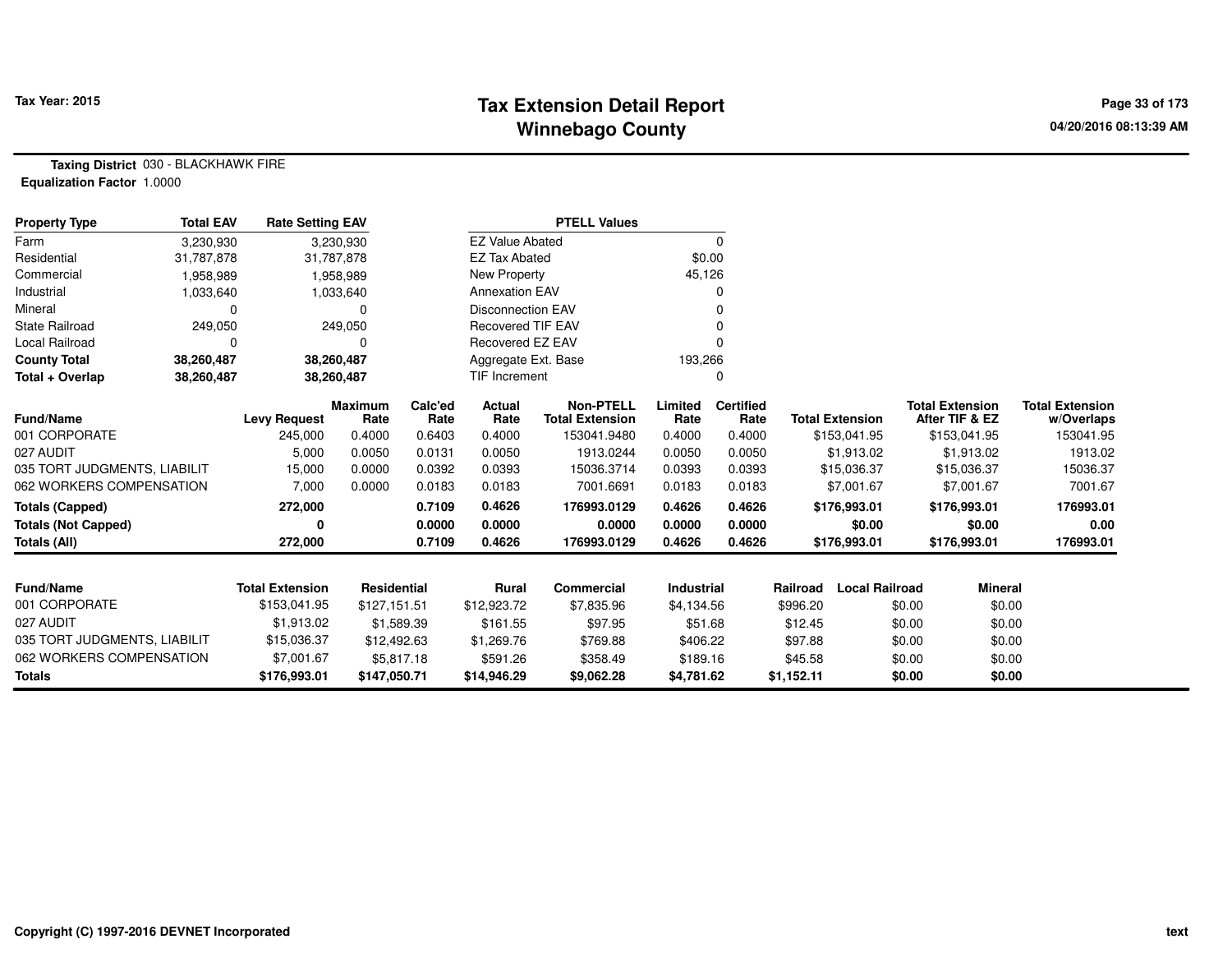#### **Tax Extension Detail Report Tax Year: 2015 Page 34 of 173 Winnebago County**

**Taxing District** 031 - CHERRY VALLEY FIRE**Equalization Factor** 1.0000

| <b>Property Type</b>         | <b>Total EAV</b> | <b>Rate Setting EAV</b> |                        | <b>PTELL Values</b> |                          |                                            |                   |                          |            | <b>Overlapping County</b> |        |                                          | <b>Overlap EAV</b>                   |
|------------------------------|------------------|-------------------------|------------------------|---------------------|--------------------------|--------------------------------------------|-------------------|--------------------------|------------|---------------------------|--------|------------------------------------------|--------------------------------------|
| Farm                         | 4.882.051        |                         | 4.853.465              |                     | <b>EZ Value Abated</b>   |                                            |                   | $\Omega$                 |            | <b>Boone County</b>       |        |                                          | 10,360,000                           |
| Residential                  | 234,417,769      | 234,417,769             |                        |                     | <b>EZ Tax Abated</b>     |                                            | \$0.00            |                          |            | <b>Total</b>              |        |                                          | 10,360,000                           |
| Commercial                   | 48,839,127       |                         | 48,839,127             |                     | <b>New Property</b>      |                                            | 463,612           |                          |            |                           |        | * denotes use of estimated EAV           |                                      |
| Industrial                   | 5,866,721        |                         | 3,818,077              |                     | <b>Annexation EAV</b>    |                                            |                   | $\Omega$                 |            |                           |        |                                          |                                      |
| Mineral                      | $\mathbf 0$      |                         | 0                      |                     | <b>Disconnection EAV</b> |                                            | 13,898            |                          |            |                           |        |                                          |                                      |
| <b>State Railroad</b>        | 827,972          |                         | 827,972                |                     | <b>Recovered TIF EAV</b> |                                            |                   | $\Omega$                 |            |                           |        |                                          |                                      |
| <b>Local Railroad</b>        | $\mathbf 0$      |                         | n                      |                     | Recovered EZ EAV         |                                            |                   | 0                        |            |                           |        |                                          |                                      |
| <b>County Total</b>          | 294,833,640      | 292,756,410             |                        |                     | Aggregate Ext. Base      |                                            | 2,881,955         |                          |            |                           |        |                                          |                                      |
| Total + Overlap              | 305,193,640      | 303,116,410             |                        |                     | <b>TIF Increment</b>     |                                            | 2,077,230         |                          |            |                           |        |                                          |                                      |
| <b>Fund/Name</b>             |                  | <b>Levy Request</b>     | <b>Maximum</b><br>Rate | Calc'ed<br>Rate     | Actual<br>Rate           | <b>Non-PTELL</b><br><b>Total Extension</b> | Limited<br>Rate   | <b>Certified</b><br>Rate |            | <b>Total Extension</b>    |        | <b>Total Extension</b><br>After TIF & EZ | <b>Total Extension</b><br>w/Overlaps |
| 001 CORPORATE                |                  | 1,132,100               | 0.4000                 | 0.3735              | 0.3735                   | 1101203.6454                               | 0.3735            | 0.3735                   |            | \$1,101,203.65            |        | \$1,093,445.19                           | 1132139.79                           |
| 013 FIREFIGHTER'S PENSION    |                  | 133,170                 | 0.0000                 | 0.0439              | 0.0440                   | 129726.8016                                | 0.0440            | 0.0440                   |            | \$129,726.80              |        | \$128,812.82                             | 133371.22                            |
| 013A FIRE PENSION 93-689     |                  | 133,000                 | 0.0000                 | 0.0439              | 0.0439                   | 129431.9680                                | 0.0439            | 0.0439                   |            | \$129,431.97              |        | \$128,520.06                             | 133068.10                            |
| 027 AUDIT                    |                  | 13,300                  | 0.0050                 | 0.0044              | 0.0044                   | 12972.6802                                 | 0.0044            | 0.0044                   |            | \$12,972.68               |        | \$12,881.28                              | 13337.12                             |
| 035 TORT JUDGMENTS, LIABILIT |                  | 486,581                 | 0.0000                 | 0.1605              | 0.1606                   | 473502.8258                                | 0.1606            | 0.1606                   |            | \$473,502.83              |        | \$470,166.79                             | 486804.95                            |
| 064 AMBULANCE                |                  | 1,132,100               | 0.4000                 | 0.3735              | 0.3735                   | 1101203.6454                               | 0.3735            | 0.3735                   |            | \$1,101,203.65            |        | \$1,093,445.19                           | 1132139.79                           |
| <b>Totals (Capped)</b>       |                  | 2,897,251               |                        | 0.9558              | 0.9560                   | 2818609.5984                               | 0.9560            | 0.9560                   |            | \$2,818,609.60            |        | \$2,798,751.27                           | 2897792.87                           |
| <b>Totals (Not Capped)</b>   |                  | 133,000                 |                        | 0.0439              | 0.0439                   | 129431.9680                                | 0.0439            | 0.0439                   |            | \$129,431.97              |        | \$128,520.06                             | 133068.10                            |
| Totals (All)                 |                  | 3,030,251               |                        | 0.9997              | 0.9999                   | 2948041.5664                               | 0.9999            | 0.9999                   |            | \$2,948,041.57            |        | \$2,927,271.33                           | 3030860.97                           |
|                              |                  |                         |                        |                     |                          |                                            |                   |                          |            |                           |        |                                          |                                      |
| <b>Fund/Name</b>             |                  | <b>Total Extension</b>  | <b>Residential</b>     |                     | Rural                    | <b>Commercial</b>                          | <b>Industrial</b> |                          | Railroad   | <b>Local Railroad</b>     |        | <b>Mineral</b>                           |                                      |
| 001 CORPORATE                |                  | \$1,093,445.19          | \$875,550.36           |                     | \$18,127.69              | \$182,414.14                               | \$14,260.52       |                          | \$3,092.48 |                           | \$0.00 | \$0.00                                   |                                      |
| 013 FIREFIGHTER'S PENSION    |                  | \$128,812.82            | \$103,143.82           |                     | \$2,135.52               | \$21,489.22                                | \$1,679.95        |                          | \$364.31   |                           | \$0.00 | \$0.00                                   |                                      |
| 013A FIRE PENSION 93-689     |                  | \$128,520.06            | \$102,909.39           |                     | \$2.130.67               | \$21,440.38                                | \$1,676.14        |                          | \$363.48   |                           | \$0.00 | \$0.00                                   |                                      |
| 027 AUDIT                    |                  | \$12,881.28             | \$10,314.38            |                     | \$213.55                 | \$2,148.92                                 | \$168.00          |                          | \$36.43    |                           | \$0.00 | \$0.00                                   |                                      |
| 035 TORT JUDGMENTS, LIABILIT |                  | \$470,166.79            | \$376,474.94           |                     | \$7,794.66               | \$78,435.64                                | \$6,131.83        |                          | \$1,329.72 |                           | \$0.00 | \$0.00                                   |                                      |
| 064 AMBULANCE                |                  | \$1,093,445.19          | \$875,550.36           |                     | \$18,127.69              | \$182,414.14                               | \$14,260.52       |                          | \$3,092.48 |                           | \$0.00 | \$0.00                                   |                                      |
| <b>Totals</b>                |                  | \$2,927,271.33          | \$2,343,943.25         |                     | \$48,529.78              | \$488,342.44                               | \$38,176.96       |                          | \$8,278.90 |                           | \$0.00 | \$0.00                                   |                                      |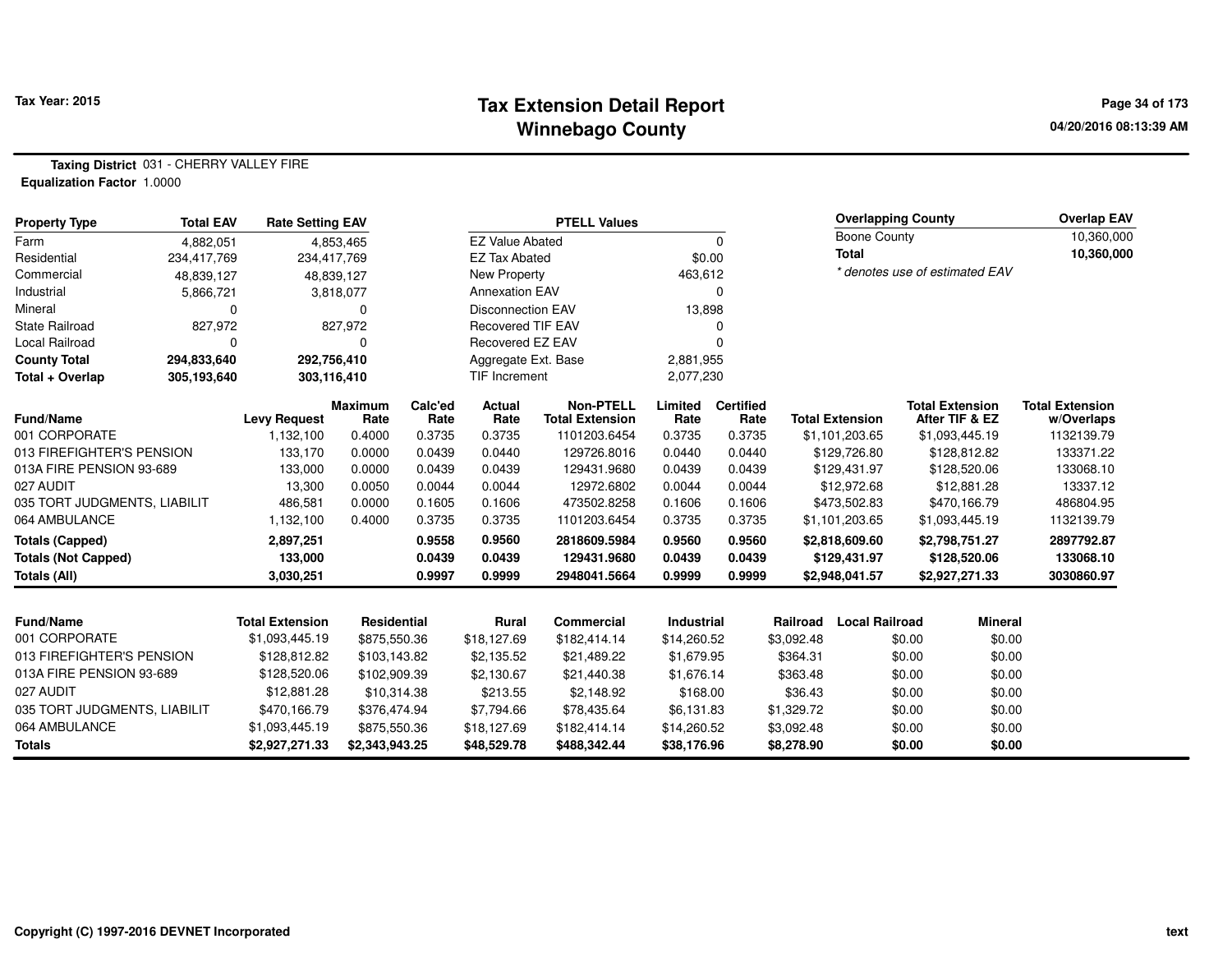# **Tax Extension Detail Report Tax Year: 2015 Page 35 of 173 Winnebago County**

**Taxing District** 033 - FIRE 1**Equalization Factor** 1.0000

| <b>Property Type</b>                                                 | <b>Total EAV</b> | <b>Rate Setting EAV</b>                   |                                            |                                     |                                    | <b>PTELL Values</b>                                                      |                                     |                                              |                    |                                                        |                                                                          |                                                                |
|----------------------------------------------------------------------|------------------|-------------------------------------------|--------------------------------------------|-------------------------------------|------------------------------------|--------------------------------------------------------------------------|-------------------------------------|----------------------------------------------|--------------------|--------------------------------------------------------|--------------------------------------------------------------------------|----------------------------------------------------------------|
| Farm                                                                 | 22,891,767       |                                           | 22,891,767                                 |                                     |                                    | <b>EZ Value Abated</b>                                                   | 0                                   |                                              |                    |                                                        |                                                                          |                                                                |
| Residential                                                          | 68,066,242       | 68,014,454                                |                                            | <b>EZ Tax Abated</b>                |                                    | \$0.00                                                                   |                                     |                                              |                    |                                                        |                                                                          |                                                                |
| Commercial                                                           | 4,861,667        | 4,710,390                                 |                                            |                                     | New Property                       |                                                                          | 199,748                             |                                              |                    |                                                        |                                                                          |                                                                |
| Industrial                                                           | 292,573          | 254,871                                   |                                            |                                     | <b>Annexation EAV</b>              |                                                                          |                                     | 0                                            |                    |                                                        |                                                                          |                                                                |
| Mineral                                                              |                  | 0                                         |                                            |                                     | <b>Disconnection EAV</b>           |                                                                          |                                     |                                              |                    |                                                        |                                                                          |                                                                |
| <b>State Railroad</b>                                                | 0                | 0                                         |                                            |                                     | <b>Recovered TIF EAV</b>           |                                                                          |                                     |                                              |                    |                                                        |                                                                          |                                                                |
| Local Railroad                                                       | 0                | 0                                         |                                            |                                     | Recovered EZ EAV                   |                                                                          |                                     |                                              |                    |                                                        |                                                                          |                                                                |
| <b>County Total</b>                                                  | 96,112,249       | 95,871,482                                |                                            |                                     | Aggregate Ext. Base                |                                                                          | 749,029                             |                                              |                    |                                                        |                                                                          |                                                                |
| Total + Overlap                                                      | 96,112,249       | 95,871,482                                |                                            | TIF Increment                       |                                    |                                                                          | 240,767                             |                                              |                    |                                                        |                                                                          |                                                                |
| <b>Fund/Name</b><br>001 CORPORATE<br>064 AMBULANCE                   |                  | <b>Levy Request</b><br>403,000<br>371,768 | <b>Maximum</b><br>Rate<br>0.4000<br>0.4000 | Calc'ed<br>Rate<br>0.4204<br>0.3878 | Actual<br>Rate<br>0.4000<br>0.3878 | <b>Non-PTELL</b><br><b>Total Extension</b><br>384448.9960<br>372723.3016 | Limited<br>Rate<br>0.4000<br>0.3878 | <b>Certified</b><br>Rate<br>0.4000<br>0.3878 |                    | <b>Total Extension</b><br>\$384,449.00<br>\$372,723.30 | <b>Total Extension</b><br>After TIF & EZ<br>\$383,485.93<br>\$371,789.61 | <b>Total Extension</b><br>w/Overlaps<br>383485.93<br>371789.61 |
| <b>Totals (Capped)</b><br><b>Totals (Not Capped)</b><br>Totals (All) |                  | 774,768<br>0<br>774,768                   |                                            | 0.8081<br>0.0000<br>0.8081          | 0.7878<br>0.0000<br>0.7878         | 757172.2976<br>0.0000<br>757172.2976                                     | 0.7878<br>0.0000<br>0.7878          | 0.7878<br>0.0000<br>0.7878                   |                    | \$757,172.30<br>\$0.00<br>\$757,172.30                 | \$755,275.54<br>\$0.00<br>\$755,275.54                                   | 755275.54<br>0.00<br>755275.54                                 |
| <b>Fund/Name</b><br>001 CORPORATE                                    |                  | <b>Total Extension</b><br>\$383,485.93    | <b>Residential</b><br>\$272,057.82         |                                     | Rural<br>\$91,567.07               | Commercial<br>\$18,841.56                                                | Industrial<br>\$1,019.48            |                                              | Railroad<br>\$0.00 | <b>Local Railroad</b>                                  | <b>Mineral</b><br>\$0.00<br>\$0.00                                       |                                                                |
| 064 AMBULANCE                                                        |                  | \$371,789.61<br>\$263,760.06              |                                            |                                     | \$88,774.27                        | \$18,266.89                                                              | \$988.39                            |                                              | \$0.00             |                                                        | \$0.00<br>\$0.00                                                         |                                                                |
| Totals                                                               |                  | \$755,275.54<br>\$535,817.88              |                                            |                                     | \$180,341.34                       | \$37,108.45                                                              | \$2,007.87                          |                                              | \$0.00             |                                                        | \$0.00<br>\$0.00                                                         |                                                                |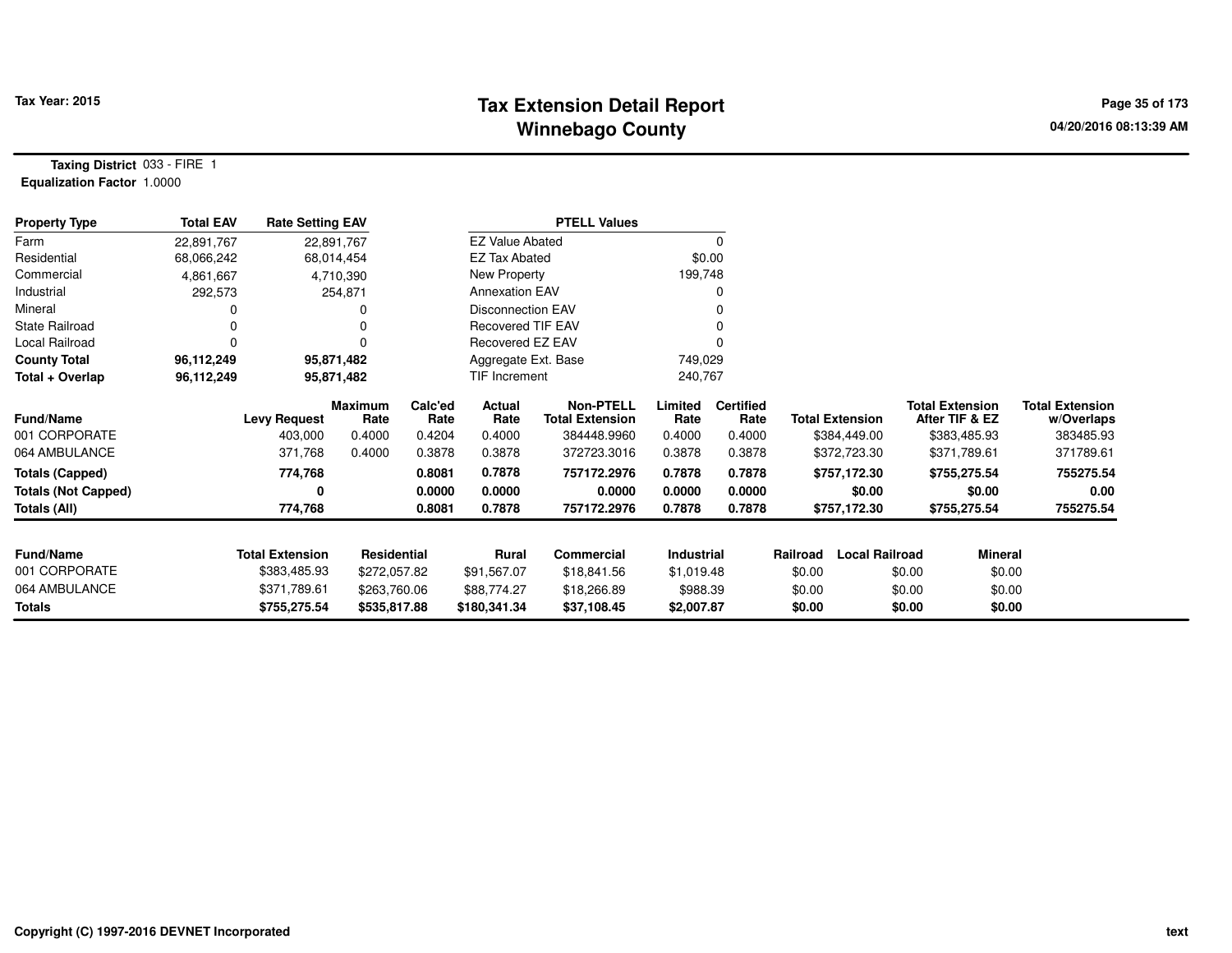# **Tax Extension Detail Report Tax Year: 2015 Page 36 of 173 Winnebago County**

**Taxing District** 034 - GERMAN VALLEY FIRE**Equalization Factor** 1.0000

| <b>Property Type</b>             | <b>Total EAV</b> | <b>Rate Setting EAV</b> |                        | <b>PTELL Values</b>      |                          |                                            |                 |                          |                                |                          | <b>Overlapping County</b> | <b>Overlap EAV</b>                       |                                      |
|----------------------------------|------------------|-------------------------|------------------------|--------------------------|--------------------------|--------------------------------------------|-----------------|--------------------------|--------------------------------|--------------------------|---------------------------|------------------------------------------|--------------------------------------|
| Farm                             | 1,194,663        | 1,194,663               |                        |                          | <b>EZ Value Abated</b>   | $\Omega$                                   |                 |                          | Ogle County                    | 5,919,717                |                           |                                          |                                      |
| Residential                      | 159,636          | 159,636                 |                        |                          | <b>EZ Tax Abated</b>     |                                            | \$0.00          |                          |                                | <b>Stephenson County</b> |                           |                                          | 22,594,458                           |
| Commercial                       |                  | 0                       |                        | New Property             |                          |                                            | 0               |                          |                                | <b>Total</b>             |                           |                                          | 28,514,175                           |
| Industrial                       |                  |                         | <b>Annexation EAV</b>  |                          |                          | $\Omega$                                   |                 |                          | * denotes use of estimated EAV |                          |                           |                                          |                                      |
| Mineral                          |                  |                         |                        |                          | <b>Disconnection EAV</b> | ∩                                          |                 |                          |                                |                          |                           |                                          |                                      |
| <b>State Railroad</b>            |                  | 0                       |                        | <b>Recovered TIF EAV</b> |                          |                                            |                 |                          |                                |                          |                           |                                          |                                      |
| Local Railroad                   |                  | 0                       |                        | Recovered EZ EAV         |                          |                                            |                 |                          |                                |                          |                           |                                          |                                      |
| <b>County Total</b>              | 1,354,299        | 1,354,299               |                        | Aggregate Ext. Base      |                          |                                            | $\Omega$        |                          |                                |                          |                           |                                          |                                      |
| Total + Overlap                  | 29,868,474       | 29,868,474              |                        | <b>TIF Increment</b>     |                          |                                            | $\Omega$        |                          |                                |                          |                           |                                          |                                      |
| Fund/Name                        |                  | <b>Levy Request</b>     | <b>Maximum</b><br>Rate | Calc'ed<br>Rate          | Actual<br>Rate           | <b>Non-PTELL</b><br><b>Total Extension</b> | Limited<br>Rate | <b>Certified</b><br>Rate |                                | <b>Total Extension</b>   |                           | <b>Total Extension</b><br>After TIF & EZ | <b>Total Extension</b><br>w/Overlaps |
| 001 CORPORATE                    |                  | 123,172                 | 0.4000                 | 0.4124                   | 0.4000                   | 5417.1960                                  | 0.4000          | 0.4000                   |                                | \$5,417.20               |                           | \$5,417.20                               | 119473.90                            |
| 035 TORT JUDGMENTS. LIABILIT     |                  | 18,356                  | 0.0000                 | 0.0615                   | 0.0615                   | 832.8939                                   | 0.0615          | 0.0615                   |                                | \$832.89                 |                           | \$832.89                                 | 18369.11                             |
| 062 WORKERS COMPENSATION         |                  | 7,276                   | 0.0000                 | 0.0244                   | 0.0244                   | 330.4490                                   | 0.0244          | 0.0244                   |                                | \$330.45                 |                           | \$330.45                                 | 7287.91                              |
| 064 AMBULANCE                    |                  | 89,759                  | 0.3000                 | 0.3005                   | 0.3000                   | 4062.8970                                  | 0.3000          | 0.3000                   |                                | \$4,062.90               |                           | \$4,062.90                               | 89605.42                             |
| <b>109 PRIOR YEAR ADJUSTMENT</b> |                  | 0                       | 0.0000                 | $-0.0014$                | $-0.0014$                | $-18.9602$                                 | $-0.0014$       | $-0.0014$                |                                | (\$18.96)                |                           | (\$18.96)                                | $-18.96$                             |
| <b>Totals (Capped)</b>           |                  | 0                       |                        | 0.0000                   | 0.0000                   | 0.0000                                     | 0.0000          | 0.0000                   |                                | \$0.00                   |                           | \$0.00                                   | 0.00                                 |
| <b>Totals (Not Capped)</b>       |                  | 238,563                 |                        | 0.7973                   | 0.7845                   | 10624.4757                                 | 0.7845          | 0.7845                   |                                | \$10,624.48              |                           | \$10,624.48                              | 234717.38                            |
| Totals (All)                     |                  | 238,563                 |                        | 0.7973                   | 0.7845                   | 10624.4757                                 | 0.7845          | 0.7845                   |                                | \$10,624.48              |                           | \$10,624.48                              | 234717.38                            |
|                                  |                  |                         |                        |                          | <b>Rural</b>             |                                            |                 |                          |                                |                          |                           |                                          |                                      |
| Fund/Name                        |                  | <b>Total Extension</b>  |                        | Residential              |                          | Commercial                                 | Industrial      |                          | Railroad                       | <b>Local Railroad</b>    |                           | <b>Mineral</b>                           |                                      |
| 001 CORPORATE                    |                  | \$5,417.20              |                        | \$638.55                 |                          | \$0.00                                     | \$0.00          |                          | \$0.00                         |                          | \$0.00                    | \$0.00                                   |                                      |
| 035 TORT JUDGMENTS, LIABILIT     |                  | \$832.89                | \$98.17                |                          | \$734.72                 | \$0.00                                     | \$0.00          |                          | \$0.00                         |                          | \$0.00                    | \$0.00                                   |                                      |
| 062 WORKERS COMPENSATION         |                  | \$330.45                |                        | \$38.95                  |                          | \$0.00                                     | \$0.00          |                          | \$0.00                         |                          | \$0.00                    | \$0.00                                   |                                      |
| 064 AMBULANCE                    |                  | \$4,062.90              |                        | \$478.91                 | \$3,583.99               | \$0.00                                     | \$0.00          |                          | \$0.00                         |                          | \$0.00                    | \$0.00                                   |                                      |
| 109 PRIOR YEAR ADJUSTMENT        |                  | (\$18.96)               |                        | (\$2.23)                 | (\$16.73)                | \$0.00                                     |                 | \$0.00                   | \$0.00                         |                          | \$0.00                    | \$0.00                                   |                                      |
| <b>Totals</b>                    |                  | \$10,624.48             |                        | \$1,252.35               | \$9,372.13               | \$0.00                                     |                 | \$0.00                   | \$0.00                         |                          | \$0.00                    | \$0.00                                   |                                      |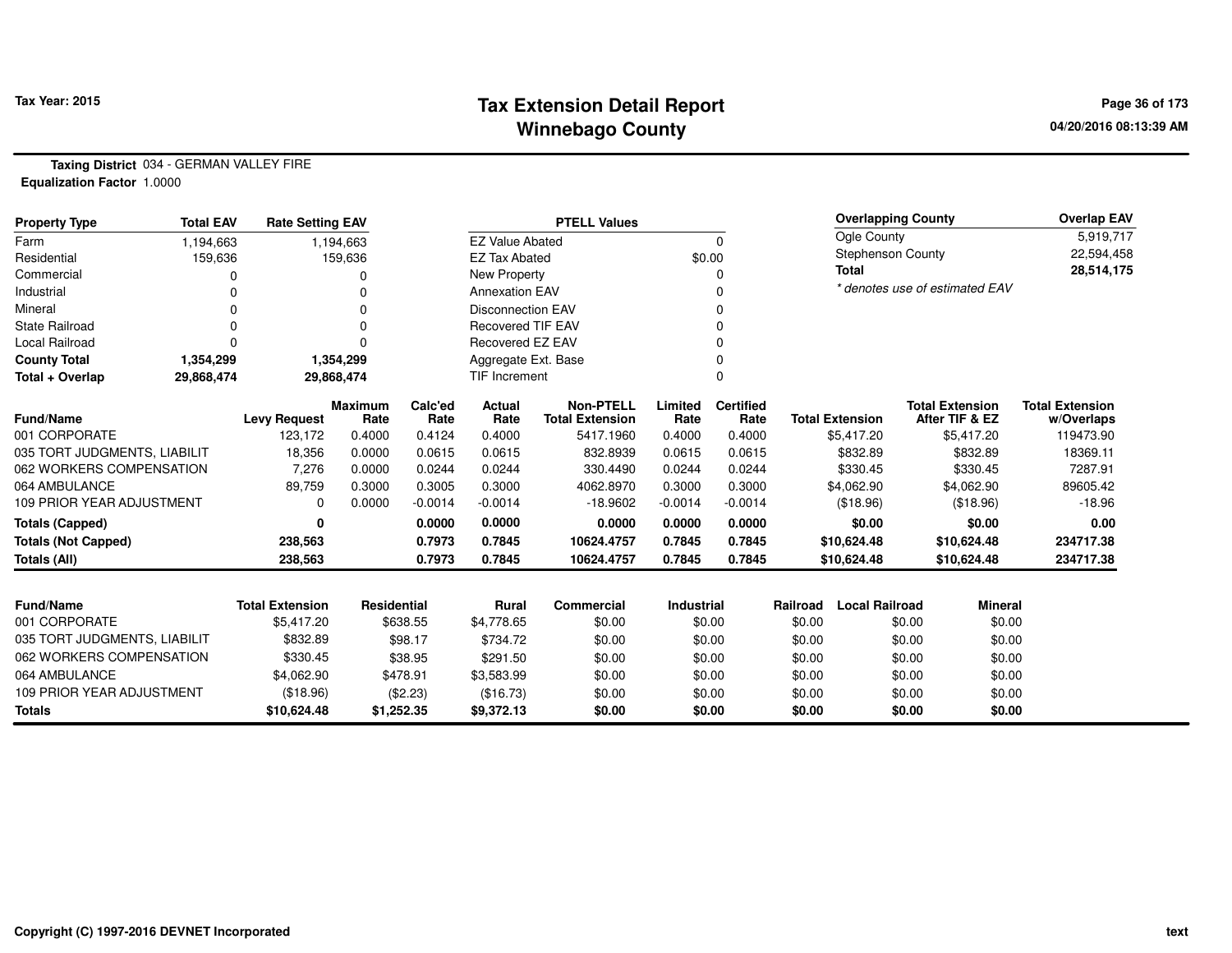## **Tax Extension Detail Report Tax Year: 2015 Page 37 of 173 Winnebago County**

**Taxing District** 035 - HARLEM-ROSCOE FIRE**Equalization Factor** 1.0000

| <b>Property Type</b>         | <b>Total EAV</b> | <b>Rate Setting EAV</b> |                    |                 |                          | <b>PTELL Values</b>                        |                 |                          |                        |                                          |                |                                      |
|------------------------------|------------------|-------------------------|--------------------|-----------------|--------------------------|--------------------------------------------|-----------------|--------------------------|------------------------|------------------------------------------|----------------|--------------------------------------|
| Farm                         | 6,775,012        |                         | 6,767,297          |                 | <b>EZ Value Abated</b>   |                                            |                 | 0                        |                        |                                          |                |                                      |
| Residential                  | 496,194,102      | 496,168,136             |                    |                 | <b>EZ Tax Abated</b>     |                                            | \$0.00          |                          |                        |                                          |                |                                      |
| Commercial                   | 94,625,702       | 85,982,172              |                    |                 | New Property             |                                            | 7,550,647       |                          |                        |                                          |                |                                      |
| Industrial                   | 44,112,362       | 39,297,394              |                    |                 | <b>Annexation EAV</b>    |                                            |                 |                          |                        |                                          |                |                                      |
| Mineral                      | 0                |                         | 0                  |                 | <b>Disconnection EAV</b> |                                            |                 |                          |                        |                                          |                |                                      |
| <b>State Railroad</b>        | 317,502          |                         | 317,502            |                 | <b>Recovered TIF EAV</b> |                                            |                 |                          |                        |                                          |                |                                      |
| Local Railroad               | 0                |                         | 0                  |                 | Recovered EZ EAV         |                                            |                 |                          |                        |                                          |                |                                      |
| <b>County Total</b>          | 642,024,680      | 628,532,501             |                    |                 | Aggregate Ext. Base      |                                            | 4,732,872       |                          |                        |                                          |                |                                      |
| Total + Overlap              | 642,024,680      | 628,532,501             |                    |                 | TIF Increment            |                                            | 13,492,179      |                          |                        |                                          |                |                                      |
| Fund/Name                    |                  | <b>Levy Request</b>     | Maximum<br>Rate    | Calc'ed<br>Rate | <b>Actual</b><br>Rate    | <b>Non-PTELL</b><br><b>Total Extension</b> | Limited<br>Rate | <b>Certified</b><br>Rate | <b>Total Extension</b> | <b>Total Extension</b><br>After TIF & EZ |                | <b>Total Extension</b><br>w/Overlaps |
| 001 CORPORATE                |                  | 2,511,299               | 0.4000             | 0.3996          | 0.3996                   | 2565530.6213                               | 0.3966          | 0.3966                   | \$2,546,269.88         | \$2,492,759.90                           |                | 2492759.90                           |
| 035 TORT JUDGMENTS, LIABILIT |                  | 65,003                  | 0.0000             | 0.0103          | 0.0104                   | 66770.5667                                 | 0.0104          | 0.0104                   | \$66,770.57            | \$65,367.38                              |                | 65367.38                             |
| 064 AMBULANCE                |                  | 2,286,403               | 0.4000             | 0.3638          | 0.3638                   | 2335685.7858                               | 0.3613          | 0.3613                   | \$2,319,635.17         | \$2,270,887.93                           |                | 2270887.93                           |
| <b>Totals (Capped)</b>       |                  | 4,862,705               |                    | 0.7737          | 0.7738                   | 4967986.9738                               | 0.7683          | 0.7683                   | \$4,932,675.62         | \$4,829,015.21                           |                | 4829015.21                           |
| <b>Totals (Not Capped)</b>   |                  | 0                       |                    | 0.0000          | 0.0000                   | 0.0000                                     | 0.0000          | 0.0000                   | \$0.00                 |                                          | \$0.00         | 0.00                                 |
| <b>Totals (All)</b>          |                  | 4,862,705               |                    | 0.7737          | 0.7738                   | 4967986.9738                               | 0.7683          | 0.7683                   | \$4,932,675.62         | \$4,829,015.21                           |                | 4829015.21                           |
|                              |                  |                         |                    |                 |                          |                                            |                 |                          |                        |                                          |                |                                      |
| <b>Fund/Name</b>             |                  | <b>Total Extension</b>  | <b>Residential</b> |                 | Rural                    | <b>Commercial</b>                          | Industrial      |                          | Railroad               | <b>Local Railroad</b>                    | <b>Mineral</b> |                                      |
| 001 CORPORATE                |                  | \$2,492,759.90          | \$1,967,802.84     |                 | \$26,839.10              | \$341,005.29                               | \$155,853.46    |                          | \$1,259.21             | \$0.00                                   | \$0.00         |                                      |
| 035 TORT JUDGMENTS, LIABILIT |                  | \$65,367.38             | \$51,601.48        |                 | \$703.80                 | \$8,942.15                                 | \$4,086.93      |                          | \$33.02                | \$0.00                                   | \$0.00         |                                      |
| 064 AMBULANCE                |                  | \$2,270,887.93          | \$1,792,655.49     |                 | \$24,450.24              | \$310,653.59                               | \$141,981.48    |                          | \$1,147.13             | \$0.00                                   | \$0.00         |                                      |
| <b>Totals</b>                |                  | \$4,829,015.21          | \$3,812,059.81     |                 | \$51,993.14              | \$660,601.03                               | \$301,921.87    |                          | \$2,439.36             | \$0.00                                   | \$0.00         |                                      |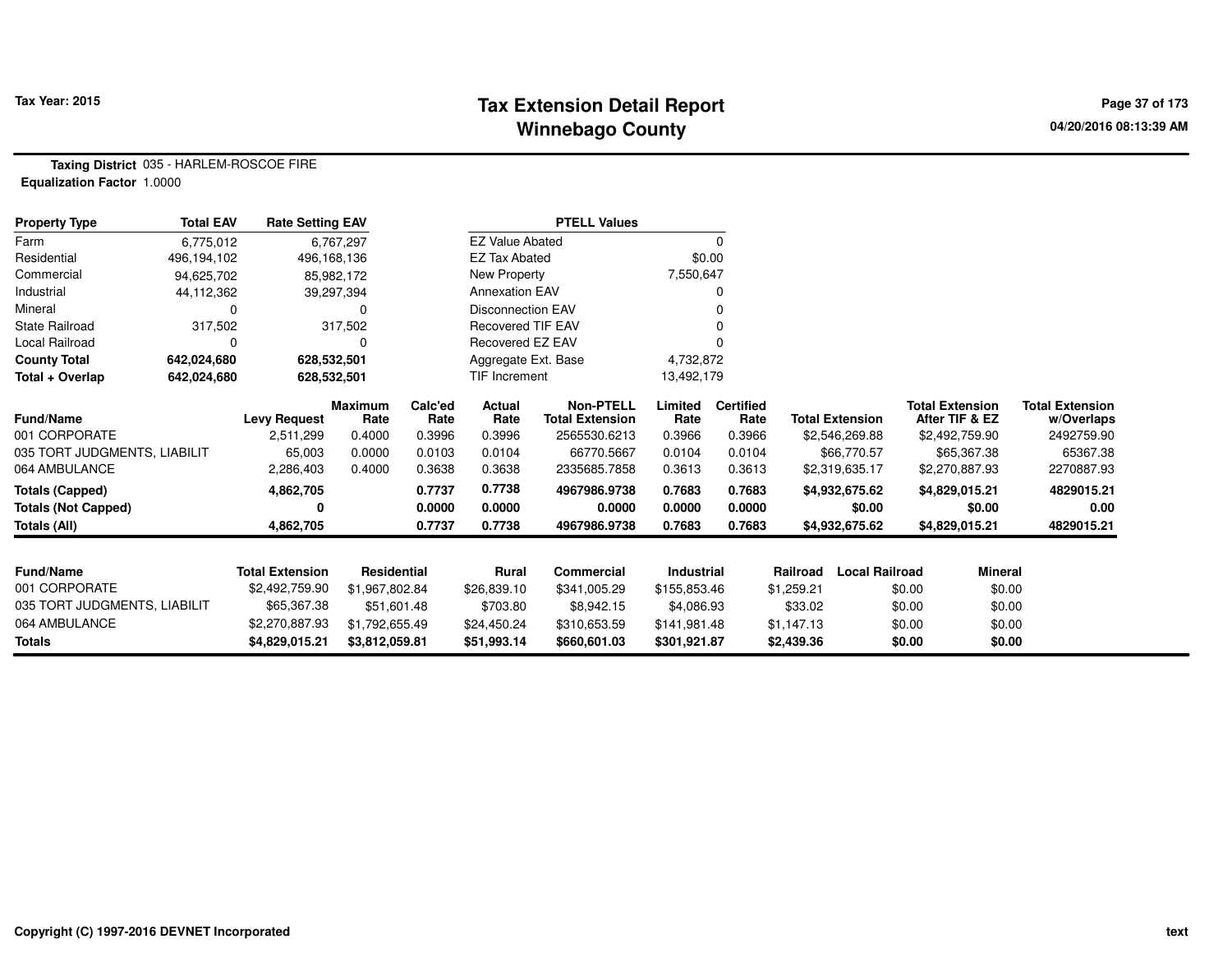## **Tax Extension Detail Report Tax Year: 2015 Page 38 of 173 Winnebago County**

**Taxing District** 036 - NEW MILFORD FIRE**Equalization Factor** 1.0000

| <b>Property Type</b>         | <b>Total EAV</b> | <b>Rate Setting EAV</b> |                        |                 |                          | <b>PTELL Values</b>                        |                 |                          |          | <b>Overlapping County</b> |                                          | Overlap EAV                          |
|------------------------------|------------------|-------------------------|------------------------|-----------------|--------------------------|--------------------------------------------|-----------------|--------------------------|----------|---------------------------|------------------------------------------|--------------------------------------|
| Farm                         | 1,724,011        |                         | 1,703,642              |                 | <b>EZ Value Abated</b>   |                                            |                 | 0                        |          | Ogle County               |                                          | 7,271,617                            |
| Residential                  | 25,988,220       |                         | 25,982,286             |                 | <b>EZ Tax Abated</b>     |                                            | \$0.00          |                          |          | <b>Total</b>              |                                          | 7,271,617                            |
| Commercial                   | 2,008,640        |                         | 2,008,640              |                 | New Property             |                                            | 46,752          |                          |          |                           | * denotes use of estimated EAV           |                                      |
| Industrial                   | 1,739,973        |                         | 1,739,973              |                 | <b>Annexation EAV</b>    |                                            |                 |                          |          |                           |                                          |                                      |
| Mineral                      | $\Omega$         |                         | $\Omega$               |                 | <b>Disconnection EAV</b> |                                            |                 |                          |          |                           |                                          |                                      |
| <b>State Railroad</b>        | 43,474           |                         | 43,474                 |                 | <b>Recovered TIF EAV</b> |                                            |                 |                          |          |                           |                                          |                                      |
| Local Railroad               | $\Omega$         |                         | 0                      |                 | Recovered EZ EAV         |                                            |                 |                          |          |                           |                                          |                                      |
| <b>County Total</b>          | 31,504,318       |                         | 31,478,015             |                 | Aggregate Ext. Base      |                                            |                 |                          |          |                           |                                          |                                      |
| Total + Overlap              | 38,775,935       |                         | 38,749,632             |                 | TIF Increment            |                                            | 26,303          |                          |          |                           |                                          |                                      |
| <b>Fund/Name</b>             |                  | <b>Levy Request</b>     | <b>Maximum</b><br>Rate | Calc'ed<br>Rate | Actual<br>Rate           | <b>Non-PTELL</b><br><b>Total Extension</b> | Limited<br>Rate | <b>Certified</b><br>Rate |          | <b>Total Extension</b>    | <b>Total Extension</b><br>After TIF & EZ | <b>Total Extension</b><br>w/Overlaps |
| 001 CORPORATE                |                  | 125,959                 | 0.3000                 | 0.3251          | 0.3000                   | 94512.9540                                 | 0.3000          | 0.3000                   |          | \$94,512.95               | \$94,434.05                              | 116248.90                            |
| 003 BONDS & INTEREST         |                  | 0                       | 0.0000                 | 0.0000          | 0.0000                   | 0.0000                                     | 0.0000          | 0.0000                   |          | \$0.00                    | \$0.00                                   | 0.00                                 |
| 013 FIREFIGHTER'S PENSION    |                  | 15,000                  | 0.0000                 | 0.0387          | 0.0388                   | 12223.6754                                 | 0.0388          | 0.0388                   |          | \$12,223.68               | \$12,213.47                              | 15034.86                             |
| 027 AUDIT                    |                  | 2,999                   | 0.0050                 | 0.0077          | 0.0050                   | 1575.2159                                  | 0.0050          | 0.0050                   |          | \$1,575.22                | \$1,573.90                               | 1937.48                              |
| 035 TORT JUDGMENTS, LIABILIT |                  | 35,000                  | 0.0000                 | 0.0903          | 0.0904                   | 28479.9035                                 | 0.0904          | 0.0904                   |          | \$28,479.90               | \$28,456.13                              | 35029.67                             |
| 064 AMBULANCE                |                  | 162,600                 | 0.4000                 | 0.4196          | 0.4000                   | 126017.2720                                | 0.4000          | 0.4000                   |          | \$126,017.27              | \$125,912.06                             | 154998.53                            |
| <b>Totals (Capped)</b>       |                  | $\mathbf{0}$            |                        | 0.0000          | 0.0000                   | 0.0000                                     | 0.0000          | 0.0000                   |          | \$0.00                    | \$0.00                                   | 0.00                                 |
| <b>Totals (Not Capped)</b>   |                  | 341,558                 |                        | 0.8814          | 0.8342                   | 262809.0208                                | 0.8342          | 0.8342                   |          | \$262,809.02              | \$262,589.61                             | 323249.44                            |
| Totals (All)                 |                  | 341,558                 |                        | 0.8814          | 0.8342                   | 262809.0208                                | 0.8342          | 0.8342                   |          | \$262,809.02              | \$262,589.61                             | 323249.44                            |
|                              |                  |                         |                        |                 |                          |                                            |                 |                          |          |                           |                                          |                                      |
| <b>Fund/Name</b>             |                  | <b>Total Extension</b>  | Residential            |                 | Rural                    | Commercial                                 | Industrial      |                          | Railroad | <b>Local Railroad</b>     | <b>Mineral</b>                           |                                      |
| 001 CORPORATE                |                  | \$94,434.05             | \$77,946.86            |                 | \$5,110.93               | \$6,025.92                                 | \$5,219.92      |                          | \$130.42 | \$0.00                    | \$0.00                                   |                                      |
| 003 BONDS & INTEREST         |                  | \$0.00                  |                        | \$0.00          | \$0.00                   | \$0.00                                     | \$0.00          |                          | \$0.00   | \$0.00                    | \$0.00                                   |                                      |
| 013 FIREFIGHTER'S PENSION    |                  | \$12,213.47             | \$10,081.13            |                 | \$661.01                 | \$779.35                                   | \$675.11        |                          | \$16.87  | \$0.00                    | \$0.00                                   |                                      |
| 027 AUDIT                    |                  | \$1,573.90              | \$1,299.12             |                 | \$85.18                  | \$100.43                                   | \$87.00         |                          | \$2.17   | \$0.00                    | \$0.00                                   |                                      |
| 035 TORT JUDGMENTS, LIABILIT |                  | \$28,456.13             | \$23,487.99            |                 | \$1,540.09               | \$1,815.81                                 | \$1,572.94      |                          | \$39.30  | \$0.00                    | \$0.00                                   |                                      |
| 064 AMBULANCE                |                  | \$125,912.06            | \$103,929.14           |                 | \$6,814.57               | \$8,034.56                                 | \$6,959.89      |                          | \$173.90 | \$0.00                    | \$0.00                                   |                                      |
| <b>Totals</b>                |                  | \$262,589.61            | \$216,744.24           |                 | \$14,211.78              | \$16,756.07                                | \$14,514.86     |                          | \$362.66 | \$0.00                    | \$0.00                                   |                                      |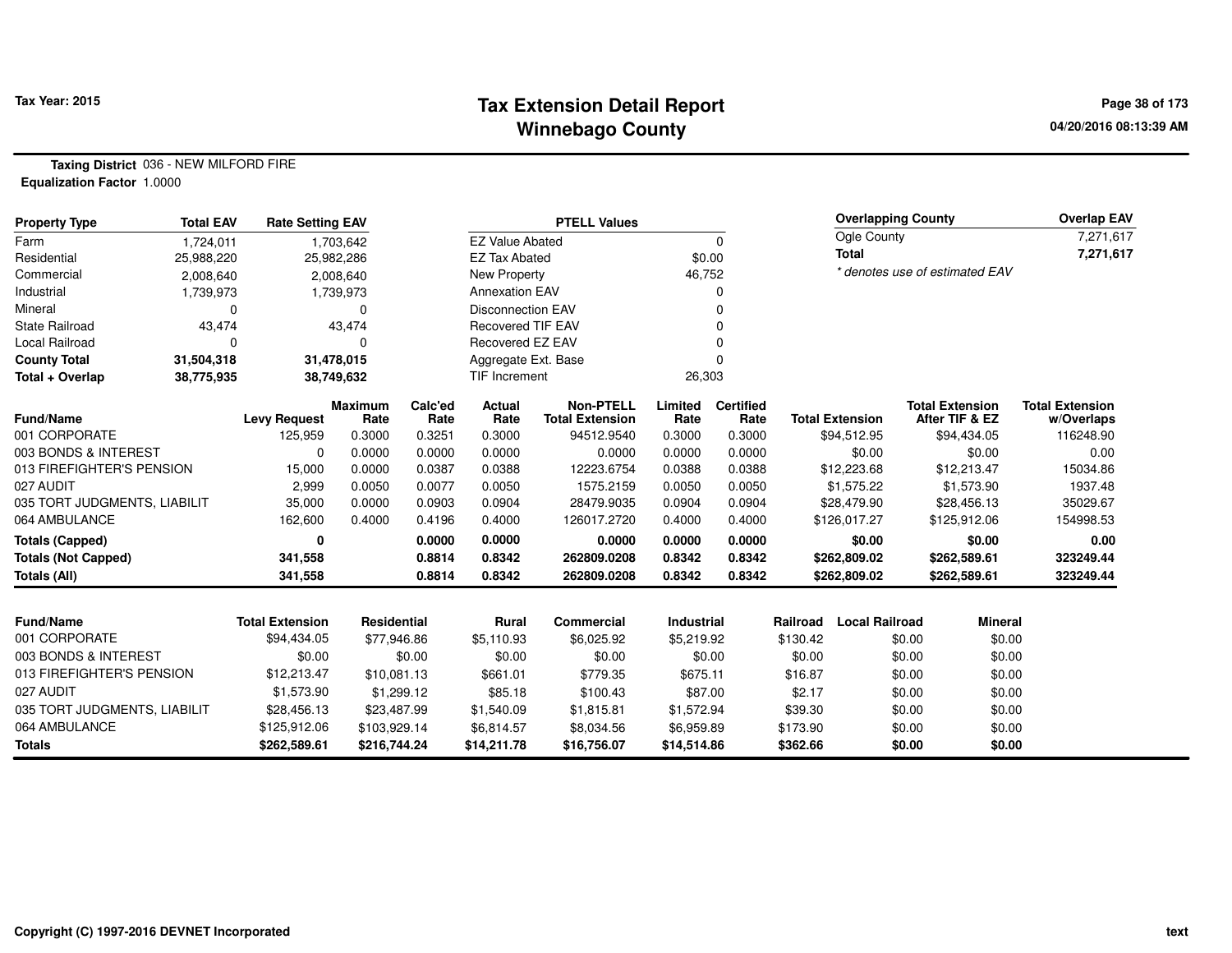## **Tax Extension Detail Report Tax Year: 2015 Page 39 of 173 Winnebago County**

**Taxing District** 037 - NORTH PARK FIRE**Equalization Factor** 1.0000

| <b>Property Type</b>         | <b>Total EAV</b> | <b>Rate Setting EAV</b> |                 |                 |                          | <b>PTELL Values</b>                        |                 |                          |                                   |                                          |                                      |
|------------------------------|------------------|-------------------------|-----------------|-----------------|--------------------------|--------------------------------------------|-----------------|--------------------------|-----------------------------------|------------------------------------------|--------------------------------------|
| Farm                         | 823,526          |                         | 823,526         |                 | <b>EZ Value Abated</b>   |                                            |                 | 0                        |                                   |                                          |                                      |
| Residential                  | 145,510,064      | 145,375,381             |                 |                 | <b>EZ Tax Abated</b>     |                                            | \$0.00          |                          |                                   |                                          |                                      |
| Commercial                   | 11,517,804       |                         | 9,144,262       |                 | New Property             |                                            | 187,520         |                          |                                   |                                          |                                      |
| Industrial                   | 3,436,967        |                         | 3,436,967       |                 | <b>Annexation EAV</b>    |                                            |                 | O                        |                                   |                                          |                                      |
| Mineral                      |                  |                         | 0               |                 | <b>Disconnection EAV</b> |                                            | 163,086         |                          |                                   |                                          |                                      |
| State Railroad               | 424,145          |                         | 424,145         |                 | <b>Recovered TIF EAV</b> |                                            |                 |                          |                                   |                                          |                                      |
| Local Railroad               |                  |                         | 0               |                 | Recovered EZ EAV         |                                            |                 |                          |                                   |                                          |                                      |
| <b>County Total</b>          | 161,712,506      | 159,204,281             |                 |                 | Aggregate Ext. Base      |                                            | 779,155         |                          |                                   |                                          |                                      |
| Total + Overlap              | 161,712,506      | 159,204,281             |                 |                 | <b>TIF Increment</b>     |                                            | 2,508,225       |                          |                                   |                                          |                                      |
| Fund/Name                    |                  | <b>Levy Request</b>     | Maximum<br>Rate | Calc'ed<br>Rate | <b>Actual</b><br>Rate    | <b>Non-PTELL</b><br><b>Total Extension</b> | Limited<br>Rate | <b>Certified</b><br>Rate | <b>Total Extension</b>            | <b>Total Extension</b><br>After TIF & EZ | <b>Total Extension</b><br>w/Overlaps |
| 001 CORPORATE                |                  | 1,000,000               | 0.4000          | 0.6281          | 0.4000                   | 646850.0240                                | 0.4000          | 0.4000                   | \$646,850.02                      | \$636,817.12                             | 636817.12                            |
| 027 AUDIT                    |                  | 9,000                   | 0.0050          | 0.0057          | 0.0050                   | 8085.6253                                  | 0.0050          | 0.0050                   | \$8,085.63                        | \$7,960.21                               | 7960.21                              |
| 035 TORT JUDGMENTS, LIABILIT |                  | 75,000                  | 0.0000          | 0.0471          | 0.0472                   | 76328.3028                                 | 0.0472          | 0.0472                   | \$76,328.30                       | \$75,144.42                              | 75144.42                             |
| <b>Totals (Capped)</b>       |                  | 1,084,000               |                 | 0.6809          | 0.4522                   | 731263.9521                                | 0.4522          | 0.4522                   | \$731,263.95                      | \$719,921.75                             | 719921.75                            |
| <b>Totals (Not Capped)</b>   |                  | 0                       |                 | 0.0000          | 0.0000                   | 0.0000                                     | 0.0000          | 0.0000                   | \$0.00                            | \$0.00                                   | 0.00                                 |
| <b>Totals (All)</b>          |                  | 1,084,000               |                 | 0.6809          | 0.4522                   | 731263.9521                                | 0.4522          | 0.4522                   | \$731,263.95                      | \$719,921.75                             | 719921.75                            |
| Fund/Name                    |                  | <b>Total Extension</b>  | Residential     |                 | Rural                    | Commercial                                 | Industrial      |                          | <b>Local Railroad</b><br>Railroad | Mineral                                  |                                      |
| 001 CORPORATE                |                  | \$636,817.12            | \$581,501.52    |                 | \$3,294.10               | \$36,577.05                                | \$13,747.87     |                          | \$1,696.58                        | \$0.00                                   | \$0.00                               |
| 027 AUDIT                    |                  | \$7,960.21              | \$7,268.76      |                 | \$41.18                  | \$457.21                                   | \$171.85        |                          | \$21.21                           | \$0.00                                   | \$0.00                               |
| 035 TORT JUDGMENTS, LIABILIT |                  | \$75,144.42             | \$68,617.18     |                 | \$388.70                 | \$4,316.09                                 | \$1,622.25      |                          | \$200.20                          | \$0.00                                   | \$0.00                               |
| <b>Totals</b>                |                  | \$719,921.75            | \$657,387.46    |                 | \$3,723.98               | \$41,350.35                                | \$15,541.97     |                          | \$1,917.99                        | \$0.00                                   | \$0.00                               |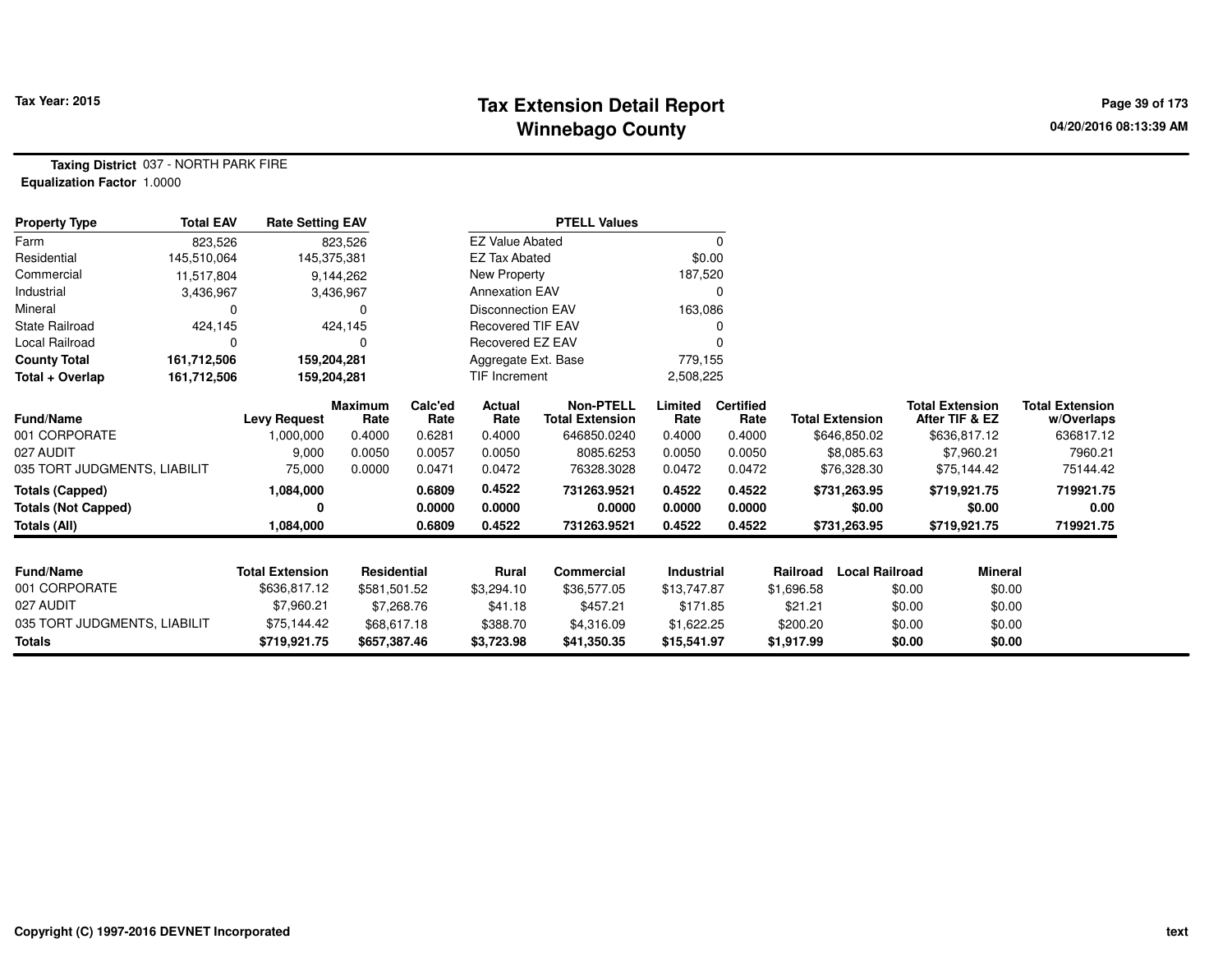## **Tax Extension Detail Report Tax Year: 2015 Page 40 of 173 Winnebago County**

**Taxing District** 038 - NORTHWEST FIRE**Equalization Factor** 1.0000

| <b>Property Type</b>         | <b>Total EAV</b> | <b>Rate Setting EAV</b> |                        |                 |                          | <b>PTELL Values</b>                        |                 |                          |            |                        |                                          |                                      |
|------------------------------|------------------|-------------------------|------------------------|-----------------|--------------------------|--------------------------------------------|-----------------|--------------------------|------------|------------------------|------------------------------------------|--------------------------------------|
| Farm                         | 3,790,243        |                         | 3,790,243              |                 | <b>EZ Value Abated</b>   |                                            |                 | 0                        |            |                        |                                          |                                      |
| Residential                  | 48,039,768       |                         | 48,039,768             |                 | <b>EZ Tax Abated</b>     |                                            | \$0.00          |                          |            |                        |                                          |                                      |
| Commercial                   | 990,632          |                         | 990,632                |                 | <b>New Property</b>      |                                            | 165,271         |                          |            |                        |                                          |                                      |
| Industrial                   | 541,079          |                         | 541,079                |                 | <b>Annexation EAV</b>    |                                            |                 | 0                        |            |                        |                                          |                                      |
| Mineral                      | 0                |                         | 0                      |                 | <b>Disconnection EAV</b> |                                            |                 | 0                        |            |                        |                                          |                                      |
| <b>State Railroad</b>        | 210,077          |                         | 210,077                |                 | <b>Recovered TIF EAV</b> |                                            |                 | 0                        |            |                        |                                          |                                      |
| <b>Local Railroad</b>        | 0                |                         | 0                      |                 | Recovered EZ EAV         |                                            |                 | $\Omega$                 |            |                        |                                          |                                      |
| <b>County Total</b>          | 53,571,799       |                         | 53,571,799             |                 | Aggregate Ext. Base      |                                            | 246,353         |                          |            |                        |                                          |                                      |
| Total + Overlap              | 53,571,799       |                         | 53,571,799             |                 | <b>TIF Increment</b>     |                                            |                 | 0                        |            |                        |                                          |                                      |
| Fund/Name                    |                  | <b>Levy Request</b>     | <b>Maximum</b><br>Rate | Calc'ed<br>Rate | Actual<br>Rate           | <b>Non-PTELL</b><br><b>Total Extension</b> | Limited<br>Rate | <b>Certified</b><br>Rate |            | <b>Total Extension</b> | <b>Total Extension</b><br>After TIF & EZ | <b>Total Extension</b><br>w/Overlaps |
| 001 CORPORATE                |                  | 330,000                 | 0.4000                 | 0.6160          | 0.4000                   | 214287.1960                                | 0.4000          | 0.4000                   |            | \$214,287.20           | \$214,287.20                             | 214287.20                            |
| 003 BONDS & INT 2015         |                  | 65,881                  | 0.0000                 | 0.1230          | 0.1230                   | 65893.3128                                 | 0.1230          | 0.1230                   |            | \$65,893.31            | \$65,893.31                              | 65893.31                             |
| 027 AUDIT                    |                  | 4,000                   | 0.0050                 | 0.0075          | 0.0050                   | 2678.5900                                  | 0.0050          | 0.0050                   |            | \$2,678.59             | \$2,678.59                               | 2678.59                              |
| 035 TORT JUDGMENTS, LIABILIT |                  | 30,000                  | 0.0000                 | 0.0560          | 0.0560                   | 30000.2074                                 | 0.0560          | 0.0560                   |            | \$30,000.21            | \$30,000.21                              | 30000.21                             |
| <b>Totals (Capped)</b>       |                  | 364,000                 |                        | 0.6795          | 0.4610                   | 246965.9934                                | 0.4610          | 0.4610                   |            | \$246,965.99           | \$246,966.00                             | 246966.00                            |
| <b>Totals (Not Capped)</b>   |                  | 65,881                  |                        | 0.1230          | 0.1230                   | 65893.3128                                 | 0.1230          | 0.1230                   |            | \$65,893.31            | \$65,893.31                              | 65893.31                             |
| Totals (All)                 |                  | 429,881                 |                        | 0.8024          | 0.5840                   | 312859.3062                                | 0.5840          | 0.5840                   |            | \$312,859.31           | \$312,859.31                             | 312859.31                            |
|                              |                  |                         |                        |                 |                          |                                            |                 |                          |            |                        |                                          |                                      |
| <b>Fund/Name</b>             |                  | <b>Total Extension</b>  | <b>Residential</b>     |                 | Rural                    | <b>Commercial</b>                          | Industrial      |                          | Railroad   | <b>Local Railroad</b>  | <b>Mineral</b>                           |                                      |
| 001 CORPORATE                |                  | \$214,287.20            | \$192,159.07           |                 | \$15,160.97              | \$3,962.53                                 | \$2,164.32      |                          | \$840.31   |                        | \$0.00<br>\$0.00                         |                                      |
| 003 BONDS & INT 2015         |                  | \$65,893.31             | \$59,088.91            |                 | \$4,662.00               | \$1,218.48                                 | \$665.53        |                          | \$258.39   |                        | \$0.00<br>\$0.00                         |                                      |
| 027 AUDIT                    |                  | \$2,678.59              | \$2,402.00             |                 | \$189.51                 | \$49.53                                    | \$27.05         |                          | \$10.50    |                        | \$0.00<br>\$0.00                         |                                      |
| 035 TORT JUDGMENTS, LIABILIT |                  | \$30,000.21             | \$26,902.28            |                 | \$2,122.54               | \$554.75                                   | \$303.00        |                          | \$117.64   |                        | \$0.00<br>\$0.00                         |                                      |
| <b>Totals</b>                |                  | \$312,859.31            | \$280,552.26           |                 | \$22,135.02              | \$5,785.29                                 | \$3,159.90      |                          | \$1,226.84 |                        | \$0.00<br>\$0.00                         |                                      |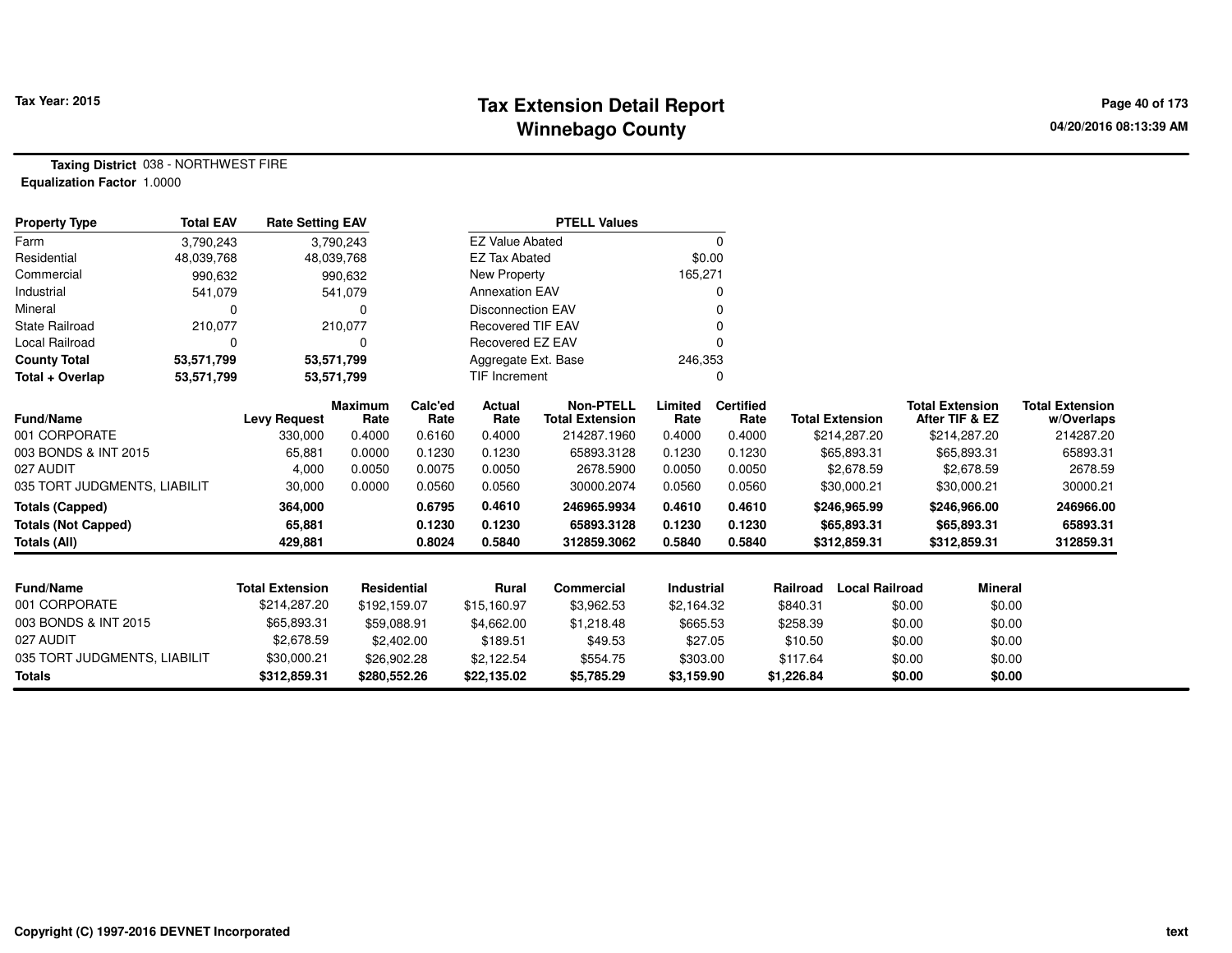#### **Tax Extension Detail Report Tax Year: 2015 Page 41 of 173 Winnebago County**

**Taxing District** 039 - PECATONICA FIRE**Equalization Factor** 1.0000

| <b>Property Type</b>             | <b>Total EAV</b> | <b>Rate Setting EAV</b> |                        |                 |                          | <b>PTELL Values</b>                        |                   |                          |            | <b>Overlapping County</b> |        |                                          | <b>Overlap EAV</b>                   |
|----------------------------------|------------------|-------------------------|------------------------|-----------------|--------------------------|--------------------------------------------|-------------------|--------------------------|------------|---------------------------|--------|------------------------------------------|--------------------------------------|
| Farm                             | 18,814,826       |                         | 18,814,826             |                 | <b>EZ Value Abated</b>   |                                            |                   | 0                        |            | <b>Stephenson County</b>  |        |                                          | 10,836,388                           |
| Residential                      | 58,711,046       |                         | 58,711,046             |                 | <b>EZ Tax Abated</b>     |                                            |                   | \$0.00                   |            | <b>Total</b>              |        |                                          | 10,836,388                           |
| Commercial                       | 6,752,814        |                         | 6,752,814              |                 | New Property             |                                            | 397,000           |                          |            |                           |        | * denotes use of estimated EAV           |                                      |
| Industrial                       | 2,156,418        |                         | 2,156,418              |                 | <b>Annexation EAV</b>    |                                            |                   |                          |            |                           |        |                                          |                                      |
| Mineral                          | $\Omega$         |                         | 0                      |                 | <b>Disconnection EAV</b> |                                            |                   |                          |            |                           |        |                                          |                                      |
| <b>State Railroad</b>            | 635,027          |                         | 635,027                |                 | <b>Recovered TIF EAV</b> |                                            |                   |                          |            |                           |        |                                          |                                      |
| Local Railroad                   | 453              |                         | 453                    |                 | Recovered EZ EAV         |                                            |                   | $\Omega$                 |            |                           |        |                                          |                                      |
| <b>County Total</b>              | 87,070,584       |                         | 87,070,584             |                 | Aggregate Ext. Base      |                                            | 440,859           |                          |            |                           |        |                                          |                                      |
| Total + Overlap                  | 97,906,972       |                         | 97,906,972             |                 | <b>TIF Increment</b>     |                                            |                   | 0                        |            |                           |        |                                          |                                      |
| <b>Fund/Name</b>                 |                  | <b>Levy Request</b>     | <b>Maximum</b><br>Rate | Calc'ed<br>Rate | Actual<br>Rate           | <b>Non-PTELL</b><br><b>Total Extension</b> | Limited<br>Rate   | <b>Certified</b><br>Rate |            | <b>Total Extension</b>    |        | <b>Total Extension</b><br>After TIF & EZ | <b>Total Extension</b><br>w/Overlaps |
| 001 CORPORATE                    |                  | 245,900                 | 0.4000                 | 0.2512          | 0.2512                   | 218721.3070                                | 0.2512            | 0.2512                   |            | \$218,721.31              |        | \$218,721.31                             | 245942.31                            |
| 027 AUDIT                        |                  | 5,100                   | 0.0050                 | 0.0052          | 0.0050                   | 4353.5292                                  | 0.0050            | 0.0050                   |            | \$4,353.53                |        | \$4,353.53                               | 4895.35                              |
| 035 TORT JUDGMENTS, LIABILIT     |                  | 14,300                  | 0.0000                 | 0.0146          | 0.0147                   | 12799.3758                                 | 0.0147            | 0.0147                   |            | \$12,799.38               |        | \$12,799.38                              | 14392.32                             |
| 064 AMBULANCE                    |                  | 175,400                 | 0.4000                 | 0.1792          | 0.1792                   | 156030.4865                                | 0.1792            | 0.1792                   |            | \$156,030.49              |        | \$156,030.49                             | 175449.29                            |
| 109 PRIOR YEAR ADJUSTMENT        |                  | $\Omega$                | 0.0000                 | $-0.0002$       | $-0.0002$                | $-174.1412$                                | $-0.0002$         | $-0.0002$                |            | (\$174.14)                |        | (\$174.14)                               | $-174.14$                            |
| <b>Totals (Capped)</b>           |                  | 440,700                 |                        | 0.4501          | 0.4501                   | 391904.6986                                | 0.4501            | 0.4501                   |            | \$391,904.70              |        | \$391,904.71                             | 440679.27                            |
| <b>Totals (Not Capped)</b>       |                  | 0                       |                        | $-0.0002$       | $-0.0002$                | $-174.1412$                                | $-0.0002$         | $-0.0002$                |            | (\$174.14)                |        | (\$174.14)                               | $-174.14$                            |
| <b>Totals (All)</b>              |                  | 440,700                 |                        | 0.4499          | 0.4499                   | 391730.5574                                | 0.4499            | 0.4499                   |            | \$391,730.56              |        | \$391,730.57                             | 440505.13                            |
| Fund/Name                        |                  | <b>Total Extension</b>  | <b>Residential</b>     |                 | <b>Rural</b>             | <b>Commercial</b>                          | <b>Industrial</b> |                          | Railroad   | <b>Local Railroad</b>     |        | <b>Mineral</b>                           |                                      |
| 001 CORPORATE                    |                  | \$218,721.31            | \$147,482.15           |                 | \$47,262.84              | \$16,963.07                                | \$5,416.92        |                          | \$1,595.19 |                           | \$1.14 | \$0.00                                   |                                      |
| 027 AUDIT                        |                  | \$4,353.53              |                        | \$2,935.56      | \$940.74                 | \$337.64                                   | \$107.82          |                          | \$31.75    |                           | \$0.02 | \$0.00                                   |                                      |
| 035 TORT JUDGMENTS, LIABILIT     |                  | \$12,799.38             |                        | \$8,630.53      | \$2,765.78               | \$992.66                                   | \$316.99          |                          | \$93.35    |                           | \$0.07 | \$0.00                                   |                                      |
| 064 AMBULANCE                    |                  | \$156,030.49            | \$105,210.20           |                 | \$33,716.17              | \$12,101.04                                | \$3,864.30        |                          | \$1,137.97 |                           | \$0.81 | \$0.00                                   |                                      |
| <b>109 PRIOR YEAR ADJUSTMENT</b> |                  | (\$174.14)              |                        | (\$117.42)      | (\$37.63)                |                                            | (\$4.31)          |                          | (\$1.27)   |                           | \$0.00 | \$0.00                                   |                                      |
| <b>Totals</b>                    |                  | \$391,730.57            | \$264,141.02           |                 | \$84,647.90              | (\$13.51)<br>\$30,380.90                   | \$9,701.72        |                          | \$2,856.99 |                           | \$2.04 | \$0.00                                   |                                      |
|                                  |                  |                         |                        |                 |                          |                                            |                   |                          |            |                           |        |                                          |                                      |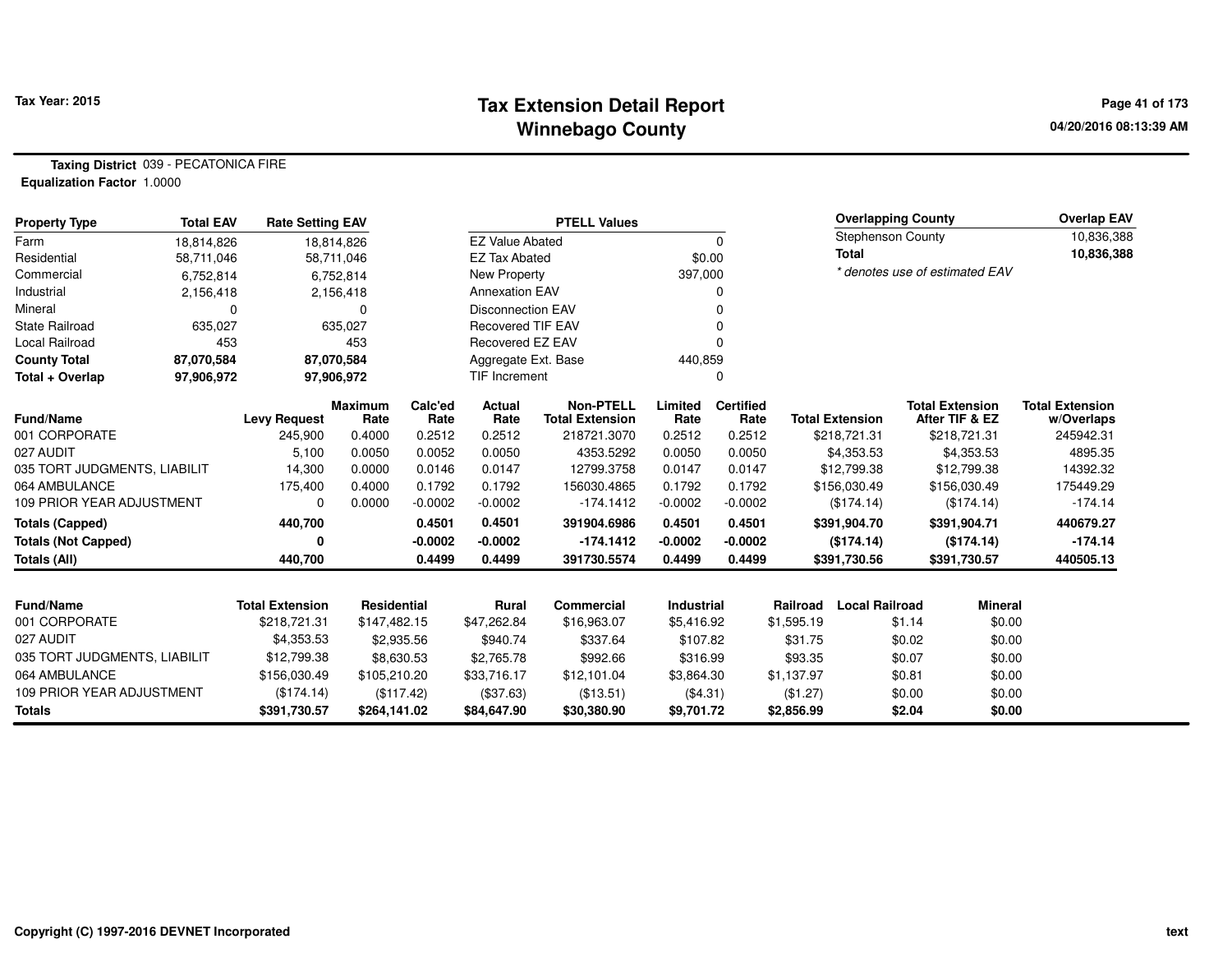## **Tax Extension Detail Report Tax Year: 2015 Page 42 of 173 Winnebago County**

**Taxing District** 040 - ROCK RIVER FIRE**Equalization Factor** 1.0000

| <b>Property Type</b>       | <b>Total EAV</b> | <b>Rate Setting EAV</b> |                        |                 |                          | <b>PTELL Values</b>                        |                 |                          |          |                        |        |                                          |                                      |
|----------------------------|------------------|-------------------------|------------------------|-----------------|--------------------------|--------------------------------------------|-----------------|--------------------------|----------|------------------------|--------|------------------------------------------|--------------------------------------|
| Farm                       | 8,413            |                         | 8,413                  |                 | <b>EZ Value Abated</b>   |                                            |                 | 0                        |          |                        |        |                                          |                                      |
| Residential                | 968,045,         |                         | 1,968,045              |                 | <b>EZ Tax Abated</b>     |                                            | \$0.00          |                          |          |                        |        |                                          |                                      |
| Commercial                 | 42,929           |                         | 42,929                 |                 | New Property             |                                            | 4,452           |                          |          |                        |        |                                          |                                      |
| Industrial                 | 570,759          |                         | 570,759                |                 | <b>Annexation EAV</b>    |                                            |                 | 0                        |          |                        |        |                                          |                                      |
| Mineral                    |                  |                         |                        |                 | <b>Disconnection EAV</b> |                                            | 9,617           |                          |          |                        |        |                                          |                                      |
| <b>State Railroad</b>      | O                |                         |                        |                 | <b>Recovered TIF EAV</b> |                                            |                 |                          |          |                        |        |                                          |                                      |
| Local Railroad             | 0                |                         |                        |                 | Recovered EZ EAV         |                                            |                 | 0                        |          |                        |        |                                          |                                      |
| <b>County Total</b>        | 2,590,146        |                         | 2,590,146              |                 | Aggregate Ext. Base      |                                            | 2,355           |                          |          |                        |        |                                          |                                      |
| Total + Overlap            | 2,590,146        |                         | 2,590,146              |                 | TIF Increment            |                                            |                 | 0                        |          |                        |        |                                          |                                      |
| <b>Fund/Name</b>           |                  | <b>Levy Request</b>     | <b>Maximum</b><br>Rate | Calc'ed<br>Rate | Actual<br>Rate           | <b>Non-PTELL</b><br><b>Total Extension</b> | Limited<br>Rate | <b>Certified</b><br>Rate |          | <b>Total Extension</b> |        | <b>Total Extension</b><br>After TIF & EZ | <b>Total Extension</b><br>w/Overlaps |
| 001 CORPORATE              |                  | 2,500                   | 0.4000                 | 0.0965          | 0.0966                   | 2502.0810                                  | 0.0915          | 0.0915                   |          | \$2,369.98             |        | \$2,369.98                               | 2369.98                              |
| <b>Totals (Capped)</b>     |                  | 2,500                   |                        | 0.0965          | 0.0966                   | 2502.0810                                  | 0.0915          | 0.0915                   |          | \$2,369.98             |        | \$2,369.98                               | 2369.98                              |
| <b>Totals (Not Capped)</b> |                  | 0                       |                        | 0.0000          | 0.0000                   | 0.0000                                     | 0.0000          | 0.0000                   |          | \$0.00                 |        | \$0.00                                   | 0.00                                 |
| Totals (All)               |                  | 2,500                   |                        | 0.0965          | 0.0966                   | 2502.0810                                  | 0.0915          | 0.0915                   |          | \$2,369.98             |        | \$2,369.98                               | 2369.98                              |
| <b>Fund/Name</b>           |                  | <b>Total Extension</b>  | Residential            |                 | Rural                    | <b>Commercial</b>                          | Industrial      |                          | Railroad | <b>Local Railroad</b>  |        | Mineral                                  |                                      |
| 001 CORPORATE              |                  | \$2,369.98              |                        | \$1,800.76      | \$7.70                   | \$39.28                                    | \$522.24        |                          | \$0.00   |                        | \$0.00 | \$0.00                                   |                                      |
| <b>Totals</b>              |                  | \$2,369.98              |                        | \$1,800.76      | \$7.70                   | \$39.28                                    | \$522.24        |                          | \$0.00   |                        | \$0.00 | \$0.00                                   |                                      |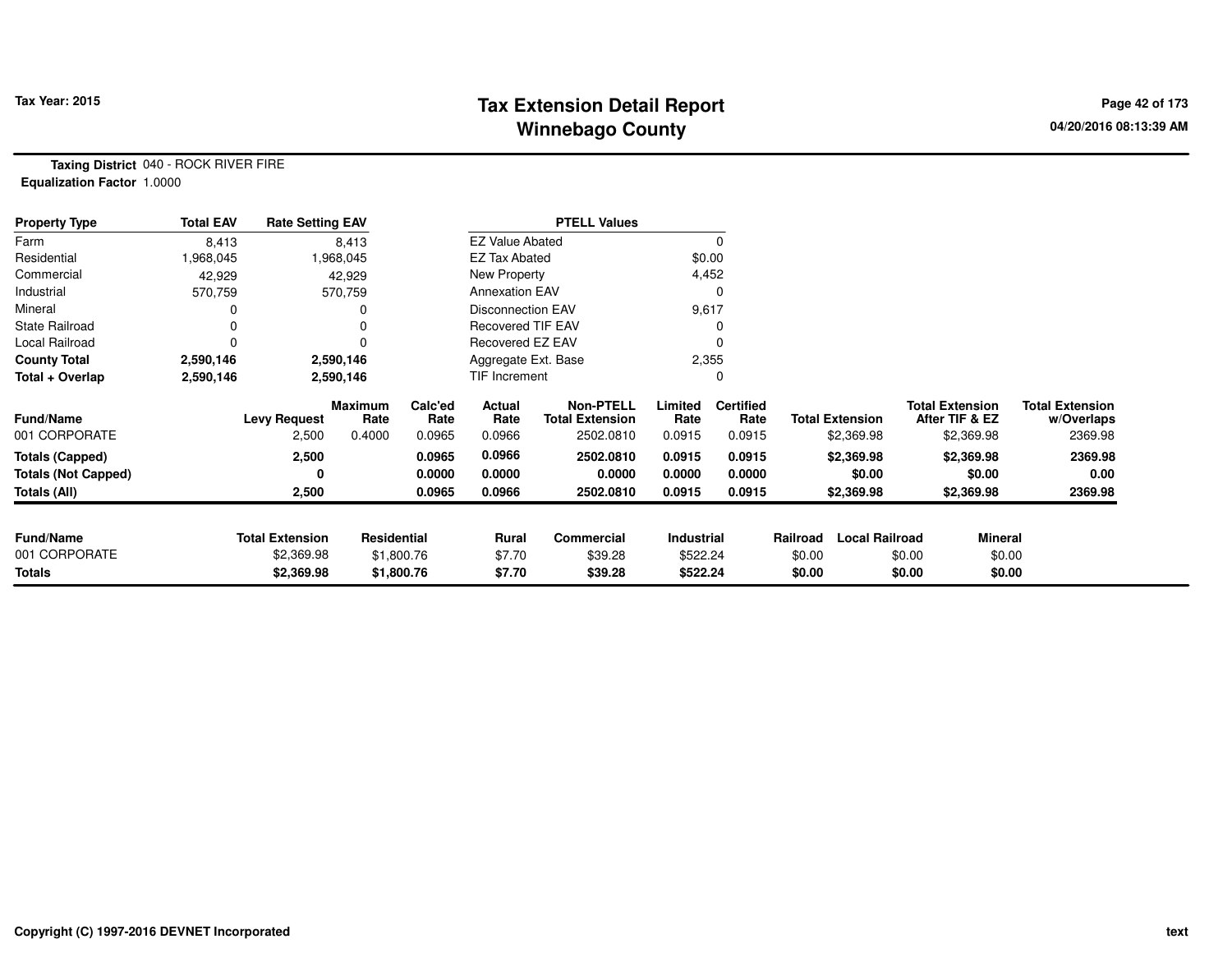## **Tax Extension Detail Report Tax Year: 2015 Page 43 of 173 Winnebago County**

**Taxing District** 041 - ROCKTON FIRE**Equalization Factor** 1.0000

| <b>Property Type</b>         | <b>Total EAV</b> | <b>Rate Setting EAV</b> |                        |                 |                          | <b>PTELL Values</b>                        |                   |                          |                        |                       |                                          |                                      |
|------------------------------|------------------|-------------------------|------------------------|-----------------|--------------------------|--------------------------------------------|-------------------|--------------------------|------------------------|-----------------------|------------------------------------------|--------------------------------------|
| Farm                         | 13.646.877       | 13,646,877              |                        |                 | <b>EZ Value Abated</b>   |                                            |                   | 0                        |                        |                       |                                          |                                      |
| Residential                  | 175,732,408      | 175,715,118             |                        |                 | <b>EZ Tax Abated</b>     |                                            | \$0.00            |                          |                        |                       |                                          |                                      |
| Commercial                   | 12,295,060       | 11,222,508              |                        |                 | New Property             |                                            | 1,062,183         |                          |                        |                       |                                          |                                      |
| Industrial                   | 8,399,849        |                         | 5,214,857              |                 | <b>Annexation EAV</b>    |                                            |                   | 0                        |                        |                       |                                          |                                      |
| Mineral                      |                  |                         |                        |                 | <b>Disconnection EAV</b> |                                            |                   | 0                        |                        |                       |                                          |                                      |
| <b>State Railroad</b>        | 313,289          |                         | 313,289                |                 | <b>Recovered TIF EAV</b> |                                            |                   | $\Omega$                 |                        |                       |                                          |                                      |
| <b>Local Railroad</b>        | 0                |                         |                        |                 | Recovered EZ EAV         |                                            |                   | $\Omega$                 |                        |                       |                                          |                                      |
| <b>County Total</b>          | 210,387,483      | 206,112,649             |                        |                 | Aggregate Ext. Base      |                                            | 1,596,035         |                          |                        |                       |                                          |                                      |
| Total + Overlap              | 210,387,483      | 206,112,649             |                        |                 | <b>TIF Increment</b>     |                                            | 4,274,834         |                          |                        |                       |                                          |                                      |
| <b>Fund/Name</b>             |                  | <b>Levy Request</b>     | <b>Maximum</b><br>Rate | Calc'ed<br>Rate | Actual<br>Rate           | <b>Non-PTELL</b><br><b>Total Extension</b> | Limited<br>Rate   | <b>Certified</b><br>Rate | <b>Total Extension</b> |                       | <b>Total Extension</b><br>After TIF & EZ | <b>Total Extension</b><br>w/Overlaps |
| 001 CORPORATE                |                  | 790,000                 | 0.4000                 | 0.3833          | 0.3833                   | 806415.2223                                | 0.3833            | 0.3833                   |                        | \$806,415.22          | \$790,029.78                             | 790029.78                            |
| 027 AUDIT                    |                  | 5,000                   | 0.0050                 | 0.0024          | 0.0025                   | 5259.6871                                  | 0.0025            | 0.0025                   |                        | \$5,259.69            | \$5,152.82                               | 5152.82                              |
| 035 TORT JUDGMENTS, LIABILIT |                  | 45,000                  | 0.0000                 | 0.0218          | 0.0219                   | 46074.8588                                 | 0.0219            | 0.0219                   |                        | \$46,074.86           | \$45,138.67                              | 45138.67                             |
| 064 AMBULANCE                |                  | 760,000                 | 0.4000                 | 0.3687          | 0.3688                   | 775909.0373                                | 0.3688            | 0.3688                   |                        | \$775,909.04          | \$760,143.45                             | 760143.45                            |
| <b>Totals (Capped)</b>       |                  | 1,600,000               |                        | 0.7763          | 0.7765                   | 1633658.8055                               | 0.7765            | 0.7765                   |                        | \$1,633,658.81        | \$1,600,464.72                           | 1600464.72                           |
| <b>Totals (Not Capped)</b>   |                  | 0                       |                        | 0.0000          | 0.0000                   | 0.0000                                     | 0.0000            | 0.0000                   |                        | \$0.00                | \$0.00                                   | 0.00                                 |
| Totals (All)                 |                  | 1,600,000               |                        | 0.7763          | 0.7765                   | 1633658.8055                               | 0.7765            | 0.7765                   |                        | \$1,633,658.81        | \$1,600,464.72                           | 1600464.72                           |
|                              |                  |                         |                        |                 |                          |                                            |                   |                          |                        |                       |                                          |                                      |
| <b>Fund/Name</b>             |                  | <b>Total Extension</b>  | <b>Residential</b>     |                 | <b>Rural</b>             | Commercial                                 | <b>Industrial</b> |                          | Railroad               | <b>Local Railroad</b> | <b>Mineral</b>                           |                                      |
| 001 CORPORATE                |                  | \$790,029.78            | \$673,516.04           |                 | \$52,308.48              | \$43,015.87                                | \$19,988.55       |                          | \$1,200.84             | \$0.00                | \$0.00                                   |                                      |
| 027 AUDIT                    |                  | \$5,152.82              | \$4,392.89             |                 | \$341.17                 | \$280.56                                   | \$130.37          |                          | \$7.83                 |                       | \$0.00<br>\$0.00                         |                                      |
| 035 TORT JUDGMENTS, LIABILIT |                  | \$45,138.67             | \$38,481.61            |                 | \$2,988.67               | \$2,457.73                                 | \$1,142.05        |                          | \$68.61                |                       | \$0.00<br>\$0.00                         |                                      |
| 064 AMBULANCE                |                  | \$760,143.45            | \$648,037.36           |                 | \$50,329.68              | \$41,388.61                                | \$19,232.39       |                          | \$1,155.41             |                       | \$0.00<br>\$0.00                         |                                      |
| <b>Totals</b>                |                  | \$1,600,464.72          | \$1,364,427.90         |                 | \$105,968.00             | \$87,142.77                                | \$40,493.36       |                          | \$2,432.69             |                       | \$0.00<br>\$0.00                         |                                      |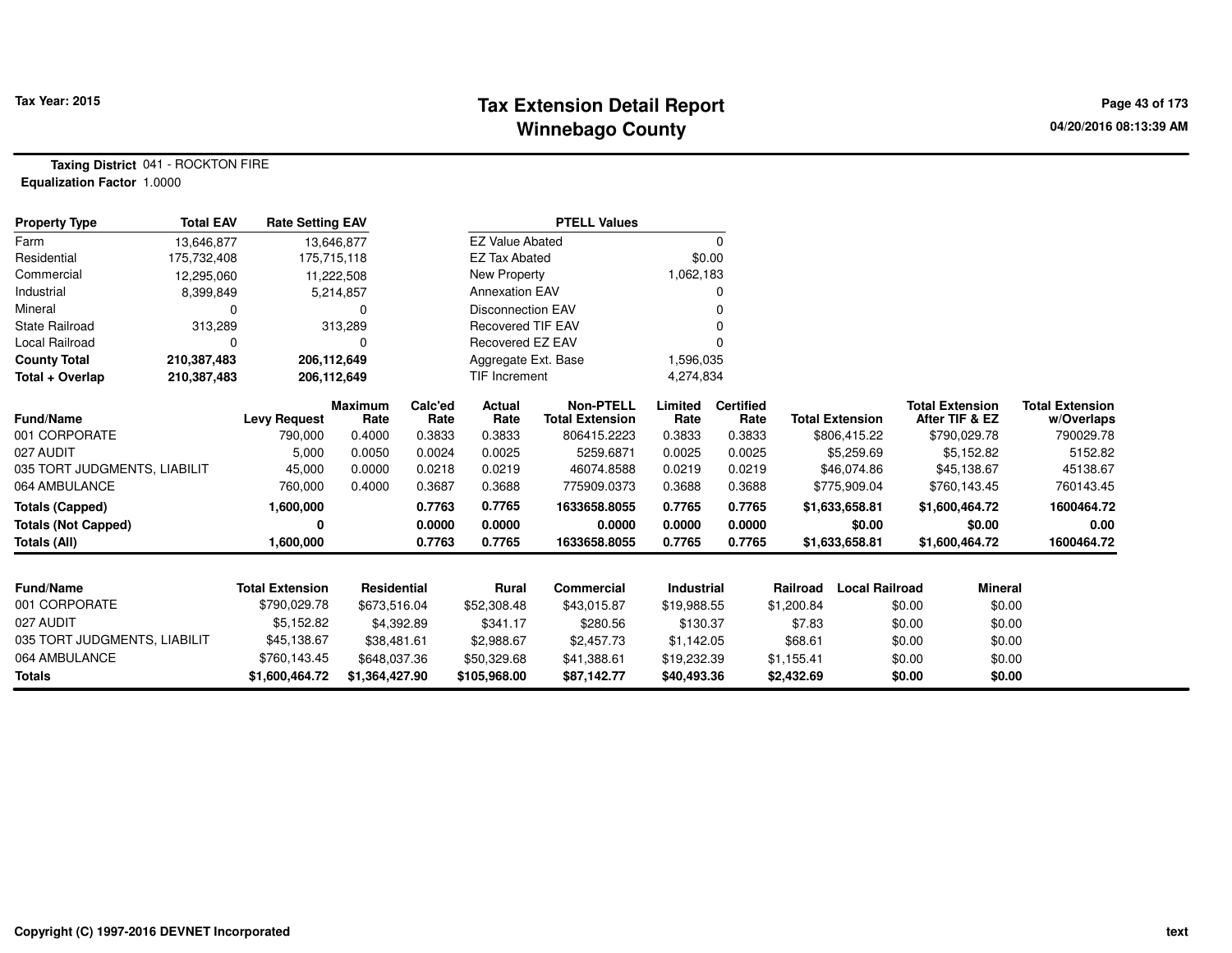## **Tax Extension Detail Report Tax Year: 2015 Page 44 of 173 Winnebago County**

**Taxing District** 042 - STILLMAN FIRE**Equalization Factor** 1.0000

| <b>Property Type</b>         | <b>Total EAV</b> | <b>Rate Setting EAV</b> |                        |                 |                          | <b>PTELL Values</b>                        |                 |                          |          | <b>Overlapping County</b> |                                          |                | <b>Overlap EAV</b>                   |
|------------------------------|------------------|-------------------------|------------------------|-----------------|--------------------------|--------------------------------------------|-----------------|--------------------------|----------|---------------------------|------------------------------------------|----------------|--------------------------------------|
| Farm                         | 1,260,467        |                         | 1,260,467              |                 | <b>EZ Value Abated</b>   |                                            |                 | 0                        |          | Ogle County               |                                          |                | 78,313,697                           |
| Residential                  | 6,691,601        |                         | 6,691,601              |                 | <b>EZ Tax Abated</b>     |                                            | \$0.00          |                          |          | <b>Total</b>              |                                          |                | 78,313,697                           |
| Commercial                   | 112,384          |                         | 112,384                |                 | New Property             |                                            | 21,612          |                          |          |                           | * denotes use of estimated EAV           |                |                                      |
| Industrial                   |                  |                         | $\Omega$               |                 | <b>Annexation EAV</b>    |                                            |                 | 0                        |          |                           |                                          |                |                                      |
| Mineral                      | 0                |                         | $\Omega$               |                 | <b>Disconnection EAV</b> |                                            |                 | 0                        |          |                           |                                          |                |                                      |
| <b>State Railroad</b>        | 0                |                         | $\Omega$               |                 | <b>Recovered TIF EAV</b> |                                            |                 | $\Omega$                 |          |                           |                                          |                |                                      |
| Local Railroad               | 0                |                         | $\Omega$               |                 | Recovered EZ EAV         |                                            |                 | 0                        |          |                           |                                          |                |                                      |
| <b>County Total</b>          | 8,064,452        |                         | 8,064,452              |                 | Aggregate Ext. Base      |                                            |                 | $\Omega$                 |          |                           |                                          |                |                                      |
| Total + Overlap              | 86,378,149       |                         | 86,378,149             |                 | <b>TIF Increment</b>     |                                            |                 | $\Omega$                 |          |                           |                                          |                |                                      |
| <b>Fund/Name</b>             |                  | <b>Levy Request</b>     | <b>Maximum</b><br>Rate | Calc'ed<br>Rate | Actual<br>Rate           | <b>Non-PTELL</b><br><b>Total Extension</b> | Limited<br>Rate | <b>Certified</b><br>Rate |          | <b>Total Extension</b>    | <b>Total Extension</b><br>After TIF & EZ |                | <b>Total Extension</b><br>w/Overlaps |
| 001 CORPORATE                |                  | 273,326                 | 0.3000                 | 0.3164          | 0.3000                   | 24193.3560                                 | 0.3000          | 0.3000                   |          | \$24,193.36               | \$24,193.36                              |                | 259134.45                            |
| 013 FIREFIGHTER'S PENSION    |                  | 29,670                  | 0.0000                 | 0.0343          | 0.0344                   | 2774.1715                                  | 0.0344          | 0.0344                   |          | \$2,774.17                | \$2,774.17                               |                | 29714.08                             |
| 027 AUDIT                    |                  | 100                     | 0.0050                 | 0.0001          | 0.0002                   | 16.1289                                    | 0.0002          | 0.0002                   |          | \$16.13                   | \$16.13                                  |                | 172.76                               |
| 035 TORT JUDGMENTS, LIABILIT |                  | 10,800                  | 0.0000                 | 0.0125          | 0.0126                   | 1016.1210                                  | 0.0126          | 0.0126                   |          | \$1,016.12                | \$1,016.12                               |                | 10883.65                             |
| 062 WORKERS COMPENSATION     |                  | 34,000                  | 0.0000                 | 0.0394          | 0.0394                   | 3177.3941                                  | 0.0394          | 0.0394                   |          | \$3,177.39                | \$3,177.39                               |                | 34032.99                             |
| 064 AMBULANCE                |                  | 273,326                 | 0.3000                 | 0.3164          | 0.3000                   | 24193.3560                                 | 0.3000          | 0.3000                   |          | \$24,193.36               | \$24,193.36                              |                | 259134.45                            |
| <b>Totals (Capped)</b>       |                  | 0                       |                        | 0.0000          | 0.0000                   | 0.0000                                     | 0.0000          | 0.0000                   |          | \$0.00                    | \$0.00                                   |                | 0.00                                 |
| <b>Totals (Not Capped)</b>   |                  | 621,222                 |                        | 0.7192          | 0.6866                   | 55370.5274                                 | 0.6866          | 0.6866                   |          | \$55,370.53               | \$55,370.53                              |                | 593072.38                            |
| Totals (All)                 |                  | 621,222                 |                        | 0.7192          | 0.6866                   | 55370.5274                                 | 0.6866          | 0.6866                   |          | \$55,370.53               | \$55,370.53                              |                | 593072.38                            |
|                              |                  |                         |                        |                 |                          |                                            |                 |                          |          |                           |                                          |                |                                      |
| Fund/Name                    |                  | <b>Total Extension</b>  | Residential            |                 | Rural                    | Commercial                                 | Industrial      |                          | Railroad | <b>Local Railroad</b>     |                                          | <b>Mineral</b> |                                      |
| 001 CORPORATE                |                  | \$24,193.36             | \$20,074.81            |                 | \$3,781.40               | \$337.15                                   |                 | \$0.00                   | \$0.00   |                           | \$0.00                                   | \$0.00         |                                      |
| 013 FIREFIGHTER'S PENSION    |                  | \$2,774.17              |                        | \$2,301.91      | \$433.60                 | \$38.66                                    |                 | \$0.00                   | \$0.00   |                           | \$0.00                                   | \$0.00         |                                      |
| 027 AUDIT                    |                  | \$16.13                 |                        | \$13.39         | \$2.52                   | \$0.22                                     |                 | \$0.00                   | \$0.00   |                           | \$0.00                                   | \$0.00         |                                      |
| 035 TORT JUDGMENTS, LIABILIT |                  | \$1,016.12              |                        | \$843.14        | \$158.82                 | \$14.16                                    |                 | \$0.00                   | \$0.00   |                           | \$0.00                                   | \$0.00         |                                      |
| 062 WORKERS COMPENSATION     |                  | \$3,177.39              |                        | \$2,636.49      | \$496.62                 | \$44.28                                    |                 | \$0.00                   | \$0.00   |                           | \$0.00                                   | \$0.00         |                                      |
| 064 AMBULANCE                |                  | \$24,193.36             | \$20,074.81            |                 | \$3,781.40               | \$337.15                                   |                 | \$0.00                   | \$0.00   |                           | \$0.00                                   | \$0.00         |                                      |
| <b>Totals</b>                |                  | \$55,370.53             | \$45,944.55            |                 | \$8,654.36               | \$771.62                                   |                 | \$0.00                   | \$0.00   |                           | \$0.00                                   | \$0.00         |                                      |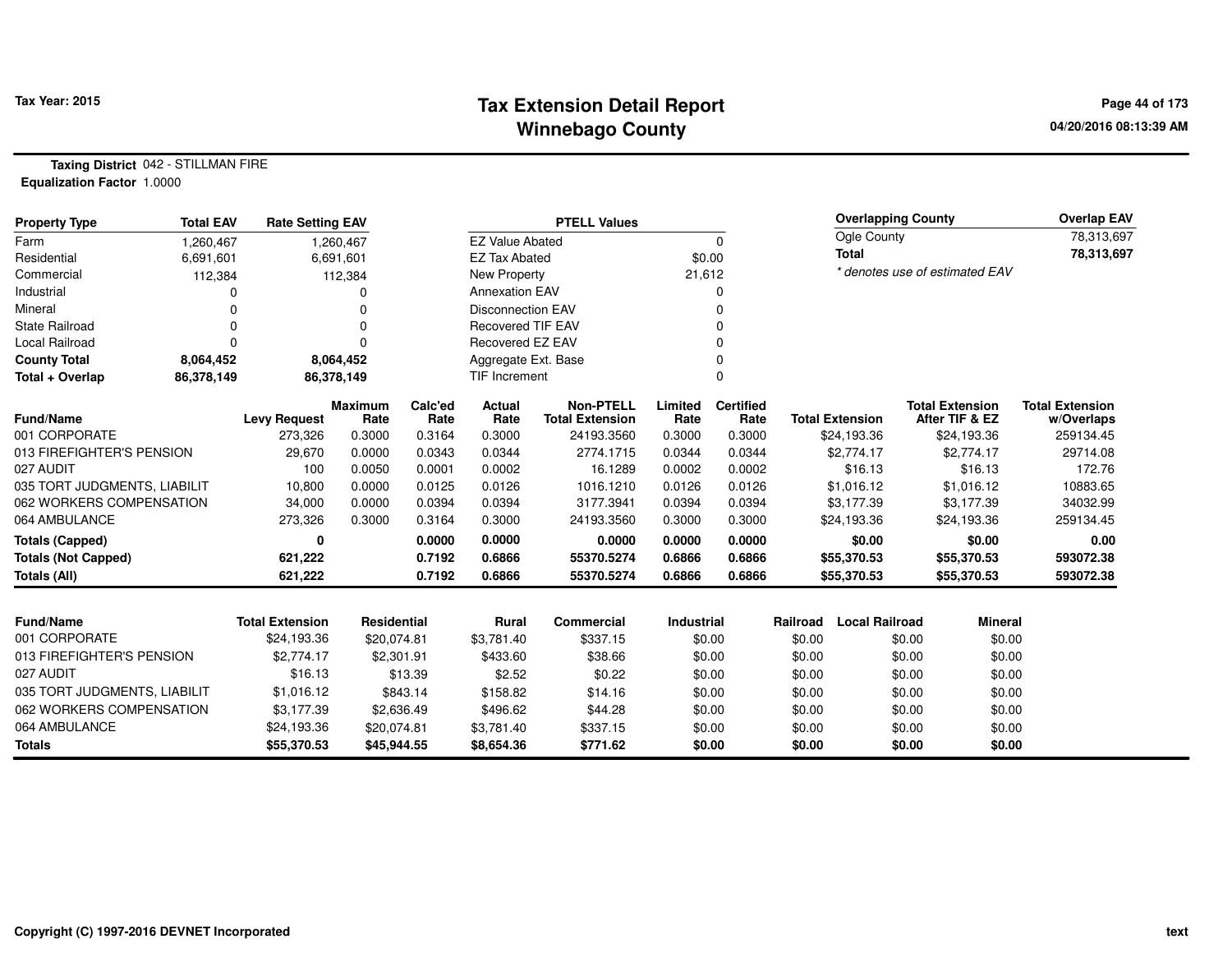## **Tax Extension Detail Report Tax Year: 2015 Page 45 of 173 Winnebago County**

**Taxing District** 043 - WEST SUBURBAN FIRE**Equalization Factor** 1.0000

| <b>Property Type</b>         | <b>Total EAV</b> | <b>Rate Setting EAV</b> |                        |                 |                          | <b>PTELL Values</b>                        |                 |                          |                        |                       |                                          |                                      |
|------------------------------|------------------|-------------------------|------------------------|-----------------|--------------------------|--------------------------------------------|-----------------|--------------------------|------------------------|-----------------------|------------------------------------------|--------------------------------------|
| Farm                         | 388.730          |                         | 388,730                |                 | <b>EZ Value Abated</b>   |                                            |                 | 0                        |                        |                       |                                          |                                      |
| Residential                  | 16,600,729       |                         | 16,600,729             |                 | <b>EZ Tax Abated</b>     |                                            | \$0.00          |                          |                        |                       |                                          |                                      |
| Commercial                   | 2,543,573        |                         | 2,543,573              |                 | New Property             |                                            | 54,879          |                          |                        |                       |                                          |                                      |
| Industrial                   | 1,498,598        |                         | 1,498,598              |                 | <b>Annexation EAV</b>    |                                            |                 |                          |                        |                       |                                          |                                      |
| Mineral                      | 0                |                         | 0                      |                 | <b>Disconnection EAV</b> |                                            |                 |                          |                        |                       |                                          |                                      |
| State Railroad               | 31,751           |                         | 31,751                 |                 | <b>Recovered TIF EAV</b> |                                            |                 |                          |                        |                       |                                          |                                      |
| Local Railroad               | 0                |                         | 0                      |                 | Recovered EZ EAV         |                                            |                 |                          |                        |                       |                                          |                                      |
| <b>County Total</b>          | 21,063,381       |                         | 21,063,381             |                 | Aggregate Ext. Base      |                                            | 127,474         |                          |                        |                       |                                          |                                      |
| Total + Overlap              | 21,063,381       |                         | 21,063,381             |                 | <b>TIF Increment</b>     |                                            |                 |                          |                        |                       |                                          |                                      |
| Fund/Name                    |                  | <b>Levy Request</b>     | <b>Maximum</b><br>Rate | Calc'ed<br>Rate | <b>Actual</b><br>Rate    | <b>Non-PTELL</b><br><b>Total Extension</b> | Limited<br>Rate | <b>Certified</b><br>Rate | <b>Total Extension</b> |                       | <b>Total Extension</b><br>After TIF & EZ | <b>Total Extension</b><br>w/Overlaps |
| 001 CORPORATE                |                  | 160,000                 | 0.4000                 | 0.7596          | 0.4000                   | 84253.5240                                 | 0.4000          | 0.4000                   |                        | \$84,253.52           | \$84,253.52                              | 84253.52                             |
| 027 AUDIT                    |                  | 3,500                   | 0.0050                 | 0.0166          | 0.0050                   | 1053.1691                                  | 0.0050          | 0.0050                   |                        | \$1,053.17            | \$1,053.17                               | 1053.17                              |
| 035 TORT JUDGMENTS, LIABILIT |                  | 35,000                  | 0.0000                 | 0.1662          | 0.1662                   | 35007.3392                                 | 0.1662          | 0.1662                   |                        | \$35,007.34           | \$35,007.34                              | 35007.34                             |
| <b>Totals (Capped)</b>       |                  | 198,500                 |                        | 0.9424          | 0.5712                   | 120314.0323                                | 0.5712          | 0.5712                   | \$120,314.03           |                       | \$120,314.03                             | 120314.03                            |
| <b>Totals (Not Capped)</b>   |                  | 0                       |                        | 0.0000          | 0.0000                   | 0.0000                                     | 0.0000          | 0.0000                   |                        | \$0.00                | \$0.00                                   | 0.00                                 |
| Totals (All)                 |                  | 198,500                 |                        | 0.9424          | 0.5712                   | 120314.0323                                | 0.5712          | 0.5712                   | \$120,314.03           |                       | \$120,314.03                             | 120314.03                            |
|                              |                  |                         |                        |                 |                          |                                            |                 |                          |                        |                       |                                          |                                      |
| <b>Fund/Name</b>             |                  | <b>Total Extension</b>  | <b>Residential</b>     |                 | Rural                    | <b>Commercial</b>                          | Industrial      |                          | Railroad               | <b>Local Railroad</b> | <b>Mineral</b>                           |                                      |
| 001 CORPORATE                |                  | \$84,253.52             | \$66,402.92            |                 | \$1,554.92               | \$10,174.29                                | \$5,994.39      |                          | \$127.00               | \$0.00                | \$0.00                                   |                                      |
| 027 AUDIT                    |                  | \$1,053.17              |                        | \$830.03        | \$19.44                  | \$127.18                                   | \$74.93         |                          | \$1.59                 | \$0.00                | \$0.00                                   |                                      |
| 035 TORT JUDGMENTS, LIABILIT |                  | \$35,007.34             | \$27,590.41            |                 | \$646.07                 | \$4,227.42                                 | \$2,490.67      |                          | \$52.77                | \$0.00                | \$0.00                                   |                                      |
| <b>Totals</b>                |                  | \$120,314.03            | \$94,823.36            |                 | \$2,220.43               | \$14,528.89                                | \$8,559.99      |                          | \$181.36               | \$0.00                | \$0.00                                   |                                      |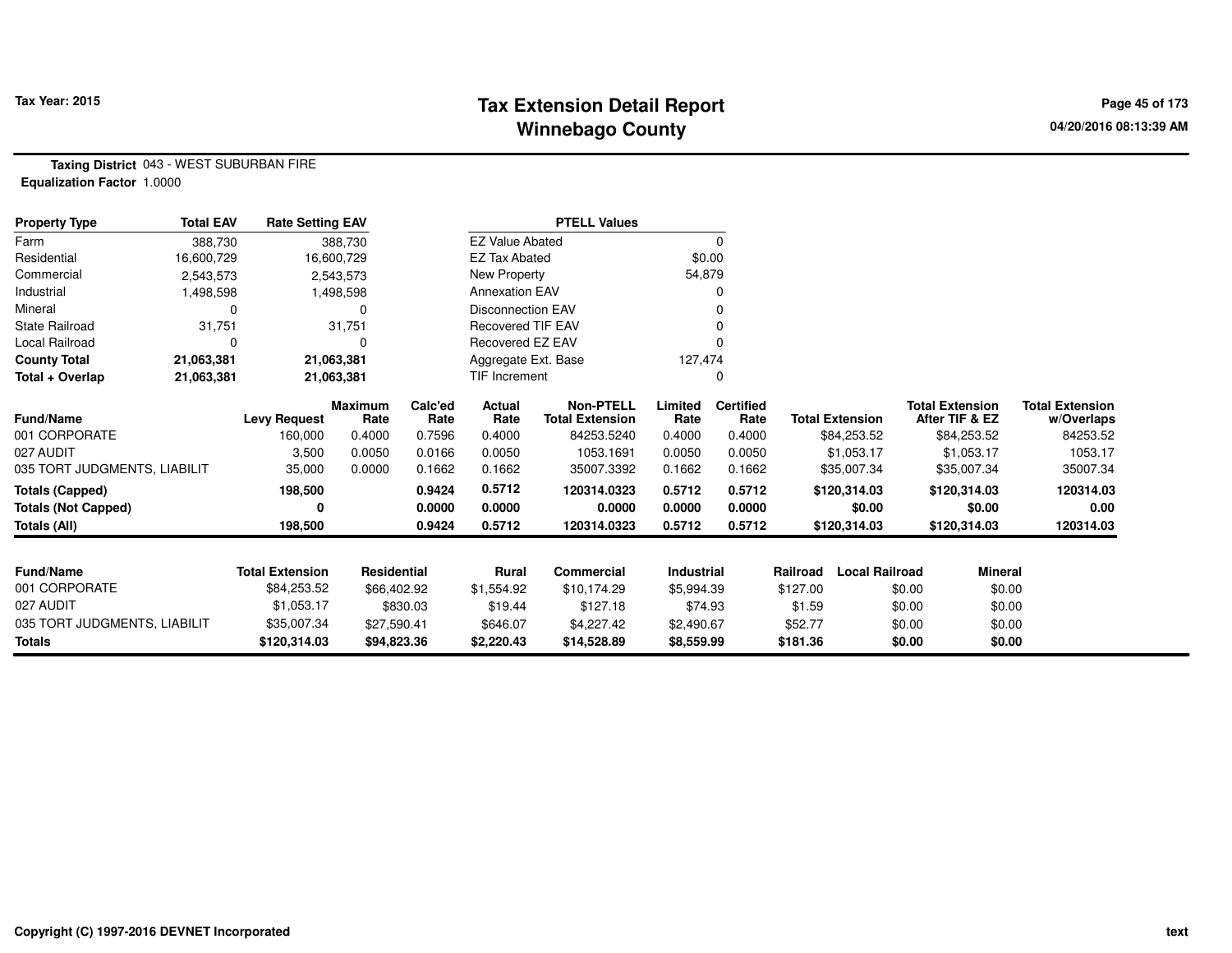### **Tax Extension Detail Report Tax Year: 2015 Page 46 of 173 Winnebago County**

**Taxing District** 044 - W B S FIRE**Equalization Factor** 1.0000

| <b>Property Type</b>       | <b>Total EAV</b> | <b>Rate Setting EAV</b> |                        |                 |                          | <b>PTELL Values</b>                        |                 |                          |            |                        |                                          |                                      |
|----------------------------|------------------|-------------------------|------------------------|-----------------|--------------------------|--------------------------------------------|-----------------|--------------------------|------------|------------------------|------------------------------------------|--------------------------------------|
| Farm                       | 20,539,428       |                         | 20,539,428             |                 | <b>EZ Value Abated</b>   |                                            |                 | 0                        |            |                        |                                          |                                      |
| Residential                | 79,825,212       |                         | 79,825,212             |                 | <b>EZ Tax Abated</b>     |                                            | \$0.00          |                          |            |                        |                                          |                                      |
| Commercial                 | 7,285,653        |                         | 7,285,653              |                 | New Property             |                                            | 542,011         |                          |            |                        |                                          |                                      |
| Industrial                 | 2,593,283        |                         | 2,593,283              |                 | <b>Annexation EAV</b>    |                                            |                 |                          |            |                        |                                          |                                      |
| Mineral                    | 0                |                         | 0                      |                 | <b>Disconnection EAV</b> |                                            |                 |                          |            |                        |                                          |                                      |
| <b>State Railroad</b>      | 734,453          |                         | 734,453                |                 | <b>Recovered TIF EAV</b> |                                            |                 |                          |            |                        |                                          |                                      |
| Local Railroad             | 699,028          |                         | 699,028                |                 | Recovered EZ EAV         |                                            |                 |                          |            |                        |                                          |                                      |
| <b>County Total</b>        | 111,677,057      |                         | 111,677,057            |                 | Aggregate Ext. Base      |                                            | 760,618         |                          |            |                        |                                          |                                      |
| Total + Overlap            | 111,677,057      |                         | 111,677,057            |                 | TIF Increment            |                                            |                 | 0                        |            |                        |                                          |                                      |
| <b>Fund/Name</b>           |                  | <b>Levy Request</b>     | <b>Maximum</b><br>Rate | Calc'ed<br>Rate | Actual<br>Rate           | <b>Non-PTELL</b><br><b>Total Extension</b> | Limited<br>Rate | <b>Certified</b><br>Rate |            | <b>Total Extension</b> | <b>Total Extension</b><br>After TIF & EZ | <b>Total Extension</b><br>w/Overlaps |
| 001 CORPORATE              |                  | 373,312                 | 0.4000                 | 0.3343          | 0.3343                   | 373336.4016                                | 0.3222          | 0.3222                   |            | \$359,823.48           | \$359,823.48                             | 359823.48                            |
| 013 FIREFIGHTERS PENSION   |                  | 22,348                  | 0.0000                 | 0.0200          | 0.0201                   | 22447.0885                                 | 0.0194          | 0.0194                   |            | \$21,665.35            | \$21,665.35                              | 21665.35                             |
| 027 AUDIT                  |                  | 5,407                   | 0.0500                 | 0.0048          | 0.0049                   | 5472.1758                                  | 0.0048          | 0.0048                   |            | \$5,360.50             | \$5,360.50                               | 5360.50                              |
| 047 SOCIAL SECURITY        |                  | 12,736                  | 0.0000                 | 0.0114          | 0.0115                   | 12842.8616                                 | 0.0111          | 0.0111                   |            | \$12,396.15            | \$12,396.15                              | 12396.15                             |
| 064 AMBULANCE              |                  | 384,846                 | 0.4000                 | 0.3446          | 0.3447                   | 384950.8155                                | 0.3324          | 0.3324                   |            | \$371,214.54           | \$371,214.54                             | 371214.54                            |
| <b>Totals (Capped)</b>     |                  | 798,649                 |                        | 0.7151          | 0.7155                   | 799049.3428                                | 0.6899          | 0.6899                   |            | \$770,460.02           | \$770,460.02                             | 770460.02                            |
| <b>Totals (Not Capped)</b> |                  | 0                       |                        | 0.0000          | 0.0000                   | 0.0000                                     | 0.0000          | 0.0000                   |            | \$0.00                 | \$0.00                                   | 0.00                                 |
| <b>Totals (All)</b>        |                  | 798,649                 |                        | 0.7151          | 0.7155                   | 799049.3428                                | 0.6899          | 0.6899                   |            | \$770,460.02           | \$770,460.02                             | 770460.02                            |
|                            |                  |                         |                        |                 |                          |                                            |                 |                          |            |                        |                                          |                                      |
| <b>Fund/Name</b>           |                  | <b>Total Extension</b>  | Residential            |                 | Rural                    | <b>Commercial</b>                          | Industrial      |                          | Railroad   | <b>Local Railroad</b>  | <b>Mineral</b>                           |                                      |
| 001 CORPORATE              |                  | \$359,823.48            | \$257,196.83           |                 | \$66,178.04              | \$23,474.37                                | \$8,355.56      |                          | \$2,366.41 | \$2,252.27             | \$0.00                                   |                                      |
| 013 FIREFIGHTERS PENSION   |                  | \$21,665.35             | \$15,486.09            |                 | \$3,984.65               | \$1,413.42                                 | \$503.10        |                          | \$142.48   | \$135.61               | \$0.00                                   |                                      |
| 027 AUDIT                  |                  | \$5,360.50              |                        | \$3,831.62      | \$985.89                 | \$349.71                                   | \$124.48        |                          | \$35.25    | \$33.55                | \$0.00                                   |                                      |
| 047 SOCIAL SECURITY        |                  | \$12,396.15             |                        | \$8,860.60      | \$2,279.88               | \$808.71                                   | \$287.85        |                          | \$81.52    | \$77.59                | \$0.00                                   |                                      |
| 064 AMBULANCE              |                  | \$371,214.54            | \$265,339.01           |                 | \$68,273.06              | \$24,217.51                                | \$8,620.07      |                          | \$2,441.32 | \$2,323.57             | \$0.00                                   |                                      |
| <b>Totals</b>              |                  | \$770,460.02            | \$550,714.15           |                 | \$141,701.52             | \$50,263.72                                | \$17,891.06     |                          | \$5,066.98 | \$4,822.59             | \$0.00                                   |                                      |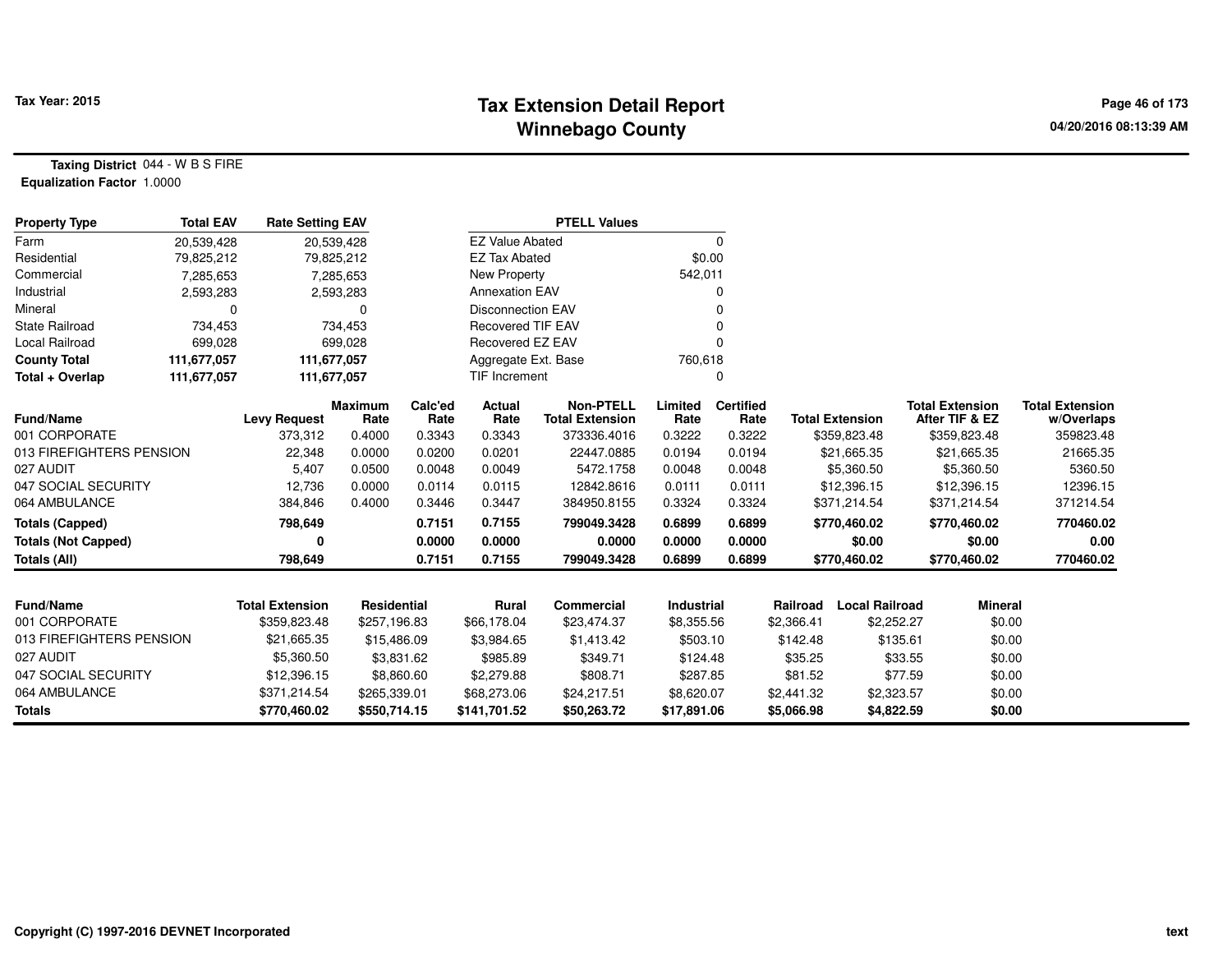#### **Tax Extension Detail Report Tax Year: 2015 Page 47 of 173 Winnebago County**

**04/20/2016 08:13:39 AM**

**Taxing District** 046 - ROCKFORD PARK DISTRICT**Equalization Factor** 1.0000

| <b>Property Type</b>         | <b>Total EAV</b> | <b>Rate Setting EAV</b> |                        |                 |                          | <b>PTELL Values</b>                        |                   |                          |                        | <b>Overlapping County</b> |                                          | <b>Overlap EAV</b>                   |
|------------------------------|------------------|-------------------------|------------------------|-----------------|--------------------------|--------------------------------------------|-------------------|--------------------------|------------------------|---------------------------|------------------------------------------|--------------------------------------|
| Farm                         | 7,148,913        |                         | 6,982,414              |                 | <b>EZ Value Abated</b>   |                                            |                   | $\mathbf{0}$             | <b>Boone County</b>    |                           |                                          | 33,115,763                           |
| Residential                  | 1,340,620,264    | 1,336,001,981           |                        |                 | <b>EZ Tax Abated</b>     |                                            | \$0.00            |                          | Ogle County            |                           |                                          | 121,929                              |
| Commercial                   | 509,797,968      | 489,930,625             |                        |                 | <b>New Property</b>      |                                            | 6,555,533         |                          | <b>Total</b>           |                           |                                          | 33,237,692                           |
| Industrial                   | 197,637,020      |                         | 180,710,689            |                 | <b>Annexation EAV</b>    |                                            |                   | 0                        |                        |                           | * denotes use of estimated EAV           |                                      |
| Mineral                      | $\Omega$         |                         | 0                      |                 | Disconnection EAV        |                                            |                   | $\mathbf 0$              |                        |                           |                                          |                                      |
| <b>State Railroad</b>        | 4,191,679        |                         | 4,191,679              |                 | <b>Recovered TIF EAV</b> |                                            |                   | $\Omega$                 |                        |                           |                                          |                                      |
| <b>Local Railroad</b>        | 112,769          |                         | 112,769                |                 | Recovered EZ EAV         |                                            | 145,864           |                          |                        |                           |                                          |                                      |
| <b>County Total</b>          | 2,059,508,613    | 2,017,930,157           |                        |                 | Aggregate Ext. Base      |                                            | 17,535,949        |                          |                        |                           |                                          |                                      |
| Total + Overlap              | 2,092,746,305    | 2,051,167,849           |                        |                 | TIF Increment            |                                            | 41,578,456        |                          |                        |                           |                                          |                                      |
| <b>Fund/Name</b>             |                  | <b>Levy Request</b>     | <b>Maximum</b><br>Rate | Calc'ed<br>Rate | Actual<br>Rate           | <b>Non-PTELL</b><br><b>Total Extension</b> | Limited<br>Rate   | <b>Certified</b><br>Rate | <b>Total Extension</b> |                           | <b>Total Extension</b><br>After TIF & EZ | <b>Total Extension</b><br>w/Overlaps |
| 001 CORPORATE                |                  | 6,529,680               | 0.3500                 | 0.3183          | 0.3184                   | 6557475.4238                               | 0.3184            | 0.3184                   | \$6,557,475.42         |                           | \$6,425,089.62                           | 6530918.43                           |
| 003 BONDS & INT 2015         |                  | 0                       | 0.0000                 | 0.0000          | 0.0000                   | 0.0000                                     | 0.0000            | 0.0000                   | \$0.00                 |                           | \$0.00                                   | 0.00                                 |
| 003A BONDS & INT 2004 - 2014 |                  | $\mathbf 0$             | 0.0000                 | 0.0000          | 0.0000                   | 0.0000                                     | 0.0000            | 0.0000                   | \$0.00                 |                           | \$0.00                                   | 0.00                                 |
| 003B BONDS & INT 2015A       |                  | 5,486,030               | 0.0000                 | 0.2675          | 0.2675                   | 5509185.5398                               | 0.2675            | 0.2675                   | \$5,509,185.54         |                           | \$5,397,963.17                           | 5486874.00                           |
| 003C BONDS & INT 2016        |                  | 0                       | 0.0000                 | 0.0000          | 0.0000                   | 0.0000                                     | 0.0000            | 0.0000                   | \$0.00                 |                           | \$0.00                                   | 0.00                                 |
| 003D BONDS & INT 2016A       |                  | $\mathbf 0$             | 0.0000                 | 0.0000          | 0.0000                   | 0.0000                                     | 0.0000            | 0.0000                   | \$0.00                 |                           | \$0.00                                   | 0.00                                 |
| 003E BONDS & INT 2016B       |                  | $\mathbf 0$             | 0.0000                 | 0.0000          | 0.0000                   | 0.0000                                     | 0.0000            | 0.0000                   | \$0.00                 |                           | \$0.00                                   | 0.00                                 |
| 005 I. M. R. F.              |                  | 845,775                 | 0.0000                 | 0.0412          | 0.0413                   | 850577.0572                                | 0.0413            | 0.0413                   | \$850,577.06           |                           | \$833,405.15                             | 847132.32                            |
| 014 POLICE PROTECTION        |                  | 515,000                 | 0.0250                 | 0.0251          | 0.0250                   | 514877.1533                                | 0.0250            | 0.0250                   | \$514,877.15           |                           | \$504,482.54                             | 512791.96                            |
| 027 AUDIT                    |                  | 54,995                  | 0.0050                 | 0.0027          | 0.0027                   | 55606.7326                                 | 0.0027            | 0.0027                   | \$55,606.73            |                           | \$54,484.11                              | 55381.53                             |
| 035 TORT JUDGMENTS, LIABILIT |                  | 784,500                 | 0.0000                 | 0.0382          | 0.0383                   | 788791.7988                                | 0.0383            | 0.0383                   | \$788.791.80           |                           | \$772,867.25                             | 785597.29                            |
| 047 SOCIAL SECURITY          |                  | 886,600                 | 0.0000                 | 0.0432          | 0.0433                   | 891767.2294                                | 0.0433            | 0.0433                   | \$891,767.23           |                           | \$873,763.76                             | 888155.68                            |
| 107 HISTORICAL MUSEUM        |                  | 1,439,000               | 0.0700                 | 0.0702          | 0.0700                   | 1441656.0291                               | 0.0700            | 0.0700                   | \$1,441,656.03         |                           | \$1,412,551.11                           | 1435817.49                           |
| <b>122 RECREATION</b>        |                  | 6,488,668               | 0.3700                 | 0.3163          | 0.3164                   | 6516285.2515                               | 0.3164            | 0.3164                   | \$6,516,285.25         |                           | \$6,384,731.02                           | 6489895.07                           |
| 126 REC PROGRAMS/HANDICAP    |                  | 823,000                 | 0.0400                 | 0.0401          | 0.0400                   | 823803.4452                                | 0.0400            | 0.0400                   | \$823,803.45           |                           | \$807,172.06                             | 820467.14                            |
| <b>Totals (Capped)</b>       |                  | 17,544,218              |                        | 0.8553          | 0.8554                   | 17617036.6756                              | 0.8554            | 0.8554                   | \$17,617,036.68        |                           | \$17,261,374.56                          | 17545689.77                          |
| <b>Totals (Not Capped)</b>   |                  | 6,309,030               |                        | 0.3076          | 0.3075                   | 6332988.9850                               | 0.3075            | 0.3075                   | \$6,332,988.98         |                           | \$6,205,135.23                           | 6307341.14                           |
| <b>Totals (All)</b>          |                  | 23,853,248              |                        | 1.1629          | 1.1629                   | 23950025.6606                              | 1.1629            | 1.1629                   | \$23,950,025.66        |                           | \$23,466,509.79                          | 23853030.91                          |
|                              |                  |                         |                        |                 |                          |                                            |                   |                          |                        |                           |                                          |                                      |
| <b>Fund/Name</b>             |                  | <b>Total Extension</b>  | <b>Residential</b>     |                 | <b>Rural</b>             | <b>Commercial</b>                          | <b>Industrial</b> |                          | <b>Railroad</b>        | <b>Local Railroad</b>     | <b>Mineral</b>                           |                                      |
| 001 CORPORATE                |                  | \$6,425,089.62          | \$4,253,830.30         |                 | \$22,232.01              | \$1,559,939.11                             | \$575,382.83      |                          | \$13,346.31            | \$359.06                  | \$0.00                                   |                                      |
| 003 BONDS & INT 2015         |                  | \$0.00                  |                        | \$0.00          | \$0.00                   | \$0.00                                     | \$0.00            |                          | \$0.00                 | \$0.00                    | \$0.00                                   |                                      |
| 003A BONDS & INT 2004 - 2014 |                  | \$0.00                  |                        | \$0.00          | \$0.00                   | \$0.00                                     | \$0.00            |                          | \$0.00                 | \$0.00                    | \$0.00                                   |                                      |
| 003B BONDS & INT 2015A       |                  | \$5,397,963.17          | \$3,573,805.30         |                 | \$18,677.96              | \$1,310,564.42                             | \$483,401.09      |                          | \$11,212.74            | \$301.66                  | \$0.00                                   |                                      |
| 003C BONDS & INT 2016        |                  | \$0.00                  |                        | \$0.00          | \$0.00                   | \$0.00                                     | \$0.00            |                          | \$0.00                 | \$0.00                    | \$0.00                                   |                                      |
| 003D BONDS & INT 2016A       |                  | \$0.00                  |                        | \$0.00          | \$0.00                   | \$0.00                                     | \$0.00            |                          | \$0.00                 | \$0.00                    | \$0.00                                   |                                      |

0 \$0.00 \$0.00 \$0.00 \$0.00 \$0.00 \$0.00 \$0.00 \$0.00

```
Copyright (C) 1997-2016 DEVNET Incorporated
```
003E BONDS & INT 2016B \$0.00

\$0.00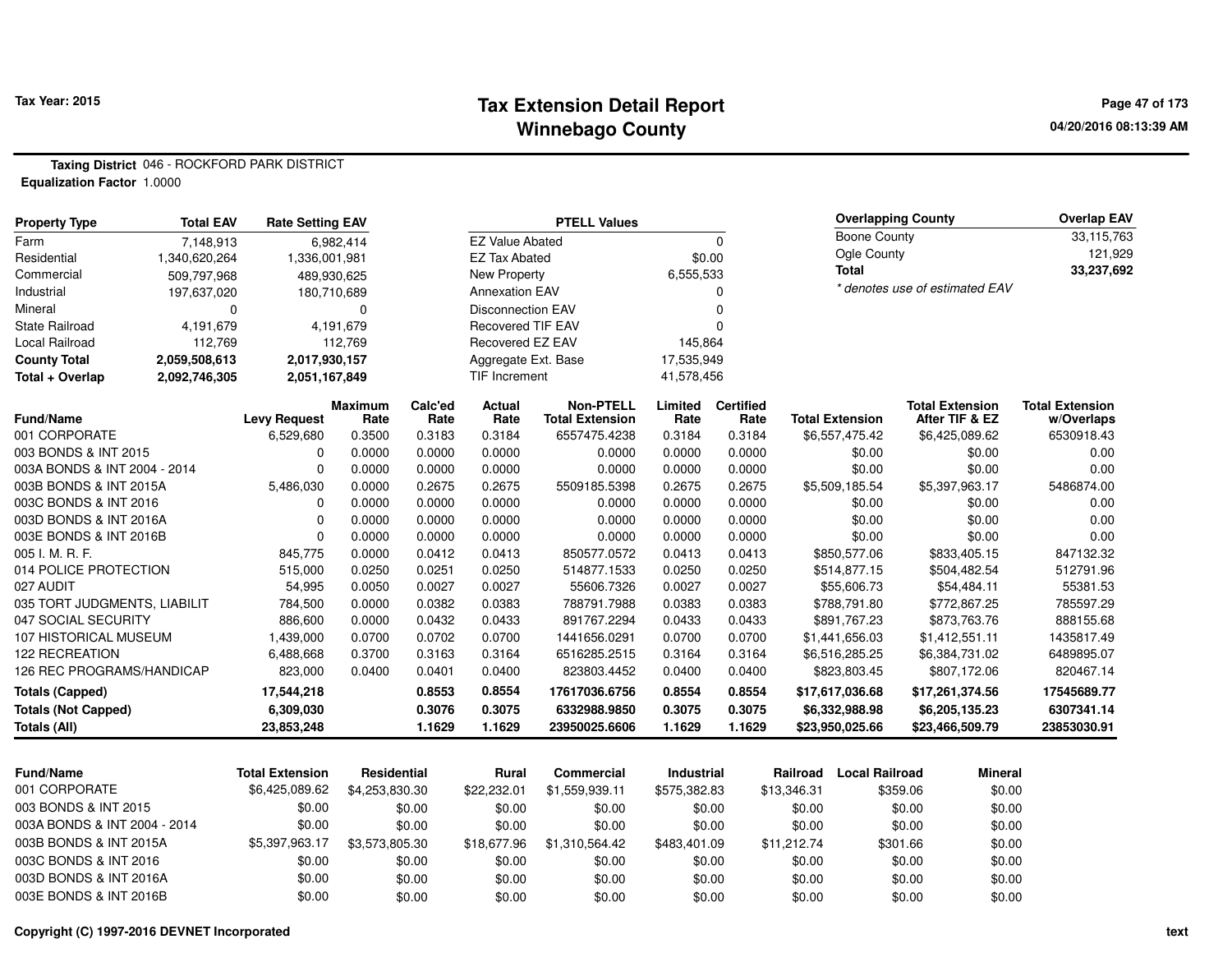# **Tax Extension Detail Report Tax Year: 2015 Page 48 of 173 Winnebago County**

**04/20/2016 08:13:39 AM**

| <b>Fund/Name</b>             | <b>Total Extension</b> | Residential     | Rural       | Commercial     | Industrial     | Railroad    | <b>Local Railroad</b> | Mineral |
|------------------------------|------------------------|-----------------|-------------|----------------|----------------|-------------|-----------------------|---------|
| 005 I. M. R. F.              | \$833,405.15           | \$551,768.82    | \$2,883.74  | \$202,341.35   | \$74,633.51    | \$1,731.16  | \$46.57               | \$0.00  |
| 014 POLICE PROTECTION        | \$504,482.54           | \$334,000.50    | \$1,745.60  | \$122,482.66   | \$45,177.67    | \$1,047.92  | \$28.19               | \$0.00  |
| 027 AUDIT                    | \$54,484.11            | \$36,072.04     | \$188.53    | \$13,228.13    | \$4,879.19     | \$113.18    | \$3.04                | \$0.00  |
| 035 TORT JUDGMENTS. LIABILIT | \$772,867.25           | \$511,688.77    | \$2,674.26  | \$187,643.43   | \$69,212.19    | \$1,605.41  | \$43.19               | \$0.00  |
| 047 SOCIAL SECURITY          | \$873,763.76           | \$578,488.85    | \$3,023.39  | \$212,139.96   | \$78,247.73    | \$1,815.00  | \$48.83               | \$0.00  |
| 107 HISTORICAL MUSEUM        | \$1,412,551.11         | \$935,201.38    | \$4,887.69  | \$342,951.44   | \$126,497.48   | \$2,934.18  | \$78.94               | \$0.00  |
| <b>122 RECREATION</b>        | \$6,384,731.02         | \$4,227,110.27  | \$22,092.36 | \$1,550,140.50 | \$571,768.62   | \$13,262.47 | \$356.80              | \$0.00  |
| 126 REC PROGRAMS/HANDICAP    | \$807,172.06           | \$534,400.78    | \$2,792.97  | \$195,972.25   | \$72,284.28    | \$1,676.67  | \$45.11               | \$0.00  |
| Totals                       | \$23,466,509.79        | \$15,536,367.01 | \$81,198.51 | \$5,697,403.25 | \$2,101,484.59 | \$48,745.04 | \$1,311.39            | \$0.00  |
|                              |                        |                 |             |                |                |             |                       |         |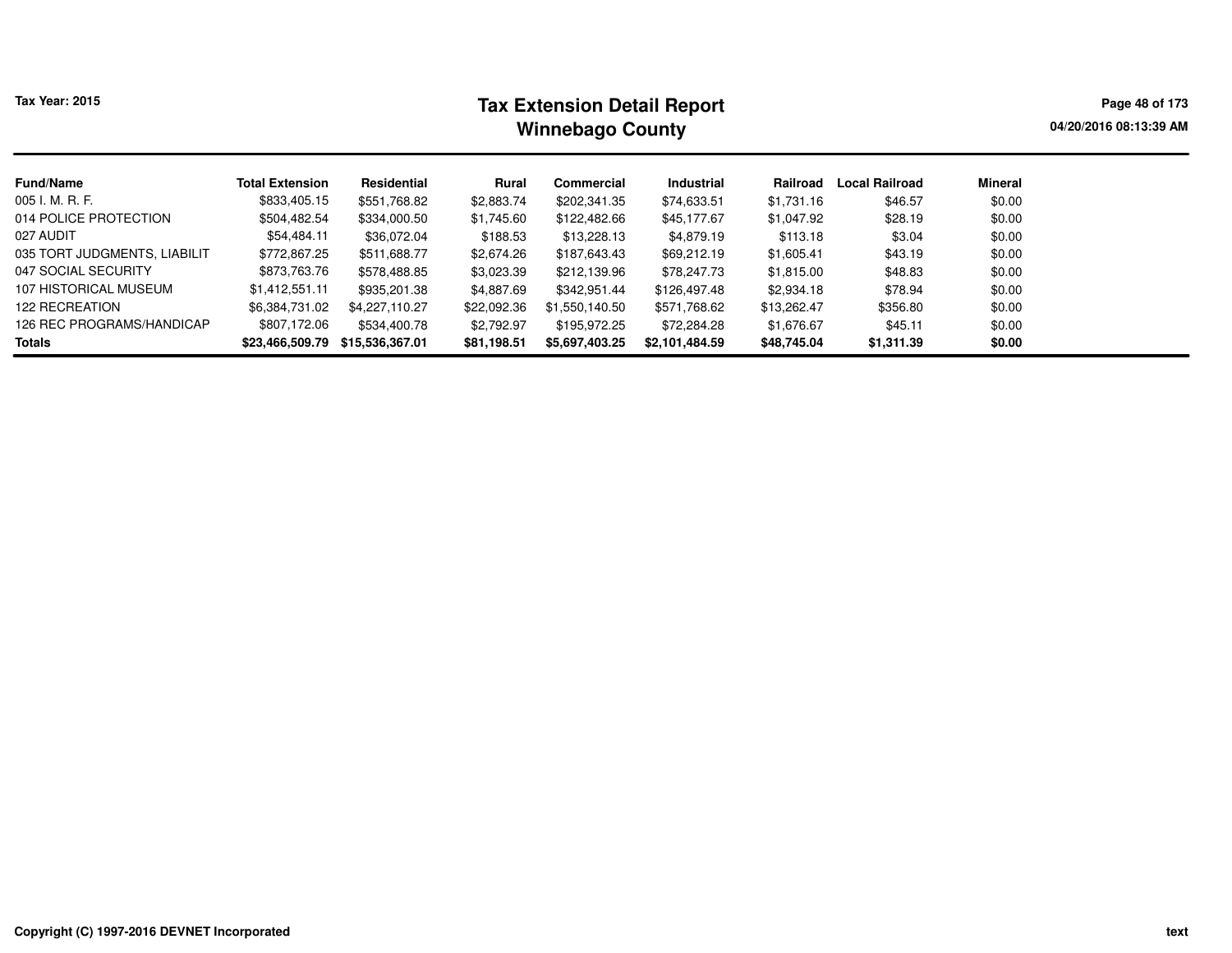## **Tax Extension Detail Report Tax Year: 2015 Page 49 of 173 Winnebago County**

**Taxing District** 047 - SUMNER PARK**Equalization Factor** 1.0000

| <b>Property Type</b>       | <b>Total EAV</b> | <b>Rate Setting EAV</b> |                 |                 |                          | <b>PTELL Values</b>                        |                 |                          |                        |                       |                                          |                                      |
|----------------------------|------------------|-------------------------|-----------------|-----------------|--------------------------|--------------------------------------------|-----------------|--------------------------|------------------------|-----------------------|------------------------------------------|--------------------------------------|
| Farm                       | 12,204,007       | 12,204,007              |                 |                 | <b>EZ Value Abated</b>   |                                            |                 | $\Omega$                 |                        |                       |                                          |                                      |
| Residential                | 53,580,036       |                         | 53,580,036      |                 | EZ Tax Abated            |                                            | \$0.00          |                          |                        |                       |                                          |                                      |
| Commercial                 | 4,121,756        |                         | 4,121,756       |                 | New Property             |                                            | 272,088         |                          |                        |                       |                                          |                                      |
| Industrial                 | 1,995,641        |                         | 1,995,641       |                 | <b>Annexation EAV</b>    |                                            |                 | O                        |                        |                       |                                          |                                      |
| Mineral                    |                  |                         |                 |                 | <b>Disconnection EAV</b> |                                            |                 |                          |                        |                       |                                          |                                      |
| <b>State Railroad</b>      |                  |                         |                 |                 | <b>Recovered TIF EAV</b> |                                            |                 |                          |                        |                       |                                          |                                      |
| Local Railroad             |                  |                         |                 |                 | Recovered EZ EAV         |                                            |                 |                          |                        |                       |                                          |                                      |
| <b>County Total</b>        | 71,901,440       | 71,901,440              |                 |                 | Aggregate Ext. Base      |                                            | 107,743         |                          |                        |                       |                                          |                                      |
| Total + Overlap            | 71,901,440       | 71,901,440              |                 |                 | TIF Increment            |                                            |                 | 0                        |                        |                       |                                          |                                      |
| Fund/Name                  |                  | <b>Levy Request</b>     | Maximum<br>Rate | Calc'ed<br>Rate | Actual<br>Rate           | <b>Non-PTELL</b><br><b>Total Extension</b> | Limited<br>Rate | <b>Certified</b><br>Rate | <b>Total Extension</b> |                       | <b>Total Extension</b><br>After TIF & EZ | <b>Total Extension</b><br>w/Overlaps |
| 001 CORPORATE              |                  | 74,424                  | 0.3500          | 0.1035          | 0.1036                   | 74489.8918                                 | 0.1036          | 0.1036                   | \$74,489.89            |                       | \$74,489.89                              | 74489.89                             |
| 122 RECREATION             |                  | 34,481                  | 0.3700          | 0.0480          | 0.0480                   | 34512.6912                                 | 0.0480          | 0.0480                   | \$34,512.69            |                       | \$34,512.69                              | 34512.69                             |
| <b>Totals (Capped)</b>     |                  | 108,905                 |                 | 0.1515          | 0.1516                   | 109002.5830                                | 0.1516          | 0.1516                   | \$109,002.58           |                       | \$109,002.58                             | 109002.58                            |
| <b>Totals (Not Capped)</b> |                  |                         |                 | 0.0000          | 0.0000                   | 0.0000                                     | 0.0000          | 0.0000                   |                        | \$0.00                | \$0.00                                   | 0.00                                 |
| Totals (All)               |                  | 108,905                 |                 | 0.1515          | 0.1516                   | 109002.5830                                | 0.1516          | 0.1516                   | \$109,002.58           |                       | \$109,002.58                             | 109002.58                            |
| <b>Fund/Name</b>           |                  | <b>Total Extension</b>  | Residential     |                 | Rural                    | Commercial                                 | Industrial      |                          | Railroad               | <b>Local Railroad</b> | <b>Mineral</b>                           |                                      |
| 001 CORPORATE              |                  | \$74,489.89             | \$55,508.92     |                 | \$12,643.35              | \$4,270.14                                 | \$2,067.48      |                          | \$0.00                 | \$0.00                | \$0.00                                   |                                      |
| 122 RECREATION             |                  | \$34,512.69             | \$25,718.42     |                 | \$5,857.92               | \$1,978.44                                 | \$957.91        |                          | \$0.00                 | \$0.00                | \$0.00                                   |                                      |
| Totals                     |                  | \$109,002.58            | \$81,227.34     |                 | \$18,501.27              | \$6,248.58                                 | \$3,025.39      |                          | \$0.00                 | \$0.00                | \$0.00                                   |                                      |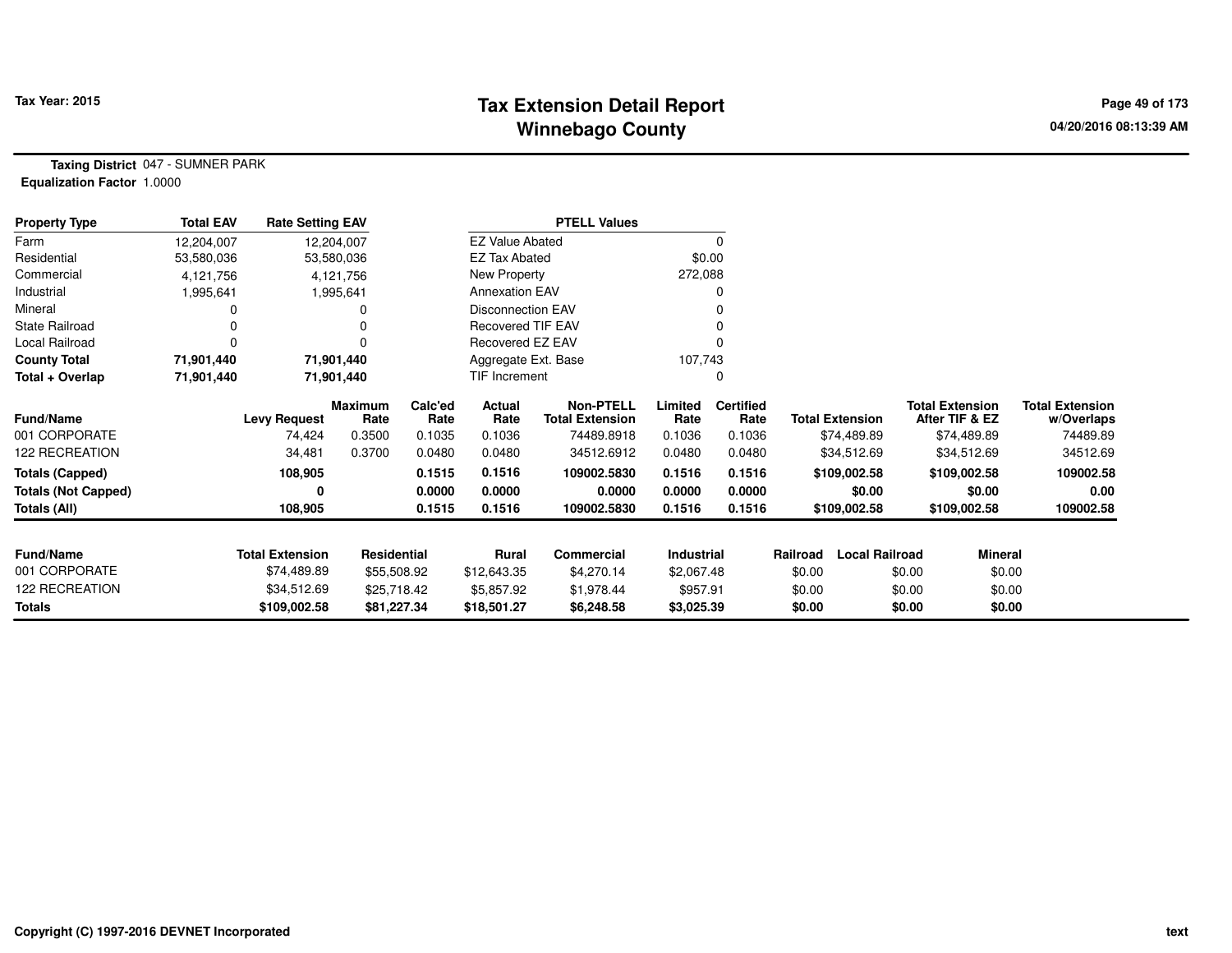## **Tax Extension Detail Report Tax Year: 2015 Page 50 of 173 Winnebago County**

**Taxing District** 048 - WINNEBAGO PARK DISTRICT**Equalization Factor** 1.0000

| <b>Property Type</b>         | <b>Total EAV</b> | <b>Rate Setting EAV</b> |                        |                 |                          | <b>PTELL Values</b>                        |                   |                          |          |                        |          |                                          |                                      |
|------------------------------|------------------|-------------------------|------------------------|-----------------|--------------------------|--------------------------------------------|-------------------|--------------------------|----------|------------------------|----------|------------------------------------------|--------------------------------------|
| Farm                         | 9,528,563        |                         | 9,528,563              |                 | <b>EZ Value Abated</b>   |                                            |                   | $\mathbf 0$              |          |                        |          |                                          |                                      |
| Residential                  | 69,468,959       | 69,468,959              |                        |                 | <b>EZ Tax Abated</b>     |                                            | \$0.00            |                          |          |                        |          |                                          |                                      |
| Commercial                   | 6,191,656        |                         | 6,191,656              |                 | New Property             |                                            | 493,169           |                          |          |                        |          |                                          |                                      |
| Industrial                   | 2,593,283        |                         | 2,593,283              |                 | <b>Annexation EAV</b>    |                                            |                   | 0                        |          |                        |          |                                          |                                      |
| Mineral                      | $\Omega$         |                         | $\Omega$               |                 | <b>Disconnection EAV</b> |                                            |                   | O                        |          |                        |          |                                          |                                      |
| <b>State Railroad</b>        | 633,043          |                         | 633,043                |                 | <b>Recovered TIF EAV</b> |                                            |                   |                          |          |                        |          |                                          |                                      |
| Local Railroad               | 699,028          |                         | 699,028                |                 | Recovered EZ EAV         |                                            |                   |                          |          |                        |          |                                          |                                      |
| <b>County Total</b>          | 89,114,532       |                         | 89,114,532             |                 | Aggregate Ext. Base      |                                            | 116,521           |                          |          |                        |          |                                          |                                      |
| Total + Overlap              | 89,114,532       |                         | 89,114,532             |                 | <b>TIF Increment</b>     |                                            |                   | 0                        |          |                        |          |                                          |                                      |
| Fund/Name                    |                  | <b>Levy Request</b>     | <b>Maximum</b><br>Rate | Calc'ed<br>Rate | Actual<br>Rate           | <b>Non-PTELL</b><br><b>Total Extension</b> | Limited<br>Rate   | <b>Certified</b><br>Rate |          | <b>Total Extension</b> |          | <b>Total Extension</b><br>After TIF & EZ | <b>Total Extension</b><br>w/Overlaps |
| 001 CORPORATE                |                  | 103,810                 | 0.3500                 | 0.1165          | 0.1165                   | 103818.4298                                | 0.1123            | 0.1123                   |          | \$100,075.62           |          | \$100,075.62                             | 100075.62                            |
| 027 AUDIT                    |                  | 3,060                   | 0.0050                 | 0.0034          | 0.0035                   | 3119.0086                                  | 0.0034            | 0.0034                   |          | \$3,029.89             |          | \$3,029.89                               | 3029.89                              |
| 035 TORT JUDGMENTS, LIABILIT |                  | 4,000                   | 0.0000                 | 0.0045          | 0.0045                   | 4010.1539                                  | 0.0044            | 0.0044                   |          | \$3,921.04             |          | \$3,921.04                               | 3921.04                              |
| 047 SOCIAL SECURITY          |                  | 11,477                  | 0.0000                 | 0.0129          | 0.0129                   | 11495.7746                                 | 0.0125            | 0.0125                   |          | \$11,139.32            |          | \$11,139.32                              | 11139.32                             |
| <b>Totals (Capped)</b>       |                  | 122,347                 |                        | 0.1373          | 0.1374                   | 122443.3670                                | 0.1326            | 0.1326                   |          | \$118,165.87           |          | \$118,165.87                             | 118165.87                            |
| <b>Totals (Not Capped)</b>   |                  | 0                       |                        | 0.0000          | 0.0000                   | 0.0000                                     | 0.0000            | 0.0000                   |          | \$0.00                 |          | \$0.00                                   | 0.00                                 |
| Totals (All)                 |                  | 122,347                 |                        | 0.1373          | 0.1374                   | 122443.3670                                | 0.1326            | 0.1326                   |          | \$118,165.87           |          | \$118,165.87                             | 118165.87                            |
|                              |                  |                         |                        |                 |                          |                                            |                   |                          |          |                        |          |                                          |                                      |
| Fund/Name                    |                  | <b>Total Extension</b>  | Residential            |                 | <b>Rural</b>             | <b>Commercial</b>                          | <b>Industrial</b> |                          | Railroad | <b>Local Railroad</b>  |          | <b>Mineral</b>                           |                                      |
| 001 CORPORATE                |                  | \$100,075.62            | \$78,013.63            |                 | \$10,700.58              | \$6,953.23                                 | \$2,912.26        |                          | \$710.91 |                        | \$785.01 | \$0.00                                   |                                      |
| 027 AUDIT                    |                  | \$3,029.89              | \$2,361.94             |                 | \$323.97                 | \$210.52                                   | \$88.17           |                          | \$21.52  |                        | \$23.77  | \$0.00                                   |                                      |
| 035 TORT JUDGMENTS, LIABILIT |                  | \$3,921.04              | \$3,056.64             |                 | \$419.26                 | \$272.43                                   | \$114.10          |                          | \$27.85  |                        | \$30.76  | \$0.00                                   |                                      |
| 047 SOCIAL SECURITY          |                  | \$11,139.32             | \$8,683.62             |                 | \$1,191.07               | \$773.96                                   | \$324.16          |                          | \$79.13  |                        | \$87.38  | \$0.00                                   |                                      |
| <b>Totals</b>                |                  | \$118,165.87            | \$92,115.83            |                 | \$12,634.88              | \$8,210.14                                 | \$3,438.69        |                          | \$839.41 |                        | \$926.92 | \$0.00                                   |                                      |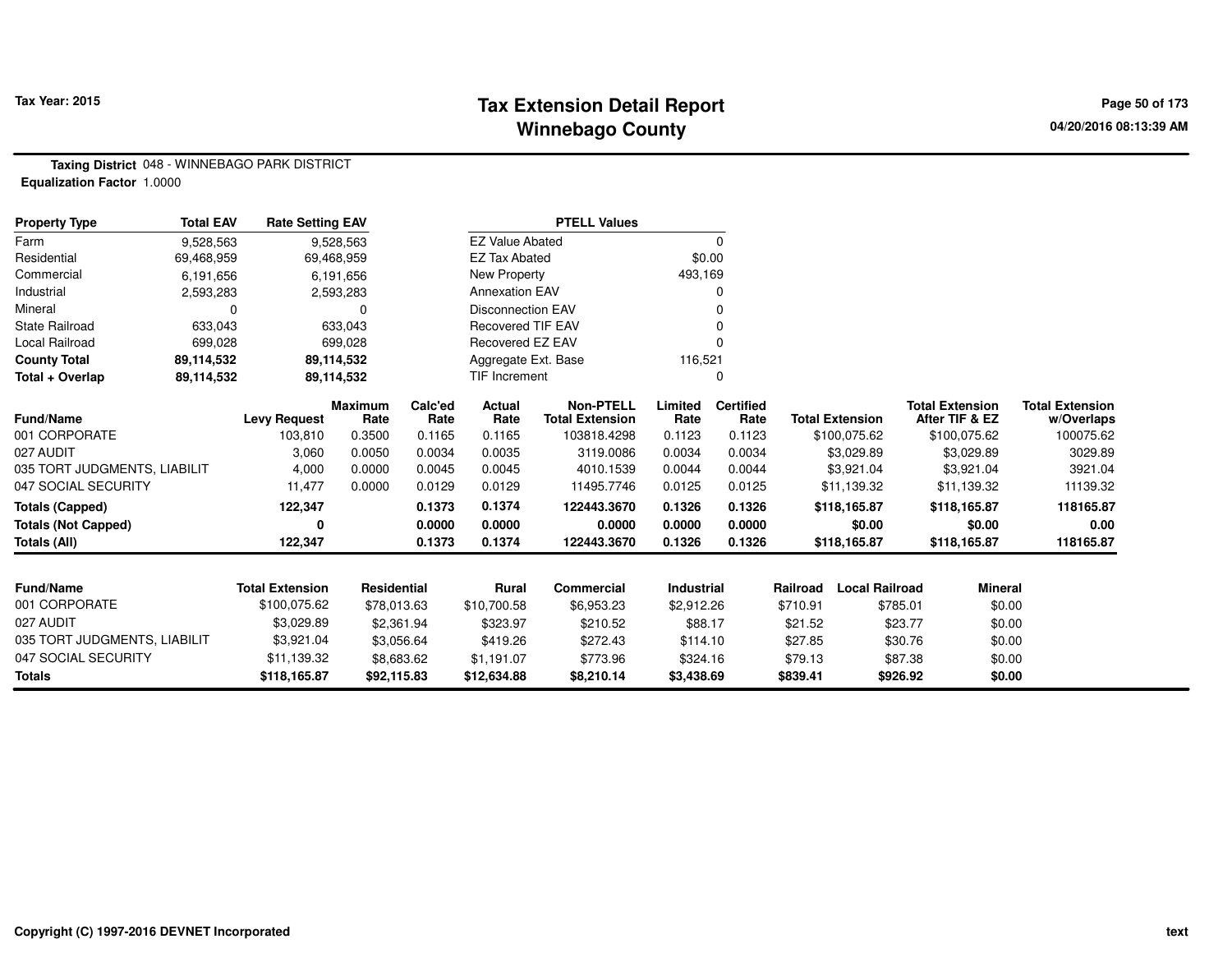## **Tax Extension Detail Report Tax Year: 2015 Page 51 of 173 Winnebago County**

**Taxing District** 049 - SEWARD PARK DISTRICT**Equalization Factor** 1.0000

| <b>Property Type</b>       | <b>Total EAV</b> | <b>Rate Setting EAV</b>  |                 |                 |                        | <b>PTELL Values</b>                        |                   |                          |            |                        |                                          |                                      |
|----------------------------|------------------|--------------------------|-----------------|-----------------|------------------------|--------------------------------------------|-------------------|--------------------------|------------|------------------------|------------------------------------------|--------------------------------------|
| Farm                       | 7,958,435        |                          | 7,958,435       |                 | <b>EZ Value Abated</b> |                                            |                   | 0                        |            |                        |                                          |                                      |
| Residential                | 4,663,395        |                          | 4,663,395       |                 | <b>EZ Tax Abated</b>   |                                            |                   | \$0.00                   |            |                        |                                          |                                      |
| Commercial                 | 2,658,974        |                          | 2,658,974       |                 | New Property           |                                            | 44,656            |                          |            |                        |                                          |                                      |
| Industrial                 | 160,777          |                          | 160,777         |                 | <b>Annexation EAV</b>  |                                            |                   | 0                        |            |                        |                                          |                                      |
| Mineral                    |                  |                          |                 |                 | Disconnection EAV      |                                            |                   | 0                        |            |                        |                                          |                                      |
| <b>State Railroad</b>      | 736,437          |                          | 736,437         |                 | Recovered TIF EAV      |                                            |                   |                          |            |                        |                                          |                                      |
| Local Railroad             | 453              |                          | 453             |                 | Recovered EZ EAV       |                                            |                   |                          |            |                        |                                          |                                      |
| <b>County Total</b>        | 16,178,471       | 16,178,471<br>16,178,471 |                 |                 | Aggregate Ext. Base    |                                            | 25,021            |                          |            |                        |                                          |                                      |
| Total + Overlap            | 16,178,471       |                          |                 |                 | TIF Increment          |                                            |                   | 0                        |            |                        |                                          |                                      |
| <b>Fund/Name</b>           |                  | <b>Levy Request</b>      | Maximum<br>Rate | Calc'ed<br>Rate | Actual<br>Rate         | <b>Non-PTELL</b><br><b>Total Extension</b> | Limited<br>Rate   | <b>Certified</b><br>Rate |            | <b>Total Extension</b> | <b>Total Extension</b><br>After TIF & EZ | <b>Total Extension</b><br>w/Overlaps |
| 001 CORPORATE              |                  | 26,265                   | 0.3500          | 0.1623          | 0.1624                 | 26273.8369                                 | 0.1564            | 0.1564                   |            | \$25,303.13            | \$25,303.13                              | 25303.13                             |
| <b>Totals (Capped)</b>     |                  | 26,265                   |                 | 0.1623          | 0.1624                 | 26273.8369                                 | 0.1564            | 0.1564                   |            | \$25,303.13            | \$25,303.13                              | 25303.13                             |
| <b>Totals (Not Capped)</b> |                  | 0                        |                 | 0.0000          | 0.0000                 | 0.0000                                     | 0.0000            | 0.0000                   |            | \$0.00                 | \$0.00                                   | 0.00                                 |
| Totals (All)               |                  | 26,265                   |                 | 0.1623          | 0.1624                 | 26273.8369                                 | 0.1564            | 0.1564                   |            | \$25,303.13            | \$25,303.13                              | 25303.13                             |
|                            |                  |                          |                 |                 |                        |                                            |                   |                          |            |                        |                                          |                                      |
| <b>Fund/Name</b>           |                  | <b>Total Extension</b>   | Residential     |                 | Rural                  | <b>Commercial</b>                          | <b>Industrial</b> |                          | Railroad   | <b>Local Railroad</b>  | <b>Mineral</b>                           |                                      |
| 001 CORPORATE              |                  | \$25,303.13              |                 | \$7,293.54      | \$12,446.99            | \$4,158.64                                 | \$251.46          |                          | \$1,151.79 |                        | \$0.71                                   | \$0.00                               |
| Totals                     |                  | \$25,303.13              |                 | \$7,293.54      | \$12,446.99            | \$4,158.64                                 | \$251.46          |                          | \$1,151.79 |                        | \$0.71                                   | \$0.00                               |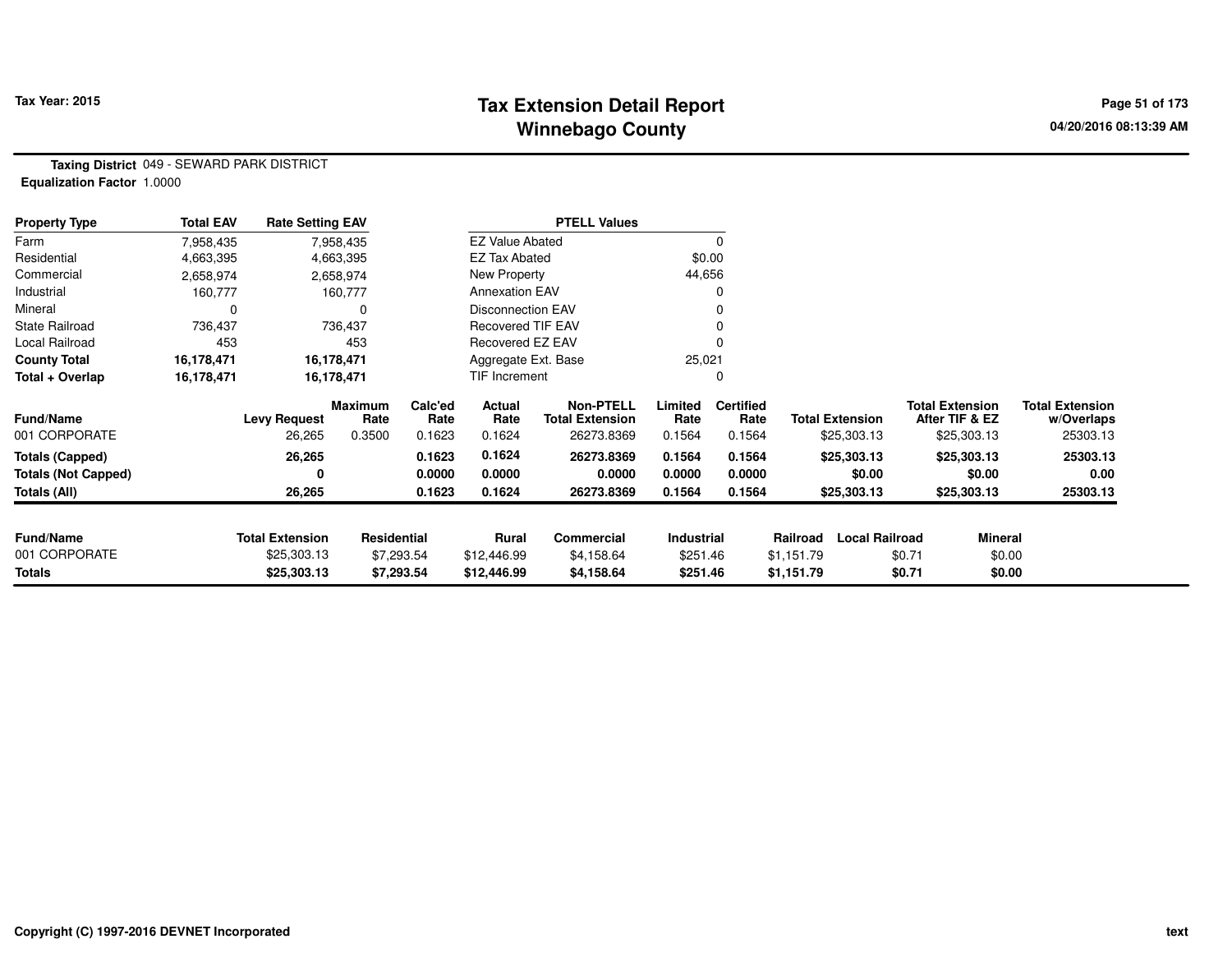## **Tax Extension Detail Report Tax Year: 2015 Page 52 of 173 Winnebago County**

**Taxing District** 050 - DURAND SANITARY**Equalization Factor** 1.0000

| <b>Property Type</b>       | <b>Total EAV</b> | <b>Rate Setting EAV</b>                |                 |                 |                          | <b>PTELL Values</b>                        |                 |                          |          |                        |                                          |                                      |
|----------------------------|------------------|----------------------------------------|-----------------|-----------------|--------------------------|--------------------------------------------|-----------------|--------------------------|----------|------------------------|------------------------------------------|--------------------------------------|
| Farm                       | 61,615           |                                        | 61,615          |                 | <b>EZ Value Abated</b>   |                                            |                 | $\Omega$                 |          |                        |                                          |                                      |
| Residential                | 11,423,583       |                                        | 11,371,795      |                 | <b>EZ Tax Abated</b>     |                                            |                 | \$0.00                   |          |                        |                                          |                                      |
| Commercial                 | 3,306,374        |                                        | 3,155,097       |                 | New Property             |                                            |                 |                          |          |                        |                                          |                                      |
| Industrial                 | 224,762          |                                        | 187,060         |                 | <b>Annexation EAV</b>    |                                            |                 |                          |          |                        |                                          |                                      |
| Mineral                    |                  |                                        |                 |                 | <b>Disconnection EAV</b> |                                            |                 |                          |          |                        |                                          |                                      |
| <b>State Railroad</b>      |                  |                                        |                 |                 | <b>Recovered TIF EAV</b> |                                            |                 |                          |          |                        |                                          |                                      |
| Local Railroad             | 0                |                                        |                 |                 | Recovered EZ EAV         |                                            |                 |                          |          |                        |                                          |                                      |
| <b>County Total</b>        | 15,016,334       | 14,775,567<br>15,016,334<br>14,775,567 |                 |                 | Aggregate Ext. Base      |                                            | 6,467           |                          |          |                        |                                          |                                      |
| Total + Overlap            |                  |                                        |                 |                 | TIF Increment            |                                            | 240,767         |                          |          |                        |                                          |                                      |
| <b>Fund/Name</b>           |                  | <b>Levy Request</b>                    | Maximum<br>Rate | Calc'ed<br>Rate | Actual<br>Rate           | <b>Non-PTELL</b><br><b>Total Extension</b> | Limited<br>Rate | <b>Certified</b><br>Rate |          | <b>Total Extension</b> | <b>Total Extension</b><br>After TIF & EZ | <b>Total Extension</b><br>w/Overlaps |
| 001 CORPORATE              |                  | 6,453                                  | 0.2500          | 0.0437          | 0.0437                   | 6562.1380                                  | 0.0437          | 0.0437                   |          | \$6,562.14             | \$6,456.92                               | 6456.92                              |
| Totals (Capped)            |                  | 6,453                                  |                 | 0.0437          | 0.0437                   | 6562.1380                                  | 0.0437          | 0.0437                   |          | \$6,562.14             | \$6,456.92                               | 6456.92                              |
| <b>Totals (Not Capped)</b> |                  | 0                                      |                 | 0.0000          | 0.0000                   | 0.0000                                     | 0.0000          | 0.0000                   |          | \$0.00                 | \$0.00                                   | 0.00                                 |
| Totals (All)               |                  | 6,453                                  |                 | 0.0437          | 0.0437                   | 6562.1380                                  | 0.0437          | 0.0437                   |          | \$6,562.14             | \$6,456.92                               | 6456.92                              |
|                            |                  |                                        |                 |                 |                          |                                            |                 |                          |          |                        |                                          |                                      |
| <b>Fund/Name</b>           |                  | <b>Total Extension</b>                 | Residential     |                 | Rural                    | Commercial                                 | Industrial      |                          | Railroad | <b>Local Railroad</b>  | <b>Mineral</b>                           |                                      |
| 001 CORPORATE              |                  | \$6,456.92                             |                 | \$4,969.46      | \$26.93                  | \$1,378.78                                 | \$81.75         |                          | \$0.00   | \$0.00                 | \$0.00                                   |                                      |
| <b>Totals</b>              |                  | \$6,456.92                             |                 | \$4,969.46      | \$26.93                  | \$1,378.78                                 | \$81.75         |                          | \$0.00   | \$0.00                 | \$0.00                                   |                                      |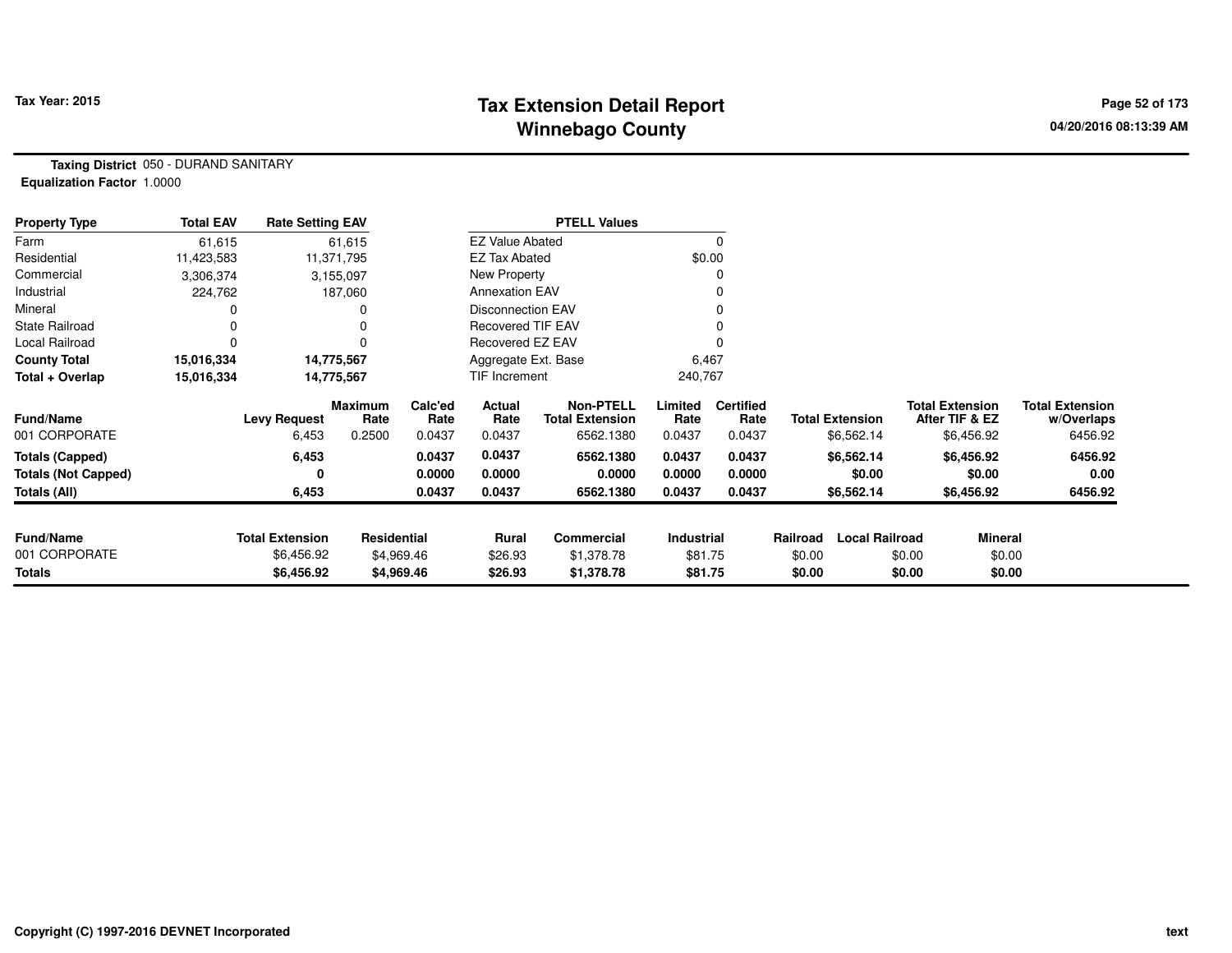### **Tax Extension Detail Report Tax Year: 2015 Page 53 of 173 Winnebago County**

**Taxing District** 051 - ROCK RIVER WATER REC**Equalization Factor** 1.0000

| <b>Property Type</b>              | <b>Total EAV</b> | <b>Rate Setting EAV</b> |                    |                |                          | <b>PTELL Values</b>    |                  |                  |            |                          |                        |                |                        |
|-----------------------------------|------------------|-------------------------|--------------------|----------------|--------------------------|------------------------|------------------|------------------|------------|--------------------------|------------------------|----------------|------------------------|
| Farm                              | 2,780,693        |                         | 2,731,849          |                | <b>EZ Value Abated</b>   |                        |                  | $\mathbf 0$      |            |                          |                        |                |                        |
| Residential                       | 1,597,203,448    | 1,592,429,089           |                    |                | <b>EZ Tax Abated</b>     |                        | \$0.00           |                  |            |                          |                        |                |                        |
| Commercial                        | 602,469,886      | 572,256,914             |                    |                | <b>New Property</b>      |                        | 10,897,717       |                  |            |                          |                        |                |                        |
| Industrial                        | 227,163,191      | 205,774,186             |                    |                | <b>Annexation EAV</b>    |                        | 8,289,668        |                  |            |                          |                        |                |                        |
| Mineral                           | 0                |                         | $\Omega$           |                | <b>Disconnection EAV</b> |                        |                  | 0                |            |                          |                        |                |                        |
| <b>State Railroad</b>             | 4,452,412        |                         | 4,452,412          |                | <b>Recovered TIF EAV</b> |                        |                  | $\Omega$         |            |                          |                        |                |                        |
| Local Railroad                    | 112,769          |                         | 112,769            |                | Recovered EZ EAV         |                        | 145,864          |                  |            |                          |                        |                |                        |
| <b>County Total</b>               | 2,434,182,399    | 2,377,757,219           |                    |                | Aggregate Ext. Base      |                        | 4,853,234        |                  |            |                          |                        |                |                        |
| Total + Overlap                   | 2,434,182,399    | 2,377,757,219           |                    |                | <b>TIF Increment</b>     |                        | 56,425,180       |                  |            |                          |                        |                |                        |
|                                   |                  |                         | <b>Maximum</b>     | Calc'ed        | Actual                   | <b>Non-PTELL</b>       | Limited          | <b>Certified</b> |            |                          | <b>Total Extension</b> |                | <b>Total Extension</b> |
| <b>Fund/Name</b><br>001 CORPORATE |                  | <b>Levy Request</b>     | Rate<br>0.1660     | Rate<br>0.1354 | Rate<br>0.1354           | <b>Total Extension</b> | Rate             | Rate<br>0.1289   |            | <b>Total Extension</b>   | After TIF & EZ         |                | w/Overlaps             |
| 003 BONDS & INT 2007              |                  | 3,219,000<br>0          | 0.0000             | 0.0000         | 0.0000                   | 3295882.9682<br>0.0000 | 0.1289<br>0.0000 | 0.0000           |            | \$3,137,661.11<br>\$0.00 | \$3,064,929.06         | \$0.00         | 3064929.06<br>0.00     |
| 003A BONDS & INT 2008             |                  | $\Omega$                | 0.0000             | 0.0000         | 0.0000                   | 0.0000                 | 0.0000           | 0.0000           |            | \$0.00                   |                        | \$0.00         | 0.00                   |
| 003B BONDS & INT 2009             |                  | $\Omega$                | 0.0000             | 0.0000         | 0.0000                   | 0.0000                 | 0.0000           | 0.0000           |            | \$0.00                   |                        | \$0.00         | 0.00                   |
| 003C BONDS & INT 2010             |                  | $\Omega$                | 0.0000             | 0.0000         | 0.0000                   | 0.0000                 | 0.0000           | 0.0000           |            | \$0.00                   |                        | \$0.00         | 0.00                   |
| 003D BONDS & INT 2013             |                  | $\Omega$                | 0.0000             | 0.0000         | 0.0000                   | 0.0000                 | 0.0000           | 0.0000           |            | \$0.00                   |                        | \$0.00         | 0.00                   |
| 003E BONDS & INT 2014             |                  | O                       | 0.0000             | 0.0000         | 0.0000                   | 0.0000                 | 0.0000           | 0.0000           |            | \$0.00                   |                        | \$0.00         | 0.00                   |
| 045 PUBLIC BENEFIT                |                  | 1,100,000               | 0.0500             | 0.0463         | 0.0463                   | 1127026.4507           | 0.0441           | 0.0441           |            | \$1,073,474.44           | \$1,048,590.93         |                | 1048590.93             |
| 073 CHLORINATION OF SEWAGE        |                  | 860,000                 | 0.0500             | 0.0362         | 0.0362                   | 881174.0284            | 0.0345           | 0.0345           |            | \$839,792.93             | \$820,326.24           |                | 820326.24              |
| <b>Totals (Capped)</b>            |                  | 5,179,000               |                    | 0.2178         | 0.2179                   | 5304083.4474           | 0.2075           | 0.2075           |            | \$5,050,928.48           | \$4,933,846.23         |                | 4933846.23             |
| <b>Totals (Not Capped)</b>        |                  | 0                       |                    | 0.0000         | 0.0000                   | 0.0000                 | 0.0000           | 0.0000           |            | \$0.00                   |                        | \$0.00         | 0.00                   |
| Totals (All)                      |                  | 5,179,000               |                    | 0.2178         | 0.2179                   | 5304083.4474           | 0.2075           | 0.2075           |            | \$5,050,928.48           | \$4,933,846.23         |                | 4933846.23             |
|                                   |                  |                         |                    |                |                          |                        |                  |                  |            |                          |                        |                |                        |
| Fund/Name                         |                  | <b>Total Extension</b>  | <b>Residential</b> |                | Rural                    | <b>Commercial</b>      | Industrial       |                  | Railroad   | <b>Local Railroad</b>    |                        | <b>Mineral</b> |                        |
| 001 CORPORATE                     |                  | \$3,064,929.06          | \$2,052,641.10     |                | \$3,521.35               | \$737,639.16           | \$265,242.93     |                  | \$5,739.16 |                          | \$145.36               | \$0.00         |                        |
| 003 BONDS & INT 2007              |                  | \$0.00                  |                    | \$0.00         | \$0.00                   | \$0.00                 |                  | \$0.00           | \$0.00     |                          | \$0.00                 | \$0.00         |                        |
| 003A BONDS & INT 2008             |                  | \$0.00                  |                    | \$0.00         | \$0.00                   | \$0.00                 |                  | \$0.00           | \$0.00     |                          | \$0.00                 | \$0.00         |                        |
| 003B BONDS & INT 2009             |                  | \$0.00                  |                    | \$0.00         | \$0.00                   | \$0.00                 |                  | \$0.00           | \$0.00     |                          | \$0.00                 | \$0.00         |                        |
| 003C BONDS & INT 2010             |                  | \$0.00                  |                    | \$0.00         | \$0.00                   | \$0.00                 |                  | \$0.00           | \$0.00     |                          | \$0.00                 | \$0.00         |                        |
| 003D BONDS & INT 2013             |                  | \$0.00                  |                    | \$0.00         | \$0.00                   | \$0.00                 |                  | \$0.00           | \$0.00     |                          | \$0.00                 | \$0.00         |                        |
| 003E BONDS & INT 2014             |                  | \$0.00                  |                    | \$0.00         | \$0.00                   | \$0.00                 |                  | \$0.00           | \$0.00     |                          | \$0.00                 | \$0.00         |                        |
| 045 PUBLIC BENEFIT                |                  | \$1,048,590.93          | \$702,261.22       |                | \$1,204.75               | \$252,365.30           | \$90,746.42      |                  | \$1,963.51 |                          | \$49.73                | \$0.00         |                        |
| 073 CHLORINATION OF SEWAGE        |                  | \$820,326.24            | \$549,388.03       |                | \$942.49                 | \$197,428.64           | \$70,992.09      |                  | \$1,536.08 |                          | \$38.91                | \$0.00         |                        |
| <b>Totals</b>                     |                  | \$4,933,846.23          | \$3,304,290.35     |                | \$5,668.59               | \$1,187,433.10         | \$426,981.44     |                  | \$9,238.75 |                          | \$234.00               | \$0.00         |                        |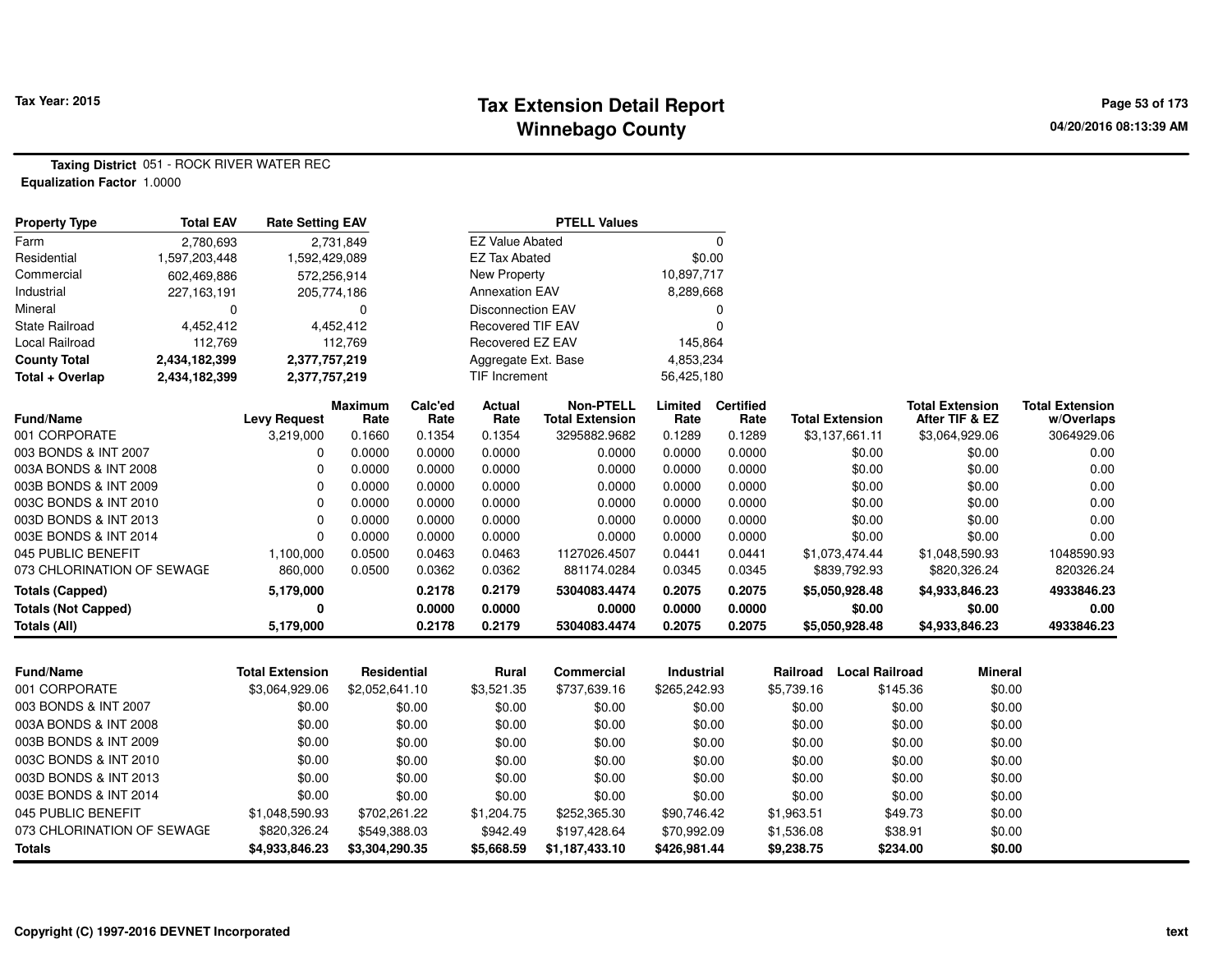## **Tax Extension Detail Report Tax Year: 2015 Page 54 of 173 Winnebago County**

**Taxing District** 052 - PRESTON & CENTRAL TIF**Equalization Factor** 1.0000

| <b>Property Type</b>       | <b>Total EAV</b> | <b>TIF Base EAV</b>    |                 |                 |                        | <b>PTELL Values</b>                        |                 |                          |          |                        |                                          |                |                                      |
|----------------------------|------------------|------------------------|-----------------|-----------------|------------------------|--------------------------------------------|-----------------|--------------------------|----------|------------------------|------------------------------------------|----------------|--------------------------------------|
| Farm                       | 0                |                        |                 |                 | <b>EZ Value Abated</b> |                                            |                 | $\Omega$                 |          |                        |                                          |                |                                      |
| Residential                | 2,829            |                        | 2,829           |                 | <b>EZ Tax Abated</b>   |                                            |                 | \$0.00                   |          |                        |                                          |                |                                      |
| Commercial                 | 57,905           |                        | 57,821          |                 | New Property           |                                            |                 |                          |          |                        |                                          |                |                                      |
| Industrial                 | 2,074,156        |                        | 1,570,323       |                 | <b>Annexation EAV</b>  |                                            |                 |                          |          |                        |                                          |                |                                      |
| Mineral                    |                  |                        |                 |                 | Disconnection EAV      |                                            |                 |                          |          |                        |                                          |                |                                      |
| <b>State Railroad</b>      |                  |                        |                 |                 | Recovered TIF EAV      |                                            |                 |                          |          |                        |                                          |                |                                      |
| Local Railroad             | 0                |                        | $\Omega$        |                 | Recovered EZ EAV       |                                            |                 |                          |          |                        |                                          |                |                                      |
| <b>County Total</b>        | 2,134,890        |                        | 1,630,973       |                 | Aggregate Ext. Base    |                                            |                 |                          |          |                        |                                          |                |                                      |
| Total + Overlap            | 2,134,890        |                        | 1,630,973       |                 | TIF Increment          |                                            | 503,917         |                          |          |                        |                                          |                |                                      |
| <b>Fund/Name</b>           |                  | <b>Levy Request</b>    | Maximum<br>Rate | Calc'ed<br>Rate | Actual<br>Rate         | <b>Non-PTELL</b><br><b>Total Extension</b> | Limited<br>Rate | <b>Certified</b><br>Rate |          | <b>Total Extension</b> | <b>Total Extension</b><br>After TIF & EZ |                | <b>Total Extension</b><br>w/Overlaps |
| 001 CORPORATE              |                  | 0                      | 0.0025          | 0.0000          | 0.0000                 | 0.0000                                     | 0.0000          | 0.0000                   |          | \$0.00                 |                                          | \$77,080.68    | 77080.68                             |
| <b>Totals (Capped)</b>     |                  | 0                      |                 | 0.0000          | 0.0000                 | 0.0000                                     | 0.0000          | 0.0000                   |          | \$0.00                 |                                          | \$0.00         | 0.00                                 |
| <b>Totals (Not Capped)</b> |                  | 0                      |                 | 0.0000          | 0.0000                 | 0.0000                                     | 0.0000          | 0.0000                   |          | \$0.00                 |                                          | \$77,080.68    | 77080.68                             |
| Totals (All)               |                  | 0                      |                 | 0.0000          | 0.0000                 | 0.0000                                     | 0.0000          | 0.0000                   |          | \$0.00                 |                                          | \$77,080.68    | 77080.68                             |
|                            |                  |                        |                 |                 |                        |                                            |                 |                          |          |                        |                                          |                |                                      |
| <b>Fund/Name</b>           |                  | <b>Total Extension</b> | Residential     |                 | Rural                  | Commercial                                 | Industrial      |                          | Railroad | <b>Local Railroad</b>  |                                          | <b>Mineral</b> |                                      |
| 001 CORPORATE              |                  | \$77,080.68            |                 | \$0.00          | \$0.00                 | \$0.00                                     |                 | \$0.00                   | \$0.00   |                        | \$0.00                                   | \$0.00         |                                      |
| <b>Totals</b>              |                  | \$77,080.68            |                 | \$0.00          | \$0.00                 | \$0.00                                     |                 | \$0.00                   | \$0.00   |                        | \$0.00                                   | \$0.00         |                                      |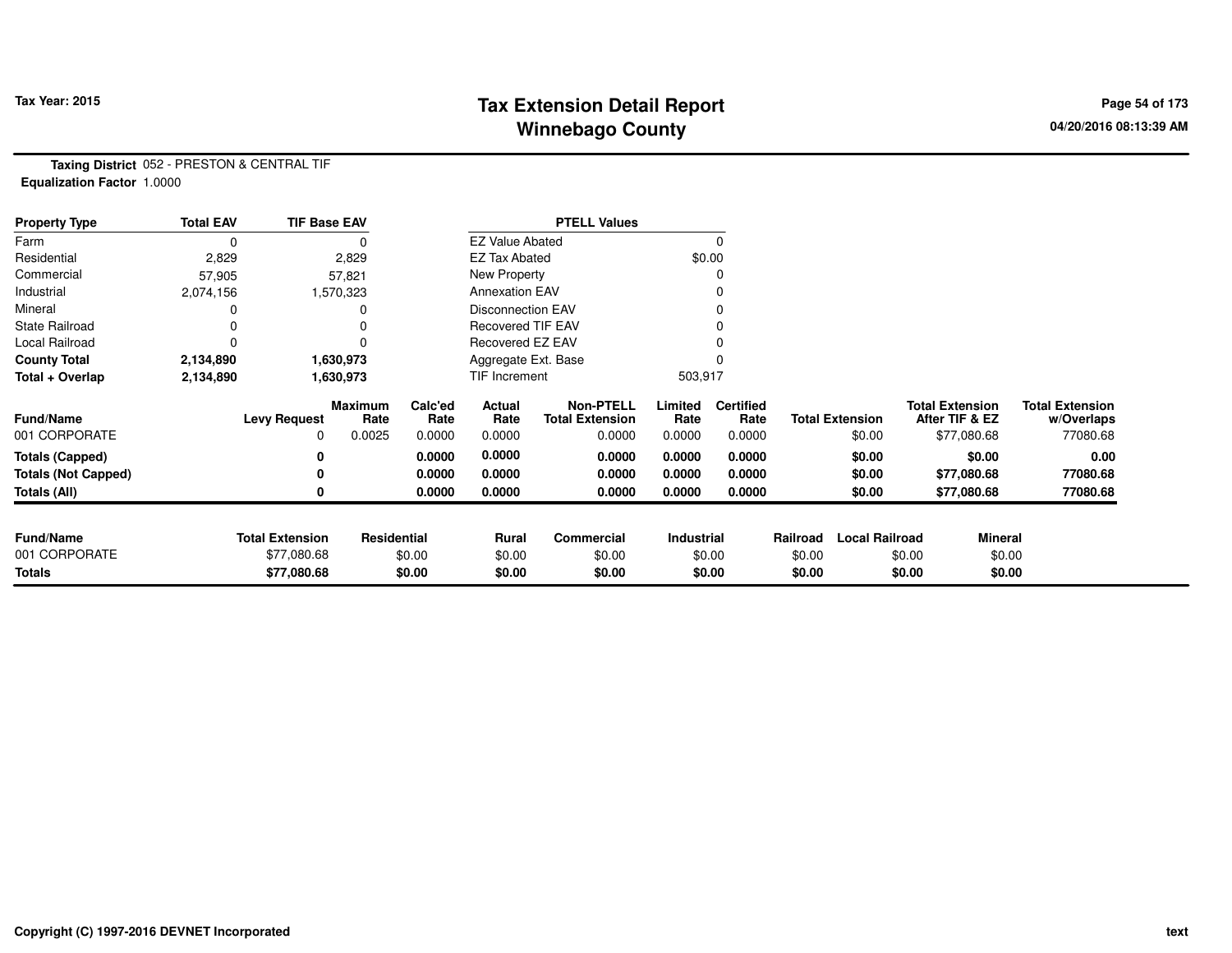## **Tax Extension Detail Report Tax Year: 2015 Page 55 of 173 Winnebago County**

**Taxing District** 053 - SEWARD SANITARY**Equalization Factor** 1.0000

| <b>Property Type</b>       | <b>Total EAV</b> | <b>Rate Setting EAV</b> |                 |                 |                          | <b>PTELL Values</b>                        |                   |                          |          |                        |                                          |                                      |
|----------------------------|------------------|-------------------------|-----------------|-----------------|--------------------------|--------------------------------------------|-------------------|--------------------------|----------|------------------------|------------------------------------------|--------------------------------------|
| Farm                       | 135,741          |                         | 135,741         |                 | <b>EZ Value Abated</b>   |                                            |                   | 0                        |          |                        |                                          |                                      |
| Residential                | 1,991,560        |                         | 1,991,560       |                 | EZ Tax Abated            |                                            |                   | \$0.00                   |          |                        |                                          |                                      |
| Commercial                 | 1,777,846        |                         | 1,777,846       |                 | New Property             |                                            |                   | 0                        |          |                        |                                          |                                      |
| Industrial                 | 160,777          |                         | 160,777         |                 | <b>Annexation EAV</b>    |                                            |                   | 0                        |          |                        |                                          |                                      |
| Mineral                    | 0                |                         |                 |                 | <b>Disconnection EAV</b> |                                            |                   | 0                        |          |                        |                                          |                                      |
| <b>State Railroad</b>      | 65,487           |                         | 65,487          |                 | <b>Recovered TIF EAV</b> |                                            |                   |                          |          |                        |                                          |                                      |
| Local Railroad             | 453              |                         | 453             |                 | Recovered EZ EAV         |                                            |                   | 0                        |          |                        |                                          |                                      |
| <b>County Total</b>        | 4,131,864        | 4,131,864<br>4,131,864  |                 |                 | Aggregate Ext. Base      |                                            |                   | 3,903                    |          |                        |                                          |                                      |
| Total + Overlap            | 4,131,864        |                         |                 |                 | <b>TIF Increment</b>     |                                            |                   | 0                        |          |                        |                                          |                                      |
| <b>Fund/Name</b>           |                  | <b>Levy Request</b>     | Maximum<br>Rate | Calc'ed<br>Rate | Actual<br>Rate           | <b>Non-PTELL</b><br><b>Total Extension</b> | Limited<br>Rate   | <b>Certified</b><br>Rate |          | <b>Total Extension</b> | <b>Total Extension</b><br>After TIF & EZ | <b>Total Extension</b><br>w/Overlaps |
| 001 CORPORATE              |                  | 3,900                   | 0.2500          | 0.0944          | 0.0944                   | 3900.4796                                  | 0.0944            | 0.0944                   |          | \$3,900.48             | \$3,900.48                               | 3900.48                              |
| Totals (Capped)            |                  | 3,900                   |                 | 0.0944          | 0.0944                   | 3900.4796                                  | 0.0944            | 0.0944                   |          | \$3,900.48             | \$3,900.48                               | 3900.48                              |
| <b>Totals (Not Capped)</b> |                  | 0                       |                 | 0.0000          | 0.0000                   | 0.0000                                     | 0.0000            | 0.0000                   |          | \$0.00                 | \$0.00                                   | 0.00                                 |
| Totals (All)               |                  | 3,900                   |                 | 0.0944          | 0.0944                   | 3900.4796                                  | 0.0944            | 0.0944                   |          | \$3,900.48             | \$3,900.48                               | 3900.48                              |
|                            |                  |                         |                 |                 |                          |                                            |                   |                          |          |                        |                                          |                                      |
| <b>Fund/Name</b>           |                  | <b>Total Extension</b>  | Residential     |                 | Rural                    | <b>Commercial</b>                          | <b>Industrial</b> |                          | Railroad | <b>Local Railroad</b>  | Mineral                                  |                                      |
| 001 CORPORATE              |                  | \$3,900.48              |                 | \$1,880.03      | \$128.14                 | \$1,678.29                                 | \$151.77          |                          | \$61.82  |                        | \$0.43<br>\$0.00                         |                                      |
| Totals                     |                  | \$3,900.48              |                 | \$1,880.03      | \$128.14                 | \$1,678.29                                 | \$151.77          |                          | \$61.82  |                        | \$0.43<br>\$0.00                         |                                      |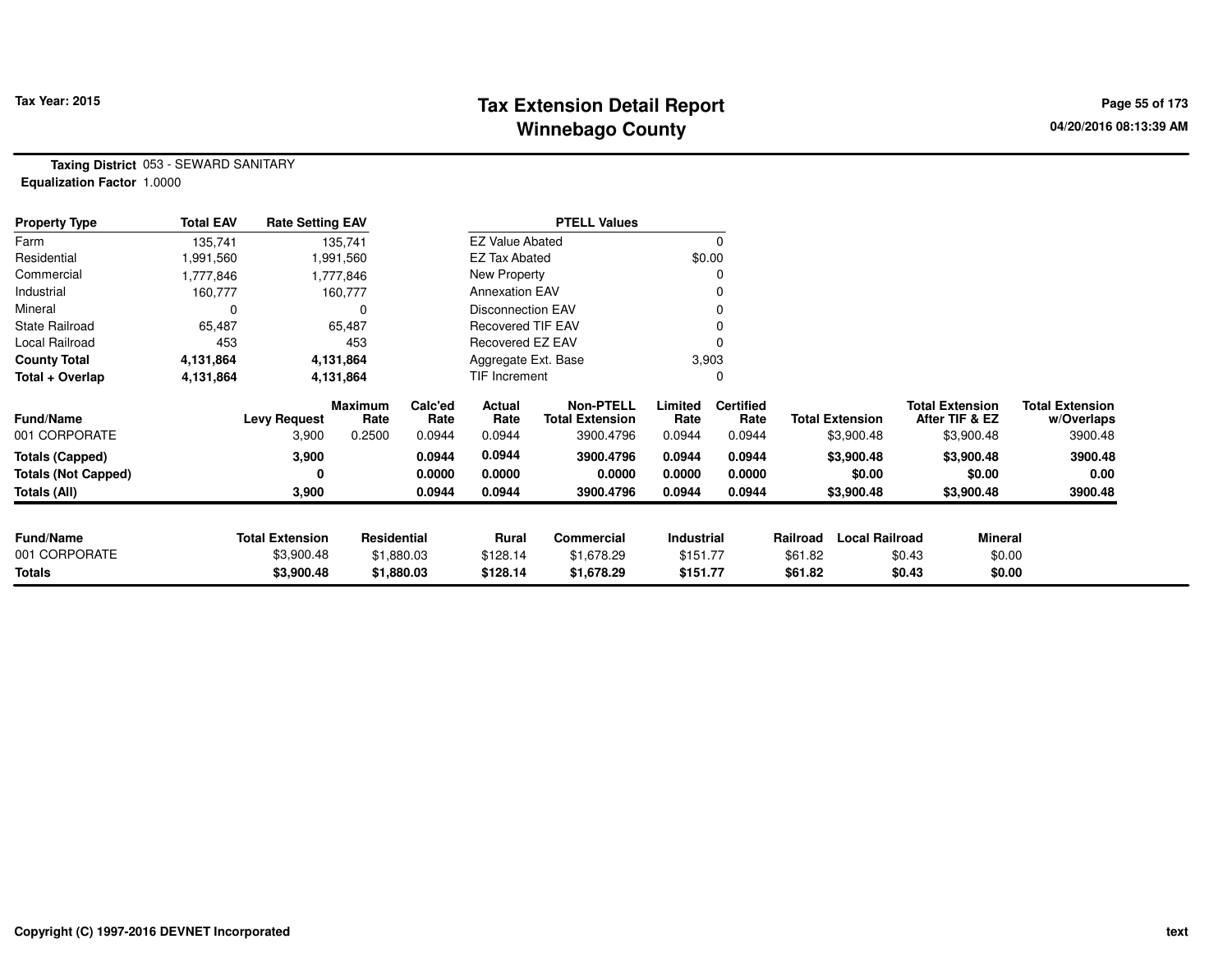## **Tax Extension Detail Report Tax Year: 2015 Page 56 of 173 Winnebago County**

**04/20/2016 08:13:39 AM**

**Taxing District** 054 - CHERRY VALLEY LIBRARY

**Equalization Factor** 1.0000

| <b>Property Type</b>         | <b>Total EAV</b> | <b>Rate Setting EAV</b>  |                        |                 |                          | <b>PTELL Values</b>                        |                 |                          |                      | <b>Overlapping County</b> |                  |                                          | <b>Overlap EAV</b>                   |
|------------------------------|------------------|--------------------------|------------------------|-----------------|--------------------------|--------------------------------------------|-----------------|--------------------------|----------------------|---------------------------|------------------|------------------------------------------|--------------------------------------|
| Farm                         | 5,475,989        |                          | 5,427,034              |                 | <b>EZ Value Abated</b>   |                                            |                 | $\Omega$                 |                      | Boone County              |                  |                                          | 10,743,001                           |
| Residential                  | 184,911,059      | 184,905,125              |                        |                 | <b>EZ Tax Abated</b>     |                                            | \$0.00          |                          |                      | <b>Total</b>              |                  |                                          | 10,743,001                           |
| Commercial                   | 42,959,575       |                          | 42,959,575             |                 | <b>New Property</b>      |                                            | 366,754         |                          |                      |                           |                  | * denotes use of estimated EAV           |                                      |
| Industrial                   | 5,212,711        |                          | 3,164,067              |                 | <b>Annexation EAV</b>    |                                            | 2,976           |                          |                      |                           |                  |                                          |                                      |
| Mineral                      | $\Omega$         |                          | $\Omega$               |                 | <b>Disconnection EAV</b> |                                            |                 | $\Omega$                 |                      |                           |                  |                                          |                                      |
| <b>State Railroad</b>        | 939,290          |                          | 939,290                |                 | <b>Recovered TIF EAV</b> |                                            |                 | $\Omega$                 |                      |                           |                  |                                          |                                      |
| <b>Local Railroad</b>        | $\Omega$         |                          | $\Omega$               |                 | Recovered EZ EAV         |                                            |                 | $\Omega$                 |                      |                           |                  |                                          |                                      |
| <b>County Total</b>          | 239,498,624      | 237,395,091              |                        |                 | Aggregate Ext. Base      |                                            | 991,712         |                          |                      |                           |                  |                                          |                                      |
| Total + Overlap              | 250,241,625      | 248,138,092              |                        |                 | <b>TIF Increment</b>     |                                            | 2,103,533       |                          |                      |                           |                  |                                          |                                      |
| <b>Fund/Name</b>             |                  | <b>Levy Request</b>      | <b>Maximum</b><br>Rate | Calc'ed<br>Rate | <b>Actual</b><br>Rate    | <b>Non-PTELL</b><br><b>Total Extension</b> | Limited<br>Rate | <b>Certified</b><br>Rate |                      | <b>Total Extension</b>    |                  | <b>Total Extension</b><br>After TIF & EZ | <b>Total Extension</b><br>w/Overlaps |
| 001 CORPORATE                |                  | 829,581                  | 0.6000                 | 0.3343          | 0.3344                   | 800883.3987                                | 0.3344          | 0.3344                   |                      | \$800,883.40              |                  | \$793,849.18                             | 829773.78                            |
| 004 BUILDINGS, EQUIPMENT & M |                  | 50,198                   | 0.0200                 | 0.0202          | 0.0200                   | 47899.7248                                 | 0.0200          | 0.0200                   |                      | \$47,899.72               |                  | \$47,479.02                              | 49627.62                             |
| 005 I. M. R. F.              |                  | 43,750                   | 0.0000                 | 0.0176          | 0.0177                   | 42391.2564                                 | 0.0177          | 0.0177                   |                      | \$42,391.26               |                  | \$42,018.93                              | 43920.44                             |
| 027 AUDIT                    |                  | 7,539                    | 0.0050                 | 0.0030          | 0.0031                   | 7424.4573                                  | 0.0031          | 0.0031                   |                      | \$7,424.46                |                  | \$7,359.25                               | 7692.28                              |
| 031 WORKING CASH             |                  | $\mathbf 0$              | 0.0500                 | 0.0000          | 0.0000                   | 0.0000                                     | 0.0000          | 0.0000                   |                      | \$0.00                    |                  | \$0.00                                   | 0.00                                 |
| 035 TORT JUDGMENTS, LIABILIT |                  | 3,000                    | 0.0000                 | 0.0012          | 0.0013                   | 3113.4821                                  | 0.0013          | 0.0013                   |                      | \$3,113.48                |                  | \$3,086.14                               | 3225.80                              |
| 047 SOCIAL SECURITY          |                  | 51,500                   | 0.0000                 | 0.0208          | 0.0208                   | 49815.7138                                 | 0.0208          | 0.0208                   |                      | \$49,815.71               |                  | \$49,378.18                              | 51612.72                             |
| 062 WORKERS COMPENSATION     |                  | 500                      | 0.0000                 | 0.0002          | 0.0003                   | 718.4959                                   | 0.0003          | 0.0003                   |                      | \$718.50                  |                  | \$712.19                                 | 744.41                               |
| <b>Totals (Capped)</b>       |                  | 986,068                  |                        | 0.3974          | 0.3976                   | 952246.5290                                | 0.3976          | 0.3976                   |                      | \$952,246.53              |                  | \$943,882.89                             | 986597.05                            |
| <b>Totals (Not Capped)</b>   |                  | 0                        |                        | 0.0000          | 0.0000                   | 0.0000                                     | 0.0000          | 0.0000                   |                      | \$0.00                    |                  | \$0.00                                   | 0.00                                 |
| Totals (All)                 |                  | 986,068                  |                        | 0.3974          | 0.3976                   | 952246.5290                                | 0.3976          | 0.3976                   |                      | \$952,246.53              |                  | \$943,882.89                             | 986597.05                            |
| <b>Fund/Name</b>             |                  | <b>Total Extension</b>   | Residential            |                 | Rural                    | <b>Commercial</b>                          | Industrial      |                          | Railroad             | <b>Local Railroad</b>     |                  | <b>Mineral</b>                           |                                      |
| 001 CORPORATE                |                  | \$793,849.18             | \$618,322.73           |                 | \$18,148.00              | \$143,656.82                               | \$10,580.64     |                          | \$3,140.99           |                           | \$0.00           | \$0.00                                   |                                      |
| 004 BUILDINGS, EQUIPMENT & N |                  | \$47,479.02              | \$36,981.02            |                 | \$1,085.41               | \$8,591.92                                 | \$632.81        |                          | \$187.86             |                           | \$0.00           | \$0.00                                   |                                      |
| 005 I. M. R. F.              |                  | \$42,018.93              | \$32,728.21            |                 | \$960.59                 | \$7,603.84                                 | \$560.04        |                          | \$166.25             |                           | \$0.00           | \$0.00                                   |                                      |
| 027 AUDIT                    |                  | \$7,359.25               | \$5,732.05             |                 | \$168.24                 | \$1,331.75                                 | \$98.09         |                          | \$29.12              |                           | \$0.00           | \$0.00                                   |                                      |
| 031 WORKING CASH             |                  | \$0.00                   |                        | \$0.00          | \$0.00                   | \$0.00                                     |                 | \$0.00                   | \$0.00               |                           | \$0.00           | \$0.00                                   |                                      |
| 035 TORT JUDGMENTS, LIABILIT |                  | \$3,086.14               |                        |                 |                          |                                            |                 |                          | \$12.21              |                           |                  |                                          |                                      |
| 047 SOCIAL SECURITY          |                  | \$49,378.18              | \$2,403.78             |                 | \$70.55                  | \$558.47                                   | \$41.13         |                          |                      |                           | \$0.00           | \$0.00                                   |                                      |
| 062 WORKERS COMPENSATION     |                  |                          | \$38,460.27            |                 | \$1,128.82               | \$8,935.59                                 | \$658.13        |                          | \$195.37             |                           | \$0.00           | \$0.00                                   |                                      |
| <b>Totals</b>                |                  | \$712.19<br>\$943,882.89 | \$735,182.78           | \$554.72        | \$16.28<br>\$21,577.89   | \$128.88<br>\$170,807.27                   | \$12,580.33     | \$9.49                   | \$2.82<br>\$3,734.62 |                           | \$0.00<br>\$0.00 | \$0.00<br>\$0.00                         |                                      |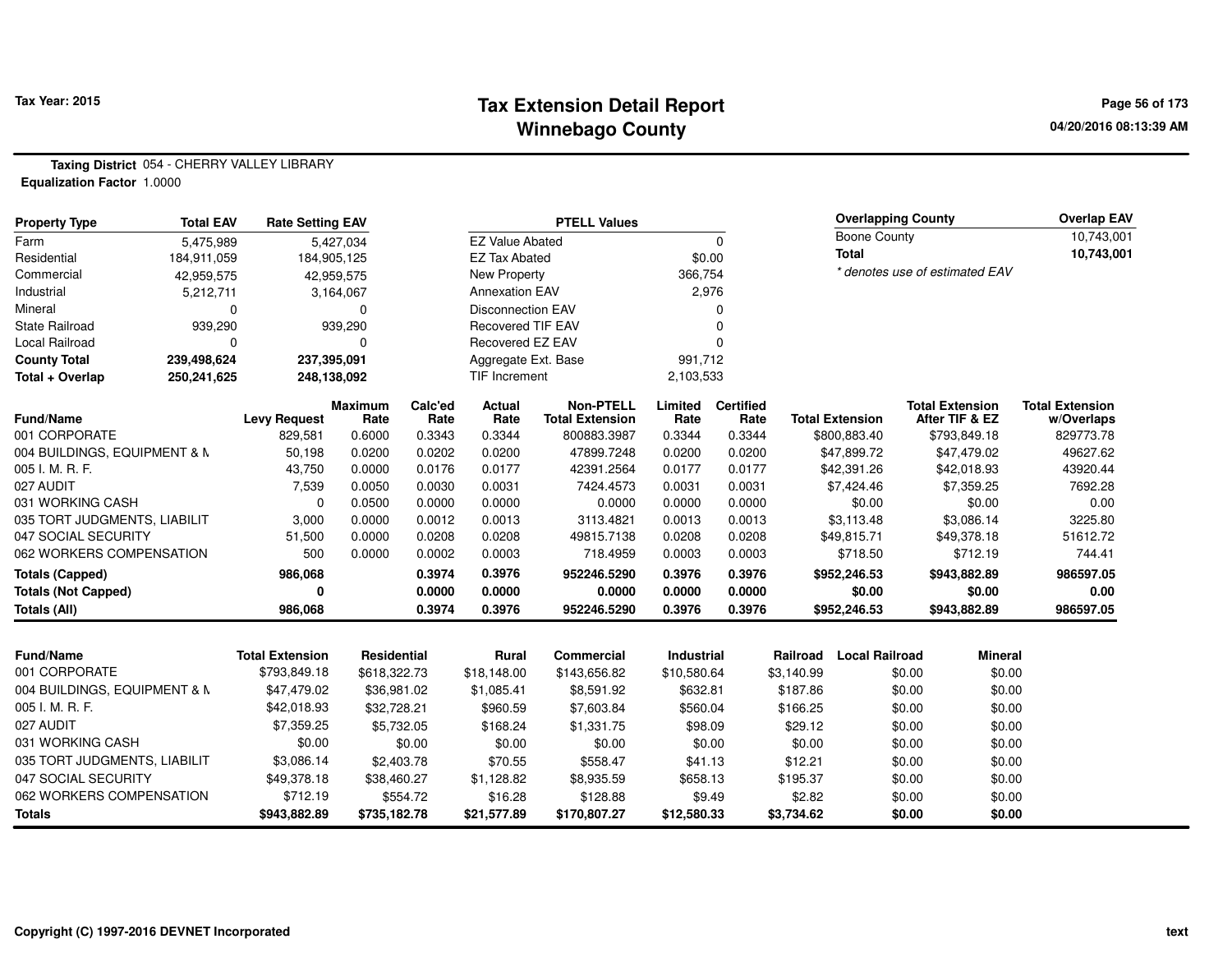### **Tax Extension Detail Report Tax Year: 2015 Page 57 of 173 Winnebago County**

**Taxing District** 055 - NORTH SUBURBAN LIBRARY

**Equalization Factor** 1.0000

| <b>Property Type</b>         | <b>Total EAV</b> | <b>Rate Setting EAV</b> |                        |                 |                          | <b>PTELL Values</b>                        |                 |                          |            | <b>Overlapping County</b> |        |                                          | <b>Overlap EAV</b>                   |
|------------------------------|------------------|-------------------------|------------------------|-----------------|--------------------------|--------------------------------------------|-----------------|--------------------------|------------|---------------------------|--------|------------------------------------------|--------------------------------------|
| Farm                         | 7,512,513        |                         | 7,454,196              |                 | <b>EZ Value Abated</b>   |                                            |                 | $\Omega$                 |            | <b>Boone County</b>       |        |                                          | 41,863,345                           |
| Residential                  | 836,338,729      |                         | 836,116,842            |                 | <b>EZ Tax Abated</b>     |                                            | \$0.00          |                          |            | <b>Total</b>              |        |                                          | 41,863,345                           |
| Commercial                   | 177,276,379      |                         | 165,909,117            |                 | New Property             |                                            | 8,698,564       |                          |            |                           |        | * denotes use of estimated EAV           |                                      |
| Industrial                   | 90,876,970       |                         | 76,388,271             |                 | <b>Annexation EAV</b>    |                                            |                 | 0                        |            |                           |        |                                          |                                      |
| Mineral                      | 0                |                         | 0                      |                 | <b>Disconnection EAV</b> |                                            |                 | U                        |            |                           |        |                                          |                                      |
| <b>State Railroad</b>        | 740,593          |                         | 740,593                |                 | <b>Recovered TIF EAV</b> |                                            |                 |                          |            |                           |        |                                          |                                      |
| <b>Local Railroad</b>        | 0                |                         | 0                      |                 | Recovered EZ EAV         |                                            |                 | O                        |            |                           |        |                                          |                                      |
| <b>County Total</b>          | 1,112,745,184    | 1,086,609,019           |                        |                 | Aggregate Ext. Base      |                                            | 3,365,899       |                          |            |                           |        |                                          |                                      |
| Total + Overlap              | 1,154,608,529    | 1,128,472,364           |                        |                 | TIF Increment            |                                            | 26,136,165      |                          |            |                           |        |                                          |                                      |
| <b>Fund/Name</b>             |                  | <b>Levy Request</b>     | <b>Maximum</b><br>Rate | Calc'ed<br>Rate | Actual<br>Rate           | <b>Non-PTELL</b><br><b>Total Extension</b> | Limited<br>Rate | <b>Certified</b><br>Rate |            | <b>Total Extension</b>    |        | <b>Total Extension</b><br>After TIF & EZ | <b>Total Extension</b><br>w/Overlaps |
| 001 CORPORATE                |                  | 2,987,000               | 0.6000                 | 0.2647          | 0.2647                   | 2945436.5020                               | 0.2610          | 0.2610                   |            | \$2,904,264.93            |        | \$2,836,049.54                           | 2945312.87                           |
| 004 BUILDINGS, EQUIPMENT & M |                  | 225,900                 | 0.0200                 | 0.0200          | 0.0200                   | 222549.0368                                | 0.0200          | 0.0200                   |            | \$222,549.04              |        | \$217,321.80                             | 225694.47                            |
| 005 I. M. R. F.              |                  | 122,600                 | 0.0000                 | 0.0109          | 0.0109                   | 121289.2251                                | 0.0108          | 0.0108                   |            | \$120,176.48              |        | \$117,353.77                             | 121875.02                            |
| 027 AUDIT                    |                  | 8,000                   | 0.0050                 | 0.0007          | 0.0008                   | 8901.9615                                  | 0.0008          | 0.0008                   |            | \$8,901.96                |        | \$8,692.87                               | 9027.78                              |
| 035 TORT JUDGMENTS, LIABILIT |                  | 14,000                  | 0.0000                 | 0.0012          | 0.0013                   | 14465.6874                                 | 0.0013          | 0.0013                   |            | \$14,465.69               |        | \$14,125.92                              | 14670.14                             |
| 047 SOCIAL SECURITY          |                  | 84,000                  | 0.0000                 | 0.0074          | 0.0075                   | 83455.8888                                 | 0.0074          | 0.0074                   |            | \$82,343.14               |        | \$80,409.07                              | 83506.95                             |
| 209 RISK MANAGEMENT          |                  | 21,400                  | 0.0000                 | 0.0019          | 0.0019                   | 21142.1585                                 | 0.0019          | 0.0019                   |            | \$21,142.16               |        | \$20,645.57                              | 21440.97                             |
| <b>Totals (Capped)</b>       |                  | 3,462,900               |                        | 0.3069          | 0.3071                   | 3417240.4601                               | 0.3032          | 0.3032                   |            | \$3,373,843.40            |        | \$3,294,598.54                           | 3421528.20                           |
| <b>Totals (Not Capped)</b>   |                  | 0                       |                        | 0.0000          | 0.0000                   | 0.0000                                     | 0.0000          | 0.0000                   |            | \$0.00                    |        | \$0.00                                   | 0.00                                 |
| <b>Totals (All)</b>          |                  | 3,462,900               |                        | 0.3069          | 0.3071                   | 3417240.4601                               | 0.3032          | 0.3032                   |            | \$3,373,843.40            |        | \$3,294,598.54                           | 3421528.20                           |
|                              |                  |                         |                        |                 |                          |                                            |                 |                          |            |                           |        |                                          |                                      |
| <b>Fund/Name</b>             |                  | <b>Total Extension</b>  | Residential            |                 | Rural                    | <b>Commercial</b>                          | Industrial      |                          | Railroad   | <b>Local Railroad</b>     |        | <b>Mineral</b>                           |                                      |
| 001 CORPORATE                |                  | \$2,836,049.54          | \$2,182,264.95         |                 | \$19,455.45              | \$433,022.80                               | \$199,373.39    |                          | \$1,932.95 |                           | \$0.00 | \$0.00                                   |                                      |
| 004 BUILDINGS, EQUIPMENT & N |                  | \$217,321.80            | \$167,223.37           |                 | \$1,490.84               | \$33,181.82                                | \$15,277.65     |                          | \$148.12   |                           | \$0.00 | \$0.00                                   |                                      |
| 005 I. M. R. F.              |                  | \$117,353.77            | \$90,300.63            |                 | \$805.05                 | \$17,918.18                                | \$8,249.93      |                          | \$79.98    |                           | \$0.00 | \$0.00                                   |                                      |
| 027 AUDIT                    |                  | \$8,692.87              | \$6,688.94             |                 | \$59.63                  | \$1,327.27                                 | \$611.11        |                          | \$5.92     |                           | \$0.00 | \$0.00                                   |                                      |
| 035 TORT JUDGMENTS, LIABILIT |                  | \$14,125.92             | \$10,869.52            |                 | \$96.90                  | \$2,156.82                                 | \$993.05        |                          | \$9.63     |                           | \$0.00 | \$0.00                                   |                                      |
| 047 SOCIAL SECURITY          |                  | \$80,409.07             | \$61,872.66            |                 | \$551.61                 | \$12,277.27                                | \$5,652.73      |                          | \$54.80    |                           | \$0.00 | \$0.00                                   |                                      |
| 209 RISK MANAGEMENT          |                  | \$20,645.57             | \$15,886.22            |                 | \$141.63                 | \$3,152.27                                 | \$1,451.38      |                          | \$14.07    |                           | \$0.00 | \$0.00                                   |                                      |
| <b>Totals</b>                |                  | \$3,294,598.54          | \$2,535,106.29         |                 | \$22,601.11              | \$503,036.43                               | \$231,609.24    |                          | \$2,245.47 |                           | \$0.00 | \$0.00                                   |                                      |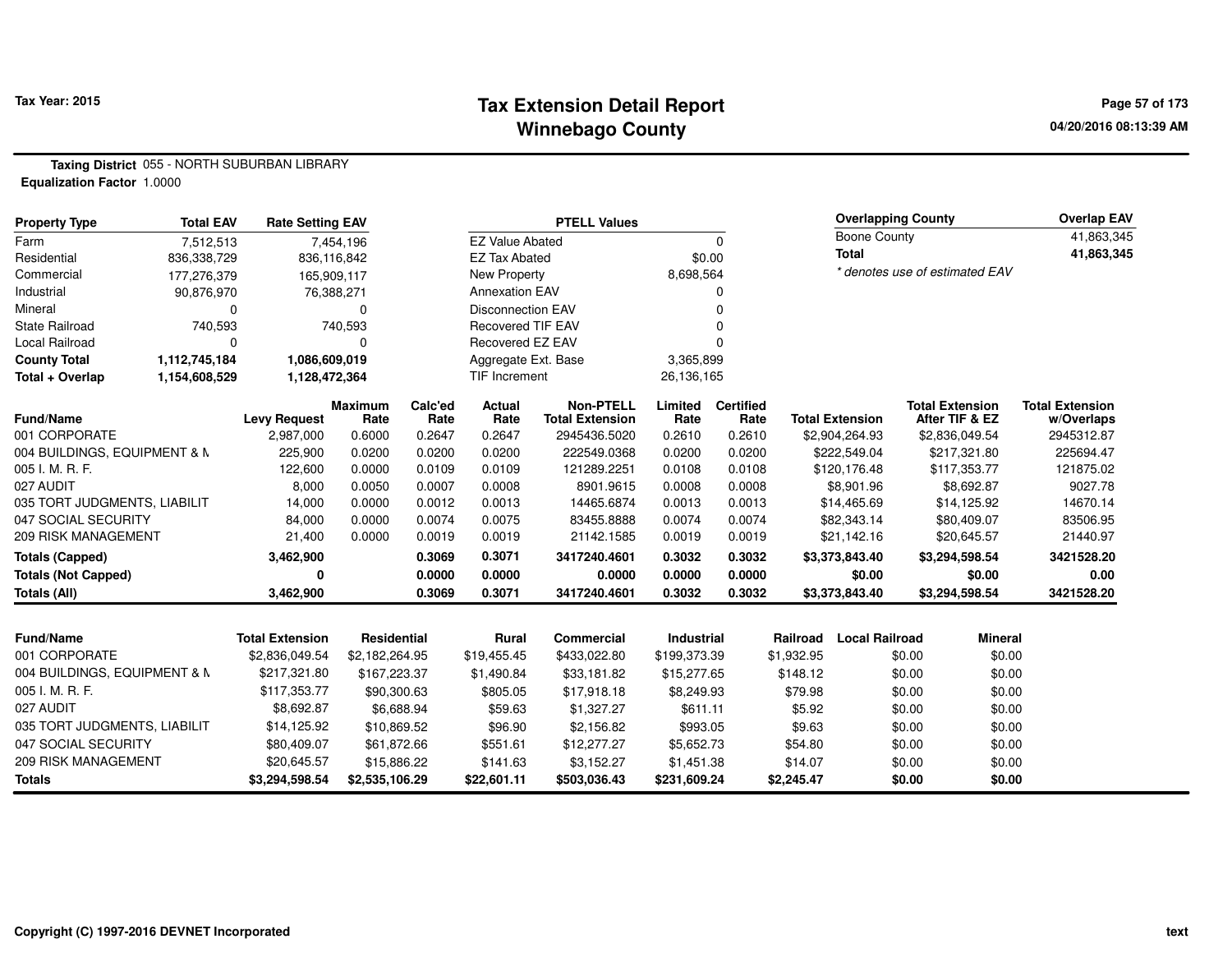## **Tax Extension Detail Report Tax Year: 2015 Page 58 of 173 Winnebago County**

**Taxing District** 056 - PECATONICA LIBRARY**Equalization Factor** 1.0000

| <b>Property Type</b>         | <b>Total EAV</b> | <b>Rate Setting EAV</b> |                        |                 |                          | <b>PTELL Values</b>                        |                   |                          |          | <b>Overlapping County</b>      |                                          |                | <b>Overlap EAV</b>                   |
|------------------------------|------------------|-------------------------|------------------------|-----------------|--------------------------|--------------------------------------------|-------------------|--------------------------|----------|--------------------------------|------------------------------------------|----------------|--------------------------------------|
| Farm                         | 16,916,772       |                         | 16,916,772             |                 | <b>EZ Value Abated</b>   |                                            |                   | $\mathbf 0$              |          | <b>Stephenson County</b>       |                                          |                | 11,758,442                           |
| Residential                  | 58,854,402       |                         | 58,854,402             |                 | <b>EZ Tax Abated</b>     |                                            |                   | \$0.00                   |          | <b>Total</b>                   |                                          |                | 11,758,442                           |
| Commercial                   | 4,618,600        |                         | 4,618,600              |                 | <b>New Property</b>      |                                            | 372,532           |                          |          | * denotes use of estimated EAV |                                          |                |                                      |
| Industrial                   | 1,995,641        |                         | 1,995,641              |                 | <b>Annexation EAV</b>    |                                            |                   |                          |          |                                |                                          |                |                                      |
| Mineral                      |                  |                         | 0                      |                 | <b>Disconnection EAV</b> |                                            |                   |                          |          |                                |                                          |                |                                      |
| <b>State Railroad</b>        |                  |                         |                        |                 | <b>Recovered TIF EAV</b> |                                            |                   |                          |          |                                |                                          |                |                                      |
| Local Railroad               |                  |                         |                        |                 | Recovered EZ EAV         |                                            |                   |                          |          |                                |                                          |                |                                      |
| <b>County Total</b>          | 82,385,415       |                         | 82,385,415             |                 | Aggregate Ext. Base      |                                            | 182,798           |                          |          |                                |                                          |                |                                      |
| Total + Overlap              | 94,143,857       |                         | 94,143,857             |                 | TIF Increment            |                                            |                   |                          |          |                                |                                          |                |                                      |
| <b>Fund/Name</b>             |                  | <b>Levy Request</b>     | <b>Maximum</b><br>Rate | Calc'ed<br>Rate | Actual<br>Rate           | <b>Non-PTELL</b><br><b>Total Extension</b> | Limited<br>Rate   | <b>Certified</b><br>Rate |          | <b>Total Extension</b>         | <b>Total Extension</b><br>After TIF & EZ |                | <b>Total Extension</b><br>w/Overlaps |
| 001 CORPORATE                |                  | 162,466                 | 0.6000                 | 0.1726          | 0.1726                   | 142197.2263                                | 0.1663            | 0.1663                   |          | \$137,006.95                   |                                          | \$137,006.95   | 156561.23                            |
| 004 BUILDINGS, EQUIPMENT & M |                  | 11,483                  | 0.0200                 | 0.0122          | 0.0122                   | 10051.0206                                 | 0.0118            | 0.0118                   |          | \$9,721.48                     |                                          | \$9,721.48     | 11108.98                             |
| 027 AUDIT                    |                  | 4,073                   | 0.0050                 | 0.0043          | 0.0044                   | 3624.9583                                  | 0.0043            | 0.0043                   |          | \$3,542.57                     |                                          | \$3,542.57     | 4048.19                              |
| 035 TORT JUDGMENTS, LIABILIT |                  | 4,990                   | 0.0000                 | 0.0053          | 0.0053                   | 4366.4270                                  | 0.0052            | 0.0052                   |          | \$4,284.04                     |                                          | \$4,284.04     | 4895.48                              |
| 047 SOCIAL SECURITY          |                  | 8,758                   | 0.0000                 | 0.0093          | 0.0094                   | 7744.2290                                  | 0.0091            | 0.0091                   |          | \$7,497.07                     |                                          | \$7,497.07     | 8567.09                              |
| <b>Totals (Capped)</b>       |                  | 191,770                 |                        | 0.2037          | 0.2039                   | 167983.8612                                | 0.1967            | 0.1967                   |          | \$162,052.11                   |                                          | \$162,052.11   | 185180.97                            |
| <b>Totals (Not Capped)</b>   |                  | 0                       |                        | 0.0000          | 0.0000                   | 0.0000                                     | 0.0000            | 0.0000                   |          | \$0.00                         |                                          | \$0.00         | 0.00                                 |
| Totals (All)                 |                  | 191,770                 |                        | 0.2037          | 0.2039                   | 167983.8612                                | 0.1967            | 0.1967                   |          | \$162,052.11                   |                                          | \$162,052.11   | 185180.97                            |
|                              |                  |                         |                        |                 |                          |                                            |                   |                          |          |                                |                                          |                |                                      |
| <b>Fund/Name</b>             |                  | <b>Total Extension</b>  | <b>Residential</b>     |                 | <b>Rural</b>             | <b>Commercial</b>                          | <b>Industrial</b> |                          | Railroad | <b>Local Railroad</b>          |                                          | <b>Mineral</b> |                                      |
| 001 CORPORATE                |                  | \$137,006.95            | \$97,874.88            |                 | \$28,132.59              | \$7,680.73                                 | \$3,318.75        |                          | \$0.00   |                                | \$0.00                                   | \$0.00         |                                      |
| 004 BUILDINGS, EQUIPMENT & N |                  | \$9,721.48              |                        | \$6,944.82      | \$1,996.18               | \$544.99                                   | \$235.49          |                          | \$0.00   |                                | \$0.00                                   | \$0.00         |                                      |
| 027 AUDIT                    |                  | \$3,542.57              |                        | \$2,530.74      | \$727.42                 | \$198.60                                   | \$85.81           |                          | \$0.00   |                                | \$0.00                                   | \$0.00         |                                      |
| 035 TORT JUDGMENTS, LIABILIT |                  | \$4,284.04              |                        | \$3,060.43      | \$879.67                 | \$240.17                                   | \$103.77          |                          | \$0.00   |                                | \$0.00                                   | \$0.00         |                                      |
| 047 SOCIAL SECURITY          |                  | \$7,497.07              |                        | \$5,355.75      | \$1,539.43               | \$420.29                                   | \$181.60          |                          | \$0.00   |                                | \$0.00                                   | \$0.00         |                                      |
| <b>Totals</b>                |                  | \$162,052.11            | \$115,766.62           |                 | \$33,275.29              | \$9,084.78                                 | \$3,925.42        |                          | \$0.00   |                                | \$0.00                                   | \$0.00         |                                      |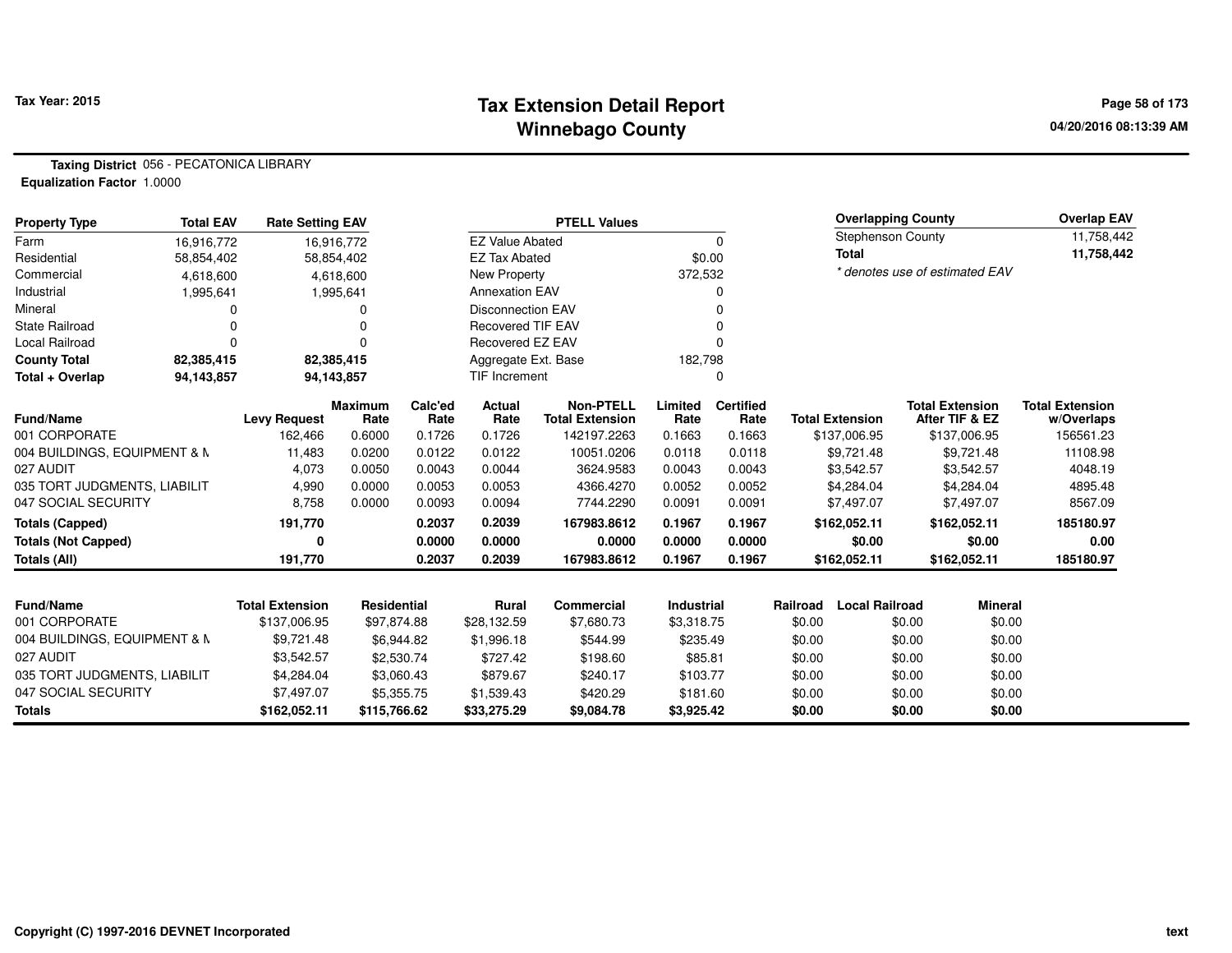## **Tax Extension Detail Report Tax Year: 2015 Page 59 of 173 Winnebago County**

**Taxing District** 057 - TALCOTT FREE LIBRARY**Equalization Factor** 1.0000

| <b>Property Type</b>         | <b>Total EAV</b> | <b>Rate Setting EAV</b> |                        |                 |                          | <b>PTELL Values</b>                        |                   |                          |          |                        |                                          |                                      |
|------------------------------|------------------|-------------------------|------------------------|-----------------|--------------------------|--------------------------------------------|-------------------|--------------------------|----------|------------------------|------------------------------------------|--------------------------------------|
| Farm                         | 7,634,909        |                         | 7,634,909              |                 | <b>EZ Value Abated</b>   |                                            |                   | $\Omega$                 |          |                        |                                          |                                      |
| Residential                  | 154,636,987      |                         | 154,619,697            |                 | <b>EZ Tax Abated</b>     |                                            | \$0.00            |                          |          |                        |                                          |                                      |
| Commercial                   | 11,714,430       |                         | 10,641,878             |                 | New Property             |                                            | 1,020,443         |                          |          |                        |                                          |                                      |
| Industrial                   | 8,399,849        |                         | 5,214,857              |                 | <b>Annexation EAV</b>    |                                            |                   | $\Omega$                 |          |                        |                                          |                                      |
| Mineral                      | $\Omega$         |                         | $\Omega$               |                 | <b>Disconnection EAV</b> |                                            |                   |                          |          |                        |                                          |                                      |
| <b>State Railroad</b>        | 220,125          |                         | 220,125                |                 | <b>Recovered TIF EAV</b> |                                            |                   |                          |          |                        |                                          |                                      |
| Local Railroad               | 0                |                         | $\Omega$               |                 | Recovered EZ EAV         |                                            |                   |                          |          |                        |                                          |                                      |
| <b>County Total</b>          | 182,606,300      |                         | 178,331,466            |                 | Aggregate Ext. Base      |                                            | 388,238           |                          |          |                        |                                          |                                      |
| Total + Overlap              | 182,606,300      |                         | 178,331,466            |                 | TIF Increment            |                                            | 4,274,834         |                          |          |                        |                                          |                                      |
| <b>Fund/Name</b>             |                  | <b>Levy Request</b>     | <b>Maximum</b><br>Rate | Calc'ed<br>Rate | <b>Actual</b><br>Rate    | <b>Non-PTELL</b><br><b>Total Extension</b> | Limited<br>Rate   | <b>Certified</b><br>Rate |          | <b>Total Extension</b> | <b>Total Extension</b><br>After TIF & EZ | <b>Total Extension</b><br>w/Overlaps |
| 001 CORPORATE                |                  | 315,140                 | 0.6000                 | 0.1767          | 0.1768                   | 322847.9384                                | 0.1768            | 0.1768                   |          | \$322,847.94           | \$315,290.03                             | 315290.03                            |
| 004 BUILDINGS, EQUIPMENT & M |                  | 36,000                  | 0.0200                 | 0.0202          | 0.0200                   | 36521.2600                                 | 0.0139            | 0.0139                   |          | \$25,382.28            | \$24,788.07                              | 24788.07                             |
| 005 I. M. R. F.              |                  | 20,000                  | 0.0000                 | 0.0112          | 0.0113                   | 20634.5119                                 | 0.0113            | 0.0113                   |          | \$20,634.51            | \$20,151.46                              | 20151.46                             |
| 027 AUDIT                    |                  | 6,500                   | 0.0050                 | 0.0036          | 0.0037                   | 6756.4331                                  | 0.0037            | 0.0037                   |          | \$6,756.43             | \$6,598.26                               | 6598.26                              |
| 035 TORT JUDGMENTS, LIABILIT |                  | 9,300                   | 0.0000                 | 0.0052          | 0.0053                   | 9678.1339                                  | 0.0053            | 0.0053                   |          | \$9,678.13             | \$9,451.57                               | 9451.57                              |
| 047 SOCIAL SECURITY          |                  | 17,320                  | 0.0000                 | 0.0097          | 0.0098                   | 17895.4174                                 | 0.0098            | 0.0098                   |          | \$17,895.42            | \$17,476.48                              | 17476.48                             |
| <b>Totals (Capped)</b>       |                  | 404,260                 |                        | 0.2267          | 0.2269                   | 414333.6947                                | 0.2208            | 0.2208                   |          | \$403,194.71           | \$393,755.87                             | 393755.87                            |
| <b>Totals (Not Capped)</b>   |                  |                         |                        | 0.0000          | 0.0000                   | 0.0000                                     | 0.0000            | 0.0000                   |          | \$0.00                 | \$0.00                                   | 0.00                                 |
| Totals (All)                 |                  | 404.260                 |                        | 0.2267          | 0.2269                   | 414333.6947                                | 0.2208            | 0.2208                   |          | \$403,194.71           | \$393,755.87                             | 393755.87                            |
|                              |                  |                         |                        |                 |                          |                                            |                   |                          |          |                        |                                          |                                      |
| <b>Fund/Name</b>             |                  | <b>Total Extension</b>  | <b>Residential</b>     |                 | Rural                    | <b>Commercial</b>                          | <b>Industrial</b> |                          | Railroad | <b>Local Railroad</b>  | <b>Mineral</b>                           |                                      |
| 001 CORPORATE                |                  | \$315,290.03            | \$273,367.62           |                 | \$13,498.52              | \$18,814.84                                | \$9,219.87        |                          | \$389.18 |                        | \$0.00<br>\$0.00                         |                                      |
| 004 BUILDINGS, EQUIPMENT & N |                  | \$24,788.07             | \$21,492.13            |                 | \$1,061.25               | \$1,479.22                                 | \$724.87          |                          | \$30.60  |                        | \$0.00<br>\$0.00                         |                                      |
| 005 I. M. R. F.              |                  | \$20,151.46             | \$17,472.04            |                 | \$862.74                 | \$1,202.53                                 | \$589.28          |                          | \$24.87  |                        | \$0.00<br>\$0.00                         |                                      |
| 027 AUDIT                    |                  | \$6,598.26              |                        | \$5,720.93      | \$282.49                 | \$393.75                                   | \$192.95          |                          | \$8.14   |                        | \$0.00<br>\$0.00                         |                                      |
| 035 TORT JUDGMENTS, LIABILIT |                  | \$9,451.57              |                        | \$8,194.84      | \$404.65                 | \$564.02                                   | \$276.39          |                          | \$11.67  |                        | \$0.00<br>\$0.00                         |                                      |
| 047 SOCIAL SECURITY          |                  | \$17,476.48             | \$15,152.73            |                 | \$748.22                 | \$1,042.90                                 | \$511.06          |                          | \$21.57  |                        | \$0.00<br>\$0.00                         |                                      |
| <b>Totals</b>                |                  | \$393,755.87            | \$341,400.29           |                 | \$16,857.87              | \$23,497.26                                | \$11,514.42       |                          | \$486.03 |                        | \$0.00<br>\$0.00                         |                                      |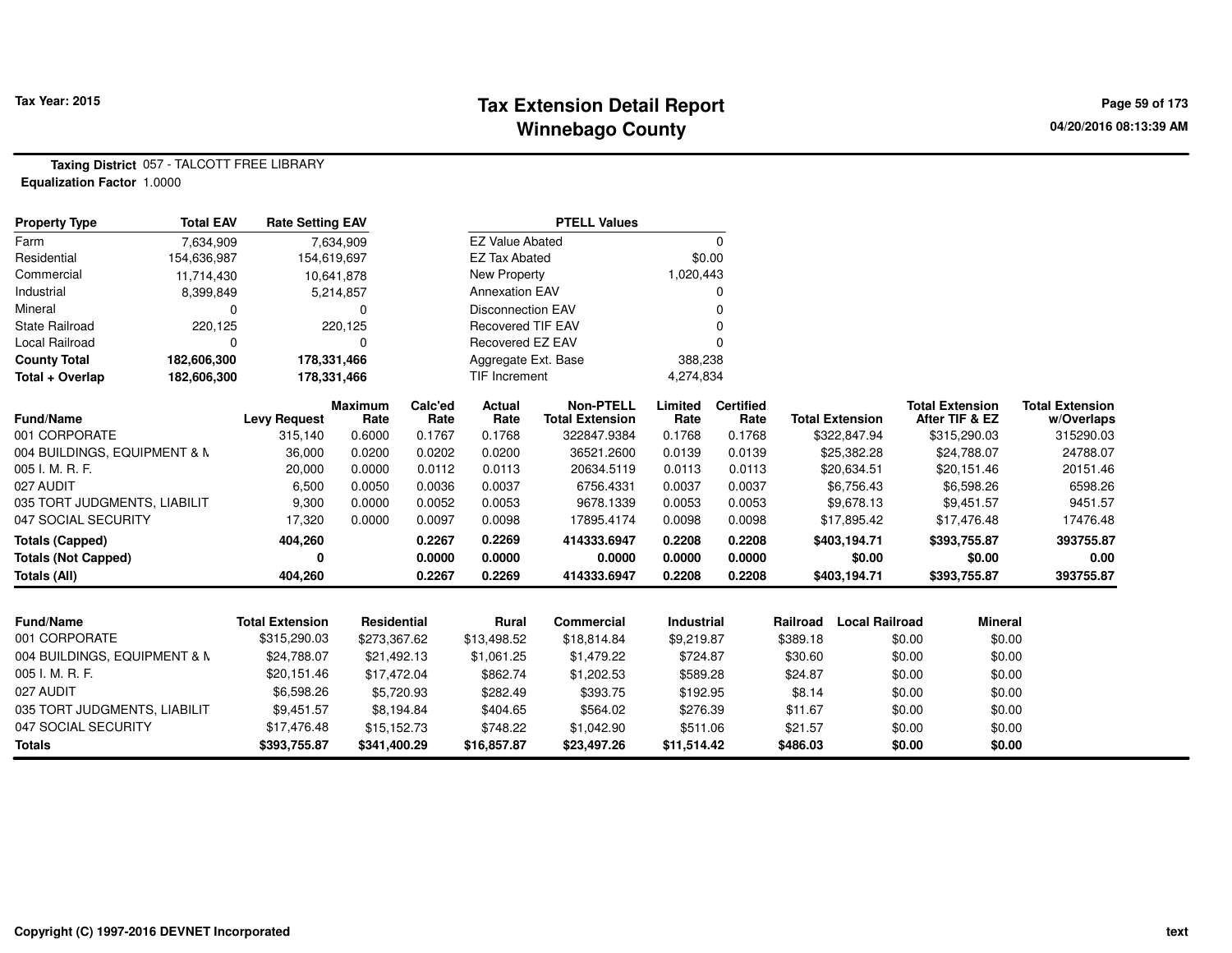## **Tax Extension Detail Report Tax Year: 2015 Page 60 of 173 Winnebago County**

**Taxing District** 058 - WINNEBAGO LIBRARY**Equalization Factor** 1.0000

| <b>Property Type</b>         | <b>Total EAV</b> | <b>Rate Setting EAV</b> |                        |                 |                          | <b>PTELL Values</b>                        |                   |                          |          |                        |                                          |                                      |
|------------------------------|------------------|-------------------------|------------------------|-----------------|--------------------------|--------------------------------------------|-------------------|--------------------------|----------|------------------------|------------------------------------------|--------------------------------------|
| Farm                         | 25,737,540       |                         | 25,737,540             |                 | <b>EZ Value Abated</b>   |                                            |                   | $\Omega$                 |          |                        |                                          |                                      |
| Residential                  | 96,217,416       |                         | 96,217,416             |                 | <b>EZ Tax Abated</b>     |                                            |                   | \$0.00                   |          |                        |                                          |                                      |
| Commercial                   | 9,568,604        |                         | 9,568,604              |                 | New Property             |                                            | 586,791           |                          |          |                        |                                          |                                      |
| Industrial                   | 2,855,651        |                         | 2,855,651              |                 | <b>Annexation EAV</b>    |                                            |                   | $\Omega$                 |          |                        |                                          |                                      |
| Mineral                      | $\Omega$         |                         | 0                      |                 | <b>Disconnection EAV</b> |                                            |                   |                          |          |                        |                                          |                                      |
| <b>State Railroad</b>        | $\Omega$         |                         | $\Omega$               |                 | <b>Recovered TIF EAV</b> |                                            |                   |                          |          |                        |                                          |                                      |
| Local Railroad               | 699,481          |                         | 699,481                |                 | Recovered EZ EAV         |                                            |                   |                          |          |                        |                                          |                                      |
| <b>County Total</b>          | 135,078,692      | 135,078,692             |                        |                 | Aggregate Ext. Base      |                                            | 291,036           |                          |          |                        |                                          |                                      |
| Total + Overlap              | 135,078,692      | 135,078,692             |                        |                 | TIF Increment            |                                            |                   | $\Omega$                 |          |                        |                                          |                                      |
| Fund/Name                    |                  | <b>Levy Request</b>     | <b>Maximum</b><br>Rate | Calc'ed<br>Rate | Actual<br>Rate           | <b>Non-PTELL</b><br><b>Total Extension</b> | Limited<br>Rate   | <b>Certified</b><br>Rate |          | <b>Total Extension</b> | <b>Total Extension</b><br>After TIF & EZ | <b>Total Extension</b><br>w/Overlaps |
| 001 CORPORATE                |                  | 245,808                 | 0.6000                 | 0.1820          | 0.1820                   | 245843.2194                                | 0.1761            | 0.1761                   |          | \$237,873.58           | \$237,873.58                             | 237873.58                            |
| 004 BUILDINGS, EQUIPMENT & N |                  | 29,090                  | 0.0200                 | 0.0215          | 0.0200                   | 27015.7384                                 | 0.0200            | 0.0200                   |          | \$27,015.74            | \$27,015.74                              | 27015.74                             |
| 005 I. M. R. F.              |                  | 8,726                   | 0.0000                 | 0.0065          | 0.0065                   | 8780.1150                                  | 0.0063            | 0.0063                   |          | \$8,509.96             | \$8,509.96                               | 8509.96                              |
| 027 AUDIT                    |                  | 1,600                   | 0.0050                 | 0.0012          | 0.0012                   | 1620.9443                                  | 0.0012            | 0.0012                   |          | \$1,620.94             | \$1,620.94                               | 1620.94                              |
| 035 TORT JUDGMENTS, LIABILIT |                  | 10,036                  | 0.0000                 | 0.0074          | 0.0075                   | 10130.9019                                 | 0.0073            | 0.0073                   |          | \$9,860.74             | \$9,860.74                               | 9860.74                              |
| 047 SOCIAL SECURITY          |                  | 10,036                  | 0.0000                 | 0.0074          | 0.0075                   | 10130.9019                                 | 0.0073            | 0.0073                   |          | \$9,860.74             | \$9,860.74                               | 9860.74                              |
| <b>Totals (Capped)</b>       |                  | 305,296                 |                        | 0.2260          | 0.2247                   | 303521.8209                                | 0.2182            | 0.2182                   |          | \$294,741.71           | \$294,741.70                             | 294741.70                            |
| <b>Totals (Not Capped)</b>   |                  | ŋ                       |                        | 0.0000          | 0.0000                   | 0.0000                                     | 0.0000            | 0.0000                   |          | \$0.00                 | \$0.00                                   | 0.00                                 |
| Totals (All)                 |                  | 305,296                 |                        | 0.2260          | 0.2247                   | 303521.8209                                | 0.2182            | 0.2182                   |          | \$294,741.71           | \$294,741.70                             | 294741.70                            |
|                              |                  |                         |                        |                 |                          |                                            |                   |                          |          |                        |                                          |                                      |
| <b>Fund/Name</b>             |                  | <b>Total Extension</b>  | Residential            |                 | <b>Rural</b>             | <b>Commercial</b>                          | <b>Industrial</b> |                          | Railroad | <b>Local Railroad</b>  | <b>Mineral</b>                           |                                      |
| 001 CORPORATE                |                  | \$237,873.58            | \$169,438.87           |                 | \$45,323.81              | \$16,850.31                                | \$5,028.80        |                          | \$0.00   | \$1,231.79             | \$0.00                                   |                                      |
| 004 BUILDINGS, EQUIPMENT & N |                  | \$27,015.74             | \$19,243.48            |                 | \$5,147.51               | \$1,913.72                                 | \$571.13          |                          | \$0.00   | \$139.90               | \$0.00                                   |                                      |
| 005 I. M. R. F.              |                  | \$8,509.96              |                        | \$6,061.69      | \$1,621.47               | \$602.82                                   | \$179.91          |                          | \$0.00   | \$44.07                | \$0.00                                   |                                      |
| 027 AUDIT                    |                  | \$1,620.94              | \$1,154.61             |                 | \$308.85                 | \$114.82                                   | \$34.27           |                          | \$0.00   |                        | \$8.39<br>\$0.00                         |                                      |
| 035 TORT JUDGMENTS, LIABILIT |                  | \$9,860.74              |                        | \$7,023.87      | \$1,878.84               | \$698.51                                   | \$208.46          |                          | \$0.00   | \$51.06                | \$0.00                                   |                                      |
| 047 SOCIAL SECURITY          |                  | \$9,860.74              |                        | \$7,023.87      | \$1,878.84               | \$698.51                                   | \$208.46          |                          | \$0.00   | \$51.06                | \$0.00                                   |                                      |
| <b>Totals</b>                |                  | \$294,741.70            | \$209,946.39           |                 | \$56,159.32              | \$20,878.69                                | \$6,231.03        |                          | \$0.00   | \$1,526.27             | \$0.00                                   |                                      |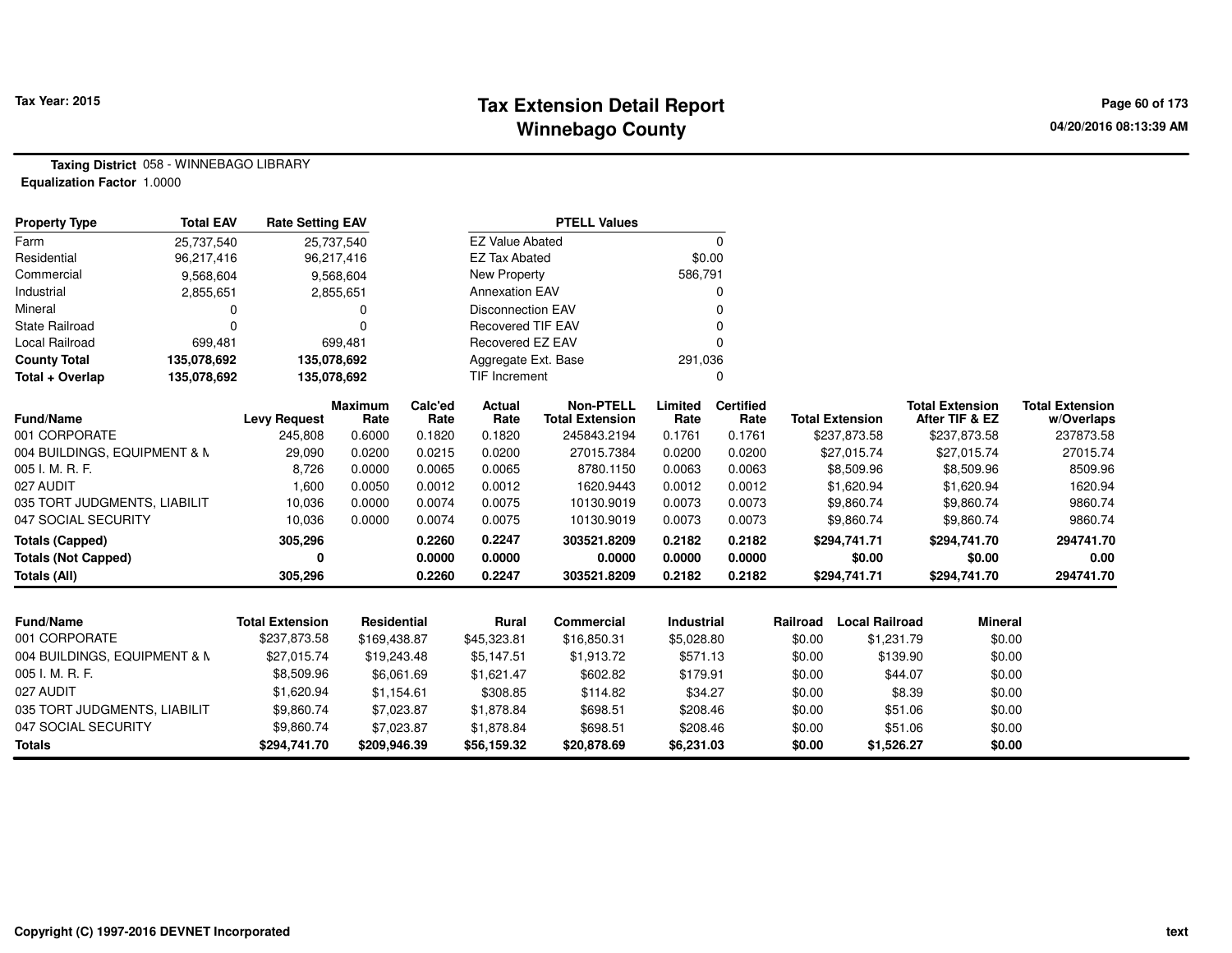## **Tax Extension Detail Report Tax Year: 2015 Page 61 of 173 Winnebago County**

**Taxing District** 059 - ROCKFORD CITY LIBRARY**Equalization Factor** 1.0000

| <b>Property Type</b>         | <b>Total EAV</b> | <b>Rate Setting EAV</b> |                    |                 |                          | <b>PTELL Values</b>                        |                 |                          |             | <b>Overlapping County</b> |                                          | <b>Overlap EAV</b>                   |
|------------------------------|------------------|-------------------------|--------------------|-----------------|--------------------------|--------------------------------------------|-----------------|--------------------------|-------------|---------------------------|------------------------------------------|--------------------------------------|
| Farm                         | 1,068,459        |                         | 922,616            |                 | <b>EZ Value Abated</b>   |                                            |                 | 0                        |             | Ogle County               |                                          | 121,929                              |
| Residential                  | 895,443,524      | 890,886,479             |                    |                 | <b>EZ Tax Abated</b>     |                                            |                 | \$0.00                   |             | Total                     |                                          | 121,929                              |
| Commercial                   | 392,683,625      | 373,166,472             |                    |                 | New Property             |                                            | 4,870,180       |                          |             |                           | * denotes use of estimated EAV           |                                      |
| Industrial                   | 145,896,116      | 138,643,516             |                    |                 | <b>Annexation EAV</b>    |                                            | 23,515          |                          |             |                           |                                          |                                      |
| Mineral                      | 0                |                         | 0                  |                 | <b>Disconnection EAV</b> |                                            |                 |                          |             |                           |                                          |                                      |
| <b>State Railroad</b>        | 3,297,017        |                         | 3,297,017          |                 | <b>Recovered TIF EAV</b> |                                            |                 |                          |             |                           |                                          |                                      |
| Local Railroad               | 112,769          |                         | 112,769            |                 | Recovered EZ EAV         |                                            | 145,864         |                          |             |                           |                                          |                                      |
| <b>County Total</b>          | 1,438,501,510    | 1,407,028,869           |                    |                 | Aggregate Ext. Base      |                                            | 7,557,978       |                          |             |                           |                                          |                                      |
| Total + Overlap              | 1,438,623,439    | 1,407,150,798           |                    |                 | TIF Increment            |                                            | 31,472,641      |                          |             |                           |                                          |                                      |
| <b>Fund/Name</b>             |                  | <b>Levy Request</b>     | Maximum<br>Rate    | Calc'ed<br>Rate | Actual<br>Rate           | <b>Non-PTELL</b><br><b>Total Extension</b> | Limited<br>Rate | <b>Certified</b><br>Rate |             | <b>Total Extension</b>    | <b>Total Extension</b><br>After TIF & EZ | <b>Total Extension</b><br>w/Overlaps |
| 001 CORPORATE                |                  | 7,030,000               | 0.6000             | 0.4996          | 0.4996                   | 7186753.5440                               | 0.4996          | 0.4996                   |             | \$7,186,753.54            | \$7,029,516.23                           | 7030125.39                           |
| 004 BUILDINGS, EQUIPMENT & N |                  | 300,000                 | 0.0200             | 0.0213          | 0.0200                   | 287700.3020                                | 0.0200          | 0.0200                   |             | \$287,700.30              | \$281,405.77                             | 281430.16                            |
| <b>Totals (Capped)</b>       |                  | 7,330,000               |                    | 0.5209          | 0.5196                   | 7474453.8460                               | 0.5196          | 0.5196                   |             | \$7,474,453.85            | \$7,310,922.00                           | 7311555.55                           |
| <b>Totals (Not Capped)</b>   |                  | 0                       |                    | 0.0000          | 0.0000                   | 0.0000                                     | 0.0000          | 0.0000                   |             | \$0.00                    | \$0.00                                   | 0.00                                 |
| Totals (All)                 |                  | 7,330,000               |                    | 0.5209          | 0.5196                   | 7474453.8460                               | 0.5196          | 0.5196                   |             | \$7,474,453.85            | \$7,310,922.00                           | 7311555.55                           |
| <b>Fund/Name</b>             |                  | <b>Total Extension</b>  | <b>Residential</b> |                 | Rural                    | Commercial                                 | Industrial      |                          | Railroad    | <b>Local Railroad</b>     | <b>Mineral</b>                           |                                      |
| 001 CORPORATE                |                  | \$7,029,516.23          | \$4,450,868.85     |                 | \$4,609.39               | \$1,864,339.69                             | \$692,663.01    |                          | \$16,471.90 |                           | \$0.00<br>\$563.39                       |                                      |
| 004 BUILDINGS, EQUIPMENT & N |                  | \$281,405.77            | \$178,177.31       |                 | \$184.52                 | \$74,633.29                                | \$27,728.70     |                          | \$659.40    |                           | \$22.55<br>\$0.00                        |                                      |
| Totals                       |                  | \$7,310,922.00          | \$4,629,046.16     |                 | \$4,793.91               | \$1,938,972.98                             | \$720,391.71    |                          | \$17,131.30 |                           | \$585.94<br>\$0.00                       |                                      |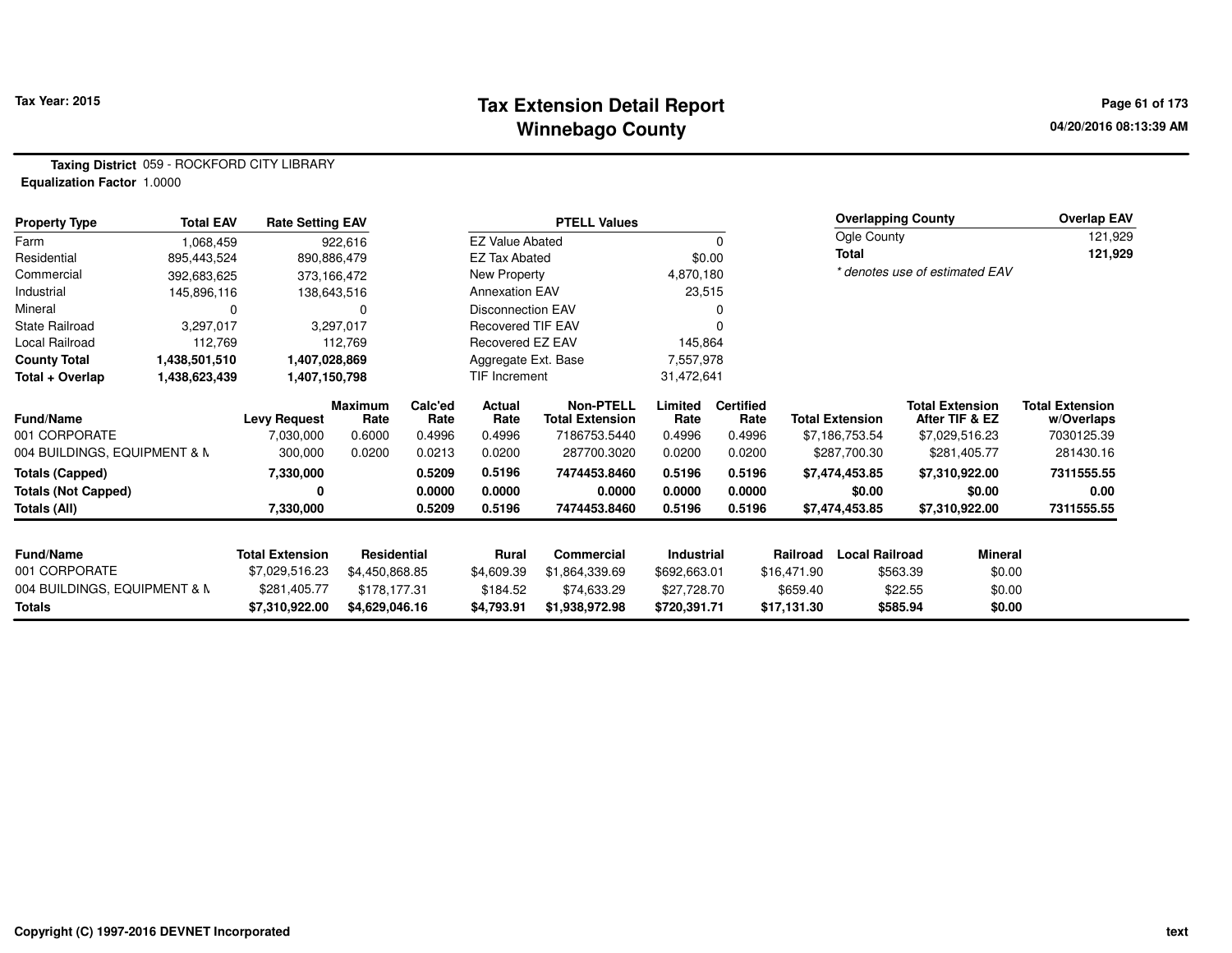## **Tax Extension Detail Report Tax Year: 2015 Page 62 of 173 Winnebago County**

**Taxing District** 060 - GREATER RKFD AIRPORT**Equalization Factor** 1.0000

| <b>Property Type</b>         | <b>Total EAV</b> | <b>Rate Setting EAV</b> |                        |                 |                          | <b>PTELL Values</b>                        |                 |                          |            |                        |                                          |                                      |
|------------------------------|------------------|-------------------------|------------------------|-----------------|--------------------------|--------------------------------------------|-----------------|--------------------------|------------|------------------------|------------------------------------------|--------------------------------------|
| Farm                         | 21,259,467       |                         | 21,006,352             |                 | <b>EZ Value Abated</b>   |                                            |                 | 0                        |            |                        |                                          |                                      |
| Residential                  | 1,816,519,593    | 1,811,736,235           |                        |                 | <b>EZ Tax Abated</b>     |                                            | \$0.00          |                          |            |                        |                                          |                                      |
| Commercial                   | 575,331,348      | 544,463,738             |                        |                 | <b>New Property</b>      |                                            | 10,541,359      |                          |            |                        |                                          |                                      |
| Industrial                   | 234,187,493      | 210,454,563             |                        |                 | <b>Annexation EAV</b>    |                                            |                 | 0                        |            |                        |                                          |                                      |
| Mineral                      | 0                |                         | $\mathbf 0$            |                 | <b>Disconnection EAV</b> |                                            |                 | 0                        |            |                        |                                          |                                      |
| State Railroad               | 5,728,059        |                         | 5,728,059              |                 | <b>Recovered TIF EAV</b> |                                            |                 | $\Omega$                 |            |                        |                                          |                                      |
| <b>Local Railroad</b>        | 112,769          |                         | 112,769                |                 | Recovered EZ EAV         |                                            | 145,864         |                          |            |                        |                                          |                                      |
| <b>County Total</b>          | 2,653,138,729    | 2,593,501,716           |                        |                 | Aggregate Ext. Base      |                                            | 3,138,229       |                          |            |                        |                                          |                                      |
| Total + Overlap              | 2,653,138,729    | 2,593,501,716           |                        |                 | TIF Increment            |                                            | 59,637,013      |                          |            |                        |                                          |                                      |
| <b>Fund/Name</b>             |                  | <b>Levy Request</b>     | <b>Maximum</b><br>Rate | Calc'ed<br>Rate | Actual<br>Rate           | <b>Non-PTELL</b><br><b>Total Extension</b> | Limited<br>Rate | <b>Certified</b><br>Rate |            | <b>Total Extension</b> | <b>Total Extension</b><br>After TIF & EZ | <b>Total Extension</b><br>w/Overlaps |
| 001 CORPORATE                |                  | 2,173,328               | 0.0750                 | 0.0838          | 0.0750                   | 1989854.0468                               | 0.0750          | 0.0750                   |            | \$1,989,854.05         | \$1,945,126.29                           | 1945126.29                           |
| 003 BONDS & INT 2008         |                  | 0                       | 0.0000                 | 0.0000          | 0.0000                   | 0.0000                                     | 0.0000          | 0.0000                   |            | \$0.00                 | \$0.00                                   | 0.00                                 |
| 003A BONDS & INT 2015 A-B-C  |                  | $\Omega$                | 0.0000                 | 0.0000          | 0.0000                   | 0.0000                                     | 0.0000          | 0.0000                   |            | \$0.00                 | \$0.00                                   | 0.00                                 |
| 005 I. M. R. F.              |                  | 267,181                 | 0.0000                 | 0.0103          | 0.0104                   | 275926.4278                                | 0.0104          | 0.0104                   |            | \$275,926.43           | \$269,724.18                             | 269724.18                            |
| 027 AUDIT                    |                  | 34,015                  | 0.0050                 | 0.0013          | 0.0014                   | 37143.9422                                 | 0.0014          | 0.0014                   |            | \$37,143.94            | \$36,309.02                              | 36309.02                             |
| 035 TORT JUDGMENTS, LIABILIT |                  | 175,000                 | 0.0000                 | 0.0067          | 0.0068                   | 180413.4336                                | 0.0068          | 0.0068                   |            | \$180,413.43           | \$176,358.12                             | 176358.12                            |
| 047 SOCIAL SECURITY          |                  | 203,094                 | 0.0000                 | 0.0078          | 0.0079                   | 209597.9596                                | 0.0079          | 0.0079                   |            | \$209,597.96           | \$204,886.64                             | 204886.64                            |
| 060 UNEMPLOYMENT INSURANC    |                  | 19,912                  | 0.0000                 | 0.0008          | 0.0008                   | 21225.1098                                 | 0.0008          | 0.0008                   |            | \$21,225.11            | \$20,748.01                              | 20748.01                             |
| 062 WORKERS COMPENSATION     |                  | 129,469                 | 0.0000                 | 0.0050          | 0.0050                   | 132656.9365                                | 0.0050          | 0.0050                   |            | \$132,656.94           | \$129,675.09                             | 129675.09                            |
| <b>Totals (Capped)</b>       |                  | 3,001,999               |                        | 0.1158          | 0.1073                   | 2846817.8562                               | 0.1073          | 0.1073                   |            | \$2,846,817.86         | \$2,782,827.35                           | 2782827.35                           |
| <b>Totals (Not Capped)</b>   |                  | $\bf{0}$                |                        | 0.0000          | 0.0000                   | 0.0000                                     | 0.0000          | 0.0000                   |            | \$0.00                 | \$0.00                                   | 0.00                                 |
| <b>Totals (All)</b>          |                  | 3,001,999               |                        | 0.1158          | 0.1073                   | 2846817.8562                               | 0.1073          | 0.1073                   |            | \$2,846,817.86         | \$2,782,827.35                           | 2782827.35                           |
|                              |                  |                         |                        |                 |                          |                                            |                 |                          |            |                        |                                          |                                      |
| <b>Fund/Name</b>             |                  | <b>Total Extension</b>  | <b>Residential</b>     |                 | Rural                    | <b>Commercial</b>                          | Industrial      |                          | Railroad   | <b>Local Railroad</b>  | <b>Mineral</b>                           |                                      |
| 001 CORPORATE                |                  | \$1,945,126.29          | \$1,358,802.19         |                 | \$15,754.76              | \$408,347.80                               | \$157,840.92    |                          | \$4,296.04 | \$84.58                | \$0.00                                   |                                      |
| 003 BONDS & INT 2008         |                  | \$0.00                  |                        | \$0.00          | \$0.00                   | \$0.00                                     |                 | \$0.00                   | \$0.00     | \$0.00                 | \$0.00                                   |                                      |
| 003A BONDS & INT 2015 A-B-C  |                  | \$0.00                  |                        | \$0.00          | \$0.00                   | \$0.00                                     |                 | \$0.00                   | \$0.00     | \$0.00                 | \$0.00                                   |                                      |
| 005 I. M. R. F.              |                  | \$269,724.18            | \$188,420.57           |                 | \$2,184.66               | \$56,624.23                                | \$21,887.27     |                          | \$595.72   | \$11.73                | \$0.00                                   |                                      |
| 027 AUDIT                    |                  | \$36,309.02             | \$25,364.31            |                 | \$294.09                 | \$7,622.49                                 | \$2,946.36      |                          | \$80.19    | \$1.58                 | \$0.00                                   |                                      |
| 035 TORT JUDGMENTS, LIABILIT |                  | \$176,358.12            | \$123,198.07           |                 | \$1,428.43               | \$37,023.53                                | \$14,310.91     |                          | \$389.51   | \$7.67                 | \$0.00                                   |                                      |
| 047 SOCIAL SECURITY          |                  | \$204,886.64            | \$143,127.16           |                 | \$1,659.50               | \$43,012.64                                | \$16,625.91     |                          | \$452.52   | \$8.91                 | \$0.00                                   |                                      |
| 060 UNEMPLOYMENT INSURANC    |                  | \$20,748.01             | \$14,493.89            |                 | \$168.05                 | \$4,355.71                                 | \$1,683.64      |                          | \$45.82    | \$0.90                 | \$0.00                                   |                                      |
| 062 WORKERS COMPENSATION     |                  | \$129,675.09            | \$90,586.81            |                 | \$1,050.32               | \$27,223.19                                | \$10,522.73     |                          | \$286.40   | \$5.64                 | \$0.00                                   |                                      |
| <b>Totals</b>                |                  | \$2,782,827.35          | \$1,943,993.00         |                 | \$22,539.81              | \$584,209.59                               | \$225,817.74    |                          | \$6,146.20 | \$121.01               | \$0.00                                   |                                      |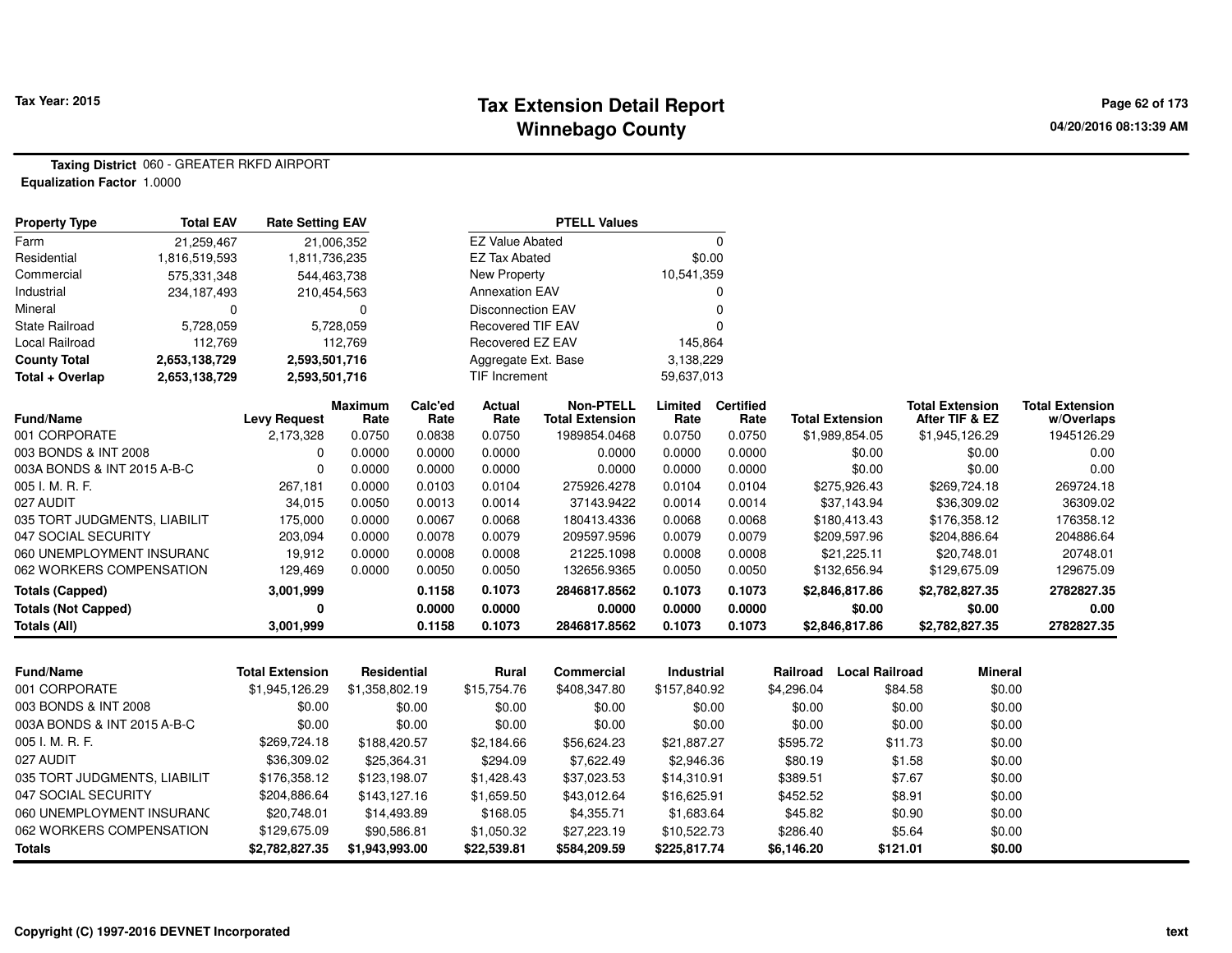## **Tax Extension Detail Report Tax Year: 2015 Page 63 of 173 Winnebago County**

**Taxing District** 061 - SOUTH BELOIT CITY LIBRARY**Equalization Factor** 1.0000

| <b>Property Type</b>       | <b>Total EAV</b> | <b>Rate Setting EAV</b> |                        |                 |                          | <b>PTELL Values</b>                        |                 |                          |            |                        |                                          |                                      |
|----------------------------|------------------|-------------------------|------------------------|-----------------|--------------------------|--------------------------------------------|-----------------|--------------------------|------------|------------------------|------------------------------------------|--------------------------------------|
| Farm                       | 190,442          |                         | 190,442                |                 | <b>EZ Value Abated</b>   |                                            |                 | 0                        |            |                        |                                          |                                      |
| Residential                | 69,420,757       |                         | 69,414,703             |                 | <b>EZ Tax Abated</b>     |                                            |                 | \$0.00                   |            |                        |                                          |                                      |
| Commercial                 | 20,456,933       |                         | 20,288,060             |                 | New Property             |                                            | 90,070          |                          |            |                        |                                          |                                      |
| Industrial                 | 12,820,032       |                         | 12,812,748             |                 | <b>Annexation EAV</b>    |                                            |                 | 0                        |            |                        |                                          |                                      |
| Mineral                    | 0                |                         |                        |                 | <b>Disconnection EAV</b> |                                            |                 | 0                        |            |                        |                                          |                                      |
| <b>State Railroad</b>      | 914,210          |                         | 914,210                |                 | <b>Recovered TIF EAV</b> |                                            |                 | 0                        |            |                        |                                          |                                      |
| Local Railroad             | 0                |                         |                        |                 | Recovered EZ EAV         |                                            |                 |                          |            |                        |                                          |                                      |
| <b>County Total</b>        | 103,802,374      | 103,620,163             |                        |                 | Aggregate Ext. Base      |                                            | 219,943         |                          |            |                        |                                          |                                      |
| Total + Overlap            | 103,802,374      | 103,620,163             |                        |                 | TIF Increment            |                                            | 182,211         |                          |            |                        |                                          |                                      |
| <b>Fund/Name</b>           |                  | <b>Levy Request</b>     | <b>Maximum</b><br>Rate | Calc'ed<br>Rate | Actual<br>Rate           | <b>Non-PTELL</b><br><b>Total Extension</b> | Limited<br>Rate | <b>Certified</b><br>Rate |            | <b>Total Extension</b> | <b>Total Extension</b><br>After TIF & EZ | <b>Total Extension</b><br>w/Overlaps |
| 001 CORPORATE              |                  | 223,000                 | 0.6000                 | 0.2152          | 0.2153                   | 223486.5112                                | 0.2142          | 0.2142                   |            | \$222,344.69           | \$221,954.39                             | 221954.39                            |
| <b>Totals (Capped)</b>     |                  | 223,000                 |                        | 0.2152          | 0.2153                   | 223486.5112                                | 0.2142          | 0.2142                   |            | \$222,344.69           | \$221,954.39                             | 221954.39                            |
| <b>Totals (Not Capped)</b> |                  | 0                       |                        | 0.0000          | 0.0000                   | 0.0000                                     | 0.0000          | 0.0000                   |            | \$0.00                 | \$0.00                                   | 0.00                                 |
| Totals (All)               |                  | 223,000                 |                        | 0.2152          | 0.2153                   | 223486.5112                                | 0.2142          | 0.2142                   |            | \$222,344.69           | \$221,954.39                             | 221954.39                            |
| <b>Fund/Name</b>           |                  | <b>Total Extension</b>  | <b>Residential</b>     |                 | Rural                    | <b>Commercial</b>                          | Industrial      |                          | Railroad   | <b>Local Railroad</b>  | Mineral                                  |                                      |
| 001 CORPORATE              |                  | \$221,954.39            | \$148,686.29           |                 | \$407.93                 | \$43,457.02                                | \$27,444.91     |                          | \$1,958.24 | \$0.00                 | \$0.00                                   |                                      |
| <b>Totals</b>              |                  | \$221,954.39            | \$148,686.29           |                 | \$407.93                 | \$43,457.02                                | \$27,444.91     |                          | \$1,958.24 | \$0.00                 | \$0.00                                   |                                      |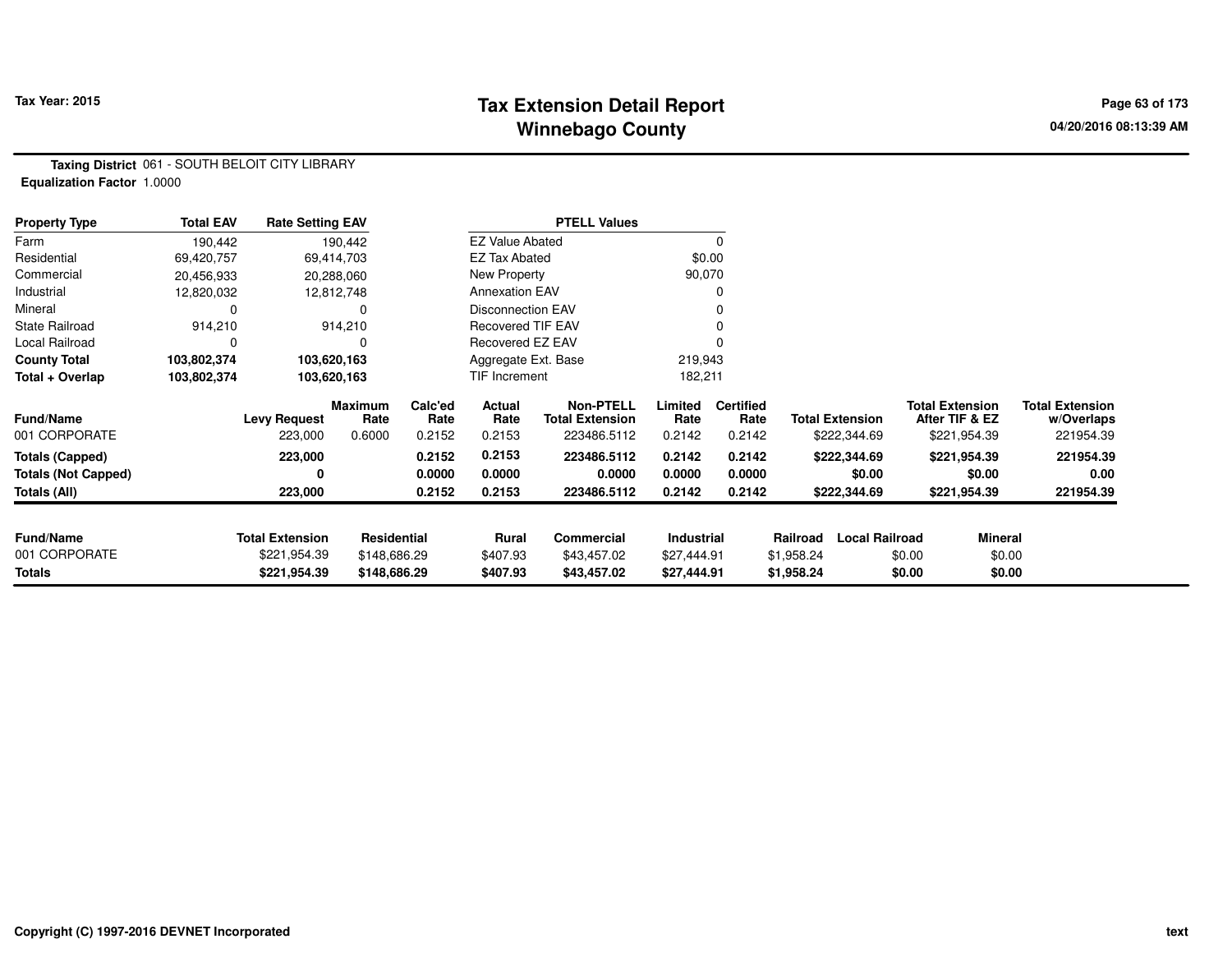## **Tax Extension Detail Report Tax Year: 2015 Page 64 of 173 Winnebago County**

**Taxing District** 062 - RKFD - WINN DRAINAGE**Equalization Factor** 1.0000

| <b>Property Type</b>       | <b>Total EAV</b> | <b>Rate Setting EAV</b> |                 |                 |                          | <b>PTELL Values</b>                        |                 |                          |          |                        |                                          |                                      |
|----------------------------|------------------|-------------------------|-----------------|-----------------|--------------------------|--------------------------------------------|-----------------|--------------------------|----------|------------------------|------------------------------------------|--------------------------------------|
| Farm                       | 263,351          |                         | 263,351         |                 | <b>EZ Value Abated</b>   |                                            |                 |                          |          |                        |                                          |                                      |
| Residential                | 6,082,651        |                         | 6,082,651       |                 | <b>EZ Tax Abated</b>     |                                            |                 | \$0.00                   |          |                        |                                          |                                      |
| Commercial                 | 2,004,588        |                         | 2,004,588       |                 | New Property             |                                            | 43,738          |                          |          |                        |                                          |                                      |
| Industrial                 | 896,423          |                         | 896,423         |                 | <b>Annexation EAV</b>    |                                            |                 |                          |          |                        |                                          |                                      |
| Mineral                    |                  |                         |                 |                 | <b>Disconnection EAV</b> |                                            |                 |                          |          |                        |                                          |                                      |
| <b>State Railroad</b>      |                  |                         |                 |                 | <b>Recovered TIF EAV</b> |                                            |                 |                          |          |                        |                                          |                                      |
| Local Railroad             | 0                |                         |                 |                 | Recovered EZ EAV         |                                            |                 |                          |          |                        |                                          |                                      |
| <b>County Total</b>        | 9,247,013        |                         | 9,247,013       |                 | Aggregate Ext. Base      |                                            |                 | 4,010                    |          |                        |                                          |                                      |
| Total + Overlap            | 9,247,013        |                         | 9,247,013       |                 | TIF Increment            |                                            |                 |                          |          |                        |                                          |                                      |
| <b>Fund/Name</b>           |                  | <b>Levy Request</b>     | Maximum<br>Rate | Calc'ed<br>Rate | Actual<br>Rate           | <b>Non-PTELL</b><br><b>Total Extension</b> | Limited<br>Rate | <b>Certified</b><br>Rate |          | <b>Total Extension</b> | <b>Total Extension</b><br>After TIF & EZ | <b>Total Extension</b><br>w/Overlaps |
| 001 CORPORATE              |                  | 0                       | 0.1250          | 0.0000          | 0.0000                   | 0.0000                                     | 0.0000          | 0.0000                   |          | \$0.00                 | \$0.00                                   | 0.00                                 |
| <b>Totals (Capped)</b>     |                  | 0                       |                 | 0.0000          | 0.0000                   | 0.0000                                     | 0.0000          | 0.0000                   |          | \$0.00                 | \$0.00                                   | 0.00                                 |
| <b>Totals (Not Capped)</b> |                  | 0                       |                 | 0.0000          | 0.0000                   | 0.0000                                     | 0.0000          | 0.0000                   |          | \$0.00                 | \$0.00                                   | 0.00                                 |
| <b>Totals (All)</b>        |                  | 0                       |                 | 0.0000          | 0.0000                   | 0.0000                                     | 0.0000          | 0.0000                   |          | \$0.00                 | \$0.00                                   | 0.00                                 |
|                            |                  |                         |                 |                 |                          |                                            |                 |                          |          |                        |                                          |                                      |
| <b>Fund/Name</b>           |                  | <b>Total Extension</b>  | Residential     |                 | Rural                    | Commercial                                 | Industrial      |                          | Railroad | <b>Local Railroad</b>  | <b>Mineral</b>                           |                                      |
| 001 CORPORATE              |                  | \$0.00                  |                 | \$0.00          | \$0.00                   | \$0.00                                     |                 | \$0.00                   | \$0.00   |                        | \$0.00                                   | \$0.00                               |
| <b>Totals</b>              |                  | \$0.00                  |                 | \$0.00          | \$0.00                   | \$0.00                                     |                 | \$0.00                   | \$0.00   |                        | \$0.00                                   | \$0.00                               |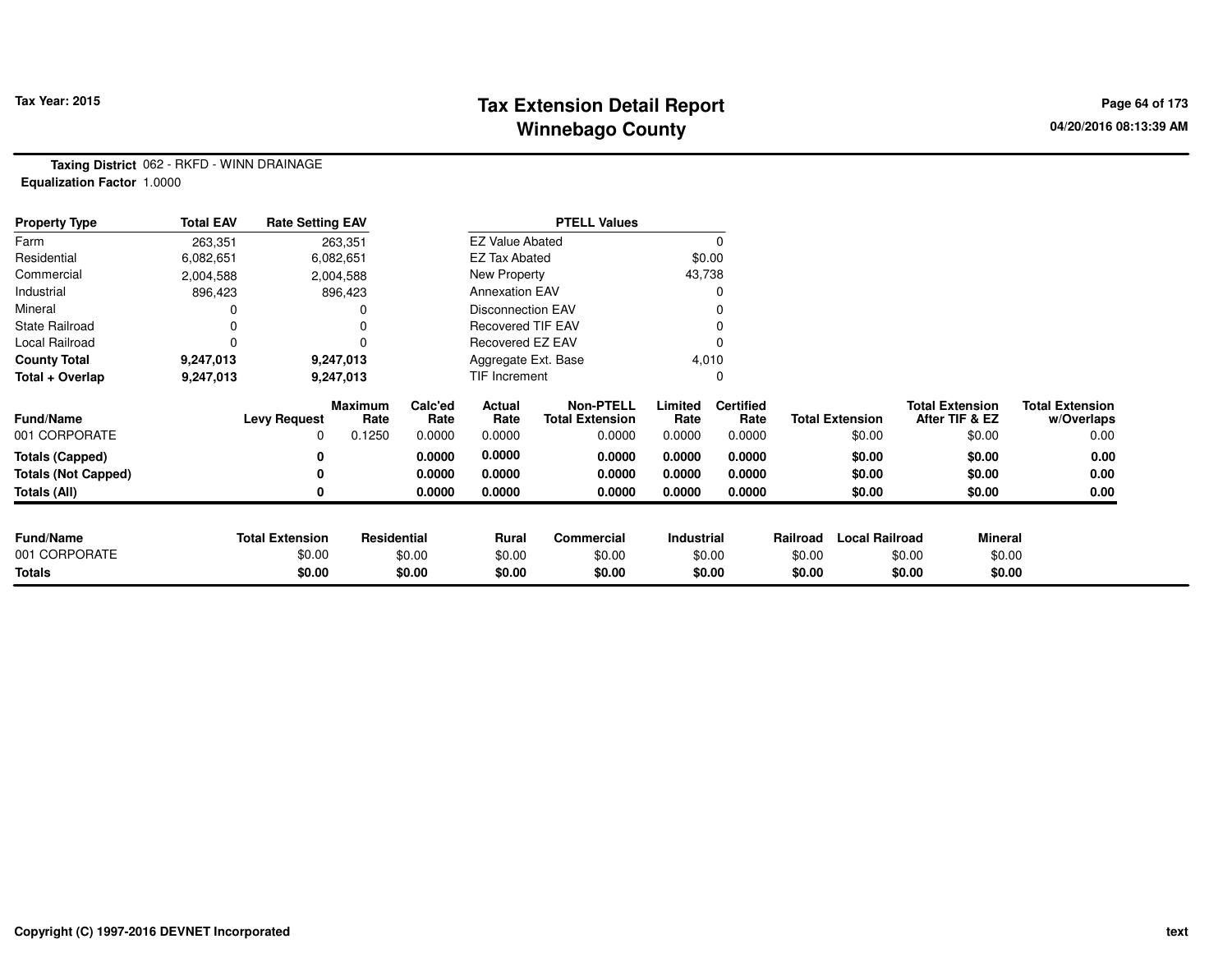## **Tax Extension Detail Report Tax Year: 2015 Page 65 of 173 Winnebago County**

**Taxing District** 063 - WESTSIDE TIF #2**Equalization Factor** 1.0000

| <b>Property Type</b>       | <b>Total EAV</b> | <b>TIF Base EAV</b>    |                 |                 |                          | <b>PTELL Values</b>                        |                 |                          |          |                        |                                          |                                      |
|----------------------------|------------------|------------------------|-----------------|-----------------|--------------------------|--------------------------------------------|-----------------|--------------------------|----------|------------------------|------------------------------------------|--------------------------------------|
| Farm                       |                  |                        |                 |                 | <b>EZ Value Abated</b>   |                                            |                 | $\Omega$                 |          |                        |                                          |                                      |
| Residential                | 0                |                        | $\Omega$        |                 | <b>EZ Tax Abated</b>     |                                            |                 | \$0.00                   |          |                        |                                          |                                      |
| Commercial                 | 213,392          |                        | 209,217         |                 | New Property             |                                            |                 | 0                        |          |                        |                                          |                                      |
| Industrial                 | 103,497          |                        | 103,497         |                 | <b>Annexation EAV</b>    |                                            |                 |                          |          |                        |                                          |                                      |
| Mineral                    |                  |                        | 0               |                 | <b>Disconnection EAV</b> |                                            |                 | 0                        |          |                        |                                          |                                      |
| <b>State Railroad</b>      |                  |                        |                 |                 | <b>Recovered TIF EAV</b> |                                            |                 |                          |          |                        |                                          |                                      |
| Local Railroad             |                  |                        | $\Omega$        |                 | Recovered EZ EAV         |                                            |                 |                          |          |                        |                                          |                                      |
| <b>County Total</b>        | 316,889          |                        | 312,714         |                 | Aggregate Ext. Base      |                                            |                 |                          |          |                        |                                          |                                      |
| Total + Overlap            | 316,889          |                        | 312,714         |                 | TIF Increment            |                                            |                 | 4,175                    |          |                        |                                          |                                      |
| <b>Fund/Name</b>           |                  | <b>Levy Request</b>    | Maximum<br>Rate | Calc'ed<br>Rate | Actual<br>Rate           | <b>Non-PTELL</b><br><b>Total Extension</b> | Limited<br>Rate | <b>Certified</b><br>Rate |          | <b>Total Extension</b> | <b>Total Extension</b><br>After TIF & EZ | <b>Total Extension</b><br>w/Overlaps |
| 001 CORPORATE              |                  | 0                      | 0.0000          | 0.0000          | 0.0000                   | 0.0000                                     | 0.0000          | 0.0000                   |          | \$0.00                 | \$638.64                                 | 638.64                               |
| <b>Totals (Capped)</b>     |                  |                        |                 | 0.0000          | 0.0000                   | 0.0000                                     | 0.0000          | 0.0000                   |          | \$0.00                 | \$0.00                                   | 0.00                                 |
| <b>Totals (Not Capped)</b> |                  |                        |                 | 0.0000          | 0.0000                   | 0.0000                                     | 0.0000          | 0.0000                   |          | \$0.00                 | \$638.64                                 | 638.64                               |
| Totals (All)               |                  |                        |                 | 0.0000          | 0.0000                   | 0.0000                                     | 0.0000          | 0.0000                   |          | \$0.00                 | \$638.64                                 | 638.64                               |
| <b>Fund/Name</b>           |                  |                        |                 |                 |                          |                                            |                 |                          |          |                        |                                          |                                      |
| 001 CORPORATE              |                  | <b>Total Extension</b> | Residential     |                 | Rural                    | Commercial                                 | Industrial      |                          | Railroad | <b>Local Railroad</b>  | <b>Mineral</b>                           |                                      |
|                            |                  | \$638.64               |                 | \$0.00          | \$0.00                   | \$0.00                                     |                 | \$0.00                   | \$0.00   |                        | \$0.00                                   | \$0.00                               |
| Totals                     |                  | \$638.64               |                 | \$0.00          | \$0.00                   | \$0.00                                     |                 | \$0.00                   | \$0.00   |                        | \$0.00                                   | \$0.00                               |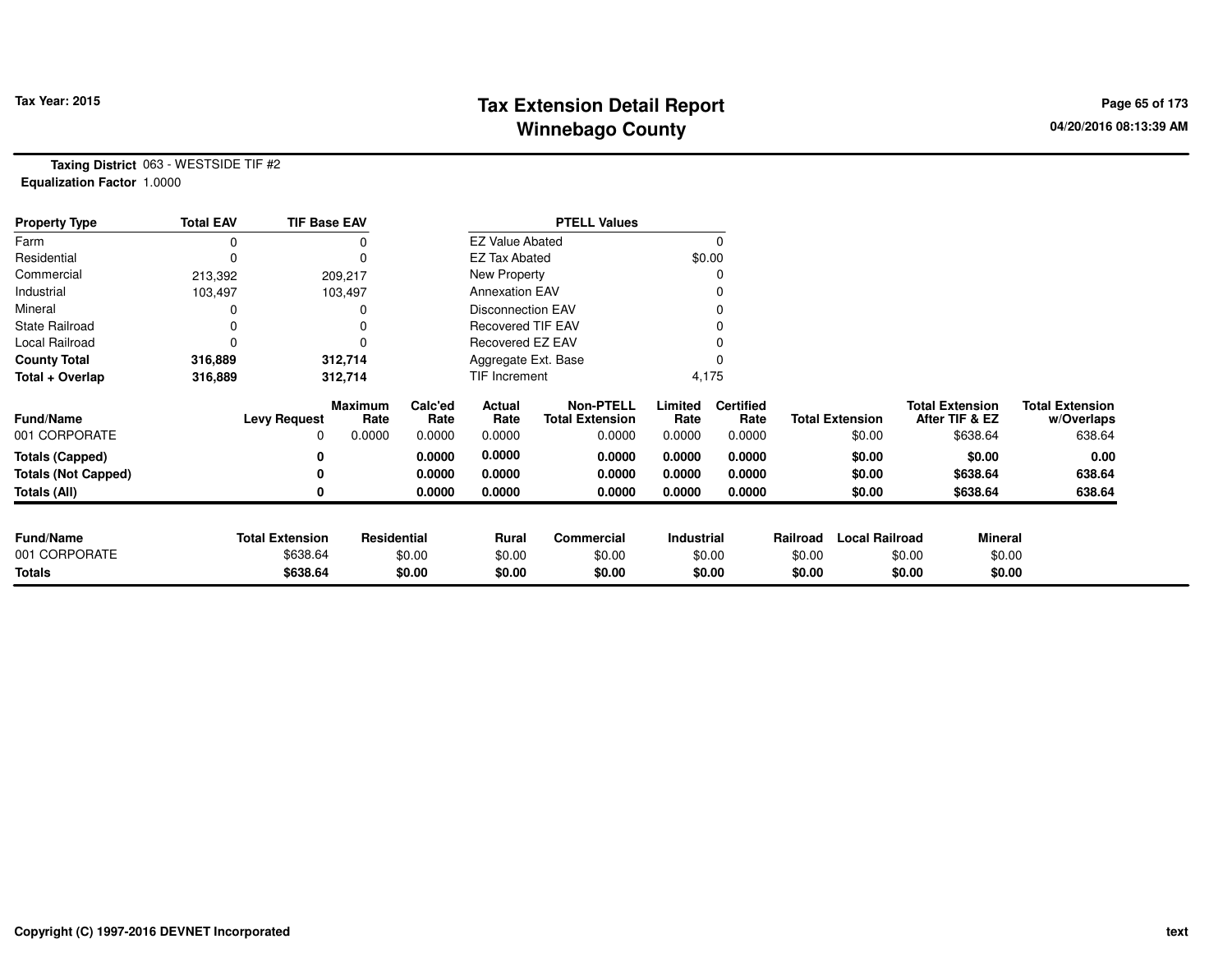## **Tax Extension Detail Report Tax Year: 2015 Page 66 of 173 Winnebago County**

**Taxing District** 064 - LINCOLN-ACRES STREET LIGHT**Equalization Factor** 1.0000

| <b>Property Type</b>       | <b>Total EAV</b> | <b>Rate Setting EAV</b> |                        |                 |                          | <b>PTELL Values</b>                        |                   |                          |          |                        |                                          |                                      |
|----------------------------|------------------|-------------------------|------------------------|-----------------|--------------------------|--------------------------------------------|-------------------|--------------------------|----------|------------------------|------------------------------------------|--------------------------------------|
| Farm                       | 0                |                         |                        |                 | <b>EZ Value Abated</b>   |                                            |                   | $\Omega$                 |          |                        |                                          |                                      |
| Residential                | 596,093          |                         | 596,093                |                 | <b>EZ Tax Abated</b>     |                                            |                   | \$0.00                   |          |                        |                                          |                                      |
| Commercial                 |                  |                         |                        |                 | New Property             |                                            |                   | 251                      |          |                        |                                          |                                      |
| Industrial                 |                  |                         |                        |                 | <b>Annexation EAV</b>    |                                            |                   | 0                        |          |                        |                                          |                                      |
| Mineral                    | 0                |                         |                        |                 | <b>Disconnection EAV</b> |                                            |                   | 0                        |          |                        |                                          |                                      |
| <b>State Railroad</b>      | 0                |                         | $\Omega$               |                 | <b>Recovered TIF EAV</b> |                                            |                   |                          |          |                        |                                          |                                      |
| Local Railroad             | 0                |                         |                        |                 | Recovered EZ EAV         |                                            |                   |                          |          |                        |                                          |                                      |
| <b>County Total</b>        | 596,093          |                         | 596,093                |                 | Aggregate Ext. Base      |                                            |                   |                          |          |                        |                                          |                                      |
| Total + Overlap            | 596,093          |                         | 596,093                |                 | TIF Increment            |                                            |                   | 0                        |          |                        |                                          |                                      |
| <b>Fund/Name</b>           |                  | <b>Levy Request</b>     | <b>Maximum</b><br>Rate | Calc'ed<br>Rate | Actual<br>Rate           | <b>Non-PTELL</b><br><b>Total Extension</b> | Limited<br>Rate   | <b>Certified</b><br>Rate |          | <b>Total Extension</b> | <b>Total Extension</b><br>After TIF & EZ | <b>Total Extension</b><br>w/Overlaps |
| 001 CORPORATE              |                  | 0                       | 2.0000                 | 0.0000          | 0.0000                   | 0.0000                                     | 0.0000            | 0.0000                   |          | \$0.00                 | \$0.00                                   | 0.00                                 |
| <b>Totals (Capped)</b>     |                  | 0                       |                        | 0.0000          | 0.0000                   | 0.0000                                     | 0.0000            | 0.0000                   |          | \$0.00                 | \$0.00                                   | 0.00                                 |
| <b>Totals (Not Capped)</b> |                  | 0                       |                        | 0.0000          | 0.0000                   | 0.0000                                     | 0.0000            | 0.0000                   |          | \$0.00                 | \$0.00                                   | 0.00                                 |
| Totals (All)               |                  | 0                       |                        | 0.0000          | 0.0000                   | 0.0000                                     | 0.0000            | 0.0000                   |          | \$0.00                 | \$0.00                                   | 0.00                                 |
|                            |                  |                         |                        |                 |                          |                                            |                   |                          |          |                        |                                          |                                      |
| <b>Fund/Name</b>           |                  | <b>Total Extension</b>  | <b>Residential</b>     |                 | Rural                    | Commercial                                 | <b>Industrial</b> |                          | Railroad | <b>Local Railroad</b>  | <b>Mineral</b>                           |                                      |
| 001 CORPORATE              |                  | \$0.00                  |                        | \$0.00          | \$0.00                   | \$0.00                                     |                   | \$0.00                   | \$0.00   |                        | \$0.00<br>\$0.00                         |                                      |
| <b>Totals</b>              |                  | \$0.00                  |                        | \$0.00          | \$0.00                   | \$0.00                                     |                   | \$0.00                   | \$0.00   |                        | \$0.00<br>\$0.00                         |                                      |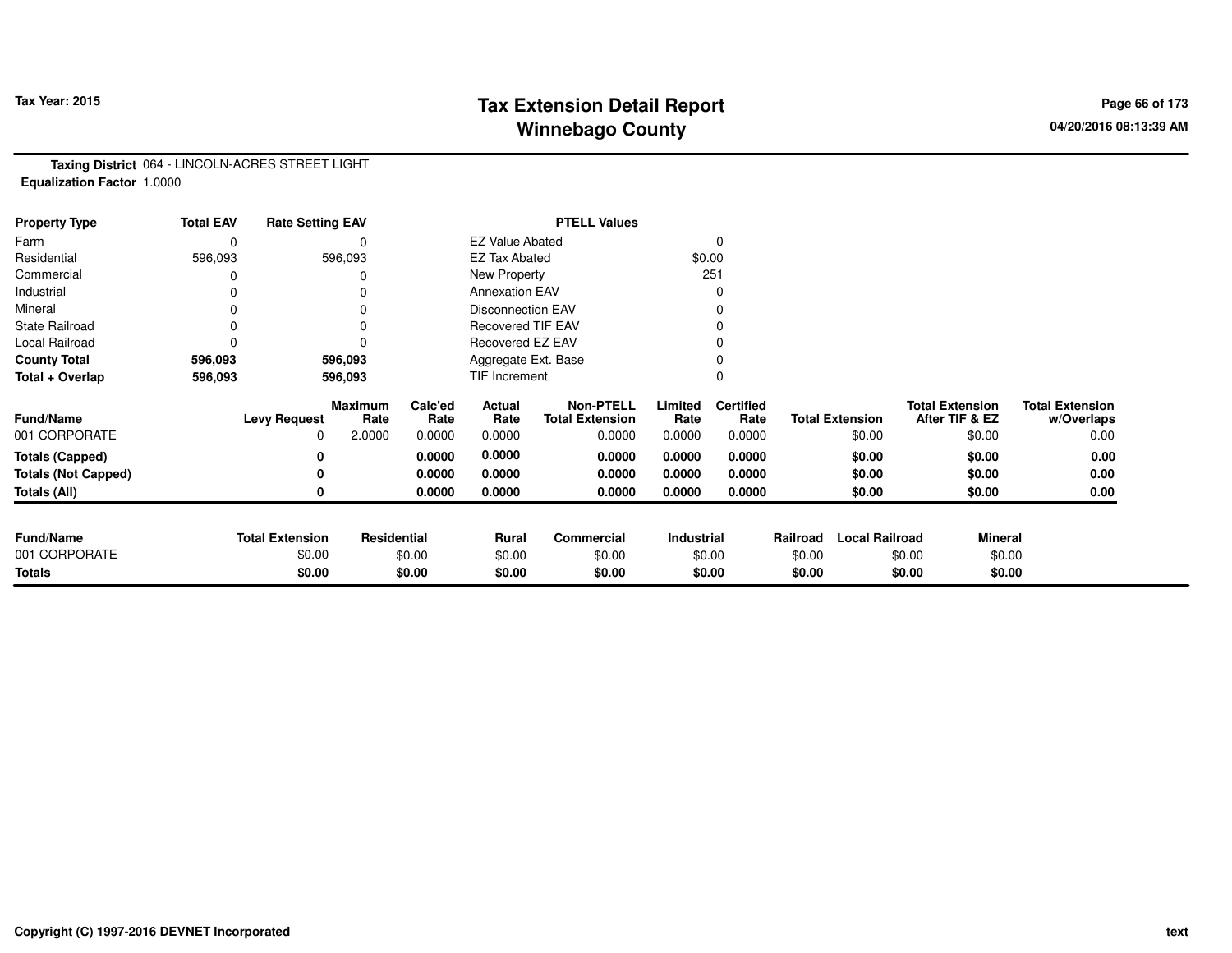## **Tax Extension Detail Report Tax Year: 2015 Page 67 of 173 Winnebago County**

**Taxing District** 065 - WASHINGTON PARK STREET LIGHT**Equalization Factor** 1.0000

| <b>Property Type</b>       | <b>Total EAV</b> | <b>Rate Setting EAV</b> |                 |                 |                          | <b>PTELL Values</b>                        |                 |                          |          |                        |        |                                          |                                      |
|----------------------------|------------------|-------------------------|-----------------|-----------------|--------------------------|--------------------------------------------|-----------------|--------------------------|----------|------------------------|--------|------------------------------------------|--------------------------------------|
| Farm                       | 0                |                         |                 |                 | <b>EZ Value Abated</b>   |                                            |                 |                          |          |                        |        |                                          |                                      |
| Residential                | 1,318,911        |                         | 1,318,911       |                 | <b>EZ Tax Abated</b>     |                                            | \$0.00          |                          |          |                        |        |                                          |                                      |
| Commercial                 | 13,373           |                         | 13,373          |                 | New Property             |                                            | 3,951           |                          |          |                        |        |                                          |                                      |
| Industrial                 | 82,200           |                         | 82,200          |                 | <b>Annexation EAV</b>    |                                            |                 |                          |          |                        |        |                                          |                                      |
| Mineral                    |                  |                         |                 |                 | <b>Disconnection EAV</b> |                                            |                 |                          |          |                        |        |                                          |                                      |
| <b>State Railroad</b>      |                  |                         |                 |                 | <b>Recovered TIF EAV</b> |                                            |                 |                          |          |                        |        |                                          |                                      |
| Local Railroad             |                  |                         |                 |                 | Recovered EZ EAV         |                                            |                 |                          |          |                        |        |                                          |                                      |
| <b>County Total</b>        | 1,414,484        |                         | 1,414,484       |                 | Aggregate Ext. Base      |                                            | 12,342          |                          |          |                        |        |                                          |                                      |
| Total + Overlap            | 1,414,484        |                         | 1,414,484       |                 | TIF Increment            |                                            |                 |                          |          |                        |        |                                          |                                      |
| <b>Fund/Name</b>           |                  | <b>Levy Request</b>     | Maximum<br>Rate | Calc'ed<br>Rate | Actual<br>Rate           | <b>Non-PTELL</b><br><b>Total Extension</b> | Limited<br>Rate | <b>Certified</b><br>Rate |          | <b>Total Extension</b> |        | <b>Total Extension</b><br>After TIF & EZ | <b>Total Extension</b><br>w/Overlaps |
| 001 CORPORATE              |                  | 12,341                  | 2.0000          | 0.8725          | 0.8725                   | 12341.3729                                 | 0.8725          | 0.8725                   |          | \$12,341.37            |        | \$12,341.37                              | 12341.37                             |
| <b>Totals (Capped)</b>     |                  | 12,341                  |                 | 0.8725          | 0.8725                   | 12341.3729                                 | 0.8725          | 0.8725                   |          | \$12,341.37            |        | \$12,341.37                              | 12341.37                             |
| <b>Totals (Not Capped)</b> |                  | 0                       |                 | 0.0000          | 0.0000                   | 0.0000                                     | 0.0000          | 0.0000                   |          | \$0.00                 |        | \$0.00                                   | 0.00                                 |
| Totals (All)               |                  | 12,341                  |                 | 0.8725          | 0.8725                   | 12341.3729                                 | 0.8725          | 0.8725                   |          | \$12,341.37            |        | \$12,341.37                              | 12341.37                             |
|                            |                  |                         |                 |                 |                          |                                            |                 |                          |          |                        |        |                                          |                                      |
| <b>Fund/Name</b>           |                  | <b>Total Extension</b>  | Residential     |                 | <b>Rural</b>             | Commercial                                 | Industrial      |                          | Railroad | <b>Local Railroad</b>  |        | <b>Mineral</b>                           |                                      |
| 001 CORPORATE              |                  | \$12,341.37             | \$11,507.49     |                 | \$0.00                   | \$116.68                                   | \$717.20        |                          | \$0.00   |                        | \$0.00 | \$0.00                                   |                                      |
| <b>Totals</b>              |                  | \$12,341.37             | \$11,507.49     |                 | \$0.00                   | \$116.68                                   | \$717.20        |                          | \$0.00   |                        | \$0.00 | \$0.00                                   |                                      |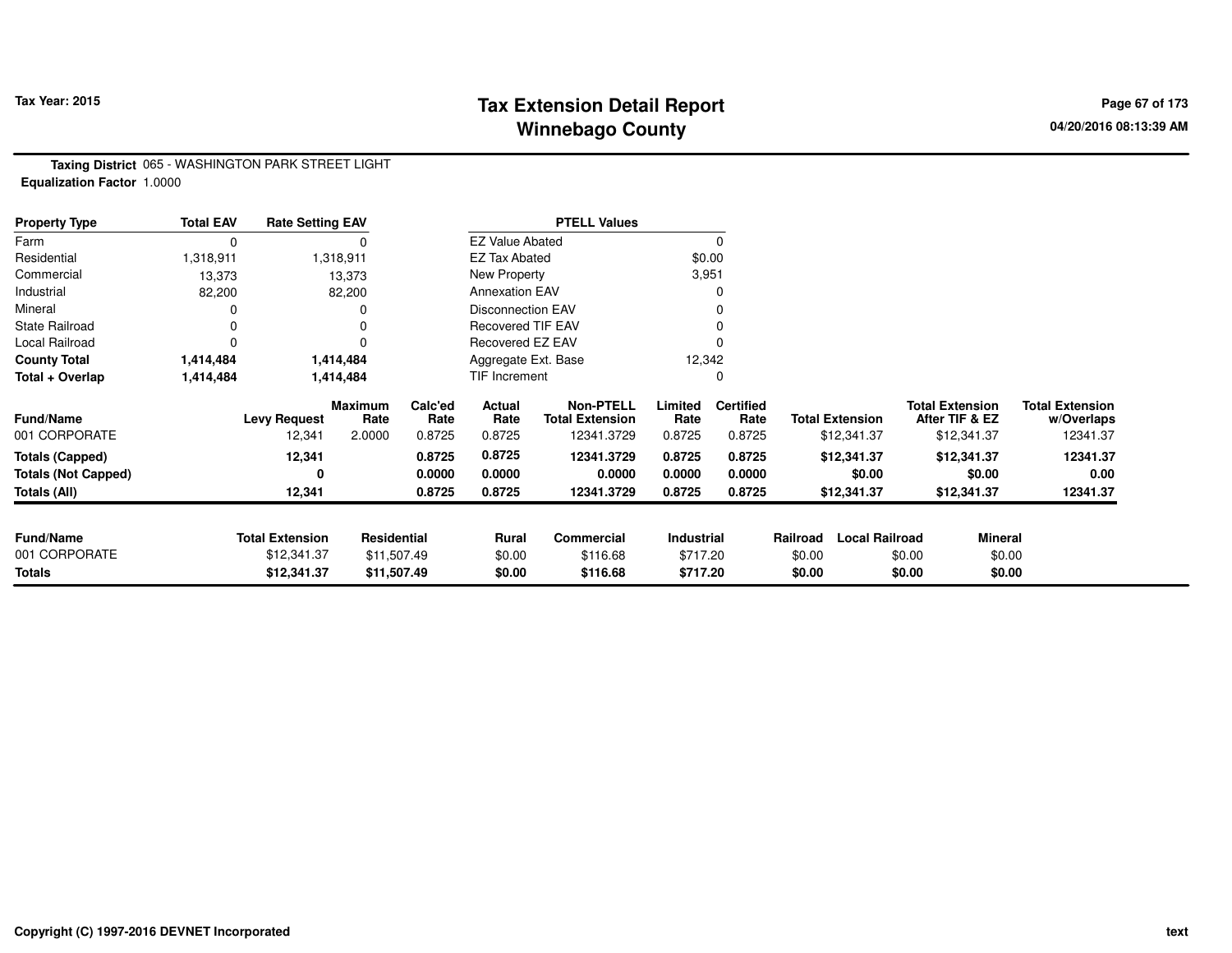## **Tax Extension Detail Report Tax Year: 2015 Page 68 of 173 Winnebago County**

**Taxing District** 066 - EAST STATE & ALPINE TIF**Equalization Factor** 1.0000

| <b>Property Type</b>       | <b>Total EAV</b> | <b>TIF Base EAV</b>    |                 |                 |                          | <b>PTELL Values</b>                        |                 |                          |          |                        |                                          |                                      |
|----------------------------|------------------|------------------------|-----------------|-----------------|--------------------------|--------------------------------------------|-----------------|--------------------------|----------|------------------------|------------------------------------------|--------------------------------------|
| Farm                       | 0                |                        |                 |                 | <b>EZ Value Abated</b>   |                                            |                 |                          |          |                        |                                          |                                      |
| Residential                | 0                |                        |                 |                 | <b>EZ Tax Abated</b>     |                                            |                 | \$0.00                   |          |                        |                                          |                                      |
| Commercial                 | 11,181,100       |                        | 10,431,463      |                 | New Property             |                                            |                 |                          |          |                        |                                          |                                      |
| Industrial                 |                  |                        |                 |                 | <b>Annexation EAV</b>    |                                            |                 |                          |          |                        |                                          |                                      |
| Mineral                    |                  |                        |                 |                 | <b>Disconnection EAV</b> |                                            |                 |                          |          |                        |                                          |                                      |
| <b>State Railroad</b>      |                  |                        |                 |                 | <b>Recovered TIF EAV</b> |                                            |                 |                          |          |                        |                                          |                                      |
| Local Railroad             |                  |                        |                 |                 | Recovered EZ EAV         |                                            |                 |                          |          |                        |                                          |                                      |
| <b>County Total</b>        | 11,181,100       |                        | 10,431,463      |                 | Aggregate Ext. Base      |                                            |                 |                          |          |                        |                                          |                                      |
| Total + Overlap            | 11,181,100       |                        | 10,431,463      |                 | TIF Increment            |                                            | 749,637         |                          |          |                        |                                          |                                      |
| Fund/Name                  |                  | <b>Levy Request</b>    | Maximum<br>Rate | Calc'ed<br>Rate | Actual<br>Rate           | <b>Non-PTELL</b><br><b>Total Extension</b> | Limited<br>Rate | <b>Certified</b><br>Rate |          | <b>Total Extension</b> | <b>Total Extension</b><br>After TIF & EZ | <b>Total Extension</b><br>w/Overlaps |
| 001 CORPORATE              |                  | 0                      | 0.0000          | 0.0000          | 0.0000                   | 0.0000                                     | 0.0000          | 0.0000                   |          | \$0.00                 | \$114,666.78                             | 114666.78                            |
| Totals (Capped)            |                  |                        |                 | 0.0000          | 0.0000                   | 0.0000                                     | 0.0000          | 0.0000                   |          | \$0.00                 | \$0.00                                   | 0.00                                 |
| <b>Totals (Not Capped)</b> |                  |                        |                 | 0.0000          | 0.0000                   | 0.0000                                     | 0.0000          | 0.0000                   |          | \$0.00                 | \$114,666.78                             | 114666.78                            |
| Totals (All)               |                  |                        |                 | 0.0000          | 0.0000                   | 0.0000                                     | 0.0000          | 0.0000                   |          | \$0.00                 | \$114,666.78                             | 114666.78                            |
|                            |                  |                        |                 |                 |                          |                                            |                 |                          |          |                        |                                          |                                      |
| <b>Fund/Name</b>           |                  | <b>Total Extension</b> | Residential     |                 | Rural                    | Commercial                                 | Industrial      |                          | Railroad | <b>Local Railroad</b>  |                                          | <b>Mineral</b>                       |
| 001 CORPORATE              |                  | \$114,666.78           |                 | \$0.00          | \$0.00                   | \$0.00                                     |                 | \$0.00                   | \$0.00   |                        | \$0.00                                   | \$0.00                               |
| Totals                     |                  | \$114,666.78           |                 | \$0.00          | \$0.00                   | \$0.00                                     |                 | \$0.00                   | \$0.00   |                        | \$0.00                                   | \$0.00                               |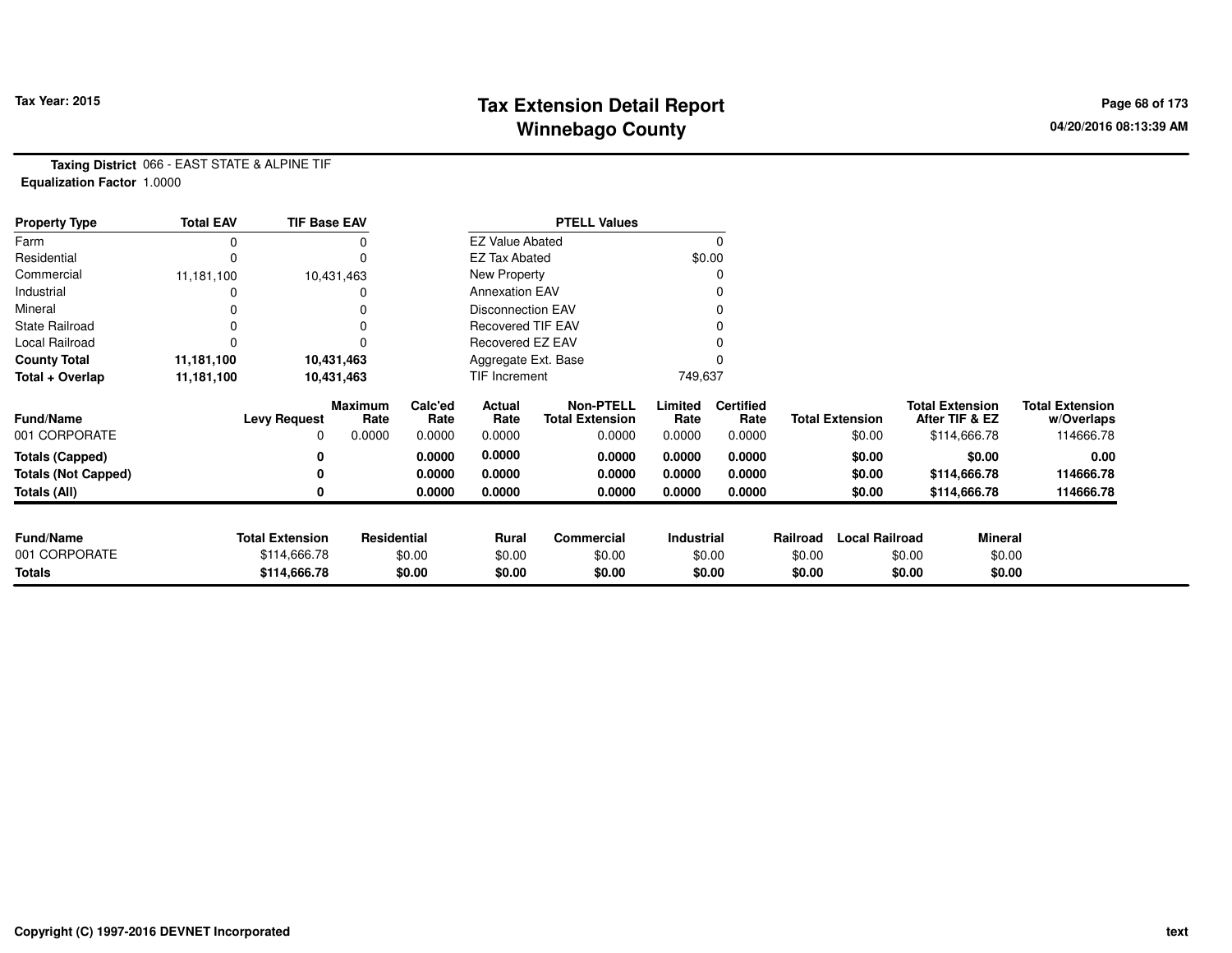## **Tax Extension Detail Report Tax Year: 2015 Page 69 of 173 Winnebago County**

**Taxing District** 067 - WEST STATE & CENTRAL TIF**Equalization Factor** 1.0000

| <b>Property Type</b>       | <b>Total EAV</b> | <b>TIF Base EAV</b>    |                 |                 |                          | <b>PTELL Values</b>                        |                 |                          |          |                        |                                          |                                      |
|----------------------------|------------------|------------------------|-----------------|-----------------|--------------------------|--------------------------------------------|-----------------|--------------------------|----------|------------------------|------------------------------------------|--------------------------------------|
| Farm                       | 0                |                        |                 |                 | <b>EZ Value Abated</b>   |                                            |                 |                          |          |                        |                                          |                                      |
| Residential                | 9,542,383        |                        | 9,293,832       |                 | <b>EZ Tax Abated</b>     |                                            |                 | \$0.00                   |          |                        |                                          |                                      |
| Commercial                 | 653,870          |                        | 490,494         |                 | New Property             |                                            |                 |                          |          |                        |                                          |                                      |
| Industrial                 | 82,584           |                        | 82,584          |                 | <b>Annexation EAV</b>    |                                            |                 |                          |          |                        |                                          |                                      |
| Mineral                    |                  |                        |                 |                 | <b>Disconnection EAV</b> |                                            |                 |                          |          |                        |                                          |                                      |
| <b>State Railroad</b>      |                  |                        |                 |                 | <b>Recovered TIF EAV</b> |                                            |                 |                          |          |                        |                                          |                                      |
| Local Railroad             |                  |                        |                 |                 | Recovered EZ EAV         |                                            |                 |                          |          |                        |                                          |                                      |
| <b>County Total</b>        | 10,278,837       |                        | 9,866,910       |                 | Aggregate Ext. Base      |                                            |                 |                          |          |                        |                                          |                                      |
| Total + Overlap            | 10,278,837       |                        | 9,866,910       |                 | TIF Increment            |                                            | 411,927         |                          |          |                        |                                          |                                      |
| <b>Fund/Name</b>           |                  | <b>Levy Request</b>    | Maximum<br>Rate | Calc'ed<br>Rate | Actual<br>Rate           | <b>Non-PTELL</b><br><b>Total Extension</b> | Limited<br>Rate | <b>Certified</b><br>Rate |          | <b>Total Extension</b> | <b>Total Extension</b><br>After TIF & EZ | <b>Total Extension</b><br>w/Overlaps |
| 001 CORPORATE              |                  | 0                      | 0.0000          | 0.0000          | 0.0000                   | 0.0000                                     | 0.0000          | 0.0000                   |          | \$0.00                 | \$63,010.20                              | 63010.20                             |
| <b>Totals (Capped)</b>     |                  |                        |                 | 0.0000          | 0.0000                   | 0.0000                                     | 0.0000          | 0.0000                   |          | \$0.00                 | \$0.00                                   | 0.00                                 |
| <b>Totals (Not Capped)</b> |                  |                        |                 | 0.0000          | 0.0000                   | 0.0000                                     | 0.0000          | 0.0000                   |          | \$0.00                 | \$63,010.20                              | 63010.20                             |
| Totals (All)               |                  |                        |                 | 0.0000          | 0.0000                   | 0.0000                                     | 0.0000          | 0.0000                   |          | \$0.00                 | \$63,010.20                              | 63010.20                             |
|                            |                  |                        |                 |                 |                          |                                            |                 |                          |          |                        |                                          |                                      |
| <b>Fund/Name</b>           |                  | <b>Total Extension</b> | Residential     |                 | Rural                    | Commercial                                 | Industrial      |                          | Railroad | <b>Local Railroad</b>  |                                          | Mineral                              |
| 001 CORPORATE              |                  | \$63,010.20            |                 | \$0.00          | \$0.00                   | \$0.00                                     |                 | \$0.00                   | \$0.00   |                        | \$0.00                                   | \$0.00                               |
| <b>Totals</b>              |                  | \$63,010.20            |                 | \$0.00          | \$0.00                   | \$0.00                                     |                 | \$0.00                   | \$0.00   |                        | \$0.00                                   | \$0.00                               |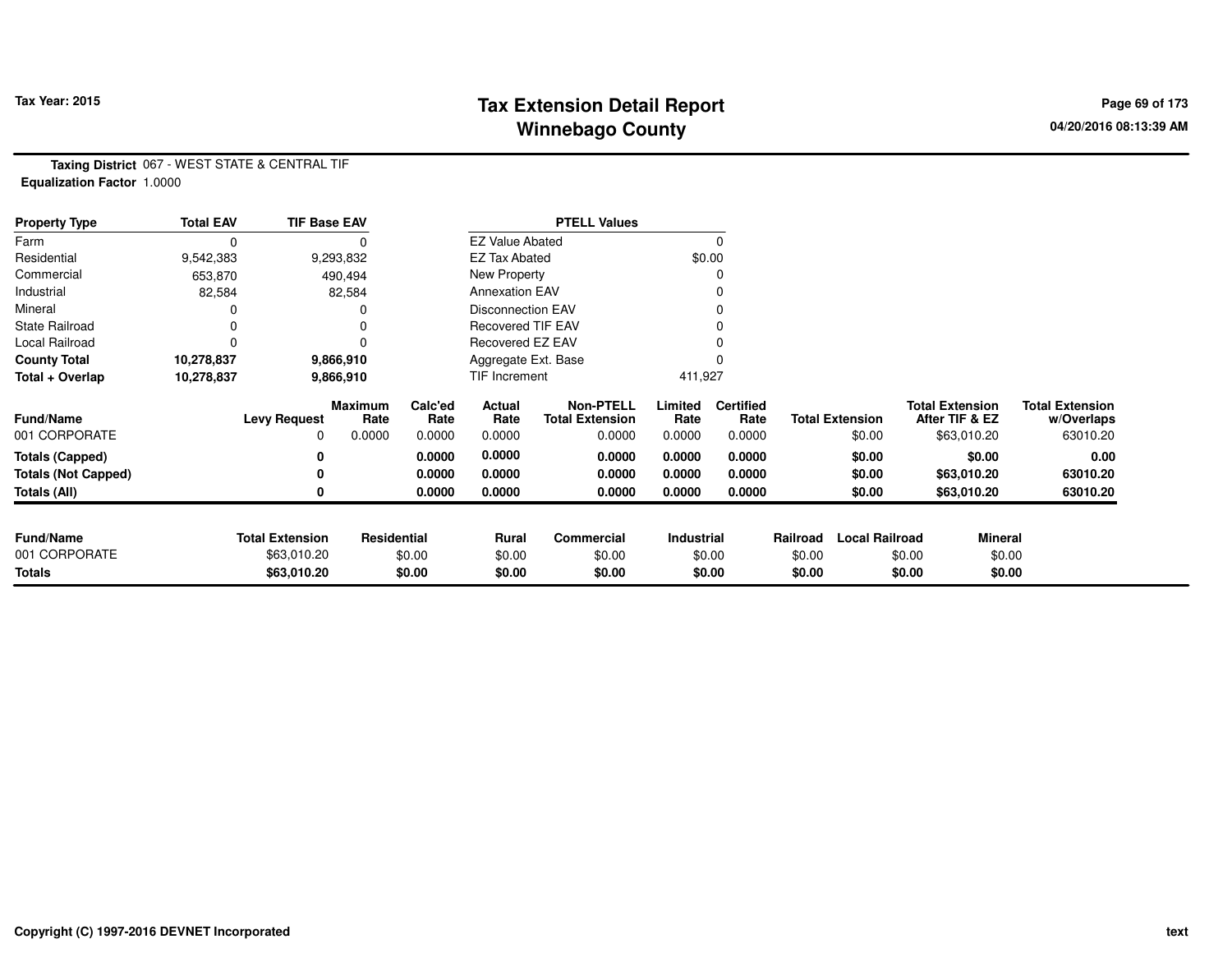## **Tax Extension Detail Report Tax Year: 2015 Page 70 of 173 Winnebago County**

**Taxing District** 068 - WEST STATE & KILBURN TIF**Equalization Factor** 1.0000

| <b>Property Type</b>       | <b>Total EAV</b> | <b>TIF Base EAV</b>    |                 |                 |                          | <b>PTELL Values</b>                        |                   |                          |          |                        |                                          |             |                                      |
|----------------------------|------------------|------------------------|-----------------|-----------------|--------------------------|--------------------------------------------|-------------------|--------------------------|----------|------------------------|------------------------------------------|-------------|--------------------------------------|
| Farm                       | 0                |                        |                 |                 | <b>EZ Value Abated</b>   |                                            |                   | 0                        |          |                        |                                          |             |                                      |
| Residential                | 63,106           |                        | 52,530          |                 | <b>EZ Tax Abated</b>     |                                            |                   | \$0.00                   |          |                        |                                          |             |                                      |
| Commercial                 | 128,561          |                        | 13,770          |                 | New Property             |                                            |                   | 0                        |          |                        |                                          |             |                                      |
| Industrial                 | 703,871          |                        | 631,858         |                 | <b>Annexation EAV</b>    |                                            |                   |                          |          |                        |                                          |             |                                      |
| Mineral                    |                  |                        |                 |                 | <b>Disconnection EAV</b> |                                            |                   | 0                        |          |                        |                                          |             |                                      |
| <b>State Railroad</b>      |                  |                        | 0               |                 | <b>Recovered TIF EAV</b> |                                            |                   |                          |          |                        |                                          |             |                                      |
| Local Railroad             |                  |                        | 0               |                 | Recovered EZ EAV         |                                            |                   |                          |          |                        |                                          |             |                                      |
| <b>County Total</b>        | 895,538          |                        | 698,158         |                 | Aggregate Ext. Base      |                                            |                   |                          |          |                        |                                          |             |                                      |
| Total + Overlap            | 895,538          |                        | 698,158         |                 | TIF Increment            |                                            | 197,380           |                          |          |                        |                                          |             |                                      |
| <b>Fund/Name</b>           |                  | <b>Levy Request</b>    | Maximum<br>Rate | Calc'ed<br>Rate | Actual<br>Rate           | <b>Non-PTELL</b><br><b>Total Extension</b> | Limited<br>Rate   | <b>Certified</b><br>Rate |          | <b>Total Extension</b> | <b>Total Extension</b><br>After TIF & EZ |             | <b>Total Extension</b><br>w/Overlaps |
| 001 CORPORATE              |                  | 0                      | 0.0000          | 0.0000          | 0.0000                   | 0.0000                                     | 0.0000            | 0.0000                   |          | \$0.00                 |                                          | \$30,191.92 | 30191.92                             |
| <b>Totals (Capped)</b>     |                  |                        |                 | 0.0000          | 0.0000                   | 0.0000                                     | 0.0000            | 0.0000                   |          | \$0.00                 |                                          | \$0.00      | 0.00                                 |
| <b>Totals (Not Capped)</b> |                  |                        |                 | 0.0000          | 0.0000                   | 0.0000                                     | 0.0000            | 0.0000                   |          | \$0.00                 |                                          | \$30,191.92 | 30191.92                             |
| Totals (All)               |                  |                        |                 | 0.0000          | 0.0000                   | 0.0000                                     | 0.0000            | 0.0000                   |          | \$0.00                 |                                          | \$30,191.92 | 30191.92                             |
| <b>Fund/Name</b>           |                  | <b>Total Extension</b> | Residential     |                 | Rural                    | Commercial                                 | <b>Industrial</b> |                          | Railroad | <b>Local Railroad</b>  |                                          | Mineral     |                                      |
| 001 CORPORATE              |                  | \$30,191.92            |                 | \$0.00          | \$0.00                   | \$0.00                                     |                   | \$0.00                   | \$0.00   |                        | \$0.00                                   | \$0.00      |                                      |
| Totals                     |                  | \$30,191.92            |                 | \$0.00          | \$0.00                   | \$0.00                                     |                   | \$0.00                   | \$0.00   |                        | \$0.00                                   | \$0.00      |                                      |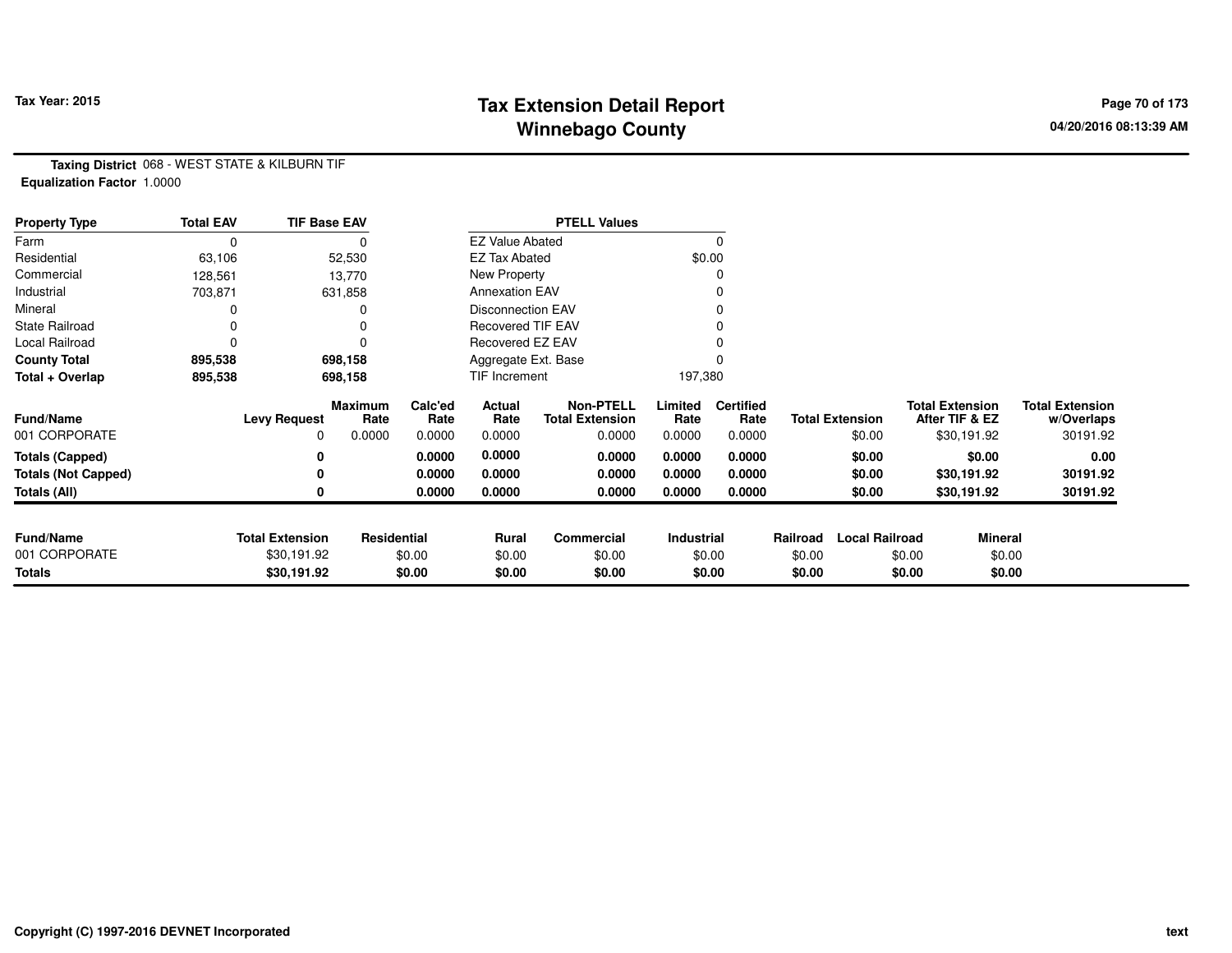#### **Tax Extension Detail Report Tax Year: 2015 Page 71 of 173 Winnebago County**

**Taxing District** 070 - HARLEM SCHOOL DIST 122**Equalization Factor** 1.0000

| <b>Property Type</b>         | <b>Total EAV</b> | <b>Rate Setting EAV</b>         |                    |                 |                          | <b>PTELL Values</b>                        |                 |                          |             |                        |                                          |                                      |
|------------------------------|------------------|---------------------------------|--------------------|-----------------|--------------------------|--------------------------------------------|-----------------|--------------------------|-------------|------------------------|------------------------------------------|--------------------------------------|
| Farm                         | 401,253          |                                 | 400,090            |                 | <b>EZ Value Abated</b>   |                                            |                 | $\mathbf 0$              |             |                        |                                          |                                      |
| Residential                  | 410,683,449      | 410,461,562                     |                    |                 | <b>EZ Tax Abated</b>     |                                            | \$0.00          |                          |             |                        |                                          |                                      |
| Commercial                   | 114,360,708      | 102,993,446                     |                    |                 | <b>New Property</b>      |                                            | 4,137,758       |                          |             |                        |                                          |                                      |
| Industrial                   | 63,143,071       |                                 | 54,594,788         |                 | <b>Annexation EAV</b>    |                                            |                 | 0                        |             |                        |                                          |                                      |
| Mineral                      | 0                |                                 | $\mathbf 0$        |                 | <b>Disconnection EAV</b> |                                            |                 | $\mathbf 0$              |             |                        |                                          |                                      |
| <b>State Railroad</b>        | 496,170          |                                 | 496,170            |                 | <b>Recovered TIF EAV</b> |                                            |                 | $\Omega$                 |             |                        |                                          |                                      |
| Local Railroad               | $\Omega$         |                                 | $\Omega$           |                 | Recovered EZ EAV         |                                            |                 | $\Omega$                 |             |                        |                                          |                                      |
| <b>County Total</b>          | 589,084,651      | 568,946,056                     |                    |                 | Aggregate Ext. Base      |                                            | 40,342,028      |                          |             |                        |                                          |                                      |
| Total + Overlap              | 589,084,651      | 568,946,056                     |                    |                 | <b>TIF Increment</b>     |                                            | 20,138,595      |                          |             |                        |                                          |                                      |
| <b>Fund/Name</b>             |                  | <b>Levy Request</b>             | Maximum<br>Rate    | Calc'ed<br>Rate | Actual<br>Rate           | <b>Non-PTELL</b><br><b>Total Extension</b> | Limited<br>Rate | <b>Certified</b><br>Rate |             | <b>Total Extension</b> | <b>Total Extension</b><br>After TIF & EZ | <b>Total Extension</b><br>w/Overlaps |
| 002 EDUCATION                |                  | 23,150,000                      | 4.0000             | 4.0689          | 4.0000                   | 23563386.0400                              | 4.0000          | 4.0000                   |             | \$23,563,386.04        | \$22,757,842.24                          | 22757842.24                          |
| 003 BONDS & INT 2015         |                  | 1,540,785                       | 0.0000             | 0.2708          | 0.2709                   | 1595830.3196                               | 0.2709          | 0.2709                   |             | \$1,595,830.32         | \$1,541,274.87                           | 1541274.87                           |
| 003a BONDS & INT 2005        |                  | $\Omega$                        | 0.0000             | 0.0000          | 0.0000                   | 0.0000                                     | 0.0000          | 0.0000                   |             | \$0.00                 | \$0.00                                   | 0.00                                 |
| 003B BONDS & INT 1998        |                  | 4,655,000                       | 0.0000             | 0.8182          | 0.8182                   | 4819890.6145                               | 0.8182          | 0.8182                   |             | \$4,819,890.61         | \$4,655,116.63                           | 4655116.63                           |
| 003C BONDS & INT 2010        |                  | 477,350                         | 0.0000             | 0.0839          | 0.0840                   | 494831.1068                                | 0.0840          | 0.0840                   |             | \$494,831.11           | \$477,914.69                             | 477914.69                            |
| 003D BONDS & INT 2016        |                  | 76,533                          | 0.0000             | 0.0135          | 0.0135                   | 79526.4279                                 | 0.0135          | 0.0135                   |             | \$79,526.43            | \$76,807.72                              | 76807.72                             |
| 004 OPERATIONS & MAINTENAN   |                  | 4,350,000                       | 0.7500             | 0.7646          | 0.7500                   | 4418134.8825                               | 0.7500          | 0.7500                   |             | \$4,418,134.88         | \$4,267,095.42                           | 4267095.42                           |
| 005 I. M. R. F.              |                  | 1,225,000                       | 0.0000             | 0.2153          | 0.2154                   | 1268888.3383                               | 0.2127          | 0.2127                   |             | \$1,252,983.05         | \$1,210,148.26                           | 1210148.26                           |
| 030 TRANSPORTATION SYSTEM    |                  | 4,855,000                       | 0.0000             | 0.8533          | 0.8534                   | 5027248.4116                               | 0.7466          | 0.7466                   |             | \$4,398,106.00         | \$4,247,751.25                           | 4247751.25                           |
| 031 WORKING CASH             |                  | 285,000                         | 0.0500             | 0.0501          | 0.0500                   | 294542.3255                                | 0.0500          | 0.0500                   |             | \$294,542.33           | \$284,473.03                             | 284473.03                            |
| 032 FIRE PREV/SFTY/ENERGY    |                  | 150,000                         | 0.1000             | 0.0264          | 0.0264                   | 155518.3479                                | 0.0176          | 0.0176                   |             | \$103,678.90           | \$100,134.51                             | 100134.51                            |
| 033 SPECIAL EDUCATION        |                  | 4,650,000                       | 0.8000             | 0.8173          | 0.8000                   | 4712677.2080                               | 0.8000          | 0.8000                   |             | \$4,712,677.21         | \$4,551,568.45                           | 4551568.45                           |
| 035 TORT JUDGMENTS, LIABILIT |                  | 1,850,000                       | 0.0000             | 0.3252          | 0.3252                   | 1915703.2851                               | 0.3032          | 0.3032                   |             | \$1,786,104.66         | \$1,725,044.44                           | 1725044.44                           |
| 047 SOCIAL SECURITY          |                  | 1,250,000                       | 0.0000             | 0.2197          | 0.2198                   | 1294808.0629                               | 0.2197          | 0.2197                   |             | \$1,294,218.98         | \$1,249,974.49                           | 1249974.49                           |
| 057 LEASE/PURCHASE/RENTAL    |                  | 585,000                         | 0.1000             | 0.1028          | 0.1000                   | 589084.6510                                | 0.1000          | 0.1000                   |             | \$589,084.65           | \$568,946.06                             | 568946.06                            |
| <b>Totals (Capped)</b>       |                  | 42,350,000                      |                    | 7.4436          | 7.3402                   | 43239991.5527                              | 7.1998          | 7.1998                   |             | \$42,412,916.70        | \$40,962,978.15                          | 40962978.15                          |
| <b>Totals (Not Capped)</b>   |                  | 6,749,668                       |                    | 1.1863          | 1.1866                   | 6990078.4688                               | 1.1866          | 1.1866                   |             | \$6,990,078.47         | \$6,751,113.91                           | 6751113.91                           |
| <b>Totals (All)</b>          |                  | 49,099,668                      |                    | 8.6299          | 8.5268                   | 50230070.0215                              | 8.3864          | 8.3864                   |             | \$49,402,995.17        | \$47,714,092.06                          | 47714092.06                          |
|                              |                  |                                 |                    |                 |                          |                                            |                 |                          |             |                        |                                          |                                      |
| <b>Fund/Name</b>             |                  | <b>Total Extension</b>          | <b>Residential</b> |                 | Rural                    | <b>Commercial</b>                          | Industrial      |                          | Railroad    | <b>Local Railroad</b>  | <b>Mineral</b>                           |                                      |
| 002 EDUCATION                |                  | \$22,757,842.24 \$16,418,462.48 |                    |                 | \$16,003.60              | \$4,119,737.84                             | \$2,183,791.52  |                          | \$19,846.80 | \$0.00                 | \$0.00                                   |                                      |
| 003 BONDS & INT 2015         |                  | \$1,541,274.87                  | \$1,111,940.38     |                 | \$1,083.84               | \$279,009.25                               | \$147,897.28    |                          | \$1,344.12  | \$0.00                 | \$0.00                                   |                                      |
| 003a BONDS & INT 2005        |                  | \$0.00                          |                    | \$0.00          | \$0.00                   | \$0.00                                     | \$0.00          |                          | \$0.00      | \$0.00                 | \$0.00                                   |                                      |
| 003B BONDS & INT 1998        |                  | \$4,655,116.63                  | \$3,358,396.49     |                 | \$3,273.54               | \$842,692.38                               | \$446,694.56    |                          | \$4,059.66  | \$0.00                 | \$0.00                                   |                                      |
| 003C BONDS & INT 2010        |                  | \$477,914.69                    | \$344,787.72       |                 | \$336.08                 | \$86,514.49                                | \$45,859.62     |                          | \$416.78    | \$0.00                 | \$0.00                                   |                                      |
| 003D BONDS & INT 2016        |                  | \$76,807.72                     | \$55,412.31        |                 | \$54.01                  | \$13,904.12                                | \$7,370.30      |                          | \$66.98     | \$0.00                 | \$0.00                                   |                                      |
| 004 OPERATIONS & MAINTENAN   |                  | \$4,267,095.42                  | \$3,078,461.70     |                 | \$3,000.68               | \$772,450.85                               | \$409,460.91    |                          | \$3,721.28  | \$0.00                 | \$0.00                                   |                                      |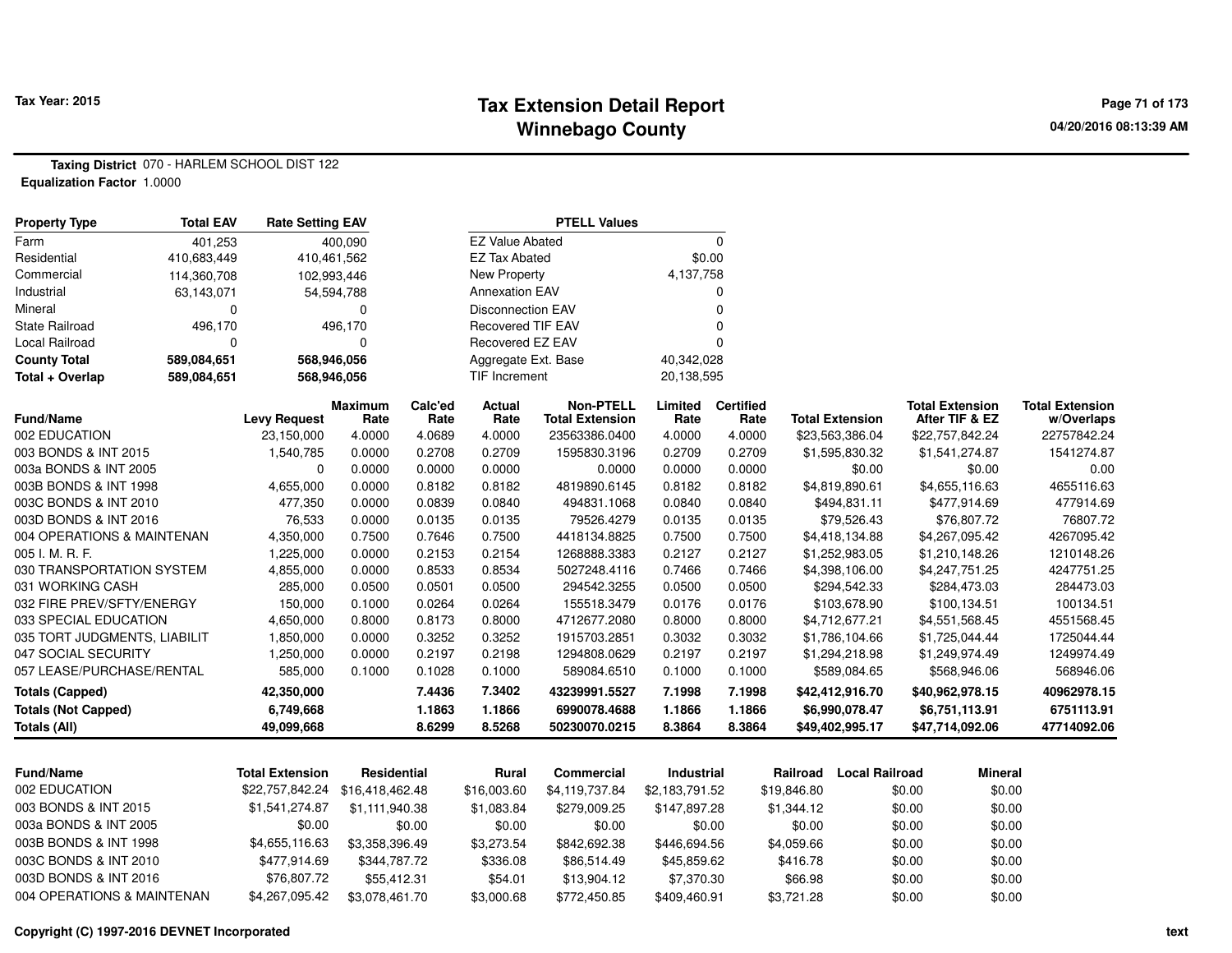# **Tax Extension Detail Report Tax Year: 2015 Page 72 of 173 Winnebago County**

**04/20/2016 08:13:39 AM**

| <b>Fund/Name</b>             | <b>Total Extension</b> | Residential     | Rural       | <b>Commercial</b> | Industrial     | Railroad    | Local Railroad | <b>Mineral</b> |
|------------------------------|------------------------|-----------------|-------------|-------------------|----------------|-------------|----------------|----------------|
| 005 I. M. R. F.              | \$1,210,148.26         | \$873,051.75    | \$850.99    | \$219,067.06      | \$116,123.11   | \$1,055.35  | \$0.00         | \$0.00         |
| 030 TRANSPORTATION SYSTEM    | \$4,247,751.25         | \$3.064.506.01  | \$2,987.07  | \$768,949.07      | \$407,604.69   | \$3,704.41  | \$0.00         | \$0.00         |
| 031 WORKING CASH             | \$284,473.03           | \$205,230.78    | \$200.05    | \$51,496.72       | \$27,297.39    | \$248.09    | \$0.00         | \$0.00         |
| 032 FIRE PREV/SFTY/ENERGY    | \$100,134.51           | \$72,241.23     | \$70.42     | \$18,126.85       | \$9,608.68     | \$87.33     | \$0.00         | \$0.00         |
| 033 SPECIAL EDUCATION        | \$4,551,568.45         | \$3,283,692.50  | \$3,200.72  | \$823,947.57      | \$436,758.30   | \$3,969.36  | \$0.00         | \$0.00         |
| 035 TORT JUDGMENTS, LIABILIT | \$1,725,044.44         | \$1.244.519.45  | \$1,213.07  | \$312,276.13      | \$165,531.40   | \$1,504.39  | \$0.00         | \$0.00         |
| 047 SOCIAL SECURITY          | \$1.249.974.49         | \$901,784.05    | \$879.00    | \$226,276.60      | \$119,944.75   | \$1,090.09  | \$0.00         | \$0.00         |
| 057 LEASE/PURCHASE/RENTAL    | \$568,946.06           | \$410,461.56    | \$400.09    | \$102,993.45      | \$54,594.79    | \$496.17    | \$0.00         | \$0.00         |
| <b>Totals</b>                | \$47,714,092.06        | \$34,422,948.41 | \$33,553.16 | \$8,637,442.38    | \$4,578,537.30 | \$41,610.81 | \$0.00         | \$0.00         |
|                              |                        |                 |             |                   |                |             |                |                |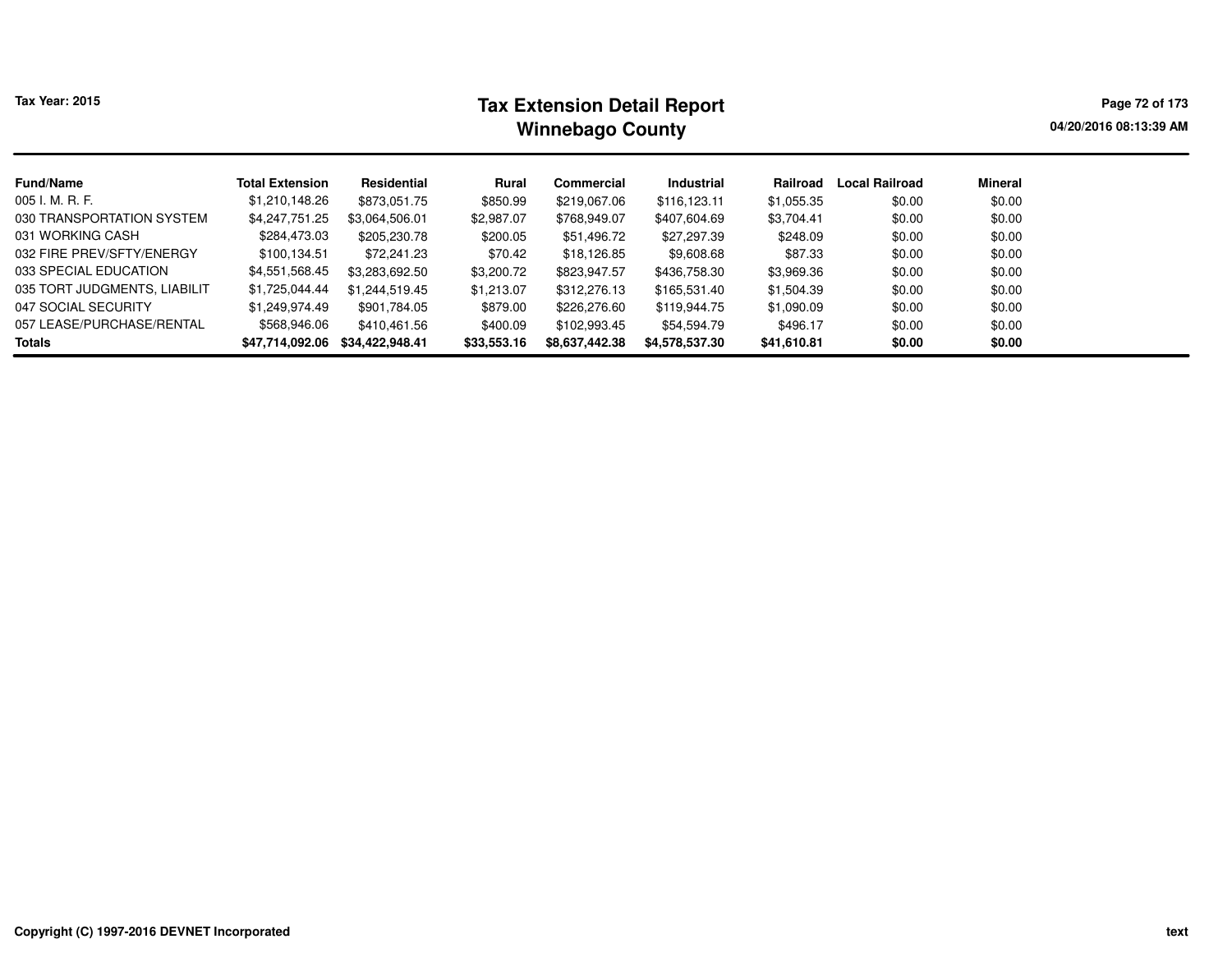### **Tax Extension Detail Report Tax Year: 2015 Page 73 of 173 Winnebago County**

**Taxing District** 071 - KINNIKINNICK SD #131**Equalization Factor** 1.0000

| <b>Property Type</b>         | <b>Total EAV</b> | <b>Rate Setting EAV</b> |                        |                 |                          | <b>PTELL Values</b>                        |                 |                          |                                   | <b>Overlapping County</b>                | <b>Overlap EAV</b>                   |
|------------------------------|------------------|-------------------------|------------------------|-----------------|--------------------------|--------------------------------------------|-----------------|--------------------------|-----------------------------------|------------------------------------------|--------------------------------------|
| Farm                         | 2,723,041        |                         | 2,723,041              |                 | <b>EZ Value Abated</b>   |                                            |                 | $\mathbf 0$              | <b>Boone County</b>               |                                          | 259,366                              |
| Residential                  | 239,072,154      |                         | 239,072,154            |                 | <b>EZ Tax Abated</b>     |                                            | \$0.00          |                          | <b>Total</b>                      |                                          | 259,366                              |
| Commercial                   | 47,224,975       |                         | 47,224,975             |                 | New Property             |                                            | 2,134,586       |                          |                                   | * denotes use of estimated EAV           |                                      |
| Industrial                   | 6,341,752        |                         | 6,284,739              |                 | <b>Annexation EAV</b>    |                                            |                 | 0                        |                                   |                                          |                                      |
| Mineral                      | $\Omega$         |                         | $\Omega$               |                 | <b>Disconnection EAV</b> |                                            |                 | 0                        |                                   |                                          |                                      |
| <b>State Railroad</b>        | 75,417           |                         | 75,417                 |                 | <b>Recovered TIF EAV</b> |                                            |                 | O                        |                                   |                                          |                                      |
| Local Railroad               | ŋ                |                         | $\Omega$               |                 | Recovered EZ EAV         |                                            |                 | O                        |                                   |                                          |                                      |
| <b>County Total</b>          | 295,437,339      |                         | 295,380,326            |                 | Aggregate Ext. Base      |                                            | 10,375,809      |                          |                                   |                                          |                                      |
| Total + Overlap              | 295,696,705      |                         | 295,639,692            |                 | TIF Increment            |                                            | 57,013          |                          |                                   |                                          |                                      |
| <b>Fund/Name</b>             |                  | <b>Levy Request</b>     | <b>Maximum</b><br>Rate | Calc'ed<br>Rate | Actual<br>Rate           | <b>Non-PTELL</b><br><b>Total Extension</b> | Limited<br>Rate | <b>Certified</b><br>Rate | <b>Total Extension</b>            | <b>Total Extension</b><br>After TIF & EZ | <b>Total Extension</b><br>w/Overlaps |
| 002 EDUCATION                |                  | 9,758,291               | 3.5000                 | 3.3007          | 3.3008                   | 9751795.6857                               | 3.2800          | 3.2800                   | \$9,690,344.72                    | \$9,688,474.69                           | 9696981.90                           |
| 003E BONDS & INT 2010A       |                  | 153,700                 | 0.0000                 | 0.0520          | 0.0520                   | 153627.4163                                | 0.0520          | 0.0520                   | \$153,627.42                      | \$153,597.77                             | 153732.64                            |
| 003F BONDS & INT 2010B       |                  | 129,381                 | 0.0000                 | 0.0438          | 0.0438                   | 129401.5545                                | 0.0438          | 0.0438                   | \$129,401.55                      | \$129,376.58                             | 129490.19                            |
| 004 OPERATIONS & MAINTENAN   |                  | 1,279,288               | 0.5500                 | 0.4327          | 0.4328                   | 1278652.8032                               | 0.4300          | 0.4300                   | \$1,270,380.56                    | \$1,270,135.40                           | 1271250.68                           |
| 005 I. M. R. F.              |                  | 178,505                 | 0.0000                 | 0.0604          | 0.0604                   | 178444.1528                                | 0.0486          | 0.0486                   | \$143,582.55                      | \$143,554.84                             | 143680.89                            |
| 030 TRANSPORTATION SYSTEM    |                  | 416,512                 | 0.0000                 | 0.1409          | 0.1409                   | 416271.2107                                | 0.1400          | 0.1400                   | \$413,612.27                      | \$413,532.46                             | 413895.57                            |
| 031 WORKING CASH             |                  | $\Omega$                | 0.0500                 | 0.0000          | 0.0000                   | 0.0000                                     | 0.0000          | 0.0000                   | \$0.00                            | \$0.00                                   | 0.00                                 |
| 033 SPECIAL EDUCATION        |                  | 59,502                  | 0.4000                 | 0.0201          | 0.0202                   | 59678.3425                                 | 0.0200          | 0.0200                   | \$59,087.47                       | \$59,076.07                              | 59127.94                             |
| 035 TORT JUDGMENTS, LIABILIT |                  | $\Omega$                | 0.0000                 | 0.0000          | 0.0000                   | 0.0000                                     | 0.0000          | 0.0000                   | \$0.00                            | \$0.00                                   | 0.00                                 |
| 047 SOCIAL SECURITY          |                  | 238.007                 | 0.0000                 | 0.0805          | 0.0806                   | 238122.4952                                | 0.0585          | 0.0585                   | \$172,830.84                      | \$172,797.49                             | 172949.22                            |
| 057 LEASE/PURCHASE/RENTAL    |                  | 0                       | 0.1000                 | 0.0000          | 0.0000                   | 0.0000                                     | 0.0000          | 0.0000                   | \$0.00                            | \$0.00                                   | 0.00                                 |
| <b>Totals (Capped)</b>       |                  | 11,930,105              |                        | 4.0354          | 4.0357                   | 11922964.6900                              | 3.9771          | 3.9771                   | \$11,749,838.41                   | \$11,747,570.95                          | 11757886.20                          |
| <b>Totals (Not Capped)</b>   |                  | 283,081                 |                        | 0.0958          | 0.0958                   | 283028.9708                                | 0.0958          | 0.0958                   | \$283,028.97                      | \$282,974.35                             | 283222.83                            |
| <b>Totals (All)</b>          |                  | 12,213,186              |                        | 4.1311          | 4.1315                   | 12205993.6608                              | 4.0729          | 4.0729                   | \$12,032,867.38                   | \$12,030,545.30                          | 12041109.03                          |
|                              |                  |                         |                        |                 |                          |                                            |                 |                          |                                   |                                          |                                      |
| <b>Fund/Name</b>             |                  | <b>Total Extension</b>  | Residential            |                 | <b>Rural</b>             | Commercial                                 | Industrial      |                          | <b>Local Railroad</b><br>Railroad | <b>Mineral</b>                           |                                      |
| 002 EDUCATION                |                  | \$9,688,474.69          | \$7,841,566.65         |                 | \$89,315.74              | \$1,548,979.18                             | \$206,139.44    |                          | \$2,473.68                        | \$0.00<br>\$0.00                         |                                      |
| 003E BONDS & INT 2010A       |                  | \$153,597.77            | \$124,317.52           |                 | \$1,415.98               | \$24,556.99                                | \$3,268.06      |                          | \$39.22                           | \$0.00<br>\$0.00                         |                                      |
| 003F BONDS & INT 2010B       |                  | \$129,376.58            | \$104,713.60           |                 | \$1,192.69               | \$20,684.54                                | \$2,752.72      |                          | \$33.03                           | \$0.00<br>\$0.00                         |                                      |
| 004 OPERATIONS & MAINTENAN   |                  | \$1,270,135.40          | \$1,028,010.26         |                 | \$11,709.08              | \$203,067.39                               | \$27,024.38     |                          | \$324.29                          | \$0.00<br>\$0.00                         |                                      |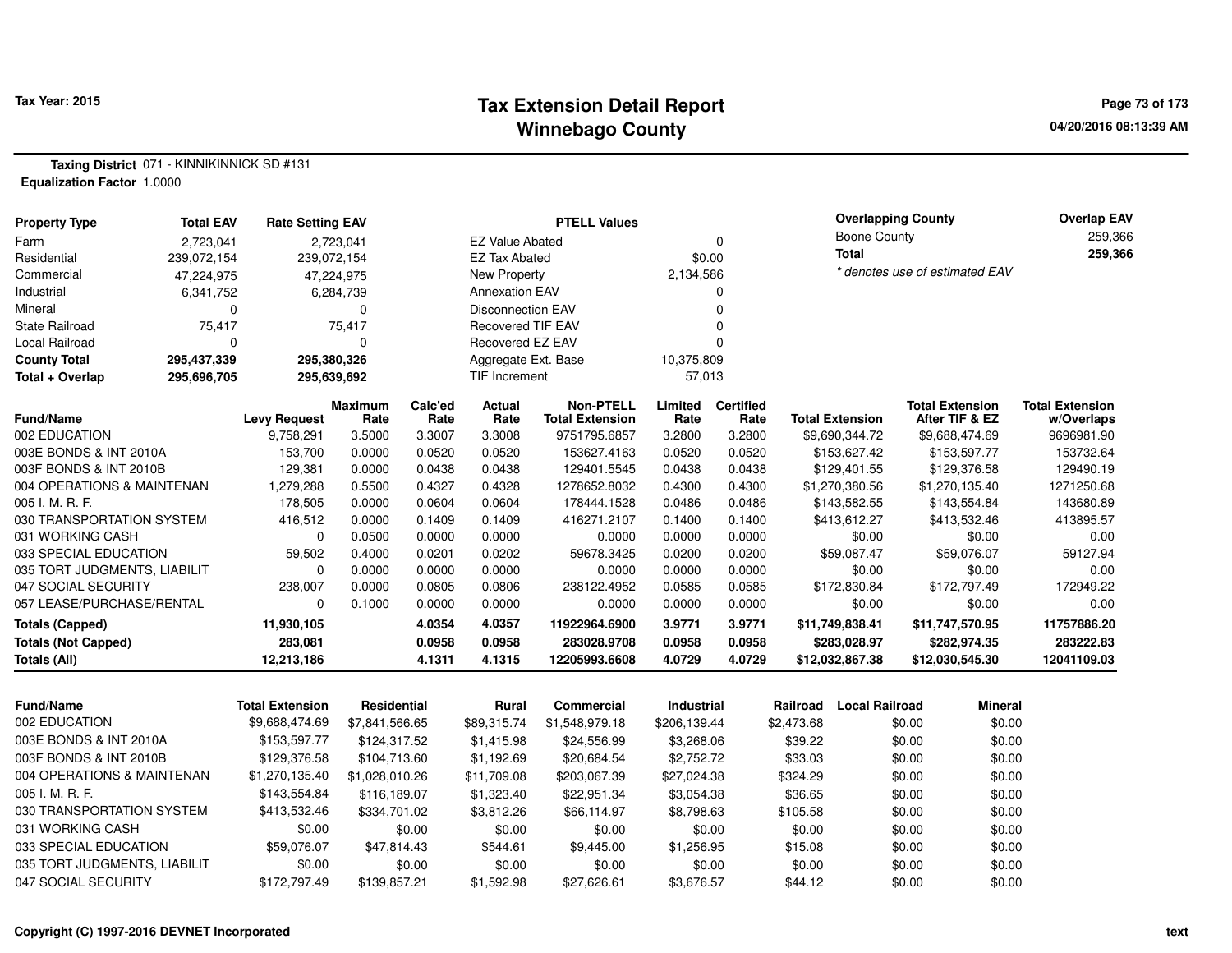| Tax Year: 2015            | <b>Tax Extension Detail Report</b><br><b>Winnebago County</b> |                |              |                |                   |            |                       |                | Page 74 of 173<br>04/20/2016 08:13:39 AM |
|---------------------------|---------------------------------------------------------------|----------------|--------------|----------------|-------------------|------------|-----------------------|----------------|------------------------------------------|
| <b>Fund/Name</b>          | <b>Total Extension</b>                                        | Residential    | Rural        | Commercial     | <b>Industrial</b> | Railroad   | <b>Local Railroad</b> | <b>Mineral</b> |                                          |
| 057 LEASE/PURCHASE/RENTAL | \$0.00                                                        | \$0.00         | \$0.00       | \$0.00         | \$0.00            | \$0.00     | \$0.00                | \$0.00         |                                          |
| <b>Totals</b>             | \$12,030,545.30                                               | \$9,737,169.76 | \$110,906.74 | \$1,923,426.02 | \$255,971.13      | \$3,071.65 | \$0.00                | \$0.00         |                                          |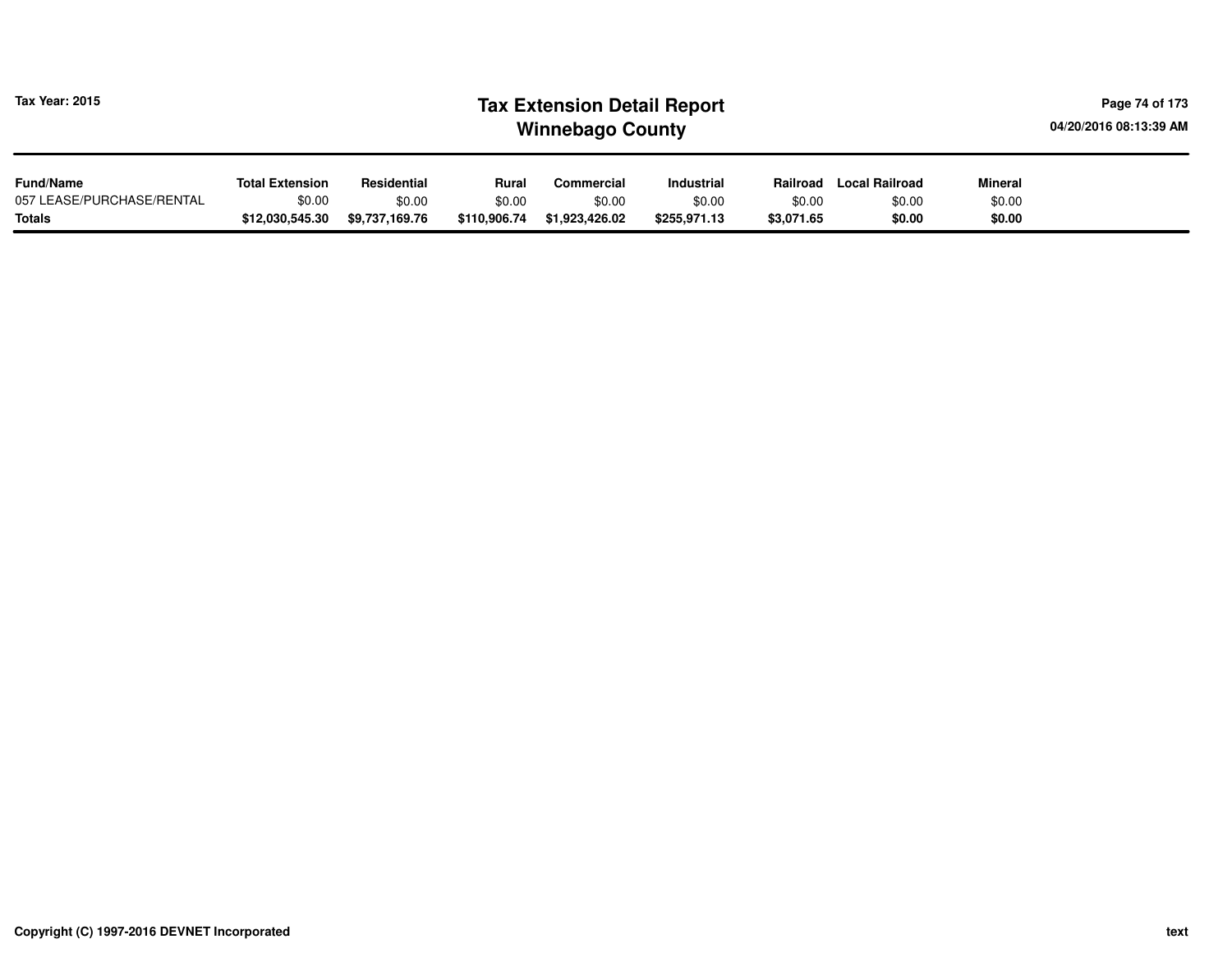### **Tax Extension Detail Report Tax Year: 2015 Page 75 of 173 Winnebago County**

**Taxing District** 072 - PRAIRIE HILL SCH DIST 133**Equalization Factor** 1.0000

| <b>Property Type</b>         | <b>Total EAV</b> | <b>Rate Setting EAV</b> |                        |                 |                          | <b>PTELL Values</b>                        |                 |                          |          |                        |                                          |                                      |
|------------------------------|------------------|-------------------------|------------------------|-----------------|--------------------------|--------------------------------------------|-----------------|--------------------------|----------|------------------------|------------------------------------------|--------------------------------------|
| Farm                         | 2,540,394        |                         | 2,540,394              |                 | <b>EZ Value Abated</b>   |                                            |                 | $\mathbf 0$              |          |                        |                                          |                                      |
| Residential                  | 98,078,600       |                         | 98,078,600             |                 | <b>EZ Tax Abated</b>     |                                            | \$0.00          |                          |          |                        |                                          |                                      |
| Commercial                   | 8,923,708        |                         | 8,923,708              |                 | <b>New Property</b>      |                                            | 795,357         |                          |          |                        |                                          |                                      |
| Industrial                   | 2,957,417        |                         | 2,957,417              |                 | <b>Annexation EAV</b>    |                                            |                 | $\Omega$                 |          |                        |                                          |                                      |
| Mineral                      | 0                |                         | 0                      |                 | Disconnection EAV        |                                            |                 | $\Omega$                 |          |                        |                                          |                                      |
| <b>State Railroad</b>        | 0                |                         | $\mathbf 0$            |                 | <b>Recovered TIF EAV</b> |                                            |                 | $\Omega$                 |          |                        |                                          |                                      |
| <b>Local Railroad</b>        | $\Omega$         |                         | $\overline{0}$         |                 | Recovered EZ EAV         |                                            |                 | $\Omega$                 |          |                        |                                          |                                      |
| <b>County Total</b>          | 112,500,119      | 112,500,119             |                        |                 | Aggregate Ext. Base      |                                            | 3,824,488       |                          |          |                        |                                          |                                      |
| Total + Overlap              | 112,500,119      | 112,500,119             |                        |                 | <b>TIF Increment</b>     |                                            |                 | $\Omega$                 |          |                        |                                          |                                      |
| Fund/Name                    |                  | <b>Levy Request</b>     | <b>Maximum</b><br>Rate | Calc'ed<br>Rate | <b>Actual</b><br>Rate    | <b>Non-PTELL</b><br><b>Total Extension</b> | Limited<br>Rate | <b>Certified</b><br>Rate |          | <b>Total Extension</b> | <b>Total Extension</b><br>After TIF & EZ | <b>Total Extension</b><br>w/Overlaps |
| 002 EDUCATION                |                  | 3,182,556               | 3.5000                 | 2.8289          | 2.8290                   | 3182628.3665                               | 2.7404          | 2.7404                   |          | \$3,082,953.26         | \$3,082,953.26                           | 3082953.26                           |
| 003B BONDS & INT 2008        |                  | 341,813                 | 0.0000                 | 0.3038          | 0.3039                   | 341887.8616                                | 0.3039          | 0.3039                   |          | \$341,887.86           | \$341,887.86                             | 341887.86                            |
| 003C BONDS & INT 2007        |                  | 876,688                 | 0.0000                 | 0.7793          | 0.7793                   | 876713.4274                                | 0.7793          | 0.7793                   |          | \$876,713.43           | \$876,713.43                             | 876713.43                            |
| 004 OPERATIONS & MAINTENAN   |                  | 343,713                 | 0.5500                 | 0.3055          | 0.3056                   | 343800.3637                                | 0.2961          | 0.2961                   |          | \$333,112.85           | \$333,112.85                             | 333112.85                            |
| 005 I. M. R. F.              |                  | 10,000                  | 0.0000                 | 0.0089          | 0.0089                   | 10012.5106                                 | 0.0087          | 0.0087                   |          | \$9,787.51             | \$9,787.51                               | 9787.51                              |
| 030 TRANSPORTATION SYSTEM    |                  | 206,438                 | 0.0000                 | 0.1835          | 0.1835                   | 206437.7184                                | 0.1778          | 0.1778                   |          | \$200,025.21           | \$200,025.21                             | 200025.21                            |
| 031 WORKING CASH             |                  | 28,173                  | 0.0500                 | 0.0250          | 0.0251                   | 28237.5299                                 | 0.0244          | 0.0244                   |          | \$27,450.03            | \$27,450.03                              | 27450.03                             |
| 032 FIRE PREV/SFTY/ENERGY    |                  | 56,346                  | 0.1000                 | 0.0501          | 0.0501                   | 56362.5596                                 | 0.0486          | 0.0486                   |          | \$54,675.06            | \$54,675.06                              | 54675.06                             |
| 033 SPECIAL EDUCATION        |                  | 45,055                  | 0.4000                 | 0.0400          | 0.0401                   | 45112.5477                                 | 0.0389          | 0.0389                   |          | \$43,762.55            | \$43,762.55                              | 43762.55                             |
| 035 TORT JUDGMENTS, LIABILIT |                  | $\mathbf 0$             | 0.0000                 | 0.0000          | 0.0000                   | 0.0000                                     | 0.0000          | 0.0000                   |          | \$0.00                 | \$0.00                                   | 0.00                                 |
| 047 SOCIAL SECURITY          |                  | 135,000                 | 0.0000                 | 0.1200          | 0.1200                   | 135000.1428                                | 0.1163          | 0.1163                   |          | \$130,837.64           | \$130,837.64                             | 130837.64                            |
| 057 LEASE/PURCHASE/RENTAL    |                  | $\Omega$                | 0.1000                 | 0.0000          | 0.0000                   | 0.0000                                     | 0.0000          | 0.0000                   |          | \$0.00                 | \$0.00                                   | 0.00                                 |
| <b>Totals (Capped)</b>       |                  | 4,007,281               |                        | 3.5620          | 3.5623                   | 4007591.7391                               | 3.4512          | 3.4512                   |          | \$3,882,604.11         | \$3,882,604.11                           | 3882604.11                           |
| <b>Totals (Not Capped)</b>   |                  | 1,218,501               |                        | 1.0831          | 1.0832                   | 1218601.2890                               | 1.0832          | 1.0832                   |          | \$1,218,601.29         | \$1,218,601.29                           | 1218601.29                           |
| <b>Totals (All)</b>          |                  | 5,225,782               |                        | 4.6451          | 4.6455                   | 5226193.0281                               | 4.5344          | 4.5344                   |          | \$5,101,205.40         | \$5,101,205.40                           | 5101205.40                           |
|                              |                  |                         |                        |                 |                          |                                            |                 |                          |          |                        |                                          |                                      |
| <b>Fund/Name</b>             |                  | <b>Total Extension</b>  | Residential            |                 | <b>Rural</b>             | <b>Commercial</b>                          | Industrial      |                          | Railroad | <b>Local Railroad</b>  | <b>Mineral</b>                           |                                      |
| 002 EDUCATION                |                  | \$3,082,953.26          | \$2,687,745.95         |                 | \$69,616.96              | \$244,545.29                               | \$81,045.06     |                          | \$0.00   |                        | \$0.00                                   | \$0.00                               |
| 003B BONDS & INT 2008        |                  | \$341,887.86            | \$298,060.86           |                 | \$7,720.26               | \$27,119.15                                | \$8,987.59      |                          | \$0.00   |                        | \$0.00                                   | \$0.00                               |
| 003C BONDS & INT 2007        |                  | \$876,713.43            | \$764,326.53           |                 | \$19,797.29              | \$69,542.46                                | \$23,047.15     |                          | \$0.00   |                        | \$0.00                                   | \$0.00                               |
| 004 OPERATIONS & MAINTENAN   |                  | \$333,112.85            | \$290,410.73           |                 | \$7,522.11               | \$26,423.10                                | \$8,756.91      |                          | \$0.00   |                        | \$0.00                                   | \$0.00                               |
| 005 I. M. R. F.              |                  | \$9,787.51              | \$8,532.84             |                 | \$221.01                 | \$776.36                                   | \$257.30        |                          | \$0.00   |                        | \$0.00                                   | \$0.00                               |
| 030 TRANSPORTATION SYSTEM    |                  | \$200,025.21            | \$174,383.75           |                 | \$4,516.82               | \$15,866.35                                | \$5,258.29      |                          | \$0.00   |                        | \$0.00                                   | \$0.00                               |
| 031 WORKING CASH             |                  | \$27,450.03             | \$23,931.18            |                 | \$619.86                 | \$2,177.38                                 | \$721.61        |                          | \$0.00   |                        | \$0.00                                   | \$0.00                               |
| 032 FIRE PREV/SFTY/ENERGY    |                  | \$54,675.06             | \$47,666.21            |                 | \$1,234.63               | \$4,336.92                                 | \$1,437.30      |                          | \$0.00   |                        | \$0.00                                   | \$0.00                               |
| 033 SPECIAL EDUCATION        |                  | \$43,762.55             | \$38,152.58            |                 | \$988.21                 | \$3,471.32                                 | \$1,150.44      |                          | \$0.00   |                        | \$0.00                                   | \$0.00                               |
| 035 TORT JUDGMENTS, LIABILIT |                  | \$0.00                  |                        | \$0.00          | \$0.00                   | \$0.00                                     |                 | \$0.00                   | \$0.00   |                        | \$0.00                                   | \$0.00                               |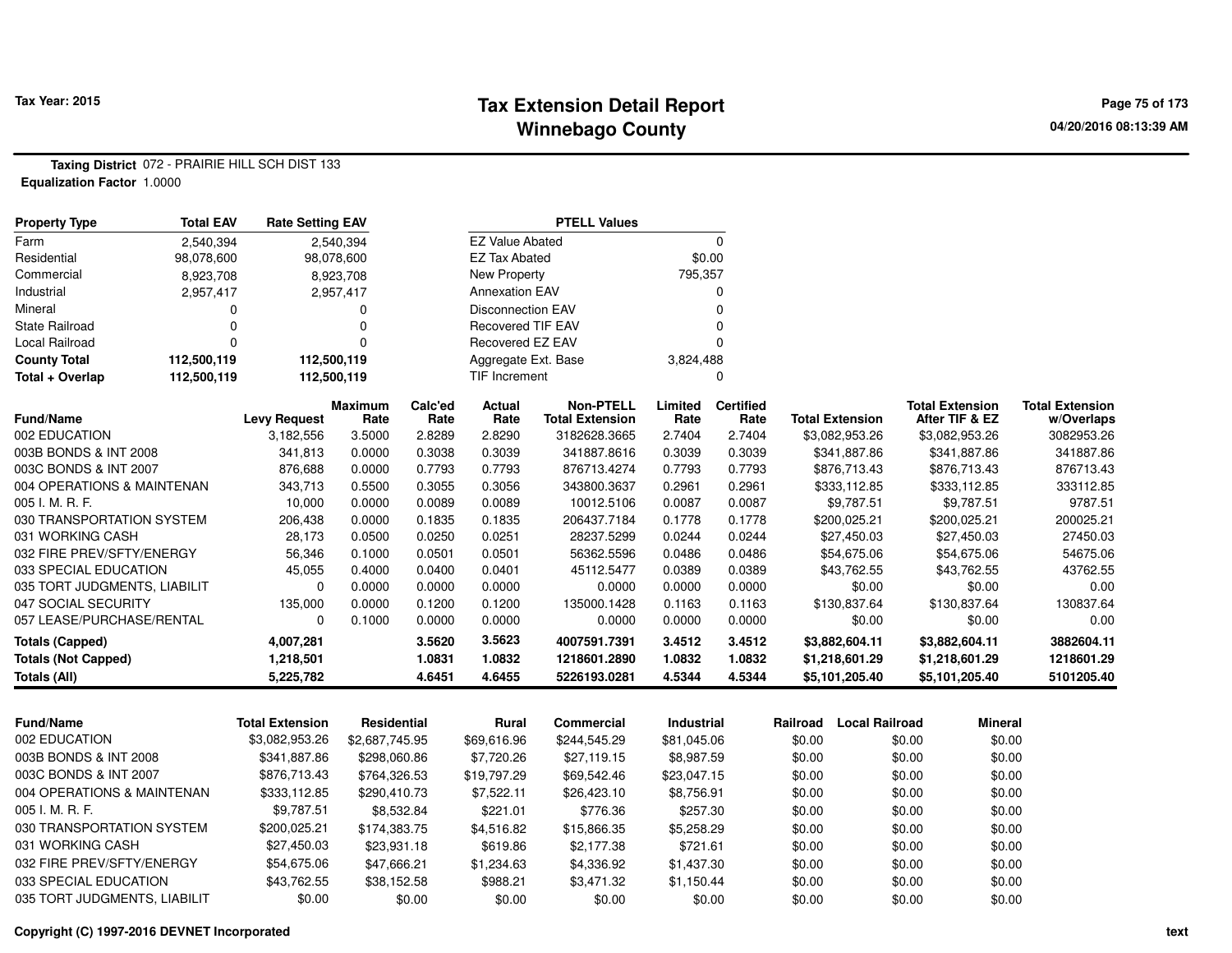| <b>Tax Year: 2015</b>                      | <b>Tax Extension Detail Report</b><br><b>Winnebago County</b> |                          |                        |                        |                        |                  |                       |                  | Page 76 of 173<br>04/20/2016 08:13:39 AM |
|--------------------------------------------|---------------------------------------------------------------|--------------------------|------------------------|------------------------|------------------------|------------------|-----------------------|------------------|------------------------------------------|
| <b>Fund/Name</b>                           | <b>Total Extension</b>                                        | Residential              | Rural                  | <b>Commercial</b>      | <b>Industrial</b>      | Railroad         | <b>Local Railroad</b> | <b>Mineral</b>   |                                          |
| 047 SOCIAL SECURITY                        | \$130,837.64                                                  | \$114.065.41             | \$2,954.48             | \$10,378.27            | \$3,439.48             | \$0.00           | \$0.00                | \$0.00           |                                          |
| 057 LEASE/PURCHASE/RENTAL<br><b>Totals</b> | \$0.00<br>\$5,101,205.40                                      | \$0.00<br>\$4,447,276.04 | \$0.00<br>\$115.191.63 | \$0.00<br>\$404,636.60 | \$0.00<br>\$134,101.13 | \$0.00<br>\$0.00 | \$0.00<br>\$0.00      | \$0.00<br>\$0.00 |                                          |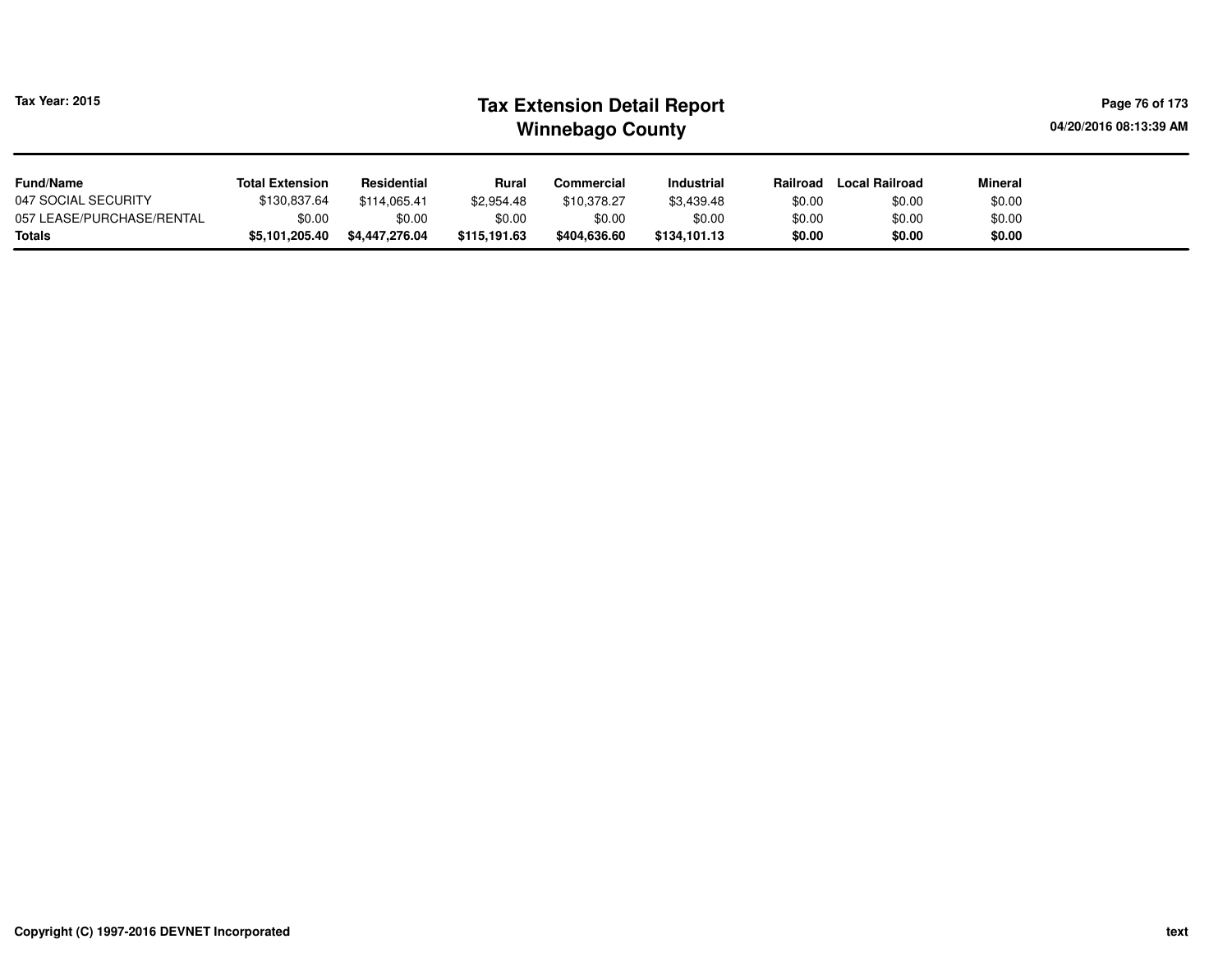### **Tax Extension Detail Report Tax Year: 2015 Page 77 of 173 Winnebago County**

**Taxing District** 073 - SHIRLAND SCHOOL DIST 134**Equalization Factor** 1.0000

| <b>Property Type</b>         | <b>Total EAV</b> | <b>Rate Setting EAV</b> |                        |                 |                          | <b>PTELL Values</b>                        |                 |                          |                        |                                          |                                      |
|------------------------------|------------------|-------------------------|------------------------|-----------------|--------------------------|--------------------------------------------|-----------------|--------------------------|------------------------|------------------------------------------|--------------------------------------|
| Farm                         | 7.916.807        |                         | 7,916,807              |                 | <b>EZ Value Abated</b>   |                                            |                 | 0                        |                        |                                          |                                      |
| Residential                  | 19,342,597       |                         | 19,342,597             |                 | <b>EZ Tax Abated</b>     |                                            |                 | \$0.00                   |                        |                                          |                                      |
| Commercial                   | 1,012,373        |                         | 1,012,373              |                 | New Property             |                                            | 107,554         |                          |                        |                                          |                                      |
| Industrial                   |                  |                         | 0                      |                 | <b>Annexation EAV</b>    |                                            |                 | 0                        |                        |                                          |                                      |
| Mineral                      |                  |                         | 0                      |                 | <b>Disconnection EAV</b> |                                            |                 |                          |                        |                                          |                                      |
| <b>State Railroad</b>        |                  |                         | 0                      |                 | <b>Recovered TIF EAV</b> |                                            |                 |                          |                        |                                          |                                      |
| Local Railroad               |                  |                         | ŋ                      |                 | <b>Recovered EZ EAV</b>  |                                            |                 |                          |                        |                                          |                                      |
| <b>County Total</b>          | 28,271,777       |                         | 28,271,777             |                 | Aggregate Ext. Base      |                                            | 1,147,624       |                          |                        |                                          |                                      |
| Total + Overlap              | 28,271,777       |                         | 28,271,777             |                 | TIF Increment            |                                            |                 | 0                        |                        |                                          |                                      |
| Fund/Name                    |                  | <b>Levy Request</b>     | <b>Maximum</b><br>Rate | Calc'ed<br>Rate | Actual<br>Rate           | <b>Non-PTELL</b><br><b>Total Extension</b> | Limited<br>Rate | <b>Certified</b><br>Rate | <b>Total Extension</b> | <b>Total Extension</b><br>After TIF & EZ | <b>Total Extension</b><br>w/Overlaps |
| 002 EDUCATION                |                  | 957,016                 | 3.5000                 | 3.3851          | 3.3851                   | 957027.9232                                | 3.2655          | 3.2655                   | \$923,214.88           | \$923,214.88                             | 923214.88                            |
| 003 BONDS & INTEREST 2012    |                  | 12,414                  | 0.0000                 | 0.0439          | 0.0440                   | 12439.5819                                 | 0.0440          | 0.0440                   | \$12,439.58            | \$12,439.58                              | 12439.58                             |
| 004 OPERATIONS & MAINTENAN   |                  | 156,939                 | 0.5500                 | 0.5551          | 0.5500                   | 155494.7735                                | 0.5307          | 0.5307                   | \$150,038.32           | \$150,038.32                             | 150038.32                            |
| 005 I. M. R. F.              |                  | 18,833                  | 0.0000                 | 0.0666          | 0.0667                   | 18857.2753                                 | 0.0644          | 0.0644                   | \$18,207.02            | \$18,207.02                              | 18207.02                             |
| 030 TRANSPORTATION SYSTEM    |                  | 14,267                  | 0.0000                 | 0.0505          | 0.0505                   | 14277.2474                                 | 0.0488          | 0.0488                   | \$13,796.63            | \$13,796.63                              | 13796.63                             |
| 031 WORKING CASH             |                  | 2,853                   | 0.0500                 | 0.0101          | 0.0101                   | 2855.4495                                  | 0.0098          | 0.0098                   | \$2,770.63             | \$2,770.63                               | 2770.63                              |
| 032 FIRE PREV/SFTY/ENERGY    |                  | 8,846                   | 0.1000                 | 0.0313          | 0.0313                   | 8849.0662                                  | 0.0302          | 0.0302                   | \$8,538.08             | \$8,538.08                               | 8538.08                              |
| 033 SPECIAL EDUCATION        |                  | 5,992                   | 0.4000                 | 0.0212          | 0.0212                   | 5993.6167                                  | 0.0205          | 0.0205                   | \$5,795.71             | \$5,795.71                               | 5795.71                              |
| 035 TORT JUDGMENTS, LIABILIT |                  | 21,401                  | 0.0000                 | 0.0757          | 0.0757                   | 21401.7352                                 | 0.0731          | 0.0731                   | \$20,666.67            | \$20,666.67                              | 20666.67                             |
| 047 SOCIAL SECURITY          |                  | 18,833                  | 0.0000                 | 0.0666          | 0.0667                   | 18857.2753                                 | 0.0644          | 0.0644                   | \$18,207.02            | \$18,207.02                              | 18207.02                             |
| 057 LEASE/PURCHASE/RENTAL    |                  | $\Omega$                | 0.1000                 | 0.0000          | 0.0000                   | 0.0000                                     | 0.0000          | 0.0000                   | \$0.00                 | \$0.00                                   | 0.00                                 |
| <b>Totals (Capped)</b>       |                  | 1,204,980               |                        | 4.2621          | 4.2573                   | 1203614.3622                               | 4.1074          | 4.1074                   | \$1,161,234.97         | \$1,161,234.96                           | 1161234.96                           |
| <b>Totals (Not Capped)</b>   |                  | 12,414                  |                        | 0.0439          | 0.0440                   | 12439.5819                                 | 0.0440          | 0.0440                   | \$12,439.58            | \$12,439.58                              | 12439.58                             |
|                              |                  | 1,217,394               |                        | 4.3060          | 4.3013                   | 1216053.9441                               | 4.1514          | 4.1514                   | \$1,173,674.55         | \$1,173,674.54                           | 1173674.54                           |

| <b>Fund/Name</b>             | Total Extension | Residential  | Rural        | Commercial  | Industrial | Railroad | Local Railroad | Mineral |
|------------------------------|-----------------|--------------|--------------|-------------|------------|----------|----------------|---------|
| 002 EDUCATION                | \$923,214.88    | \$631.632.51 | \$258,523,33 | \$33,059.04 | \$0.00     | \$0.00   | \$0.00         | \$0.00  |
| 003 BONDS & INTEREST 2012    | \$12,439.58     | \$8.510.74   | \$3,483.40   | \$445.44    | \$0.00     | \$0.00   | \$0.00         | \$0.00  |
| 004 OPERATIONS & MAINTENAN   | \$150,038.32    | \$102.651.17 | \$42,014.49  | \$5,372.66  | \$0.00     | \$0.00   | \$0.00         | \$0.00  |
| 005 I. M. R. F.              | \$18,207.02     | \$12,456.63  | \$5.098.42   | \$651.97    | \$0.00     | \$0.00   | \$0.00         | \$0.00  |
| 030 TRANSPORTATION SYSTEM    | \$13,796.63     | \$9.439.19   | \$3.863.40   | \$494.04    | \$0.00     | \$0.00   | \$0.00         | \$0.00  |
| 031 WORKING CASH             | \$2,770.63      | \$1,895.57   | \$775.85     | \$99.21     | \$0.00     | \$0.00   | \$0.00         | \$0.00  |
| 032 FIRE PREV/SFTY/ENERGY    | \$8,538.08      | \$5.841.46   | \$2,390.88   | \$305.74    | \$0.00     | \$0.00   | \$0.00         | \$0.00  |
| 033 SPECIAL EDUCATION        | \$5.795.71      | \$3,965.22   | \$1,622.95   | \$207.54    | \$0.00     | \$0.00   | \$0.00         | \$0.00  |
| 035 TORT JUDGMENTS, LIABILIT | \$20,666.67     | \$14,139.44  | \$5,787.19   | \$740.04    | \$0.00     | \$0.00   | \$0.00         | \$0.00  |
| 047 SOCIAL SECURITY          | \$18,207.02     | \$12,456.63  | \$5,098.42   | \$651.97    | \$0.00     | \$0.00   | \$0.00         | \$0.00  |
|                              |                 |              |              |             |            |          |                |         |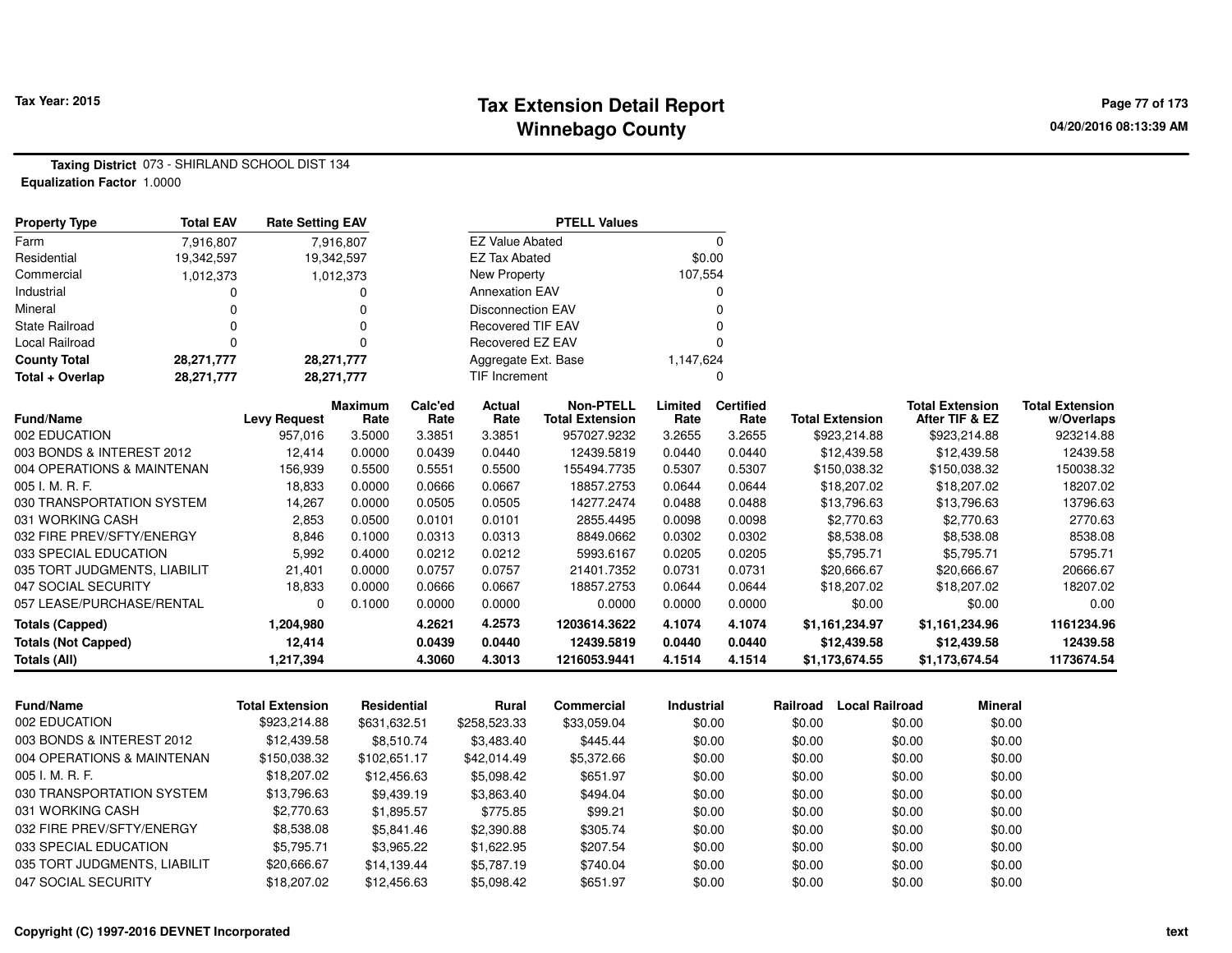| <b>Tax Year: 2015</b>                         |                                  |                       | <b>Tax Extension Detail Report</b><br>04/20/2016 08:13:39 AM<br><b>Winnebago County</b> |                       |                   |                  |                       |                  |  |
|-----------------------------------------------|----------------------------------|-----------------------|-----------------------------------------------------------------------------------------|-----------------------|-------------------|------------------|-----------------------|------------------|--|
| <b>Fund/Name</b><br>057 LEASE/PURCHASE/RENTAL | <b>Total Extension</b><br>\$0.00 | Residential<br>\$0.00 | Rural                                                                                   | Commercial            | <b>Industrial</b> | Railroad         | <b>Local Railroad</b> | <b>Mineral</b>   |  |
| Totals                                        | \$1,173,674.54                   | \$802,988.56          | \$0.00<br>\$328,658.33                                                                  | \$0.00<br>\$42,027.65 | \$0.00<br>\$0.00  | \$0.00<br>\$0.00 | \$0.00<br>\$0.00      | \$0.00<br>\$0.00 |  |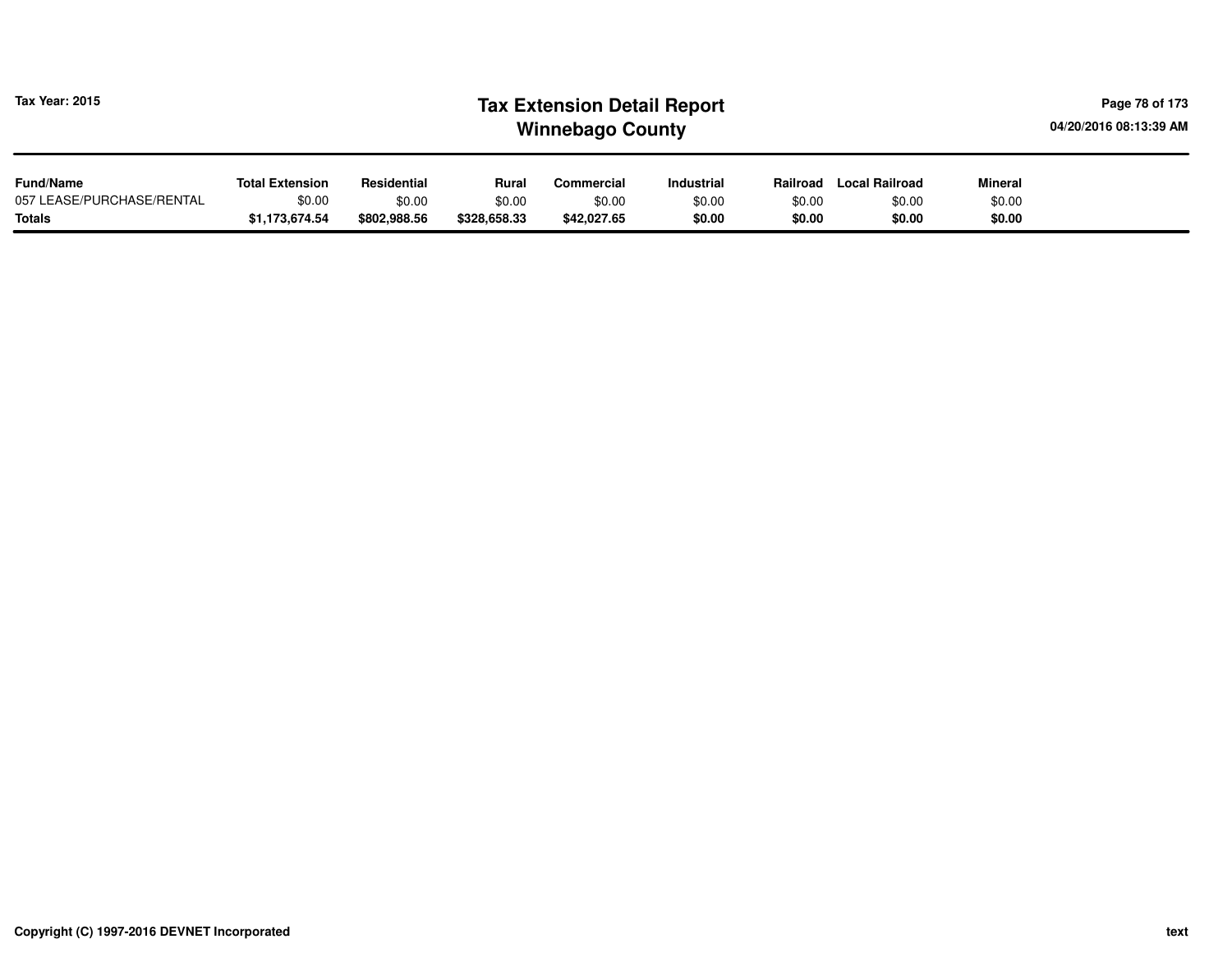### **Tax Extension Detail Report Tax Year: 2015 Page 79 of 173 Winnebago County**

**Taxing District** 074 - ROCKTON SCHOOL DIST 140**Equalization Factor** 1.0000

| <b>Property Type</b>         | <b>Total EAV</b> | <b>Rate Setting EAV</b> |                        |                 |                          | <b>PTELL Values</b>                        |                   |                          |                                   |                                          |                                      |
|------------------------------|------------------|-------------------------|------------------------|-----------------|--------------------------|--------------------------------------------|-------------------|--------------------------|-----------------------------------|------------------------------------------|--------------------------------------|
| Farm                         | 11,406,200       |                         | 11,406,200             |                 | <b>EZ Value Abated</b>   |                                            |                   | $\Omega$                 |                                   |                                          |                                      |
| Residential                  | 176,439,389      |                         | 176,422,099            |                 | <b>EZ Tax Abated</b>     |                                            | \$0.00            |                          |                                   |                                          |                                      |
| Commercial                   | 11,176,311       |                         | 10,103,759             |                 | New Property             |                                            | 1,485,350         |                          |                                   |                                          |                                      |
| Industrial                   | 13,704,277       |                         | 10,519,285             |                 | <b>Annexation EAV</b>    |                                            |                   | $\Omega$                 |                                   |                                          |                                      |
| Mineral                      | ∩                |                         | O                      |                 | <b>Disconnection EAV</b> |                                            |                   | n                        |                                   |                                          |                                      |
| State Railroad               | 291,368          |                         | 291,368                |                 | <b>Recovered TIF EAV</b> |                                            |                   |                          |                                   |                                          |                                      |
| Local Railroad               | ∩                |                         | 0                      |                 | Recovered EZ EAV         |                                            |                   |                          |                                   |                                          |                                      |
| <b>County Total</b>          | 213,017,545      |                         | 208,742,711            |                 | Aggregate Ext. Base      |                                            | 7,659,115         |                          |                                   |                                          |                                      |
| Total + Overlap              | 213,017,545      |                         | 208,742,711            |                 | <b>TIF Increment</b>     |                                            | 4,274,834         |                          |                                   |                                          |                                      |
| <b>Fund/Name</b>             |                  | <b>Levy Request</b>     | <b>Maximum</b><br>Rate | Calc'ed<br>Rate | Actual<br>Rate           | <b>Non-PTELL</b><br><b>Total Extension</b> | Limited<br>Rate   | <b>Certified</b><br>Rate | <b>Total Extension</b>            | <b>Total Extension</b><br>After TIF & EZ | <b>Total Extension</b><br>w/Overlaps |
| 002 EDUCATION                |                  | 6,100,000               | 3.5000                 | 2.9223          | 2.9223                   | 6225011.7175                               | 2.9043            | 2.9043                   | \$6,186,668.56                    | \$6,062,514.56                           | 6062514.56                           |
| 003 BONDS & INT 2013         |                  | 115,415                 | 0.0000                 | 0.0553          | 0.0553                   | 117798.7024                                | 0.0553            | 0.0553                   | \$117,798.70                      | \$115,434.72                             | 115434.72                            |
| 003C BONDS & INT 2005        |                  | 223,920                 | 0.0000                 | 0.1073          | 0.1073                   | 228567.8258                                | 0.1073            | 0.1073                   | \$228,567.83                      | \$223,980.93                             | 223980.93                            |
| 003D BONDS & INT 2009        |                  | $\Omega$                | 0.0000                 | 0.0000          | 0.0000                   | 0.0000                                     | 0.0000            | 0.0000                   | \$0.00                            | \$0.00                                   | 0.00                                 |
| 004 OPERATIONS & MAINTENAN   |                  | 1,100,000               | 0.5500                 | 0.5270          | 0.5270                   | 1122602.4622                               | 0.5104            | 0.5104                   | \$1,087,241.55                    | \$1,065,422.80                           | 1065422.80                           |
| 005 I. M. R. F.              |                  | 80,000                  | 0.0000                 | 0.0383          | 0.0384                   | 81798.7373                                 | 0.0000            | 0.0000                   | \$0.00                            | \$0.00                                   | 0.00                                 |
| 030 TRANSPORTATION SYSTEM    |                  | 500,000                 | 0.0000                 | 0.2395          | 0.2396                   | 510390.0378                                | 0.2321            | 0.2321                   | \$494,413.72                      | \$484,491.83                             | 484491.83                            |
| 031 WORKING CASH             |                  | 30,617                  | 0.0500                 | 0.0147          | 0.0147                   | 31313.5791                                 | 0.0143            | 0.0143                   | \$30,461.51                       | \$29,850.21                              | 29850.21                             |
| 032 FIRE PREV/SFTY/ENERGY    |                  | 86,609                  | 0.1000                 | 0.0415          | 0.0415                   | 88402.2812                                 | 0.0402            | 0.0402                   | \$85,633.05                       | \$83,914.57                              | 83914.57                             |
| 033 SPECIAL EDUCATION        |                  | 50,960                  | 0.4000                 | 0.0244          | 0.0245                   | 52189.2985                                 | 0.0238            | 0.0238                   | \$50,698.18                       | \$49,680.77                              | 49680.77                             |
| 035 TORT JUDGMENTS, LIABILIT |                  | 0                       | 0.0000                 | 0.0000          | 0.0000                   | 0.0000                                     | 0.0000            | 0.0000                   | \$0.00                            | \$0.00                                   | 0.00                                 |
| 047 SOCIAL SECURITY          |                  | 80,000                  | 0.0000                 | 0.0383          | 0.0384                   | 81798.7373                                 | 0.0000            | 0.0000                   | \$0.00                            | \$0.00                                   | 0.00                                 |
| 057 LEASE/PURCHASE/RENTAL    |                  | $\Omega$                | 0.1000                 | 0.0000          | 0.0000                   | 0.0000                                     | 0.0000            | 0.0000                   | \$0.00                            | \$0.00                                   | 0.00                                 |
| <b>Totals (Capped)</b>       |                  | 8,028,186               |                        | 3.8460          | 3.8464                   | 8193506.8509                               | 3.7251            | 3.7251                   | \$7,935,116.57                    | \$7,775,874.74                           | 7775874.74                           |
| <b>Totals (Not Capped)</b>   |                  | 339,335                 |                        | 0.1626          | 0.1626                   | 346366.5282                                | 0.1626            | 0.1626                   | \$346,366.53                      | \$339,415.65                             | 339415.65                            |
| Totals (All)                 |                  | 8,367,521               |                        | 4.0085          | 4.0090                   | 8539873.3791                               | 3.8877            | 3.8877                   | \$8,281,483.10                    | \$8,115,290.39                           | 8115290.39                           |
|                              |                  |                         |                        |                 |                          |                                            |                   |                          |                                   |                                          |                                      |
| Fund/Name                    |                  | <b>Total Extension</b>  | Residential            |                 | <b>Rural</b>             | Commercial                                 | Industrial        |                          | <b>Local Railroad</b><br>Railroad | <b>Mineral</b>                           |                                      |
| 002 EDUCATION                |                  | \$6,062,514.56          | \$5,123,827.03         |                 | \$331,270.27             | \$293,443.47                               | \$305,511.59      |                          | \$8,462.20                        | \$0.00                                   | \$0.00                               |
| 003 BONDS & INT 2013         |                  | \$115,434.72            | \$97,561.42            |                 | \$6,307.63               | \$5,587.38                                 | \$5,817.16        |                          | \$161.13                          | \$0.00                                   | \$0.00                               |
| MARC BONING & INIT 2005      |                  | CO NRO CCCA             | <b>CO NNC 00.5</b>     |                 | <b>CHO ODD OF</b>        | <b>CO FRO 011</b>                          | <b>411 207 10</b> |                          | 0.210R                            | ድስ ሰሰ                                    | CD, CD                               |

| <u>UUJ DUNDJ 0. IN LEUTJ</u> | JIIJ. TUTIL    | <b>957.JUT.44</b> | <u> 50. JUZ. UJ</u> |             | 0.011.10    | <b>UULLU</b> | wu.uu  | vu.vu  |
|------------------------------|----------------|-------------------|---------------------|-------------|-------------|--------------|--------|--------|
| 003C BONDS & INT 2005        | \$223,980.93   | \$189,300.92      | \$12,238.85         | \$10.841.33 | \$11,287.19 | \$312.64     | \$0.00 | \$0.00 |
| 003D BONDS & INT 2009        | \$0.00         | \$0.00            | \$0.00              | \$0.00      | \$0.00      | \$0.00       | \$0.00 | \$0.00 |
| 004 OPERATIONS & MAINTENAN   | \$1.065.422.80 | \$900.458.40      | \$58,217.24         | \$51.569.59 | \$53.690.43 | \$1.487.14   | \$0.00 | \$0.00 |
| 005 I. M. R. F.              | \$0.00         | \$0.00            | \$0.00              | \$0.00      | \$0.00      | \$0.00       | \$0.00 | \$0.00 |
| 030 TRANSPORTATION SYSTEM    | \$484.491.83   | \$409.475.69      | \$26,473.79         | \$23,450.82 | \$24.415.26 | \$676.27     | \$0.00 | \$0.00 |
| 031 WORKING CASH             | \$29.850.21    | \$25,228,35       | \$1.631.09          | \$1,444.84  | \$1,504.26  | \$41.67      | \$0.00 | \$0.00 |
| 032 FIRF PRFV/SFTY/FNFRGY    | \$83.914.57    | \$70.921.69       | \$4,585.29          | \$4.061.71  | \$4.228.75  | \$117.13     | \$0.00 | \$0.00 |
|                              |                |                   |                     |             |             |              |        |        |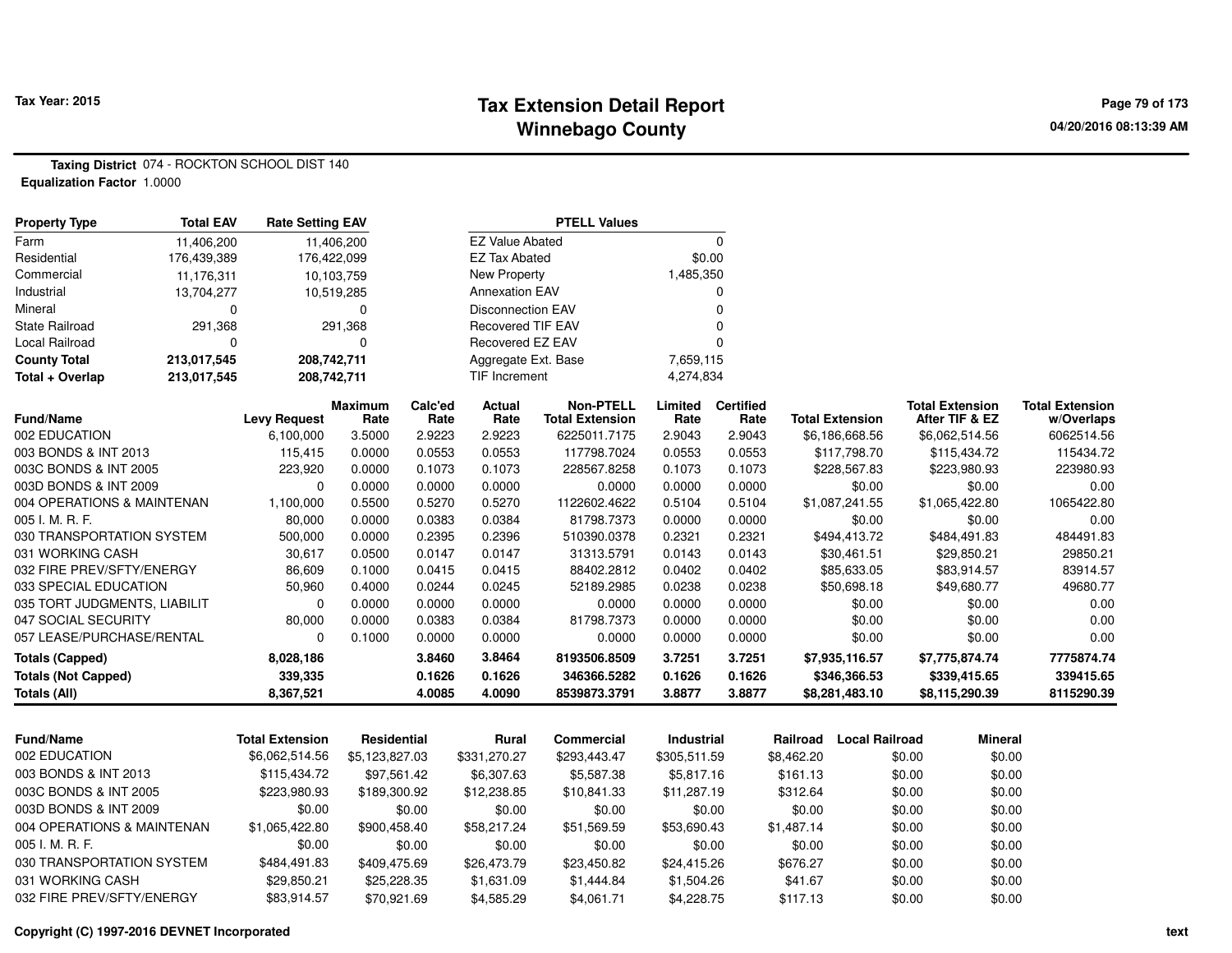| <b>Tax Year: 2015</b>        | <b>Tax Extension Detail Report</b><br><b>Winnebago County</b> |                |              |              |                   |             |                       | Page 80 of 173<br>04/20/2016 08:13:39 AM |  |
|------------------------------|---------------------------------------------------------------|----------------|--------------|--------------|-------------------|-------------|-----------------------|------------------------------------------|--|
| <b>Fund/Name</b>             | <b>Total Extension</b>                                        | Residential    | Rural        | Commercial   | <b>Industrial</b> | Railroad    | <b>Local Railroad</b> | <b>Mineral</b>                           |  |
| 033 SPECIAL EDUCATION        | \$49,680.77                                                   | \$41,988.46    | \$2,714.68   | \$2,404.69   | \$2,503.59        | \$69.35     | \$0.00                | \$0.00                                   |  |
| 035 TORT JUDGMENTS, LIABILIT | \$0.00                                                        | \$0.00         | \$0.00       | \$0.00       | \$0.00            | \$0.00      | \$0.00                | \$0.00                                   |  |
| 047 SOCIAL SECURITY          | \$0.00                                                        | \$0.00         | \$0.00       | \$0.00       | \$0.00            | \$0.00      | \$0.00                | \$0.00                                   |  |
| 057 LEASE/PURCHASE/RENTAL    | \$0.00                                                        | \$0.00         | \$0.00       | \$0.00       | \$0.00            | \$0.00      | \$0.00                | \$0.00                                   |  |
| <b>Totals</b>                | \$8,115,290.39                                                | \$6,858,761.96 | \$443,438.84 | \$392,803.83 | \$408,958,23      | \$11,327.53 | \$0.00                | \$0.00                                   |  |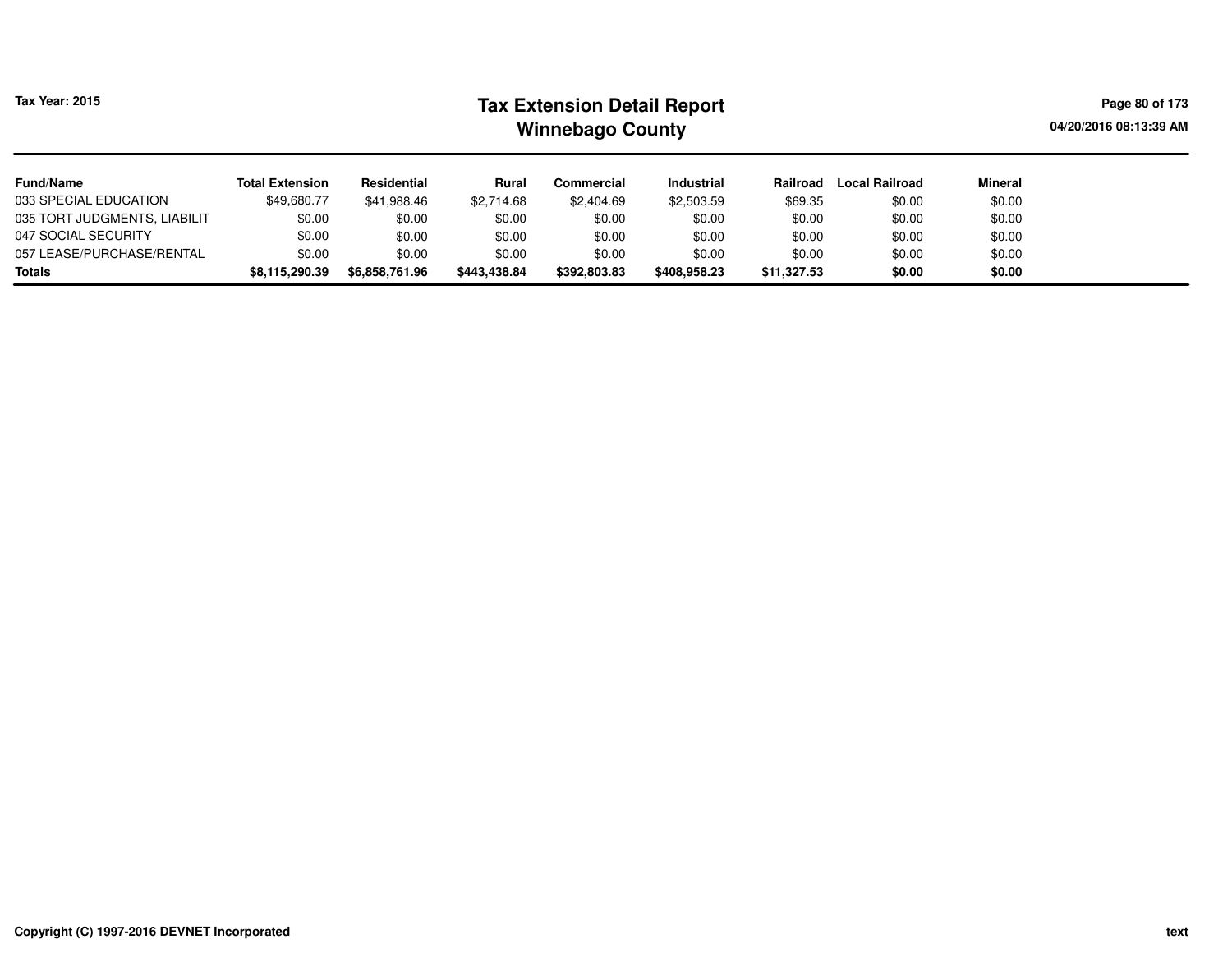### **Tax Extension Detail Report Tax Year: 2015 Page 81 of 173 Winnebago County**

**Taxing District** 075 - NORTH BOONE SD #200

**Equalization Factor** 1.0000

| <b>Property Type</b>         | <b>Total EAV</b> | <b>Rate Setting EAV</b> |                    |            |                          | <b>PTELL Values</b>    |                   |                  |          | <b>Overlapping County</b> |        |                                | <b>Overlap EAV</b>     |
|------------------------------|------------------|-------------------------|--------------------|------------|--------------------------|------------------------|-------------------|------------------|----------|---------------------------|--------|--------------------------------|------------------------|
| Farm                         | 138,231          |                         | 138,231            |            | <b>EZ Value Abated</b>   |                        |                   | $\Omega$         |          | Boone County              |        |                                | 130,302,123            |
| Residential                  | 334,962          |                         | 334,962            |            | <b>EZ Tax Abated</b>     |                        |                   | \$0.00           |          | <b>Total</b>              |        |                                | 130,302,123            |
| Commercial                   | 412,032          |                         | 412,032            |            | New Property             |                        | 112,580           |                  |          |                           |        | * denotes use of estimated EAV |                        |
| Industrial                   |                  |                         | 0                  |            | <b>Annexation EAV</b>    |                        |                   | 0                |          |                           |        |                                |                        |
| Mineral                      | $\Omega$         |                         | $\Omega$           |            | <b>Disconnection EAV</b> |                        |                   | 0                |          |                           |        |                                |                        |
| <b>State Railroad</b>        | $\Omega$         |                         | 0                  |            | <b>Recovered TIF EAV</b> |                        |                   | $\Omega$         |          |                           |        |                                |                        |
| Local Railroad               |                  |                         | O                  |            | Recovered EZ EAV         |                        |                   | $\Omega$         |          |                           |        |                                |                        |
| <b>County Total</b>          | 885,225          |                         | 885,225            |            | Aggregate Ext. Base      |                        | 8,738,713         |                  |          |                           |        |                                |                        |
| Total + Overlap              | 131, 187, 348    | 131, 187, 348           |                    |            | <b>TIF Increment</b>     |                        |                   | 0                |          |                           |        |                                |                        |
|                              |                  |                         | <b>Maximum</b>     | Calc'ed    | Actual                   | <b>Non-PTELL</b>       | Limited           | <b>Certified</b> |          |                           |        | <b>Total Extension</b>         | <b>Total Extension</b> |
| <b>Fund/Name</b>             |                  | <b>Levy Request</b>     | Rate               | Rate       | Rate                     | <b>Total Extension</b> | Rate              | Rate             |          | <b>Total Extension</b>    |        | After TIF & EZ                 | w/Overlaps             |
| 002 EDUCATION                |                  | 5,400,000               | 4.0000             | 4.1163     | 4.0000                   | 35409.0000             | 4.0000            | 4.0000           |          | \$35,409.00               |        | \$35,409.00                    | 5247493.92             |
| 003 BONDS & INT 2008 & 2008A |                  | $\mathbf 0$             | 0.0000             | 0.0000     | 0.0000                   | 0.0000                 | 0.0000            | 0.0000           |          | \$0.00                    |        | \$0.00                         | 0.00                   |
| 003B BONDS & INT 2003        |                  | 2,060,000               | 0.0000             | 1.5703     | 1.5703                   | 13900.6882             | 1.5703            | 1.5703           |          | \$13,900.69               |        | \$13,900.69                    | 2060034.93             |
| 003C BONDS & INT 2006        |                  | 310,000                 | 0.0000             | 0.2363     | 0.2364                   | 2092.6719              | 0.2364            | 0.2364           |          | \$2,092.67                |        | \$2,092.67                     | 310126.89              |
| 003D BONDS & INT 2007A       |                  | $\mathbf 0$             | 0.0000             | 0.0000     | 0.0000                   | 0.0000                 | 0.0000            | 0.0000           |          | \$0.00                    |        | \$0.00                         | 0.00                   |
| 004 OPERATIONS & MAINTENAN   |                  | 1,150,000               | 0.7500             | 0.8766     | 0.7500                   | 6639.1875              | 0.7500            | 0.7500           |          | \$6,639.19                |        | \$6,639.19                     | 983905.11              |
| 005 I. M. R. F.              |                  | 240,000                 | 0.0000             | 0.1829     | 0.1830                   | 1619.9618              | 0.1830            | 0.1830           |          | \$1,619.96                |        | \$1,619.96                     | 240072.85              |
| 030 TRANSPORTATION SYSTEM    |                  | 750,000                 | 0.0000             | 0.5717     | 0.5718                   | 5061.7166              | 0.5718            | 0.5718           |          | \$5,061.72                |        | \$5,061.72                     | 750129.26              |
| 031 WORKING CASH             |                  | 60,000                  | 0.0500             | 0.0457     | 0.0458                   | 405.4331               | 0.0458            | 0.0458           |          | \$405.43                  |        | \$405.43                       | 60083.81               |
| 032 FIRE PREV/SFTY/ENERGY    |                  | $\Omega$                | 0.1000             | 0.0000     | 0.0000                   | 0.0000                 | 0.0000            | 0.0000           |          | \$0.00                    |        | \$0.00                         | 0.00                   |
| 033 SPECIAL EDUCATION        |                  | 1,050,000               | 0.8000             | 0.8004     | 0.8000                   | 7081.8000              | 0.8000            | 0.8000           |          | \$7,081.80                |        | \$7,081.80                     | 1049498.78             |
| 035 TORT JUDGMENTS, LIABILIT |                  | 40,000                  | 0.0000             | 0.0305     | 0.0305                   | 269.9936               | 0.0305            | 0.0305           |          | \$269.99                  |        | \$269.99                       | 40012.14               |
| 047 SOCIAL SECURITY          |                  | 225,000                 | 0.0000             | 0.1715     | 0.1716                   | 1519.0461              | 0.1716            | 0.1716           |          | \$1,519.05                |        | \$1,519.05                     | 225117.49              |
| 057 LEASE/PURCHASE/RENTAL    |                  | 5,000                   | 0.1000             | 0.0038     | 0.0039<br>6.5566         | 34.5238                | 0.0039            | 0.0039           |          | \$34.52                   |        | \$34.52                        | 5116.31                |
| <b>Totals (Capped)</b>       |                  | 8,920,000               |                    | 6.7994     |                          | 58040.6624             | 6.5566            | 6.5566           |          | \$58,040.66               |        | \$58,040.66                    | 8601429.67             |
| <b>Totals (Not Capped)</b>   |                  | 2,370,000               |                    | 1.8066     | 1.8067                   | 15993.3601             | 1.8067            | 1.8067           |          | \$15,993.36               |        | \$15,993.36                    | 2370161.82             |
| Totals (All)                 |                  | 11,290,000              |                    | 8.6060     | 8.3633                   | 74034.0224             | 8.3633            | 8.3633           |          | \$74,034.02               |        | \$74,034.02                    | 10971591.49            |
| <b>Fund/Name</b>             |                  | <b>Total Extension</b>  | <b>Residential</b> |            | Rural                    | <b>Commercial</b>      | <b>Industrial</b> |                  | Railroad | <b>Local Railroad</b>     |        | <b>Mineral</b>                 |                        |
| 002 EDUCATION                |                  | \$35,409.00             | \$13,398.48        |            | \$5,529.24               | \$16,481.28            |                   | \$0.00           | \$0.00   |                           | \$0.00 | \$0.00                         |                        |
| 003 BONDS & INT 2008 & 2008A |                  | \$0.00                  |                    | \$0.00     | \$0.00                   | \$0.00                 |                   | \$0.00           | \$0.00   |                           | \$0.00 | \$0.00                         |                        |
| 003B BONDS & INT 2003        |                  | \$13,900.69             |                    | \$5,259.91 | \$2,170.64               | \$6,470.14             |                   | \$0.00           | \$0.00   |                           | \$0.00 | \$0.00                         |                        |
| 003C BONDS & INT 2006        |                  | \$2,092.67              |                    | \$791.85   | \$326.78                 | \$974.04               |                   | \$0.00           | \$0.00   |                           | \$0.00 | \$0.00                         |                        |
| 003D BONDS & INT 2007A       |                  | \$0.00                  |                    | \$0.00     | \$0.00                   | \$0.00                 |                   | \$0.00           | \$0.00   |                           | \$0.00 | \$0.00                         |                        |
| 004 OPERATIONS & MAINTENAN   |                  | \$6,639.19              |                    |            |                          |                        |                   |                  |          |                           |        |                                |                        |
| 005 I. M. R. F.              |                  |                         |                    | \$2,512.22 | \$1,036.73               | \$3,090.24             |                   | \$0.00           | \$0.00   |                           | \$0.00 | \$0.00                         |                        |
|                              |                  | \$1,619.96              |                    | \$612.98   | \$252.96                 | \$754.02               |                   | \$0.00           | \$0.00   |                           | \$0.00 | \$0.00                         |                        |
| 030 TRANSPORTATION SYSTEM    |                  | \$5,061.72              |                    | \$1,915.32 | \$790.40                 | \$2,356.00             |                   | \$0.00           | \$0.00   |                           | \$0.00 | \$0.00                         |                        |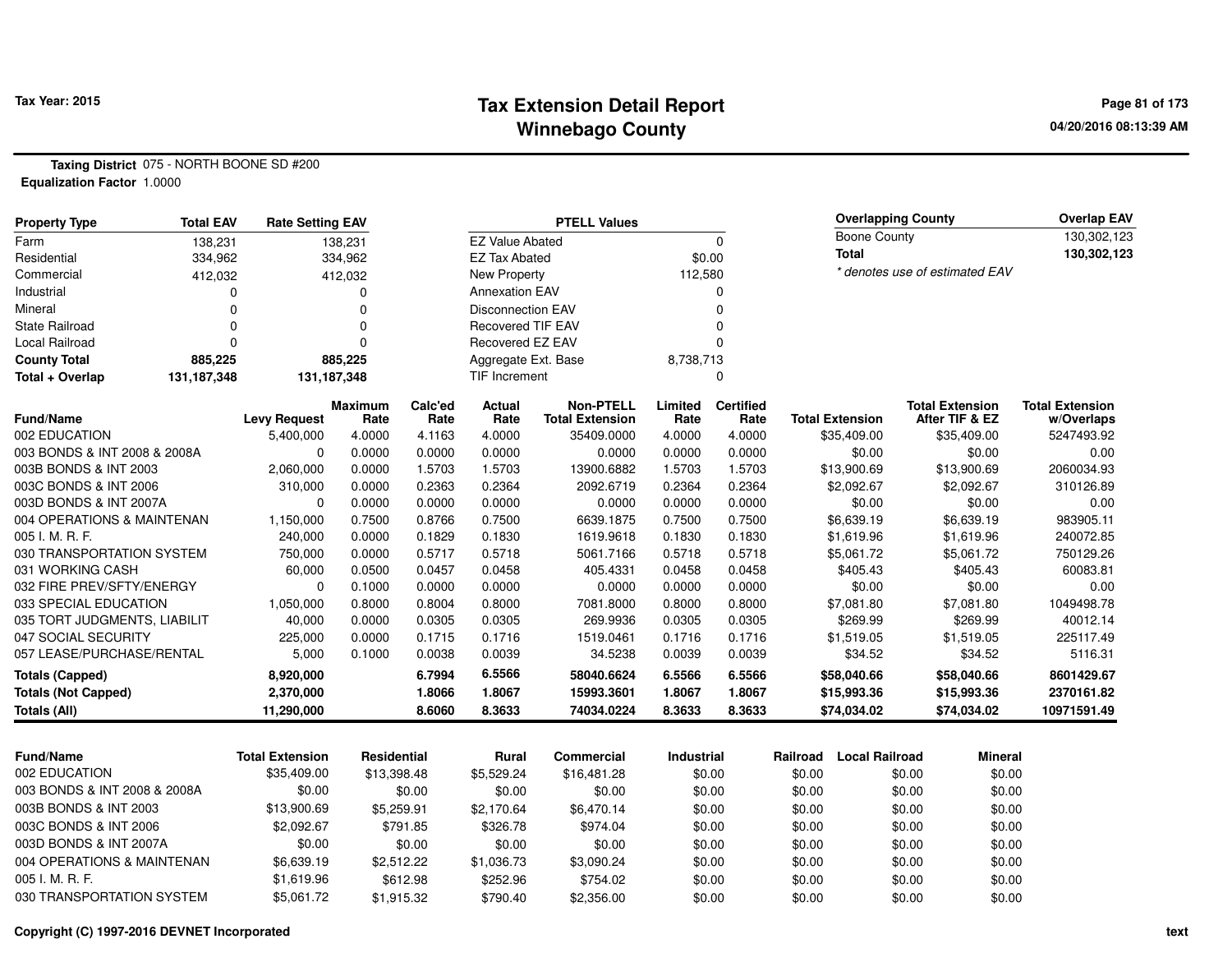# **Tax Extension Detail Report Tax Year: 2015 Page 82 of 173 Winnebago County**

**04/20/2016 08:13:39 AM**

| <b>Fund/Name</b>             | <b>Total Extension</b> | Residential | Rural       | Commercial  | <b>Industrial</b> | Railroad | <b>Local Railroad</b> | Mineral |
|------------------------------|------------------------|-------------|-------------|-------------|-------------------|----------|-----------------------|---------|
| 031 WORKING CASH             | \$405.43               | \$153.41    | \$63.31     | \$188.71    | \$0.00            | \$0.00   | \$0.00                | \$0.00  |
| 032 FIRE PREV/SFTY/ENERGY    | \$0.00                 | \$0.00      | \$0.00      | \$0.00      | \$0.00            | \$0.00   | \$0.00                | \$0.00  |
| 033 SPECIAL EDUCATION        | \$7,081.80             | \$2,679.69  | \$1,105.85  | \$3,296.26  | \$0.00            | \$0.00   | \$0.00                | \$0.00  |
| 035 TORT JUDGMENTS, LIABILIT | \$269.99               | \$102.16    | \$42.16     | \$125.67    | \$0.00            | \$0.00   | \$0.00                | \$0.00  |
| 047 SOCIAL SECURITY          | \$1.519.05             | \$574.80    | \$237.20    | \$707.05    | \$0.00            | \$0.00   | \$0.00                | \$0.00  |
| 057 LEASE/PURCHASE/RENTAL    | \$34.52                | \$13.06     | \$5.39      | \$16.07     | \$0.00            | \$0.00   | \$0.00                | \$0.00  |
| <b>Totals</b>                | \$74,034.02            | \$28,013.88 | \$11,560.66 | \$34,459.48 | \$0.00            | \$0.00   | \$0.00                | \$0.00  |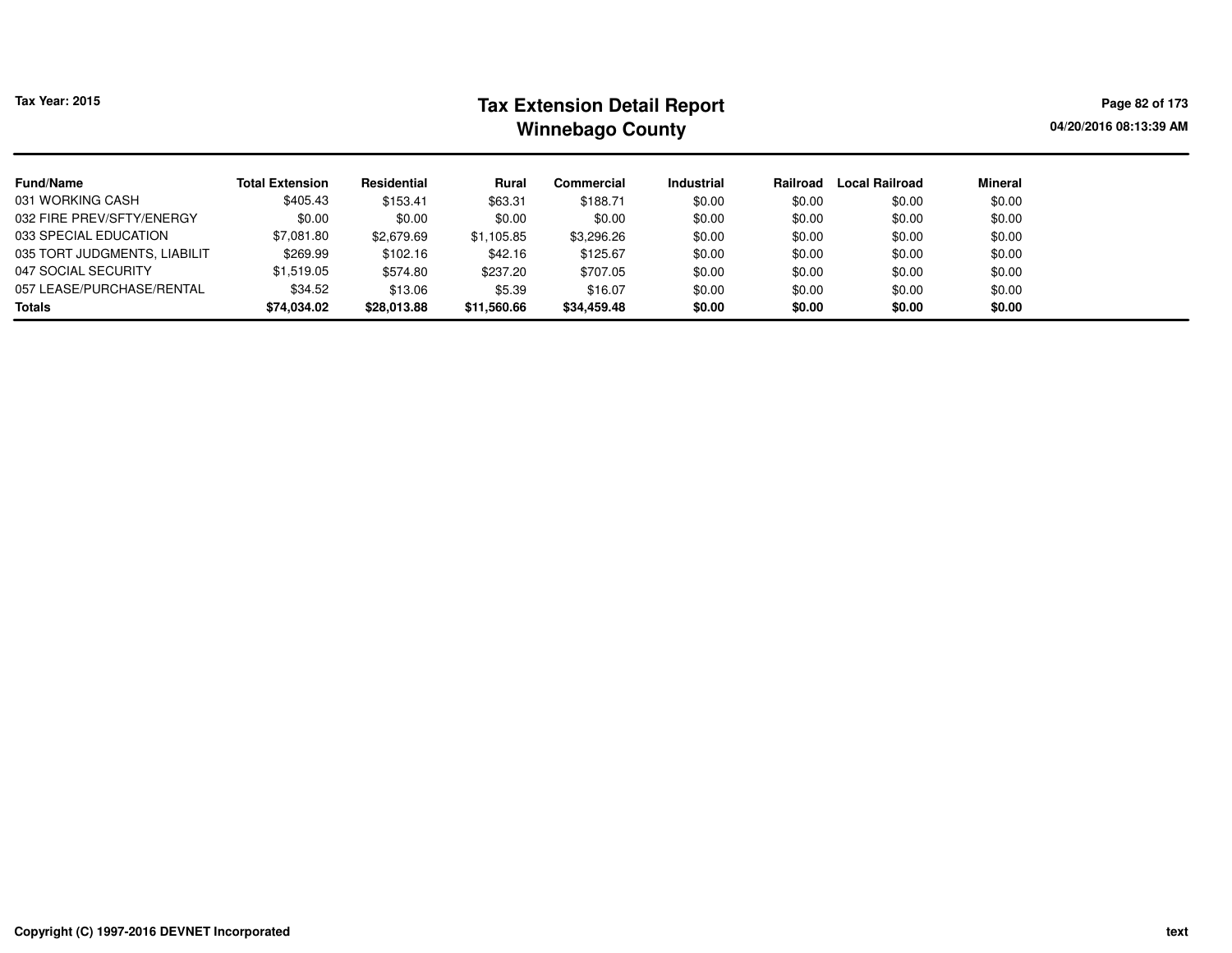### **Tax Extension Detail Report Tax Year: 2015 Page 83 of 173 Winnebago County**

**Taxing District** 076 - ROCKFORD SCHOOL DIST 205**Equalization Factor** 1.0000

| <b>Property Type</b>         | <b>Total EAV</b> | <b>Rate Setting EAV</b> |                        |                      |                          | <b>PTELL Values</b>                        | <b>Overlapping County</b> |                          |                                |                                          | <b>Overlap EAV</b>                   |
|------------------------------|------------------|-------------------------|------------------------|----------------------|--------------------------|--------------------------------------------|---------------------------|--------------------------|--------------------------------|------------------------------------------|--------------------------------------|
| Farm                         | 14,661,272       |                         | 14,516,902             |                      | <b>EZ Value Abated</b>   |                                            |                           | 0                        | Boone County                   |                                          | 2,632,728                            |
| Residential                  | 1,346,854,095    | 1,342,291,116           |                        |                      | <b>EZ Tax Abated</b>     |                                            | \$0.00                    |                          | <b>Total</b>                   |                                          | 2,632,728                            |
| Commercial                   | 461,363,709      |                         | 441,846,556            |                      | New Property             |                                            | 6,363,125                 |                          | * denotes use of estimated EAV |                                          |                                      |
| Industrial                   | 169,540,420      |                         | 154,355,773            |                      | <b>Annexation EAV</b>    |                                            | 0                         |                          |                                |                                          |                                      |
| Mineral                      | 0                |                         | 0                      |                      | <b>Disconnection EAV</b> |                                            |                           |                          |                                |                                          |                                      |
| <b>State Railroad</b>        | 5,024,208        |                         | 5,024,208              |                      | <b>Recovered TIF EAV</b> |                                            |                           |                          |                                |                                          |                                      |
| <b>Local Railroad</b>        | 112,769          |                         | 112,769                |                      | Recovered EZ EAV         |                                            | 145,864                   |                          |                                |                                          |                                      |
| <b>County Total</b>          | 1,997,556,473    | 1,958,147,324           |                        |                      | Aggregate Ext. Base      |                                            | 143,358,890               |                          |                                |                                          |                                      |
| Total + Overlap              | 2,000,189,201    | 1,960,780,052           |                        | <b>TIF Increment</b> |                          |                                            | 39,409,149                |                          |                                |                                          |                                      |
| <b>Fund/Name</b>             |                  | <b>Levy Request</b>     | <b>Maximum</b><br>Rate | Calc'ed<br>Rate      | Actual<br>Rate           | <b>Non-PTELL</b><br><b>Total Extension</b> | Limited<br>Rate           | <b>Certified</b><br>Rate | <b>Total Extension</b>         | <b>Total Extension</b><br>After TIF & EZ | <b>Total Extension</b><br>w/Overlaps |
| 002 EDUCATION                |                  | 78,991,976              | 4.0000                 | 4.0286               | 4.0000                   | 79902258.9200                              | 4.0000                    | 4.0000                   | \$79,902,258.92                | \$78,325,892.96                          | 78431202.08                          |
| 003 BONDS & INT 2000         |                  | 5,650,000               | 0.0000                 | 0.2882               | 0.2882                   | 5756957.7552                               | 0.2882                    | 0.2882                   | \$5,756,957.76                 | \$5,643,380.59                           | 5650968.11                           |
| 003A BONDS & INT 2015 A & B  |                  | 1,149,450               | 0.0000                 | 0.0586               | 0.0587                   | 1172565.6497                               | 0.0587                    | 0.0587                   | \$1,172,565.65                 | \$1,149,432.48                           | 1150977.89                           |
| 003B BONDS & INT 2001        |                  | 1,995,000               | 0.0000                 | 0.1017               | 0.1018                   | 2033512.4895                               | 0.1018                    | 0.1018                   | \$2,033,512.49                 | \$1,993,393.98                           | 1996074.09                           |
| 003F BONDS & INT 2010        |                  | 1,740,000               | 0.0000                 | 0.0887               | 0.0888                   | 1773830.1480                               | 0.0888                    | 0.0888                   | \$1,773,830.15                 | \$1,738,834.82                           | 1741172.69                           |
| 003G BONDS & INT 2013 A & B  |                  | 2,656,600               | 0.0000                 | 0.1355               | 0.1355                   | 2706689.0209                               | 0.1355                    | 0.1355                   | \$2,706,689.02                 | \$2,653,289.62                           | 2656856.97                           |
| 004 OPERATIONS & MAINTENAN   |                  | 14,909,735              | 0.7500                 | 0.7604               | 0.7500                   | 14981673.5475                              | 0.7500                    | 0.7500                   | \$14,981,673.55                | \$14,686,104.93                          | 14705850.39                          |
| 005 I. M. R. F.              |                  | 2,863,459               | 0.0000                 | 0.1460               | 0.1461                   | 2918430.0071                               | 0.1461                    | 0.1461                   | \$2,918,430.01                 | \$2,860,853.24                           | 2864699.66                           |
| 030 TRANSPORTATION SYSTEM    |                  | 18,397,042              | 0.0000                 | 0.9383               | 0.9383                   | 18743072.3862                              | 0.9383                    | 0.9383                   | \$18,743,072.39                | \$18,373,296.34                          | 18397999.23                          |
| 031 WORKING CASH             |                  | 987,400                 | 0.0500                 | 0.0504               | 0.0500                   | 998778.2365                                | 0.0500                    | 0.0500                   | \$998,778.24                   | \$979,073.66                             | 980390.03                            |
| 032 FIRE PREV/SFTY/ENERGY    |                  | 1,974,799               | 0.1000                 | 0.1007               | 0.1000                   | 1997556.4730                               | 0.1000                    | 0.1000                   | \$1,997,556.47                 | \$1,958,147.32                           | 1960780.05                           |
| 033 SPECIAL EDUCATION        |                  | 15,798,395              | 0.8000                 | 0.8057               | 0.8000                   | 15980451.7840                              | 0.8000                    | 0.8000                   | \$15,980,451.78                | \$15,665,178.59                          | 15686240.42                          |
| 035 TORT JUDGMENTS, LIABILIT |                  | 5,963,894               | 0.0000                 | 0.3042               | 0.3042                   | 6076566.7909                               | 0.3042                    | 0.3042                   | \$6,076,566.79                 | \$5,956,684.16                           | 5964692.92                           |
| 047 SOCIAL SECURITY          |                  | 3,455,899               | 0.0000                 | 0.1763               | 0.1763                   | 3521692.0619                               | 0.1763                    | 0.1763                   | \$3,521,692.06                 | \$3,452,213.73                           | 3456855.23                           |
| <b>Totals (Capped)</b>       |                  | 143,342,599             |                        | 7.3105               | 7.2649                   | 145120480.2070                             | 7.2649                    | 7.2649                   | \$145,120,480.21               | \$142,257,444.93                         | 142448710.01                         |
| <b>Totals (Not Capped)</b>   |                  | 13,191,050              |                        | 0.6727               | 0.6730                   | 13443555.0633                              | 0.6730                    | 0.6730                   | \$13,443,555.06                | \$13,178,331.49                          | 13196049.75                          |
| Totals (All)                 |                  | 156,533,649             |                        | 7.9832               | 7.9379                   | 158564035.2703                             | 7.9379                    | 7.9379                   | \$158,564,035.27               | \$155,435,776.42                         | 155644759.76                         |

| <b>Fund/Name</b>            | <b>Total Extension</b> | Residential     | Rural        | Commercial      | Industrial     | Railroad     | Local Railroad | <b>Mineral</b> |
|-----------------------------|------------------------|-----------------|--------------|-----------------|----------------|--------------|----------------|----------------|
| 002 EDUCATION               | \$78,325,892.96        | \$53.691.644.64 | \$580,676,08 | \$17.673.862.24 | \$6.174.230.92 | \$200.968.32 | \$4,510.76     | \$0.00         |
| 003 BONDS & INT 2000        | \$5,643,380.59         | \$3.868.483.00  | \$41.837.71  | \$1,273,401,77  | \$444.853.34   | \$14,479.77  | \$325.00       | \$0.00         |
| 003A BONDS & INT 2015 A & B | \$1,149,432.48         | \$787.924.88    | \$8.521.42   | \$259.363.93    | \$90,606.84    | \$2.949.21   | \$66.20        | \$0.00         |
| 003B BONDS & INT 2001       | \$1,993,393.98         | \$1,366,452,36  | \$14,778.21  | \$449.799.79    | \$157.134.18   | \$5.114.64   | \$114.80       | \$0.00         |
| 003F BONDS & INT 2010       | \$1,738,834.82         | \$1.191.954.50  | \$12.891.01  | \$392.359.74    | \$137.067.93   | \$4,461.50   | \$100.14       | \$0.00         |
| 003G BONDS & INT 2013 A & B | \$2,653,289.62         | \$1.818.804.47  | \$19.670.40  | \$598.702.08    | \$209.152.07   | \$6.807.80   | \$152.80       | \$0.00         |
| 004 OPERATIONS & MAINTENAN  | \$14,686,104.93        | \$10.067.183.36 | \$108,876.77 | \$3.313.849.17  | \$1.157.668.30 | \$37,681.56  | \$845.77       | \$0.00         |
| $005$ J. M. R. F.           | \$2,860,853.24         | \$1.961.087.32  | \$21,209.19  | \$645,537.82    | \$225.513.78   | \$7.340.37   | \$164.76       | \$0.00         |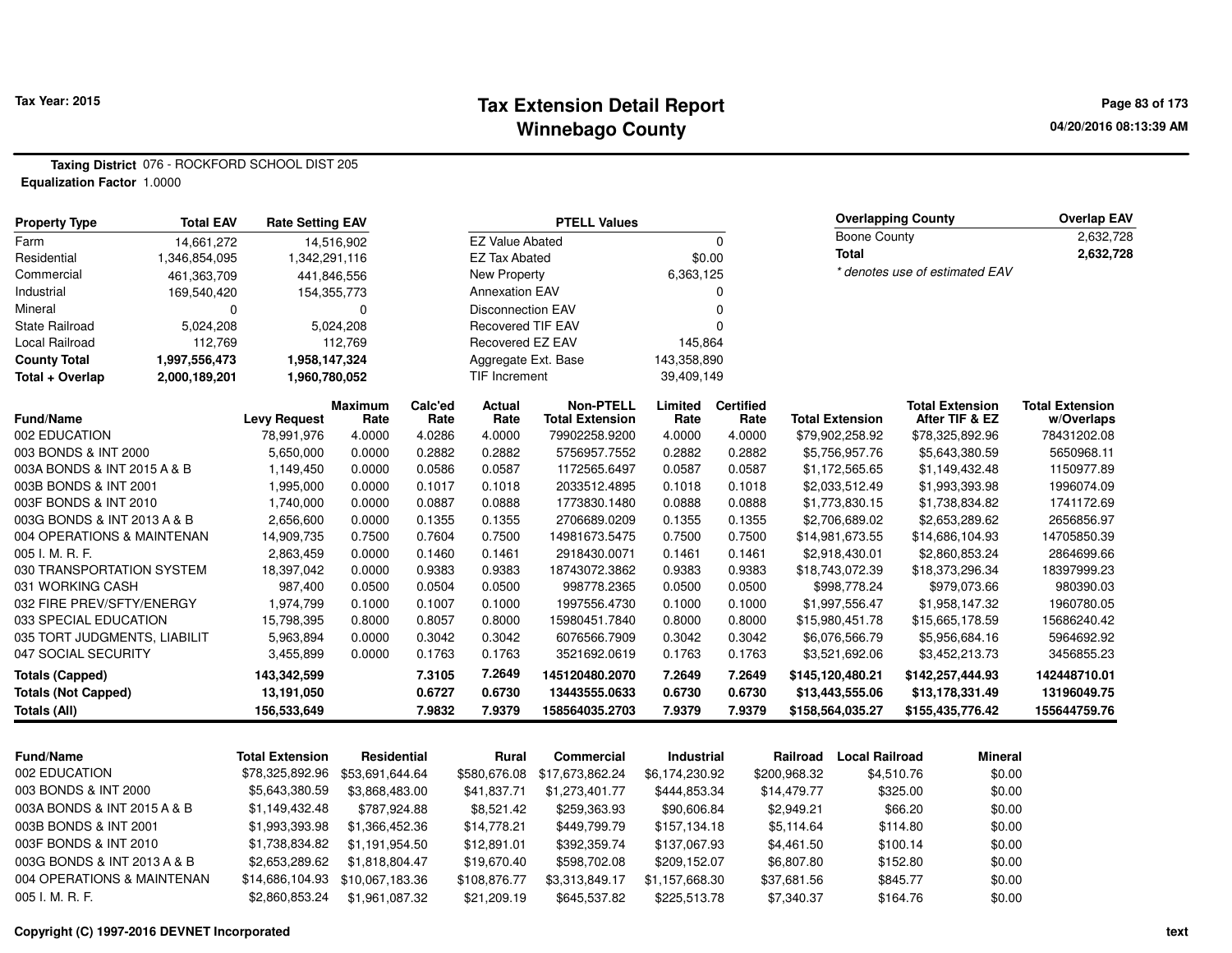| Tax Year: 2015 |  |  |
|----------------|--|--|
|----------------|--|--|

# **Tax Extension Detail Report Tax Year: 2015 Page 84 of 173 Winnebago County**

**04/20/2016 08:13:39 AM**

| <b>Fund/Name</b>             | <b>Total Extension</b>            | Residential     | Rural          | Commercial      | Industrial      | Railroad     | <b>Local Railroad</b> | Mineral |
|------------------------------|-----------------------------------|-----------------|----------------|-----------------|-----------------|--------------|-----------------------|---------|
| 030 TRANSPORTATION SYSTEM    | \$18,373,296.34                   | \$12,594,717.55 | \$136,212.09   | \$4,145,846.23  | \$1,448,320.22  | \$47,142.14  | \$1,058.11            | \$0.00  |
| 031 WORKING CASH             | \$979,073.66                      | \$671.145.56    | \$7,258.45     | \$220,923.28    | \$77,177.89     | \$2,512.10   | \$56.38               | \$0.00  |
| 032 FIRE PREV/SFTY/ENERGY    | \$1,958,147.32                    | \$1,342,291.11  | \$14,516.90    | \$441,846.56    | \$154,355.77    | \$5,024.21   | \$112.77              | \$0.00  |
| 033 SPECIAL EDUCATION        | \$15,665,178.59                   | \$10.738.328.93 | \$116.135.22   | \$3,534,772.45  | \$1,234,846.18  | \$40,193.66  | \$902.15              | \$0.00  |
| 035 TORT JUDGMENTS, LIABILIT | \$5,956,684.16                    | \$4.083.249.58  | \$44,160.42    | \$1,344,097.22  | \$469,550.26    | \$15,283.64  | \$343.04              | \$0.00  |
| 047 SOCIAL SECURITY          | \$3,452,213.73                    | \$2.366.459.23  | \$25,593.30    | \$778.975.48    | \$272,129.23    | \$8,857.68   | \$198.81              | \$0.00  |
| <b>Totals</b>                | \$155,435,776.42 \$106,549,726.49 |                 | \$1,152,337.17 | \$35,073,337.76 | \$12.252.606.91 | \$398,816.60 | \$8,951.49            | \$0.00  |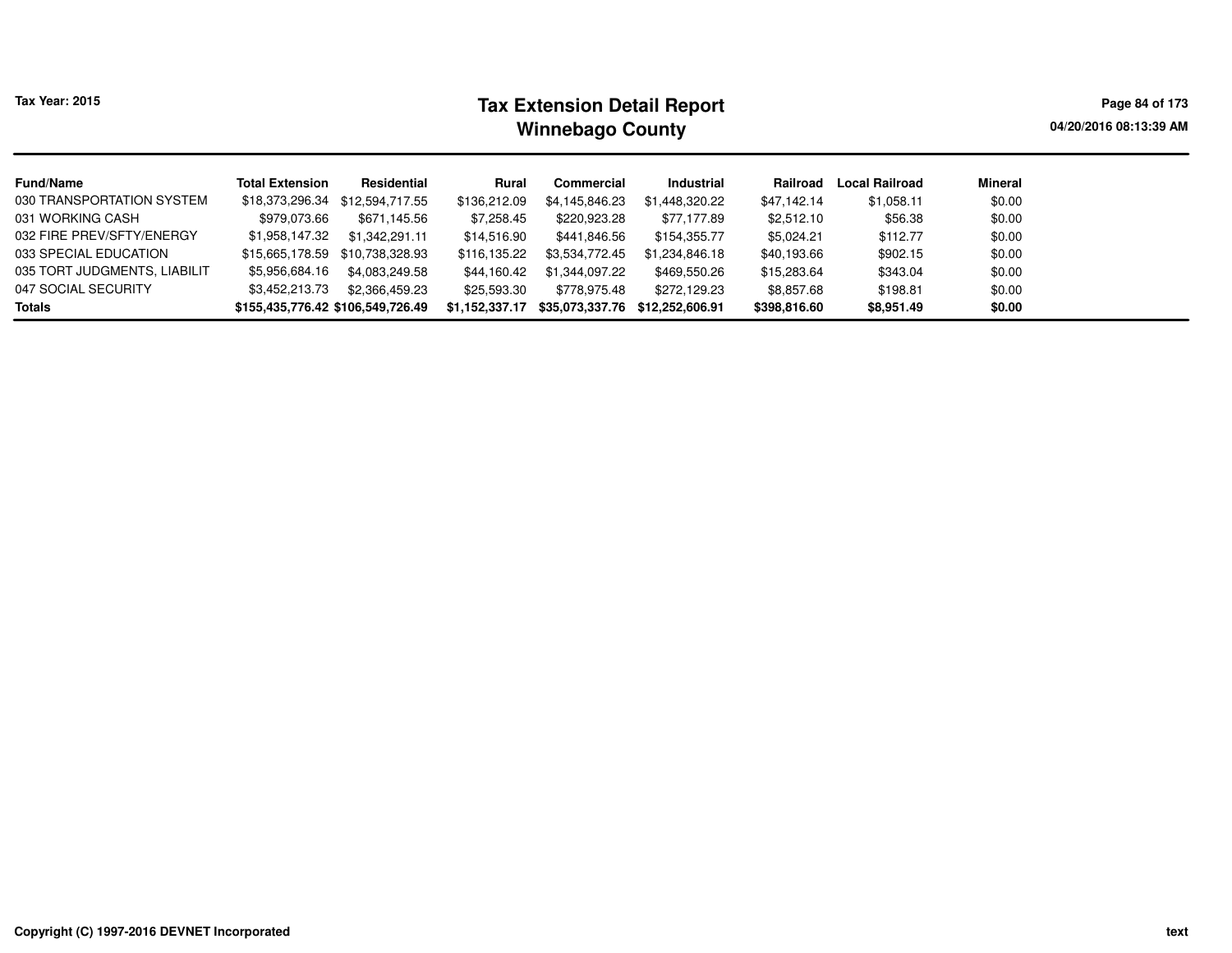### **Tax Extension Detail Report Tax Year: 2015 Page 85 of 173 Winnebago County**

**Taxing District** 077 - HONONEGAH HIGH SD #207**Equalization Factor** 1.0000

| <b>Property Type</b>         | <b>Total EAV</b> | <b>Rate Setting EAV</b> |                        | <b>PTELL Values</b> |                          |                                            |                 |                          | <b>Overlapping County</b>      | <b>Overlap EAV</b>                       |                                      |
|------------------------------|------------------|-------------------------|------------------------|---------------------|--------------------------|--------------------------------------------|-----------------|--------------------------|--------------------------------|------------------------------------------|--------------------------------------|
| Farm                         | 24,586,442       |                         | 24,586,442             |                     | <b>EZ Value Abated</b>   |                                            |                 | 0                        | <b>Boone County</b>            |                                          | 259,366                              |
| Residential                  | 532,932,740      | 532,915,450             |                        |                     | <b>EZ Tax Abated</b>     |                                            | \$0.00          |                          | <b>Total</b>                   |                                          | 259,366                              |
| Commercial                   | 68,337,367       |                         | 67,264,815             |                     | New Property             |                                            | 4,522,847       |                          | * denotes use of estimated EAV |                                          |                                      |
| Industrial                   | 23,003,446       |                         | 19,761,441             |                     | <b>Annexation EAV</b>    |                                            |                 | n                        |                                |                                          |                                      |
| Mineral                      | $\Omega$         |                         | 0                      |                     | <b>Disconnection EAV</b> |                                            |                 | $\Omega$                 |                                |                                          |                                      |
| <b>State Railroad</b>        | 366,785          |                         | 366,785                |                     | <b>Recovered TIF EAV</b> |                                            |                 |                          |                                |                                          |                                      |
| Local Railroad               | $\Omega$         |                         | $\Omega$               |                     | Recovered EZ EAV         |                                            |                 |                          |                                |                                          |                                      |
| <b>County Total</b>          | 649,226,780      | 644,894,933             |                        |                     | Aggregate Ext. Base      |                                            | 15,674,097      |                          |                                |                                          |                                      |
| Total + Overlap              | 649,486,146      | 645,154,299             |                        |                     | <b>TIF Increment</b>     |                                            | 4,331,847       |                          |                                |                                          |                                      |
| <b>Fund/Name</b>             |                  | <b>Levy Request</b>     | <b>Maximum</b><br>Rate | Calc'ed<br>Rate     | Actual<br>Rate           | <b>Non-PTELL</b><br><b>Total Extension</b> | Limited<br>Rate | <b>Certified</b><br>Rate | <b>Total Extension</b>         | <b>Total Extension</b><br>After TIF & EZ | <b>Total Extension</b><br>w/Overlaps |
| 002 EDUCATION                |                  | 11,800,000              | 3.5000                 | 1.8290              | 1.8291                   | 11875007.0330                              | 1.7524          | 1.7524                   | \$11,377,050.09                | \$11,301,138.81                          | 11305683.94                          |
| 003A BONDS & INT 2012        |                  | 560,900                 | 0.0000                 | 0.0869              | 0.0870                   | 564827.2986                                | 0.0870          | 0.0870                   | \$564,827.30                   | \$561,058.59                             | 561284.24                            |
| 003C BONDS & INT 2014A       |                  | 140,800                 | 0.0000                 | 0.0218              | 0.0219                   | 142180.6648                                | 0.0219          | 0.0219                   | \$142,180.66                   | \$141,231.99                             | 141288.79                            |
| 003D BONDS & INT 2014B       |                  | 213,200                 | 0.0000                 | 0.0330              | 0.0331                   | 214894.0642                                | 0.0331          | 0.0331                   | \$214,894.06                   | \$213,460.22                             | 213546.07                            |
| 004 OPERATIONS & MAINTENAN   |                  | 2,122,550               | 0.5500                 | 0.3290              | 0.3290                   | 2135956.1062                               | 0.3153          | 0.3153                   | \$2,047,012.04                 | \$2,033,353.72                           | 2034171.50                           |
| 005 I. M. R. F.              |                  | 257,366                 | 0.0000                 | 0.0399              | 0.0399                   | 259041.4852                                | 0.0383          | 0.0383                   | \$248,653.86                   | \$246,994.76                             | 247094.10                            |
| 030 TRANSPORTATION SYSTEM    |                  | 850,000                 | 0.0000                 | 0.1318              | 0.1318                   | 855680.8960                                | 0.1264          | 0.1264                   | \$820,622.65                   | \$815,147.20                             | 815475.03                            |
| 031 WORKING CASH             |                  | 324,176                 | 0.0500                 | 0.0502              | 0.0500                   | 324613.3900                                | 0.0480          | 0.0480                   | \$311,628.85                   | \$309,549.57                             | 309674.06                            |
| 032 FIRE PREV/SFTY/ENERGY    |                  | $\Omega$                | 0.1000                 | 0.0000              | 0.0000                   | 0.0000                                     | 0.0000          | 0.0000                   | \$0.00                         | \$0.00                                   | 0.00                                 |
| 033 SPECIAL EDUCATION        |                  | 950,000                 | 0.4000                 | 0.1473              | 0.1473                   | 956311.0469                                | 0.1412          | 0.1412                   | \$916,708.21                   | \$910,591.65                             | 910957.87                            |
| 035 TORT JUDGMENTS, LIABILIT |                  | $\Omega$                | 0.0000                 | 0.0000              | 0.0000                   | 0.0000                                     | 0.0000          | 0.0000                   | \$0.00                         | \$0.00                                   | 0.00                                 |
| 047 SOCIAL SECURITY          |                  | 300,000                 | 0.0000                 | 0.0465              | 0.0466                   | 302539.6795                                | 0.0447          | 0.0447                   | \$290,204.37                   | \$288,268.04                             | 288383.97                            |
| 057 LEASE/PURCHASE/RENTAL    |                  | 0                       | 0.1000                 | 0.0000              | 0.0000                   | 0.0000                                     | 0.0000          | 0.0000                   | \$0.00                         | \$0.00                                   | 0.00                                 |
| <b>Totals (Capped)</b>       |                  | 16,604,092              |                        | 2.5737              | 2.5737                   | 16709149.6369                              | 2.4663          | 2.4663                   | \$16,011,880.08                | \$15,905,043.75                          | 15911440.47                          |
| <b>Totals (Not Capped)</b>   |                  | 914,900                 |                        | 0.1418              | 0.1420                   | 921902.0276                                | 0.1420          | 0.1420                   | \$921,902.03                   | \$915,750.80                             | 916119.10                            |
| Totals (All)                 |                  | 17,518,992              |                        | 2.7155              | 2.7157                   | 17631051.6645                              | 2.6083          | 2.6083                   | \$16,933,782.10                | \$16,820,794.55                          | 16827559.57                          |

| <b>Total Extension</b> | Residential    | Rural        | Commercial     | <b>Industrial</b> | Railroad   | Local Railroad | <b>Mineral</b> |
|------------------------|----------------|--------------|----------------|-------------------|------------|----------------|----------------|
| \$11,301,138.81        | \$9.338.810.35 | \$430.852.81 | \$1.178.748.62 | \$346.299.49      | \$6.427.54 | \$0.00         | \$0.00         |
| \$561,058.59           | \$463,636.45   | \$21,390.20  | \$58,520.39    | \$17,192.45       | \$319.10   | \$0.00         | \$0.00         |
| \$141.231.99           | \$116,708.48   | \$5.384.43   | \$14.730.99    | \$4.327.76        | \$80.33    | \$0.00         | \$0.00         |
| \$213,460.22           | \$176.395.01   | \$8.138.11   | \$22,264.65    | \$6.541.04        | \$121.41   | \$0.00         | \$0.00         |
| \$2,033,353.72         | \$1.680.282.42 | \$77,521.05  | \$212,085.96   | \$62,307.82       | \$1.156.47 | \$0.00         | \$0.00         |
| \$246,994.76           | \$204.106.62   | \$9.416.61   | \$25,762.42    | \$7,568,63        | \$140.48   | \$0.00         | \$0.00         |
| \$815,147.20           | \$673,605.13   | \$31.077.26  | \$85,022,73    | \$24.978.46       | \$463.62   | \$0.00         | \$0.00         |
| \$309,549.57           | \$255,799.42   | \$11.801.49  | \$32,287.11    | \$9.485.49        | \$176.06   | \$0.00         | \$0.00         |
| \$0.00                 | \$0.00         | \$0.00       | \$0.00         | \$0.00            | \$0.00     | \$0.00         | \$0.00         |
|                        |                |              |                |                   |            |                |                |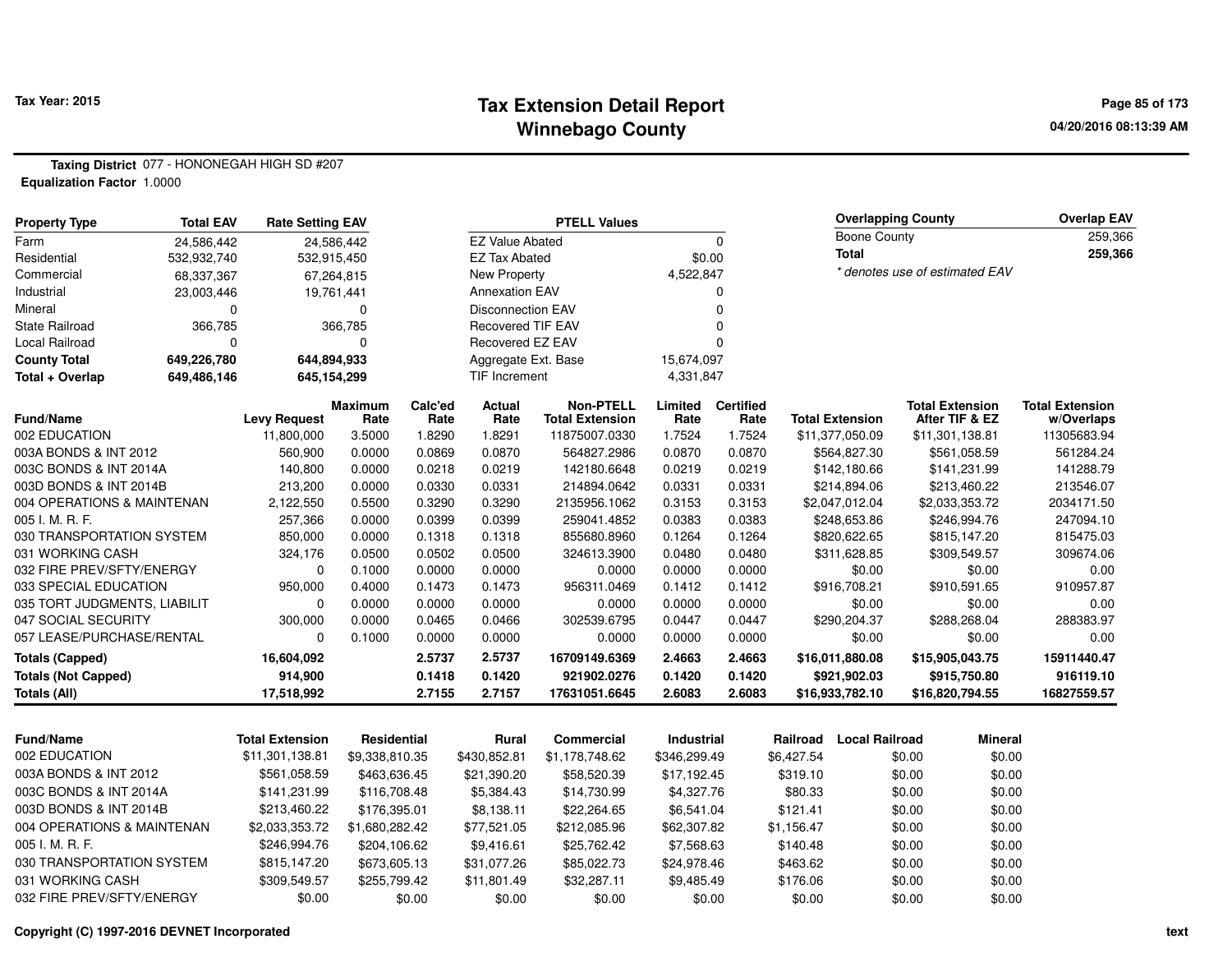| <b>Tax Year: 2015</b>        |                                                                                                                     |              | Page 86 of 173<br>04/20/2016 08:13:39 AM |             |                   |          |                       |                |  |
|------------------------------|---------------------------------------------------------------------------------------------------------------------|--------------|------------------------------------------|-------------|-------------------|----------|-----------------------|----------------|--|
| <b>Fund/Name</b>             | <b>Total Extension</b>                                                                                              | Residential  | Rural                                    | Commercial  | <b>Industrial</b> | Railroad | <b>Local Railroad</b> | <b>Mineral</b> |  |
| 033 SPECIAL EDUCATION        | \$910,591.65                                                                                                        | \$752.476.62 | \$34,716.06                              | \$94.977.92 | \$27,903.15       | \$517.90 | \$0.00                | \$0.00         |  |
| 035 TORT JUDGMENTS, LIABILIT | \$0.00                                                                                                              | \$0.00       | \$0.00                                   | \$0.00      | \$0.00            | \$0.00   | \$0.00                | \$0.00         |  |
| 047 SOCIAL SECURITY          | \$288,268.04                                                                                                        | \$238,213,22 | \$10.990.14                              | \$30,067.37 | \$8,833.36        | \$163.95 | \$0.00                | \$0.00         |  |
| 057 LEASE/PURCHASE/RENTAL    | \$0.00<br>\$0.00<br>\$0.00<br>\$0.00<br>\$0.00<br>\$0.00<br>\$0.00<br>\$0.00                                        |              |                                          |             |                   |          |                       |                |  |
| <b>Totals</b>                | \$0.00<br>\$1,754,468.16<br>\$16,820,794.55 \$13,900,033.72<br>\$515,437.65<br>\$9,566.86<br>\$0.00<br>\$641,288.16 |              |                                          |             |                   |          |                       |                |  |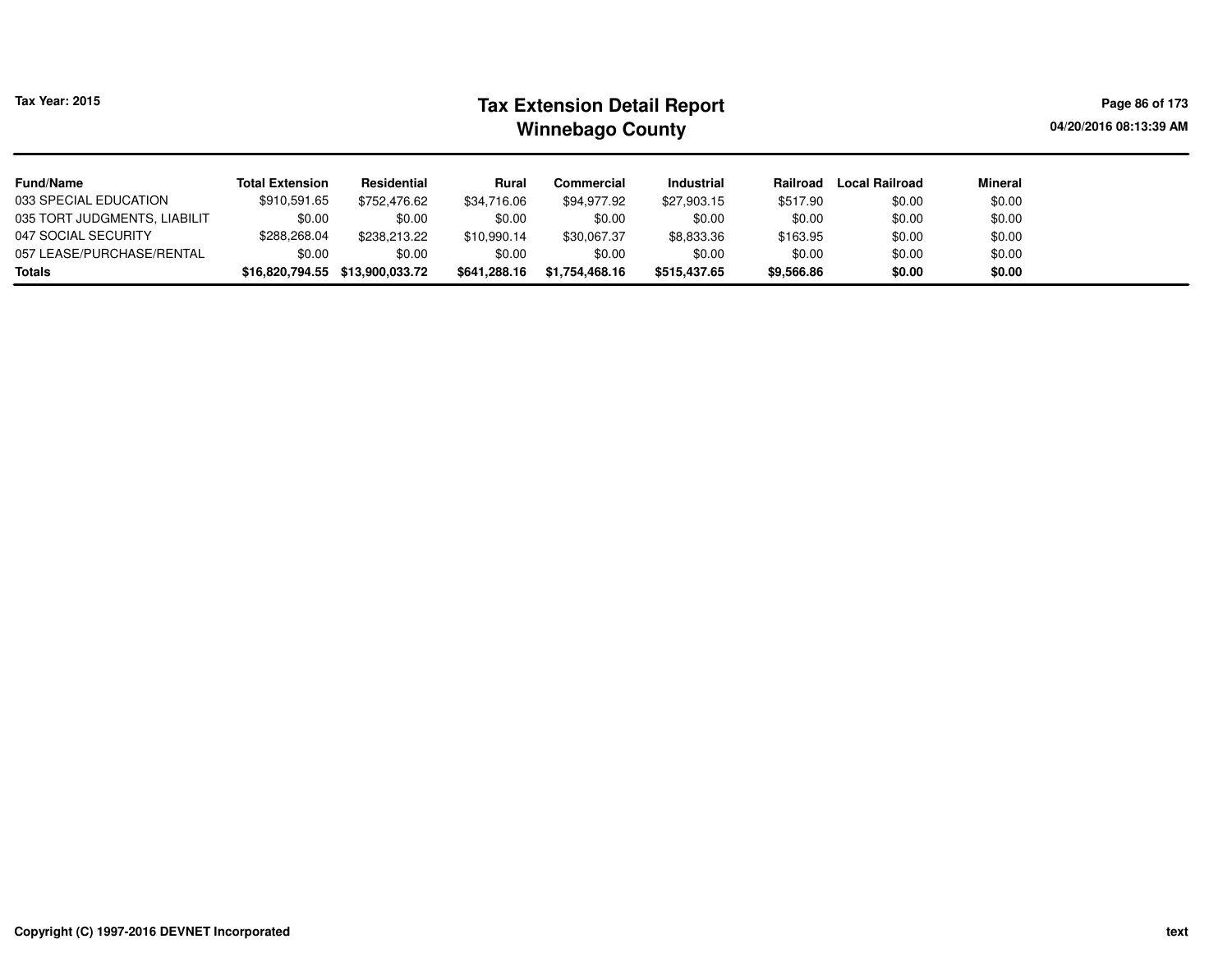### **Tax Extension Detail Report Tax Year: 2015 Page 87 of 173 Winnebago County**

**Taxing District** 078 - MERIDIAN SCHOOL DIST 223**Equalization Factor** 1.0000

| <b>PTELL Values</b><br><b>Total EAV</b><br><b>Property Type</b><br><b>Rate Setting EAV</b> |             |                        |                        |                 | <b>Overlapping County</b> |                                            |                 |                          |          | <b>Overlap EAV</b>     |        |                                          |                                      |
|--------------------------------------------------------------------------------------------|-------------|------------------------|------------------------|-----------------|---------------------------|--------------------------------------------|-----------------|--------------------------|----------|------------------------|--------|------------------------------------------|--------------------------------------|
| Farm                                                                                       | 1,836,517   |                        | 1,728,935              |                 | <b>EZ Value Abated</b>    |                                            |                 | $\Omega$                 |          | Ogle County            |        |                                          | 149,408,485                          |
| Residential                                                                                | 8,139,519   |                        | 8,139,519              |                 | <b>EZ Tax Abated</b>      |                                            |                 | \$0.00                   |          | <b>Total</b>           |        |                                          | 149,408,485                          |
| Commercial                                                                                 | 250,759     |                        | 250,759                |                 | New Property              |                                            | 23,273          |                          |          |                        |        | * denotes use of estimated EAV           |                                      |
| Industrial                                                                                 | $\Omega$    |                        | $\Omega$               |                 | <b>Annexation EAV</b>     |                                            |                 | $\Omega$                 |          |                        |        |                                          |                                      |
| Mineral                                                                                    | $\Omega$    |                        | $\Omega$               |                 | <b>Disconnection EAV</b>  |                                            |                 | $\Omega$                 |          |                        |        |                                          |                                      |
| <b>State Railroad</b>                                                                      | 11,758      |                        | 11,758                 |                 | Recovered TIF EAV         |                                            |                 | $\Omega$                 |          |                        |        |                                          |                                      |
| Local Railroad                                                                             | $\Omega$    |                        | $\mathbf 0$            |                 | Recovered EZ EAV          |                                            |                 | $\Omega$                 |          |                        |        |                                          |                                      |
| <b>County Total</b>                                                                        | 10,238,553  |                        | 10,130,971             |                 | Aggregate Ext. Base       |                                            |                 | $\Omega$                 |          |                        |        |                                          |                                      |
| Total + Overlap                                                                            | 159,647,038 |                        | 159,539,456            |                 | TIF Increment             |                                            | 107,582         |                          |          |                        |        |                                          |                                      |
| <b>Fund/Name</b>                                                                           |             | <b>Levy Request</b>    | <b>Maximum</b><br>Rate | Calc'ed<br>Rate | Actual<br>Rate            | <b>Non-PTELL</b><br><b>Total Extension</b> | Limited<br>Rate | <b>Certified</b><br>Rate |          | <b>Total Extension</b> |        | <b>Total Extension</b><br>After TIF & EZ | <b>Total Extension</b><br>w/Overlaps |
| 002 EDUCATION                                                                              |             | 5,862,496              | 3.4800                 | 3.6746          | 3.4800                    | 356301.6444                                | 3.4800          | 3.4800                   |          | \$356,301.64           |        | \$352,557.79                             | 5551973.07                           |
| 003 BONDS & INTEREST                                                                       |             | 1,775,000              | 0.0000                 | 1.1126          | 1.1126                    | 113914.1407                                | 1.1126          | 1.1126                   |          | \$113,914.14           |        | \$112,717.18                             | 1775035.99                           |
| 003A BONDS & INT 2016 A&B                                                                  |             | $\Omega$               | 0.0000                 | 0.0000          | 0.0000                    | 0.0000                                     | 0.0000          | 0.0000                   |          | \$0.00                 |        | \$0.00                                   | 0.00                                 |
| 004 OPERATIONS & MAINTENAN                                                                 |             | 842,313                | 0.5000                 | 0.5280          | 0.5000                    | 51192.7650                                 | 0.5000          | 0.5000                   |          | \$51,192.77            |        | \$50,654.86                              | 797697.28                            |
| 005 I. M. R. F.                                                                            |             | 210,000                | 0.0000                 | 0.1316          | 0.1317                    | 13484.1743                                 | 0.1317          | 0.1317                   |          | \$13,484.17            |        | \$13,342.49                              | 210113.46                            |
| 030 TRANSPORTATION SYSTEM                                                                  |             | 336,925                | 0.2000                 | 0.2112          | 0.2000                    | 20477.1060                                 | 0.2000          | 0.2000                   |          | \$20,477.11            |        | \$20,261.94                              | 319078.91                            |
| 031 WORKING CASH                                                                           |             | 87,769                 | 0.0500                 | 0.0550          | 0.0500                    | 5119.2765                                  | 0.0500          | 0.0500                   |          | \$5,119.28             |        | \$5,065.49                               | 79769.73                             |
| 032 FIRE PREV/SFTY/ENERGY                                                                  |             | 84,231                 | 0.0500                 | 0.0528          | 0.0500                    | 5119.2765                                  | 0.0500          | 0.0500                   |          | \$5,119.28             |        | \$5,065.49                               | 79769.73                             |
| 033 SPECIAL EDUCATION                                                                      |             | 67,385                 | 0.0400                 | 0.0422          | 0.0400                    | 4095.4212                                  | 0.0400          | 0.0400                   |          | \$4,095.42             |        | \$4,052.39                               | 63815.78                             |
| 035 TORT JUDGMENTS, LIABILIT                                                               |             | 520,000                | 0.0000                 | 0.3259          | 0.3260                    | 33377.6828                                 | 0.3260          | 0.3260                   |          | \$33,377.68            |        | \$33,026.97                              | 520098.63                            |
| 047 SOCIAL SECURITY                                                                        |             | 210,000                | 0.0000                 | 0.1316          | 0.1317                    | 13484.1743                                 | 0.1317          | 0.1317                   |          | \$13,484.17            |        | \$13,342.49                              | 210113.46                            |
| 057 LEASE/PURCHASE/RENTAL                                                                  |             | 84,231                 | 0.0500                 | 0.0528          | 0.0500                    | 5119.2765                                  | 0.0500          | 0.0500                   |          | \$5,119.28             |        | \$5,065.49                               | 79769.73                             |
| <b>Totals (Capped)</b>                                                                     |             | $\mathbf 0$            |                        | 0.0000          | 0.0000                    | 0.0000                                     | 0.0000          | 0.0000                   |          | \$0.00                 |        | \$0.00                                   | 0.00                                 |
| <b>Totals (Not Capped)</b>                                                                 |             | 10,080,350             |                        | 6.3184          | 6.0720                    | 621684.9382                                | 6.0720          | 6.0720                   |          | \$621,684.94           |        | \$615,152.58                             | 9687235.77                           |
| <b>Totals (All)</b>                                                                        |             | 10,080,350             |                        | 6.3184          | 6.0720                    | 621684.9382                                | 6.0720          | 6.0720                   |          | \$621,684.94           |        | \$615,152.58                             | 9687235.77                           |
|                                                                                            |             |                        |                        |                 |                           |                                            |                 |                          |          |                        |        |                                          |                                      |
| <b>Fund/Name</b>                                                                           |             | <b>Total Extension</b> | Residential            |                 | Rural                     | <b>Commercial</b>                          | Industrial      |                          | Railroad | <b>Local Railroad</b>  |        | <b>Mineral</b>                           |                                      |
| 002 EDUCATION                                                                              |             | \$352,557.79           | \$283,255.26           |                 | \$60,166.94               | \$8,726.41                                 |                 | \$0.00                   | \$409.18 |                        | \$0.00 | \$0.00                                   |                                      |
| 003 BONDS & INTEREST                                                                       |             | \$112,717.18           | \$90,560.29            |                 | \$19,236.13               | \$2,789.94                                 |                 | \$0.00                   | \$130.82 |                        | \$0.00 | \$0.00                                   |                                      |
| 003A BONDS & INT 2016 A&B                                                                  |             | \$0.00                 |                        | \$0.00          | \$0.00                    | \$0.00                                     |                 | \$0.00                   | \$0.00   |                        | \$0.00 | \$0.00                                   |                                      |
| 004 OPERATIONS & MAINTENAN                                                                 |             | \$50,654.86            | \$40,697.59            |                 | \$8,644.68                | \$1,253.80                                 |                 | \$0.00                   | \$58.79  |                        | \$0.00 | \$0.00                                   |                                      |
| 005 I. M. R. F.                                                                            |             | \$13,342.49            | \$10,719.74            |                 | \$2,277.01                | \$330.25                                   |                 | \$0.00                   | \$15.49  |                        | \$0.00 | \$0.00                                   |                                      |
| 030 TRANSPORTATION SYSTEM                                                                  |             | \$20,261.94            | \$16,279.03            |                 | \$3,457.87                | \$501.52                                   |                 | \$0.00                   | \$23.52  |                        | \$0.00 | \$0.00                                   |                                      |
| 031 WORKING CASH                                                                           |             | \$5,065.49             |                        | \$4,069.76      | \$864.47                  | \$125.38                                   |                 | \$0.00                   | \$5.88   |                        | \$0.00 | \$0.00                                   |                                      |
| 032 FIRE PREV/SFTY/ENERGY                                                                  |             | \$5,065.49             |                        | \$4,069.76      | \$864.47                  | \$125.38                                   |                 | \$0.00                   | \$5.88   |                        | \$0.00 | \$0.00                                   |                                      |
| 033 SPECIAL EDUCATION                                                                      |             | \$4,052.39             |                        | \$3,255.82      | \$691.57                  | \$100.30                                   |                 | \$0.00                   | \$4.70   |                        | \$0.00 | \$0.00                                   |                                      |
| 035 TORT JUDGMENTS, LIABILIT                                                               |             | \$33,026.97            | \$26,534.84            |                 | \$5,636.33                | \$817.47                                   |                 | \$0.00                   | \$38.33  |                        | \$0.00 | \$0.00                                   |                                      |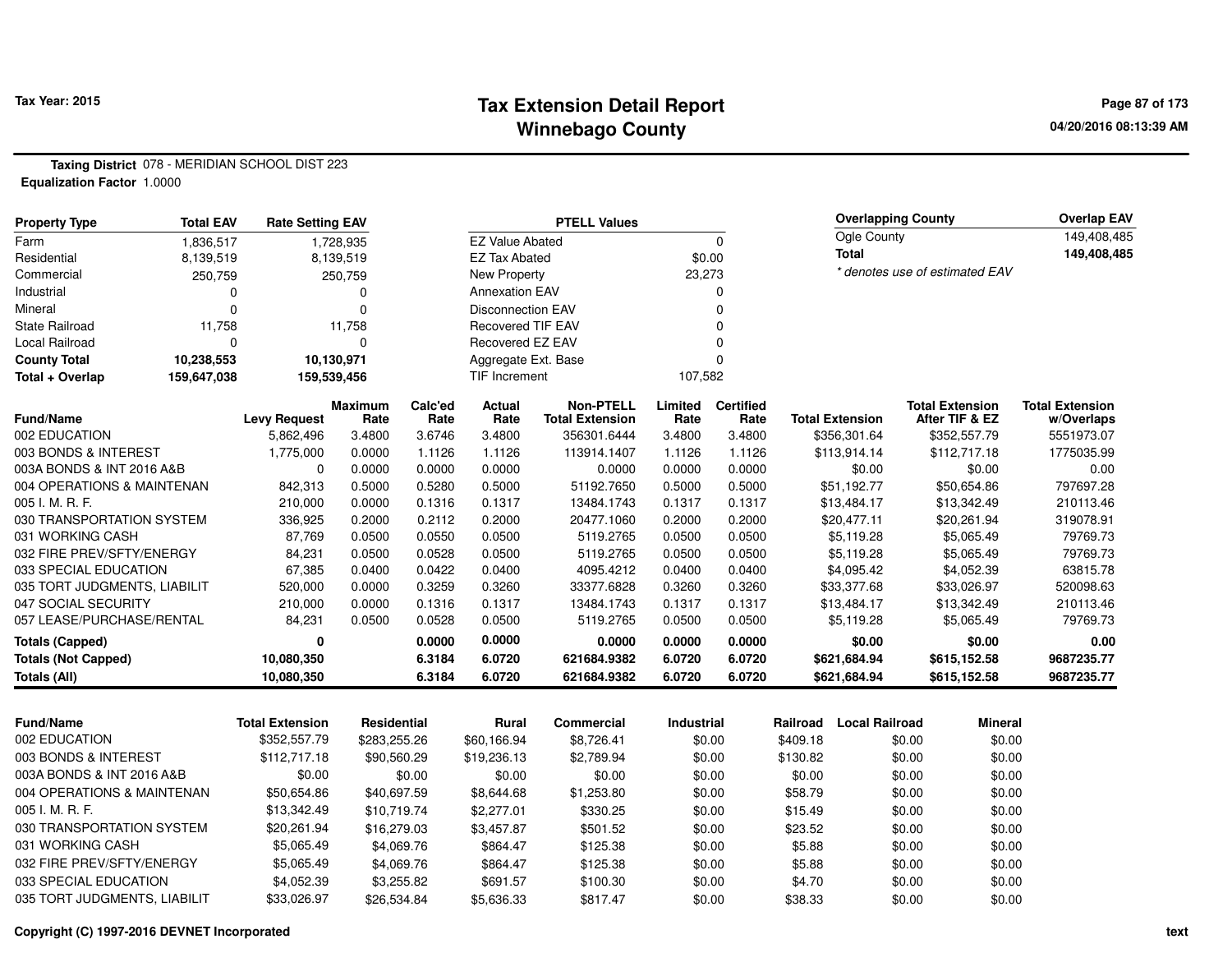| <b>Tax Year: 2015</b>     |                        | <b>Tax Extension Detail Report</b><br><b>Winnebago County</b> |            |            |            |          |                       |                |  |  |  |  |
|---------------------------|------------------------|---------------------------------------------------------------|------------|------------|------------|----------|-----------------------|----------------|--|--|--|--|
| <b>Fund/Name</b>          | <b>Total Extension</b> | Residential                                                   | Rural      | Commercial | Industrial | Railroad | <b>Local Railroad</b> | <b>Mineral</b> |  |  |  |  |
| 047 SOCIAL SECURITY       | \$13,342.49            | \$10,719.74                                                   | \$2,277.01 | \$330.25   | \$0.00     | \$15.49  | \$0.00                | \$0.00         |  |  |  |  |
| 057 LEASE/PURCHASE/RENTAL | \$5,065.49             | \$4,069.76                                                    | \$864.47   | \$125.38   | \$0.00     | \$5.88   | \$0.00                | \$0.00         |  |  |  |  |
| <b>Totals</b>             | \$615,152.58           | \$0.00                                                        |            |            |            |          |                       |                |  |  |  |  |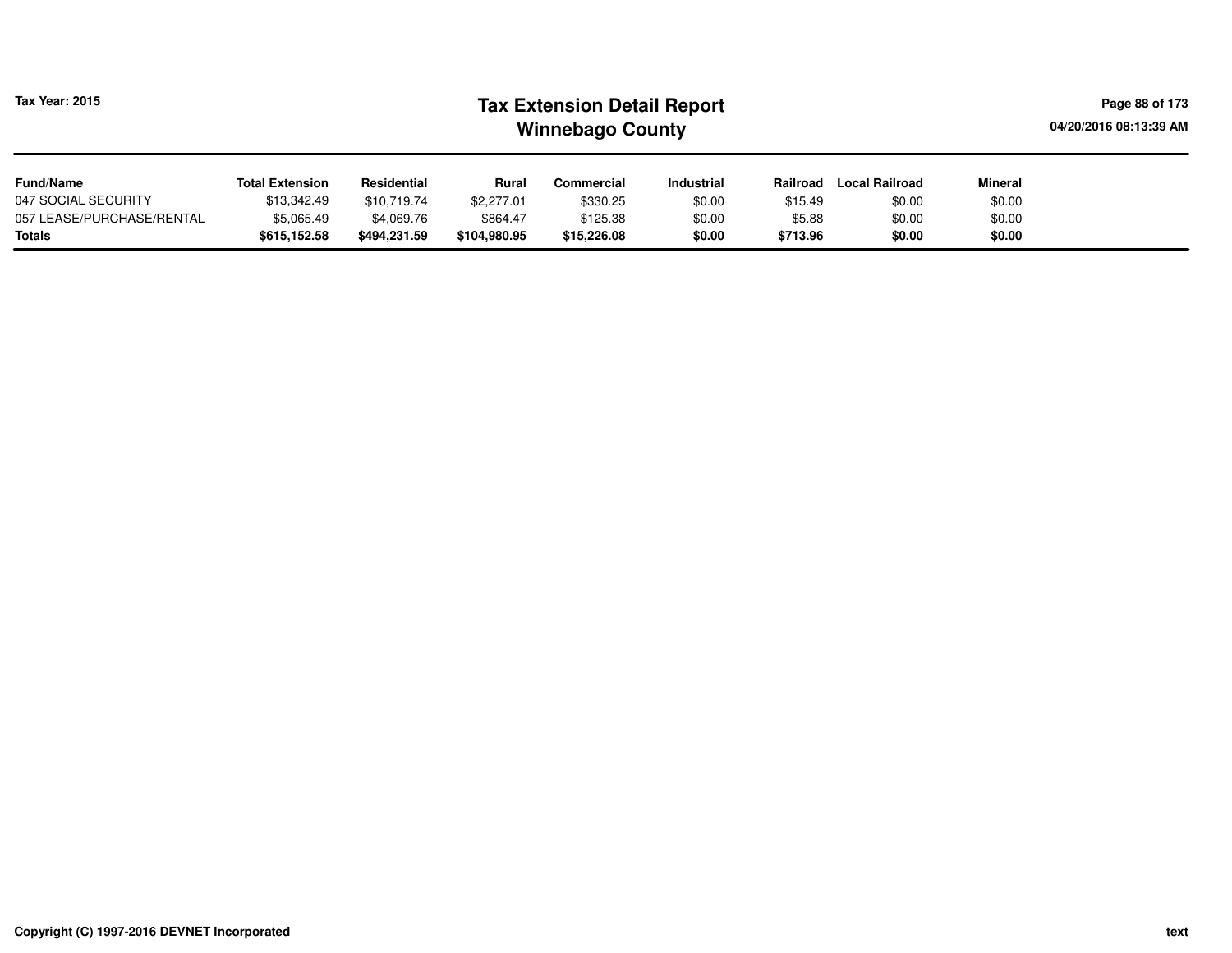### **Tax Extension Detail Report Tax Year: 2015 Page 89 of 173 Winnebago County**

**Taxing District** 079 - SOUTH BELOIT SD #320**Equalization Factor** 1.0000

| <b>Property Type</b>         | <b>Total EAV</b> | <b>Rate Setting EAV</b> |                        |                 |                          | <b>PTELL Values</b>                        |                 |                          |                        |                       |                                          |                                      |
|------------------------------|------------------|-------------------------|------------------------|-----------------|--------------------------|--------------------------------------------|-----------------|--------------------------|------------------------|-----------------------|------------------------------------------|--------------------------------------|
| Farm                         | 230,780          |                         | 230,780                |                 | <b>EZ Value Abated</b>   |                                            |                 | $\Omega$                 |                        |                       |                                          |                                      |
| Residential                  | 43,691,778       | 43,685,724              |                        |                 | <b>EZ Tax Abated</b>     |                                            | \$0.00          |                          |                        |                       |                                          |                                      |
| Commercial                   | 15,203,380       |                         | 15,034,507             |                 | <b>New Property</b>      |                                            | 534,783         |                          |                        |                       |                                          |                                      |
| Industrial                   | 12,017,355       | 12,010,071              |                        |                 | <b>Annexation EAV</b>    |                                            |                 | 0                        |                        |                       |                                          |                                      |
| Mineral                      | 0                |                         | 0                      |                 | <b>Disconnection EAV</b> |                                            |                 | $\mathbf 0$              |                        |                       |                                          |                                      |
| State Railroad               | 988,439          |                         | 988,439                |                 | <b>Recovered TIF EAV</b> |                                            |                 | $\mathbf 0$              |                        |                       |                                          |                                      |
| <b>Local Railroad</b>        | $\Omega$         |                         | $\Omega$               |                 | Recovered EZ EAV         |                                            |                 | $\Omega$                 |                        |                       |                                          |                                      |
| <b>County Total</b>          | 72,131,732       | 71,949,521              |                        |                 | Aggregate Ext. Base      |                                            | 4,286,159       |                          |                        |                       |                                          |                                      |
| Total + Overlap              | 72,131,732       | 71,949,521              |                        |                 | <b>TIF Increment</b>     |                                            | 182,211         |                          |                        |                       |                                          |                                      |
| Fund/Name                    |                  | <b>Levy Request</b>     | <b>Maximum</b><br>Rate | Calc'ed<br>Rate | <b>Actual</b><br>Rate    | <b>Non-PTELL</b><br><b>Total Extension</b> | Limited<br>Rate | <b>Certified</b><br>Rate | <b>Total Extension</b> |                       | <b>Total Extension</b><br>After TIF & EZ | <b>Total Extension</b><br>w/Overlaps |
| 002 EDUCATION                |                  | 3,084,103               | 4.0000                 | 4.2865          | 4.0000                   | 2885269.2800                               | 4.0000          | 4.0000                   | \$2,885,269.28         |                       | \$2,877,980.84                           | 2877980.84                           |
| 003A BONDS & INT 2016A       |                  | 40,301                  | 0.0000                 | 0.0560          | 0.0561                   | 40465.9017                                 | 0.0561          | 0.0561                   | \$40,465.90            |                       | \$40,363.68                              | 40363.68                             |
| 003B BONDS & INT 2016B       |                  | 9,268                   | 0.0000                 | 0.0129          | 0.0129                   | 9304.9934                                  | 0.0129          | 0.0129                   | \$9,304.99             |                       | \$9,281.49                               | 9281.49                              |
| 003C BONDS & INT 2011B       |                  | 23,250                  | 0.0000                 | 0.0323          | 0.0324                   | 23370.6812                                 | 0.0324          | 0.0324                   | \$23,370.68            |                       | \$23,311.64                              | 23311.64                             |
| 003D BONDS & INT 2013 A & B  |                  | 952,046                 | 0.0000                 | 1.3232          | 1.3233                   | 954519.2096                                | 1.3233          | 1.3233                   | \$954,519.21           |                       | \$952,108.01                             | 952108.01                            |
| 004 OPERATIONS & MAINTENAN   |                  | 457,871                 | 0.7500                 | 0.6364          | 0.6364                   | 459046.3424                                | 0.6364          | 0.6364                   | \$459,046.34           |                       | \$457,886.75                             | 457886.75                            |
| 005 I. M. R. F.              |                  | 5,000                   | 0.0000                 | 0.0069          | 0.0070                   | 5049.2212                                  | 0.0070          | 0.0070                   | \$5,049.22             |                       | \$5,036.47                               | 5036.47                              |
| 030 TRANSPORTATION SYSTEM    |                  | 186,104                 | 0.0000                 | 0.2587          | 0.2587                   | 186604.7907                                | 0.2587          | 0.2587                   | \$186,604.79           |                       | \$186,133.41                             | 186133.41                            |
| 031 WORKING CASH             |                  | 45,000                  | 0.0500                 | 0.0625          | 0.0500                   | 36065.8660                                 | 0.0500          | 0.0500                   | \$36,065.87            |                       | \$35,974.76                              | 35974.76                             |
| 032 FIRE PREV/SFTY/ENERGY    |                  | 45,000                  | 0.1000                 | 0.0625          | 0.0626                   | 45154.4642                                 | 0.0626          | 0.0626                   | \$45,154.46            |                       | \$45,040.40                              | 45040.40                             |
| 033 SPECIAL EDUCATION        |                  | 36,000                  | 0.8000                 | 0.0500          | 0.0501                   | 36137.9977                                 | 0.0501          | 0.0501                   | \$36,138.00            |                       | \$36,046.71                              | 36046.71                             |
| 035 TORT JUDGMENTS, LIABILIT |                  | 200,000                 | 0.0000                 | 0.2780          | 0.2780                   | 200526.2150                                | 0.2780          | 0.2780                   | \$200,526.21           |                       | \$200,019.67                             | 200019.67                            |
| 047 SOCIAL SECURITY          |                  | 212,768                 | 0.0000                 | 0.2957          | 0.2958                   | 213365.6633                                | 0.2958          | 0.2958                   | \$213,365.66           |                       | \$212,826.68                             | 212826.68                            |
| 057 LEASE/PURCHASE/RENTAL    |                  | 45,000                  | 0.1000                 | 0.0625          | 0.0626                   | 45154.4642                                 | 0.0626          | 0.0626                   | \$45,154.46            |                       | \$45,040.40                              | 45040.40                             |
| <b>Totals (Capped)</b>       |                  | 4,316,846               |                        | 5.9998          | 5.7012                   | 4112374.3048                               | 5.7012          | 5.7012                   | \$4,112,374.30         |                       | \$4,101,986.09                           | 4101986.09                           |
| <b>Totals (Not Capped)</b>   |                  | 1,024,865               |                        | 1.4244          | 1.4247                   | 1027660.7858                               | 1.4247          | 1.4247                   | \$1,027,660.79         |                       | \$1,025,064.82                           | 1025064.82                           |
| <b>Totals (All)</b>          |                  | 5,341,711               |                        | 7.4242          | 7.1259                   | 5140035.0906                               | 7.1259          | 7.1259                   | \$5,140,035.09         |                       | \$5,127,050.91                           | 5127050.91                           |
|                              |                  |                         |                        |                 |                          |                                            |                 |                          |                        |                       |                                          |                                      |
| <b>Fund/Name</b>             |                  | <b>Total Extension</b>  | Residential            |                 | Rural                    | <b>Commercial</b>                          | Industrial      |                          | Railroad               | <b>Local Railroad</b> | <b>Mineral</b>                           |                                      |
| 002 EDUCATION                |                  | \$2,877,980.84          | \$1,747,428.96         |                 | \$9,231.20               | \$601,380.28                               | \$480,402.84    |                          | \$39,537.56            | \$0.00                | \$0.00                                   |                                      |
| 003A BONDS & INT 2016A       |                  | \$40,363.68             | \$24,507.69            |                 | \$129.47                 | \$8,434.36                                 | \$6,737.65      |                          | \$554.51               | \$0.00                | \$0.00                                   |                                      |
| 003B BONDS & INT 2016B       |                  | \$9,281.49              |                        | \$5,635.46      | \$29.77                  | \$1,939.45                                 | \$1,549.30      |                          | \$127.51               | \$0.00                | \$0.00                                   |                                      |
| 003C BONDS & INT 2011B       |                  | \$23,311.64             | \$14,154.18            |                 | \$74.77                  | \$4,871.18                                 | \$3,891.26      |                          | \$320.25               | \$0.00                | \$0.00                                   |                                      |
| 003D BONDS & INT 2013 A & B  |                  | \$952,108.01            | \$578,093.19           |                 | \$3,053.91               | \$198,951.63                               | \$158,929.27    |                          | \$13,080.01            | \$0.00                | \$0.00                                   |                                      |
| 004 OPERATIONS & MAINTENAN   |                  | \$457,886.75            | \$278,015.95           |                 | \$1,468.68               | \$95,679.60                                | \$76,432.09     |                          | \$6,290.43             | \$0.00                | \$0.00                                   |                                      |
| 005 I. M. R. F.              |                  | \$5,036.47              | \$3,058.01             |                 | \$16.15                  | \$1,052.42                                 | \$840.70        |                          | \$69.19                | \$0.00                | \$0.00                                   |                                      |
| 030 TRANSPORTATION SYSTEM    |                  | \$186,133.41            | \$113,014.97           |                 | \$597.03                 | \$38,894.27                                | \$31,070.05     |                          | \$2,557.09             | \$0.00                | \$0.00                                   |                                      |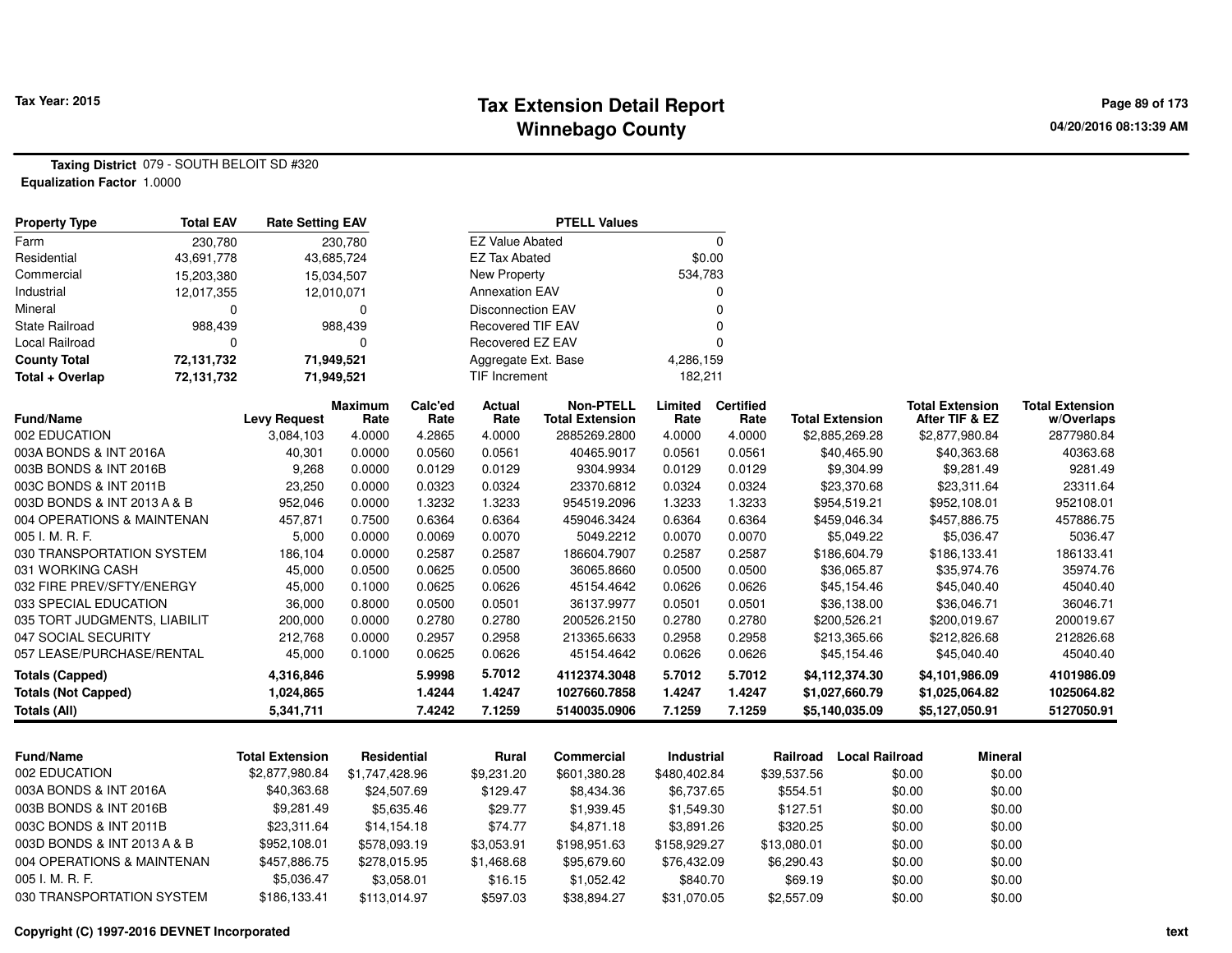| Tax Year: 2015               |                        |                | Page 90 of 173<br>04/20/2016 08:13:39 AM |                |                   |             |                       |         |  |
|------------------------------|------------------------|----------------|------------------------------------------|----------------|-------------------|-------------|-----------------------|---------|--|
| Fund/Name                    | <b>Total Extension</b> | Residential    | Rural                                    | Commercial     | <b>Industrial</b> | Railroad    | <b>Local Railroad</b> | Mineral |  |
| 031 WORKING CASH             | \$35.974.76            | \$21,842.86    | \$115.39                                 | \$7,517.25     | \$6,005.04        | \$494.22    | \$0.00                | \$0.00  |  |
| 032 FIRE PREV/SFTY/ENERGY    | \$45,040.40            | \$27.347.27    | \$144.47                                 | \$9.411.60     | \$7.518.30        | \$618.76    | \$0.00                | \$0.00  |  |
| 033 SPECIAL EDUCATION        | \$36,046.71            | \$21.886.54    | \$115.62                                 | \$7,532.29     | \$6.017.05        | \$495.21    | \$0.00                | \$0.00  |  |
| 035 TORT JUDGMENTS. LIABILIT | \$200,019.67           | \$121.446.31   | \$641.57                                 | \$41.795.93    | \$33,388.00       | \$2,747.86  | \$0.00                | \$0.00  |  |
| 047 SOCIAL SECURITY          | \$212,826.68           | \$129.222.37   | \$682.65                                 | \$44,472.07    | \$35,525.79       | \$2,923.80  | \$0.00                | \$0.00  |  |
| 057 LEASE/PURCHASE/RENTAL    | \$45,040,40            | \$27.347.27    | \$144.47                                 | \$9.411.60     | \$7.518.30        | \$618.76    | \$0.00                | \$0.00  |  |
| Totals                       | \$5,127,050.91         | \$3.113.001.03 | \$16,445.15                              | \$1,071,343.93 | \$855,825.64      | \$70,435.16 | \$0.00                | \$0.00  |  |

 $\overline{\phantom{a}}$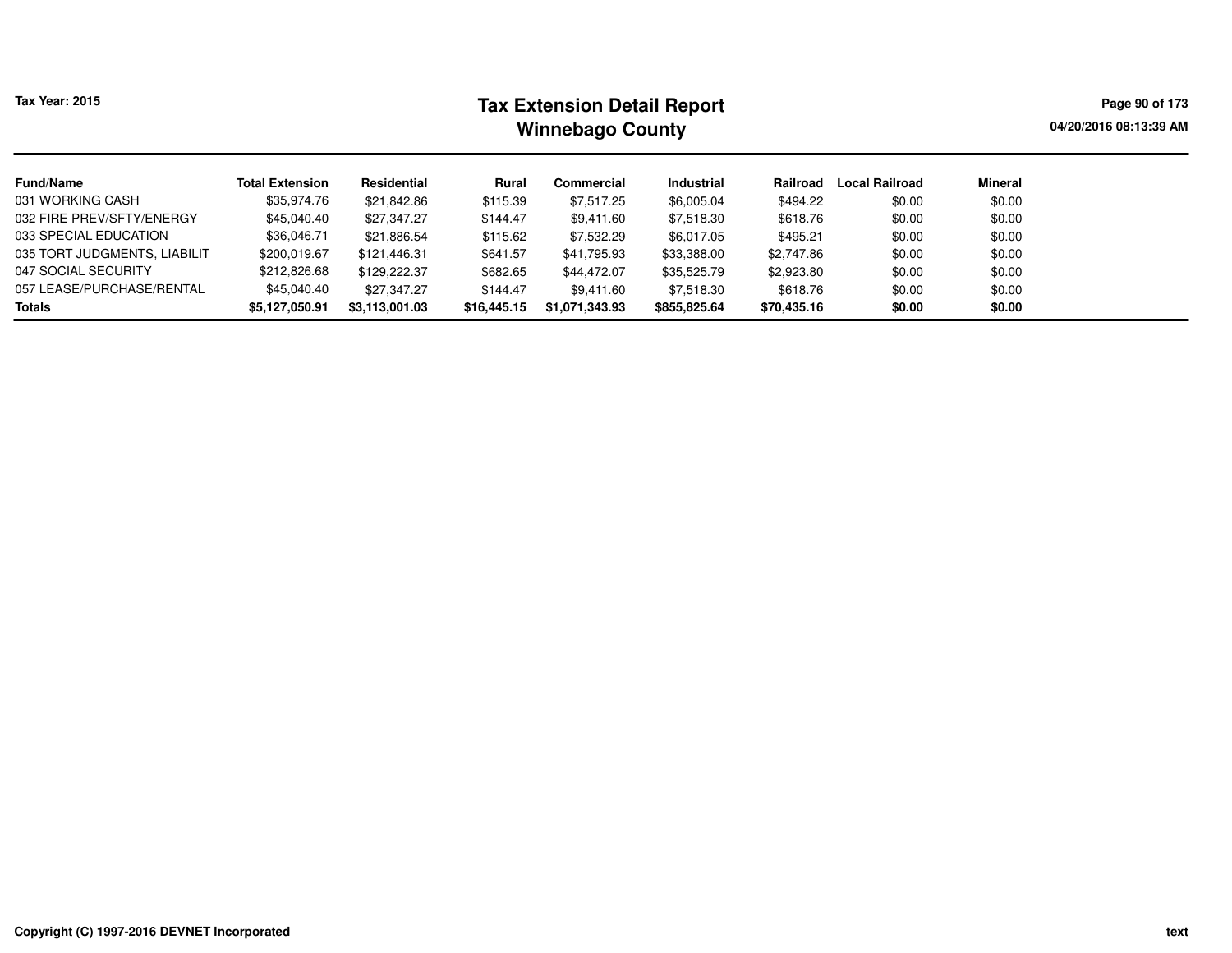### **Tax Extension Detail Report Tax Year: 2015 Page 91 of 173 Winnebago County**

**Taxing District** 080 - PECATONICA UNIT SD #321**Equalization Factor** 1.0000

| <b>Property Type</b>         | <b>Total EAV</b> | <b>Rate Setting EAV</b> |                    | <b>PTELL Values</b> |                          |                              |                   |                  | <b>Overlapping County</b>        |        | <b>Overlap EAV</b>               |                          |
|------------------------------|------------------|-------------------------|--------------------|---------------------|--------------------------|------------------------------|-------------------|------------------|----------------------------------|--------|----------------------------------|--------------------------|
| Farm                         | 14,332,294       |                         | 14,332,294         |                     | <b>EZ Value Abated</b>   |                              | 0                 |                  | <b>Stephenson County</b>         |        |                                  | 8,782,985                |
| Residential                  | 57,919,198       |                         | 57,919,198         |                     | <b>EZ Tax Abated</b>     |                              |                   | \$0.00           | <b>Total</b>                     |        |                                  | 8,782,985                |
| Commercial                   | 4,566,488        |                         | 4,566,488          |                     | <b>New Property</b>      |                              | 366,732           |                  |                                  |        | * denotes use of estimated EAV   |                          |
| Industrial                   | 1,995,641        |                         | 1,995,641          |                     | <b>Annexation EAV</b>    |                              |                   | 0                |                                  |        |                                  |                          |
| Mineral                      | 0                |                         | 0                  |                     | <b>Disconnection EAV</b> |                              |                   | 0                |                                  |        |                                  |                          |
| <b>State Railroad</b>        | $\Omega$         |                         | 0                  |                     | <b>Recovered TIF EAV</b> |                              |                   | 0                |                                  |        |                                  |                          |
| Local Railroad               | $\Omega$         |                         | $\Omega$           |                     | Recovered EZ EAV         |                              |                   | 0                |                                  |        |                                  |                          |
| <b>County Total</b>          | 78,813,621       |                         | 78,813,621         |                     | Aggregate Ext. Base      |                              | 5,306,274         |                  |                                  |        |                                  |                          |
| Total + Overlap              | 87,596,606       |                         | 87,596,606         |                     | TIF Increment            |                              | 0                 |                  |                                  |        |                                  |                          |
|                              |                  |                         | <b>Maximum</b>     | Calc'ed             | <b>Actual</b>            | <b>Non-PTELL</b>             | Limited           | <b>Certified</b> |                                  |        | <b>Total Extension</b>           | <b>Total Extension</b>   |
| Fund/Name<br>002 EDUCATION   |                  | <b>Levy Request</b>     | Rate               | Rate                | Rate                     | <b>Total Extension</b>       | Rate              | Rate             | <b>Total Extension</b>           |        | After TIF & EZ                   | w/Overlaps               |
| 003a BONDS & INT 2001        |                  | 3,805,472<br>1,340,000  | 4.2000<br>0.0000   | 4.3443<br>1.5297    | 4.2000<br>1.5298         | 3310172.0820<br>1205690.7741 | 4.2000<br>1.5298  | 4.2000<br>1.5298 | \$3,310,172.08<br>\$1,205,690.77 |        | \$3,310,172.08<br>\$1,205,690.77 | 3679057.45<br>1340052.88 |
| 004 OPERATIONS & MAINTENAN   |                  | 679,549                 | 0.7500             | 0.7758              | 0.7500                   | 591102.1575                  | 0.7500            | 0.7500           | \$591,102.16                     |        | \$591,102.16                     | 656974.55                |
| 005 I. M. R. F.              |                  | 186,423                 | 0.0000             | 0.2128              | 0.2129                   | 167794.1991                  | 0.2129            | 0.2129           | \$167,794.20                     |        | \$167,794.20                     | 186493.17                |
| 030 TRANSPORTATION SYSTEM    |                  | 316,398                 | 0.0000             | 0.3612              | 0.3612                   | 284674.7991                  | 0.3612            | 0.3612           | \$284,674.80                     |        | \$284,674.80                     | 316398.94                |
| 031 WORKING CASH             |                  | 33,760                  | 0.0500             | 0.0385              | 0.0386                   | 30422.0577                   | 0.0386            | 0.0386           | \$30,422.06                      |        | \$30,422.06                      | 33812.29                 |
| 032 FIRE PREV/SFTY/ENERGY    |                  | 77,885                  | 0.1000             | 0.0889              | 0.0890                   | 70144.1227                   | 0.0890            | 0.0890           | \$70,144.12                      |        | \$70,144.12                      | 77960.98                 |
| 033 SPECIAL EDUCATION        |                  | 31,912                  | 0.8000             | 0.0364              | 0.0365                   | 28766.9717                   | 0.0365            | 0.0365           | \$28,766.97                      |        | \$28,766.97                      | 31972.76                 |
| 035 TORT JUDGMENTS, LIABILIT |                  | 10,673                  | 0.0000             | 0.0122              | 0.0122                   | 9615.2618                    | 0.0122            | 0.0122           | \$9,615.26                       |        | \$9,615.26                       | 10686.79                 |
| 047 SOCIAL SECURITY          |                  | 170,612                 | 0.0000             | 0.1948              | 0.1948                   | 153528.9337                  | 0.1948            | 0.1948           | \$153,528.93                     |        | \$153,528.93                     | 170638.19                |
| 057 LEASE/PURCHASE/RENTAL    |                  | $\Omega$                | 0.1000             | 0.0000              | 0.0000                   | 0.0000                       | 0.0000            | 0.0000           | \$0.00                           |        | \$0.00                           | 0.00                     |
| 109 PRIOR YEAR ADJUSTMENT    |                  | $\Omega$                | 0.0000             | $-0.0003$           | $-0.0003$                | $-236.4409$                  | $-0.0003$         | $-0.0003$        | $(\$236.44)$                     |        | $(\$236.44)$                     | $-236.44$                |
| <b>Totals (Capped)</b>       |                  | 5,312,684               |                    | 6.0649              | 5.8952                   | 4646220.5852                 | 5.8952            | 5.8952           | \$4,646,220.59                   |        | \$4,646,220.58                   | 5163995.12               |
| <b>Totals (Not Capped)</b>   |                  | 1,340,000               |                    | 1.5294              | 1.5295                   | 1205454.3332                 | 1.5295            | 1.5295           | \$1,205,454.33                   |        | \$1,205,454.33                   | 1339816.44               |
| <b>Totals (All)</b>          |                  | 6,652,684               |                    | 7.5944              | 7.4247                   | 5851674.9184                 | 7.4247            | 7.4247           | \$5,851,674.92                   |        | \$5,851,674.91                   | 6503811.56               |
| <b>Fund/Name</b>             |                  | <b>Total Extension</b>  |                    |                     |                          |                              |                   |                  | <b>Local Railroad</b>            |        | <b>Mineral</b>                   |                          |
| 002 EDUCATION                |                  |                         | <b>Residential</b> |                     | Rural                    | Commercial                   | <b>Industrial</b> |                  | Railroad                         |        |                                  |                          |
| 003a BONDS & INT 2001        |                  | \$3,310,172.08          | \$2,432,606.31     |                     | \$601,956.35             | \$191,792.50                 | \$83,816.92       |                  | \$0.00                           | \$0.00 | \$0.00                           |                          |
|                              |                  | \$1,205,690.77          | \$886,047.89       |                     | \$219,255.43             | \$69,858.13                  | \$30,529.32       |                  | \$0.00                           | \$0.00 | \$0.00                           |                          |
| 004 OPERATIONS & MAINTENAN   |                  | \$591,102.16            | \$434,393.98       |                     | \$107,492.21             | \$34,248.66                  | \$14,967.31       |                  | \$0.00                           | \$0.00 | \$0.00                           |                          |
| 005 I. M. R. F.              |                  | \$167,794.20            | \$123,309.98       |                     | \$30,513.45              | \$9,722.05                   | \$4,248.72        |                  | \$0.00                           | \$0.00 | \$0.00                           |                          |
| 030 TRANSPORTATION SYSTEM    |                  | \$284,674.80            | \$209,204.14       |                     | \$51,768.25              | \$16,494.15                  | \$7,208.26        |                  | \$0.00                           | \$0.00 | \$0.00                           |                          |
| 031 WORKING CASH             |                  | \$30,422.06             | \$22,356.81        |                     | \$5,532.27               | \$1,762.66                   | \$770.32          |                  | \$0.00                           | \$0.00 | \$0.00                           |                          |
| 032 FIRE PREV/SFTY/ENERGY    |                  | \$70,144.12             | \$51,548.09        |                     | \$12,755.74              | \$4,064.17                   | \$1,776.12        |                  | \$0.00                           | \$0.00 | \$0.00                           |                          |

\$21,140.50 \$5,231.29 \$1,666.77 \$728.41 \$0.00 \$0.00 \$0.00

\$112,826.59 \$27,919.31 \$8,895.52 \$3,887.51 \$0.00 \$0.00 \$0.00

\$9,615.26 \$7,066.14 \$1,748.54 \$557.11 \$243.47 \$0.00 \$0.00 \$0.00

033 SPECIAL EDUCATION \$28,766.97

035 TORT JUDGMENTS, LIABILIT \$9,615.26

047 SOCIAL SECURITY \$153,528.93

\$0.00

\$0.00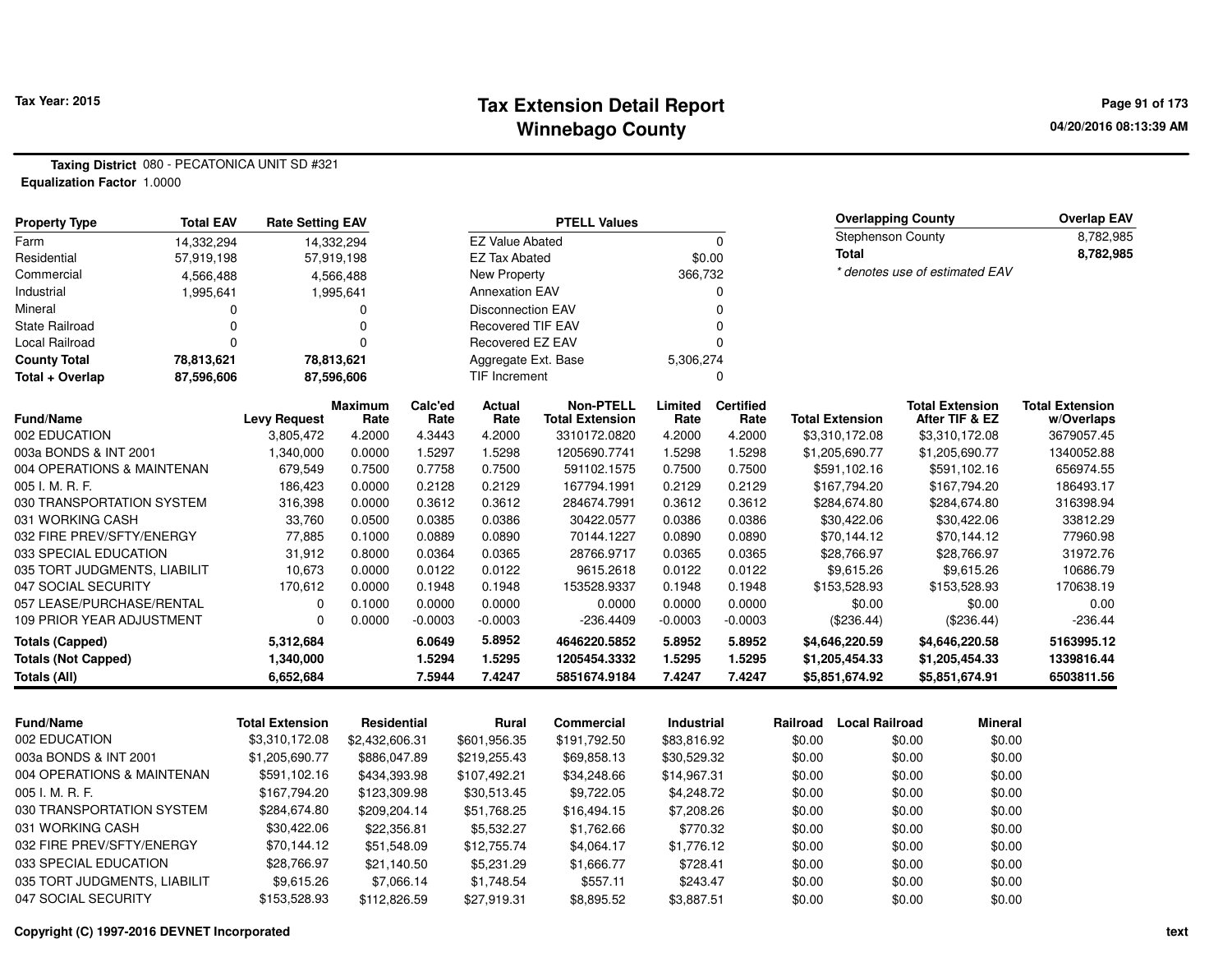| <b>Tax Year: 2015</b>     |                        |                |                | <b>Tax Extension Detail Report</b><br><b>Winnebago County</b> |                   |          |                       | Page 92 of 173<br>04/20/2016 08:13:39 AM |  |
|---------------------------|------------------------|----------------|----------------|---------------------------------------------------------------|-------------------|----------|-----------------------|------------------------------------------|--|
| <b>Fund/Name</b>          | <b>Total Extension</b> | Residential    | Rural          | Commercial                                                    | <b>Industrial</b> | Railroad | <b>Local Railroad</b> | <b>Mineral</b>                           |  |
| 057 LEASE/PURCHASE/RENTAL | \$0.00                 | \$0.00         | \$0.00         | \$0.00                                                        | \$0.00            | \$0.00   | \$0.00                | \$0.00                                   |  |
| 109 PRIOR YEAR ADJUSTMENT | (\$236.44)             | (\$173.75)     | (\$43.00)      | (\$13.70)                                                     | (\$5.99)          | \$0.00   | \$0.00                | \$0.00                                   |  |
| Totals                    | \$5,851,674.91         | \$4,300,326.68 | \$1,064,129.84 | \$339,048.02                                                  | \$148,170.37      | \$0.00   | \$0.00                | \$0.00                                   |  |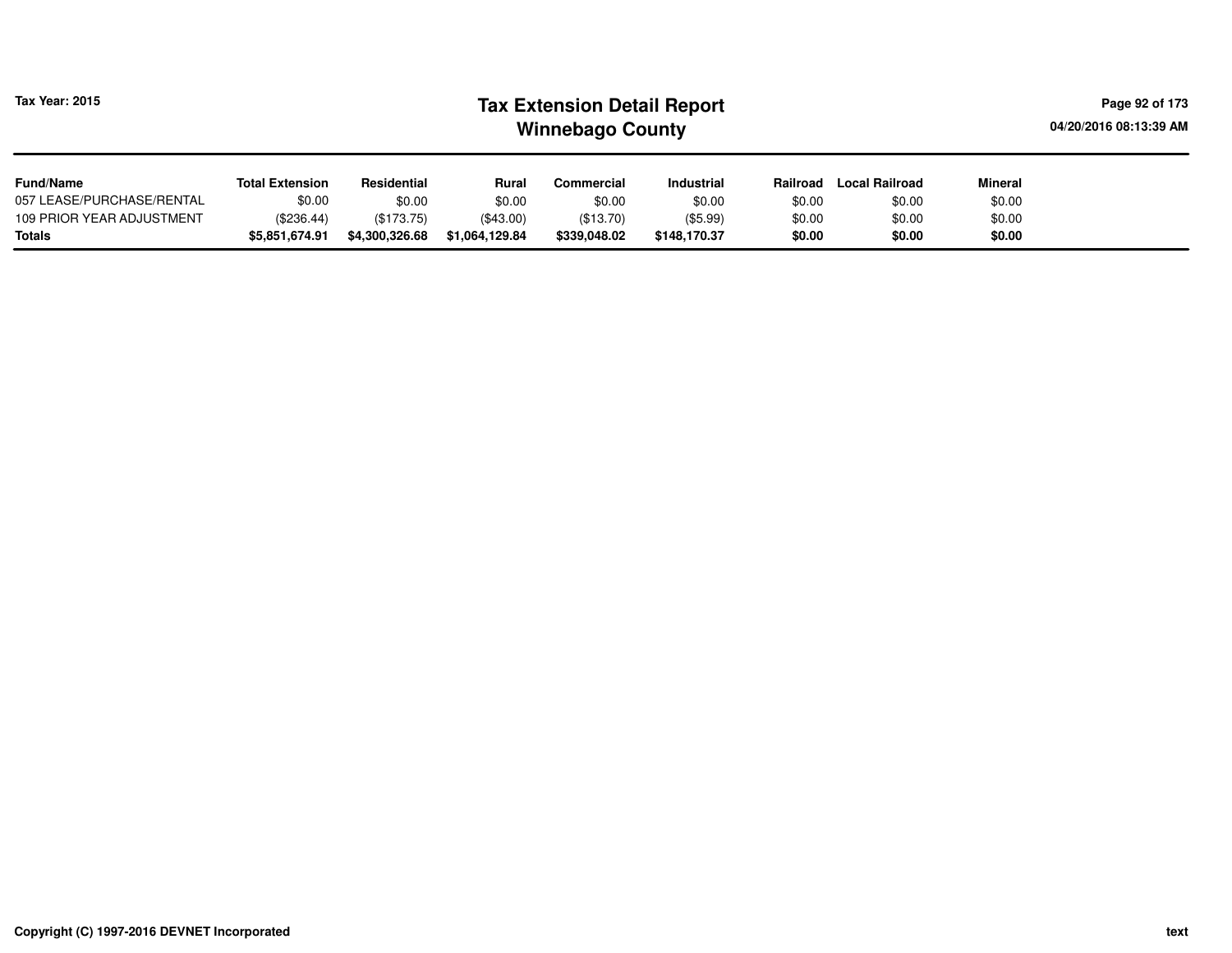### **Tax Extension Detail Report Tax Year: 2015 Page 93 of 173 Winnebago County**

**Taxing District** 081 - DURAND UNIT SD #322**Equalization Factor** 1.0000

| <b>Property Type</b>         | <b>Total EAV</b> | <b>Rate Setting EAV</b> |                        |                 |                          | <b>PTELL Values</b>                        |                 |                          |                          | <b>Overlapping County</b> |        |                                          | <b>Overlap EAV</b>                   |
|------------------------------|------------------|-------------------------|------------------------|-----------------|--------------------------|--------------------------------------------|-----------------|--------------------------|--------------------------|---------------------------|--------|------------------------------------------|--------------------------------------|
| Farm                         | 16,938,472       |                         | 16,938,472             |                 | <b>EZ Value Abated</b>   |                                            | 0               |                          | <b>Stephenson County</b> |                           |        | 1,230,468                                |                                      |
| Residential                  | 53,227,170       |                         | 53,175,382             |                 | <b>EZ Tax Abated</b>     |                                            |                 | \$0.00                   |                          | Total                     |        |                                          | 1,230,468                            |
| Commercial                   | 4,411,131        |                         | 4,259,854              |                 | New Property             |                                            | 10,527          |                          |                          |                           |        | * denotes use of estimated EAV           |                                      |
| Industrial                   | 292,573          |                         | 254,871                |                 | <b>Annexation EAV</b>    |                                            |                 | 0                        |                          |                           |        |                                          |                                      |
| Mineral                      |                  |                         | 0                      |                 | <b>Disconnection EAV</b> |                                            |                 | $\Omega$                 |                          |                           |        |                                          |                                      |
| State Railroad               | $\Omega$         |                         | 0                      |                 | <b>Recovered TIF EAV</b> |                                            |                 | $\mathbf 0$              |                          |                           |        |                                          |                                      |
| Local Railroad               |                  |                         | 0                      |                 | Recovered EZ EAV         |                                            |                 | $\mathbf 0$              |                          |                           |        |                                          |                                      |
| <b>County Total</b>          | 74,869,346       |                         | 74,628,579             |                 | Aggregate Ext. Base      |                                            | 5,545,116       |                          |                          |                           |        |                                          |                                      |
| Total + Overlap              | 76,099,814       |                         | 75,859,047             |                 | <b>TIF Increment</b>     |                                            | 240,767         |                          |                          |                           |        |                                          |                                      |
| <b>Fund/Name</b>             |                  | <b>Levy Request</b>     | <b>Maximum</b><br>Rate | Calc'ed<br>Rate | Actual<br>Rate           | <b>Non-PTELL</b><br><b>Total Extension</b> | Limited<br>Rate | <b>Certified</b><br>Rate |                          | <b>Total Extension</b>    |        | <b>Total Extension</b><br>After TIF & EZ | <b>Total Extension</b><br>w/Overlaps |
| 002 EDUCATION                |                  | 3,132,890               | 4.0000                 | 4.1299          | 4.0000                   | 2994773.8400                               | 4.0000          | 4.0000                   |                          | \$2,994,773.84            |        | \$2,985,143.16                           | 3034361.88                           |
| 003A BONDS & INT 2010        |                  | 505,663                 | 0.0000                 | 0.6666          | 0.6666                   | 499079.0604                                | 0.6666          | 0.6666                   |                          | \$499,079.06              |        | \$497,474.11                             | 505676.41                            |
| 003C BONDS & INT 2003 A      |                  | 185,000                 | 0.0000                 | 0.2439          | 0.2439                   | 182606.3349                                | 0.2439          | 0.2439                   |                          | \$182,606.33              |        | \$182,019.10                             | 185020.22                            |
| 004 OPERATIONS & MAINTENAN   |                  | 587,420                 | 0.7500                 | 0.7744          | 0.7500                   | 561520.0950                                | 0.7500          | 0.7500                   |                          | \$561,520.10              |        | \$559,714.34                             | 568942.85                            |
| 005 I. M. R. F.              |                  | 90,000                  | 0.0000                 | 0.1186          | 0.1187                   | 88869.9137                                 | 0.1186          | 0.1186                   |                          | \$88,795.04               |        | \$88,509.49                              | 89968.83                             |
| 030 TRANSPORTATION SYSTEM    |                  | 610,840                 | 0.0000                 | 0.8052          | 0.8053                   | 602922.8433                                | 0.7250          | 0.7250                   |                          | \$542,802.76              |        | \$541,057.20                             | 549978.09                            |
| 031 WORKING CASH             |                  | 39,160                  | 0.0500                 | 0.0516          | 0.0500                   | 37434.6730                                 | 0.0500          | 0.0500                   |                          | \$37,434.67               |        | \$37,314.29                              | 37929.52                             |
| 032 FIRE PREV/SFTY/ENERGY    |                  | 78,320                  | 0.1000                 | 0.1032          | 0.1000                   | 74869.3460                                 | 0.1000          | 0.1000                   |                          | \$74,869.35               |        | \$74,628.58                              | 75859.05                             |
| 033 SPECIAL EDUCATION        |                  | 626,580                 | 0.8000                 | 0.8260          | 0.8000                   | 598954.7680                                | 0.8000          | 0.8000                   |                          | \$598,954.77              |        | \$597,028.63                             | 606872.38                            |
| 035 TORT JUDGMENTS, LIABILIT |                  | 432,060                 | 0.0000                 | 0.5696          | 0.5696                   | 426455.7948                                | 0.5675          | 0.5675                   |                          | \$424,883.54              |        | \$423,517.19                             | 430500.09                            |
| 047 SOCIAL SECURITY          |                  | 120,000                 | 0.0000                 | 0.1582          | 0.1582                   | 118443.3054                                | 0.1582          | 0.1582                   |                          | \$118,443.31              |        | \$118,062.41                             | 120009.01                            |
| 057 LEASE/PURCHASE/RENTAL    |                  | 78,320                  | 0.1000                 | 0.1032          | 0.1000                   | 74869.3460                                 | 0.1000          | 0.1000                   |                          | \$74,869.35               |        | \$74,628.58                              | 75859.05                             |
| <b>Totals (Capped)</b>       |                  | 5,795,590               |                        | 7.6399          | 7.4518                   | 5579113.9252                               | 7.3693          | 7.3693                   |                          | \$5,517,346.71            |        | \$5,499,603.87                           | 5590280.75                           |
| <b>Totals (Not Capped)</b>   |                  | 690,663                 |                        | 0.9105          | 0.9105                   | 681685.3953                                | 0.9105          | 0.9105                   |                          | \$681,685.40              |        | \$679,493.21                             | 690696.63                            |
| <b>Totals (All)</b>          |                  | 6,486,253               |                        | 8.5504          | 8.3623                   | 6260799.3206                               | 8.2798          | 8.2798                   |                          | \$6,199,032.11            |        | \$6,179,097.08                           | 6280977.38                           |
|                              |                  |                         |                        |                 |                          |                                            |                 |                          |                          |                           |        |                                          |                                      |
| <b>Fund/Name</b>             |                  | <b>Total Extension</b>  | Residential            |                 | <b>Rural</b>             | <b>Commercial</b>                          | Industrial      |                          | Railroad                 | <b>Local Railroad</b>     |        | <b>Mineral</b>                           |                                      |
| 002 EDUCATION                |                  | \$2,985,143.16          | \$2,127,015.28         |                 | \$677,538.88             | \$170,394.16                               | \$10,194.84     |                          | \$0.00                   |                           | \$0.00 | \$0.00                                   |                                      |
| 003A BONDS & INT 2010        |                  | \$497,474.11            | \$354,467.10           |                 | \$112,911.85             | \$28,396.19                                | \$1,698.97      |                          | \$0.00                   |                           | \$0.00 | \$0.00                                   |                                      |
| 003C BONDS & INT 2003 A      |                  | \$182,019.10            | \$129,694.76           |                 | \$41,312.93              | \$10,389.78                                | \$621.63        |                          | \$0.00                   |                           | \$0.00 | \$0.00                                   |                                      |
| 004 OPERATIONS & MAINTENAN   |                  | \$559,714.34            | \$398,815.36           |                 | \$127,038.54             | \$31,948.91                                | \$1,911.53      |                          | \$0.00                   |                           | \$0.00 | \$0.00                                   |                                      |
| 005 I. M. R. F.              |                  | \$88,509.49             | \$63,065.99            |                 | \$20,089.03              | \$5,052.19                                 | \$302.28        |                          | \$0.00                   |                           | \$0.00 | \$0.00                                   |                                      |
| 030 TRANSPORTATION SYSTEM    |                  | \$541,057.20            | \$385,521.53           |                 | \$122,803.92             | \$30,883.94                                | \$1,847.81      |                          | \$0.00                   |                           | \$0.00 | \$0.00                                   |                                      |
| 031 WORKING CASH             |                  | \$37,314.29             | \$26,587.68            |                 | \$8,469.24               | \$2,129.93                                 | \$127.44        |                          | \$0.00                   |                           | \$0.00 | \$0.00                                   |                                      |
| 032 FIRE PREV/SFTY/ENERGY    |                  | \$74,628.58             | \$53,175.39            |                 | \$16,938.47              | \$4,259.85                                 | \$254.87        |                          | \$0.00                   |                           | \$0.00 | \$0.00                                   |                                      |
| 033 SPECIAL EDUCATION        |                  | \$597,028.63            | \$425,403.05           |                 | \$135,507.78             | \$34,078.83                                | \$2,038.97      |                          | \$0.00                   |                           | \$0.00 | \$0.00                                   |                                      |
| 035 TORT JUDGMENTS, LIABILIT |                  | \$423,517.19            | \$301,770.30           |                 | \$96,125.83              | \$24,174.67                                | \$1,446.39      |                          | \$0.00                   |                           | \$0.00 | \$0.00                                   |                                      |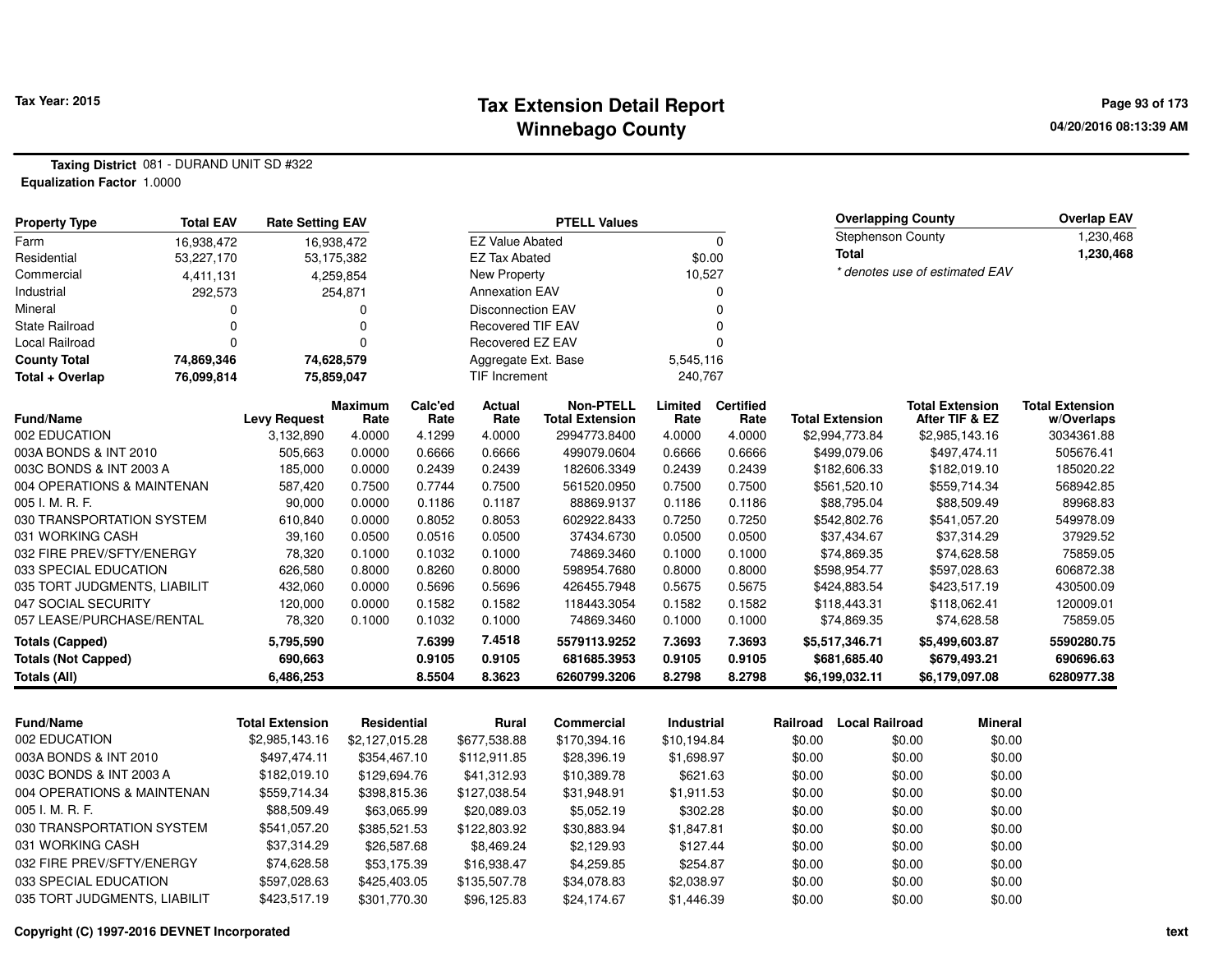| Tax Year: 2015            |                        |                | Page 94 of 173<br>04/20/2016 08:13:39 AM |                   |                   |          |                       |                |  |
|---------------------------|------------------------|----------------|------------------------------------------|-------------------|-------------------|----------|-----------------------|----------------|--|
| <b>Fund/Name</b>          | <b>Total Extension</b> | Residential    | <b>Rural</b>                             | <b>Commercial</b> | <b>Industrial</b> | Railroad | <b>Local Railroad</b> | <b>Mineral</b> |  |
| 047 SOCIAL SECURITY       | \$118.062.41           | \$84.123.45    | \$26.796.66                              | \$6,739.09        | \$403.21          | \$0.00   | \$0.00                | \$0.00         |  |
| 057 LEASE/PURCHASE/RENTAL | \$74,628.58            | \$53.175.39    | \$16.938.47                              | \$4,259.85        | \$254.87          | \$0.00   | \$0.00                | \$0.00         |  |
| Totals                    | \$6,179,097.08         | \$4,402,815.28 | \$1,402,471.60                           | \$352,707.39      | \$21,102.81       | \$0.00   | \$0.00                | \$0.00         |  |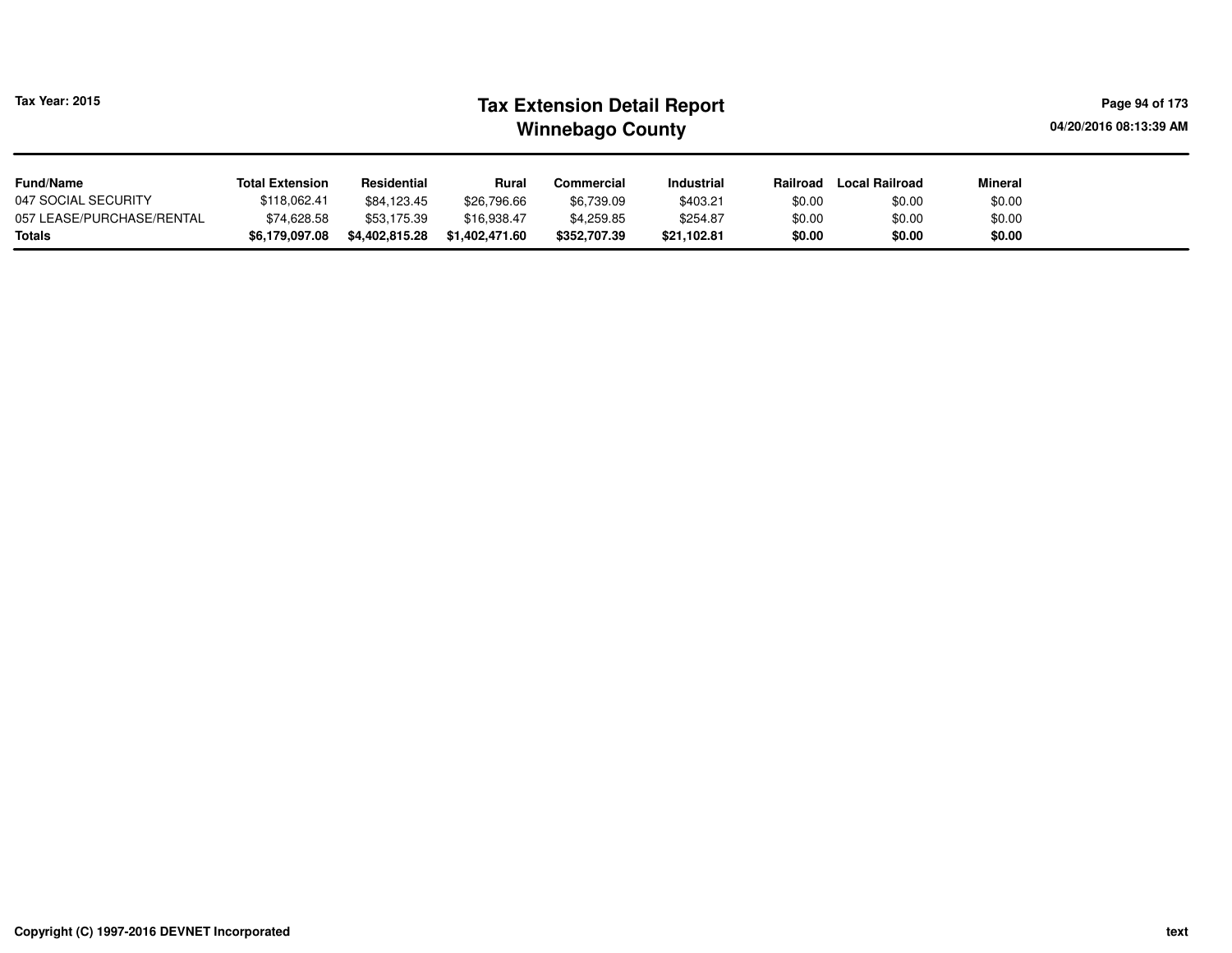### **Tax Extension Detail Report Tax Year: 2015 Page 95 of 173 Winnebago County**

**Taxing District** 082 - WINNEBAGO UNIT SD #323**Equalization Factor** 1.0000

| <b>Property Type</b>                          | <b>Total EAV</b> | <b>Rate Setting EAV</b> |                  |                  |                          | <b>PTELL Values</b>       |                  |                  |             | <b>Overlapping County</b>   |                                | <b>Overlap EAV</b>     |
|-----------------------------------------------|------------------|-------------------------|------------------|------------------|--------------------------|---------------------------|------------------|------------------|-------------|-----------------------------|--------------------------------|------------------------|
| Farm                                          | 28,385,096       |                         | 28,385,096       |                  | <b>EZ Value Abated</b>   |                           |                  | $\mathbf 0$      |             | Stephenson County           |                                | 1,545,234              |
| Residential                                   | 101,331,597      | 101,331,597             |                  |                  | <b>EZ Tax Abated</b>     |                           | \$0.00           |                  |             | <b>Total</b>                |                                | 1,545,234              |
| Commercial                                    | 9,649,653        |                         | 9,649,653        |                  | New Property             |                           | 592,591          |                  |             |                             | * denotes use of estimated EAV |                        |
| Industrial                                    | 4,291,117        |                         | 4,291,117        |                  | <b>Annexation EAV</b>    |                           |                  | $\Omega$         |             |                             |                                |                        |
| Mineral                                       | $\mathbf 0$      |                         | $\mathbf 0$      |                  | <b>Disconnection EAV</b> |                           |                  | $\Omega$         |             |                             |                                |                        |
| <b>State Railroad</b>                         | 1,536,175        |                         | 1,536,175        |                  | <b>Recovered TIF EAV</b> |                           |                  | $\Omega$         |             |                             |                                |                        |
| <b>Local Railroad</b>                         | 699,481          |                         | 699,481          |                  | Recovered EZ EAV         |                           |                  | $\Omega$         |             |                             |                                |                        |
| <b>County Total</b>                           | 145,893,119      | 145,893,119             |                  |                  | Aggregate Ext. Base      |                           | 9,610,297        |                  |             |                             |                                |                        |
| Total + Overlap                               | 147,438,353      | 147,438,353             |                  |                  | TIF Increment            |                           |                  | 0                |             |                             |                                |                        |
|                                               |                  |                         | <b>Maximum</b>   | Calc'ed          | <b>Actual</b>            | <b>Non-PTELL</b>          | Limited          | <b>Certified</b> |             |                             | <b>Total Extension</b>         | <b>Total Extension</b> |
| <b>Fund/Name</b>                              |                  | <b>Levy Request</b>     | Rate             | Rate             | Rate                     | <b>Total Extension</b>    | Rate             | Rate             |             | <b>Total Extension</b>      | After TIF & EZ                 | w/Overlaps             |
| 002 EDUCATION                                 |                  | 6,100,000               | 4.0000           | 4.1373           | 4.0000                   | 5835724.7600              | 3.9798           | 3.9798           |             | \$5,806,254.35              | \$5,806,254.35                 | 5867751.57             |
| 003 BONDS & INT 2005 REF                      |                  | $\Omega$                | 0.0000           | 0.0000           | 0.0000                   | 0.0000                    | 0.0000           | 0.0000           |             | \$0.00                      | \$0.00                         | 0.00                   |
| 003A BONDS & INT 2016                         |                  | 935,629                 | 0.0000           | 0.6346           | 0.6346                   | 925837.7332               | 0.6346           | 0.6346           |             | \$925,837.73                | \$925,837.73                   | 935643.79              |
| 003B BONDS & INT 2011                         |                  | 290,300                 | 0.0000           | 0.1969           | 0.1969                   | 287263.5513               | 0.1969           | 0.1969           |             | \$287,263.55                | \$287,263.55                   | 290306.12              |
| 004 OPERATIONS & MAINTENAN                    |                  | 1,200,000               | 0.7500           | 0.8139           | 0.7500                   | 1094198.3925              | 0.7464           | 0.7464           |             | \$1,088,946.24              | \$1,088,946.24                 | 1100479.87             |
| 005 I. M. R. F.                               |                  | 210,000                 | 0.0000           | 0.1424           | 0.1425                   | 207897.6946               | 0.1419           | 0.1419           |             | \$207,022.34                | \$207,022.34                   | 209215.02              |
| 030 TRANSPORTATION SYSTEM<br>031 WORKING CASH |                  | 1,555,000               | 0.0000           | 1.0547<br>0.0305 | 1.0547<br>0.0306         | 1538734.7261              | 1.0497<br>0.0305 | 1.0497<br>0.0305 |             | \$1,531,440.07              | \$1,531,440.07                 | 1547660.39<br>44968.70 |
| 032 FIRE PREV/SFTY/ENERGY                     |                  | 45,000<br>110,000       | 0.0500<br>0.1000 | 0.0746           | 0.0747                   | 44643.2944<br>108982.1599 | 0.0744           | 0.0744           |             | \$44,497.40                 | \$44,497.40                    | 109694.13              |
| 033 SPECIAL EDUCATION                         |                  |                         | 0.8000           | 0.2238           |                          | 326654.6934               | 0.2229           | 0.2229           |             | \$108,544.48                | \$108,544.48                   | 328640.09              |
| 035 TORT JUDGMENTS, LIABILIT                  |                  | 330,000<br>90,000       | 0.0000           | 0.0610           | 0.2239<br>0.0611         | 89140.6957                | 0.0609           | 0.0609           |             | \$325,195.76<br>\$88,848.91 | \$325,195.76<br>\$88,848.91    | 89789.96               |
| 047 SOCIAL SECURITY                           |                  | 360,000                 | 0.0000           | 0.2442           | 0.2442                   | 356270.9966               | 0.2431           | 0.2431           |             | \$354,666.17                | \$354,666.17                   | 358422.64              |
| 057 LEASE/PURCHASE/RENTAL                     |                  | 70,000                  | 0.1000           | 0.0475           | 0.0475                   | 69299.2315                | 0.0473           | 0.0473           |             | \$69,007.45                 | \$69,007.45                    | 69738.34               |
| 109 PRIOR YEAR ADJUSTMENT                     |                  | $\Omega$                | 0.0000           | $-0.0007$        | $-0.0007$                | $-1021.2518$              | $-0.0007$        | $-0.0007$        |             | (\$1,021.25)                | (\$1,021.25)                   | $-1021.25$             |
|                                               |                  |                         |                  | 6.8300           | 6.6292                   | 9671546.6447              | 6.5969           | 6.5969           |             |                             |                                | 9726360.71             |
| <b>Totals (Capped)</b>                        |                  | 10,070,000              |                  |                  |                          |                           |                  |                  |             | \$9,624,423.17              | \$9,624,423.17                 |                        |
| <b>Totals (Not Capped)</b>                    |                  | 1,225,929               |                  | 0.8308           | 0.8308                   | 1212080.0327              | 0.8308<br>7.4277 | 0.8308           |             | \$1,212,080.03              | \$1,212,080.03                 | 1224928.66             |
| <b>Totals (All)</b>                           |                  | 11,295,929              |                  | 7.6608           | 7.4600                   | 10883626.6774             |                  | 7.4277           |             | \$10,836,503.20             | \$10,836,503.20                | 10951289.37            |
|                                               |                  |                         |                  |                  |                          |                           |                  |                  |             |                             |                                |                        |
| Fund/Name                                     |                  | <b>Total Extension</b>  | Residential      |                  | <b>Rural</b>             | <b>Commercial</b>         | Industrial       |                  | Railroad    | <b>Local Railroad</b>       | <b>Mineral</b>                 |                        |
| 002 EDUCATION                                 |                  | \$5,806,254.35          | \$4,032,794.91   |                  | \$1,129,670.05           | \$384,036.89              | \$170,777.87     |                  | \$61,136.69 | \$27,837.94                 | \$0.00                         |                        |
| 003 BONDS & INT 2005 REF                      |                  | \$0.00                  |                  | \$0.00           | \$0.00                   | \$0.00                    | \$0.00           |                  | \$0.00      |                             | \$0.00<br>\$0.00               |                        |
| 003A BONDS & INT 2016                         |                  | \$925,837.73            | \$643,050.30     |                  | \$180,131.82             | \$61,236.70               | \$27,231.43      |                  | \$9,748.57  | \$4,438.91                  | \$0.00                         |                        |
| 003B BONDS & INT 2011                         |                  | \$287,263.55            | \$199,521.91     |                  | \$55,890.25              | \$19,000.17               | \$8,449.21       |                  | \$3,024.73  | \$1,377.28                  | \$0.00                         |                        |
| 004 OPERATIONS & MAINTENAN                    |                  | \$1,088,946.24          | \$756,339.03     |                  | \$211,866.36             | \$72,025.01               | \$32,028.90      |                  | \$11,466.01 | \$5,220.93                  | \$0.00                         |                        |
| 005 I. M. R. F.                               |                  | \$207,022.34            | \$143,789.54     |                  | \$40,278.45              | \$13,692.86               | \$6,089.10       |                  | \$2,179.83  | \$992.56                    | \$0.00                         |                        |
| 030 TRANSPORTATION SYSTEM                     |                  | \$1,531,440.07          | \$1,063,677.77   |                  | \$297,958.35             | \$101,292.41              | \$45,043.86      |                  | \$16,125.23 | \$7,342.45                  | \$0.00                         |                        |

\$30,906.15 \$8,657.45 \$2,943.14 \$1,308.79 \$468.53 \$213.34

**Copyright (C) 1997-2016 DEVNET Incorporated**

031 WORKING CASH \$44,497.40

4 \$0.00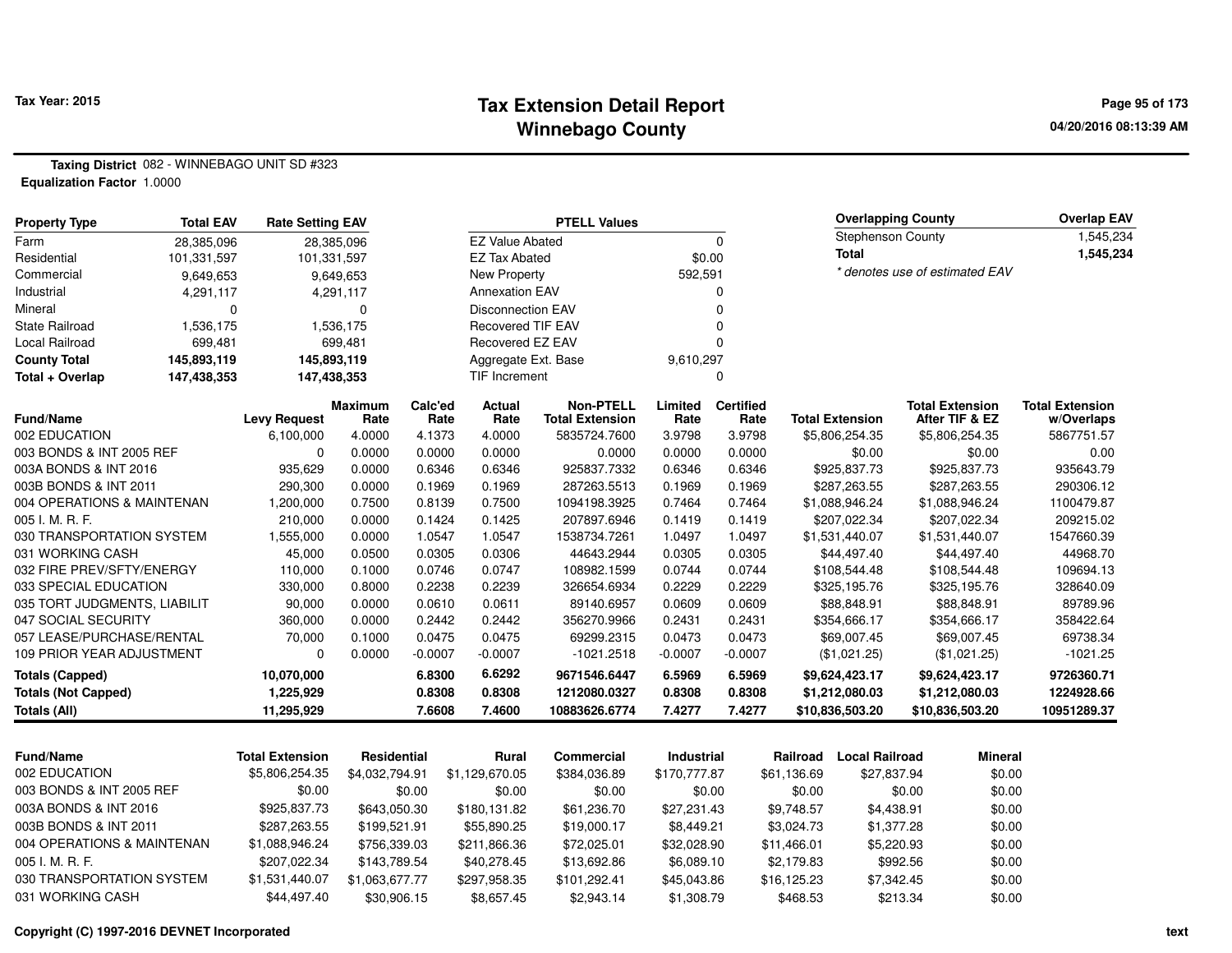| <b>Tax Year: 2015</b>        |                        | Page 96 of 173<br>04/20/2016 08:13:39 AM |                |              |              |              |                |         |  |
|------------------------------|------------------------|------------------------------------------|----------------|--------------|--------------|--------------|----------------|---------|--|
| <b>Fund/Name</b>             | <b>Total Extension</b> | Residential                              | Rural          | Commercial   | Industrial   | Railroad     | Local Railroad | Mineral |  |
| 032 FIRE PREV/SFTY/ENERGY    | \$108,544.48           | \$75,390.72                              | \$21.118.51    | \$7.179.34   | \$3,192.59   | \$1.142.91   | \$520.41       | \$0.00  |  |
| 033 SPECIAL EDUCATION        | \$325,195.76           | \$225,868.13                             | \$63,270.38    | \$21,509.08  | \$9,564.90   | \$3,424.13   | \$1,559.14     | \$0.00  |  |
| 035 TORT JUDGMENTS, LIABILIT | \$88,848.91            | \$61,710.95                              | \$17,286.52    | \$5,876.64   | \$2,613.29   | \$935.53     | \$425.98       | \$0.00  |  |
| 047 SOCIAL SECURITY          | \$354,666.17           | \$246,337.10                             | \$69.004.17    | \$23,458.31  | \$10.431.71  | \$3,734.44   | \$1,700.44     | \$0.00  |  |
| 057 LEASE/PURCHASE/RENTAL    | \$69.007.45            | \$47.929.85                              | \$13,426.15    | \$4,564.29   | \$2,029.70   | \$726.61     | \$330.85       | \$0.00  |  |
| 109 PRIOR YEAR ADJUSTMENT    | (\$1,021.25)           | (\$709.31)                               | (\$198.70)     | $(\$67.55)$  | $(\$30.04)$  | (\$10.75)    | $(\$4.90)$     | \$0.00  |  |
| <b>Totals</b>                | \$10,836,503.20        | \$7,526,607.05                           | \$2,108,359.76 | \$716,747.29 | \$318,731.31 | \$114,102.46 | \$51,955.33    | \$0.00  |  |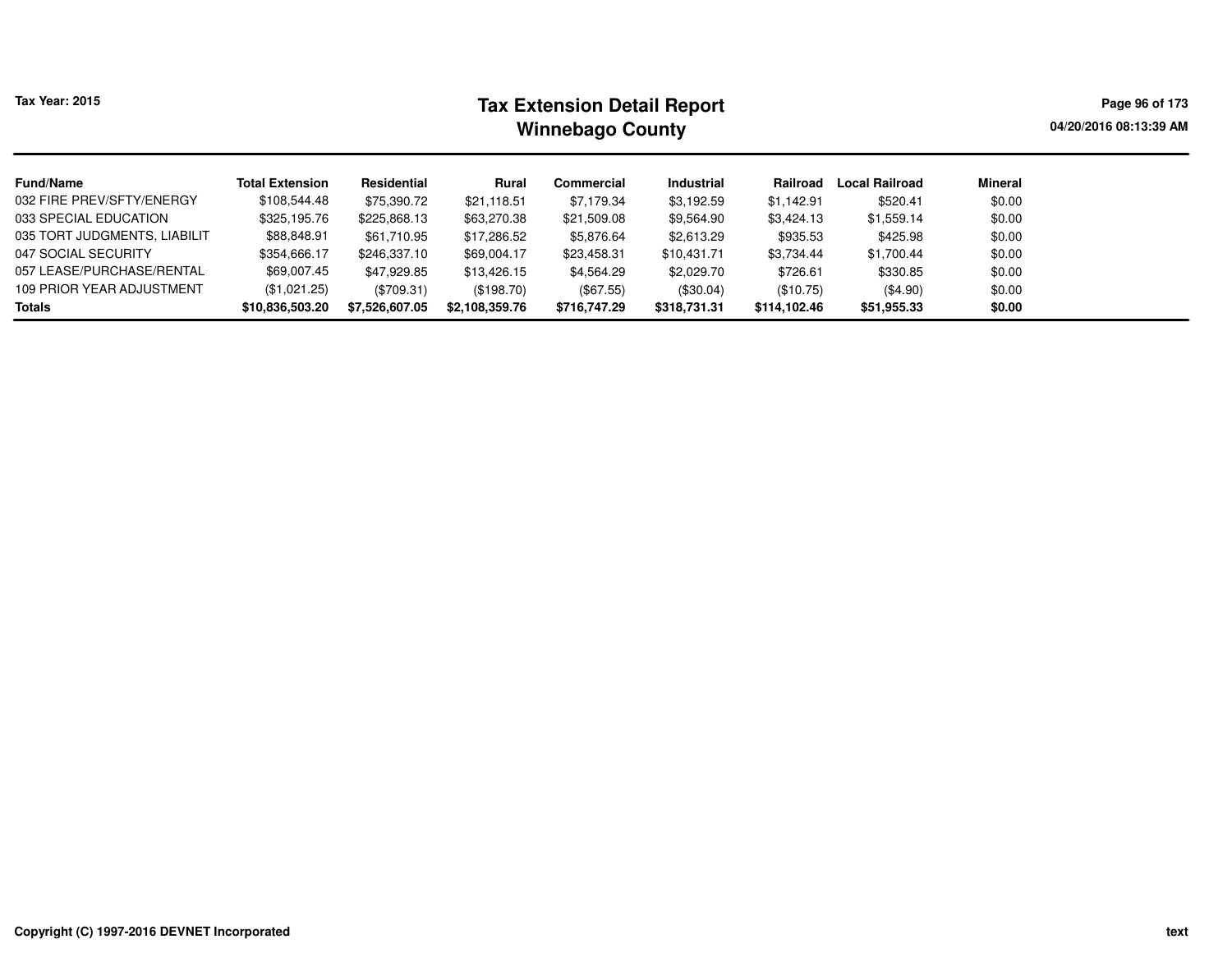## **Tax Extension Detail Report Tax Year: 2015 Page 97 of 173 Winnebago County**

**Taxing District** 083 - HIAWATHA SCHOOL DIST 426**Equalization Factor** 1.0000

| <b>Property Type</b>         | <b>Total EAV</b> | <b>Rate Setting EAV</b> |                 | <b>PTELL Values</b> |                          |                                            |                 |                          | <b>Overlap EAV</b>     |                                          |                                      |
|------------------------------|------------------|-------------------------|-----------------|---------------------|--------------------------|--------------------------------------------|-----------------|--------------------------|------------------------|------------------------------------------|--------------------------------------|
| Farm                         | 226,143          |                         | 226,143         |                     | <b>EZ Value Abated</b>   |                                            |                 | $\Omega$                 | Boone County           |                                          | 5,408,637                            |
| Residential                  | 339,018          |                         | 339,018         |                     | <b>EZ Tax Abated</b>     |                                            | \$0.00          |                          | DeKalb County          |                                          | 57,776,132                           |
| Commercial                   |                  |                         | 0               |                     | New Property             |                                            |                 |                          | Ogle County            |                                          | 1,499,976                            |
| Industrial                   |                  |                         | 0               |                     | <b>Annexation EAV</b>    |                                            |                 |                          | <b>Total</b>           |                                          | 64,684,745                           |
| Mineral                      |                  |                         | 0               |                     | <b>Disconnection EAV</b> |                                            |                 |                          |                        | * denotes use of estimated EAV           |                                      |
| <b>State Railroad</b>        |                  |                         | 0               |                     | <b>Recovered TIF EAV</b> |                                            |                 |                          |                        |                                          |                                      |
| Local Railroad               |                  |                         |                 |                     | Recovered EZ EAV         |                                            |                 |                          |                        |                                          |                                      |
| <b>County Total</b>          | 565,161          |                         | 565,161         |                     | Aggregate Ext. Base      |                                            |                 |                          |                        |                                          |                                      |
| Total + Overlap              | 65,249,906       |                         | 65,249,906      |                     | <b>TIF Increment</b>     |                                            |                 |                          |                        |                                          |                                      |
| Fund/Name                    |                  | <b>Levy Request</b>     | Maximum<br>Rate | Calc'ed<br>Rate     | Actual<br>Rate           | <b>Non-PTELL</b><br><b>Total Extension</b> | Limited<br>Rate | <b>Certified</b><br>Rate | <b>Total Extension</b> | <b>Total Extension</b><br>After TIF & EZ | <b>Total Extension</b><br>w/Overlaps |
| 002 EDUCATION                |                  | 2,393,527               | 3.7300          | 3.6682              | 3.6683                   | 20731.8010                                 | 3.6683          | 3.6683                   | \$20,731.80            | \$20,731.80                              | 2393562.30                           |
| 003 BONDS & INTEREST         |                  | 627,690                 | 0.0000          | 0.9620              | 0.9620                   | 5436.8488                                  | 0.9620          | 0.9620                   | \$5,436.85             | \$5,436.85                               | 627704.10                            |
| 004 OPERATIONS & MAINTENAN   |                  | 492,977                 | 0.7450          | 0.7555              | 0.7450                   | 4210.4495                                  | 0.7450          | 0.7450                   | \$4,210.45             | \$4,210.45                               | 486111.80                            |
| 005 I. M. R. F.              |                  | 130,000                 | 0.0000          | 0.1992              | 0.1993                   | 1126.3659                                  | 0.1993          | 0.1993                   | \$1,126.37             | \$1,126.37                               | 130043.06                            |
| 030 TRANSPORTATION SYSTEM    |                  | 132,150                 | 0.2000          | 0.2025              | 0.2000                   | 1130.3220                                  | 0.2000          | 0.2000                   | \$1,130.32             | \$1,130.32                               | 130499.81                            |
| 031 WORKING CASH             |                  | 33,086                  | 0.0500          | 0.0507              | 0.0500                   | 282.5805                                   | 0.0500          | 0.0500                   | \$282.58               | \$282.58                                 | 32624.95                             |
| 032 FIRE PREV/SFTY/ENERGY    |                  | $\Omega$                | 0.0500          | 0.0000              | 0.0000                   | 0.0000                                     | 0.0000          | 0.0000                   | \$0.00                 | \$0.00                                   | 0.00                                 |
| 033 SPECIAL EDUCATION        |                  | 26,430                  | 0.0400          | 0.0405              | 0.0400                   | 226.0644                                   | 0.0400          | 0.0400                   | \$226.06               | \$226.06                                 | 26099.96                             |
| 035 TORT JUDGMENTS, LIABILIT |                  | 185,000                 | 0.0000          | 0.2835              | 0.2836                   | 1602.7966                                  | 0.2836          | 0.2836                   | \$1,602.80             | \$1,602.80                               | 185048.73                            |
| 047 SOCIAL SECURITY          |                  | 105,000                 | 0.0000          | 0.1609              | 0.1610                   | 909.9092                                   | 0.1610          | 0.1610                   | \$909.91               | \$909.91                                 | 105052.35                            |
| 057 LEASE/PURCHASE/RENTAL    |                  | 33,086                  | 0.0500          | 0.0507              | 0.0500                   | 282.5805                                   | 0.0500          | 0.0500                   | \$282.58               | \$282.58                                 | 32624.95                             |
| Totals (Capped)              |                  | 0                       |                 | 0.0000              | 0.0000                   | 0.0000                                     | 0.0000          | 0.0000                   | \$0.00                 | \$0.00                                   | 0.00                                 |
| <b>Totals (Not Capped)</b>   |                  | 4,158,946               |                 | 6.3739              | 6.3592                   | 35939.7183                                 | 6.3592          | 6.3592                   | \$35,939.72            | \$35,939.72                              | 4149372.01                           |
| Totals (All)                 |                  | 4,158,946               |                 | 6.3739              | 6.3592                   | 35939.7183                                 | 6.3592          | 6.3592                   | \$35,939.72            | \$35,939.72                              | 4149372.01                           |

| <b>Fund/Name</b>             | <b>Total Extension</b> | Residential | Rural      | Commercial | <b>Industrial</b> | Railroad | <b>Local Railroad</b> | <b>Mineral</b> |
|------------------------------|------------------------|-------------|------------|------------|-------------------|----------|-----------------------|----------------|
| 002 EDUCATION                | \$20,731.80            | \$12,436.20 | \$8,295.60 | \$0.00     | \$0.00            | \$0.00   | \$0.00                | \$0.00         |
| 003 BONDS & INTEREST         | \$5,436.85             | \$3.261.35  | \$2.175.50 | \$0.00     | \$0.00            | \$0.00   | \$0.00                | \$0.00         |
| 004 OPERATIONS & MAINTENAN   | \$4,210.45             | \$2,525.68  | \$1.684.77 | \$0.00     | \$0.00            | \$0.00   | \$0.00                | \$0.00         |
| 005 I. M. R. F.              | \$1,126.37             | \$675.67    | \$450.70   | \$0.00     | \$0.00            | \$0.00   | \$0.00                | \$0.00         |
| 030 TRANSPORTATION SYSTEM    | \$1.130.32             | \$678.03    | \$452.29   | \$0.00     | \$0.00            | \$0.00   | \$0.00                | \$0.00         |
| 031 WORKING CASH             | \$282.58               | \$169.51    | \$113.07   | \$0.00     | \$0.00            | \$0.00   | \$0.00                | \$0.00         |
| 032 FIRE PREV/SFTY/ENERGY    | \$0.00                 | \$0.00      | \$0.00     | \$0.00     | \$0.00            | \$0.00   | \$0.00                | \$0.00         |
| 033 SPECIAL EDUCATION        | \$226.06               | \$135.60    | \$90.46    | \$0.00     | \$0.00            | \$0.00   | \$0.00                | \$0.00         |
| 035 TORT JUDGMENTS, LIABILIT | \$1,602.80             | \$961.46    | \$641.34   | \$0.00     | \$0.00            | \$0.00   | \$0.00                | \$0.00         |
| 047 SOCIAL SECURITY          | \$909.91               | \$545.82    | \$364.09   | \$0.00     | \$0.00            | \$0.00   | \$0.00                | \$0.00         |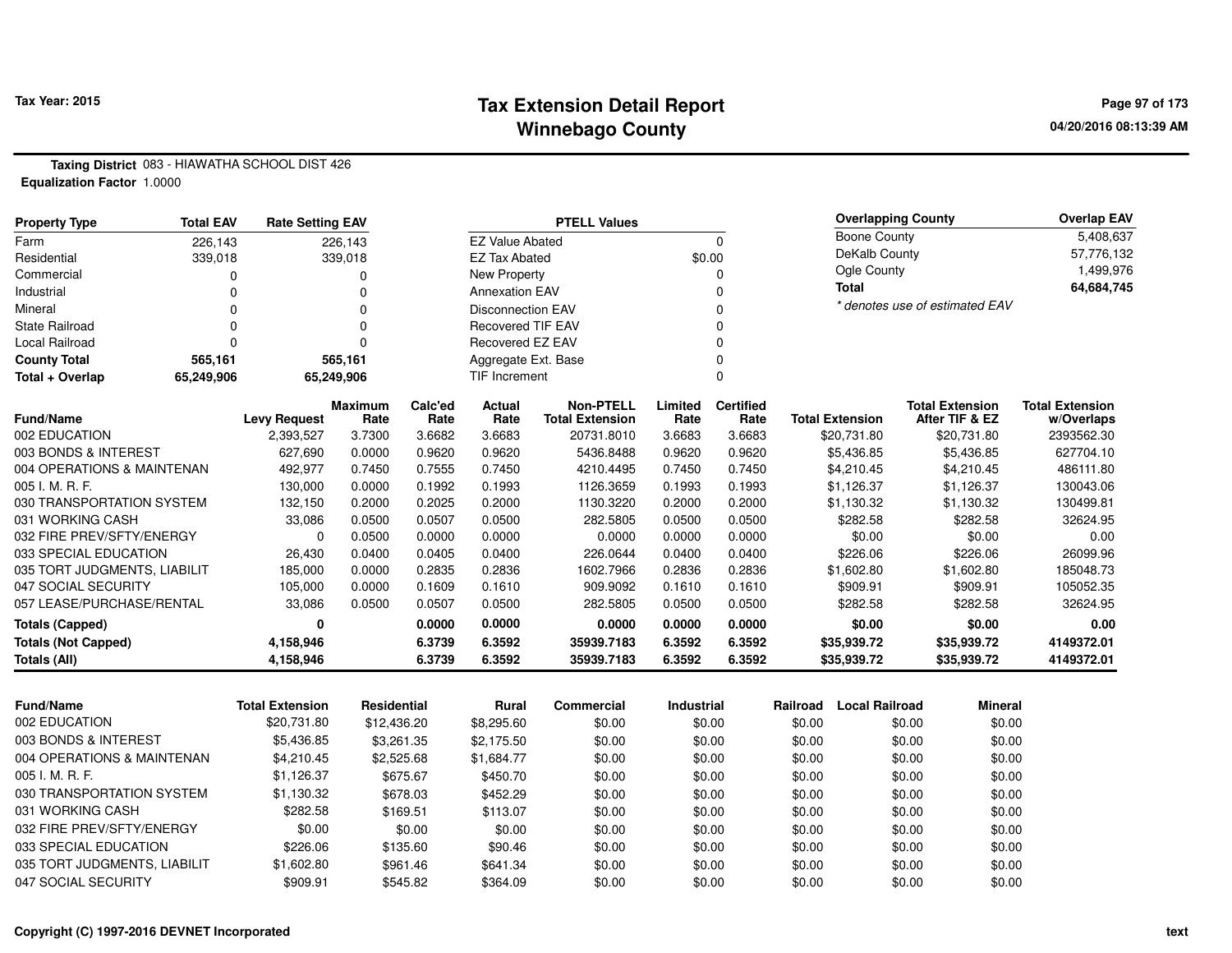| <b>Tax Year: 2015</b>     | <b>Tax Extension Detail Report</b><br>04/20/2016 08:13:39 AM<br><b>Winnebago County</b> |             |             |            |            |          |                       |                |  |  |  |
|---------------------------|-----------------------------------------------------------------------------------------|-------------|-------------|------------|------------|----------|-----------------------|----------------|--|--|--|
| <b>Fund/Name</b>          | <b>Total Extension</b>                                                                  | Residential | Rural       | Commercial | Industrial | Railroad | <b>Local Railroad</b> | <b>Mineral</b> |  |  |  |
| 057 LEASE/PURCHASE/RENTAL | \$282.58                                                                                | \$169.51    | \$113.07    | \$0.00     | \$0.00     | \$0.00   | \$0.00                | \$0.00         |  |  |  |
| <b>Totals</b>             | \$35,939.72                                                                             | \$21,558.83 | \$14,380.89 | \$0.00     | \$0.00     | \$0.00   | \$0.00                | \$0.00         |  |  |  |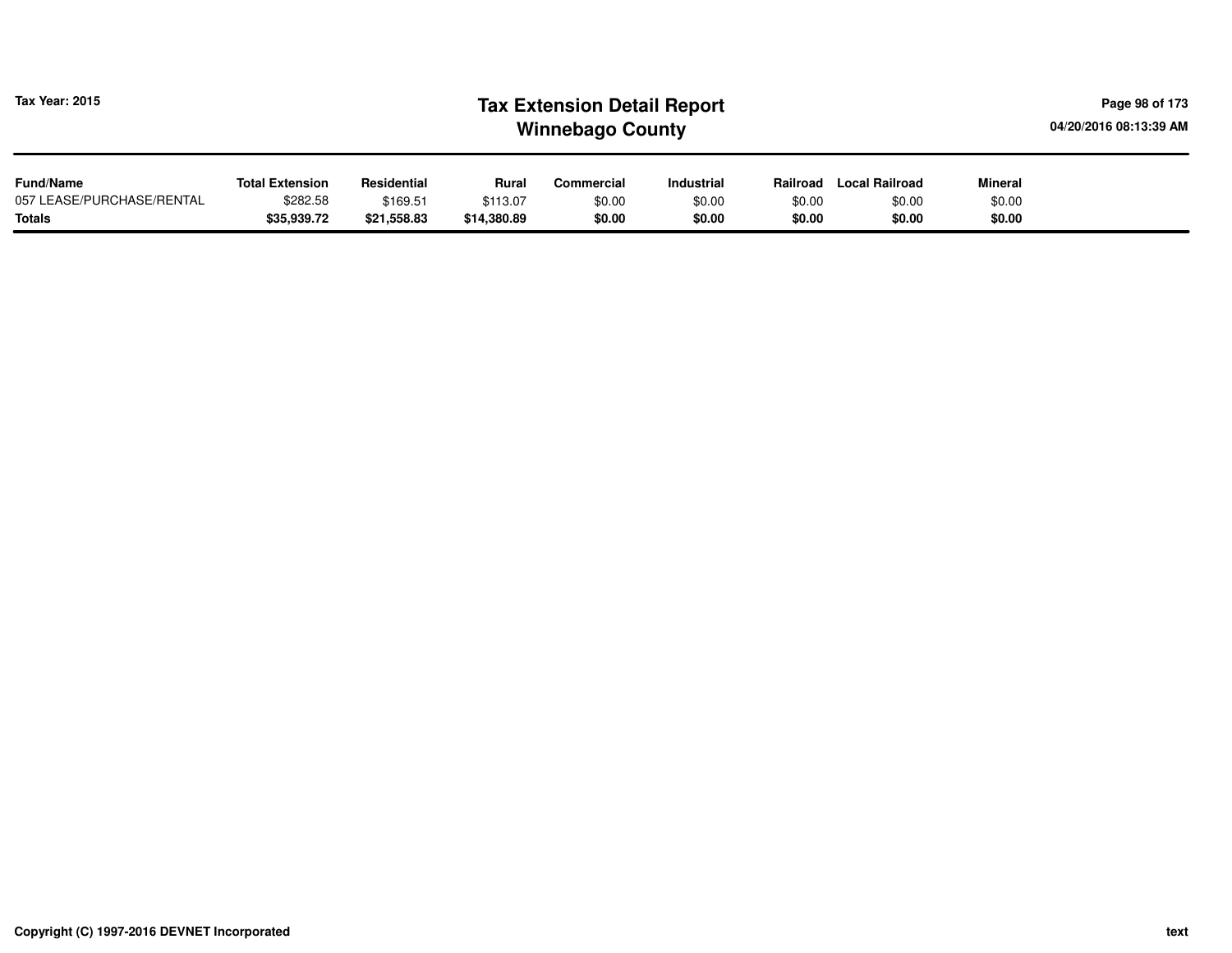### **Tax Extension Detail Report Tax Year: 2015 Page 99 of 173 Winnebago County**

**Taxing District** 084 - COMMUNITY COLLEGE 511**Equalization Factor** 1.0000

| <b>Property Type</b>         | <b>Total EAV</b> | <b>Rate Setting EAV</b> |                    |         |                          | <b>PTELL Values</b>    |                   |                  |             |                          | <b>Overlapping County</b>      |                | <b>Overlap EAV</b>     |
|------------------------------|------------------|-------------------------|--------------------|---------|--------------------------|------------------------|-------------------|------------------|-------------|--------------------------|--------------------------------|----------------|------------------------|
| Farm                         | 101,510,357      | 101,257,242             |                    |         | <b>EZ Value Abated</b>   |                        |                   | $\Omega$         |             | <b>Boone County</b>      |                                |                | 880,921,747            |
| Residential                  | 2,555,114,508    | 2,550,254,510           |                    |         | <b>EZ Tax Abated</b>     |                        |                   | \$0.00           |             | DeKalb County            |                                |                | 227,551                |
| Commercial                   | 678,555,227      | 646,278,110             |                    |         | New Property             |                        | 16,664,216        |                  |             | <b>McHenry County</b>    |                                |                | *187,313               |
| Industrial                   | 274,283,623      | 247,263,702             |                    |         | <b>Annexation EAV</b>    |                        |                   | $\Omega$         |             | Ogle County              |                                |                | 866,649,654            |
| Mineral                      | 0                |                         | 0                  |         | <b>Disconnection EAV</b> |                        |                   | $\Omega$         |             | <b>Stephenson County</b> |                                |                | 11,644,462             |
| <b>State Railroad</b>        | 8,423,535        |                         | 8,423,535          |         | <b>Recovered TIF EAV</b> |                        |                   | $\Omega$         |             | <b>Total</b>             |                                |                | 1,759,630,727          |
| Local Railroad               | 812,250          |                         | 812,250            |         | <b>Recovered EZ EAV</b>  |                        | 145,864           |                  |             |                          | * denotes use of estimated EAV |                |                        |
| <b>County Total</b>          | 3,618,699,500    | 3,554,289,349           |                    |         | Aggregate Ext. Base      |                        |                   | $\Omega$         |             |                          |                                |                |                        |
| Total + Overlap              | 5,378,330,227    | 5,313,920,076           |                    |         | <b>TIF Increment</b>     |                        | 64,410,151        |                  |             |                          |                                |                |                        |
|                              |                  |                         | <b>Maximum</b>     | Calc'ed | Actual                   | <b>Non-PTELL</b>       | Limited           | <b>Certified</b> |             |                          | <b>Total Extension</b>         |                | <b>Total Extension</b> |
| Fund/Name                    |                  | <b>Levy Request</b>     | Rate               | Rate    | Rate                     | <b>Total Extension</b> | Rate              | Rate             |             | <b>Total Extension</b>   |                                | After TIF & EZ | w/Overlaps             |
| 002 EDUCATION                |                  | 12,525,901              | 0.2300             | 0.2357  | 0.2300                   | 8323008.8500           | 0.2300            | 0.2300           |             | \$8,323,008.85           |                                | \$8,174,865.50 | 12222016.17            |
| 003a BONDS & INT 2000        |                  | $\mathbf 0$             | 0.0000             | 0.0000  | 0.0000                   | 0.0000                 | 0.0000            | 0.0000           |             | \$0.00                   |                                | \$0.00         | 0.00                   |
| 003B BONDS & INT 2002A REF & |                  | 2,990,000               | 0.0000             | 0.0563  | 0.0563                   | 2037327.8185           | 0.0563            | 0.0563           |             | \$2,037,327.82           |                                | \$2,001,064.90 | 2991737.00             |
| 003C BONDS & INT 2014 REF B  |                  | 234,562                 | 0.0000             | 0.0044  | 0.0045                   | 162841.4775            | 0.0045            | 0.0045           |             | \$162,841.48             |                                | \$159,943.02   | 239126.40              |
| 003D BONDS & INT 2015E       |                  | 215,100                 | 0.0000             | 0.0040  | 0.0041                   | 148366.6795            | 0.0041            | 0.0041           |             | \$148,366.68             |                                | \$145,725.86   | 217870.72              |
| 003E BONDS & INT 2006 REF    |                  | 0                       | 0.0000             | 0.0000  | 0.0000                   | 0.0000                 | 0.0000            | 0.0000           |             | \$0.00                   |                                | \$0.00         | 0.00                   |
| 003F BONDS & INT 2005 REF    |                  | $\mathbf 0$             | 0.0000             | 0.0000  | 0.0000                   | 0.0000                 | 0.0000            | 0.0000           |             | \$0.00                   |                                | \$0.00         | 0.00                   |
| 003G BONDS & INT 2009        |                  | 727,258                 | 0.0000             | 0.0137  | 0.0137                   | 495761.8315            | 0.0137            | 0.0137           |             | \$495,761.83             |                                | \$486,937.64   | 728007.05              |
| 003I BONDS & INT 2010A       |                  | 1,863,332               | 0.0000             | 0.0351  | 0.0351                   | 1270163.5245           | 0.0351            | 0.0351           |             | \$1,270,163.52           |                                | \$1,247,555.56 | 1865185.95             |
| 003J BONDS & INT 2015C       |                  | 605,370                 | 0.0000             | 0.0114  | 0.0114                   | 412531.7430            | 0.0114            | 0.0114           |             | \$412,531.74             |                                | \$405,188.99   | 605786.89              |
| 003K BONDS & INT 2015D       |                  | 1,108,500               | 0.0000             | 0.0209  | 0.0209                   | 756308.1955            | 0.0209            | 0.0209           |             | \$756,308.20             |                                | \$742,846.47   | 1110609.30             |
| 004 OPERATIONS & MAINTENAN   |                  | 2,178,418               | 0.0400             | 0.0410  | 0.0400                   | 1447479.8000           | 0.0400            | 0.0400           |             | \$1,447,479.80           |                                | \$1,421,715.74 | 2125568.03             |
| 027 AUDIT                    |                  | 49,000                  | 0.0050             | 0.0009  | 0.0010                   | 36186.9950             | 0.0010            | 0.0010           |             | \$36,187.00              |                                | \$35,542.89    | 53139.20               |
| 035 TORT JUDGMENTS, LIABILIT |                  | 3,248,000               | 0.0000             | 0.0611  | 0.0612                   | 2214644.0940           | 0.0612            | 0.0612           |             | \$2,214,644.09           |                                | \$2,175,225.08 | 3252119.09             |
| 047 SOCIAL SECURITY          |                  | 585,000                 | 0.0000             | 0.0110  | 0.0111                   | 401675.6445            | 0.0111            | 0.0111           |             | \$401,675.64             |                                | \$394,526.12   | 589845.13              |
| 141 HLTH/SFTY/HANDICAP ACCE  |                  | 0                       | 0.0500             | 0.0000  | 0.0000                   | 0.0000                 | 0.0000            | 0.0000           |             | \$0.00                   |                                | \$0.00         | 0.00                   |
| <b>Totals (Capped)</b>       |                  | 0                       |                    | 0.0000  | 0.0000                   | 0.0000                 | 0.0000            | 0.0000           |             | \$0.00                   |                                | \$0.00         | 0.00                   |
| <b>Totals (Not Capped)</b>   |                  | 26,330,441              |                    | 0.4955  | 0.4893                   | 17706296.6535          | 0.4893            | 0.4893           |             | \$17,706,296.65          | \$17,391,137.77                |                | 26001010.93            |
| <b>Totals (All)</b>          |                  | 26,330,441              |                    | 0.4955  | 0.4893                   | 17706296.6535          | 0.4893            | 0.4893           |             | \$17,706,296.65          | \$17,391,137.77                |                | 26001010.93            |
|                              |                  |                         |                    |         |                          |                        |                   |                  |             |                          |                                |                |                        |
| <b>Fund/Name</b>             |                  | <b>Total Extension</b>  | <b>Residential</b> |         | <b>Rural</b>             | <b>Commercial</b>      | <b>Industrial</b> |                  | Railroad    | <b>Local Railroad</b>    |                                | Mineral        |                        |
| 002 EDUCATION                |                  | \$8,174,865.50          | \$5,865,585.37     |         | \$232,891.66             | \$1,486,439.65         | \$568,706.51      |                  | \$19,374.13 | \$1,868.18               |                                | \$0.00         |                        |
| 003a BONDS & INT 2000        |                  | \$0.00                  |                    | \$0.00  | \$0.00                   | \$0.00                 |                   | \$0.00           | \$0.00      |                          | \$0.00                         | \$0.00         |                        |
| 003B BONDS & INT 2002A REF & |                  | \$2,001,064.90          | \$1,435,793.28     |         | \$57,007.83              | \$363,854.58           | \$139,209.46      |                  | \$4,742.45  |                          | \$457.30                       | \$0.00         |                        |
| 003C BONDS & INT 2014 REF B  |                  | \$159,943.02            | \$114,761.45       |         | \$4,556.58               | \$29,082.51            | \$11,126.87       |                  | \$379.06    |                          | \$36.55                        | \$0.00         |                        |
| 003D BONDS & INT 2015E       |                  | \$145,725.86            | \$104,560.44       |         | \$4,151.55               | \$26,497.40            | \$10,137.81       |                  | \$345.36    |                          | \$33.30                        | \$0.00         |                        |
| 003E BONDS & INT 2006 REF    |                  | \$0.00                  |                    | \$0.00  | \$0.00                   | \$0.00                 |                   | \$0.00           | \$0.00      |                          | \$0.00                         | \$0.00         |                        |

0 \$0.00 \$0.00 \$0.00 \$0.00 \$0.00 \$0.00 \$0.00 \$0.00

**Copyright (C) 1997-2016 DEVNET Incorporated**

003F BONDS & INT 2005 REF \$0.00

 $$0.00$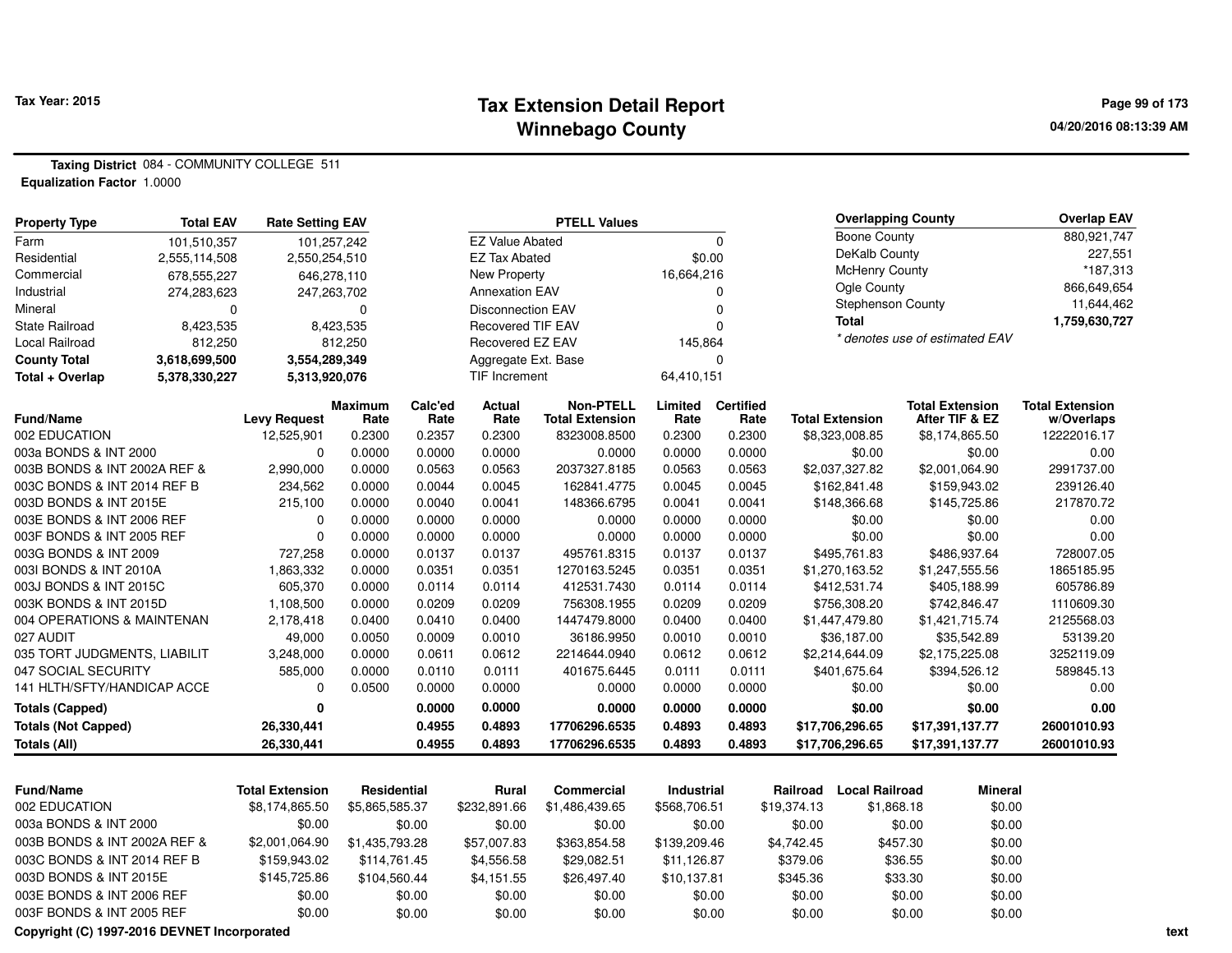| Tax Year: 2015 |
|----------------|
|                |

# **Tax Extension Detail Report Tax Year: 2015 Page 100 of 173 Winnebago County**

**04/20/2016 08:13:39 AM**

| <b>Fund/Name</b>             | <b>Total Extension</b> | Residential     | Rural        | Commercial     | Industrial     | Railroad    | <b>Local Railroad</b> | <b>Mineral</b> |
|------------------------------|------------------------|-----------------|--------------|----------------|----------------|-------------|-----------------------|----------------|
| 003G BONDS & INT 2009        | \$486,937.64           | \$349,384.87    | \$13,872.24  | \$88,540.10    | \$33,875.13    | \$1,154.02  | \$111.28              | \$0.00         |
| 003I BONDS & INT 2010A       | \$1,247,555.56         | \$895,139.33    | \$35,541.29  | \$226,843.62   | \$86,789.56    | \$2,956.66  | \$285.10              | \$0.00         |
| 003J BONDS & INT 2015C       | \$405,188.99           | \$290,729.02    | \$11,543.33  | \$73,675.70    | \$28,188.06    | \$960.28    | \$92.60               | \$0.00         |
| 003K BONDS & INT 2015D       | \$742,846.47           | \$533,003.20    | \$21.162.76  | \$135.072.12   | \$51,678.11    | \$1,760.52  | \$169.76              | \$0.00         |
| 004 OPERATIONS & MAINTENAN   | \$1,421,715.74         | \$1,020,101.81  | \$40,502.90  | \$258,511.24   | \$98,905.48    | \$3,369.41  | \$324.90              | \$0.00         |
| 027 AUDIT                    | \$35,542.89            | \$25,502.54     | \$1,012.57   | \$6,462.78     | \$2,472.64     | \$84.24     | \$8.12                | \$0.00         |
| 035 TORT JUDGMENTS, LIABILIT | \$2,175,225.08         | \$1.560.755.76  | \$61,969.43  | \$395,522.20   | \$151,325.39   | \$5,155.20  | \$497.10              | \$0.00         |
| 047 SOCIAL SECURITY          | \$394,526.12           | \$283.078.26    | \$11,239.55  | \$71,736.87    | \$27,446.27    | \$935.01    | \$90.16               | \$0.00         |
| 141 HLTH/SFTY/HANDICAP ACCE  | \$0.00                 | \$0.00          | \$0.00       | \$0.00         | \$0.00         | \$0.00      | \$0.00                | \$0.00         |
| <b>Totals</b>                | \$17,391,137.77        | \$12,478,395.33 | \$495,451.69 | \$3.162.238.77 | \$1.209.861.29 | \$41,216.34 | \$3,974.35            | \$0.00         |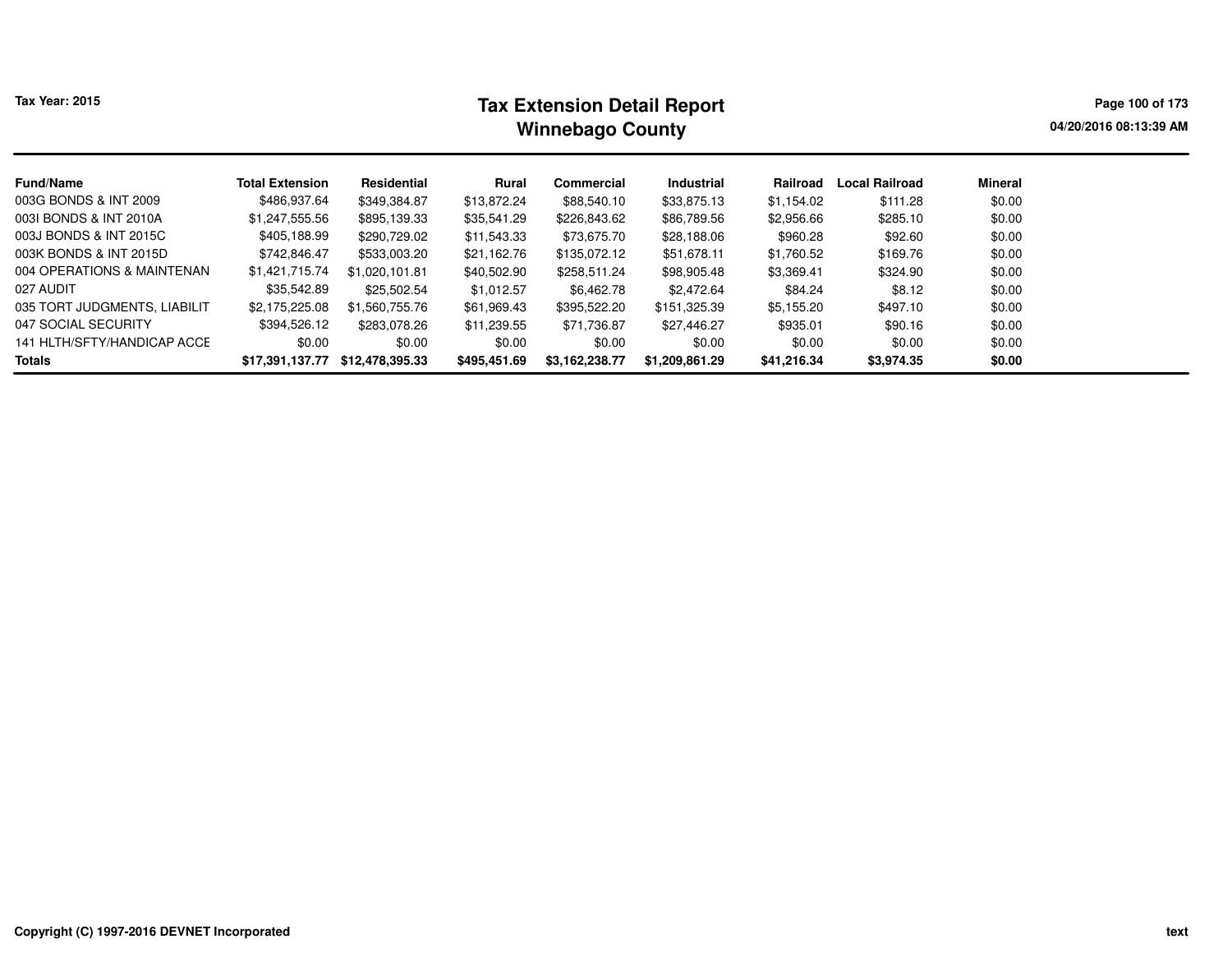### **Tax Extension Detail Report Tax Year: 2015 Page 101 of 173 Winnebago County**

**Taxing District** 085 - COMMUNITY COLLEGE 523**Equalization Factor** 1.0000

| <b>Property Type</b>                  | <b>Total EAV</b> | <b>Rate Setting EAV</b> |                  |                  |                          | <b>PTELL Values</b>    |                  |                  |          | <b>Overlapping County</b> |                                | <b>Overlap EAV</b>       |
|---------------------------------------|------------------|-------------------------|------------------|------------------|--------------------------|------------------------|------------------|------------------|----------|---------------------------|--------------------------------|--------------------------|
| Farm                                  | 226,143          |                         | 226,143          |                  | <b>EZ Value Abated</b>   |                        |                  | $\Omega$         |          | <b>Boone County</b>       |                                | 5,408,637                |
| Residential                           | 339,018          |                         | 339,018          |                  | <b>EZ Tax Abated</b>     |                        | \$0.00           |                  |          | DeKalb County             |                                | 1,448,378,037            |
| Commercial                            | 0                |                         | 0                |                  | <b>New Property</b>      |                        |                  | 0                |          | Kane County               | 7,039,304                      |                          |
| Industrial                            | $\Omega$         |                         | $\Omega$         |                  | <b>Annexation EAV</b>    |                        | $\Omega$         |                  |          | LaSalle County            |                                | $*18,311$                |
| Mineral                               | $\Omega$         |                         | $\Omega$         |                  | <b>Disconnection EAV</b> |                        |                  | $\Omega$         |          | Lee County                |                                | *85,075,938              |
| <b>State Railroad</b>                 | $\Omega$         |                         | $\Omega$         |                  | <b>Recovered TIF EAV</b> |                        |                  | $\Omega$         |          | Ogle County               |                                | 388,944,355              |
| <b>Local Railroad</b>                 | $\Omega$         |                         | $\Omega$         |                  | Recovered EZ EAV         |                        |                  | $\Omega$         |          | <b>Total</b>              |                                | 1,934,864,582            |
| <b>County Total</b>                   | 565,161          |                         | 565,161          |                  | Aggregate Ext. Base      |                        |                  | $\Omega$         |          |                           | * denotes use of estimated EAV |                          |
| Total + Overlap                       | 1,935,429,743    | 1,935,429,743           |                  |                  | <b>TIF Increment</b>     |                        |                  | $\Omega$         |          |                           |                                |                          |
|                                       |                  |                         | <b>Maximum</b>   | Calc'ed          | Actual                   | <b>Non-PTELL</b>       | Limited          | <b>Certified</b> |          |                           | <b>Total Extension</b>         | <b>Total Extension</b>   |
| Fund/Name                             |                  | <b>Levy Request</b>     | Rate             | Rate             | Rate                     | <b>Total Extension</b> | Rate             | Rate             |          | <b>Total Extension</b>    | After TIF & EZ                 | w/Overlaps               |
| 002 EDUCATION<br>003 BONDS & INTEREST |                  | 5,537,033<br>4,254,256  | 0.2750<br>0.0000 | 0.2861<br>0.2198 | 0.2750<br>0.2199         | 1554.1928<br>1242.7890 | 0.2750<br>0.2199 | 0.2750<br>0.2199 |          | \$1,554.19<br>\$1,242.79  | \$1,554.19<br>\$1,242.79       | 5322431.79<br>4256010.00 |
| 004 OPERATIONS & MAINTENAN            |                  | 1,447,700               | 0.0750           | 0.0748           | 0.0748                   | 422.7404               | 0.0748           | 0.0748           |          | \$422.74                  | \$422.74                       | 1447701.45               |
| 027 AUDIT                             |                  | 102,456                 | 0.0050           | 0.0053           | 0.0050                   | 28.2581                | 0.0050           | 0.0050           |          | \$28.26                   | \$28.26                        | 96771.49                 |
| 035 TORT JUDGMENTS, LIABILIT          |                  | 1,263,277               | 0.0000           | 0.0653           | 0.0653                   | 369.0501               | 0.0653           | 0.0653           |          | \$369.05                  | \$369.05                       | 1263835.62               |
| 047 SOCIAL SECURITY                   |                  | 246,000                 | 0.0000           | 0.0127           | 0.0128                   | 72.3406                | 0.0128           | 0.0128           |          | \$72.34                   | \$72.34                        | 247735.01                |
| <b>109 PRIOR YEAR ADJUSTMENT</b>      |                  | $\Omega$                | 0.0000           | $-0.0003$        | $-0.0003$                | $-1.6955$              | $-0.0003$        | $-0.0003$        |          | (\$1.70)                  | (\$1.70)                       | $-1.70$                  |
| 141 HLTH/SFTY/HANDICAP ACCE           |                  | 800,000                 | 0.0500           | 0.0413           | 0.0414                   | 233.9767               | 0.0414           | 0.0414           |          | \$233.98                  | \$233.98                       | 801267.91                |
| <b>Totals (Capped)</b>                |                  | 0                       |                  | 0.0000           | 0.0000                   | 0.0000                 | 0.0000           | 0.0000           |          | \$0.00                    | \$0.00                         | 0.00                     |
| <b>Totals (Not Capped)</b>            |                  | 13,650,722              |                  | 0.7050           | 0.6939                   | 3921.6522              | 0.6939           | 0.6939           |          | \$3,921.65                | \$3,921.65                     | 13435751.57              |
| Totals (All)                          |                  | 13,650,722              |                  | 0.7050           | 0.6939                   | 3921.6522              | 0.6939           | 0.6939           |          | \$3,921.65                | \$3,921.65                     | 13435751.57              |
|                                       |                  |                         |                  |                  |                          |                        |                  |                  |          |                           |                                |                          |
| Fund/Name                             |                  | <b>Total Extension</b>  | Residential      |                  | <b>Rural</b>             | <b>Commercial</b>      | Industrial       |                  | Railroad | <b>Local Railroad</b>     | <b>Mineral</b>                 |                          |
| 002 EDUCATION                         |                  | \$1,554.19              |                  | \$932.30         | \$621.89                 | \$0.00                 | \$0.00           |                  | \$0.00   |                           | \$0.00<br>\$0.00               |                          |
| 003 BONDS & INTEREST                  |                  | \$1,242.79              |                  | \$745.50         | \$497.29                 | \$0.00                 |                  | \$0.00           | \$0.00   |                           | \$0.00<br>\$0.00               |                          |
| 004 OPERATIONS & MAINTENAN            |                  | \$422.74                |                  | \$253.59         | \$169.15                 | \$0.00                 |                  | \$0.00           | \$0.00   |                           | \$0.00<br>\$0.00               |                          |
| 027 AUDIT                             |                  | \$28.26                 |                  | \$16.95          | \$11.31                  | \$0.00                 |                  | \$0.00           | \$0.00   |                           | \$0.00<br>\$0.00               |                          |
| 035 TORT JUDGMENTS, LIABILIT          |                  | \$369.05                |                  | \$221.38         | \$147.67                 | \$0.00                 |                  | \$0.00           | \$0.00   |                           | \$0.00<br>\$0.00               |                          |
| 047 SOCIAL SECURITY                   |                  | \$72.34                 |                  | \$43.39          | \$28.95                  | \$0.00                 |                  | \$0.00           | \$0.00   |                           | \$0.00<br>\$0.00               |                          |
| <b>109 PRIOR YEAR ADJUSTMENT</b>      |                  | (\$1.70)                |                  | (\$1.02)         | (\$0.68)                 | \$0.00                 |                  | \$0.00           | \$0.00   |                           | \$0.00<br>\$0.00               |                          |
| 141 HLTH/SFTY/HANDICAP ACCE           |                  | \$233.98                |                  | \$140.36         | \$93.62                  | \$0.00                 |                  | \$0.00           | \$0.00   |                           | \$0.00<br>\$0.00               |                          |
| <b>Totals</b>                         |                  | \$3,921.65              | \$2,352.45       |                  | \$1,569.20               | \$0.00                 |                  | \$0.00           | \$0.00   |                           | \$0.00<br>\$0.00               |                          |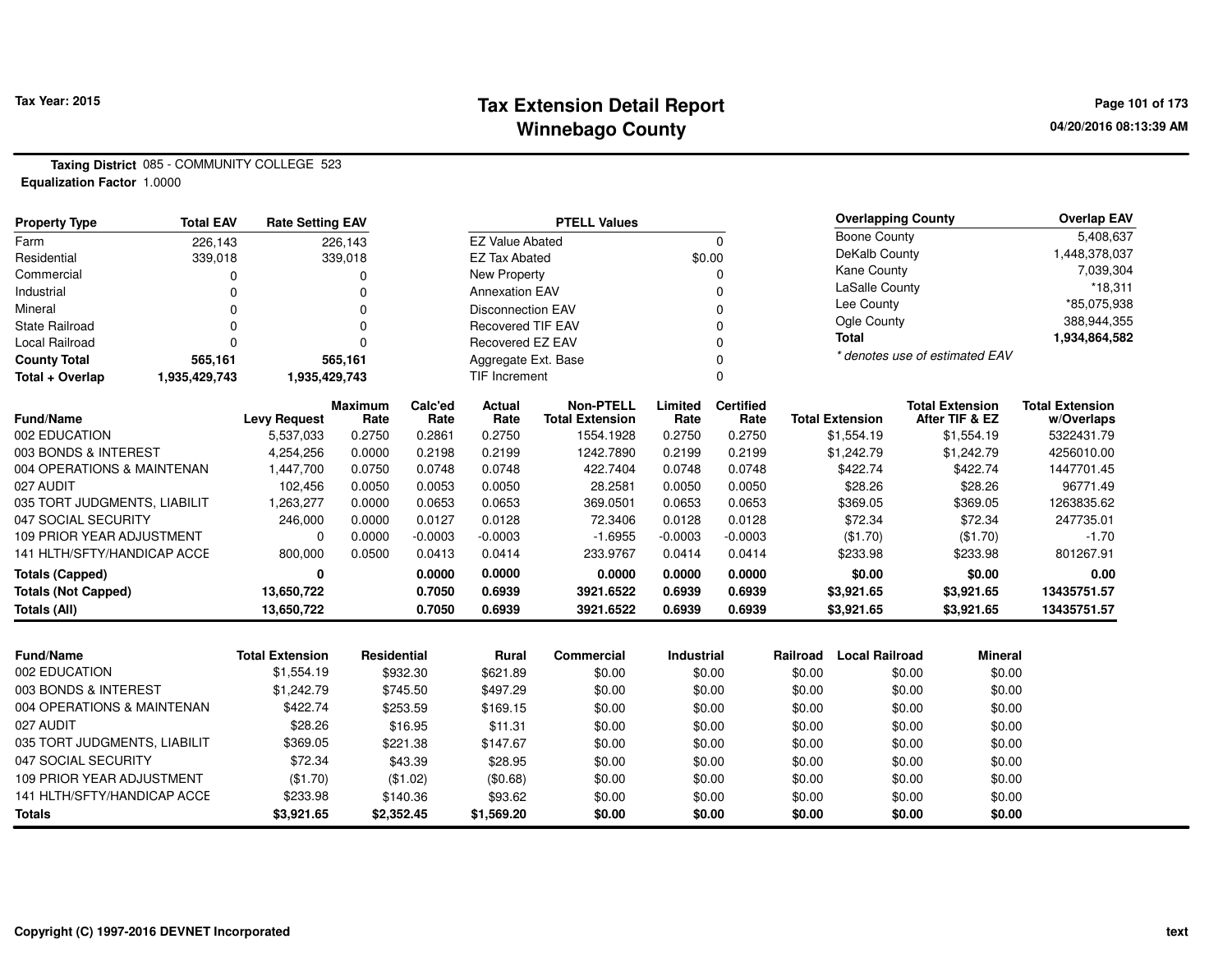## **Tax Extension Detail Report Tax Year: 2015 Page 102 of 173 Winnebago County**

**Taxing District** 088 - NORTH MAIN & AUBURN TIF**Equalization Factor** 1.0000

| <b>Property Type</b>       | <b>Total EAV</b> | <b>TIF Base EAV</b>    |                 |                 |                          | <b>PTELL Values</b>                        |                 |                          |          |                        |                                          |                                      |
|----------------------------|------------------|------------------------|-----------------|-----------------|--------------------------|--------------------------------------------|-----------------|--------------------------|----------|------------------------|------------------------------------------|--------------------------------------|
| Farm                       | 0                |                        |                 |                 | <b>EZ Value Abated</b>   |                                            |                 |                          |          |                        |                                          |                                      |
| Residential                | 327,341          |                        | 325,833         |                 | <b>EZ Tax Abated</b>     |                                            |                 | \$0.00                   |          |                        |                                          |                                      |
| Commercial                 | 799,930          |                        | 783,125         |                 | New Property             |                                            |                 |                          |          |                        |                                          |                                      |
| Industrial                 | 35,781           |                        | 35,781          |                 | <b>Annexation EAV</b>    |                                            |                 |                          |          |                        |                                          |                                      |
| Mineral                    |                  |                        |                 |                 | <b>Disconnection EAV</b> |                                            |                 |                          |          |                        |                                          |                                      |
| <b>State Railroad</b>      |                  |                        |                 |                 | <b>Recovered TIF EAV</b> |                                            |                 |                          |          |                        |                                          |                                      |
| Local Railroad             |                  |                        |                 |                 | Recovered EZ EAV         |                                            |                 |                          |          |                        |                                          |                                      |
| <b>County Total</b>        | 1,163,052        |                        | 1,144,739       |                 | Aggregate Ext. Base      |                                            |                 |                          |          |                        |                                          |                                      |
| Total + Overlap            | 1,163,052        |                        | 1,144,739       |                 |                          | TIF Increment                              |                 | 18,313                   |          |                        |                                          |                                      |
| <b>Fund/Name</b>           |                  | <b>Levy Request</b>    | Maximum<br>Rate | Calc'ed<br>Rate | Actual<br>Rate           | <b>Non-PTELL</b><br><b>Total Extension</b> | Limited<br>Rate | <b>Certified</b><br>Rate |          | <b>Total Extension</b> | <b>Total Extension</b><br>After TIF & EZ | <b>Total Extension</b><br>w/Overlaps |
| 001 CORPORATE              |                  |                        | 0.0000          | 0.0000          | 0.0000                   | 0.0000                                     | 0.0000          | 0.0000                   |          | \$0.00                 | \$2,781.58                               | 2781.58                              |
| <b>Totals (Capped)</b>     |                  |                        |                 | 0.0000          | 0.0000                   | 0.0000                                     | 0.0000          | 0.0000                   |          | \$0.00                 | \$0.00                                   | 0.00                                 |
| <b>Totals (Not Capped)</b> |                  |                        |                 | 0.0000          | 0.0000                   | 0.0000                                     | 0.0000          | 0.0000                   |          | \$0.00                 | \$2,781.58                               | 2781.58                              |
| <b>Totals (All)</b>        |                  |                        |                 | 0.0000          | 0.0000                   | 0.0000                                     | 0.0000          | 0.0000                   |          | \$0.00                 | \$2,781.58                               | 2781.58                              |
|                            |                  |                        |                 |                 |                          |                                            |                 |                          |          |                        |                                          |                                      |
| <b>Fund/Name</b>           |                  | <b>Total Extension</b> | Residential     |                 | Rural                    | Commercial                                 | Industrial      |                          | Railroad | <b>Local Railroad</b>  | Mineral                                  |                                      |
| 001 CORPORATE              |                  | \$2,781.58             |                 | \$0.00          | \$0.00                   | \$0.00                                     |                 | \$0.00                   | \$0.00   |                        | \$0.00                                   | \$0.00                               |
| <b>Totals</b>              |                  | \$2,781.58             |                 | \$0.00          | \$0.00                   | \$0.00                                     |                 | \$0.00                   | \$0.00   |                        | \$0.00                                   | \$0.00                               |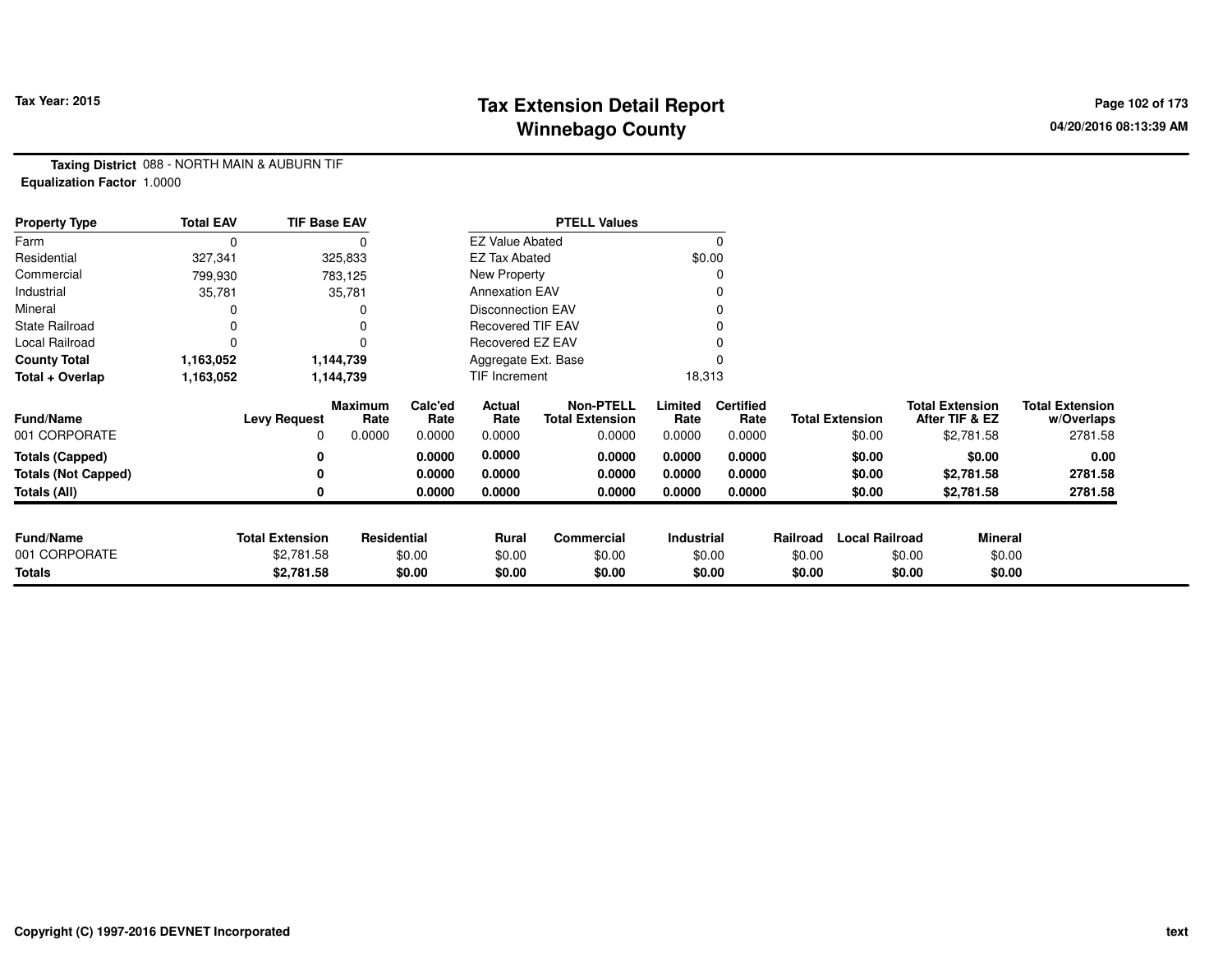## **Tax Extension Detail Report Tax Year: 2015 Page 103 of 173 Winnebago County**

**Taxing District** 089 - JACKSON SCHOOL TIF**Equalization Factor** 1.0000

| <b>Property Type</b>       | <b>Total EAV</b> | <b>TIF Base EAV</b>    |                 |                 |                        | <b>PTELL Values</b>                        |                 |                          |          |                        |                        |                |                                      |
|----------------------------|------------------|------------------------|-----------------|-----------------|------------------------|--------------------------------------------|-----------------|--------------------------|----------|------------------------|------------------------|----------------|--------------------------------------|
| Farm                       | 0                |                        |                 |                 | <b>EZ Value Abated</b> |                                            |                 | $\Omega$                 |          |                        |                        |                |                                      |
| Residential                | 4,186,173        |                        | 4,174,206       |                 | <b>EZ Tax Abated</b>   |                                            | \$0.00          |                          |          |                        |                        |                |                                      |
| Commercial                 | 2,080,366        |                        | 1,894,645       |                 | New Property           |                                            |                 |                          |          |                        |                        |                |                                      |
| Industrial                 | 7,273            |                        | 6,678           |                 | <b>Annexation EAV</b>  |                                            |                 |                          |          |                        |                        |                |                                      |
| Mineral                    |                  |                        |                 |                 | Disconnection EAV      |                                            |                 |                          |          |                        |                        |                |                                      |
| <b>State Railroad</b>      | 0                |                        | 0               |                 | Recovered TIF EAV      |                                            |                 |                          |          |                        |                        |                |                                      |
| Local Railroad             | 0                |                        | $\Omega$        |                 | Recovered EZ EAV       |                                            |                 |                          |          |                        |                        |                |                                      |
| <b>County Total</b>        | 6,273,812        |                        | 6,075,529       |                 | Aggregate Ext. Base    |                                            |                 |                          |          |                        |                        |                |                                      |
| Total + Overlap            | 6,273,812        |                        | 6,075,529       |                 | TIF Increment          |                                            | 198,283         |                          |          |                        |                        |                |                                      |
| <b>Fund/Name</b>           |                  | <b>Levy Request</b>    | Maximum<br>Rate | Calc'ed<br>Rate | Actual<br>Rate         | <b>Non-PTELL</b><br><b>Total Extension</b> | Limited<br>Rate | <b>Certified</b><br>Rate |          | <b>Total Extension</b> | <b>Total Extension</b> | After TIF & EZ | <b>Total Extension</b><br>w/Overlaps |
| 001 CORPORATE              |                  | 0                      | 0.0000          | 0.0000          | 0.0000                 | 0.0000                                     | 0.0000          | 0.0000                   |          | \$0.00                 |                        | \$30,330.02    | 30330.02                             |
| <b>Totals (Capped)</b>     |                  | 0                      |                 | 0.0000          | 0.0000                 | 0.0000                                     | 0.0000          | 0.0000                   |          | \$0.00                 |                        | \$0.00         | 0.00                                 |
| <b>Totals (Not Capped)</b> |                  | 0                      |                 | 0.0000          | 0.0000                 | 0.0000                                     | 0.0000          | 0.0000                   |          | \$0.00                 |                        | \$30,330.02    | 30330.02                             |
| Totals (All)               |                  | 0                      |                 | 0.0000          | 0.0000                 | 0.0000                                     | 0.0000          | 0.0000                   |          | \$0.00                 |                        | \$30,330.02    | 30330.02                             |
|                            |                  |                        |                 |                 |                        |                                            |                 |                          |          |                        |                        |                |                                      |
| <b>Fund/Name</b>           |                  | <b>Total Extension</b> | Residential     |                 | Rural                  | Commercial                                 | Industrial      |                          | Railroad | <b>Local Railroad</b>  |                        | <b>Mineral</b> |                                      |
| 001 CORPORATE              |                  | \$30,330.02            |                 | \$0.00          | \$0.00                 | \$0.00                                     |                 | \$0.00                   | \$0.00   |                        | \$0.00                 | \$0.00         |                                      |
| <b>Totals</b>              |                  | \$30,330.02            |                 | \$0.00          | \$0.00                 | \$0.00                                     |                 | \$0.00                   | \$0.00   |                        | \$0.00                 | \$0.00         |                                      |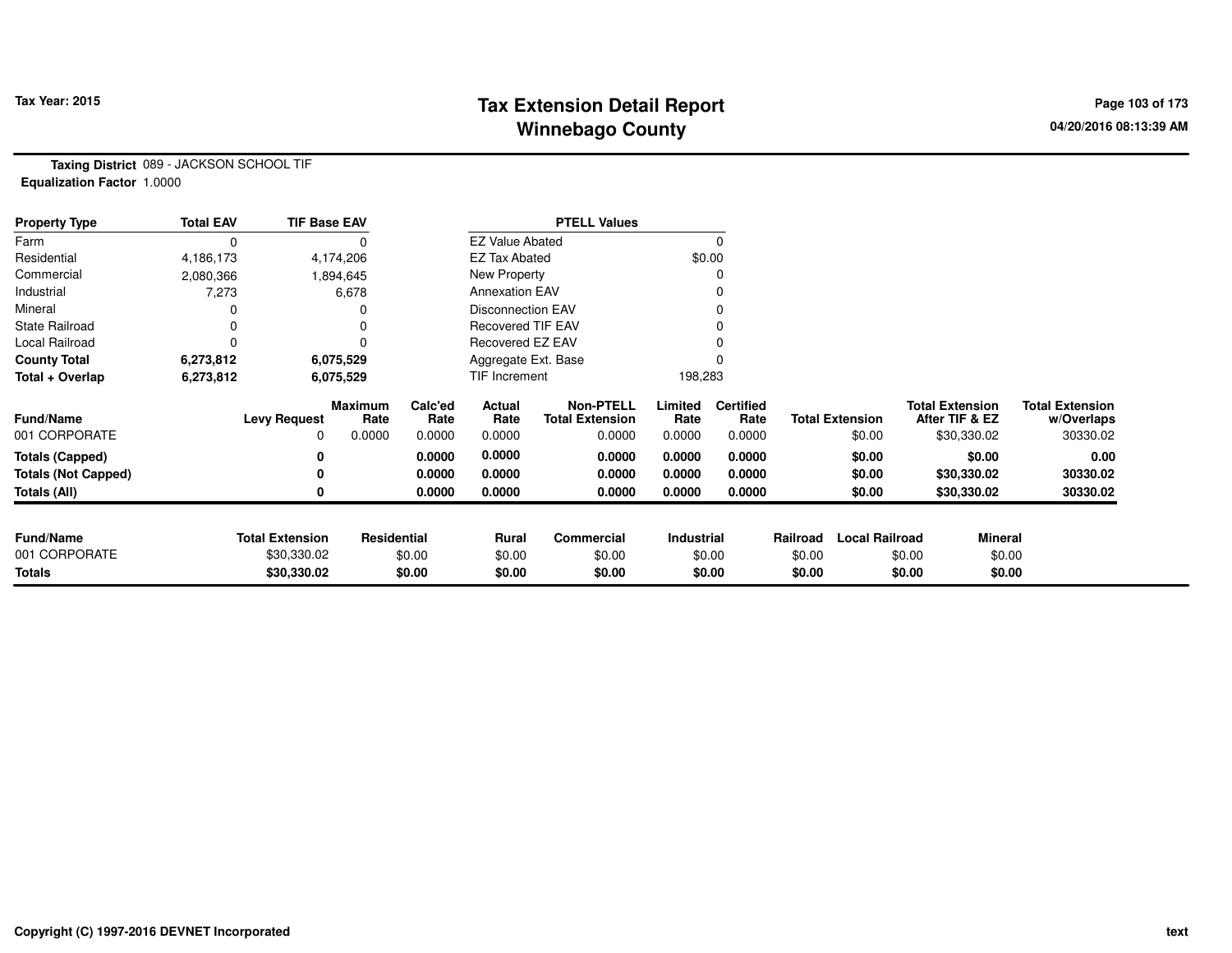## **Tax Extension Detail Report Tax Year: 2015 Page 104 of 173 Winnebago County**

**Taxing District** 090 - EASTSIDE TIF**Equalization Factor** 1.0000

| <b>Property Type</b>       | <b>Total EAV</b> | <b>TIF Base EAV</b>    |                 |                 |                          | <b>PTELL Values</b>                        |                 |                          |          |                        |                                          |                                      |
|----------------------------|------------------|------------------------|-----------------|-----------------|--------------------------|--------------------------------------------|-----------------|--------------------------|----------|------------------------|------------------------------------------|--------------------------------------|
| Farm                       | 0                |                        |                 |                 | <b>EZ Value Abated</b>   |                                            |                 |                          |          |                        |                                          |                                      |
| Residential                | 86,600           |                        | 47,099          |                 | <b>EZ Tax Abated</b>     |                                            |                 | \$0.00                   |          |                        |                                          |                                      |
| Commercial                 | 4,198,653        |                        | 1,837,887       |                 | New Property             |                                            |                 |                          |          |                        |                                          |                                      |
| Industrial                 | 50,927           |                        | 16,766          |                 | <b>Annexation EAV</b>    |                                            |                 |                          |          |                        |                                          |                                      |
| Mineral                    |                  |                        |                 |                 | <b>Disconnection EAV</b> |                                            |                 |                          |          |                        |                                          |                                      |
| <b>State Railroad</b>      |                  |                        |                 |                 | <b>Recovered TIF EAV</b> |                                            |                 |                          |          |                        |                                          |                                      |
| Local Railroad             |                  |                        |                 |                 | Recovered EZ EAV         |                                            |                 |                          |          |                        |                                          |                                      |
| <b>County Total</b>        | 4,336,180        |                        | 1,901,752       |                 | Aggregate Ext. Base      |                                            |                 |                          |          |                        |                                          |                                      |
| Total + Overlap            | 4,336,180        |                        | 1,901,752       |                 | TIF Increment            |                                            | 2,434,428       |                          |          |                        |                                          |                                      |
| <b>Fund/Name</b>           |                  | <b>Levy Request</b>    | Maximum<br>Rate | Calc'ed<br>Rate | Actual<br>Rate           | <b>Non-PTELL</b><br><b>Total Extension</b> | Limited<br>Rate | <b>Certified</b><br>Rate |          | <b>Total Extension</b> | <b>Total Extension</b><br>After TIF & EZ | <b>Total Extension</b><br>w/Overlaps |
| 001 CORPORATE              |                  | 0                      | 0.0025          | 0.0000          | 0.0000                   | 0.0000                                     | 0.0000          | 0.0000                   |          | \$0.00                 | \$372,377.66                             | 372377.66                            |
| <b>Totals (Capped)</b>     |                  | 0                      |                 | 0.0000          | 0.0000                   | 0.0000                                     | 0.0000          | 0.0000                   |          | \$0.00                 | \$0.00                                   | 0.00                                 |
| <b>Totals (Not Capped)</b> |                  |                        |                 | 0.0000          | 0.0000                   | 0.0000                                     | 0.0000          | 0.0000                   |          | \$0.00                 | \$372,377.66                             | 372377.66                            |
| Totals (All)               |                  | 0                      |                 | 0.0000          | 0.0000                   | 0.0000                                     | 0.0000          | 0.0000                   |          | \$0.00                 | \$372,377.66                             | 372377.66                            |
|                            |                  |                        |                 |                 |                          |                                            |                 |                          |          |                        |                                          |                                      |
| <b>Fund/Name</b>           |                  | <b>Total Extension</b> | Residential     |                 | Rural                    | Commercial                                 | Industrial      |                          | Railroad | <b>Local Railroad</b>  | <b>Mineral</b>                           |                                      |
| 001 CORPORATE              |                  | \$372,377.66           |                 | \$0.00          | \$0.00                   | \$0.00                                     |                 | \$0.00                   | \$0.00   |                        | \$0.00                                   | \$0.00                               |
| <b>Totals</b>              |                  | \$372,377.66           |                 | \$0.00          | \$0.00                   | \$0.00                                     |                 | \$0.00                   | \$0.00   |                        | \$0.00                                   | \$0.00                               |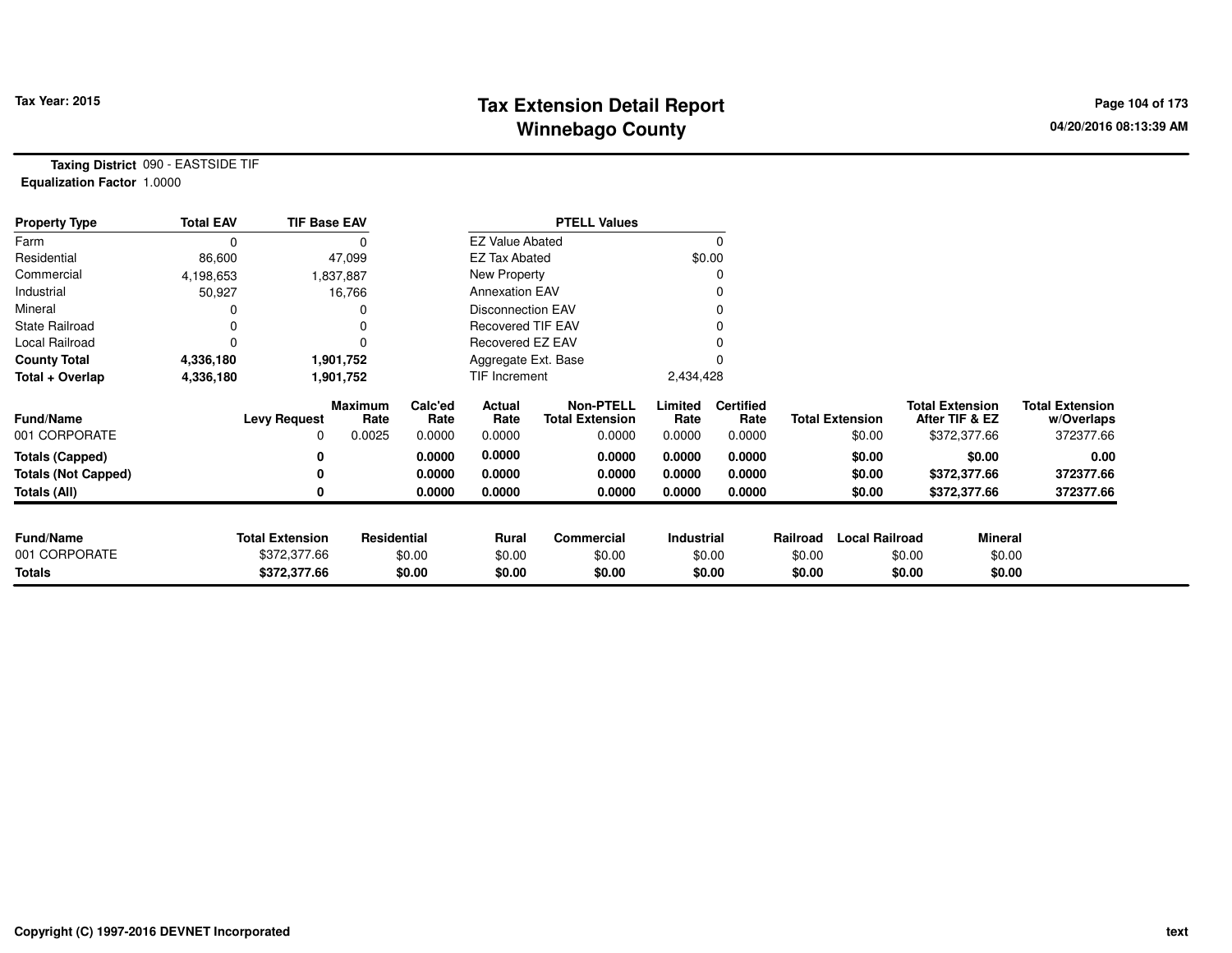## **Tax Extension Detail Report Tax Year: 2015 Page 105 of 173 Winnebago County**

**Taxing District** 091 - WESTSIDE TIF**Equalization Factor** 1.0000

| <b>Property Type</b>       | <b>Total EAV</b> | <b>TIF Base EAV</b>    |                        |                 |                          | <b>PTELL Values</b>                        |                 |                          |          |                        |                                          |                                      |
|----------------------------|------------------|------------------------|------------------------|-----------------|--------------------------|--------------------------------------------|-----------------|--------------------------|----------|------------------------|------------------------------------------|--------------------------------------|
| Farm                       |                  |                        |                        |                 | <b>EZ Value Abated</b>   |                                            |                 |                          |          |                        |                                          |                                      |
| Residential                |                  |                        | $\Omega$               |                 | <b>EZ Tax Abated</b>     |                                            |                 | \$0.00                   |          |                        |                                          |                                      |
| Commercial                 | 6,761,488        |                        | 2,933,891              |                 | New Property             |                                            |                 |                          |          |                        |                                          |                                      |
| Industrial                 | 181,076          |                        | 172,219                |                 | <b>Annexation EAV</b>    |                                            |                 |                          |          |                        |                                          |                                      |
| Mineral                    |                  |                        |                        |                 | <b>Disconnection EAV</b> |                                            |                 |                          |          |                        |                                          |                                      |
| <b>State Railroad</b>      |                  |                        |                        |                 | <b>Recovered TIF EAV</b> |                                            |                 |                          |          |                        |                                          |                                      |
| Local Railroad             |                  |                        |                        |                 | Recovered EZ EAV         |                                            |                 |                          |          |                        |                                          |                                      |
| <b>County Total</b>        | 6,942,564        |                        | 3,106,110              |                 | Aggregate Ext. Base      |                                            |                 |                          |          |                        |                                          |                                      |
| Total + Overlap            | 6,942,564        |                        | 3,106,110              |                 | TIF Increment            |                                            | 3,836,454       |                          |          |                        |                                          |                                      |
| <b>Fund/Name</b>           |                  | <b>Levy Request</b>    | <b>Maximum</b><br>Rate | Calc'ed<br>Rate | Actual<br>Rate           | <b>Non-PTELL</b><br><b>Total Extension</b> | Limited<br>Rate | <b>Certified</b><br>Rate |          | <b>Total Extension</b> | <b>Total Extension</b><br>After TIF & EZ | <b>Total Extension</b><br>w/Overlaps |
| 001 CORPORATE              |                  | 0                      | 0.0025                 | 0.0000          | 0.0000                   | 0.0000                                     | 0.0000          | 0.0000                   |          | \$0.00                 | \$586,835.84                             | 586835.84                            |
| <b>Totals (Capped)</b>     |                  | 0                      |                        | 0.0000          | 0.0000                   | 0.0000                                     | 0.0000          | 0.0000                   |          | \$0.00                 | \$0.00                                   | 0.00                                 |
| <b>Totals (Not Capped)</b> |                  | 0                      |                        | 0.0000          | 0.0000                   | 0.0000                                     | 0.0000          | 0.0000                   |          | \$0.00                 | \$586,835.84                             | 586835.84                            |
| Totals (All)               |                  | 0                      |                        | 0.0000          | 0.0000                   | 0.0000                                     | 0.0000          | 0.0000                   |          | \$0.00                 | \$586,835.84                             | 586835.84                            |
|                            |                  |                        |                        |                 |                          |                                            |                 |                          |          |                        |                                          |                                      |
| <b>Fund/Name</b>           |                  | <b>Total Extension</b> | Residential            |                 | Rural                    | Commercial                                 | Industrial      |                          | Railroad | <b>Local Railroad</b>  |                                          | <b>Mineral</b>                       |
| 001 CORPORATE              |                  | \$586,835.84           |                        | \$0.00          | \$0.00                   | \$0.00                                     |                 | \$0.00                   | \$0.00   |                        | \$0.00                                   | \$0.00                               |
| Totals                     |                  | \$586,835.84           |                        | \$0.00          | \$0.00                   | \$0.00                                     |                 | \$0.00                   | \$0.00   |                        | \$0.00                                   | \$0.00                               |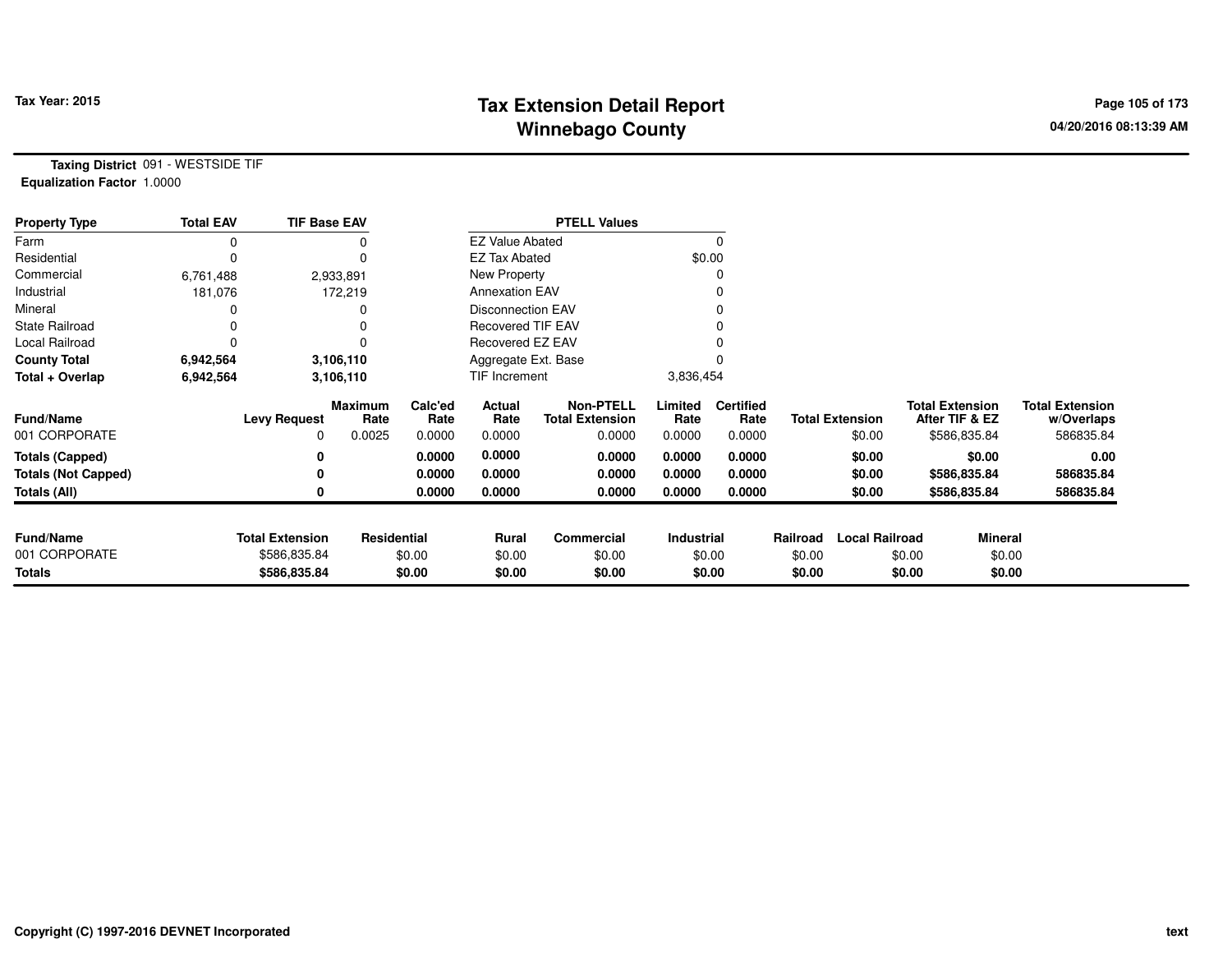## **Tax Extension Detail Report Tax Year: 2015 Page 106 of 173 Winnebago County**

**Taxing District** 092 - SEVENTH ST TIF**Equalization Factor** 1.0000

| <b>Property Type</b>       | <b>Total EAV</b> | <b>TIF Base EAV</b>    |                 |                 |                          | <b>PTELL Values</b>                        |                 |                          |          |                        |                                          |                                      |
|----------------------------|------------------|------------------------|-----------------|-----------------|--------------------------|--------------------------------------------|-----------------|--------------------------|----------|------------------------|------------------------------------------|--------------------------------------|
| Farm                       | 0                |                        |                 |                 | <b>EZ Value Abated</b>   |                                            |                 |                          |          |                        |                                          |                                      |
| Residential                | 2,530,552        |                        | 2,002,900       |                 | <b>EZ Tax Abated</b>     |                                            |                 | \$0.00                   |          |                        |                                          |                                      |
| Commercial                 | 7,413,136        |                        | 3,007,129       |                 | New Property             |                                            |                 |                          |          |                        |                                          |                                      |
| Industrial                 | 238,295          |                        | 167,507         |                 | <b>Annexation EAV</b>    |                                            |                 |                          |          |                        |                                          |                                      |
| Mineral                    |                  |                        |                 |                 | <b>Disconnection EAV</b> |                                            |                 |                          |          |                        |                                          |                                      |
| <b>State Railroad</b>      |                  |                        |                 |                 | <b>Recovered TIF EAV</b> |                                            |                 |                          |          |                        |                                          |                                      |
| Local Railroad             |                  |                        |                 |                 | Recovered EZ EAV         |                                            |                 |                          |          |                        |                                          |                                      |
| <b>County Total</b>        | 10,181,983       |                        | 5,177,536       |                 | Aggregate Ext. Base      |                                            |                 |                          |          |                        |                                          |                                      |
| Total + Overlap            | 10,181,983       |                        | 5,177,536       |                 | TIF Increment            |                                            | 5,004,447       |                          |          |                        |                                          |                                      |
| <b>Fund/Name</b>           |                  | <b>Levy Request</b>    | Maximum<br>Rate | Calc'ed<br>Rate | Actual<br>Rate           | <b>Non-PTELL</b><br><b>Total Extension</b> | Limited<br>Rate | <b>Certified</b><br>Rate |          | <b>Total Extension</b> | <b>Total Extension</b><br>After TIF & EZ | <b>Total Extension</b><br>w/Overlaps |
| 001 CORPORATE              |                  | 0                      | 0.0025          | 0.0000          | 0.0000                   | 0.0000                                     | 0.0000          | 0.0000                   |          | \$0.00                 | \$765,496.22                             | 765496.22                            |
| <b>Totals (Capped)</b>     |                  |                        |                 | 0.0000          | 0.0000                   | 0.0000                                     | 0.0000          | 0.0000                   |          | \$0.00                 | \$0.00                                   | 0.00                                 |
| <b>Totals (Not Capped)</b> |                  |                        |                 | 0.0000          | 0.0000                   | 0.0000                                     | 0.0000          | 0.0000                   |          | \$0.00                 | \$765,496.22                             | 765496.22                            |
| Totals (All)               |                  |                        |                 | 0.0000          | 0.0000                   | 0.0000                                     | 0.0000          | 0.0000                   |          | \$0.00                 | \$765,496.22                             | 765496.22                            |
|                            |                  |                        |                 |                 |                          |                                            |                 |                          |          |                        |                                          |                                      |
| <b>Fund/Name</b>           |                  | <b>Total Extension</b> | Residential     |                 | Rural                    | Commercial                                 | Industrial      |                          | Railroad | <b>Local Railroad</b>  | <b>Mineral</b>                           |                                      |
| 001 CORPORATE              |                  | \$765,496.22           |                 | \$0.00          | \$0.00                   | \$0.00                                     |                 | \$0.00                   | \$0.00   |                        | \$0.00                                   | \$0.00                               |
| <b>Totals</b>              |                  | \$765,496.22           |                 | \$0.00          | \$0.00                   | \$0.00                                     |                 | \$0.00                   | \$0.00   |                        | \$0.00                                   | \$0.00                               |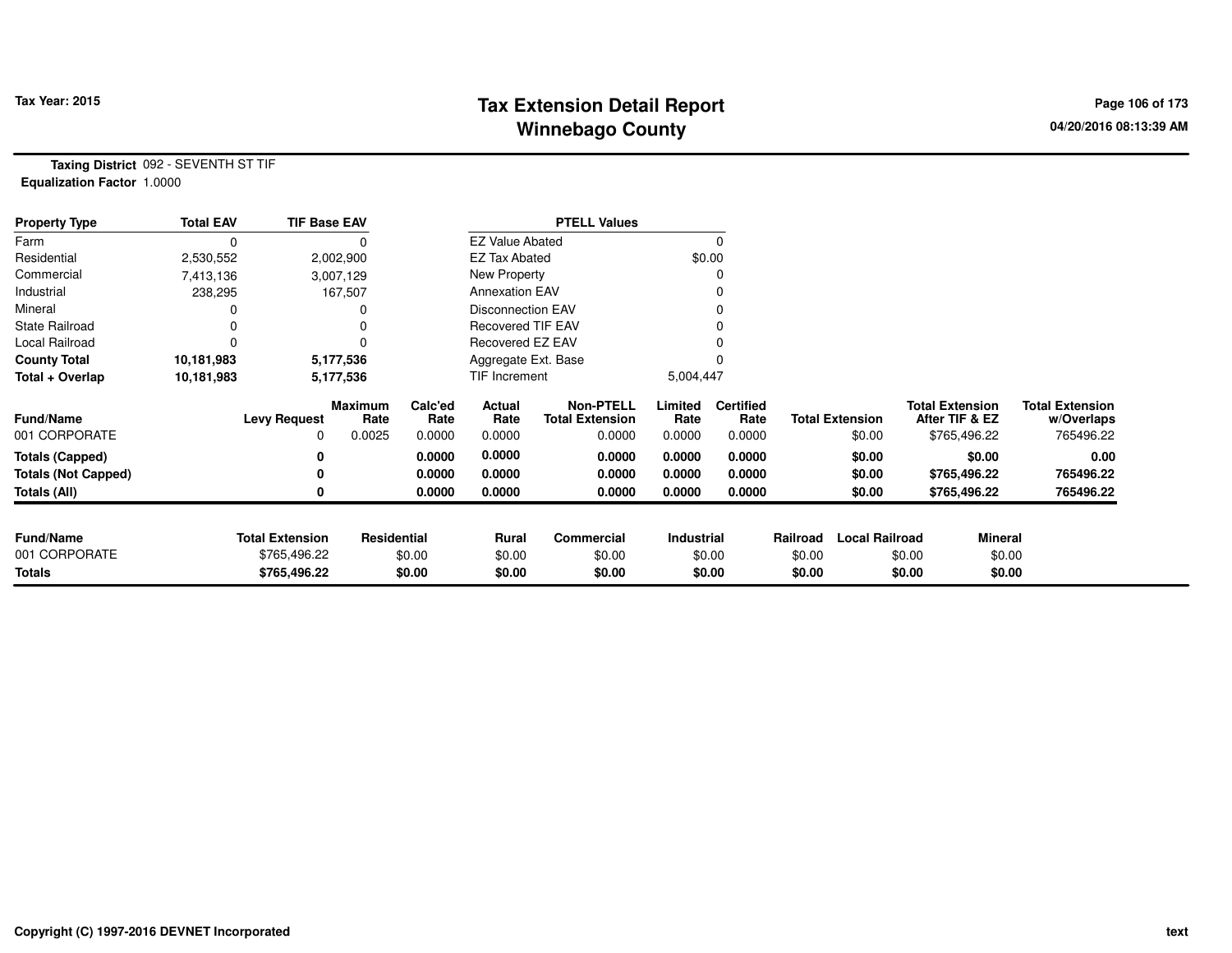## **Tax Extension Detail Report Tax Year: 2015 Page 107 of 173 Winnebago County**

**Taxing District** 093 - NORTH MAIN TIF**Equalization Factor** 1.0000

| <b>Property Type</b>       | <b>Total EAV</b> | <b>TIF Base EAV</b>    |                        |                 |                          | <b>PTELL Values</b>                        |                 |                          |          |                        |                                          |                |                                      |
|----------------------------|------------------|------------------------|------------------------|-----------------|--------------------------|--------------------------------------------|-----------------|--------------------------|----------|------------------------|------------------------------------------|----------------|--------------------------------------|
| Farm                       | 0                |                        |                        |                 | <b>EZ Value Abated</b>   |                                            |                 |                          |          |                        |                                          |                |                                      |
| Residential                | 260,489          |                        | 122,600                |                 | <b>EZ Tax Abated</b>     |                                            | \$0.00          |                          |          |                        |                                          |                |                                      |
| Commercial                 | 584,735          |                        | 424,002                |                 | New Property             |                                            |                 |                          |          |                        |                                          |                |                                      |
| Industrial                 | 267,080          |                        | 263,266                |                 | <b>Annexation EAV</b>    |                                            |                 |                          |          |                        |                                          |                |                                      |
| Mineral                    |                  |                        |                        |                 | <b>Disconnection EAV</b> |                                            |                 |                          |          |                        |                                          |                |                                      |
| <b>State Railroad</b>      | ი                |                        |                        |                 | <b>Recovered TIF EAV</b> |                                            |                 |                          |          |                        |                                          |                |                                      |
| Local Railroad             | 0                |                        |                        |                 | Recovered EZ EAV         |                                            |                 |                          |          |                        |                                          |                |                                      |
| <b>County Total</b>        | 1,112,304        |                        | 809,868                |                 | Aggregate Ext. Base      |                                            |                 |                          |          |                        |                                          |                |                                      |
| Total + Overlap            | 1,112,304        |                        | 809,868                |                 | TIF Increment            |                                            | 302,436         |                          |          |                        |                                          |                |                                      |
| <b>Fund/Name</b>           |                  | <b>Levy Request</b>    | <b>Maximum</b><br>Rate | Calc'ed<br>Rate | Actual<br>Rate           | <b>Non-PTELL</b><br><b>Total Extension</b> | Limited<br>Rate | <b>Certified</b><br>Rate |          | <b>Total Extension</b> | <b>Total Extension</b><br>After TIF & EZ |                | <b>Total Extension</b><br>w/Overlaps |
| 001 CORPORATE              |                  | 0                      | 0.0025                 | 0.0000          | 0.0000                   | 0.0000                                     | 0.0000          | 0.0000                   |          | \$0.00                 |                                          | \$46,261.58    | 46261.58                             |
| <b>Totals (Capped)</b>     |                  | 0                      |                        | 0.0000          | 0.0000                   | 0.0000                                     | 0.0000          | 0.0000                   |          | \$0.00                 |                                          | \$0.00         | 0.00                                 |
| <b>Totals (Not Capped)</b> |                  | 0                      |                        | 0.0000          | 0.0000                   | 0.0000                                     | 0.0000          | 0.0000                   |          | \$0.00                 |                                          | \$46,261.58    | 46261.58                             |
| Totals (All)               |                  | 0                      |                        | 0.0000          | 0.0000                   | 0.0000                                     | 0.0000          | 0.0000                   |          | \$0.00                 |                                          | \$46,261.58    | 46261.58                             |
|                            |                  |                        |                        |                 |                          |                                            |                 |                          |          |                        |                                          |                |                                      |
| <b>Fund/Name</b>           |                  | <b>Total Extension</b> | <b>Residential</b>     |                 | <b>Rural</b>             | Commercial                                 | Industrial      |                          | Railroad | <b>Local Railroad</b>  |                                          | <b>Mineral</b> |                                      |
| 001 CORPORATE              |                  | \$46,261.58            |                        | \$0.00          | \$0.00                   | \$0.00                                     |                 | \$0.00                   | \$0.00   |                        | \$0.00                                   | \$0.00         |                                      |
| <b>Totals</b>              |                  | \$46,261.58            |                        | \$0.00          | \$0.00                   | \$0.00                                     |                 | \$0.00                   | \$0.00   |                        | \$0.00                                   | \$0.00         |                                      |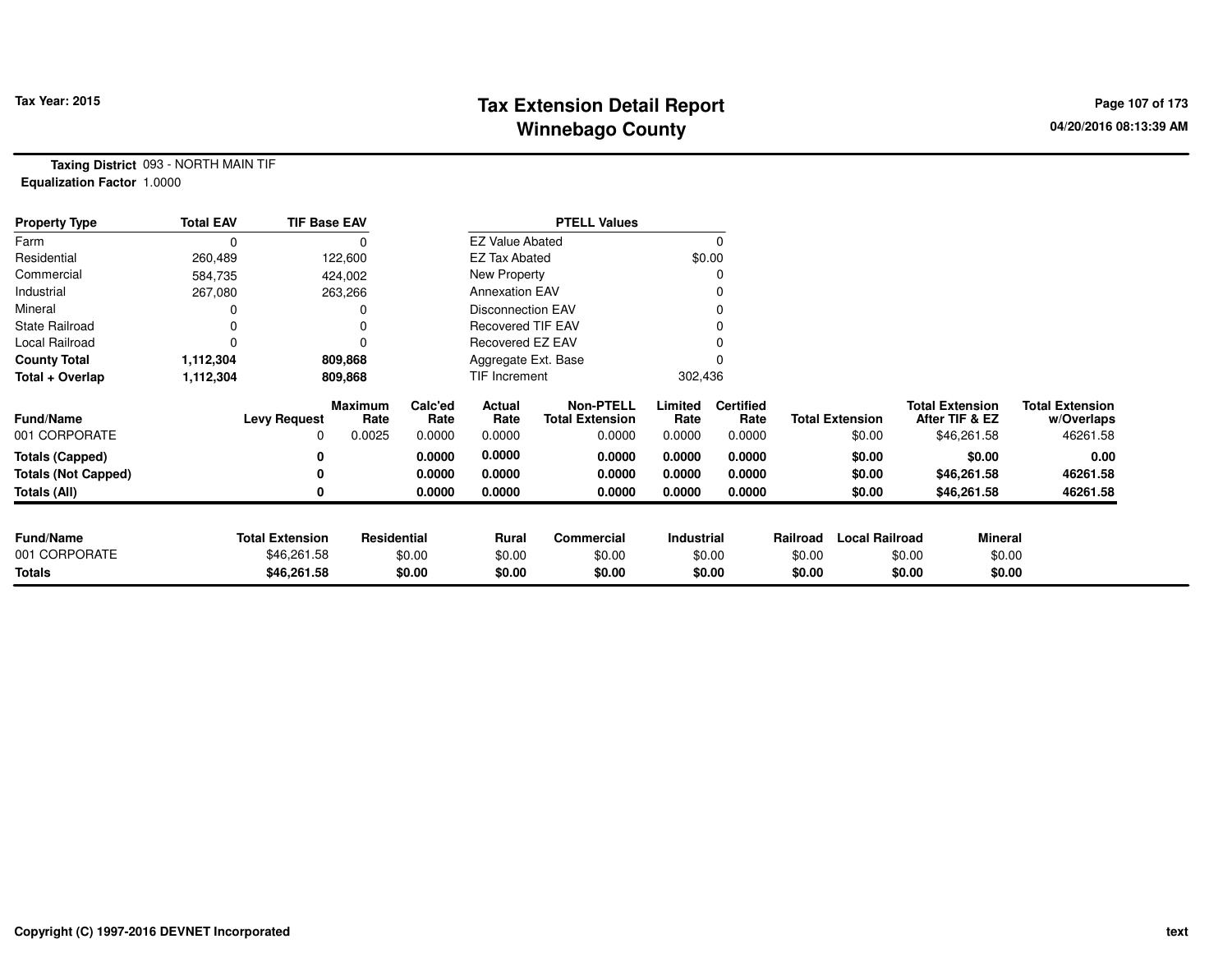## **Tax Extension Detail Report Tax Year: 2015 Page 108 of 173 Winnebago County**

**Taxing District** 094 - GLOBAL TRADE TIF #1**Equalization Factor** 1.0000

| <b>Property Type</b>       | <b>Total EAV</b> | <b>TIF Base EAV</b>    |                    |                 |                          | <b>PTELL Values</b>                        |                 |                          |          |                        |                                          |                |                                      |
|----------------------------|------------------|------------------------|--------------------|-----------------|--------------------------|--------------------------------------------|-----------------|--------------------------|----------|------------------------|------------------------------------------|----------------|--------------------------------------|
| Farm                       | 27,075           |                        | 15,680             |                 | <b>EZ Value Abated</b>   |                                            |                 |                          |          |                        |                                          |                |                                      |
| Residential                |                  |                        |                    |                 | <b>EZ Tax Abated</b>     |                                            |                 | \$0.00                   |          |                        |                                          |                |                                      |
| Commercial                 | 1,268,794        |                        | 1,252,051          |                 | New Property             |                                            |                 |                          |          |                        |                                          |                |                                      |
| Industrial                 | 26,378,489       |                        | 20,513,890         |                 | <b>Annexation EAV</b>    |                                            |                 |                          |          |                        |                                          |                |                                      |
| Mineral                    |                  |                        |                    |                 | <b>Disconnection EAV</b> |                                            |                 |                          |          |                        |                                          |                |                                      |
| <b>State Railroad</b>      |                  |                        |                    |                 | <b>Recovered TIF EAV</b> |                                            |                 |                          |          |                        |                                          |                |                                      |
| Local Railroad             |                  |                        |                    |                 | Recovered EZ EAV         |                                            |                 |                          |          |                        |                                          |                |                                      |
| <b>County Total</b>        | 27,674,358       |                        | 21,781,621         |                 | Aggregate Ext. Base      |                                            |                 |                          |          |                        |                                          |                |                                      |
| Total + Overlap            | 27,674,358       |                        | 21,781,621         |                 | TIF Increment            |                                            |                 | 5,892,737                |          |                        |                                          |                |                                      |
| <b>Fund/Name</b>           |                  | <b>Levy Request</b>    | Maximum<br>Rate    | Calc'ed<br>Rate | Actual<br>Rate           | <b>Non-PTELL</b><br><b>Total Extension</b> | Limited<br>Rate | <b>Certified</b><br>Rate |          | <b>Total Extension</b> | <b>Total Extension</b><br>After TIF & EZ |                | <b>Total Extension</b><br>w/Overlaps |
| 001 CORPORATE              |                  | 0                      | 0.0025             | 0.0000          | 0.0000                   | 0.0000                                     | 0.0000          | 0.0000                   |          | \$0.00                 | \$901,370.98                             |                | 901370.98                            |
| Totals (Capped)            |                  |                        |                    | 0.0000          | 0.0000                   | 0.0000                                     | 0.0000          | 0.0000                   |          | \$0.00                 |                                          | \$0.00         | 0.00                                 |
| <b>Totals (Not Capped)</b> |                  |                        |                    | 0.0000          | 0.0000                   | 0.0000                                     | 0.0000          | 0.0000                   |          | \$0.00                 | \$901,370.98                             |                | 901370.98                            |
| Totals (All)               |                  |                        |                    | 0.0000          | 0.0000                   | 0.0000                                     | 0.0000          | 0.0000                   |          | \$0.00                 | \$901,370.98                             |                | 901370.98                            |
|                            |                  |                        |                    |                 |                          |                                            |                 |                          |          |                        |                                          |                |                                      |
| <b>Fund/Name</b>           |                  | <b>Total Extension</b> | <b>Residential</b> |                 | Rural                    | <b>Commercial</b>                          | Industrial      |                          | Railroad | <b>Local Railroad</b>  |                                          | <b>Mineral</b> |                                      |
| 001 CORPORATE              |                  | \$901,370.98           |                    | \$0.00          | \$0.00                   | \$0.00                                     |                 | \$0.00                   | \$0.00   |                        | \$0.00                                   | \$0.00         |                                      |
| Totals                     |                  | \$901,370.98           |                    | \$0.00          | \$0.00                   | \$0.00                                     |                 | \$0.00                   | \$0.00   |                        | \$0.00                                   | \$0.00         |                                      |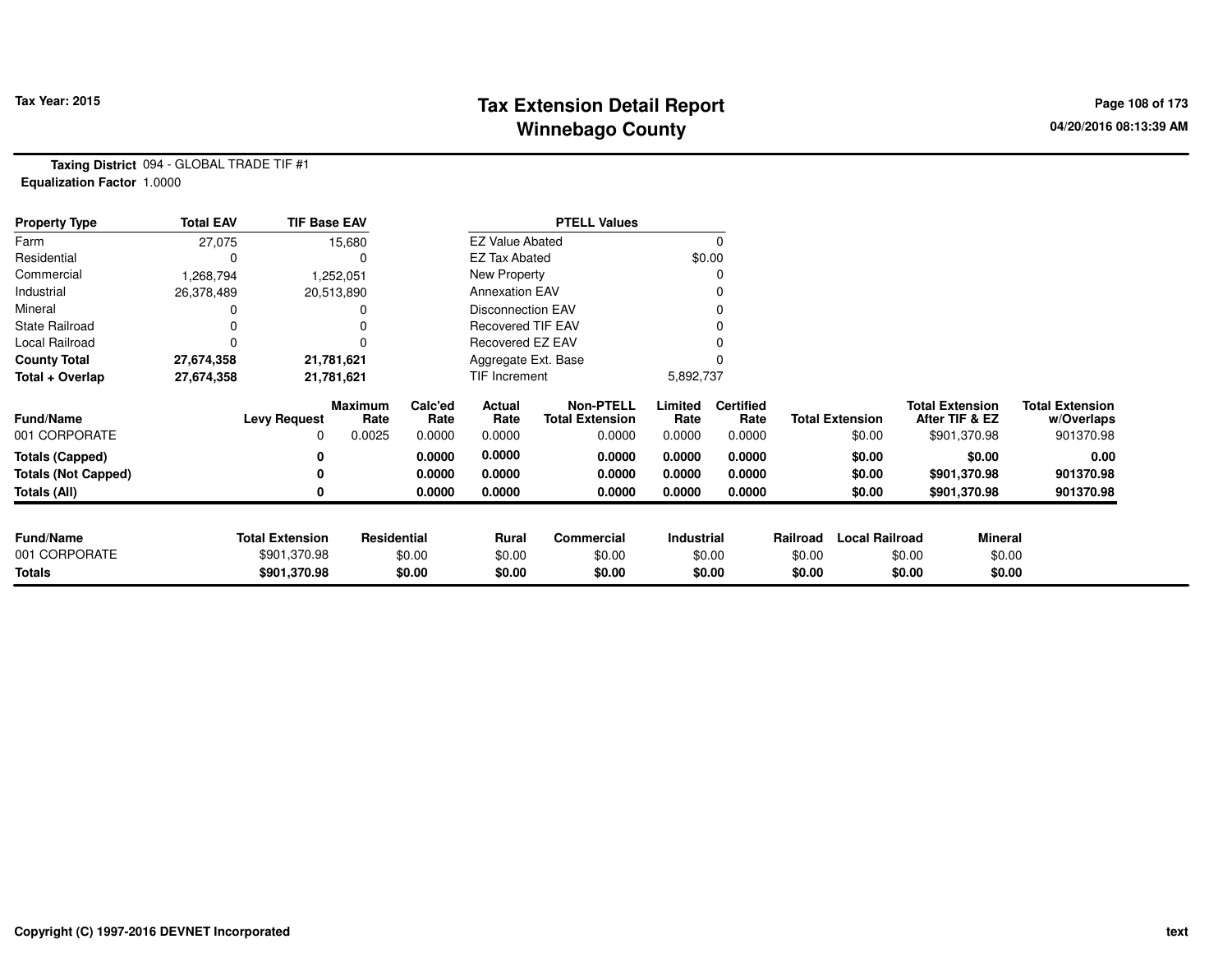# **Tax Extension Detail Report Tax Year: 2015 Page 109 of 173 Winnebago County**

**Taxing District** 098 - MACHESNEY PARK TIF**Equalization Factor** 1.0000

| <b>Property Type</b>       | <b>Total EAV</b> | <b>TIF Base EAV</b>    |                        |                 |                          | <b>PTELL Values</b>                        |                 |                          |          |                        |                                          |              |                                      |
|----------------------------|------------------|------------------------|------------------------|-----------------|--------------------------|--------------------------------------------|-----------------|--------------------------|----------|------------------------|------------------------------------------|--------------|--------------------------------------|
| Farm                       | 0                |                        |                        |                 | <b>EZ Value Abated</b>   |                                            |                 | 0                        |          |                        |                                          |              |                                      |
| Residential                | 10,888           |                        | 9,315                  |                 | <b>EZ Tax Abated</b>     |                                            |                 | \$0.00                   |          |                        |                                          |              |                                      |
| Commercial                 | 8,782,895        |                        | 528,341                |                 | New Property             |                                            |                 | 0                        |          |                        |                                          |              |                                      |
| Industrial                 | 153,242          |                        | 49,922                 |                 | <b>Annexation EAV</b>    |                                            |                 |                          |          |                        |                                          |              |                                      |
| Mineral                    |                  |                        | 0                      |                 | Disconnection EAV        |                                            |                 | 0                        |          |                        |                                          |              |                                      |
| <b>State Railroad</b>      |                  |                        | 0                      |                 | <b>Recovered TIF EAV</b> |                                            |                 |                          |          |                        |                                          |              |                                      |
| Local Railroad             |                  |                        | 0                      |                 | Recovered EZ EAV         |                                            |                 |                          |          |                        |                                          |              |                                      |
| <b>County Total</b>        | 8,947,025        |                        | 587,578                |                 | Aggregate Ext. Base      |                                            |                 |                          |          |                        |                                          |              |                                      |
| Total + Overlap            | 8,947,025        |                        | 587,578                |                 | TIF Increment            |                                            | 8,359,447       |                          |          |                        |                                          |              |                                      |
| <b>Fund/Name</b>           |                  | <b>Levy Request</b>    | <b>Maximum</b><br>Rate | Calc'ed<br>Rate | Actual<br>Rate           | <b>Non-PTELL</b><br><b>Total Extension</b> | Limited<br>Rate | <b>Certified</b><br>Rate |          | <b>Total Extension</b> | <b>Total Extension</b><br>After TIF & EZ |              | <b>Total Extension</b><br>w/Overlaps |
| 001 CORPORATE              |                  | 0                      | 0.0025                 | 0.0000          | 0.0000                   | 0.0000                                     | 0.0000          | 0.0000                   |          | \$0.00                 |                                          | \$972,047.72 | 972047.72                            |
| <b>Totals (Capped)</b>     |                  | 0                      |                        | 0.0000          | 0.0000                   | 0.0000                                     | 0.0000          | 0.0000                   |          | \$0.00                 |                                          | \$0.00       | 0.00                                 |
| <b>Totals (Not Capped)</b> |                  | 0                      |                        | 0.0000          | 0.0000                   | 0.0000                                     | 0.0000          | 0.0000                   |          | \$0.00                 |                                          | \$972,047.72 | 972047.72                            |
| <b>Totals (All)</b>        |                  | 0                      |                        | 0.0000          | 0.0000                   | 0.0000                                     | 0.0000          | 0.0000                   |          | \$0.00                 |                                          | \$972,047.72 | 972047.72                            |
| <b>Fund/Name</b>           |                  | <b>Total Extension</b> | Residential            |                 | Rural                    | Commercial                                 | Industrial      |                          | Railroad | <b>Local Railroad</b>  |                                          | Mineral      |                                      |
| 001 CORPORATE              |                  | \$972,047.72           |                        | \$0.00          | \$0.00                   | \$0.00                                     |                 | \$0.00                   | \$0.00   |                        | \$0.00                                   | \$0.00       |                                      |
| <b>Totals</b>              |                  | \$972,047.72           |                        | \$0.00          | \$0.00                   | \$0.00                                     |                 | \$0.00                   | \$0.00   |                        | \$0.00                                   | \$0.00       |                                      |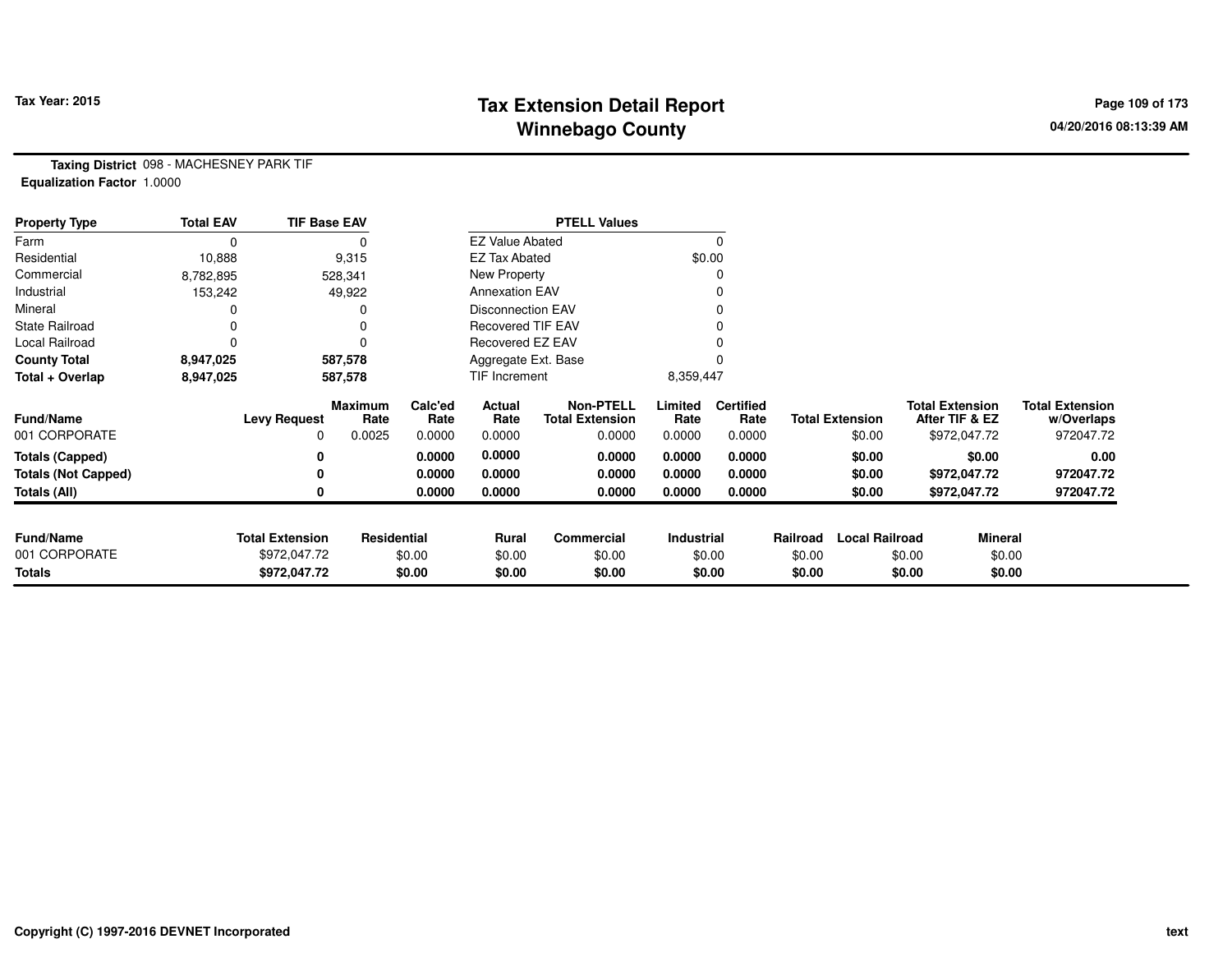# **Tax Extension Detail Report Tax Year: 2015 Page 110 of 173 Winnebago County**

**Taxing District** 101 - BU/HA MULTI TOWNSHIP**Equalization Factor** 1.0000

| <b>Property Type</b>       | <b>Total EAV</b> | <b>Rate Setting EAV</b> |                        |                 |                          | <b>PTELL Values</b>                        |                 |                          |                        |                       |                                          |                                      |
|----------------------------|------------------|-------------------------|------------------------|-----------------|--------------------------|--------------------------------------------|-----------------|--------------------------|------------------------|-----------------------|------------------------------------------|--------------------------------------|
| Farm                       | 15,927,915       |                         | 15,927,915             |                 | <b>EZ Value Abated</b>   |                                            |                 |                          |                        |                       |                                          |                                      |
| Residential                | 18,431,033       |                         | 18,431,033             |                 | <b>EZ Tax Abated</b>     |                                            | \$0.00          |                          |                        |                       |                                          |                                      |
| Commercial                 | 1,407,137        |                         | 1,407,137              |                 | New Property             |                                            | 261,890         |                          |                        |                       |                                          |                                      |
| Industrial                 |                  |                         |                        |                 | <b>Annexation EAV</b>    |                                            |                 |                          |                        |                       |                                          |                                      |
| Mineral                    |                  |                         |                        |                 | <b>Disconnection EAV</b> |                                            |                 |                          |                        |                       |                                          |                                      |
| <b>State Railroad</b>      |                  |                         |                        |                 | Recovered TIF EAV        |                                            |                 |                          |                        |                       |                                          |                                      |
| Local Railroad             |                  |                         |                        |                 | Recovered EZ EAV         |                                            |                 |                          |                        |                       |                                          |                                      |
| <b>County Total</b>        | 35,766,085       |                         | 35,766,085             |                 | Aggregate Ext. Base      |                                            | 18,396          |                          |                        |                       |                                          |                                      |
| Total + Overlap            | 35,766,085       |                         | 35,766,085             |                 | TIF Increment            |                                            |                 |                          |                        |                       |                                          |                                      |
| <b>Fund/Name</b>           |                  | <b>Levy Request</b>     | <b>Maximum</b><br>Rate | Calc'ed<br>Rate | Actual<br>Rate           | <b>Non-PTELL</b><br><b>Total Extension</b> | Limited<br>Rate | <b>Certified</b><br>Rate | <b>Total Extension</b> |                       | <b>Total Extension</b><br>After TIF & EZ | <b>Total Extension</b><br>w/Overlaps |
| 147 ASSESSING PURPOSES (mu |                  | 19,455                  | 0.0000                 | 0.0544          | 0.0544                   | 19456.7502                                 | 0.0523          | 0.0523                   |                        | \$18,705.66           | \$18,705.66                              | 18705.66                             |
| <b>Totals (Capped)</b>     |                  | 19,455                  |                        | 0.0544          | 0.0544                   | 19456.7502                                 | 0.0523          | 0.0523                   |                        | \$18,705.66           | \$18,705.66                              | 18705.66                             |
| <b>Totals (Not Capped)</b> |                  | 0                       |                        | 0.0000          | 0.0000                   | 0.0000                                     | 0.0000          | 0.0000                   |                        | \$0.00                | \$0.00                                   | 0.00                                 |
| Totals (All)               |                  | 19,455                  |                        | 0.0544          | 0.0544                   | 19456.7502                                 | 0.0523          | 0.0523                   |                        | \$18,705.66           | \$18,705.66                              | 18705.66                             |
|                            |                  |                         |                        |                 |                          |                                            |                 |                          |                        |                       |                                          |                                      |
| <b>Fund/Name</b>           |                  | <b>Total Extension</b>  | Residential            |                 | <b>Rural</b>             | Commercial                                 | Industrial      |                          | Railroad               | <b>Local Railroad</b> | <b>Mineral</b>                           |                                      |
| 147 ASSESSING PURPOSES (mu |                  | \$18,705.66             |                        | \$9,639.43      | \$8,330.30               | \$735.93                                   |                 | \$0.00                   | \$0.00                 | \$0.00                | \$0.00                                   |                                      |
| Totals                     |                  | \$18,705.66             |                        | \$9,639.43      | \$8,330.30               | \$735.93                                   |                 | \$0.00                   | \$0.00                 | \$0.00                | \$0.00                                   |                                      |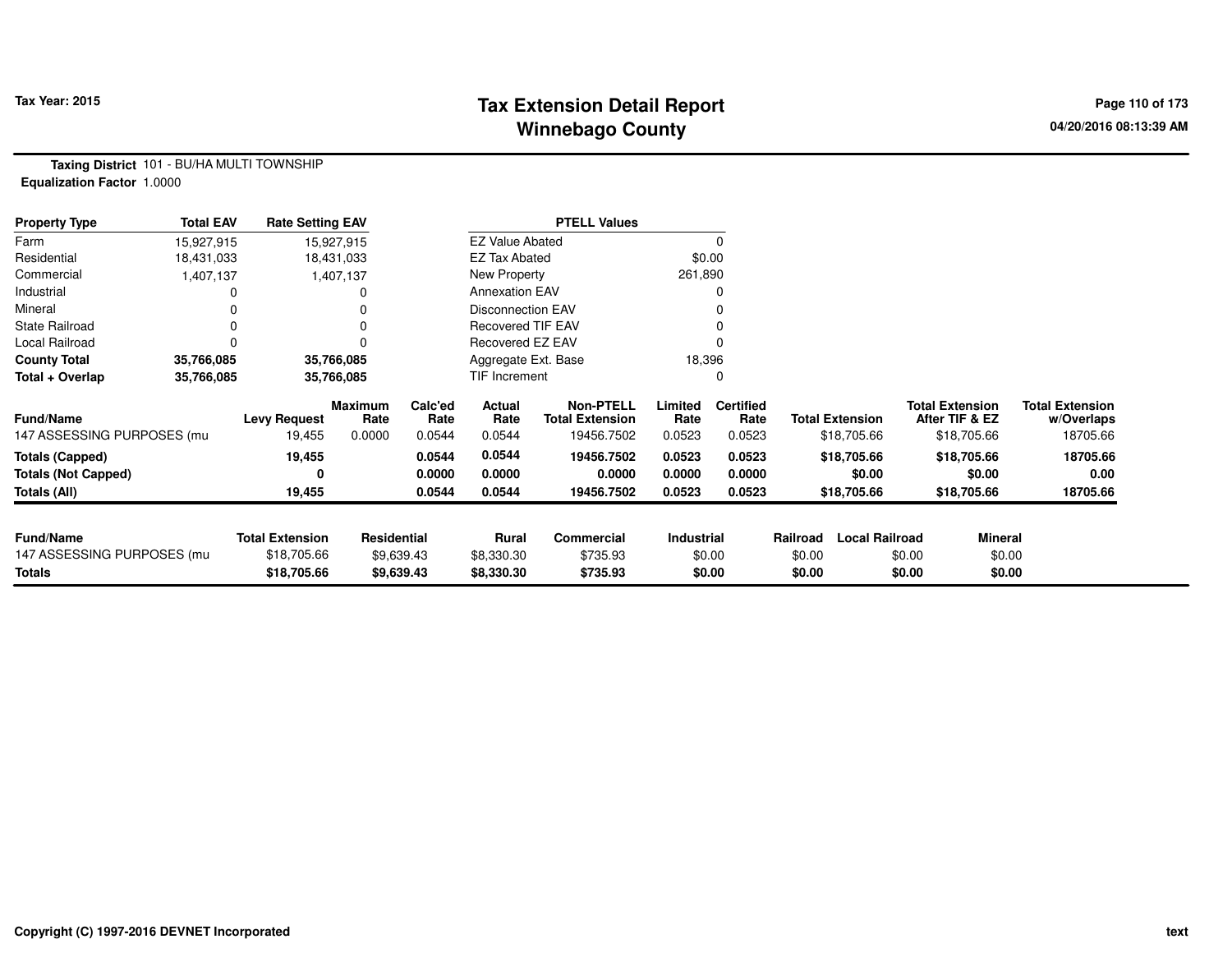# **Tax Extension Detail Report Tax Year: 2015 Page 111 of 173 Winnebago County**

**Taxing District** 102 - DU/LA MULTI TOWNSHIP**Equalization Factor** 1.0000

| <b>Property Type</b>       | <b>Total EAV</b> | <b>Rate Setting EAV</b> |                        |                 |                          | <b>PTELL Values</b>                        |                 |                          |          |                        |                                          |                |                                      |
|----------------------------|------------------|-------------------------|------------------------|-----------------|--------------------------|--------------------------------------------|-----------------|--------------------------|----------|------------------------|------------------------------------------|----------------|--------------------------------------|
| Farm                       | 13,987,673       |                         | 13,987,673             |                 | <b>EZ Value Abated</b>   |                                            |                 | 0                        |          |                        |                                          |                |                                      |
| Residential                | 50,192,017       |                         | 50,140,229             |                 | <b>EZ Tax Abated</b>     |                                            |                 | \$0.00                   |          |                        |                                          |                |                                      |
| Commercial                 | 4, 111, 211      |                         | 3,959,934              |                 | New Property             |                                            |                 | 9,540                    |          |                        |                                          |                |                                      |
| Industrial                 | 292,573          |                         | 254,871                |                 | <b>Annexation EAV</b>    |                                            |                 | 0                        |          |                        |                                          |                |                                      |
| Mineral                    |                  |                         |                        |                 | Disconnection EAV        |                                            |                 | 0                        |          |                        |                                          |                |                                      |
| <b>State Railroad</b>      |                  |                         |                        |                 | <b>Recovered TIF EAV</b> |                                            |                 |                          |          |                        |                                          |                |                                      |
| Local Railroad             |                  |                         |                        |                 | Recovered EZ EAV         |                                            |                 |                          |          |                        |                                          |                |                                      |
| <b>County Total</b>        | 68,583,474       |                         | 68,342,707             |                 | Aggregate Ext. Base      |                                            | 27,558          |                          |          |                        |                                          |                |                                      |
| Total + Overlap            | 68,583,474       |                         | 68,342,707             |                 | TIF Increment            |                                            | 240,767         |                          |          |                        |                                          |                |                                      |
| Fund/Name                  |                  | <b>Levy Request</b>     | <b>Maximum</b><br>Rate | Calc'ed<br>Rate | Actual<br>Rate           | <b>Non-PTELL</b><br><b>Total Extension</b> | Limited<br>Rate | <b>Certified</b><br>Rate |          | <b>Total Extension</b> | <b>Total Extension</b><br>After TIF & EZ |                | <b>Total Extension</b><br>w/Overlaps |
| 147 ASSESSING PURPOSES (mu |                  | 27,500                  | 0.0000                 | 0.0402          | 0.0403                   | 27639.1400                                 | 0.0403          | 0.0403                   |          | \$27,639.14            | \$27,542.11                              |                | 27542.11                             |
| <b>Totals (Capped)</b>     |                  | 27,500                  |                        | 0.0402          | 0.0403                   | 27639.1400                                 | 0.0403          | 0.0403                   |          | \$27,639.14            | \$27,542.11                              |                | 27542.11                             |
| <b>Totals (Not Capped)</b> |                  | 0                       |                        | 0.0000          | 0.0000                   | 0.0000                                     | 0.0000          | 0.0000                   |          | \$0.00                 | \$0.00                                   |                | 0.00                                 |
| Totals (All)               |                  | 27,500                  |                        | 0.0402          | 0.0403                   | 27639.1400                                 | 0.0403          | 0.0403                   |          | \$27,639.14            | \$27,542.11                              |                | 27542.11                             |
|                            |                  |                         |                        |                 |                          |                                            |                 |                          |          |                        |                                          |                |                                      |
| <b>Fund/Name</b>           |                  | <b>Total Extension</b>  | Residential            |                 | Rural                    | <b>Commercial</b>                          | Industrial      |                          | Railroad | <b>Local Railroad</b>  |                                          | <b>Mineral</b> |                                      |
| 147 ASSESSING PURPOSES (mu |                  | \$27,542.11             | \$20,206.52            |                 | \$5,637.03               | \$1,595.85                                 | \$102.71        |                          | \$0.00   |                        | \$0.00                                   | \$0.00         |                                      |
| Totals                     |                  | \$27,542.11             | \$20,206.52            |                 | \$5,637.03               | \$1,595.85                                 | \$102.71        |                          | \$0.00   |                        | \$0.00                                   | \$0.00         |                                      |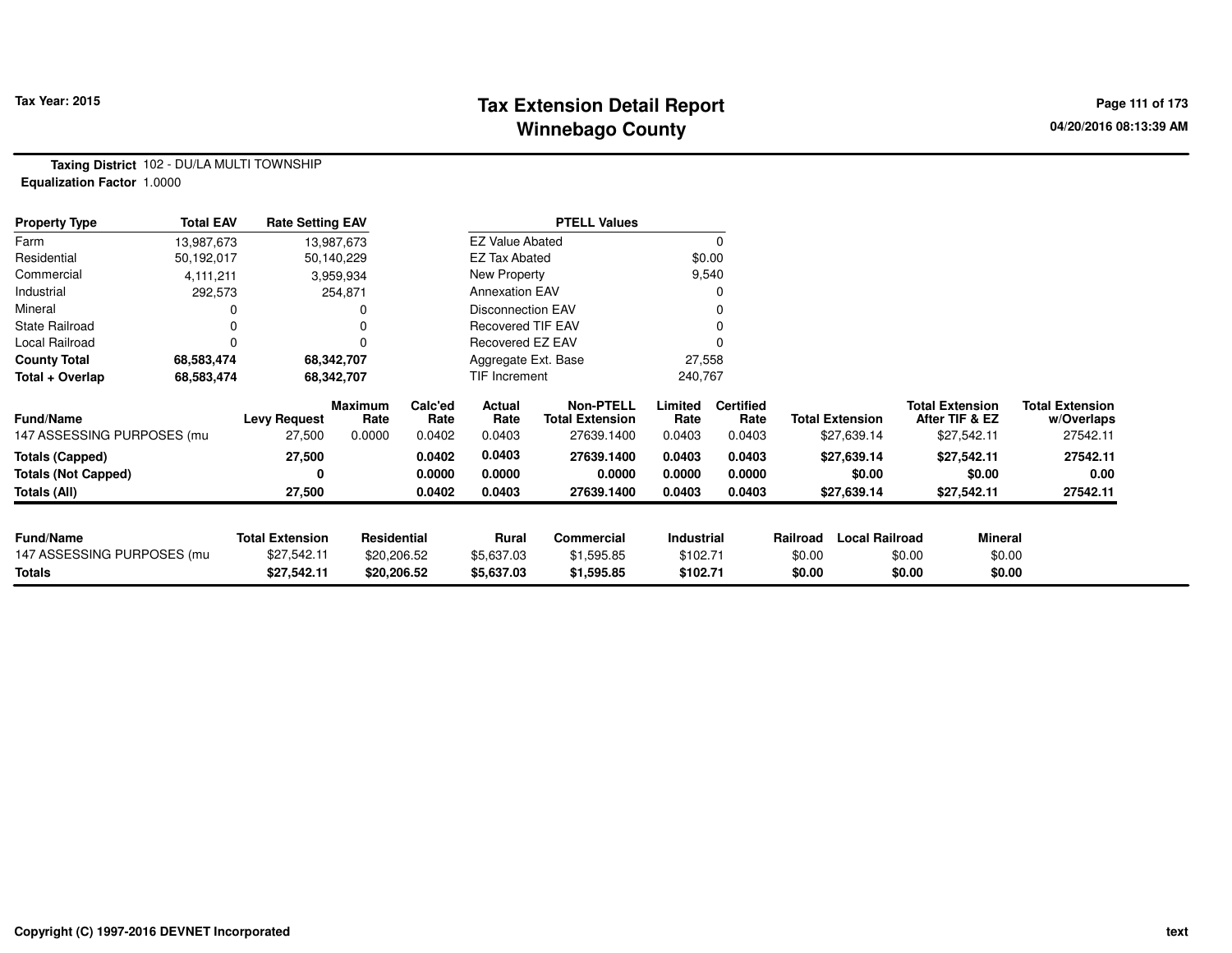# **Tax Extension Detail Report Tax Year: 2015 Page 112 of 173 Winnebago County**

**Taxing District** 104 - SOUTH ROCKFORD TIF**Equalization Factor** 1.0000

| <b>Property Type</b>       | <b>Total EAV</b> | <b>TIF Base EAV</b>    |                        |                 |                          | <b>PTELL Values</b>                        |                 |                          |          |                        |                                          |                |                                      |
|----------------------------|------------------|------------------------|------------------------|-----------------|--------------------------|--------------------------------------------|-----------------|--------------------------|----------|------------------------|------------------------------------------|----------------|--------------------------------------|
| Farm                       | $\Omega$         |                        |                        |                 | <b>EZ Value Abated</b>   |                                            |                 |                          |          |                        |                                          |                |                                      |
| Residential                | 269,436          |                        | 165,703                |                 | <b>EZ Tax Abated</b>     |                                            |                 | \$0.00                   |          |                        |                                          |                |                                      |
| Commercial                 | 1,014,539        |                        | 374,262                |                 | New Property             |                                            |                 |                          |          |                        |                                          |                |                                      |
| Industrial                 | 1,144,110        |                        | 1,118,651              |                 | <b>Annexation EAV</b>    |                                            |                 |                          |          |                        |                                          |                |                                      |
| Mineral                    |                  |                        |                        |                 | <b>Disconnection EAV</b> |                                            |                 |                          |          |                        |                                          |                |                                      |
| <b>State Railroad</b>      |                  |                        |                        |                 | <b>Recovered TIF EAV</b> |                                            |                 |                          |          |                        |                                          |                |                                      |
| Local Railroad             | 0                |                        |                        |                 | Recovered EZ EAV         |                                            |                 |                          |          |                        |                                          |                |                                      |
| <b>County Total</b>        | 2,428,085        |                        | 1,658,616              |                 | Aggregate Ext. Base      |                                            |                 |                          |          |                        |                                          |                |                                      |
| Total + Overlap            | 2,428,085        |                        | 1,658,616              |                 | TIF Increment            |                                            | 769,469         |                          |          |                        |                                          |                |                                      |
| <b>Fund/Name</b>           |                  | <b>Levy Request</b>    | <b>Maximum</b><br>Rate | Calc'ed<br>Rate | Actual<br>Rate           | <b>Non-PTELL</b><br><b>Total Extension</b> | Limited<br>Rate | <b>Certified</b><br>Rate |          | <b>Total Extension</b> | <b>Total Extension</b><br>After TIF & EZ |                | <b>Total Extension</b><br>w/Overlaps |
| 001 CORPORATE              |                  | 0                      | 0.0000                 | 0.0000          | 0.0000                   | 0.0000                                     | 0.0000          | 0.0000                   |          | \$0.00                 | \$117,700.58                             |                | 117700.58                            |
| <b>Totals (Capped)</b>     |                  | 0                      |                        | 0.0000          | 0.0000                   | 0.0000                                     | 0.0000          | 0.0000                   |          | \$0.00                 |                                          | \$0.00         | 0.00                                 |
| <b>Totals (Not Capped)</b> |                  | 0                      |                        | 0.0000          | 0.0000                   | 0.0000                                     | 0.0000          | 0.0000                   |          | \$0.00                 | \$117,700.58                             |                | 117700.58                            |
| <b>Totals (All)</b>        |                  | 0                      |                        | 0.0000          | 0.0000                   | 0.0000                                     | 0.0000          | 0.0000                   |          | \$0.00                 | \$117,700.58                             |                | 117700.58                            |
|                            |                  |                        |                        |                 |                          |                                            |                 |                          |          |                        |                                          |                |                                      |
| <b>Fund/Name</b>           |                  | <b>Total Extension</b> | Residential            |                 | Rural                    | <b>Commercial</b>                          | Industrial      |                          | Railroad | <b>Local Railroad</b>  |                                          | <b>Mineral</b> |                                      |
| 001 CORPORATE              |                  | \$117,700.58           |                        | \$0.00          | \$0.00                   | \$0.00                                     |                 | \$0.00                   | \$0.00   |                        | \$0.00                                   | \$0.00         |                                      |
| Totals                     |                  | \$117,700.58           |                        | \$0.00          | \$0.00                   | \$0.00                                     |                 | \$0.00                   | \$0.00   |                        | \$0.00                                   | \$0.00         |                                      |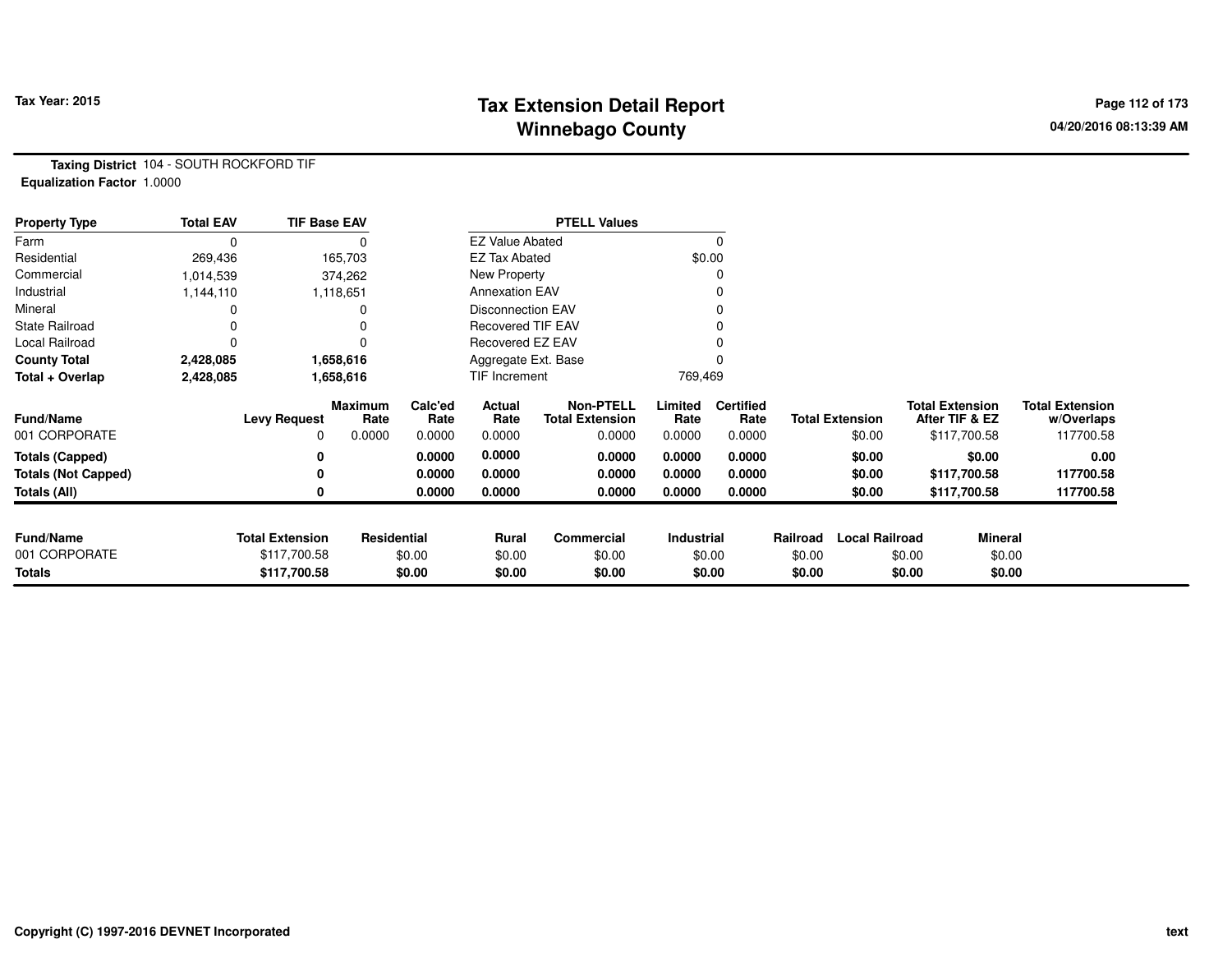# **Tax Extension Detail Report Tax Year: 2015 Page 113 of 173 Winnebago County**

**Taxing District** 105 - LINCOLNWOOD TIF**Equalization Factor** 1.0000

| <b>Property Type</b>       | <b>Total EAV</b> | <b>TIF Base EAV</b>    |                        |                 |                          | <b>PTELL Values</b>                        |                   |                          |          |                        |        |                                          |                                      |
|----------------------------|------------------|------------------------|------------------------|-----------------|--------------------------|--------------------------------------------|-------------------|--------------------------|----------|------------------------|--------|------------------------------------------|--------------------------------------|
| Farm                       | 0                |                        | 0                      |                 | <b>EZ Value Abated</b>   |                                            |                   | $\Omega$                 |          |                        |        |                                          |                                      |
| Residential                | 365,381          |                        | 3,861                  |                 | <b>EZ Tax Abated</b>     |                                            |                   | \$0.00                   |          |                        |        |                                          |                                      |
| Commercial                 |                  |                        | 0                      |                 | New Property             |                                            |                   | 0                        |          |                        |        |                                          |                                      |
| Industrial                 |                  |                        | 0                      |                 | <b>Annexation EAV</b>    |                                            |                   |                          |          |                        |        |                                          |                                      |
| Mineral                    |                  |                        | 0                      |                 | <b>Disconnection EAV</b> |                                            |                   | 0                        |          |                        |        |                                          |                                      |
| <b>State Railroad</b>      |                  |                        | 0                      |                 | <b>Recovered TIF EAV</b> |                                            |                   |                          |          |                        |        |                                          |                                      |
| Local Railroad             |                  |                        | 0                      |                 | Recovered EZ EAV         |                                            |                   |                          |          |                        |        |                                          |                                      |
| <b>County Total</b>        | 365,381          |                        | 3,861                  |                 | Aggregate Ext. Base      |                                            |                   |                          |          |                        |        |                                          |                                      |
| Total + Overlap            | 365,381          |                        | 3,861                  |                 | TIF Increment            |                                            | 361,520           |                          |          |                        |        |                                          |                                      |
| <b>Fund/Name</b>           |                  | <b>Levy Request</b>    | <b>Maximum</b><br>Rate | Calc'ed<br>Rate | Actual<br>Rate           | <b>Non-PTELL</b><br><b>Total Extension</b> | Limited<br>Rate   | <b>Certified</b><br>Rate |          | <b>Total Extension</b> |        | <b>Total Extension</b><br>After TIF & EZ | <b>Total Extension</b><br>w/Overlaps |
| 001 CORPORATE              |                  | 0                      | 0.0025                 | 0.0000          | 0.0000                   | 0.0000                                     | 0.0000            | 0.0000                   |          | \$0.00                 |        | \$55,299.36                              | 55299.36                             |
| <b>Totals (Capped)</b>     |                  | 0                      |                        | 0.0000          | 0.0000                   | 0.0000                                     | 0.0000            | 0.0000                   |          | \$0.00                 |        | \$0.00                                   | 0.00                                 |
| <b>Totals (Not Capped)</b> |                  | 0                      |                        | 0.0000          | 0.0000                   | 0.0000                                     | 0.0000            | 0.0000                   |          | \$0.00                 |        | \$55,299.36                              | 55299.36                             |
| Totals (All)               |                  | 0                      |                        | 0.0000          | 0.0000                   | 0.0000                                     | 0.0000            | 0.0000                   |          | \$0.00                 |        | \$55,299.36                              | 55299.36                             |
| <b>Fund/Name</b>           |                  | <b>Total Extension</b> | Residential            |                 | Rural                    | <b>Commercial</b>                          | <b>Industrial</b> |                          | Railroad | <b>Local Railroad</b>  |        | <b>Mineral</b>                           |                                      |
| 001 CORPORATE              |                  | \$55,299.36            |                        | \$0.00          | \$0.00                   | \$0.00                                     |                   | \$0.00                   | \$0.00   |                        | \$0.00 | \$0.00                                   |                                      |
| Totals                     |                  | \$55,299.36            |                        | \$0.00          | \$0.00                   | \$0.00                                     |                   | \$0.00                   | \$0.00   |                        | \$0.00 | \$0.00                                   |                                      |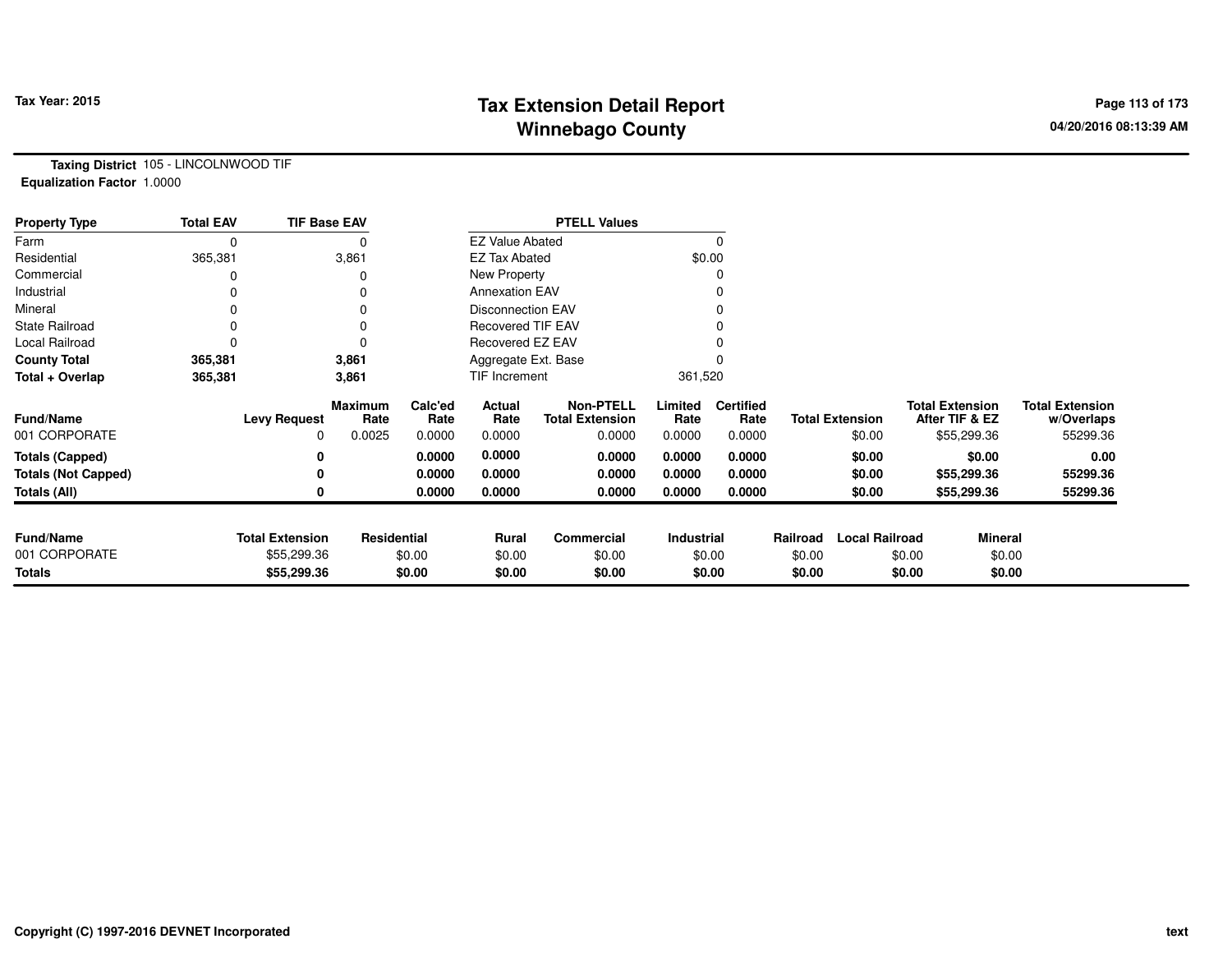# **Tax Extension Detail Report Tax Year: 2015 Page 114 of 173 Winnebago County**

**Taxing District** 106 - DURAND VILLAGE TIF**Equalization Factor** 1.0000

| <b>Property Type</b>       | <b>Total EAV</b> | <b>TIF Base EAV</b>    |                 |                 |                          | <b>PTELL Values</b>                        |                 |                          |          |                        |        |                                          |                                      |
|----------------------------|------------------|------------------------|-----------------|-----------------|--------------------------|--------------------------------------------|-----------------|--------------------------|----------|------------------------|--------|------------------------------------------|--------------------------------------|
| Farm                       |                  |                        |                 |                 | <b>EZ Value Abated</b>   |                                            |                 | $\Omega$                 |          |                        |        |                                          |                                      |
| Residential                | 279,935          |                        | 228,147         |                 | <b>EZ Tax Abated</b>     |                                            |                 | \$0.00                   |          |                        |        |                                          |                                      |
| Commercial                 | 1,112,831        |                        | 961,554         |                 | New Property             |                                            |                 | 0                        |          |                        |        |                                          |                                      |
| Industrial                 | 148,407          |                        | 110,705         |                 | <b>Annexation EAV</b>    |                                            |                 | 0                        |          |                        |        |                                          |                                      |
| Mineral                    |                  |                        |                 |                 | <b>Disconnection EAV</b> |                                            |                 | 0                        |          |                        |        |                                          |                                      |
| <b>State Railroad</b>      |                  |                        |                 |                 | <b>Recovered TIF EAV</b> |                                            |                 |                          |          |                        |        |                                          |                                      |
| Local Railroad             |                  |                        |                 |                 | Recovered EZ EAV         |                                            |                 |                          |          |                        |        |                                          |                                      |
| <b>County Total</b>        | 1,541,173        |                        | 1,300,406       |                 | Aggregate Ext. Base      |                                            |                 | $\Omega$                 |          |                        |        |                                          |                                      |
| Total + Overlap            | 1,541,173        |                        | 1,300,406       |                 | TIF Increment            |                                            | 240,767         |                          |          |                        |        |                                          |                                      |
| <b>Fund/Name</b>           |                  | <b>Levy Request</b>    | Maximum<br>Rate | Calc'ed<br>Rate | Actual<br>Rate           | <b>Non-PTELL</b><br><b>Total Extension</b> | Limited<br>Rate | <b>Certified</b><br>Rate |          | <b>Total Extension</b> |        | <b>Total Extension</b><br>After TIF & EZ | <b>Total Extension</b><br>w/Overlaps |
| 001 CORPORATE              |                  | 0                      | 0.0000          | 0.0000          | 0.0000                   | 0.0000                                     | 0.0000          | 0.0000                   |          | \$0.00                 |        | \$28,048.54                              | 28048.54                             |
| <b>Totals (Capped)</b>     |                  |                        |                 | 0.0000          | 0.0000                   | 0.0000                                     | 0.0000          | 0.0000                   |          | \$0.00                 |        | \$0.00                                   | 0.00                                 |
| <b>Totals (Not Capped)</b> |                  |                        |                 | 0.0000          | 0.0000                   | 0.0000                                     | 0.0000          | 0.0000                   |          | \$0.00                 |        | \$28,048.54                              | 28048.54                             |
| <b>Totals (All)</b>        |                  |                        |                 | 0.0000          | 0.0000                   | 0.0000                                     | 0.0000          | 0.0000                   |          | \$0.00                 |        | \$28,048.54                              | 28048.54                             |
| <b>Fund/Name</b>           |                  | <b>Total Extension</b> | Residential     |                 | Rural                    | Commercial                                 | Industrial      |                          | Railroad | <b>Local Railroad</b>  |        | <b>Mineral</b>                           |                                      |
| 001 CORPORATE              |                  | \$28,048.54            |                 | \$0.00          | \$0.00                   | \$0.00                                     |                 | \$0.00                   | \$0.00   |                        | \$0.00 | \$0.00                                   |                                      |
| <b>Totals</b>              |                  | \$28,048.54            |                 | \$0.00          | \$0.00                   | \$0.00                                     |                 | \$0.00                   | \$0.00   |                        | \$0.00 | \$0.00                                   |                                      |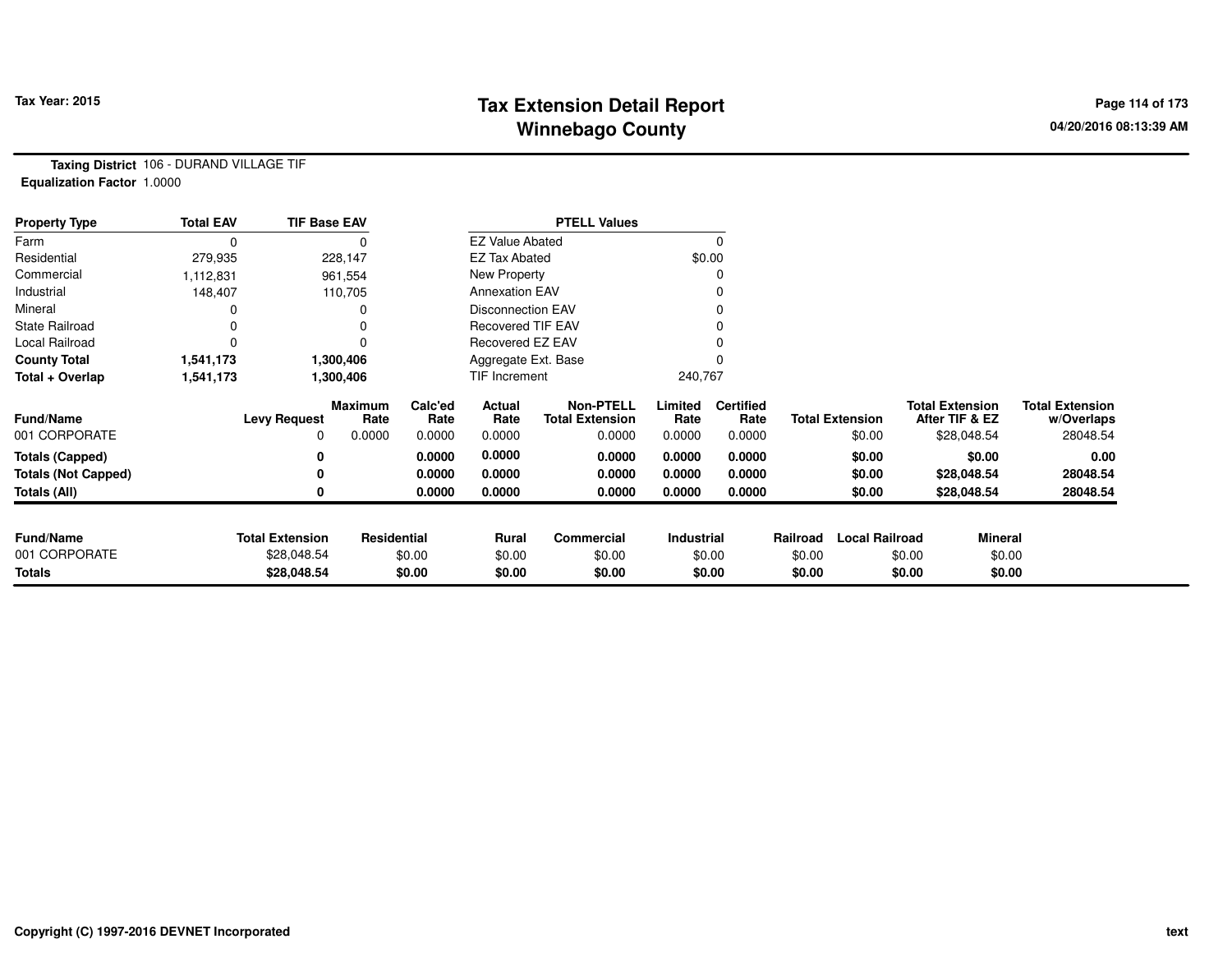# **Tax Fax Extension Detail Report Constant Constant Constant Page 115 of 173 Winnebago County**

**Taxing District** 107 - SPRINGFIELD CORNERS TIF**Equalization Factor** 1.0000

| <b>Property Type</b>       | <b>Total EAV</b> | <b>TIF Base EAV</b>    |                    |                 |                          | <b>PTELL Values</b>                        |                 |                          |          |                        |                                          |                                      |
|----------------------------|------------------|------------------------|--------------------|-----------------|--------------------------|--------------------------------------------|-----------------|--------------------------|----------|------------------------|------------------------------------------|--------------------------------------|
| Farm                       | 0                |                        | 0                  |                 | <b>EZ Value Abated</b>   |                                            |                 |                          |          |                        |                                          |                                      |
| Residential                | 670,757          |                        | 17,495             |                 | <b>EZ Tax Abated</b>     |                                            |                 | \$0.00                   |          |                        |                                          |                                      |
| Commercial                 | 869,614          |                        | 160,537            |                 | New Property             |                                            |                 |                          |          |                        |                                          |                                      |
| Industrial                 |                  |                        |                    |                 | <b>Annexation EAV</b>    |                                            |                 |                          |          |                        |                                          |                                      |
| Mineral                    |                  |                        |                    |                 | <b>Disconnection EAV</b> |                                            |                 |                          |          |                        |                                          |                                      |
| <b>State Railroad</b>      | $\Omega$         |                        | 0                  |                 | <b>Recovered TIF EAV</b> |                                            |                 |                          |          |                        |                                          |                                      |
| Local Railroad             |                  |                        |                    |                 | Recovered EZ EAV         |                                            |                 |                          |          |                        |                                          |                                      |
| <b>County Total</b>        | 1,540,371        |                        | 178,032            |                 | Aggregate Ext. Base      |                                            |                 |                          |          |                        |                                          |                                      |
| Total + Overlap            | 1,540,371        |                        | 178,032            |                 | TIF Increment            |                                            | 1,362,339       |                          |          |                        |                                          |                                      |
| <b>Fund/Name</b>           |                  | <b>Levy Request</b>    | Maximum<br>Rate    | Calc'ed<br>Rate | Actual<br>Rate           | <b>Non-PTELL</b><br><b>Total Extension</b> | Limited<br>Rate | <b>Certified</b><br>Rate |          | <b>Total Extension</b> | <b>Total Extension</b><br>After TIF & EZ | <b>Total Extension</b><br>w/Overlaps |
| 001 CORPORATE              |                  | 0                      | 0.0000             | 0.0000          | 0.0000                   | 0.0000                                     | 0.0000          | 0.0000                   |          | \$0.00                 | \$208,388.02                             | 208388.02                            |
| <b>Totals (Capped)</b>     |                  | 0                      |                    | 0.0000          | 0.0000                   | 0.0000                                     | 0.0000          | 0.0000                   |          | \$0.00                 | \$0.00                                   | 0.00                                 |
| <b>Totals (Not Capped)</b> |                  |                        |                    | 0.0000          | 0.0000                   | 0.0000                                     | 0.0000          | 0.0000                   |          | \$0.00                 | \$208,388.02                             | 208388.02                            |
| Totals (All)               |                  | 0                      |                    | 0.0000          | 0.0000                   | 0.0000                                     | 0.0000          | 0.0000                   |          | \$0.00                 | \$208,388.02                             | 208388.02                            |
|                            |                  |                        |                    |                 |                          |                                            |                 |                          |          |                        |                                          |                                      |
| <b>Fund/Name</b>           |                  | <b>Total Extension</b> | <b>Residential</b> |                 | <b>Rural</b>             | Commercial                                 | Industrial      |                          | Railroad | <b>Local Railroad</b>  |                                          | <b>Mineral</b>                       |
| 001 CORPORATE              |                  | \$208,388.02           |                    | \$0.00          | \$0.00                   | \$0.00                                     |                 | \$0.00                   | \$0.00   |                        | \$0.00                                   | \$0.00                               |
| <b>Totals</b>              |                  | \$208,388.02           |                    | \$0.00          | \$0.00                   | \$0.00                                     |                 | \$0.00                   | \$0.00   |                        | \$0.00                                   | \$0.00                               |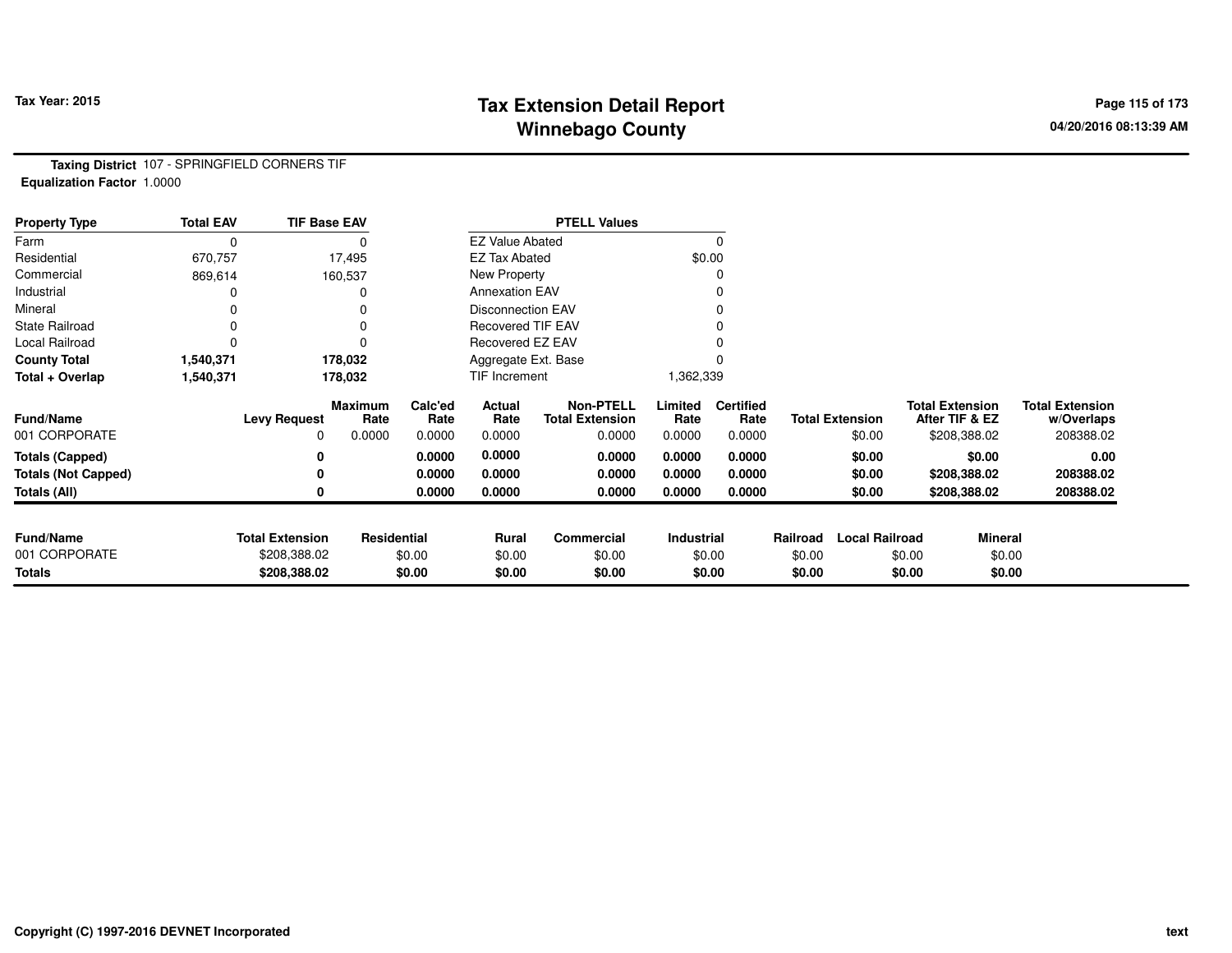# **Tax Extension Detail Report Tax Year: 2015 Page 116 of 173 Winnebago County**

**Taxing District** 109 - COUNTRY OAKS SSA**Equalization Factor** 1.0000

| <b>Property Type</b>       | <b>Total EAV</b> | <b>Rate Setting EAV</b> |                 |                 |                          | <b>PTELL Values</b>                        |                 |                          |          |                        |                                          |                                      |
|----------------------------|------------------|-------------------------|-----------------|-----------------|--------------------------|--------------------------------------------|-----------------|--------------------------|----------|------------------------|------------------------------------------|--------------------------------------|
| Farm                       |                  |                         |                 |                 | <b>EZ Value Abated</b>   |                                            |                 | 0                        |          |                        |                                          |                                      |
| Residential                | 309,289          |                         | 309,289         |                 | <b>EZ Tax Abated</b>     |                                            | \$0.00          |                          |          |                        |                                          |                                      |
| Commercial                 |                  |                         |                 |                 | New Property             |                                            |                 | 0                        |          |                        |                                          |                                      |
| Industrial                 |                  |                         |                 |                 | <b>Annexation EAV</b>    |                                            |                 |                          |          |                        |                                          |                                      |
| Mineral                    |                  |                         |                 |                 | <b>Disconnection EAV</b> |                                            |                 | 0                        |          |                        |                                          |                                      |
| <b>State Railroad</b>      |                  |                         |                 |                 | <b>Recovered TIF EAV</b> |                                            |                 |                          |          |                        |                                          |                                      |
| Local Railroad             |                  |                         |                 |                 | Recovered EZ EAV         |                                            |                 |                          |          |                        |                                          |                                      |
| <b>County Total</b>        | 309,289          |                         | 309,289         |                 | Aggregate Ext. Base      |                                            |                 | $\Omega$                 |          |                        |                                          |                                      |
| Total + Overlap            | 309,289          |                         | 309,289         |                 | TIF Increment            |                                            |                 | 0                        |          |                        |                                          |                                      |
| <b>Fund/Name</b>           |                  | <b>Levy Request</b>     | Maximum<br>Rate | Calc'ed<br>Rate | Actual<br>Rate           | <b>Non-PTELL</b><br><b>Total Extension</b> | Limited<br>Rate | <b>Certified</b><br>Rate |          | <b>Total Extension</b> | <b>Total Extension</b><br>After TIF & EZ | <b>Total Extension</b><br>w/Overlaps |
| 023 SPECIAL SERVICE AREA   |                  |                         | 0.0000          | 0.0000          | 0.0000                   | 0.0000                                     | 0.0000          | 0.0000                   |          | \$0.00                 | \$6,387.39                               | 6387.39                              |
| <b>Totals (Capped)</b>     |                  |                         |                 | 0.0000          | 0.0000                   | 0.0000                                     | 0.0000          | 0.0000                   |          | \$0.00                 | \$0.00                                   | 0.00                                 |
| <b>Totals (Not Capped)</b> |                  |                         |                 | 0.0000          | 0.0000                   | 0.0000                                     | 0.0000          | 0.0000                   |          | \$0.00                 | \$6,387.39                               | 6387.39                              |
| Totals (All)               |                  |                         |                 | 0.0000          | 0.0000                   | 0.0000                                     | 0.0000          | 0.0000                   |          | \$0.00                 | \$6,387.39                               | 6387.39                              |
|                            |                  |                         |                 |                 |                          |                                            |                 |                          |          |                        |                                          |                                      |
| <b>Fund/Name</b>           |                  | <b>Total Extension</b>  | Residential     |                 | Rural                    | <b>Commercial</b>                          | Industrial      |                          | Railroad | <b>Local Railroad</b>  |                                          | <b>Mineral</b>                       |
| 023 SPECIAL SERVICE AREA   |                  | \$6,387.39              |                 | \$6,387.39      | \$0.00                   | \$0.00                                     |                 | \$0.00                   | \$0.00   |                        | \$0.00                                   | \$0.00                               |
| <b>Totals</b>              |                  | \$6,387.39              |                 | \$6,387.39      | \$0.00                   | \$0.00                                     |                 | \$0.00                   | \$0.00   |                        | \$0.00                                   | \$0.00                               |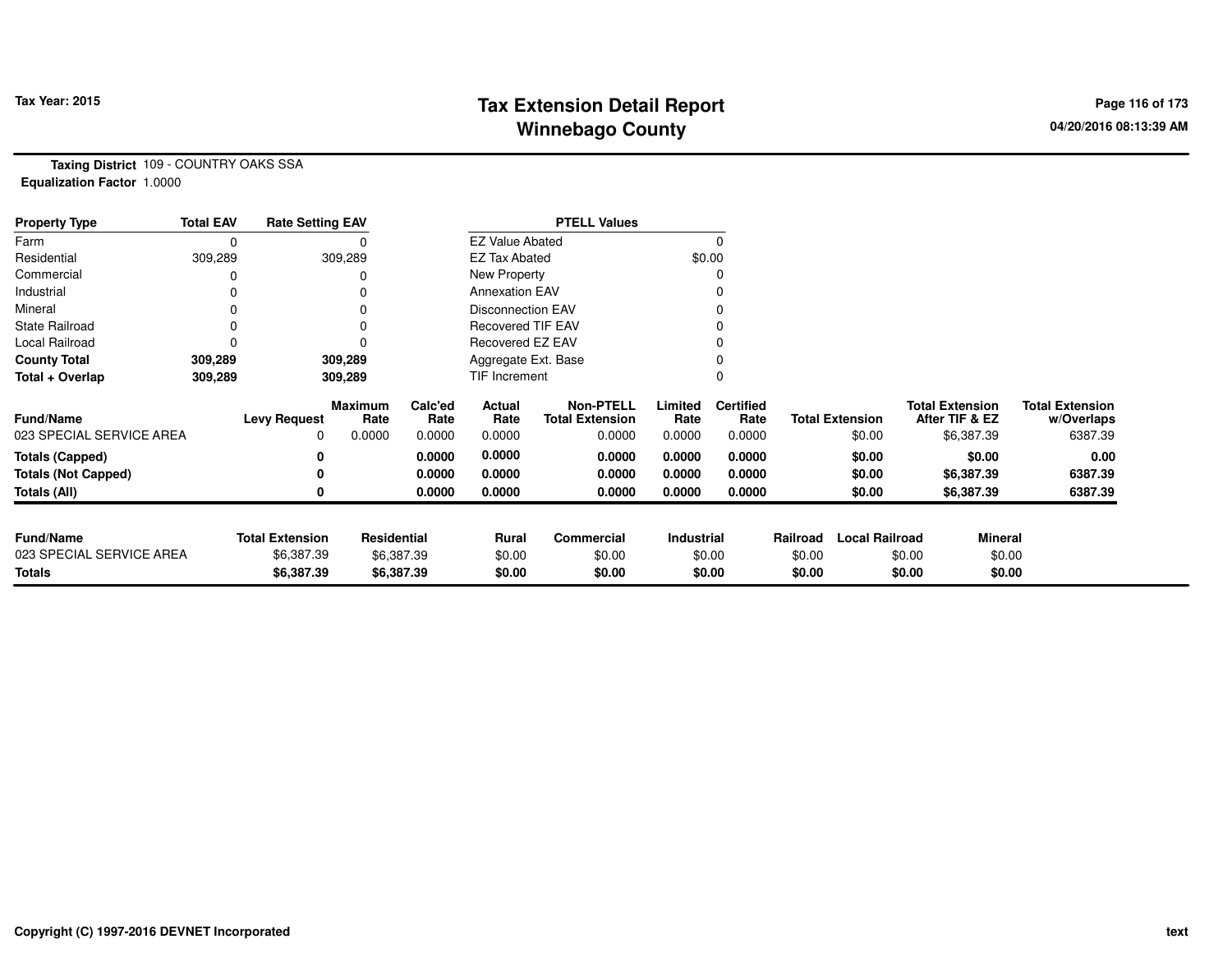# **Tax Extension Detail Report Tax Year: 2015 Page 117 of 173 Winnebago County**

**Taxing District** 110 - BURRITT TWSP ROAD**Equalization Factor** 1.0000

| <b>Property Type</b>       | <b>Total EAV</b> | <b>Rate Setting EAV</b> |                        |                 |                          | <b>PTELL Values</b>                        |                   |                          |                                   |                                          |                                      |
|----------------------------|------------------|-------------------------|------------------------|-----------------|--------------------------|--------------------------------------------|-------------------|--------------------------|-----------------------------------|------------------------------------------|--------------------------------------|
| Farm                       | 10,857,912       |                         | 10,857,912             |                 | <b>EZ Value Abated</b>   |                                            |                   | 0                        |                                   |                                          |                                      |
| Residential                | 10,983,504       |                         | 10,983,504             |                 | <b>EZ Tax Abated</b>     |                                            | \$0.00            |                          |                                   |                                          |                                      |
| Commercial                 | 1,066,081        |                         | 1,066,081              |                 | New Property             |                                            | 129,098           |                          |                                   |                                          |                                      |
| Industrial                 |                  |                         |                        |                 | <b>Annexation EAV</b>    |                                            |                   | o                        |                                   |                                          |                                      |
| Mineral                    |                  |                         |                        |                 | <b>Disconnection EAV</b> |                                            |                   |                          |                                   |                                          |                                      |
| <b>State Railroad</b>      |                  |                         |                        |                 | <b>Recovered TIF EAV</b> |                                            |                   |                          |                                   |                                          |                                      |
| Local Railroad             | $\Omega$         |                         | 0                      |                 | Recovered EZ EAV         |                                            |                   |                          |                                   |                                          |                                      |
| <b>County Total</b>        | 22,907,497       |                         | 22,907,497             |                 | Aggregate Ext. Base      |                                            | 48,631            |                          |                                   |                                          |                                      |
| Total + Overlap            | 22,907,497       |                         | 22,907,497             |                 | <b>TIF Increment</b>     |                                            |                   | 0                        |                                   |                                          |                                      |
| Fund/Name                  |                  | <b>Levy Request</b>     | <b>Maximum</b><br>Rate | Calc'ed<br>Rate | <b>Actual</b><br>Rate    | <b>Non-PTELL</b><br><b>Total Extension</b> | Limited<br>Rate   | <b>Certified</b><br>Rate | <b>Total Extension</b>            | <b>Total Extension</b><br>After TIF & EZ | <b>Total Extension</b><br>w/Overlaps |
| 007 ROAD AND BRIDGE        |                  | 19,436                  | 0.6600                 | 0.0848          | 0.0849                   | 19448.4650                                 | 0.0818            | 0.0818                   | \$18,738.33                       | \$18,738.33                              | 18738.33                             |
| 008 BRIDGE CONST W/ COUNTY |                  | 4,975                   | 0.2500                 | 0.0217          | 0.0218                   | 4993.8343                                  | 0.0211            | 0.0211                   | \$4,833.48                        | \$4,833.48                               | 4833.48                              |
| 009 PERMANENT ROAD         |                  | 26,652                  | 0.2500                 | 0.1163          | 0.1164                   | 26664.3265                                 | 0.1123            | 0.1123                   | \$25,725.12                       | \$25,725.12                              | 25725.12                             |
| <b>Totals (Capped)</b>     |                  | 51,063                  |                        | 0.2229          | 0.2231                   | 51106.6258                                 | 0.2152            | 0.2152                   | \$49,296.93                       | \$49,296.93                              | 49296.93                             |
| <b>Totals (Not Capped)</b> |                  | 0                       |                        | 0.0000          | 0.0000                   | 0.0000                                     | 0.0000            | 0.0000                   | \$0.00                            | \$0.00                                   | 0.00                                 |
| <b>Totals (All)</b>        |                  | 51,063                  |                        | 0.2229          | 0.2231                   | 51106.6258                                 | 0.2152            | 0.2152                   | \$49,296.93                       | \$49,296.93                              | 49296.93                             |
|                            |                  |                         |                        |                 |                          |                                            |                   |                          |                                   |                                          |                                      |
| <b>Fund/Name</b>           |                  | <b>Total Extension</b>  | Residential            |                 | Rural                    | <b>Commercial</b>                          | <b>Industrial</b> |                          | <b>Local Railroad</b><br>Railroad | <b>Mineral</b>                           |                                      |
| 007 ROAD AND BRIDGE        |                  | \$18,738.33             | \$8,984.51             |                 | \$8,881.77               | \$872.05                                   |                   | \$0.00                   | \$0.00                            | \$0.00                                   | \$0.00                               |
| 008 BRIDGE CONST W/ COUNTY |                  | \$4,833.48              | \$2,317.52             |                 | \$2,291.02               | \$224.94                                   |                   | \$0.00                   | \$0.00                            | \$0.00                                   | \$0.00                               |
| 009 PERMANENT ROAD         |                  | \$25,725.12             | \$12,334.47            |                 | \$12,193.44              | \$1,197.21                                 |                   | \$0.00                   | \$0.00                            | \$0.00                                   | \$0.00                               |
| <b>Totals</b>              |                  | \$49,296.93             | \$23,636.50            |                 | \$23,366.23              | \$2,294.20                                 |                   | \$0.00                   | \$0.00                            | \$0.00                                   | \$0.00                               |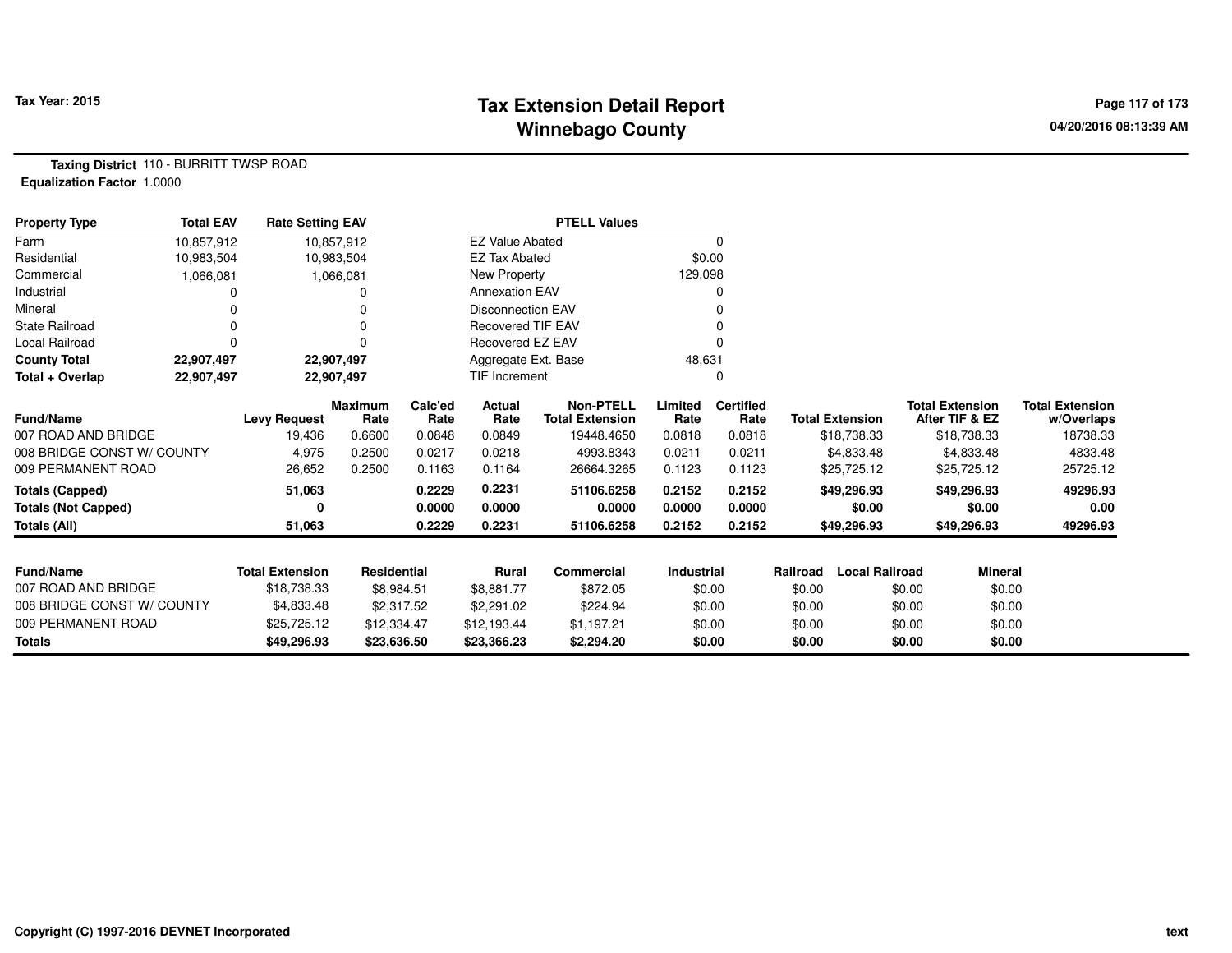#### **Tax Extension Detail Report Tax Year: 2015 Page 118 of 173 Winnebago County**

**Taxing District** 111 - CHERRY VALLEY TWSP ROAD**Equalization Factor** 1.0000

| <b>Property Type</b>       | <b>Total EAV</b> | <b>Rate Setting EAV</b> |                        |                 |                          | <b>PTELL Values</b>                        |                 |                          |                                                 |                        |        |                                          |                                      |
|----------------------------|------------------|-------------------------|------------------------|-----------------|--------------------------|--------------------------------------------|-----------------|--------------------------|-------------------------------------------------|------------------------|--------|------------------------------------------|--------------------------------------|
| Farm                       | 4,295,643        |                         | 4,278,468              |                 | <b>EZ Value Abated</b>   |                                            |                 | $\Omega$                 |                                                 |                        |        |                                          |                                      |
| Residential                | 172,826,808      | 172,826,808             |                        |                 | <b>EZ Tax Abated</b>     |                                            | \$0.00          |                          |                                                 |                        |        |                                          |                                      |
| Commercial                 | 38,542,118       |                         | 38,542,118             |                 | New Property             |                                            | 372,243         |                          |                                                 |                        |        |                                          |                                      |
| Industrial                 | 38,127,401       |                         | 36,088,327             |                 | <b>Annexation EAV</b>    |                                            |                 |                          |                                                 |                        |        |                                          |                                      |
| Mineral                    | $\Omega$         |                         | $\Omega$               |                 | <b>Disconnection EAV</b> |                                            |                 |                          |                                                 |                        |        |                                          |                                      |
| <b>State Railroad</b>      | 1,481,529        |                         | 1,481,529              |                 | <b>Recovered TIF EAV</b> |                                            |                 |                          |                                                 |                        |        |                                          |                                      |
| Local Railroad             | 0                |                         | $\Omega$               |                 | Recovered EZ EAV         |                                            |                 |                          |                                                 |                        |        |                                          |                                      |
| <b>County Total</b>        | 255,273,499      | 253,217,250             |                        |                 | Aggregate Ext. Base      |                                            | 692,590         |                          |                                                 |                        |        |                                          |                                      |
| Total + Overlap            | 255,273,499      | 253,217,250             |                        |                 | TIF Increment            |                                            | 2,056,249       |                          |                                                 |                        |        |                                          |                                      |
| <b>Fund/Name</b>           |                  | <b>Levy Request</b>     | <b>Maximum</b><br>Rate | Calc'ed<br>Rate | Actual<br>Rate           | <b>Non-PTELL</b><br><b>Total Extension</b> | Limited<br>Rate | <b>Certified</b><br>Rate |                                                 | <b>Total Extension</b> |        | <b>Total Extension</b><br>After TIF & EZ | <b>Total Extension</b><br>w/Overlaps |
| 007 ROAD AND BRIDGE        |                  | 220,000                 | 0.6600                 | 0.0869          | 0.0869                   | 221832.6706                                | 0.0836          | 0.0836                   |                                                 | \$213,408.65           |        | \$211,689.62                             | 211689.62                            |
| 008 BRIDGE CONST W/ COUNTY |                  | 2,000                   | 0.2500                 | 0.0008          | 0.0008                   | 2042.1880                                  | 0.0008          | 0.0008                   |                                                 | \$2,042.19             |        | \$2,025.74                               | 2025.74                              |
| 009 PERMANENT ROAD         |                  | 504,000                 | 0.2500                 | 0.1990          | 0.1991                   | 508249.5365                                | 0.1918          | 0.1918                   |                                                 | \$489,614.57           |        | \$485,670.69                             | 485670.69                            |
| <b>Totals (Capped)</b>     |                  | 726,000                 |                        | 0.2867          | 0.2868                   | 732124.3951                                | 0.2762          | 0.2762                   |                                                 | \$705,065.40           |        | \$699,386.05                             | 699386.05                            |
| <b>Totals (Not Capped)</b> |                  |                         |                        | 0.0000          | 0.0000                   | 0.0000                                     | 0.0000          | 0.0000                   |                                                 | \$0.00                 |        | \$0.00                                   | 0.00                                 |
| Totals (All)               |                  | 726,000                 |                        | 0.2867          | 0.2868                   | 732124.3951                                | 0.2762          | 0.2762                   |                                                 | \$705,065.40           |        | \$699,386.05                             | 699386.05                            |
|                            |                  |                         |                        |                 |                          |                                            |                 |                          |                                                 |                        |        |                                          |                                      |
| <b>Fund/Name</b>           |                  | <b>Total Extension</b>  | <b>Residential</b>     |                 | <b>Rural</b>             | Commercial                                 | Industrial      |                          | Railroad                                        | <b>Local Railroad</b>  |        | <b>Mineral</b>                           |                                      |
| 007 ROAD AND BRIDGE        |                  | \$211,689.62            | \$144,483.21           |                 | \$3,576.80               | \$32,221.21                                | \$30,169.84     |                          | \$1,238.56                                      |                        | \$0.00 | \$0.00                                   |                                      |
| 008 BRIDGE CONST W/ COUNTY |                  | \$2,025.74              | \$1,382.61             |                 | \$34.23                  | \$308.34                                   | \$288.71        |                          | \$11.85                                         |                        | \$0.00 | \$0.00                                   |                                      |
| 009 PERMANENT ROAD         |                  | \$485,670.69            | \$331,481.83           |                 | \$8,206.10               | \$73,923.78                                | \$69,217.41     |                          | \$2,841.57                                      |                        | \$0.00 | \$0.00                                   |                                      |
| <b>Totals</b>              |                  | \$699,386.05            | \$477,347.65           |                 | \$11,817.13              | \$106,453.33                               | \$99,675.96     |                          | \$4,091.98                                      |                        | \$0.00 | \$0.00                                   |                                      |
|                            |                  |                         |                        |                 |                          |                                            |                 |                          | <b>Municipal Distribution TWP RD. &amp; BRG</b> |                        |        | \$52221.5200                             |                                      |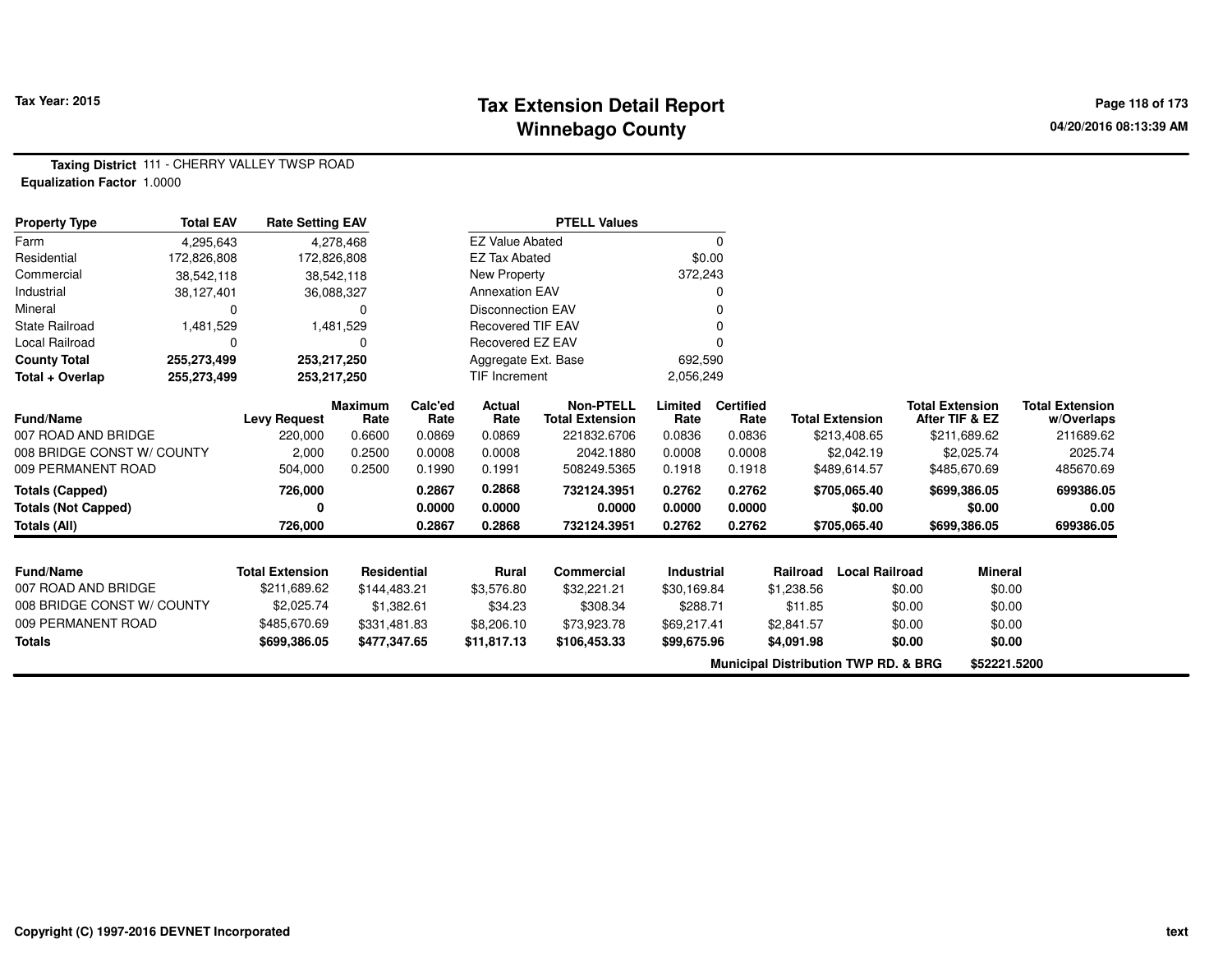## **Tax Extension Detail Report Tax Year: 2015 Page 119 of 173 Winnebago County**

**Taxing District** 112 - DURAND TWSP ROAD**Equalization Factor** 1.0000

| <b>Property Type</b>       | <b>Total EAV</b> | <b>Rate Setting EAV</b> |                        |                 |                          | <b>PTELL Values</b>                        |                   |                          |          |                                                 |                                          |                                      |
|----------------------------|------------------|-------------------------|------------------------|-----------------|--------------------------|--------------------------------------------|-------------------|--------------------------|----------|-------------------------------------------------|------------------------------------------|--------------------------------------|
| Farm                       | 7,967,410        |                         | 7,967,410              |                 | <b>EZ Value Abated</b>   |                                            |                   | 0                        |          |                                                 |                                          |                                      |
| Residential                | 24,363,921       |                         | 24,312,133             |                 | <b>EZ Tax Abated</b>     |                                            |                   | \$0.00                   |          |                                                 |                                          |                                      |
| Commercial                 | 3,751,771        |                         | 3,600,494              |                 | New Property             |                                            |                   | 0                        |          |                                                 |                                          |                                      |
| Industrial                 | 283,374          |                         | 245,672                |                 | <b>Annexation EAV</b>    |                                            |                   | 0                        |          |                                                 |                                          |                                      |
| Mineral                    | ი                |                         |                        |                 | <b>Disconnection EAV</b> |                                            |                   | 0                        |          |                                                 |                                          |                                      |
| <b>State Railroad</b>      | $\Omega$         |                         |                        |                 | <b>Recovered TIF EAV</b> |                                            |                   | 0                        |          |                                                 |                                          |                                      |
| <b>Local Railroad</b>      | $\Omega$         |                         | $\Omega$               |                 | Recovered EZ EAV         |                                            |                   | $\Omega$                 |          |                                                 |                                          |                                      |
| <b>County Total</b>        | 36,366,476       |                         | 36,125,709             |                 | Aggregate Ext. Base      |                                            | 101,944           |                          |          |                                                 |                                          |                                      |
| Total + Overlap            | 36,366,476       |                         | 36,125,709             |                 | <b>TIF Increment</b>     |                                            | 240,767           |                          |          |                                                 |                                          |                                      |
| <b>Fund/Name</b>           |                  | <b>Levy Request</b>     | <b>Maximum</b><br>Rate | Calc'ed<br>Rate | Actual<br>Rate           | <b>Non-PTELL</b><br><b>Total Extension</b> | Limited<br>Rate   | <b>Certified</b><br>Rate |          | <b>Total Extension</b>                          | <b>Total Extension</b><br>After TIF & EZ | <b>Total Extension</b><br>w/Overlaps |
| 007 ROAD AND BRIDGE        |                  | 28,818                  | 0.6600                 | 0.0798          | 0.0798                   | 29020.4478                                 | 0.0765            | 0.0765                   |          | \$27,820.35                                     | \$27,636.17                              | 27636.17                             |
| 008 BRIDGE CONST W/ COUNTY |                  | 2,197                   | 0.2500                 | 0.0061          | 0.0061                   | 2218.3550                                  | 0.0059            | 0.0059                   |          | \$2,145.62                                      | \$2,131.42                               | 2131.42                              |
| 009 PERMANENT ROAD         |                  | 67,257                  | 0.2500                 | 0.1862          | 0.1862                   | 67714.3783                                 | 0.1788            | 0.1788                   |          | \$65,023.26                                     | \$64,592.77                              | 64592.77                             |
| 010 EQUIPMENT AND BUILDING |                  | 8,728                   | 0.1000                 | 0.0242          | 0.0242                   | 8800.6872                                  | 0.0233            | 0.0233                   |          | \$8,473.39                                      | \$8,417.29                               | 8417.29                              |
| <b>Totals (Capped)</b>     |                  | 107,000                 |                        | 0.2962          | 0.2963                   | 107753.8684                                | 0.2845            | 0.2845                   |          | \$103,462.62                                    | \$102,777.65                             | 102777.65                            |
| <b>Totals (Not Capped)</b> |                  | 0                       |                        | 0.0000          | 0.0000                   | 0.0000                                     | 0.0000            | 0.0000                   |          | \$0.00                                          | \$0.00                                   | 0.00                                 |
| Totals (All)               |                  | 107,000                 |                        | 0.2962          | 0.2963                   | 107753.8684                                | 0.2845            | 0.2845                   |          | \$103,462.62                                    | \$102,777.65                             | 102777.65                            |
|                            |                  |                         |                        |                 |                          |                                            |                   |                          |          |                                                 |                                          |                                      |
| Fund/Name                  |                  | <b>Total Extension</b>  | Residential            |                 | <b>Rural</b>             | Commercial                                 | <b>Industrial</b> |                          | Railroad | <b>Local Railroad</b>                           | <b>Mineral</b>                           |                                      |
| 007 ROAD AND BRIDGE        |                  | \$27,636.17             | \$18,598.78            |                 | \$6,095.07               | \$2,754.38                                 | \$187.94          |                          | \$0.00   | \$0.00                                          | \$0.00                                   |                                      |
| 008 BRIDGE CONST W/ COUNTY |                  | \$2,131.42              |                        | \$1,434.42      | \$470.08                 | \$212.43                                   | \$14.49           |                          | \$0.00   | \$0.00                                          | \$0.00                                   |                                      |
| 009 PERMANENT ROAD         |                  | \$64,592.77             | \$43,470.10            |                 | \$14,245.73              | \$6,437.68                                 | \$439.26          |                          | \$0.00   | \$0.00                                          | \$0.00                                   |                                      |
| 010 EQUIPMENT AND BUILDING |                  | \$8,417.29              |                        | \$5,664.72      | \$1,856.41               | \$838.92                                   | \$57.24           |                          | \$0.00   | \$0.00                                          | \$0.00                                   |                                      |
| <b>Totals</b>              |                  | \$102,777.65            | \$69,168.02            |                 | \$22,667.29              | \$10,243.41                                | \$698.93          |                          | \$0.00   | \$0.00                                          | \$0.00                                   |                                      |
|                            |                  |                         |                        |                 |                          |                                            |                   |                          |          | <b>Municipal Distribution TWP RD. &amp; BRG</b> | \$6192.6600                              |                                      |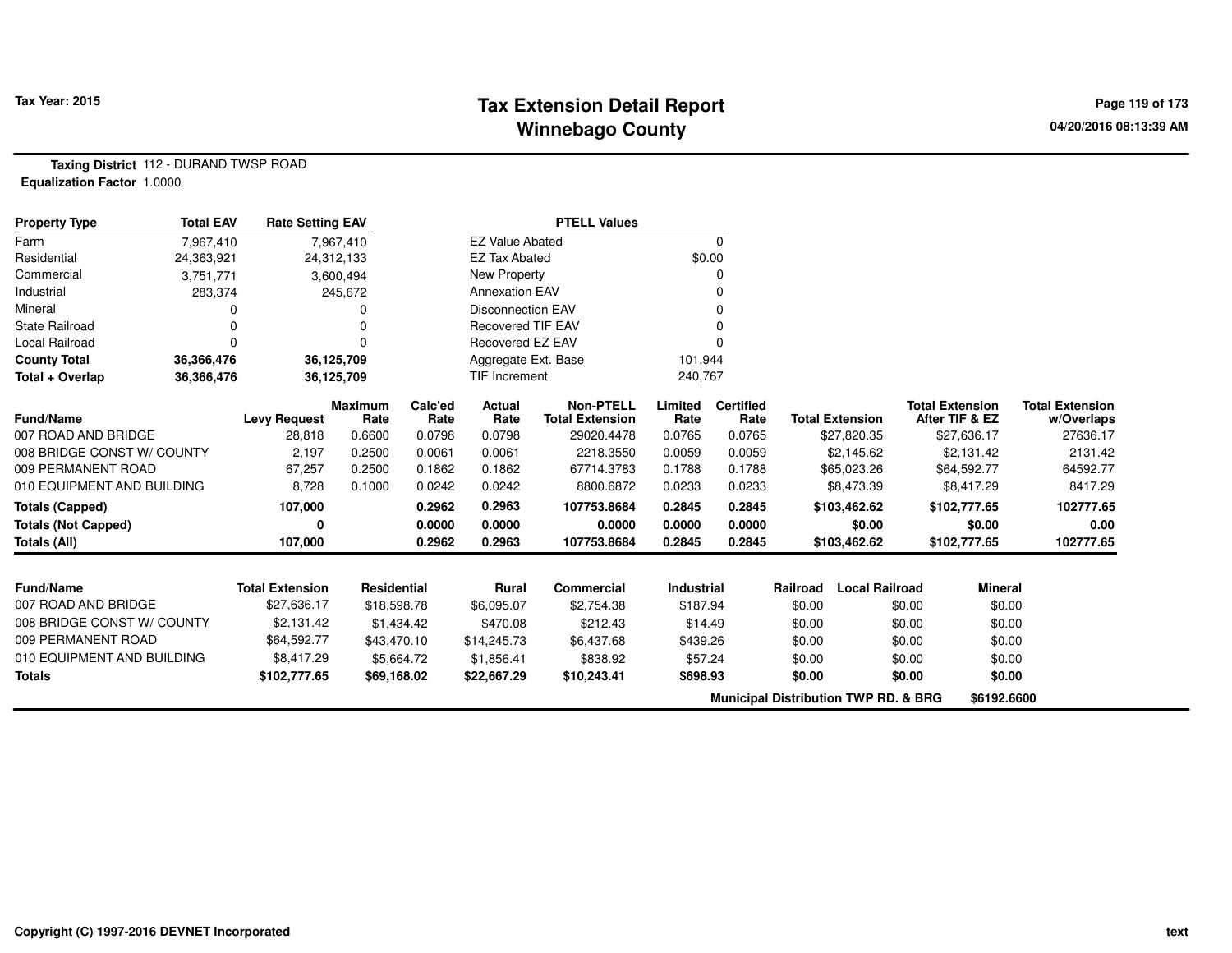# **Tax Extension Detail Report Tax Year: 2015 Page 120 of 173 Winnebago County**

**Taxing District** 113 - HARLEM TWSP ROAD**Equalization Factor** 1.0000

| <b>Property Type</b>       | <b>Total EAV</b> | <b>Rate Setting EAV</b> |                 |                 |                          | <b>PTELL Values</b>                        |                 |                          |                                                 |                        |                                          |                |                                      |
|----------------------------|------------------|-------------------------|-----------------|-----------------|--------------------------|--------------------------------------------|-----------------|--------------------------|-------------------------------------------------|------------------------|------------------------------------------|----------------|--------------------------------------|
| Farm                       | 2,678,438        |                         | 2,623,524       |                 | <b>EZ Value Abated</b>   |                                            |                 |                          |                                                 |                        |                                          |                |                                      |
| Residential                | 428,449,194      |                         | 428,288,545     |                 | EZ Tax Abated            |                                            |                 | \$0.00                   |                                                 |                        |                                          |                |                                      |
| Commercial                 | 78,898,641       |                         | 67,881,569      |                 | New Property             |                                            | 4,446,141       |                          |                                                 |                        |                                          |                |                                      |
| Industrial                 | 54,650,274       |                         | 40,608,773      |                 | <b>Annexation EAV</b>    |                                            |                 |                          |                                                 |                        |                                          |                |                                      |
| Mineral                    |                  |                         |                 |                 | <b>Disconnection EAV</b> |                                            |                 |                          |                                                 |                        |                                          |                |                                      |
| <b>State Railroad</b>      |                  |                         |                 |                 | <b>Recovered TIF EAV</b> |                                            |                 |                          |                                                 |                        |                                          |                |                                      |
| Local Railroad             |                  |                         |                 |                 | Recovered EZ EAV         |                                            |                 |                          |                                                 |                        |                                          |                |                                      |
| <b>County Total</b>        | 564,676,547      |                         | 539,402,411     |                 | Aggregate Ext. Base      |                                            | 258,270         |                          |                                                 |                        |                                          |                |                                      |
| Total + Overlap            | 564,676,547      |                         | 539,402,411     |                 | TIF Increment            |                                            | 25,274,136      |                          |                                                 |                        |                                          |                |                                      |
| <b>Fund/Name</b>           |                  | <b>Levy Request</b>     | Maximum<br>Rate | Calc'ed<br>Rate | Actual<br>Rate           | <b>Non-PTELL</b><br><b>Total Extension</b> | Limited<br>Rate | <b>Certified</b><br>Rate |                                                 | <b>Total Extension</b> | <b>Total Extension</b><br>After TIF & EZ |                | <b>Total Extension</b><br>w/Overlaps |
| 007 ROAD AND BRIDGE        |                  | 264,000                 | 0.6600          | 0.0489          | 0.0490                   | 276691.5080                                | 0.0487          | 0.0487                   |                                                 | \$274,997.48           | \$262,688.97                             |                | 262688.97                            |
| <b>Totals (Capped)</b>     |                  | 264,000                 |                 | 0.0489          | 0.0490                   | 276691.5080                                | 0.0487          | 0.0487                   |                                                 | \$274,997.48           | \$262,688.97                             |                | 262688.97                            |
| <b>Totals (Not Capped)</b> |                  | 0                       |                 | 0.0000          | 0.0000                   | 0.0000                                     | 0.0000          | 0.0000                   |                                                 | \$0.00                 |                                          | \$0.00         | 0.00                                 |
| Totals (All)               |                  | 264,000                 |                 | 0.0489          | 0.0490                   | 276691.5080                                | 0.0487          | 0.0487                   |                                                 | \$274,997.48           | \$262,688.97                             |                | 262688.97                            |
| <b>Fund/Name</b>           |                  | <b>Total Extension</b>  | Residential     |                 | Rural                    | Commercial                                 | Industrial      |                          | Railroad                                        | <b>Local Railroad</b>  |                                          | <b>Mineral</b> |                                      |
| 007 ROAD AND BRIDGE        |                  | \$262,688.97            | \$208,576.52    |                 | \$1,277.66               | \$33,058.32                                | \$19,776.47     |                          | \$0.00                                          |                        | \$0.00                                   | \$0.00         |                                      |
| Totals                     |                  | \$262,688.97            | \$208,576.52    |                 | \$1,277.66               | \$33,058.32                                | \$19,776.47     |                          | \$0.00                                          |                        | \$0.00                                   | \$0.00         |                                      |
|                            |                  |                         |                 |                 |                          |                                            |                 |                          |                                                 |                        |                                          |                |                                      |
|                            |                  |                         |                 |                 |                          |                                            |                 |                          | <b>Municipal Distribution TWP RD. &amp; BRG</b> |                        |                                          | \$120671.2800  |                                      |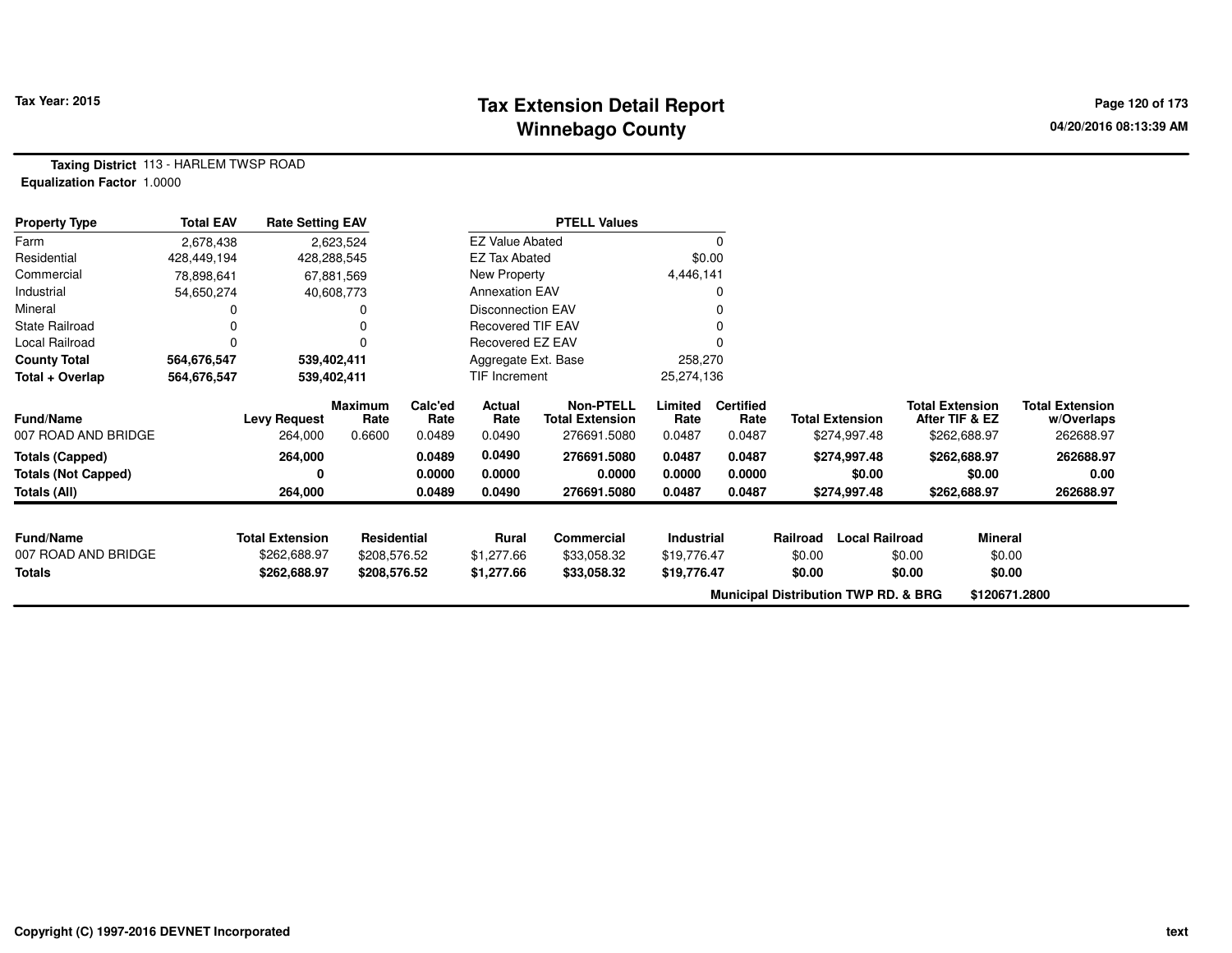# **Tax Extension Detail Report Tax Year: 2015 Page 121 of 173 Winnebago County**

**Taxing District** 114 - HARRISON TWSP ROAD**Equalization Factor** 1.0000

| <b>Property Type</b>       | <b>Total EAV</b> | <b>Rate Setting EAV</b> |                        |                 |                          | <b>PTELL Values</b>                        |                 |                          |          |                        |                                          |                |                                      |
|----------------------------|------------------|-------------------------|------------------------|-----------------|--------------------------|--------------------------------------------|-----------------|--------------------------|----------|------------------------|------------------------------------------|----------------|--------------------------------------|
| Farm                       | 5,070,003        |                         | 5,070,003              |                 | <b>EZ Value Abated</b>   |                                            |                 | 0                        |          |                        |                                          |                |                                      |
| Residential                | 7,447,529        |                         | 7,447,529              |                 | <b>EZ Tax Abated</b>     |                                            |                 | \$0.00                   |          |                        |                                          |                |                                      |
| Commercial                 | 341,056          |                         | 341,056                |                 | New Property             |                                            | 132,792         |                          |          |                        |                                          |                |                                      |
| Industrial                 |                  |                         |                        |                 | <b>Annexation EAV</b>    |                                            |                 | 0                        |          |                        |                                          |                |                                      |
| Mineral                    |                  |                         |                        |                 | <b>Disconnection EAV</b> |                                            |                 |                          |          |                        |                                          |                |                                      |
| <b>State Railroad</b>      |                  |                         |                        |                 | <b>Recovered TIF EAV</b> |                                            |                 |                          |          |                        |                                          |                |                                      |
| Local Railroad             |                  |                         |                        |                 | Recovered EZ EAV         |                                            |                 |                          |          |                        |                                          |                |                                      |
| <b>County Total</b>        | 12,858,588       |                         | 12,858,588             |                 | Aggregate Ext. Base      |                                            | 28,141          |                          |          |                        |                                          |                |                                      |
| Total + Overlap            | 12,858,588       |                         | 12,858,588             |                 | TIF Increment            |                                            |                 | 0                        |          |                        |                                          |                |                                      |
| Fund/Name                  |                  | <b>Levy Request</b>     | <b>Maximum</b><br>Rate | Calc'ed<br>Rate | Actual<br>Rate           | <b>Non-PTELL</b><br><b>Total Extension</b> | Limited<br>Rate | <b>Certified</b><br>Rate |          | <b>Total Extension</b> | <b>Total Extension</b><br>After TIF & EZ |                | <b>Total Extension</b><br>w/Overlaps |
| 007 ROAD AND BRIDGE        |                  | 29,520                  | 0.6600                 | 0.2296          | 0.2296                   | 29523.3180                                 | 0.2229          | 0.2229                   |          | \$28,661.79            |                                          | \$28,661.79    | 28661.79                             |
| 008 BRIDGE CONST W/ COUNTY |                  | 0                       | 0.2500                 | 0.0000          | 0.0000                   | 0.0000                                     | 0.0000          | 0.0000                   |          | \$0.00                 |                                          | \$0.00         | 0.00                                 |
| <b>Totals (Capped)</b>     |                  | 29,520                  |                        | 0.2296          | 0.2296                   | 29523.3180                                 | 0.2229          | 0.2229                   |          | \$28,661.79            |                                          | \$28,661.79    | 28661.79                             |
| <b>Totals (Not Capped)</b> |                  | U                       |                        | 0.0000          | 0.0000                   | 0.0000                                     | 0.0000          | 0.0000                   |          | \$0.00                 |                                          | \$0.00         | 0.00                                 |
| Totals (All)               |                  | 29,520                  |                        | 0.2296          | 0.2296                   | 29523.3180                                 | 0.2229          | 0.2229                   |          | \$28,661.79            |                                          | \$28,661.79    | 28661.79                             |
| <b>Fund/Name</b>           |                  | <b>Total Extension</b>  | Residential            |                 | Rural                    | Commercial                                 | Industrial      |                          | Railroad | <b>Local Railroad</b>  |                                          | <b>Mineral</b> |                                      |
| 007 ROAD AND BRIDGE        |                  | \$28,661.79             | \$16,600.54            |                 | \$11,301.04              | \$760.21                                   |                 | \$0.00                   | \$0.00   |                        | \$0.00                                   | \$0.00         |                                      |
| 008 BRIDGE CONST W/ COUNTY |                  | \$0.00                  |                        | \$0.00          | \$0.00                   | \$0.00                                     |                 | \$0.00                   | \$0.00   |                        | \$0.00                                   | \$0.00         |                                      |
| Totals                     |                  | \$28,661.79             | \$16,600.54            |                 | \$11,301.04              | \$760.21                                   |                 | \$0.00                   | \$0.00   |                        | \$0.00                                   | \$0.00         |                                      |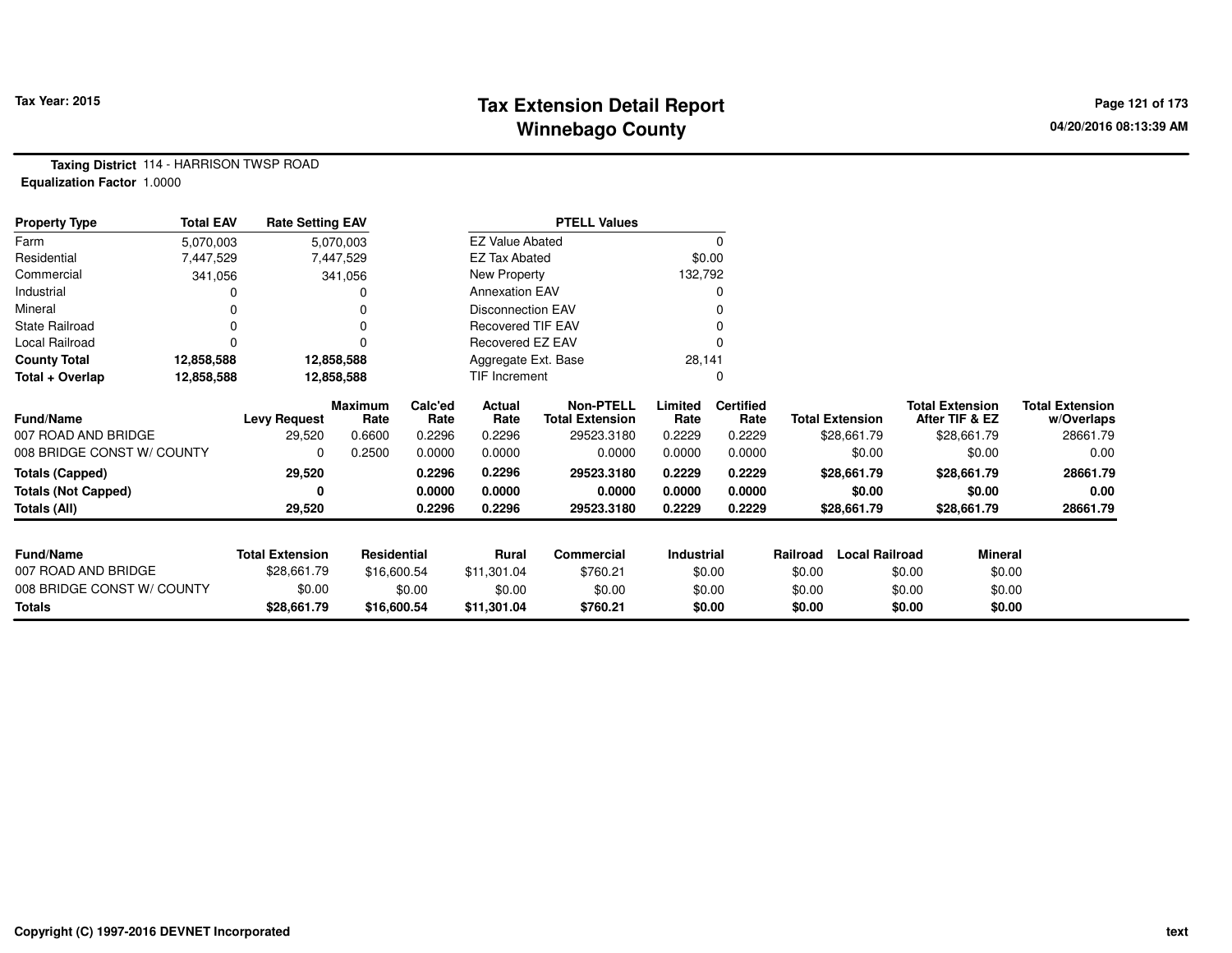# **Tax Extension Detail Report Tax Figure 2015 Page 122 of 173 Winnebago County**

**Taxing District** 115 - LAONA TWSP ROAD**Equalization Factor** 1.0000

| <b>Property Type</b>         | <b>Total EAV</b> | <b>Rate Setting EAV</b> |                        |                 |                          | <b>PTELL Values</b>                        |                   |                          |          |                        |                                          |                                      |
|------------------------------|------------------|-------------------------|------------------------|-----------------|--------------------------|--------------------------------------------|-------------------|--------------------------|----------|------------------------|------------------------------------------|--------------------------------------|
| Farm                         | 6,020,263        |                         | 6,020,263              |                 | <b>EZ Value Abated</b>   |                                            |                   | 0                        |          |                        |                                          |                                      |
| Residential                  | 25,828,096       | 25,828,096              |                        |                 | <b>EZ Tax Abated</b>     |                                            | \$0.00            |                          |          |                        |                                          |                                      |
| Commercial                   | 359,440          |                         | 359,440                |                 | New Property             |                                            | 9,540             |                          |          |                        |                                          |                                      |
| Industrial                   | 9,199            |                         | 9,199                  |                 | <b>Annexation EAV</b>    |                                            |                   | 0                        |          |                        |                                          |                                      |
| Mineral                      |                  |                         | 0                      |                 | <b>Disconnection EAV</b> |                                            |                   |                          |          |                        |                                          |                                      |
| <b>State Railroad</b>        |                  |                         | O                      |                 | <b>Recovered TIF EAV</b> |                                            |                   |                          |          |                        |                                          |                                      |
| <b>Local Railroad</b>        | ŋ                |                         | $\Omega$               |                 | Recovered EZ EAV         |                                            |                   | <sup>0</sup>             |          |                        |                                          |                                      |
| <b>County Total</b>          | 32,216,998       | 32,216,998              |                        |                 | Aggregate Ext. Base      |                                            | 66,619            |                          |          |                        |                                          |                                      |
| Total + Overlap              | 32,216,998       | 32,216,998              |                        |                 | <b>TIF Increment</b>     |                                            |                   | 0                        |          |                        |                                          |                                      |
| Fund/Name                    |                  | <b>Levy Request</b>     | <b>Maximum</b><br>Rate | Calc'ed<br>Rate | Actual<br>Rate           | <b>Non-PTELL</b><br><b>Total Extension</b> | Limited<br>Rate   | <b>Certified</b><br>Rate |          | <b>Total Extension</b> | <b>Total Extension</b><br>After TIF & EZ | <b>Total Extension</b><br>w/Overlaps |
| 007 ROAD AND BRIDGE          |                  | 67.700                  | 0.6600                 | 0.2101          | 0.2102                   | 67720.1298                                 | 0.2085            | 0.2085                   |          | \$67,172.44            | \$67,172.44                              | 67172.44                             |
| 027 AUDIT                    |                  | $\Omega$                | 0.0050                 | 0.0000          | 0.0000                   | 0.0000                                     | 0.0000            | 0.0000                   |          | \$0.00                 | \$0.00                                   | 0.00                                 |
| 035 TORT JUDGMENTS, LIABILIT |                  | 0                       | 0.0000                 | 0.0000          | 0.0000                   | 0.0000                                     | 0.0000            | 0.0000                   |          | \$0.00                 | \$0.00                                   | 0.00                                 |
| 047 SOCIAL SECURITY          |                  | $\Omega$                | 0.0000                 | 0.0000          | 0.0000                   | 0.0000                                     | 0.0000            | 0.0000                   |          | \$0.00                 | \$0.00                                   | 0.00                                 |
| <b>Totals (Capped)</b>       |                  | 67,700                  |                        | 0.2101          | 0.2102                   | 67720.1298                                 | 0.2085            | 0.2085                   |          | \$67,172.44            | \$67,172.44                              | 67172.44                             |
| <b>Totals (Not Capped)</b>   |                  | 0                       |                        | 0.0000          | 0.0000                   | 0.0000                                     | 0.0000            | 0.0000                   |          | \$0.00                 | \$0.00                                   | 0.00                                 |
| <b>Totals (All)</b>          |                  | 67,700                  |                        | 0.2101          | 0.2102                   | 67720.1298                                 | 0.2085            | 0.2085                   |          | \$67,172.44            | \$67,172.44                              | 67172.44                             |
|                              |                  |                         |                        |                 |                          |                                            |                   |                          |          |                        |                                          |                                      |
| Fund/Name                    |                  | <b>Total Extension</b>  | <b>Residential</b>     |                 | <b>Rural</b>             | <b>Commercial</b>                          | <b>Industrial</b> |                          | Railroad | <b>Local Railroad</b>  |                                          | <b>Mineral</b>                       |
| 007 ROAD AND BRIDGE          |                  | \$67,172.44             | \$53,851.58            |                 | \$12,552.25              | \$749.43                                   | \$19.18           |                          | \$0.00   |                        | \$0.00                                   | \$0.00                               |
| 027 AUDIT                    |                  | \$0.00                  |                        | \$0.00          | \$0.00                   | \$0.00                                     | \$0.00            |                          | \$0.00   |                        | \$0.00                                   | \$0.00                               |
| 035 TORT JUDGMENTS, LIABILIT |                  | \$0.00                  |                        | \$0.00          | \$0.00                   | \$0.00                                     | \$0.00            |                          | \$0.00   |                        | \$0.00                                   | \$0.00                               |
| 047 SOCIAL SECURITY          |                  | \$0.00                  |                        | \$0.00          | \$0.00                   | \$0.00                                     | \$0.00            |                          | \$0.00   |                        | \$0.00                                   | \$0.00                               |
| <b>Totals</b>                |                  | \$67,172.44             | \$53,851.58            |                 | \$12,552.25              | \$749.43                                   | \$19.18           |                          | \$0.00   |                        | \$0.00                                   | \$0.00                               |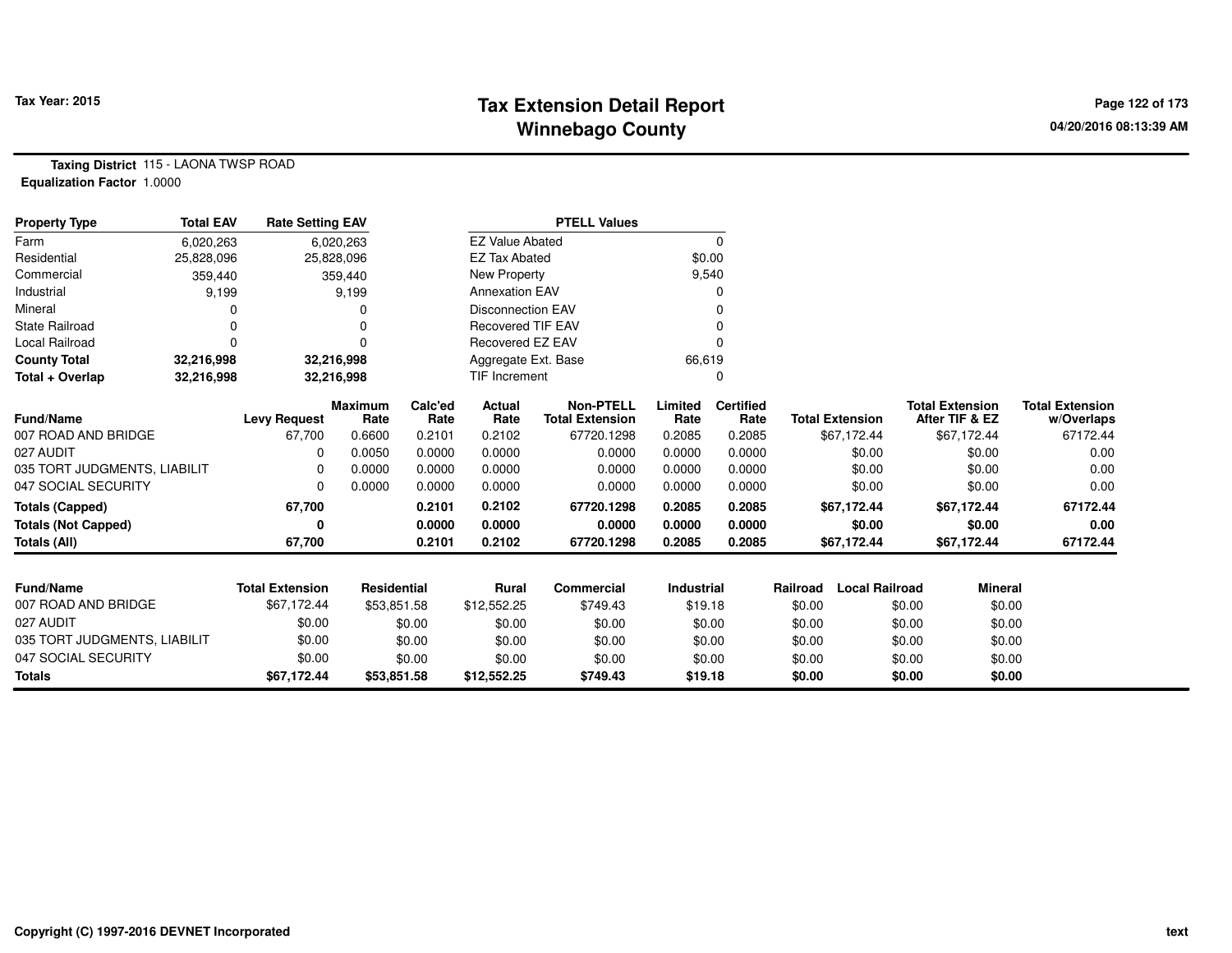## **Tax Extension Detail Report Tax Year: 2015 Page 123 of 173 Winnebago County**

**Taxing District** 116 - OWEN TWSP ROAD**Equalization Factor** 1.0000

| <b>Property Type</b>         | <b>Total EAV</b> | <b>Rate Setting EAV</b> |                        |                 |                          | <b>PTELL Values</b>                        |                 |                          |          |                                                 |                        |                |                                      |
|------------------------------|------------------|-------------------------|------------------------|-----------------|--------------------------|--------------------------------------------|-----------------|--------------------------|----------|-------------------------------------------------|------------------------|----------------|--------------------------------------|
| Farm                         | 7,454,572        |                         | 7,454,572              |                 | <b>EZ Value Abated</b>   |                                            |                 | $\mathbf 0$              |          |                                                 |                        |                |                                      |
| Residential                  | 57,242,642       |                         | 57,242,642             |                 | <b>EZ Tax Abated</b>     |                                            | \$0.00          |                          |          |                                                 |                        |                |                                      |
| Commercial                   | 1,511,038        |                         | 1,511,038              |                 | New Property             |                                            | 263,824         |                          |          |                                                 |                        |                |                                      |
| Industrial                   | 11,011,530       |                         | 11,011,530             |                 | <b>Annexation EAV</b>    |                                            |                 | 0                        |          |                                                 |                        |                |                                      |
| Mineral                      | 0                |                         | 0                      |                 | <b>Disconnection EAV</b> |                                            |                 |                          |          |                                                 |                        |                |                                      |
| <b>State Railroad</b>        | 270,360          |                         | 270,360                |                 | <b>Recovered TIF EAV</b> |                                            |                 |                          |          |                                                 |                        |                |                                      |
| <b>Local Railroad</b>        | 0                |                         | 0                      |                 | Recovered EZ EAV         |                                            |                 |                          |          |                                                 |                        |                |                                      |
| <b>County Total</b>          | 77,490,142       |                         | 77,490,142             |                 | Aggregate Ext. Base      |                                            | 159,975         |                          |          |                                                 |                        |                |                                      |
| Total + Overlap              | 77,490,142       |                         | 77,490,142             |                 | TIF Increment            |                                            |                 | 0                        |          |                                                 |                        |                |                                      |
| <b>Fund/Name</b>             |                  | <b>Levy Request</b>     | <b>Maximum</b><br>Rate | Calc'ed<br>Rate | Actual<br>Rate           | <b>Non-PTELL</b><br><b>Total Extension</b> | Limited<br>Rate | <b>Certified</b><br>Rate |          | <b>Total Extension</b>                          | <b>Total Extension</b> | After TIF & EZ | <b>Total Extension</b><br>w/Overlaps |
| 007 ROAD AND BRIDGE          |                  | 81,000                  | 0.6600                 | 0.1045          | 0.1046                   | 81054.6885                                 | 0.1046          | 0.1046                   |          | \$81,054.69                                     |                        | \$81,054.69    | 81054.69                             |
| 009 PERMANENT ROAD           |                  | 68,600                  | 0.2500                 | 0.0885          | 0.0886                   | 68656.2658                                 | 0.0886          | 0.0886                   |          | \$68,656.27                                     |                        | \$68,656.27    | 68656.27                             |
| 035 TORT JUDGMENTS, LIABILIT |                  | 7,000                   | 0.0000                 | 0.0090          | 0.0091                   | 7051.6029                                  | 0.0091          | 0.0091                   |          | \$7,051.60                                      |                        | \$7,051.60     | 7051.60                              |
| 047 SOCIAL SECURITY          |                  | 5,000                   | 0.0000                 | 0.0065          | 0.0065                   | 5036.8592                                  | 0.0065          | 0.0065                   |          | \$5,036.86                                      |                        | \$5,036.86     | 5036.86                              |
| <b>Totals (Capped)</b>       |                  | 161,600                 |                        | 0.2085          | 0.2088                   | 161799.4165                                | 0.2088          | 0.2088                   |          | \$161,799.42                                    |                        | \$161,799.42   | 161799.42                            |
| <b>Totals (Not Capped)</b>   |                  | Λ                       |                        | 0.0000          | 0.0000                   | 0.0000                                     | 0.0000          | 0.0000                   |          | \$0.00                                          |                        | \$0.00         | 0.00                                 |
| Totals (All)                 |                  | 161,600                 |                        | 0.2085          | 0.2088                   | 161799.4165                                | 0.2088          | 0.2088                   |          | \$161,799.42                                    |                        | \$161,799.42   | 161799.42                            |
|                              |                  |                         |                        |                 |                          |                                            |                 |                          |          |                                                 |                        |                |                                      |
| <b>Fund/Name</b>             |                  | <b>Total Extension</b>  | Residential            |                 | <b>Rural</b>             | Commercial                                 | Industrial      |                          | Railroad | <b>Local Railroad</b>                           |                        | <b>Mineral</b> |                                      |
| 007 ROAD AND BRIDGE          |                  | \$81,054.69             | \$59,875.80            |                 | \$7,797.48               | \$1,580.55                                 | \$11,518.06     |                          | \$282.80 |                                                 | \$0.00                 | \$0.00         |                                      |
| 009 PERMANENT ROAD           |                  | \$68,656.27             | \$50,716.98            |                 | \$6,604.75               | \$1,338.78                                 | \$9,756.22      |                          | \$239.54 |                                                 | \$0.00                 | \$0.00         |                                      |
| 035 TORT JUDGMENTS, LIABILIT |                  | \$7,051.60              |                        | \$5,209.08      | \$678.37                 | \$137.50                                   | \$1,002.05      |                          | \$24.60  |                                                 | \$0.00                 | \$0.00         |                                      |
| 047 SOCIAL SECURITY          |                  | \$5,036.86              |                        | \$3,720.77      | \$484.55                 | \$98.22                                    | \$715.75        |                          | \$17.57  |                                                 | \$0.00                 | \$0.00         |                                      |
| <b>Totals</b>                |                  | \$161,799.42            | \$119,522.63           |                 | \$15,565.15              | \$3,155.05                                 | \$22,992.08     |                          | \$564.51 |                                                 | \$0.00                 | \$0.00         |                                      |
|                              |                  |                         |                        |                 |                          |                                            |                 |                          |          | <b>Municipal Distribution TWP RD. &amp; BRG</b> |                        | \$14700.2300   |                                      |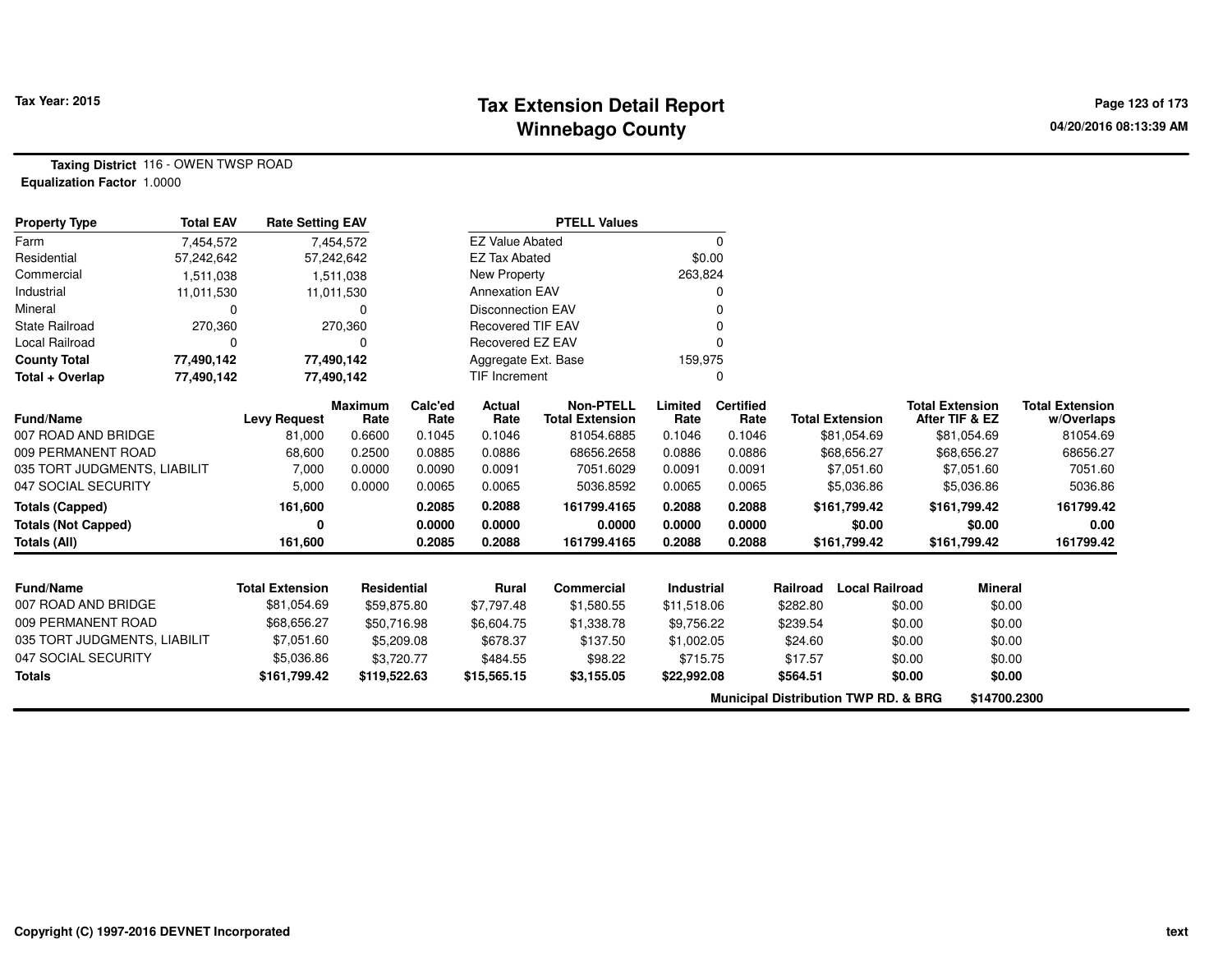## **Tax Extension Detail Report Tax Year: 2015 Page 124 of 173 Winnebago County**

**Taxing District** 117 - PECATONICA TWSP ROAD**Equalization Factor** 1.0000

| <b>Property Type</b>         | <b>Total EAV</b> | <b>Rate Setting EAV</b> |                        |                 |                          | <b>PTELL Values</b>                        |                 |                          |          |                                                 |        |                                          |                                      |
|------------------------------|------------------|-------------------------|------------------------|-----------------|--------------------------|--------------------------------------------|-----------------|--------------------------|----------|-------------------------------------------------|--------|------------------------------------------|--------------------------------------|
| Farm                         | 8,262,560        |                         | 8,262,560              |                 | <b>EZ Value Abated</b>   |                                            |                 | $\Omega$                 |          |                                                 |        |                                          |                                      |
| Residential                  | 51,091,080       |                         | 51,091,080             |                 | <b>EZ Tax Abated</b>     |                                            |                 | \$0.00                   |          |                                                 |        |                                          |                                      |
| Commercial                   | 3,464,737        |                         | 3,464,737              |                 | <b>New Property</b>      |                                            | 231,177         |                          |          |                                                 |        |                                          |                                      |
| Industrial                   | 1,995,641        |                         | 1,995,641              |                 | <b>Annexation EAV</b>    |                                            |                 |                          |          |                                                 |        |                                          |                                      |
| Mineral                      | 0                |                         |                        |                 | <b>Disconnection EAV</b> |                                            |                 |                          |          |                                                 |        |                                          |                                      |
| <b>State Railroad</b>        |                  |                         |                        |                 | <b>Recovered TIF EAV</b> |                                            |                 |                          |          |                                                 |        |                                          |                                      |
| Local Railroad               | 0                |                         |                        |                 | Recovered EZ EAV         |                                            |                 |                          |          |                                                 |        |                                          |                                      |
| <b>County Total</b>          | 64,814,018       |                         | 64,814,018             |                 | Aggregate Ext. Base      |                                            | 120,070         |                          |          |                                                 |        |                                          |                                      |
| Total + Overlap              | 64,814,018       |                         | 64,814,018             |                 | TIF Increment            |                                            |                 | 0                        |          |                                                 |        |                                          |                                      |
| <b>Fund/Name</b>             |                  | <b>Levy Request</b>     | <b>Maximum</b><br>Rate | Calc'ed<br>Rate | <b>Actual</b><br>Rate    | <b>Non-PTELL</b><br><b>Total Extension</b> | Limited<br>Rate | <b>Certified</b><br>Rate |          | <b>Total Extension</b>                          |        | <b>Total Extension</b><br>After TIF & EZ | <b>Total Extension</b><br>w/Overlaps |
| 007 ROAD AND BRIDGE          |                  | 46,000                  | 0.6600                 | 0.0710          | 0.0710                   | 46017.9528                                 | 0.0682          | 0.0682                   |          | \$44,203.16                                     |        | \$44,203.16                              | 44203.16                             |
| 009 PERMANENT ROAD           |                  | 24,000                  | 0.2500                 | 0.0370          | 0.0371                   | 24046.0007                                 | 0.0358          | 0.0358                   |          | \$23,203.42                                     |        | \$23,203.42                              | 23203.42                             |
| 010 EQUIPMENT AND BUILDING   |                  | 50,000                  | 0.1000                 | 0.0771          | 0.0772                   | 50036.4219                                 | 0.0744          | 0.0744                   |          | \$48,221.63                                     |        | \$48,221.63                              | 48221.63                             |
| 035 TORT JUDGMENTS, LIABILIT |                  | 6,000                   | 0.0000                 | 0.0093          | 0.0093                   | 6027.7037                                  | 0.0090          | 0.0090                   |          | \$5,833.26                                      |        | \$5,833.26                               | 5833.26                              |
| <b>Totals (Capped)</b>       |                  | 126,000                 |                        | 0.1944          | 0.1946                   | 126128.0790                                | 0.1874          | 0.1874                   |          | \$121,461.47                                    |        | \$121,461.47                             | 121461.47                            |
| <b>Totals (Not Capped)</b>   |                  | U                       |                        | 0.0000          | 0.0000                   | 0.0000                                     | 0.0000          | 0.0000                   |          | \$0.00                                          |        | \$0.00                                   | 0.00                                 |
| <b>Totals (All)</b>          |                  | 126,000                 |                        | 0.1944          | 0.1946                   | 126128.0790                                | 0.1874          | 0.1874                   |          | \$121,461.47                                    |        | \$121,461.47                             | 121461.47                            |
|                              |                  |                         |                        |                 |                          |                                            |                 |                          |          |                                                 |        |                                          |                                      |
| <b>Fund/Name</b>             |                  | <b>Total Extension</b>  | <b>Residential</b>     |                 | Rural                    | Commercial                                 | Industrial      |                          | Railroad | <b>Local Railroad</b>                           |        | <b>Mineral</b>                           |                                      |
| 007 ROAD AND BRIDGE          |                  | \$44,203.16             | \$34,844.11            |                 | \$5,635.07               | \$2,362.95                                 | \$1,361.03      |                          | \$0.00   |                                                 | \$0.00 | \$0.00                                   |                                      |
| 009 PERMANENT ROAD           |                  | \$23,203.42             | \$18,290.60            |                 | \$2,958.00               | \$1,240.38                                 | \$714.44        |                          | \$0.00   |                                                 | \$0.00 | \$0.00                                   |                                      |
| 010 EQUIPMENT AND BUILDING   |                  | \$48,221.63             | \$38,011.77            |                 | \$6,147.34               | \$2,577.76                                 | \$1,484.76      |                          | \$0.00   |                                                 | \$0.00 | \$0.00                                   |                                      |
| 035 TORT JUDGMENTS, LIABILIT |                  | \$5,833.26              |                        | \$4,598.19      | \$743.63                 | \$311.83                                   | \$179.61        |                          | \$0.00   |                                                 | \$0.00 | \$0.00                                   |                                      |
| <b>Totals</b>                |                  | \$121,461.47            | \$95,744.67            |                 | \$15,484.04              | \$6,492.92                                 | \$3,739.84      |                          | \$0.00   |                                                 | \$0.00 | \$0.00                                   |                                      |
|                              |                  |                         |                        |                 |                          |                                            |                 |                          |          | <b>Municipal Distribution TWP RD. &amp; BRG</b> |        | \$8821.2300                              |                                      |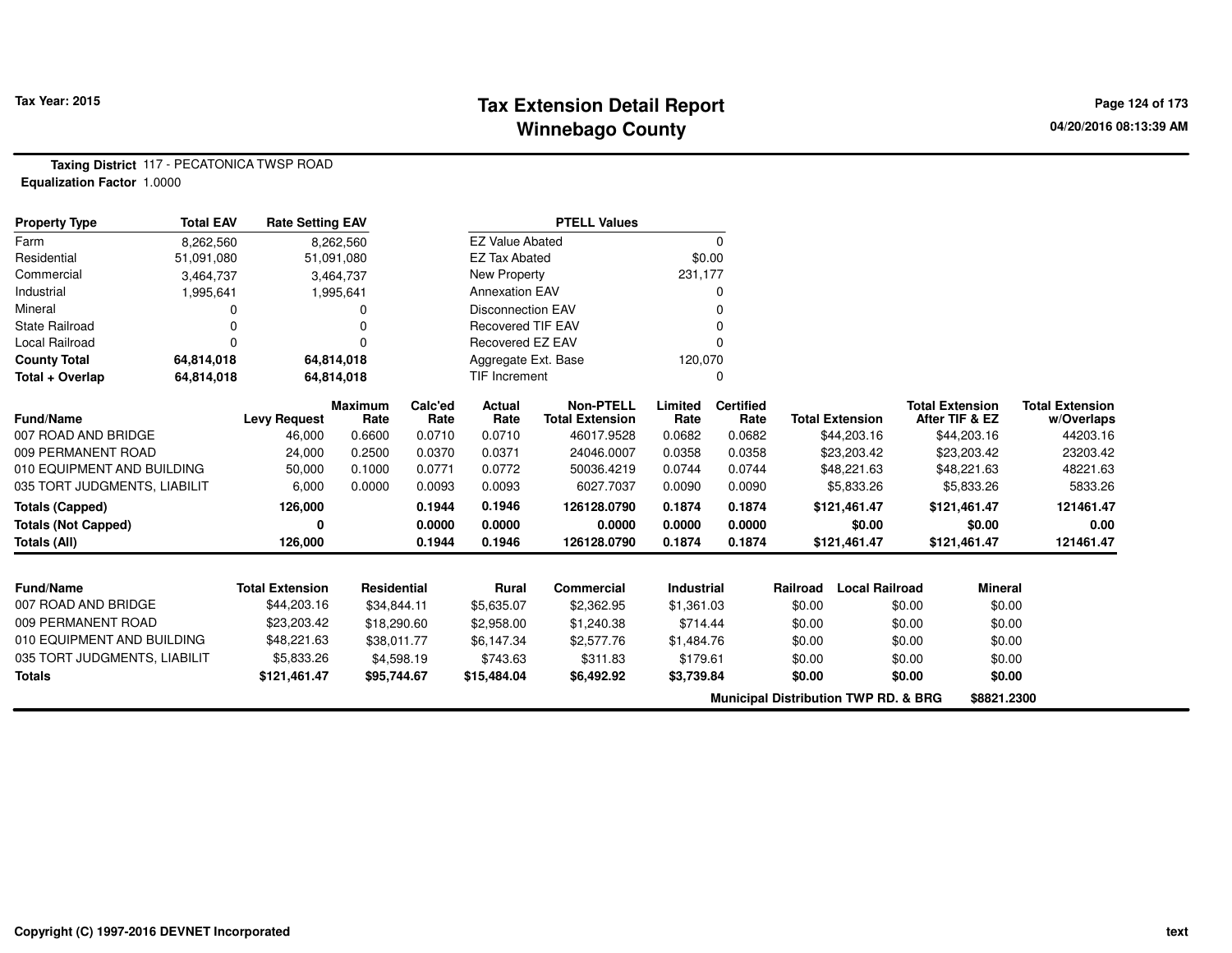#### **Tax Extension Detail Report Constant Constant Constant Page 125 of 173 Winnebago County**

**Taxing District** 118 - ROCKFORD TWSP ROAD**Equalization Factor** 1.0000

| <b>Property Type</b>       | <b>Total EAV</b> | <b>Rate Setting EAV</b> |                        |                 |                          | <b>PTELL Values</b>                        |                 |                          |            |                                                 |                                          |                                      |
|----------------------------|------------------|-------------------------|------------------------|-----------------|--------------------------|--------------------------------------------|-----------------|--------------------------|------------|-------------------------------------------------|------------------------------------------|--------------------------------------|
| Farm                       | 9,441,706        |                         | 9,260,680              |                 | <b>EZ Value Abated</b>   |                                            |                 | 0                        |            |                                                 |                                          |                                      |
| Residential                | 1,162,155,061    | 1,157,530,844           |                        |                 | <b>EZ Tax Abated</b>     |                                            | \$0.00          |                          |            |                                                 |                                          |                                      |
| Commercial                 | 457,344,781      | 437,477,438             |                        |                 | New Property             |                                            | 5,464,218       |                          |            |                                                 |                                          |                                      |
| Industrial                 | 130,449,550      | 122,797,195             |                        |                 | <b>Annexation EAV</b>    |                                            |                 |                          |            |                                                 |                                          |                                      |
| Mineral                    | 0                |                         | O                      |                 | <b>Disconnection EAV</b> |                                            |                 |                          |            |                                                 |                                          |                                      |
| State Railroad             | 3,976,170        |                         | 3,976,170              |                 | <b>Recovered TIF EAV</b> |                                            |                 |                          |            |                                                 |                                          |                                      |
| Local Railroad             | 112,769          |                         | 112,769                |                 | Recovered EZ EAV         |                                            | 145,864         |                          |            |                                                 |                                          |                                      |
| <b>County Total</b>        | 1,763,480,037    | 1,731,155,096           |                        |                 | Aggregate Ext. Base      |                                            | 2,540,549       |                          |            |                                                 |                                          |                                      |
| Total + Overlap            | 1,763,480,037    | 1,731,155,096           |                        |                 | <b>TIF Increment</b>     |                                            | 32,324,941      |                          |            |                                                 |                                          |                                      |
| Fund/Name                  |                  | <b>Levy Request</b>     | <b>Maximum</b><br>Rate | Calc'ed<br>Rate | Actual<br>Rate           | <b>Non-PTELL</b><br><b>Total Extension</b> | Limited<br>Rate | <b>Certified</b><br>Rate |            | <b>Total Extension</b>                          | <b>Total Extension</b><br>After TIF & EZ | <b>Total Extension</b><br>w/Overlaps |
| 005 I. M. R. F.            |                  | 64,181                  | 0.0000                 | 0.0037          | 0.0038                   | 67012.2414                                 | 0.0038          | 0.0038                   |            | \$67,012.24                                     | \$65,783.89                              | 65783.89                             |
| 007 ROAD AND BRIDGE        |                  | 2,503,043               | 0.6600                 | 0.1446          | 0.1446                   | 2549992.1335                               | 0.1446          | 0.1446                   |            | \$2,549,992.13                                  | \$2,503,250.27                           | 2503250.27                           |
| <b>Totals (Capped)</b>     |                  | 2,567,224               |                        | 0.1483          | 0.1484                   | 2617004.3749                               | 0.1484          | 0.1484                   |            | \$2,617,004.37                                  | \$2,569,034.16                           | 2569034.16                           |
| <b>Totals (Not Capped)</b> |                  | 0                       |                        | 0.0000          | 0.0000                   | 0.0000                                     | 0.0000          | 0.0000                   |            | \$0.00                                          | \$0.00                                   | 0.00                                 |
| Totals (All)               |                  | 2,567,224               |                        | 0.1483          | 0.1484                   | 2617004.3749                               | 0.1484          | 0.1484                   |            | \$2,617,004.37                                  | \$2,569,034.16                           | 2569034.16                           |
| <b>Fund/Name</b>           |                  | <b>Total Extension</b>  | Residential            |                 | Rural                    | Commercial                                 | Industrial      |                          | Railroad   | <b>Local Railroad</b>                           | <b>Mineral</b>                           |                                      |
| 005 I. M. R. F.            |                  | \$65,783.89             | \$43,986.17            |                 | \$351.91                 | \$16,624.14                                | \$4,666.29      |                          | \$151.09   |                                                 | \$4.29<br>\$0.00                         |                                      |
| 007 ROAD AND BRIDGE        |                  | \$2,503,250.27          | \$1,673,789.61         |                 | \$13,390.94              | \$632,592.38                               | \$177,564.74    |                          | \$5,749.54 | \$163.06                                        | \$0.00                                   |                                      |
| Totals                     |                  | \$2,569,034.16          | \$1,717,775.78         |                 | \$13,742.85              | \$649,216.52                               | \$182,231.03    |                          | \$5,900.63 | \$167.35                                        | \$0.00                                   |                                      |
|                            |                  |                         |                        |                 |                          |                                            |                 |                          |            | <b>Municipal Distribution TWP RD. &amp; BRG</b> |                                          | \$1079639.5600                       |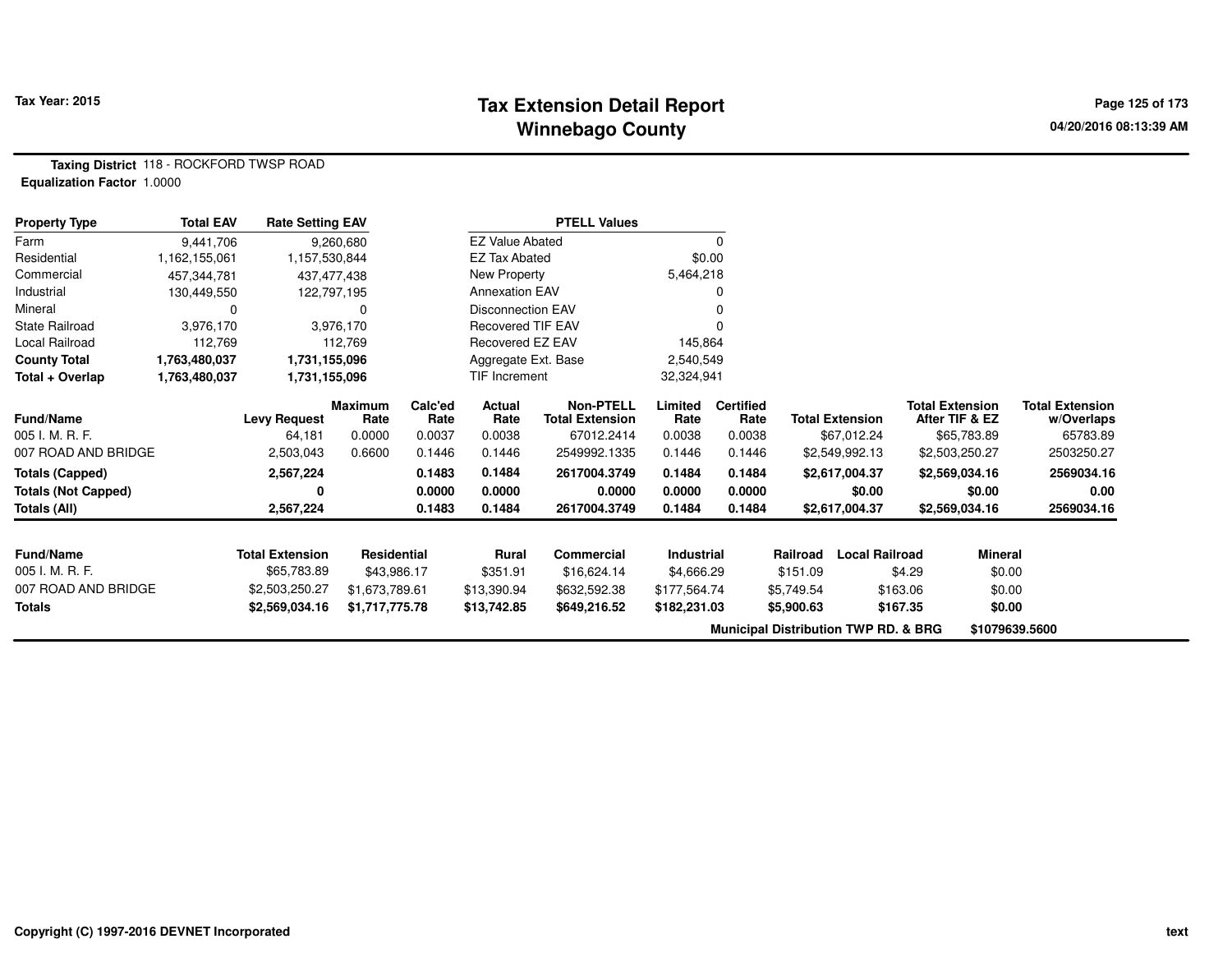## **Tax Extension Detail Report Tax Year: 2015 Page 126 of 173 Winnebago County**

**Taxing District** 119 - ROCKTON TWSP ROAD**Equalization Factor** 1.0000

| <b>Property Type</b>       | <b>Total EAV</b> | <b>Rate Setting EAV</b> |                    |         |                          | <b>PTELL Values</b>    |                   |                  |            |                                                 |                        |                        |
|----------------------------|------------------|-------------------------|--------------------|---------|--------------------------|------------------------|-------------------|------------------|------------|-------------------------------------------------|------------------------|------------------------|
| Farm                       | 7,640,346        |                         | 7,640,346          |         | <b>EZ Value Abated</b>   |                        |                   | 0                |            |                                                 |                        |                        |
| Residential                | 190,429,143      |                         | 190,407,070        |         | <b>EZ Tax Abated</b>     |                        | \$0.00            |                  |            |                                                 |                        |                        |
| Commercial                 | 21,186,792       |                         | 20,053,108         |         | New Property             |                        | 1,074,021         |                  |            |                                                 |                        |                        |
| Industrial                 | 17,932,450       |                         | 14,747,458         |         | <b>Annexation EAV</b>    |                        |                   |                  |            |                                                 |                        |                        |
| Mineral                    |                  |                         | 0                  |         | <b>Disconnection EAV</b> |                        |                   |                  |            |                                                 |                        |                        |
| State Railroad             | 740,337          |                         | 740,337            |         | Recovered TIF EAV        |                        |                   |                  |            |                                                 |                        |                        |
| Local Railroad             | 0                |                         |                    |         | Recovered EZ EAV         |                        |                   |                  |            |                                                 |                        |                        |
| <b>County Total</b>        | 237,929,068      |                         | 233,588,319        |         | Aggregate Ext. Base      |                        | 371,578           |                  |            |                                                 |                        |                        |
| Total + Overlap            | 237,929,068      |                         | 233,588,319        |         | TIF Increment            |                        | 4,340,749         |                  |            |                                                 |                        |                        |
|                            |                  |                         | <b>Maximum</b>     | Calc'ed | Actual                   | <b>Non-PTELL</b>       | Limited           | <b>Certified</b> |            |                                                 | <b>Total Extension</b> | <b>Total Extension</b> |
| Fund/Name                  |                  | <b>Levy Request</b>     | Rate               | Rate    | Rate                     | <b>Total Extension</b> | Rate              | Rate             |            | <b>Total Extension</b>                          | After TIF & EZ         | w/Overlaps             |
| 007 ROAD AND BRIDGE        |                  | 100,000                 | 0.6600             | 0.0428  | 0.0429                   | 102071.5702            | 0.0345            | 0.0345           |            | \$82,085.53                                     | \$80,587.97            | 80587.97               |
| 009 PERMANENT ROAD         |                  | 295,587                 | 0.2500             | 0.1265  | 0.1266                   | 301218.2001            | 0.1266            | 0.1266           |            | \$301,218.20                                    | \$295,722.81           | 295722.81              |
| <b>Totals (Capped)</b>     |                  | 395,587                 |                    | 0.1694  | 0.1695                   | 403289.7703            | 0.1611            | 0.1611           |            | \$383,303.73                                    | \$376,310.78           | 376310.78              |
| <b>Totals (Not Capped)</b> |                  | 0                       |                    | 0.0000  | 0.0000                   | 0.0000                 | 0.0000            | 0.0000           |            | \$0.00                                          | \$0.00                 | 0.00                   |
| Totals (All)               |                  | 395,587                 |                    | 0.1694  | 0.1695                   | 403289.7703            | 0.1611            | 0.1611           |            | \$383,303.73                                    | \$376,310.78           | 376310.78              |
| <b>Fund/Name</b>           |                  | <b>Total Extension</b>  | <b>Residential</b> |         | <b>Rural</b>             | <b>Commercial</b>      | <b>Industrial</b> |                  | Railroad   | <b>Local Railroad</b>                           | <b>Mineral</b>         |                        |
| 007 ROAD AND BRIDGE        |                  | \$80,587.97             | \$65,690.44        |         | \$2,635.92               | \$6,918.32             | \$5,087.87        |                  | \$255.42   |                                                 | \$0.00<br>\$0.00       |                        |
| 009 PERMANENT ROAD         |                  | \$295,722.81            | \$241,055.35       |         | \$9,672.68               | \$25,387.23            | \$18,670.28       |                  | \$937.27   |                                                 | \$0.00<br>\$0.00       |                        |
|                            |                  |                         |                    |         |                          |                        |                   |                  |            |                                                 | \$0.00                 |                        |
| Totals                     |                  | \$376,310.78            | \$306,745.79       |         | \$12,308.60              | \$32,305.55            | \$23,758.15       |                  | \$1,192.69 |                                                 | \$0.00                 |                        |
|                            |                  |                         |                    |         |                          |                        |                   |                  |            | <b>Municipal Distribution TWP RD. &amp; BRG</b> | \$29713.3500           |                        |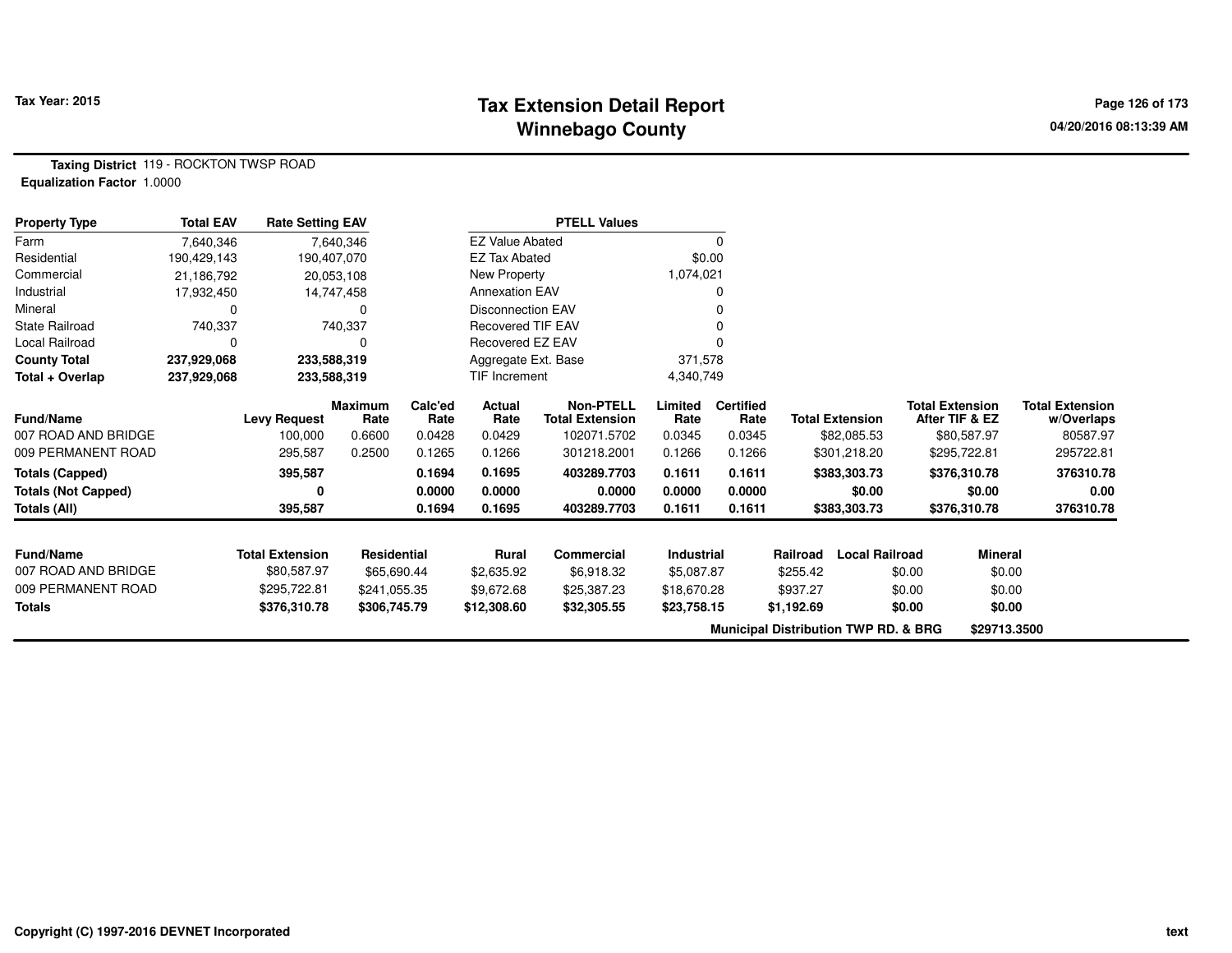## **Tax Extension Detail Report Tax Figure 2015 Page 127 of 173 Winnebago County**

**Taxing District** 120 - ROSCOE TWSP ROAD**Equalization Factor** 1.0000

| <b>Property Type</b>       | <b>Total EAV</b> | <b>Rate Setting EAV</b> |                        |                 |                          | <b>PTELL Values</b>                        |                   |                          |                                                 |                        |                        |                |                                      |
|----------------------------|------------------|-------------------------|------------------------|-----------------|--------------------------|--------------------------------------------|-------------------|--------------------------|-------------------------------------------------|------------------------|------------------------|----------------|--------------------------------------|
| Farm                       | 5,089,353        |                         | 5,089,353              |                 | <b>EZ Value Abated</b>   |                                            |                   | 0                        |                                                 |                        |                        |                |                                      |
| Residential                | 333,301,856      | 333,300,585             |                        |                 | <b>EZ Tax Abated</b>     |                                            |                   | \$0.00                   |                                                 |                        |                        |                |                                      |
| Commercial                 | 61,745,071       |                         | 61,637,330             |                 | New Property             |                                            | 3,863,270         |                          |                                                 |                        |                        |                |                                      |
| Industrial                 | 17,070,144       |                         | 17,005,847             |                 | <b>Annexation EAV</b>    |                                            |                   |                          |                                                 |                        |                        |                |                                      |
| Mineral                    | 0                |                         | $\Omega$               |                 | <b>Disconnection EAV</b> |                                            |                   |                          |                                                 |                        |                        |                |                                      |
| <b>State Railroad</b>      | 585,659          |                         | 585,659                |                 | <b>Recovered TIF EAV</b> |                                            |                   |                          |                                                 |                        |                        |                |                                      |
| Local Railroad             | 0                |                         | O                      |                 | Recovered EZ EAV         |                                            |                   |                          |                                                 |                        |                        |                |                                      |
| <b>County Total</b>        | 417,792,083      | 417,618,774             |                        |                 | Aggregate Ext. Base      |                                            | 753,696           |                          |                                                 |                        |                        |                |                                      |
| Total + Overlap            | 417,792,083      | 417,618,774             |                        |                 | TIF Increment            |                                            | 173,309           |                          |                                                 |                        |                        |                |                                      |
| <b>Fund/Name</b>           |                  | <b>Levy Request</b>     | <b>Maximum</b><br>Rate | Calc'ed<br>Rate | Actual<br>Rate           | <b>Non-PTELL</b><br><b>Total Extension</b> | Limited<br>Rate   | <b>Certified</b><br>Rate |                                                 | <b>Total Extension</b> | <b>Total Extension</b> | After TIF & EZ | <b>Total Extension</b><br>w/Overlaps |
| 007 ROAD AND BRIDGE        |                  | 80,000                  | 0.6600                 | 0.0192          | 0.0192                   | 80216.0799                                 | 0.0192            | 0.0192                   |                                                 | \$80,216.08            |                        | \$80,182.80    | 80182.80                             |
| 008 BRIDGE CONST W/ COUNTY |                  | 1,000                   | 0.2500                 | 0.0002          | 0.0003                   | 1253.3762                                  | 0.0003            | 0.0003                   |                                                 | \$1,253.38             |                        | \$1,252.86     | 1252.86                              |
| 009 PERMANENT ROAD         |                  | 706,700                 | 0.2500                 | 0.1692          | 0.1693                   | 707321.9965                                | 0.1642            | 0.1642                   |                                                 | \$686,014.60           |                        | \$685,730.03   | 685730.03                            |
| <b>Totals (Capped)</b>     |                  | 787,700                 |                        | 0.1886          | 0.1888                   | 788791.4527                                | 0.1837            | 0.1837                   |                                                 | \$767,484.06           |                        | \$767,165.69   | 767165.69                            |
| <b>Totals (Not Capped)</b> |                  |                         |                        | 0.0000          | 0.0000                   | 0.0000                                     | 0.0000            | 0.0000                   |                                                 | \$0.00                 |                        | \$0.00         | 0.00                                 |
| Totals (All)               |                  | 787,700                 |                        | 0.1886          | 0.1888                   | 788791.4527                                | 0.1837            | 0.1837                   |                                                 | \$767,484.06           |                        | \$767,165.69   | 767165.69                            |
|                            |                  |                         |                        |                 |                          |                                            |                   |                          |                                                 |                        |                        |                |                                      |
| <b>Fund/Name</b>           |                  | <b>Total Extension</b>  | <b>Residential</b>     |                 | Rural                    | <b>Commercial</b>                          | <b>Industrial</b> |                          | Railroad                                        | <b>Local Railroad</b>  |                        | <b>Mineral</b> |                                      |
| 007 ROAD AND BRIDGE        |                  | \$80,182.80             | \$63,993.70            |                 | \$977.16                 | \$11,834.37                                | \$3,265.12        |                          | \$112.45                                        |                        | \$0.00                 | \$0.00         |                                      |
| 008 BRIDGE CONST W/ COUNTY |                  | \$1,252.86              |                        | \$999.90        | \$15.27                  | \$184.91                                   | \$51.02           |                          | \$1.76                                          |                        | \$0.00                 | \$0.00         |                                      |
| 009 PERMANENT ROAD         |                  | \$685,730.03            | \$547,279.56           |                 | \$8,356.72               | \$101,208.50                               | \$27,923.60       |                          | \$961.65                                        |                        | \$0.00                 | \$0.00         |                                      |
| <b>Totals</b>              |                  | \$767,165.69            | \$612,273.16           |                 | \$9,349.15               | \$113,227.78                               | \$31,239.74       |                          | \$1,075.86                                      |                        | \$0.00                 | \$0.00         |                                      |
|                            |                  |                         |                        |                 |                          |                                            |                   |                          | <b>Municipal Distribution TWP RD, &amp; BRG</b> |                        |                        | \$20765.6500   |                                      |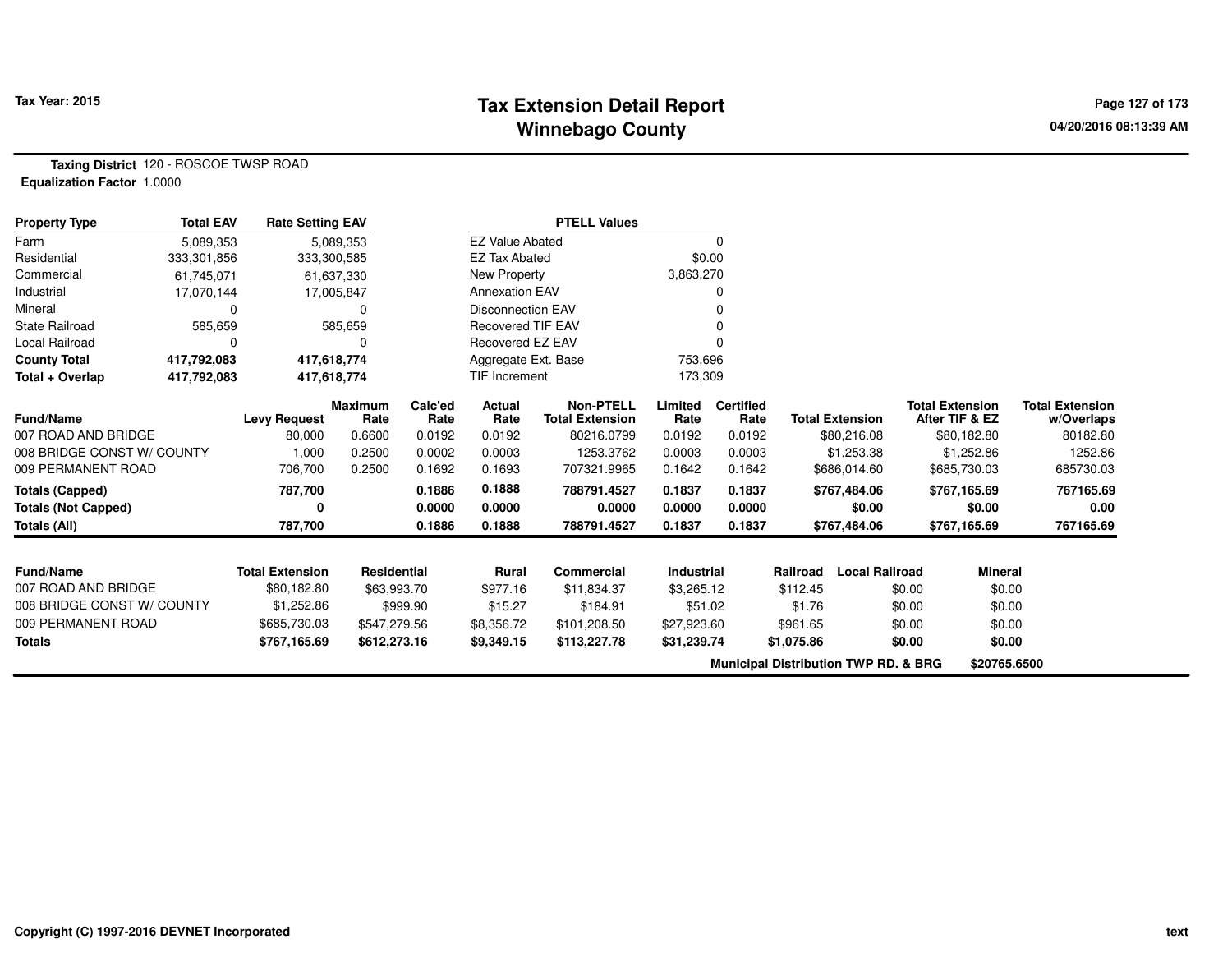# **Tax Extension Detail Report Tax Year: 2015 Page 128 of 173 Winnebago County**

**Taxing District** 121 - SEWARD TWSP ROAD**Equalization Factor** 1.0000

| <b>Property Type</b>       | <b>Total EAV</b> | <b>Rate Setting EAV</b> |                        |                 |                          | <b>PTELL Values</b>                        |                 |                          |            |                        |        |                                          |                                      |
|----------------------------|------------------|-------------------------|------------------------|-----------------|--------------------------|--------------------------------------------|-----------------|--------------------------|------------|------------------------|--------|------------------------------------------|--------------------------------------|
| Farm                       | 11,899,882       |                         | 11,899,882             |                 | <b>EZ Value Abated</b>   |                                            |                 | 0                        |            |                        |        |                                          |                                      |
| Residential                | 7,152,351        |                         | 7,152,351              |                 | <b>EZ Tax Abated</b>     |                                            |                 | \$0.00                   |            |                        |        |                                          |                                      |
| Commercial                 | 3,315,993        |                         | 3,315,993              |                 | New Property             |                                            | 85,567          |                          |            |                        |        |                                          |                                      |
| Industrial                 | 160,777          |                         | 160,777                |                 | <b>Annexation EAV</b>    |                                            |                 |                          |            |                        |        |                                          |                                      |
| Mineral                    | O                |                         | $\Omega$               |                 | Disconnection EAV        |                                            |                 |                          |            |                        |        |                                          |                                      |
| <b>State Railroad</b>      | 736,437          |                         | 736,437                |                 | <b>Recovered TIF EAV</b> |                                            |                 |                          |            |                        |        |                                          |                                      |
| Local Railroad             | 453              |                         | 453                    |                 | Recovered EZ EAV         |                                            |                 |                          |            |                        |        |                                          |                                      |
| <b>County Total</b>        | 23,265,893       |                         | 23,265,893             |                 | Aggregate Ext. Base      |                                            | 105,119         |                          |            |                        |        |                                          |                                      |
| Total + Overlap            | 23,265,893       |                         | 23,265,893             |                 | TIF Increment            |                                            |                 | 0                        |            |                        |        |                                          |                                      |
| <b>Fund/Name</b>           |                  | <b>Levy Request</b>     | <b>Maximum</b><br>Rate | Calc'ed<br>Rate | Actual<br>Rate           | <b>Non-PTELL</b><br><b>Total Extension</b> | Limited<br>Rate | <b>Certified</b><br>Rate |            | <b>Total Extension</b> |        | <b>Total Extension</b><br>After TIF & EZ | <b>Total Extension</b><br>w/Overlaps |
| 007 ROAD AND BRIDGE        |                  | 44,340                  | 0.6600                 | 0.1906          | 0.1906                   | 44344.7921                                 | 0.1906          | 0.1906                   |            | \$44,344.79            |        | \$44,344.79                              | 44344.79                             |
| 008 BRIDGE CONST W/ COUNTY |                  | 2,170                   | 0.2500                 | 0.0093          | 0.0094                   | 2186.9939                                  | 0.0094          | 0.0094                   |            | \$2,186.99             |        | \$2,186.99                               | 2186.99                              |
| 009 PERMANENT ROAD         |                  | 44,880                  | 0.2500                 | 0.1929          | 0.1929                   | 44879.9076                                 | 0.1929          | 0.1929                   |            | \$44,879.91            |        | \$44,879.91                              | 44879.91                             |
| 010 EQUIPMENT AND BUILDING |                  | 10,560                  | 0.1000                 | 0.0454          | 0.0454                   | 10562.7154                                 | 0.0454          | 0.0454                   |            | \$10,562.72            |        | \$10,562.72                              | 10562.72                             |
| 047 SOCIAL SECURITY        |                  | 3,160                   | 0.0000                 | 0.0136          | 0.0136                   | 3164.1614                                  | 0.0136          | 0.0136                   |            | \$3,164.16             |        | \$3,164.16                               | 3164.16                              |
| <b>Totals (Capped)</b>     |                  | 105,110                 |                        | 0.4518          | 0.4519                   | 105138.5705                                | 0.4519          | 0.4519                   |            | \$105,138.57           |        | \$105,138.57                             | 105138.57                            |
| <b>Totals (Not Capped)</b> |                  | 0                       |                        | 0.0000          | 0.0000                   | 0.0000                                     | 0.0000          | 0.0000                   |            | \$0.00                 |        | \$0.00                                   | 0.00                                 |
| <b>Totals (All)</b>        |                  | 105,110                 |                        | 0.4518          | 0.4519                   | 105138.5705                                | 0.4519          | 0.4519                   |            | \$105,138.57           |        | \$105,138.57                             | 105138.57                            |
|                            |                  |                         |                        |                 |                          |                                            |                 |                          |            |                        |        |                                          |                                      |
| <b>Fund/Name</b>           |                  | <b>Total Extension</b>  | Residential            |                 | Rural                    | Commercial                                 | Industrial      |                          | Railroad   | <b>Local Railroad</b>  |        | <b>Mineral</b>                           |                                      |
| 007 ROAD AND BRIDGE        |                  | \$44,344.79             | \$13,632.38            |                 | \$22,681.18              | \$6,320.28                                 | \$306.44        |                          | \$1,403.65 |                        | \$0.86 | \$0.00                                   |                                      |
| 008 BRIDGE CONST W/ COUNTY |                  | \$2,186.99              |                        | \$672.32        | \$1,118.59               | \$311.70                                   | \$15.11         |                          | \$69.23    |                        | \$0.04 | \$0.00                                   |                                      |
| 009 PERMANENT ROAD         |                  | \$44,879.91             | \$13,796.89            |                 | \$22,954.87              | \$6,396.55                                 | \$310.14        |                          | \$1,420.59 |                        | \$0.87 | \$0.00                                   |                                      |
| 010 EQUIPMENT AND BUILDING |                  | \$10,562.72             |                        | \$3,247.17      | \$5,402.55               | \$1,505.46                                 | \$72.99         |                          | \$334.34   |                        | \$0.21 | \$0.00                                   |                                      |
| 047 SOCIAL SECURITY        |                  | \$3,164.16              |                        | \$972.71        | \$1,618.38               | \$450.98                                   | \$21.87         |                          | \$100.16   |                        | \$0.06 | \$0.00                                   |                                      |
| <b>Totals</b>              |                  | \$105,138.57            | \$32,321.47            |                 | \$53,775.57              | \$14,984.97                                | \$726.55        |                          | \$3,327.97 |                        | \$2.04 | \$0.00                                   |                                      |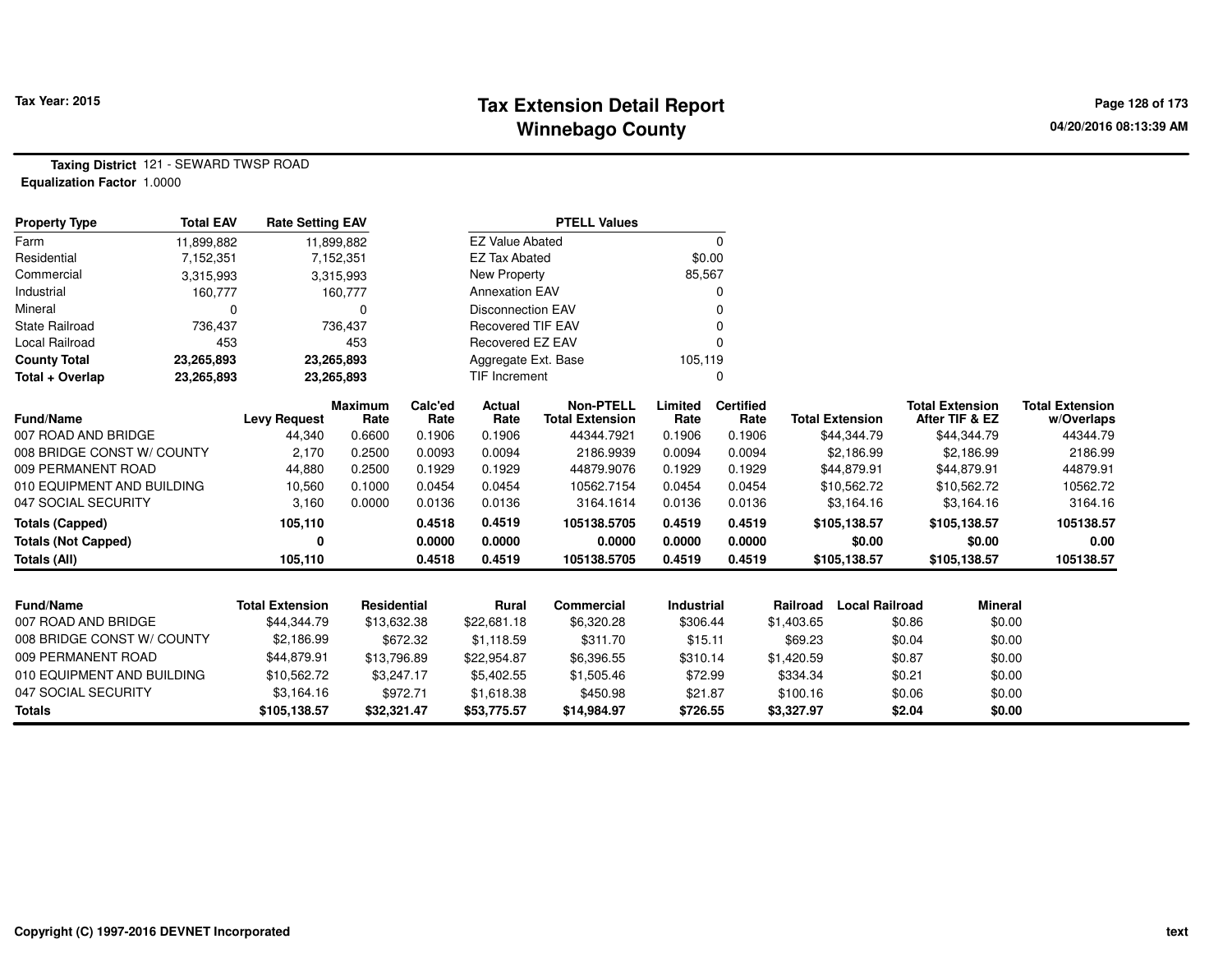# **Tax Extension Detail Report Tax Year: 2015 Page 129 of 173 Winnebago County**

**Taxing District** 122 - SHIRLAND TWSP ROAD**Equalization Factor** 1.0000

| <b>Property Type</b>       | <b>Total EAV</b> | <b>Rate Setting EAV</b> |                        |                 |                          | <b>PTELL Values</b>                        |                 |                          |                                   |                                          |                                      |
|----------------------------|------------------|-------------------------|------------------------|-----------------|--------------------------|--------------------------------------------|-----------------|--------------------------|-----------------------------------|------------------------------------------|--------------------------------------|
| Farm                       | 5,529,849        |                         | 5,529,849              |                 | <b>EZ Value Abated</b>   |                                            |                 | 0                        |                                   |                                          |                                      |
| Residential                | 14,713,382       |                         | 14,713,382             |                 | <b>EZ Tax Abated</b>     |                                            | \$0.00          |                          |                                   |                                          |                                      |
| Commercial                 | 836,052          |                         | 836,052                |                 | New Property             |                                            | 99,156          |                          |                                   |                                          |                                      |
| Industrial                 |                  |                         |                        |                 | <b>Annexation EAV</b>    |                                            |                 |                          |                                   |                                          |                                      |
| Mineral                    |                  |                         | 0                      |                 | <b>Disconnection EAV</b> |                                            |                 |                          |                                   |                                          |                                      |
| State Railroad             | $\Omega$         |                         | 0                      |                 | <b>Recovered TIF EAV</b> |                                            |                 |                          |                                   |                                          |                                      |
| Local Railroad             | 0                |                         | 0                      |                 | Recovered EZ EAV         |                                            |                 |                          |                                   |                                          |                                      |
| <b>County Total</b>        | 21,079,283       |                         | 21,079,283             |                 | Aggregate Ext. Base      |                                            | 25,572          |                          |                                   |                                          |                                      |
| Total + Overlap            | 21,079,283       |                         | 21,079,283             |                 | <b>TIF Increment</b>     |                                            |                 | 0                        |                                   |                                          |                                      |
| <b>Fund/Name</b>           |                  | <b>Levy Request</b>     | <b>Maximum</b><br>Rate | Calc'ed<br>Rate | <b>Actual</b><br>Rate    | <b>Non-PTELL</b><br><b>Total Extension</b> | Limited<br>Rate | <b>Certified</b><br>Rate | <b>Total Extension</b>            | <b>Total Extension</b><br>After TIF & EZ | <b>Total Extension</b><br>w/Overlaps |
| 007 ROAD AND BRIDGE        |                  | 26,850                  | 0.6600                 | 0.1274          | 0.1274                   | 26855.0065                                 | 0.1229          | 0.1229                   | \$25,906.44                       | \$25,906.44                              | 25906.44                             |
| 008 BRIDGE CONST W/ COUNTY |                  | <sup>0</sup>            | 0.2500                 | 0.0000          | 0.0000                   | 0.0000                                     | 0.0000          | 0.0000                   | \$0.00                            | \$0.00                                   | 0.00                                 |
| 009 PERMANENT ROAD         |                  |                         | 0.0000                 | 0.0000          | 0.0000                   | 0.0000                                     | 0.0000          | 0.0000                   | \$0.00                            | \$0.00                                   | 0.00                                 |
| <b>Totals (Capped)</b>     |                  | 26,850                  |                        | 0.1274          | 0.1274                   | 26855.0065                                 | 0.1229          | 0.1229                   | \$25,906.44                       | \$25,906.44                              | 25906.44                             |
| <b>Totals (Not Capped)</b> |                  | 0                       |                        | 0.0000          | 0.0000                   | 0.0000                                     | 0.0000          | 0.0000                   | \$0.00                            | \$0.00                                   | 0.00                                 |
| Totals (All)               |                  | 26,850                  |                        | 0.1274          | 0.1274                   | 26855.0065                                 | 0.1229          | 0.1229                   | \$25,906.44                       | \$25,906.44                              | 25906.44                             |
|                            |                  |                         |                        |                 |                          |                                            |                 |                          |                                   |                                          |                                      |
| <b>Fund/Name</b>           |                  | <b>Total Extension</b>  | <b>Residential</b>     |                 | Rural                    | <b>Commercial</b>                          | Industrial      |                          | <b>Local Railroad</b><br>Railroad | <b>Mineral</b>                           |                                      |
| 007 ROAD AND BRIDGE        |                  | \$25,906.44             | \$18,082.75            |                 | \$6,796.18               | \$1,027.51                                 |                 | \$0.00                   | \$0.00                            | \$0.00<br>\$0.00                         |                                      |
| 008 BRIDGE CONST W/ COUNTY |                  | \$0.00                  |                        | \$0.00          | \$0.00                   | \$0.00                                     |                 | \$0.00                   | \$0.00                            | \$0.00<br>\$0.00                         |                                      |
| 009 PERMANENT ROAD         |                  | \$0.00                  |                        | \$0.00          | \$0.00                   | \$0.00                                     |                 | \$0.00                   | \$0.00                            | \$0.00<br>\$0.00                         |                                      |
| <b>Totals</b>              |                  | \$25,906.44             | \$18,082.75            |                 | \$6,796.18               | \$1,027.51                                 |                 | \$0.00                   | \$0.00                            | \$0.00<br>\$0.00                         |                                      |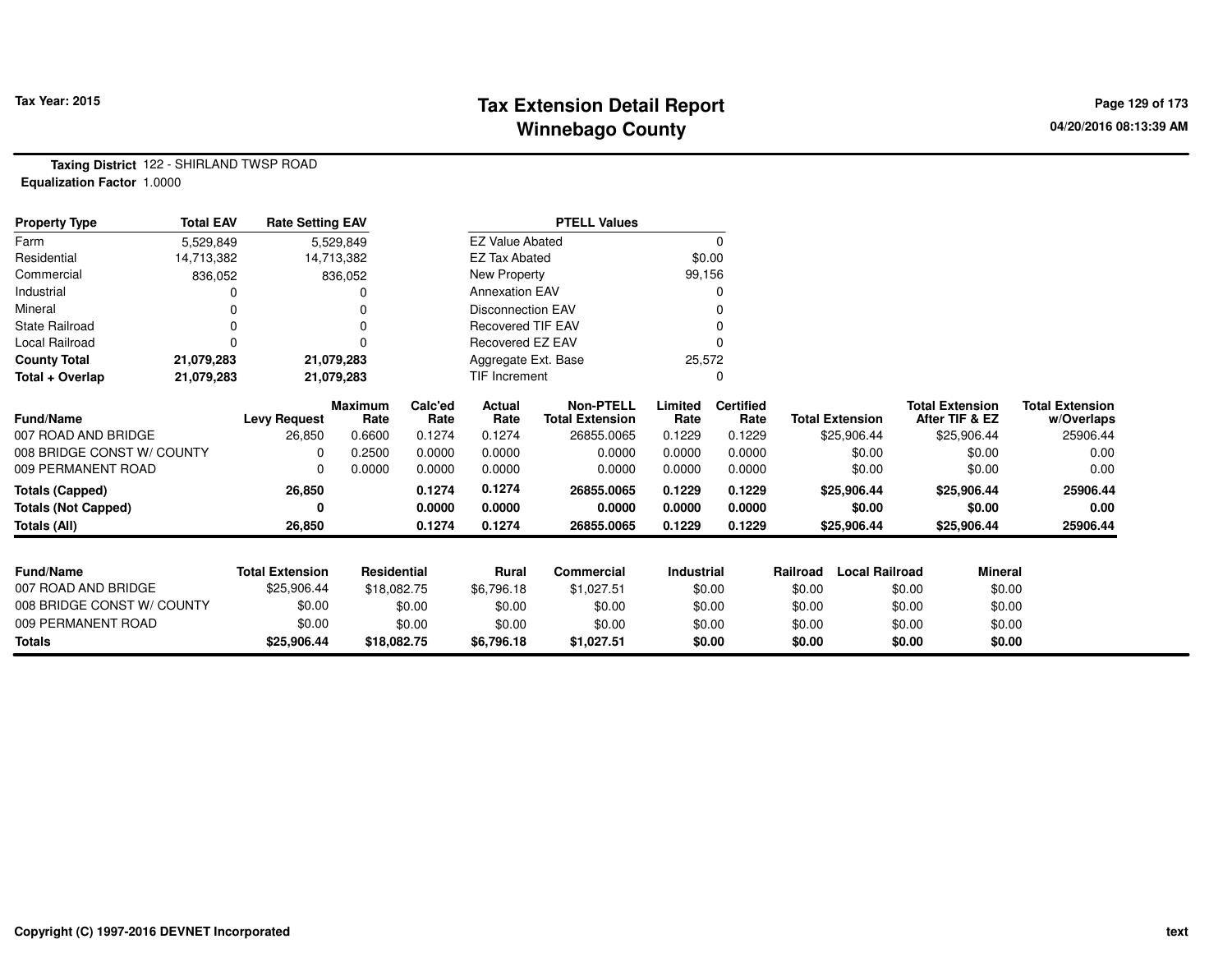### **Tax Extension Detail Report Tax Year: 2015 Page 130 of 173 Winnebago County**

**Taxing District** 123 - WINNEBAGO TWSP ROAD**Equalization Factor** 1.0000

| <b>Property Type</b>                    | <b>Total EAV</b> | <b>Rate Setting EAV</b> |                |         |                          | <b>PTELL Values</b>    |                   |                  |            |                                                 |                        |                        |
|-----------------------------------------|------------------|-------------------------|----------------|---------|--------------------------|------------------------|-------------------|------------------|------------|-------------------------------------------------|------------------------|------------------------|
| Farm                                    | 9,528,563        |                         | 9,528,563      |         | <b>EZ Value Abated</b>   |                        |                   |                  |            |                                                 |                        |                        |
| Residential                             | 69,468,959       |                         | 69,468,959     |         | <b>EZ Tax Abated</b>     |                        | \$0.00            |                  |            |                                                 |                        |                        |
| Commercial                              | 6,191,656        |                         | 6,191,656      |         | New Property             |                        | 493,169           |                  |            |                                                 |                        |                        |
| Industrial                              | 2,593,283        |                         | 2,593,283      |         | <b>Annexation EAV</b>    |                        |                   |                  |            |                                                 |                        |                        |
| Mineral                                 | 0                |                         | 0              |         | <b>Disconnection EAV</b> |                        |                   |                  |            |                                                 |                        |                        |
| <b>State Railroad</b>                   | 633,043          |                         | 633,043        |         | Recovered TIF EAV        |                        |                   |                  |            |                                                 |                        |                        |
| Local Railroad                          | 699,028          |                         | 699,028        |         | Recovered EZ EAV         |                        |                   |                  |            |                                                 |                        |                        |
| <b>County Total</b>                     | 89,114,532       |                         | 89,114,532     |         | Aggregate Ext. Base      |                        | 175,658           |                  |            |                                                 |                        |                        |
| Total + Overlap                         | 89,114,532       |                         | 89,114,532     |         | TIF Increment            |                        |                   | O                |            |                                                 |                        |                        |
|                                         |                  |                         | <b>Maximum</b> | Calc'ed | Actual                   | <b>Non-PTELL</b>       | Limited           | <b>Certified</b> |            |                                                 | <b>Total Extension</b> | <b>Total Extension</b> |
| <b>Fund/Name</b>                        |                  | <b>Levy Request</b>     | Rate           | Rate    | Rate                     | <b>Total Extension</b> | Rate              | Rate             |            | <b>Total Extension</b>                          | After TIF & EZ         | w/Overlaps             |
| 007 ROAD AND BRIDGE                     |                  | 46,110                  | 0.6600         | 0.0517  | 0.0518                   | 46161.3276             | 0.0499            | 0.0499           |            | \$44,468.15                                     | \$44,468.15            | 44468.15               |
| 009 PERMANENT ROAD                      |                  | 138,331                 | 0.2500         | 0.1552  | 0.1553                   | 138394.8682            | 0.1499            | 0.1499           |            | \$133,582.68                                    | \$133,582.68           | 133582.68              |
| <b>Totals (Capped)</b>                  |                  | 184,441                 |                | 0.2070  | 0.2071                   | 184556.1958            | 0.1998            | 0.1998           |            | \$178,050.83                                    | \$178,050.83           | 178050.83              |
| <b>Totals (Not Capped)</b>              |                  | 0                       |                | 0.0000  | 0.0000                   | 0.0000                 | 0.0000            | 0.0000           |            | \$0.00                                          | \$0.00                 | 0.00                   |
| Totals (All)                            |                  | 184,441                 |                | 0.2070  | 0.2071                   | 184556.1958            | 0.1998            | 0.1998           |            | \$178,050.83                                    | \$178,050.83           | 178050.83              |
|                                         |                  |                         |                |         |                          |                        |                   |                  |            |                                                 |                        |                        |
| <b>Fund/Name</b><br>007 ROAD AND BRIDGE |                  | <b>Total Extension</b>  | Residential    |         | <b>Rural</b>             | <b>Commercial</b>      | <b>Industrial</b> |                  | Railroad   | <b>Local Railroad</b>                           | <b>Mineral</b>         |                        |
|                                         |                  | \$44,468.15             | \$34,665.01    |         | \$4,754.75               | \$3,089.64             | \$1,294.05        |                  | \$315.89   | \$348.81                                        | \$0.00                 |                        |
| 009 PERMANENT ROAD                      |                  | \$133,582.68            | \$104,133.97   |         | \$14,283.32              | \$9,281.29             | \$3,887.33        |                  | \$948.93   | \$1,047.84                                      | \$0.00                 |                        |
| <b>Totals</b>                           |                  | \$178,050.83            | \$138,798.98   |         | \$19,038.07              | \$12,370.93            | \$5,181.38        |                  | \$1,264.82 | \$1,396.65                                      | \$0.00                 |                        |
|                                         |                  |                         |                |         |                          |                        |                   |                  |            | <b>Municipal Distribution TWP RD. &amp; BRG</b> | \$11012.1300           |                        |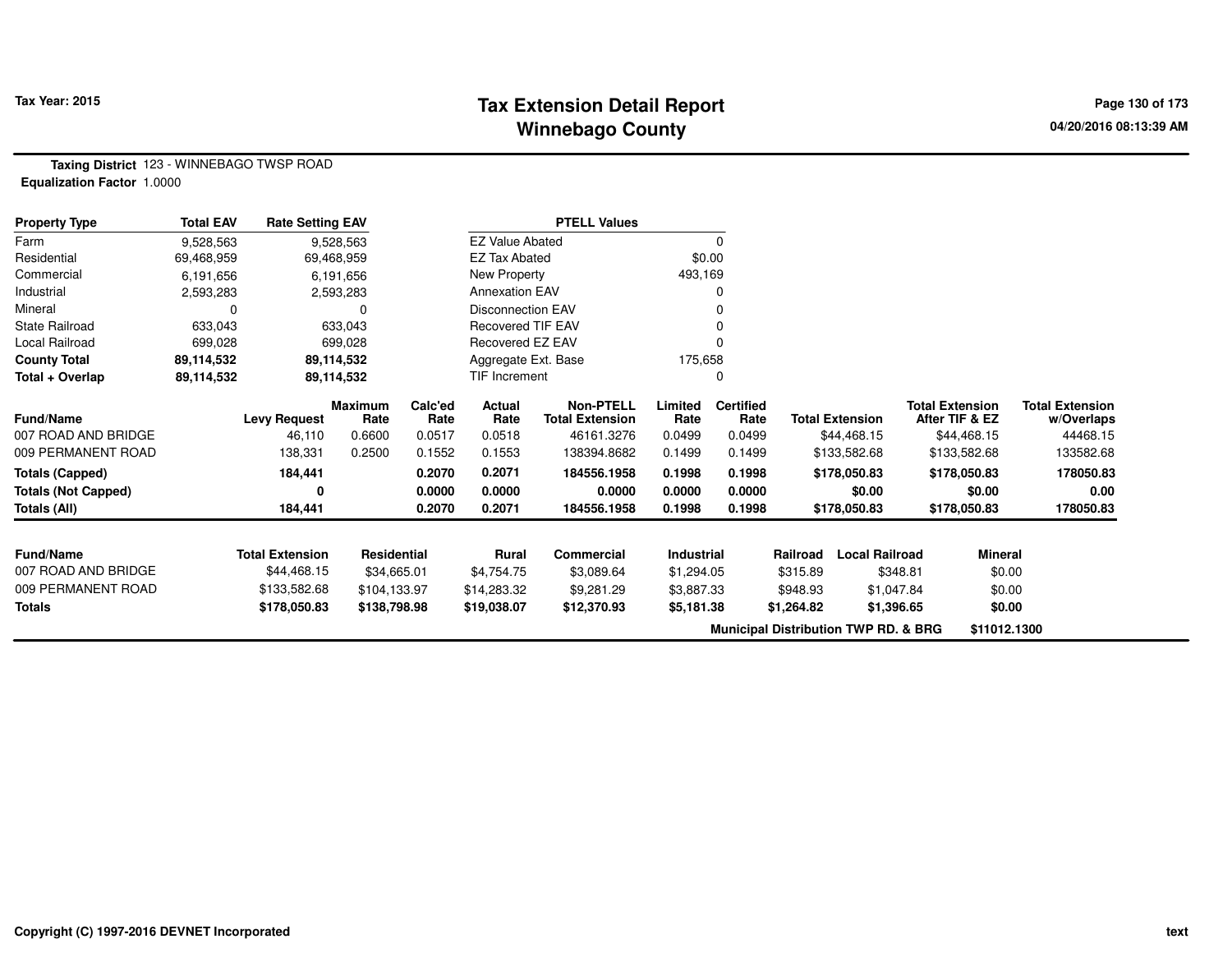# **Tax Extension Detail Report Tax Year: 2015 Page 131 of 173 Winnebago County**

**Taxing District** 124 - PE/SE MULTI TOWNSHIP**Equalization Factor** 1.0000

| <b>Property Type</b>       | <b>Total EAV</b> | <b>Rate Setting EAV</b> |                 |                 |                          | <b>PTELL Values</b>                        |                 |                          |                        |                       |                                          |                                      |
|----------------------------|------------------|-------------------------|-----------------|-----------------|--------------------------|--------------------------------------------|-----------------|--------------------------|------------------------|-----------------------|------------------------------------------|--------------------------------------|
| Farm                       | 20,162,442       |                         | 20,162,442      |                 | <b>EZ Value Abated</b>   |                                            |                 |                          |                        |                       |                                          |                                      |
| Residential                | 58,243,431       |                         | 58,243,431      |                 | <b>EZ Tax Abated</b>     |                                            |                 | \$0.00                   |                        |                       |                                          |                                      |
| Commercial                 | 6,780,730        |                         | 6,780,730       |                 | New Property             |                                            | 316,744         |                          |                        |                       |                                          |                                      |
| Industrial                 | 2,156,418        |                         | 2,156,418       |                 | <b>Annexation EAV</b>    |                                            |                 |                          |                        |                       |                                          |                                      |
| Mineral                    |                  |                         |                 |                 | <b>Disconnection EAV</b> |                                            |                 |                          |                        |                       |                                          |                                      |
| <b>State Railroad</b>      |                  |                         | $\Omega$        |                 | <b>Recovered TIF EAV</b> |                                            |                 |                          |                        |                       |                                          |                                      |
| Local Railroad             | 453              |                         | 453             |                 | Recovered EZ EAV         |                                            |                 |                          |                        |                       |                                          |                                      |
| <b>County Total</b>        | 87,343,474       |                         | 87,343,474      |                 | Aggregate Ext. Base      |                                            | 46,916          |                          |                        |                       |                                          |                                      |
| Total + Overlap            | 87,343,474       |                         | 87,343,474      |                 | TIF Increment            |                                            |                 |                          |                        |                       |                                          |                                      |
| <b>Fund/Name</b>           |                  | <b>Levy Request</b>     | Maximum<br>Rate | Calc'ed<br>Rate | Actual<br>Rate           | <b>Non-PTELL</b><br><b>Total Extension</b> | Limited<br>Rate | <b>Certified</b><br>Rate | <b>Total Extension</b> |                       | <b>Total Extension</b><br>After TIF & EZ | <b>Total Extension</b><br>w/Overlaps |
| 147 ASSESSING PURPOSES (mu |                  | 47,500                  | 0.0000          | 0.0544          | 0.0544                   | 47514.8499                                 | 0.0544          | 0.0544                   |                        | \$47,514.85           | \$47,514.85                              | 47514.85                             |
| <b>Totals (Capped)</b>     |                  | 47,500                  |                 | 0.0544          | 0.0544                   | 47514.8499                                 | 0.0544          | 0.0544                   |                        | \$47,514.85           | \$47,514.85                              | 47514.85                             |
| <b>Totals (Not Capped)</b> |                  | 0                       |                 | 0.0000          | 0.0000                   | 0.0000                                     | 0.0000          | 0.0000                   |                        | \$0.00                | \$0.00                                   | 0.00                                 |
| Totals (All)               |                  | 47,500                  |                 | 0.0544          | 0.0544                   | 47514.8499                                 | 0.0544          | 0.0544                   |                        | \$47,514.85           | \$47,514.85                              | 47514.85                             |
|                            |                  |                         |                 |                 |                          |                                            |                 |                          |                        |                       |                                          |                                      |
| <b>Fund/Name</b>           |                  | <b>Total Extension</b>  | Residential     |                 | <b>Rural</b>             | Commercial                                 | Industrial      |                          | Railroad               | <b>Local Railroad</b> | <b>Mineral</b>                           |                                      |
| 147 ASSESSING PURPOSES (mu |                  | \$47,514.85             | \$31,684.42     |                 | \$10,968.37              | \$3,688.72                                 | \$1,173.09      |                          | \$0.00                 | \$0.25                | \$0.00                                   |                                      |
| <b>Totals</b>              |                  | \$47,514.85             | \$31,684.42     |                 | \$10,968.37              | \$3,688.72                                 | \$1,173.09      |                          | \$0.00                 | \$0.25                | \$0.00                                   |                                      |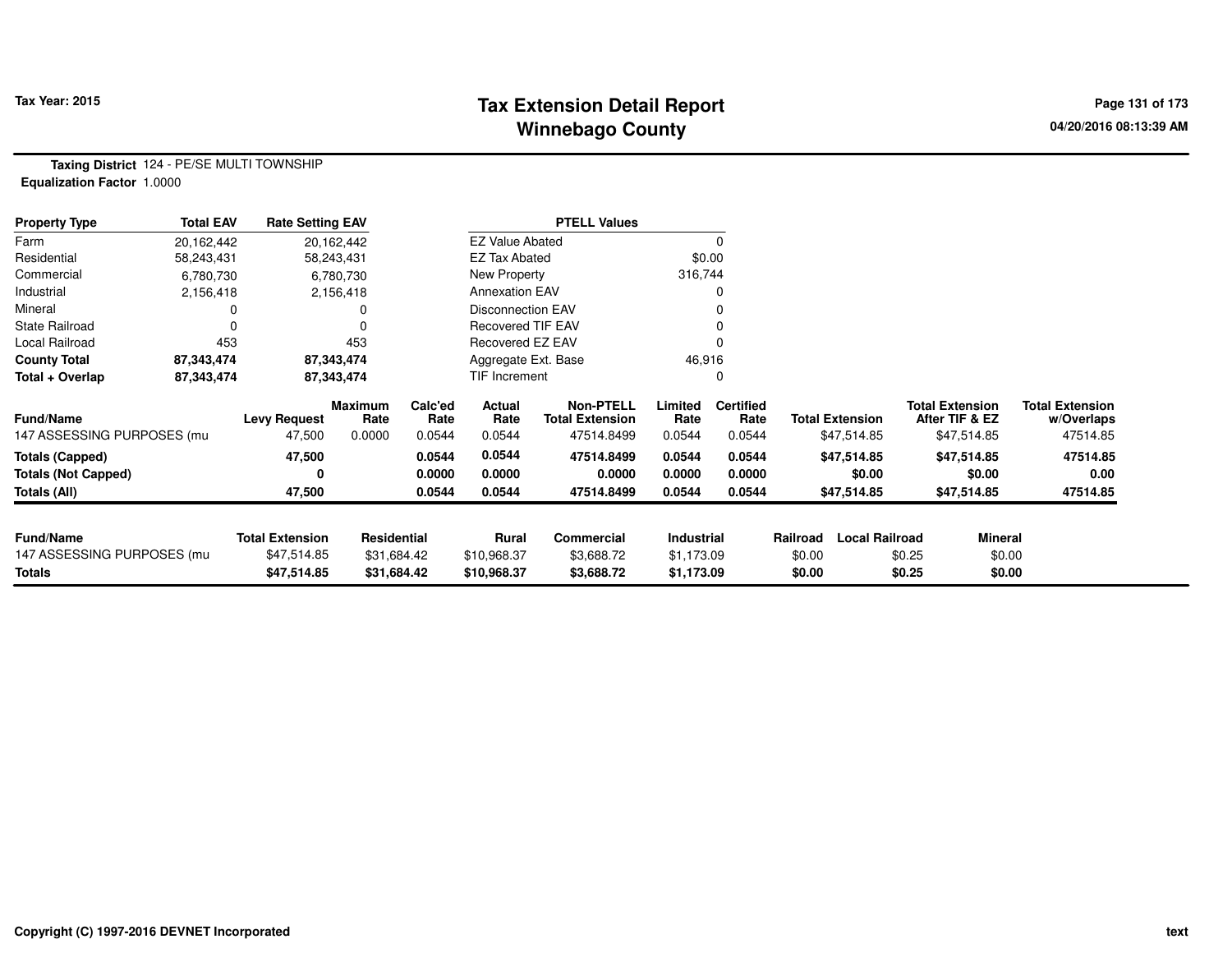# **Tax Extension Detail Report Tax Year: 2015 Page 132 of 173 Winnebago County**

**Taxing District** 125 - WAGON WHEEL TIF**Equalization Factor** 1.0000

| <b>Property Type</b>       | <b>Total EAV</b> | <b>TIF Base EAV</b>    |                    |                 |                          | <b>PTELL Values</b>                        |                   |                          |          |                        |                                          |                |                                      |
|----------------------------|------------------|------------------------|--------------------|-----------------|--------------------------|--------------------------------------------|-------------------|--------------------------|----------|------------------------|------------------------------------------|----------------|--------------------------------------|
| Farm                       |                  |                        |                    |                 | <b>EZ Value Abated</b>   |                                            |                   | $\Omega$                 |          |                        |                                          |                |                                      |
| Residential                | 19,089           |                        | 13,798             |                 | <b>EZ Tax Abated</b>     |                                            |                   | \$0.00                   |          |                        |                                          |                |                                      |
| Commercial                 | 1,506,266        |                        | 499,421            |                 | New Property             |                                            |                   | 0                        |          |                        |                                          |                |                                      |
| Industrial                 |                  |                        |                    |                 | <b>Annexation EAV</b>    |                                            |                   |                          |          |                        |                                          |                |                                      |
| Mineral                    |                  |                        |                    |                 | <b>Disconnection EAV</b> |                                            |                   | 0                        |          |                        |                                          |                |                                      |
| <b>State Railroad</b>      |                  |                        |                    |                 | <b>Recovered TIF EAV</b> |                                            |                   |                          |          |                        |                                          |                |                                      |
| Local Railroad             |                  |                        |                    |                 | Recovered EZ EAV         |                                            |                   |                          |          |                        |                                          |                |                                      |
| <b>County Total</b>        | 1,525,355        |                        | 513,219            |                 | Aggregate Ext. Base      |                                            |                   |                          |          |                        |                                          |                |                                      |
| Total + Overlap            | 1,525,355        |                        | 513,219            |                 | TIF Increment            |                                            | 1,012,136         |                          |          |                        |                                          |                |                                      |
| <b>Fund/Name</b>           |                  | <b>Levy Request</b>    | Maximum<br>Rate    | Calc'ed<br>Rate | Actual<br>Rate           | <b>Non-PTELL</b><br><b>Total Extension</b> | Limited<br>Rate   | <b>Certified</b><br>Rate |          | <b>Total Extension</b> | <b>Total Extension</b><br>After TIF & EZ |                | <b>Total Extension</b><br>w/Overlaps |
| 001 CORPORATE              |                  | 0                      | 0.0025             | 0.0000          | 0.0000                   | 0.0000                                     | 0.0000            | 0.0000                   |          | \$0.00                 | \$103,606.34                             |                | 103606.34                            |
| <b>Totals (Capped)</b>     |                  | 0                      |                    | 0.0000          | 0.0000                   | 0.0000                                     | 0.0000            | 0.0000                   |          | \$0.00                 |                                          | \$0.00         | 0.00                                 |
| <b>Totals (Not Capped)</b> |                  | 0                      |                    | 0.0000          | 0.0000                   | 0.0000                                     | 0.0000            | 0.0000                   |          | \$0.00                 | \$103,606.34                             |                | 103606.34                            |
| Totals (All)               |                  | 0                      |                    | 0.0000          | 0.0000                   | 0.0000                                     | 0.0000            | 0.0000                   |          | \$0.00                 | \$103,606.34                             |                | 103606.34                            |
| <b>Fund/Name</b>           |                  | <b>Total Extension</b> | <b>Residential</b> |                 |                          | <b>Commercial</b>                          | <b>Industrial</b> |                          | Railroad | <b>Local Railroad</b>  |                                          | <b>Mineral</b> |                                      |
| 001 CORPORATE              |                  | \$103,606.34           |                    | \$0.00          | Rural<br>\$0.00          | \$0.00                                     |                   | \$0.00                   | \$0.00   |                        | \$0.00                                   | \$0.00         |                                      |
| Totals                     |                  | \$103,606.34           |                    | \$0.00          | \$0.00                   | \$0.00                                     |                   | \$0.00                   | \$0.00   |                        | \$0.00                                   | \$0.00         |                                      |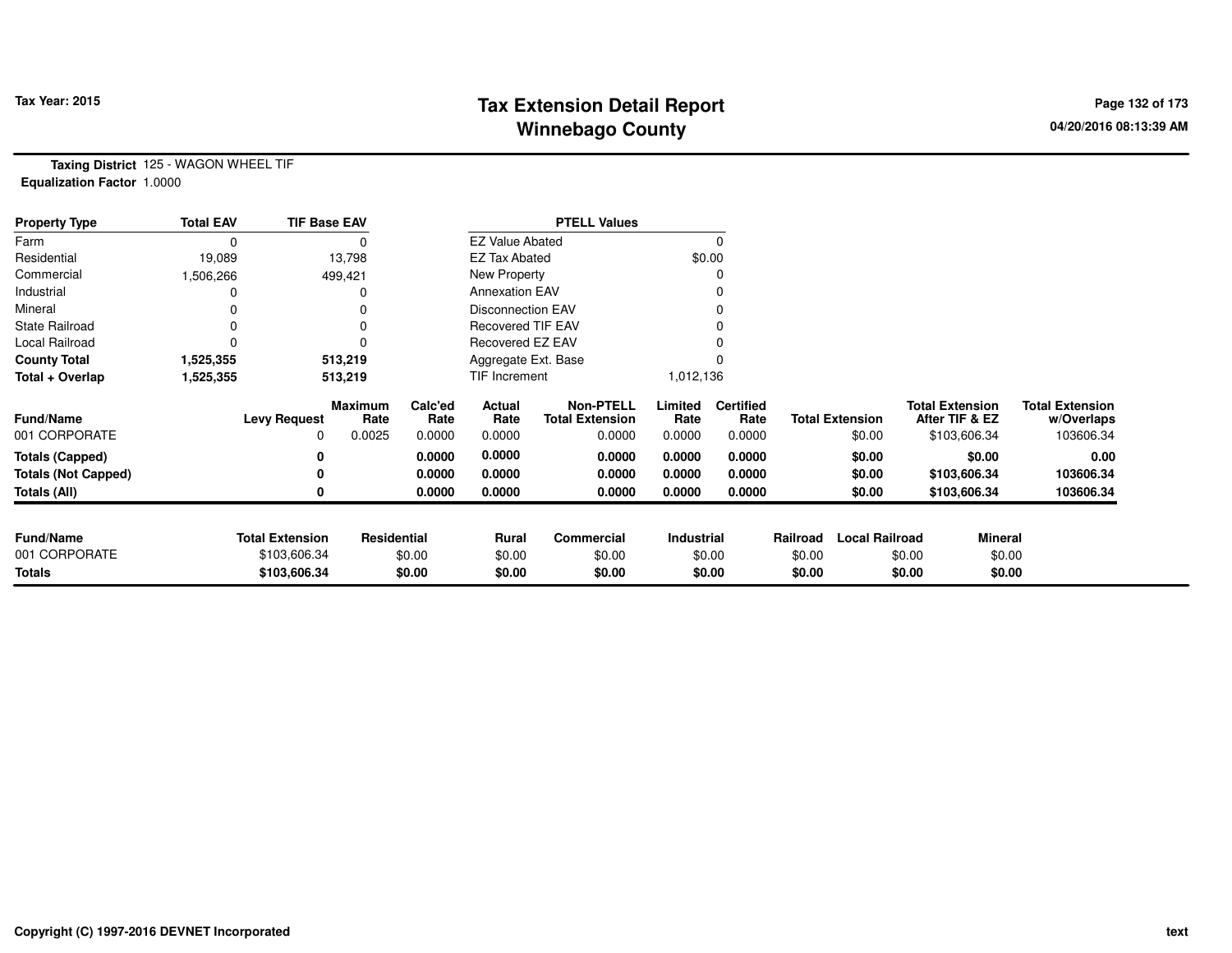# **Tax Extension Detail Report Tax Year: 2015 Page 133 of 173 Winnebago County**

**Taxing District** 126 - RIVER OAKS TIF**Equalization Factor** 1.0000

| <b>Property Type</b>       | <b>Total EAV</b> | <b>TIF Base EAV</b>    |                        |                 |                          | <b>PTELL Values</b>                        |                 |                          |          |                        |        |                                          |                                      |
|----------------------------|------------------|------------------------|------------------------|-----------------|--------------------------|--------------------------------------------|-----------------|--------------------------|----------|------------------------|--------|------------------------------------------|--------------------------------------|
| Farm                       | 0                |                        | 0                      |                 | <b>EZ Value Abated</b>   |                                            |                 |                          |          |                        |        |                                          |                                      |
| Residential                | 241,748          |                        | 69,387                 |                 | <b>EZ Tax Abated</b>     |                                            |                 | \$0.00                   |          |                        |        |                                          |                                      |
| Commercial                 |                  |                        |                        |                 | New Property             |                                            |                 |                          |          |                        |        |                                          |                                      |
| Industrial                 |                  |                        | 0                      |                 | <b>Annexation EAV</b>    |                                            |                 |                          |          |                        |        |                                          |                                      |
| Mineral                    |                  |                        |                        |                 | <b>Disconnection EAV</b> |                                            |                 |                          |          |                        |        |                                          |                                      |
| <b>State Railroad</b>      | 0                |                        | 0                      |                 | <b>Recovered TIF EAV</b> |                                            |                 |                          |          |                        |        |                                          |                                      |
| Local Railroad             |                  |                        | $\Omega$               |                 | Recovered EZ EAV         |                                            |                 |                          |          |                        |        |                                          |                                      |
| <b>County Total</b>        | 241,748          |                        | 69,387                 |                 | Aggregate Ext. Base      |                                            |                 |                          |          |                        |        |                                          |                                      |
| Total + Overlap            | 241,748          |                        | 69,387                 |                 | TIF Increment            |                                            | 172,361         |                          |          |                        |        |                                          |                                      |
| <b>Fund/Name</b>           |                  | <b>Levy Request</b>    | <b>Maximum</b><br>Rate | Calc'ed<br>Rate | Actual<br>Rate           | <b>Non-PTELL</b><br><b>Total Extension</b> | Limited<br>Rate | <b>Certified</b><br>Rate |          | <b>Total Extension</b> |        | <b>Total Extension</b><br>After TIF & EZ | <b>Total Extension</b><br>w/Overlaps |
| 001 CORPORATE              |                  | 0                      | 0.0025                 | 0.0000          | 0.0000                   | 0.0000                                     | 0.0000          | 0.0000                   |          | \$0.00                 |        | \$26,364.92                              | 26364.92                             |
| <b>Totals (Capped)</b>     |                  | 0                      |                        | 0.0000          | 0.0000                   | 0.0000                                     | 0.0000          | 0.0000                   |          | \$0.00                 |        | \$0.00                                   | 0.00                                 |
| <b>Totals (Not Capped)</b> |                  | 0                      |                        | 0.0000          | 0.0000                   | 0.0000                                     | 0.0000          | 0.0000                   |          | \$0.00                 |        | \$26,364.92                              | 26364.92                             |
| Totals (All)               |                  | 0                      |                        | 0.0000          | 0.0000                   | 0.0000                                     | 0.0000          | 0.0000                   |          | \$0.00                 |        | \$26,364.92                              | 26364.92                             |
|                            |                  |                        |                        |                 |                          |                                            |                 |                          |          |                        |        |                                          |                                      |
| <b>Fund/Name</b>           |                  | <b>Total Extension</b> | Residential            |                 | Rural                    | Commercial                                 | Industrial      |                          | Railroad | <b>Local Railroad</b>  |        | <b>Mineral</b>                           |                                      |
| 001 CORPORATE              |                  | \$26,364.92            |                        | \$0.00          | \$0.00                   | \$0.00                                     |                 | \$0.00                   | \$0.00   |                        | \$0.00 | \$0.00                                   |                                      |
| <b>Totals</b>              |                  | \$26,364.92            |                        | \$0.00          | \$0.00                   | \$0.00                                     |                 | \$0.00                   | \$0.00   |                        | \$0.00 | \$0.00                                   |                                      |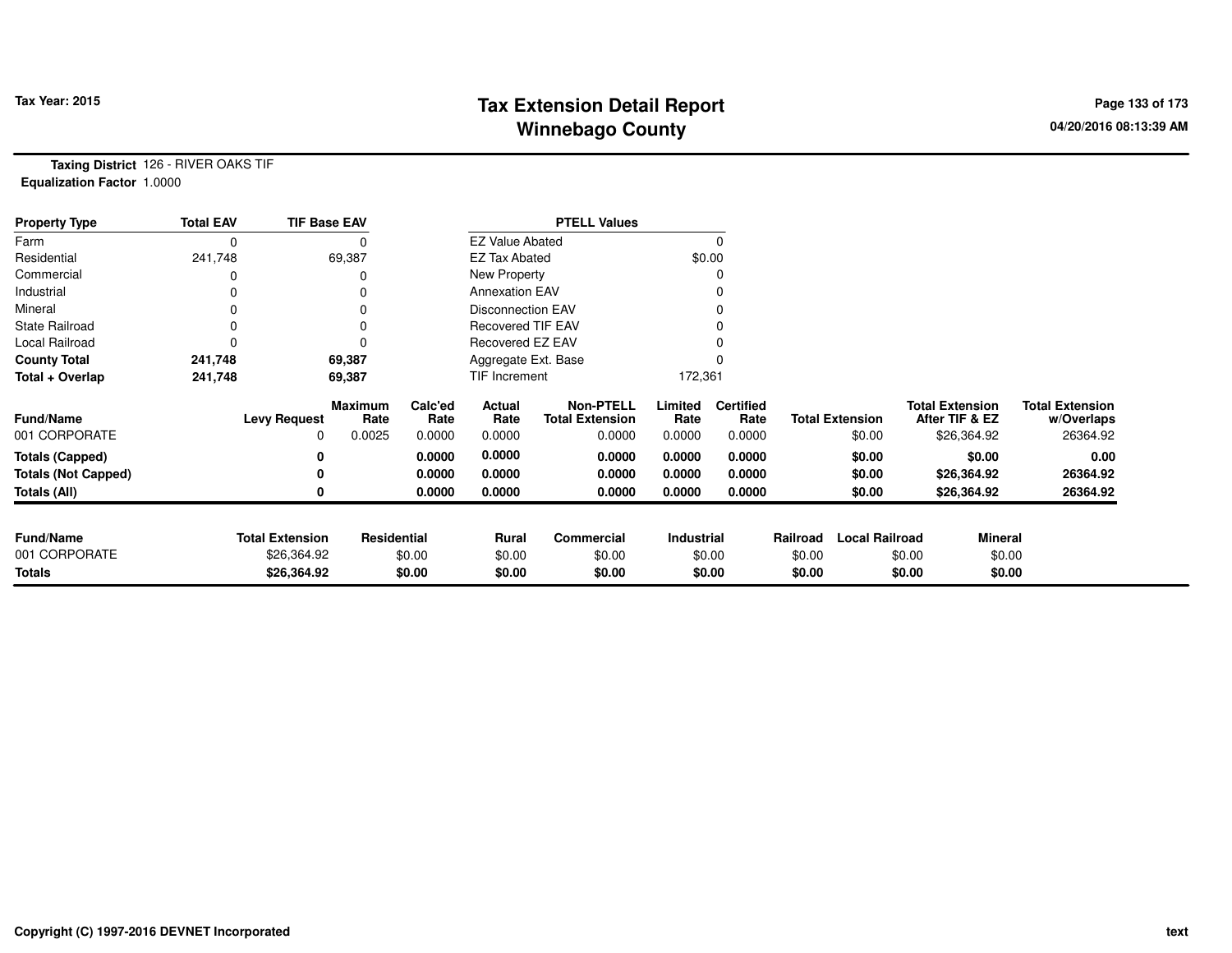# **Tax Extension Detail Report Tax Year: 2015 Page 134 of 173 Winnebago County**

**Taxing District** 127 - GARRISON SCHOOL TIF**Equalization Factor** 1.0000

| <b>Property Type</b>       | <b>Total EAV</b> | <b>TIF Base EAV</b>    |                        |                 |                          | <b>PTELL Values</b>                        |                 |                          |          |                        |                                          |                                      |
|----------------------------|------------------|------------------------|------------------------|-----------------|--------------------------|--------------------------------------------|-----------------|--------------------------|----------|------------------------|------------------------------------------|--------------------------------------|
| Farm                       | 0                |                        |                        |                 | <b>EZ Value Abated</b>   |                                            |                 |                          |          |                        |                                          |                                      |
| Residential                | 1,669,855        |                        | 955,720                |                 | EZ Tax Abated            |                                            | \$0.00          |                          |          |                        |                                          |                                      |
| Commercial                 | 23,159           |                        | 23,159                 |                 | New Property             |                                            |                 |                          |          |                        |                                          |                                      |
| Industrial                 |                  |                        |                        |                 | <b>Annexation EAV</b>    |                                            |                 |                          |          |                        |                                          |                                      |
| Mineral                    | 0                |                        |                        |                 | <b>Disconnection EAV</b> |                                            |                 |                          |          |                        |                                          |                                      |
| <b>State Railroad</b>      | 0                |                        |                        |                 | Recovered TIF EAV        |                                            |                 |                          |          |                        |                                          |                                      |
| Local Railroad             |                  |                        |                        |                 | <b>Recovered EZ EAV</b>  |                                            |                 |                          |          |                        |                                          |                                      |
| <b>County Total</b>        | 1,693,014        |                        | 978,879                |                 | Aggregate Ext. Base      |                                            |                 |                          |          |                        |                                          |                                      |
| Total + Overlap            | 1,693,014        |                        | 978,879                |                 | <b>TIF Increment</b>     |                                            | 714,135         |                          |          |                        |                                          |                                      |
| <b>Fund/Name</b>           |                  | <b>Levy Request</b>    | <b>Maximum</b><br>Rate | Calc'ed<br>Rate | Actual<br>Rate           | <b>Non-PTELL</b><br><b>Total Extension</b> | Limited<br>Rate | <b>Certified</b><br>Rate |          | <b>Total Extension</b> | <b>Total Extension</b><br>After TIF & EZ | <b>Total Extension</b><br>w/Overlaps |
| 001 CORPORATE              |                  | 0                      | 0.0025                 | 0.0000          | 0.0000                   | 0.0000                                     | 0.0000          | 0.0000                   |          | \$0.00                 | \$109,236.42                             | 109236.42                            |
| <b>Totals (Capped)</b>     |                  |                        |                        | 0.0000          | 0.0000                   | 0.0000                                     | 0.0000          | 0.0000                   |          | \$0.00                 | \$0.00                                   | 0.00                                 |
| <b>Totals (Not Capped)</b> |                  |                        |                        | 0.0000          | 0.0000                   | 0.0000                                     | 0.0000          | 0.0000                   |          | \$0.00                 | \$109,236.42                             | 109236.42                            |
| Totals (All)               |                  |                        |                        | 0.0000          | 0.0000                   | 0.0000                                     | 0.0000          | 0.0000                   |          | \$0.00                 | \$109,236.42                             | 109236.42                            |
|                            |                  |                        |                        |                 |                          |                                            |                 |                          |          |                        |                                          |                                      |
| <b>Fund/Name</b>           |                  | <b>Total Extension</b> | Residential            |                 | Rural                    | Commercial                                 | Industrial      |                          | Railroad | <b>Local Railroad</b>  |                                          | <b>Mineral</b>                       |
| 001 CORPORATE              |                  | \$109,236.42           |                        | \$0.00          | \$0.00                   | \$0.00                                     |                 | \$0.00                   | \$0.00   |                        | \$0.00                                   | \$0.00                               |
| Totals                     |                  | \$109,236.42           |                        | \$0.00          | \$0.00                   | \$0.00                                     |                 | \$0.00                   | \$0.00   |                        | \$0.00                                   | \$0.00                               |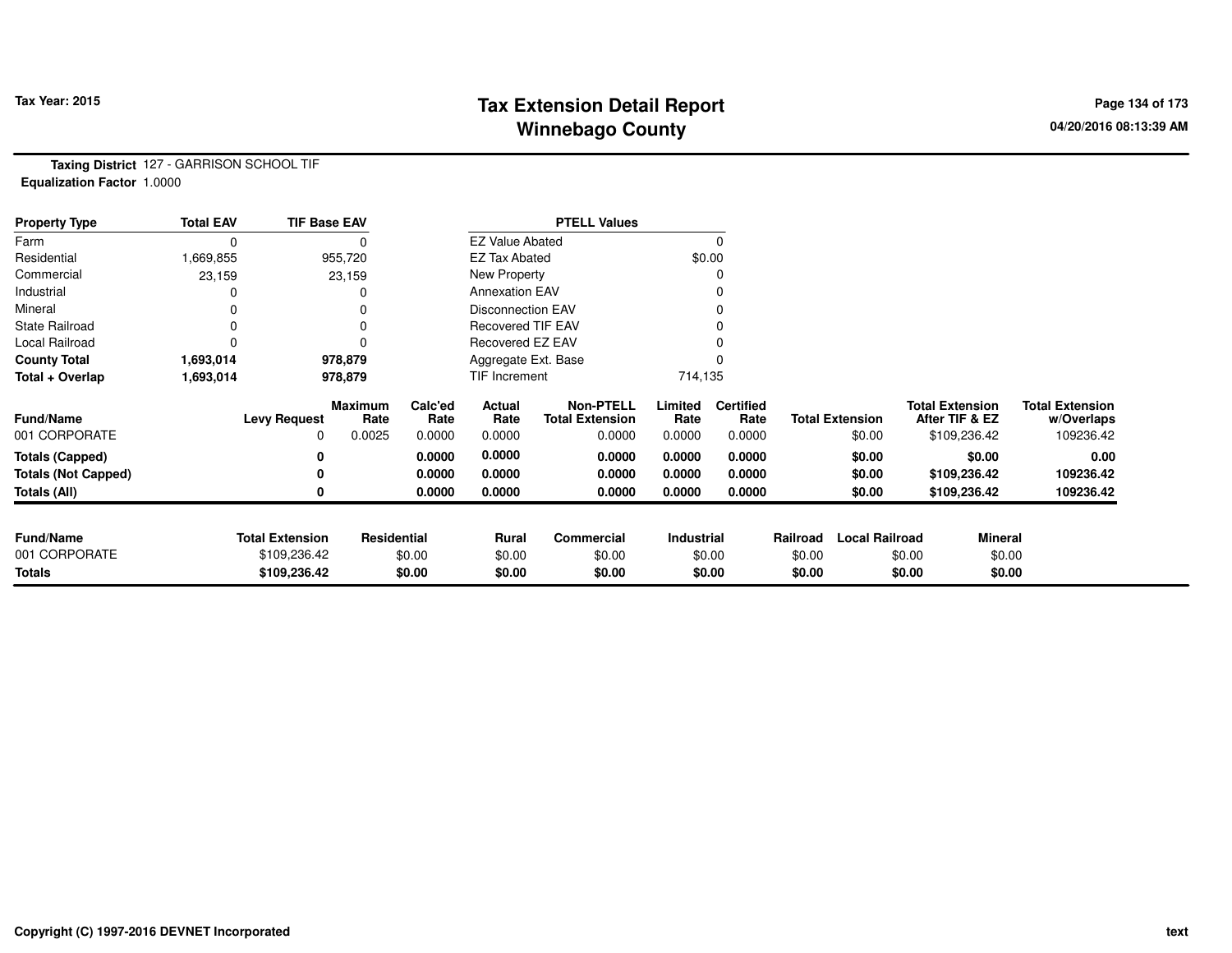# **Tax Extension Detail Report Tax Year: 2015 Page 135 of 173 Winnebago County**

**Taxing District** 128 - KISHWAUKEE & HARRISON TIF**Equalization Factor** 1.0000

| <b>Property Type</b>       | <b>Total EAV</b> | <b>TIF Base EAV</b>    |                        |                 |                          | <b>PTELL Values</b>                        |                 |                          |          |                        |        |                                          |                                      |
|----------------------------|------------------|------------------------|------------------------|-----------------|--------------------------|--------------------------------------------|-----------------|--------------------------|----------|------------------------|--------|------------------------------------------|--------------------------------------|
| Farm                       | 0                |                        | 0                      |                 | <b>EZ Value Abated</b>   |                                            |                 | 0                        |          |                        |        |                                          |                                      |
| Residential                | 0                |                        | 0                      |                 | <b>EZ Tax Abated</b>     |                                            |                 | \$0.00                   |          |                        |        |                                          |                                      |
| Commercial                 | $\Omega$         |                        | $\Omega$               |                 | New Property             |                                            |                 | 0                        |          |                        |        |                                          |                                      |
| Industrial                 | 1,652,571        |                        | 1,389,929              |                 | <b>Annexation EAV</b>    |                                            |                 |                          |          |                        |        |                                          |                                      |
| Mineral                    |                  |                        |                        |                 | <b>Disconnection EAV</b> |                                            |                 | 0                        |          |                        |        |                                          |                                      |
| <b>State Railroad</b>      |                  |                        |                        |                 | Recovered TIF EAV        |                                            |                 |                          |          |                        |        |                                          |                                      |
| Local Railroad             | 0                |                        |                        |                 | Recovered EZ EAV         |                                            |                 |                          |          |                        |        |                                          |                                      |
| <b>County Total</b>        | 1,652,571        |                        | 1,389,929              |                 | Aggregate Ext. Base      |                                            |                 |                          |          |                        |        |                                          |                                      |
| Total + Overlap            | 1,652,571        |                        | 1,389,929              |                 | TIF Increment            |                                            | 262,642         |                          |          |                        |        |                                          |                                      |
| <b>Fund/Name</b>           |                  | <b>Levy Request</b>    | <b>Maximum</b><br>Rate | Calc'ed<br>Rate | Actual<br>Rate           | <b>Non-PTELL</b><br><b>Total Extension</b> | Limited<br>Rate | <b>Certified</b><br>Rate |          | <b>Total Extension</b> |        | <b>Total Extension</b><br>After TIF & EZ | <b>Total Extension</b><br>w/Overlaps |
| 001 CORPORATE              |                  | 0                      | 0.0025                 | 0.0000          | 0.0000                   | 0.0000                                     | 0.0000          | 0.0000                   |          | \$0.00                 |        | \$40,174.54                              | 40174.54                             |
| <b>Totals (Capped)</b>     |                  | 0                      |                        | 0.0000          | 0.0000                   | 0.0000                                     | 0.0000          | 0.0000                   |          | \$0.00                 |        | \$0.00                                   | 0.00                                 |
| <b>Totals (Not Capped)</b> |                  | 0                      |                        | 0.0000          | 0.0000                   | 0.0000                                     | 0.0000          | 0.0000                   |          | \$0.00                 |        | \$40,174.54                              | 40174.54                             |
| Totals (All)               |                  | 0                      |                        | 0.0000          | 0.0000                   | 0.0000                                     | 0.0000          | 0.0000                   |          | \$0.00                 |        | \$40,174.54                              | 40174.54                             |
|                            |                  |                        |                        |                 |                          |                                            |                 |                          |          |                        |        |                                          |                                      |
| <b>Fund/Name</b>           |                  | <b>Total Extension</b> | <b>Residential</b>     |                 | Rural                    | Commercial                                 | Industrial      |                          | Railroad | <b>Local Railroad</b>  |        | Mineral                                  |                                      |
| 001 CORPORATE              |                  | \$40,174.54            |                        | \$0.00          | \$0.00                   | \$0.00                                     |                 | \$0.00                   | \$0.00   |                        | \$0.00 | \$0.00                                   |                                      |
| <b>Totals</b>              |                  | \$40,174.54            |                        | \$0.00          | \$0.00                   | \$0.00                                     |                 | \$0.00                   | \$0.00   |                        | \$0.00 | \$0.00                                   |                                      |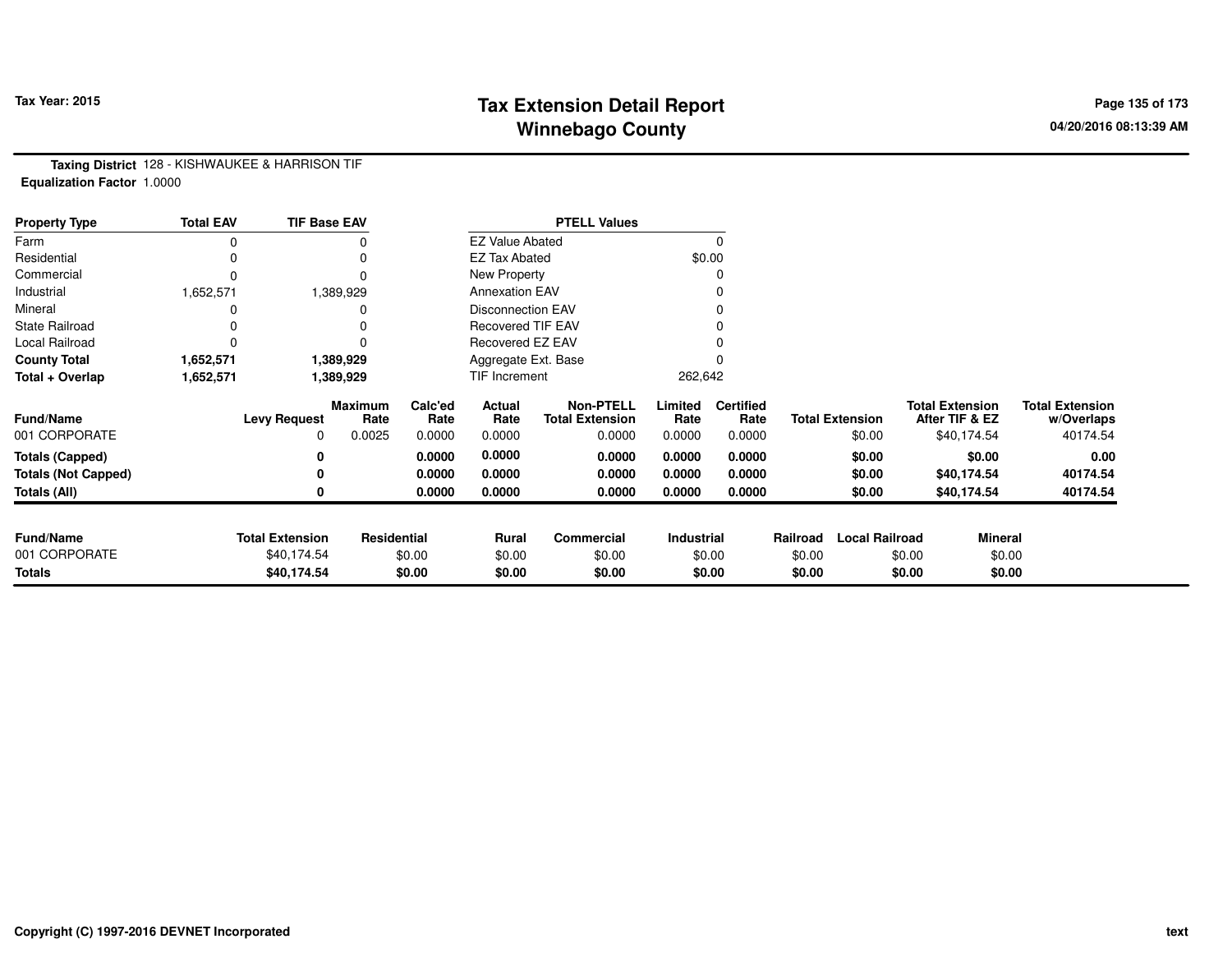# **Tax Extension Detail Report Tax Year: 2015 Page 136 of 173 Winnebago County**

**Taxing District** 129 - LINCOLNWOOD TIF #2**Equalization Factor** 1.0000

| <b>Property Type</b>       | <b>Total EAV</b> |                        | <b>TIF Base EAV</b> |                 |                          | <b>PTELL Values</b>                        |                 |                          |          |                        |        |                                          |                                      |
|----------------------------|------------------|------------------------|---------------------|-----------------|--------------------------|--------------------------------------------|-----------------|--------------------------|----------|------------------------|--------|------------------------------------------|--------------------------------------|
| Farm                       |                  |                        |                     |                 | <b>EZ Value Abated</b>   |                                            |                 | $\Omega$                 |          |                        |        |                                          |                                      |
| Residential                | 267,247          |                        | 10,548              |                 | <b>EZ Tax Abated</b>     |                                            |                 | \$0.00                   |          |                        |        |                                          |                                      |
| Commercial                 |                  |                        |                     |                 | New Property             |                                            |                 | 0                        |          |                        |        |                                          |                                      |
| Industrial                 |                  |                        |                     |                 | <b>Annexation EAV</b>    |                                            |                 |                          |          |                        |        |                                          |                                      |
| Mineral                    |                  |                        |                     |                 | <b>Disconnection EAV</b> |                                            |                 | 0                        |          |                        |        |                                          |                                      |
| <b>State Railroad</b>      |                  |                        |                     |                 | <b>Recovered TIF EAV</b> |                                            |                 |                          |          |                        |        |                                          |                                      |
| Local Railroad             |                  |                        |                     |                 | Recovered EZ EAV         |                                            |                 |                          |          |                        |        |                                          |                                      |
| <b>County Total</b>        | 267,247          |                        | 10,548              |                 | Aggregate Ext. Base      |                                            |                 |                          |          |                        |        |                                          |                                      |
| Total + Overlap            | 267,247          |                        | 10,548              |                 | TIF Increment            |                                            | 256,699         |                          |          |                        |        |                                          |                                      |
| <b>Fund/Name</b>           |                  | <b>Levy Request</b>    | Maximum<br>Rate     | Calc'ed<br>Rate | Actual<br>Rate           | <b>Non-PTELL</b><br><b>Total Extension</b> | Limited<br>Rate | <b>Certified</b><br>Rate |          | <b>Total Extension</b> |        | <b>Total Extension</b><br>After TIF & EZ | <b>Total Extension</b><br>w/Overlaps |
| 001 GENERAL FUND           |                  | 0                      | 0.0000              | 0.0000          | 0.0000                   | 0.0000                                     | 0.0000          | 0.0000                   |          | \$0.00                 |        | \$39,265.54                              | 39265.54                             |
| <b>Totals (Capped)</b>     |                  |                        |                     | 0.0000          | 0.0000                   | 0.0000                                     | 0.0000          | 0.0000                   |          | \$0.00                 |        | \$0.00                                   | 0.00                                 |
| <b>Totals (Not Capped)</b> |                  |                        |                     | 0.0000          | 0.0000                   | 0.0000                                     | 0.0000          | 0.0000                   |          | \$0.00                 |        | \$39,265.54                              | 39265.54                             |
| <b>Totals (All)</b>        |                  |                        |                     | 0.0000          | 0.0000                   | 0.0000                                     | 0.0000          | 0.0000                   |          | \$0.00                 |        | \$39,265.54                              | 39265.54                             |
| <b>Fund/Name</b>           |                  | <b>Total Extension</b> | Residential         |                 | Rural                    | Commercial                                 | Industrial      |                          | Railroad | <b>Local Railroad</b>  |        | <b>Mineral</b>                           |                                      |
| 001 GENERAL FUND           |                  | \$39,265.54            |                     | \$0.00          | \$0.00                   | \$0.00                                     |                 | \$0.00                   | \$0.00   |                        | \$0.00 | \$0.00                                   |                                      |
| <b>Totals</b>              |                  | \$39,265.54            |                     | \$0.00          | \$0.00                   | \$0.00                                     |                 | \$0.00                   | \$0.00   |                        | \$0.00 | \$0.00                                   |                                      |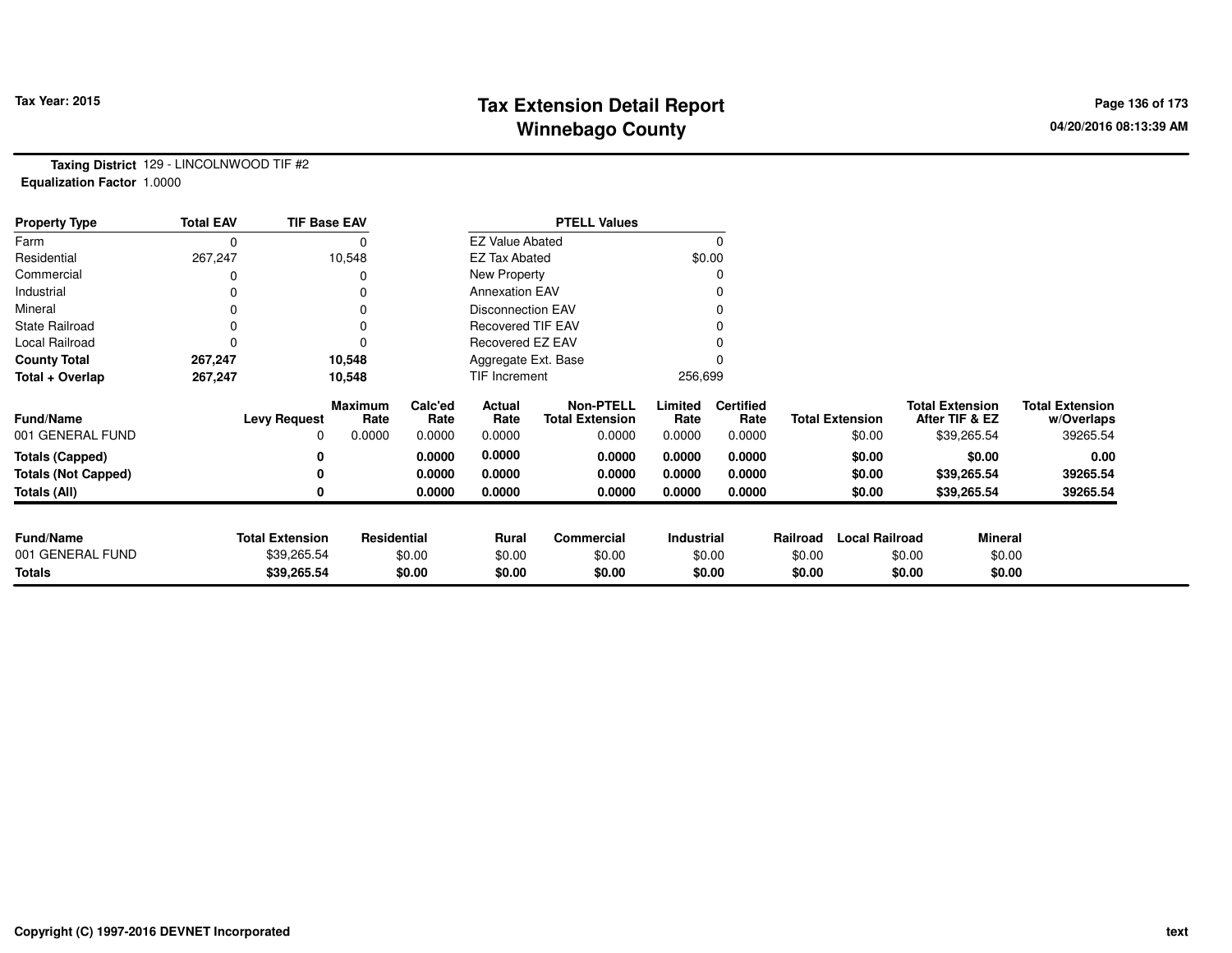# **Tax Extension Detail Report Tax Figure 2015 Page 137 of 173 Winnebago County**

**Taxing District** 130 - HOPE VI TIF**Equalization Factor** 1.0000

| <b>Property Type</b>       | <b>Total EAV</b> | <b>TIF Base EAV</b>    |                        |                 |                          | <b>PTELL Values</b>                        |                 |                          |          |                        |                                          |                |                                      |
|----------------------------|------------------|------------------------|------------------------|-----------------|--------------------------|--------------------------------------------|-----------------|--------------------------|----------|------------------------|------------------------------------------|----------------|--------------------------------------|
| Farm                       | 0                |                        |                        |                 | <b>EZ Value Abated</b>   |                                            |                 |                          |          |                        |                                          |                |                                      |
| Residential                | 1,624,714        |                        | 699,931                |                 | <b>EZ Tax Abated</b>     |                                            |                 | \$0.00                   |          |                        |                                          |                |                                      |
| Commercial                 | 4,760            |                        | 3,967                  |                 | New Property             |                                            |                 |                          |          |                        |                                          |                |                                      |
| Industrial                 |                  |                        |                        |                 | <b>Annexation EAV</b>    |                                            |                 |                          |          |                        |                                          |                |                                      |
| Mineral                    |                  |                        | 0                      |                 | <b>Disconnection EAV</b> |                                            |                 |                          |          |                        |                                          |                |                                      |
| <b>State Railroad</b>      |                  |                        | 0                      |                 | <b>Recovered TIF EAV</b> |                                            |                 |                          |          |                        |                                          |                |                                      |
| Local Railroad             |                  |                        | 0                      |                 | Recovered EZ EAV         |                                            |                 |                          |          |                        |                                          |                |                                      |
| <b>County Total</b>        | 1,629,474        |                        | 703,898                |                 | Aggregate Ext. Base      |                                            |                 |                          |          |                        |                                          |                |                                      |
| Total + Overlap            | 1,629,474        |                        | 703,898                |                 | TIF Increment            |                                            | 925,576         |                          |          |                        |                                          |                |                                      |
| <b>Fund/Name</b>           |                  | <b>Levy Request</b>    | <b>Maximum</b><br>Rate | Calc'ed<br>Rate | Actual<br>Rate           | <b>Non-PTELL</b><br><b>Total Extension</b> | Limited<br>Rate | <b>Certified</b><br>Rate |          | <b>Total Extension</b> | <b>Total Extension</b><br>After TIF & EZ |                | <b>Total Extension</b><br>w/Overlaps |
| 001 GENERAL FUND           |                  | 0                      | 0.0000                 | 0.0000          | 0.0000                   | 0.0000                                     | 0.0000          | 0.0000                   |          | \$0.00                 |                                          | \$141,579.54   | 141579.54                            |
| <b>Totals (Capped)</b>     |                  | 0                      |                        | 0.0000          | 0.0000                   | 0.0000                                     | 0.0000          | 0.0000                   |          | \$0.00                 |                                          | \$0.00         | 0.00                                 |
| <b>Totals (Not Capped)</b> |                  | 0                      |                        | 0.0000          | 0.0000                   | 0.0000                                     | 0.0000          | 0.0000                   |          | \$0.00                 |                                          | \$141,579.54   | 141579.54                            |
| Totals (All)               |                  | 0                      |                        | 0.0000          | 0.0000                   | 0.0000                                     | 0.0000          | 0.0000                   |          | \$0.00                 |                                          | \$141,579.54   | 141579.54                            |
| <b>Fund/Name</b>           |                  | <b>Total Extension</b> | Residential            |                 | Rural                    | Commercial                                 | Industrial      |                          | Railroad | <b>Local Railroad</b>  |                                          | <b>Mineral</b> |                                      |
| 001 GENERAL FUND           |                  | \$141,579.54           |                        | \$0.00          | \$0.00                   | \$0.00                                     |                 | \$0.00                   | \$0.00   |                        | \$0.00                                   | \$0.00         |                                      |
| <b>Totals</b>              |                  | \$141,579.54           |                        | \$0.00          | \$0.00                   | \$0.00                                     |                 | \$0.00                   | \$0.00   |                        | \$0.00                                   | \$0.00         |                                      |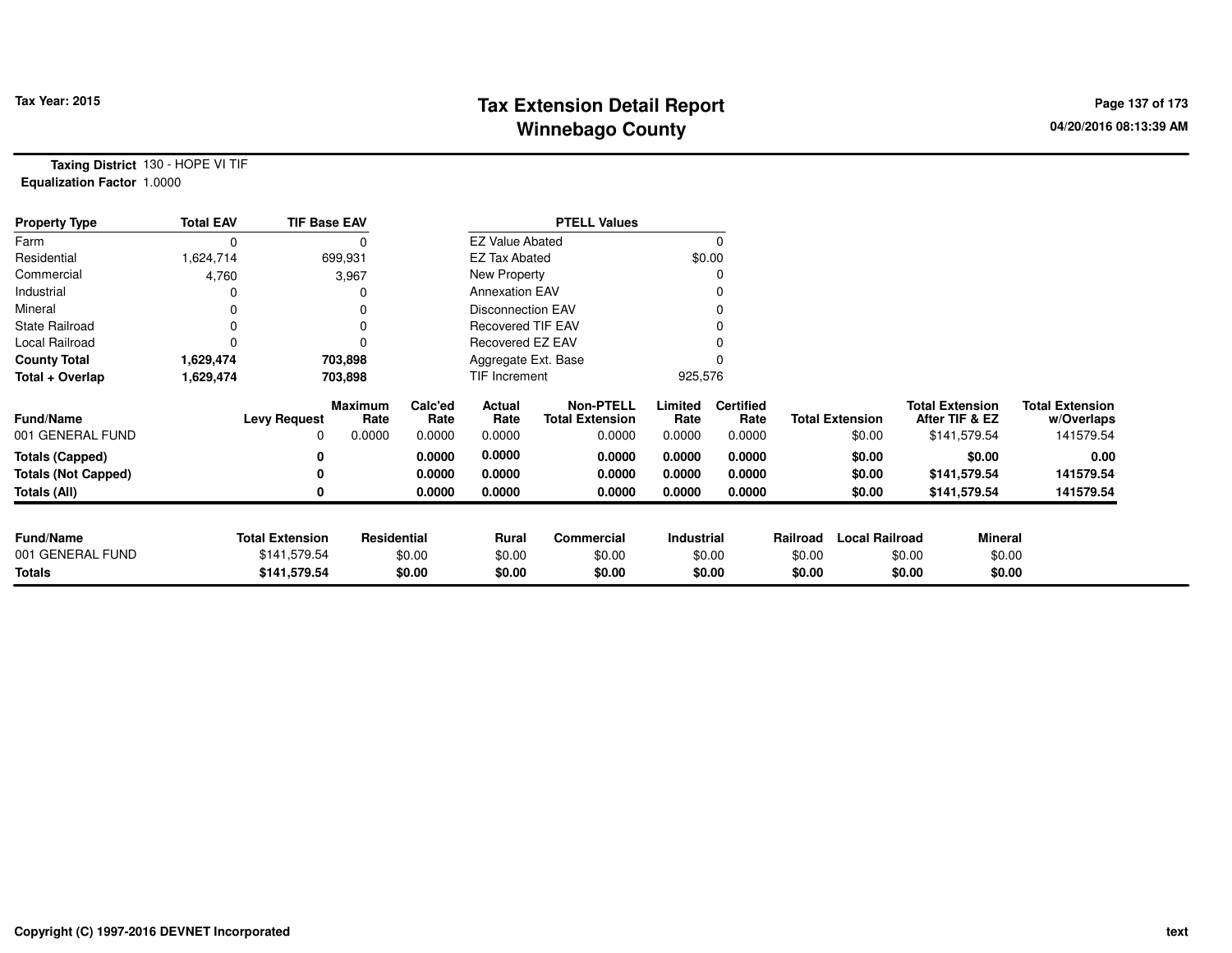# **Tax Extension Detail Report Tax Year: 2015 Page 138 of 173 Winnebago County**

**Taxing District** 132 - NORTH 2ND TIF LOVES PARK**Equalization Factor** 1.0000

| <b>Property Type</b>       | <b>Total EAV</b> | <b>TIF Base EAV</b>    |                    |                 |                          | <b>PTELL Values</b>                        |                 |                          |          |                        |                                          |                                      |
|----------------------------|------------------|------------------------|--------------------|-----------------|--------------------------|--------------------------------------------|-----------------|--------------------------|----------|------------------------|------------------------------------------|--------------------------------------|
| Farm                       | 0                |                        |                    |                 | <b>EZ Value Abated</b>   |                                            |                 |                          |          |                        |                                          |                                      |
| Residential                | 405,512          |                        | 344,274            |                 | <b>EZ Tax Abated</b>     |                                            |                 | \$0.00                   |          |                        |                                          |                                      |
| Commercial                 | 8,448,063        |                        | 8,105,558          |                 | New Property             |                                            |                 |                          |          |                        |                                          |                                      |
| Industrial                 | 2,117,332        |                        | 1,743,077          |                 | <b>Annexation EAV</b>    |                                            |                 |                          |          |                        |                                          |                                      |
| Mineral                    |                  |                        |                    |                 | <b>Disconnection EAV</b> |                                            |                 |                          |          |                        |                                          |                                      |
| <b>State Railroad</b>      |                  |                        |                    |                 | <b>Recovered TIF EAV</b> |                                            |                 |                          |          |                        |                                          |                                      |
| Local Railroad             | 0                |                        |                    |                 | Recovered EZ EAV         |                                            |                 |                          |          |                        |                                          |                                      |
| <b>County Total</b>        | 10,970,907       |                        | 10,192,909         |                 | Aggregate Ext. Base      |                                            |                 |                          |          |                        |                                          |                                      |
| Total + Overlap            | 10,970,907       |                        | 10,192,909         |                 | TIF Increment            |                                            | 777,998         |                          |          |                        |                                          |                                      |
| <b>Fund/Name</b>           |                  | <b>Levy Request</b>    | Maximum<br>Rate    | Calc'ed<br>Rate | Actual<br>Rate           | <b>Non-PTELL</b><br><b>Total Extension</b> | Limited<br>Rate | <b>Certified</b><br>Rate |          | <b>Total Extension</b> | <b>Total Extension</b><br>After TIF & EZ | <b>Total Extension</b><br>w/Overlaps |
| 001 CORPORATE              |                  | 0                      | 0.0025             | 0.0000          | 0.0000                   | 0.0000                                     | 0.0000          | 0.0000                   |          | \$0.00                 | \$94,673.88                              | 94673.88                             |
| <b>Totals (Capped)</b>     |                  |                        |                    | 0.0000          | 0.0000                   | 0.0000                                     | 0.0000          | 0.0000                   |          | \$0.00                 | \$0.00                                   | 0.00                                 |
| <b>Totals (Not Capped)</b> |                  |                        |                    | 0.0000          | 0.0000                   | 0.0000                                     | 0.0000          | 0.0000                   |          | \$0.00                 | \$94,673.88                              | 94673.88                             |
| Totals (All)               |                  |                        |                    | 0.0000          | 0.0000                   | 0.0000                                     | 0.0000          | 0.0000                   |          | \$0.00                 | \$94,673.88                              | 94673.88                             |
|                            |                  |                        |                    |                 |                          |                                            |                 |                          |          |                        |                                          |                                      |
| <b>Fund/Name</b>           |                  | <b>Total Extension</b> | <b>Residential</b> |                 | Rural                    | <b>Commercial</b>                          | Industrial      |                          | Railroad | <b>Local Railroad</b>  |                                          | <b>Mineral</b>                       |
| 001 CORPORATE              |                  | \$94,673.88            |                    | \$0.00          | \$0.00                   | \$0.00                                     |                 | \$0.00                   | \$0.00   |                        | \$0.00                                   | \$0.00                               |
| <b>Totals</b>              |                  | \$94,673.88            |                    | \$0.00          | \$0.00                   | \$0.00                                     |                 | \$0.00                   | \$0.00   |                        | \$0.00                                   | \$0.00                               |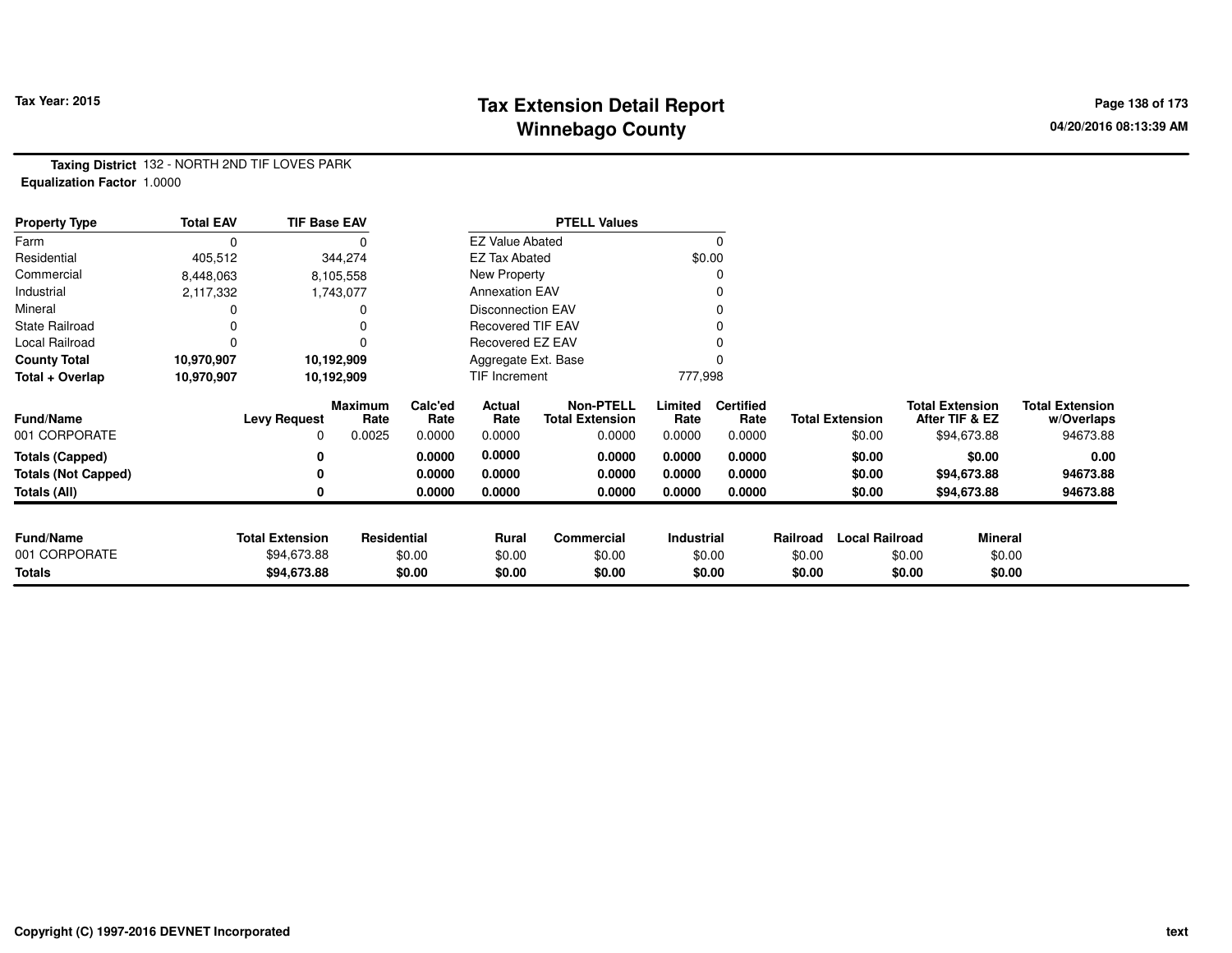# **Tax Extension Detail Report Tax Year: 2015 Page 139 of 173 Winnebago County**

**Taxing District** 133 - GLOBAL TRADE TIF #2**Equalization Factor** 1.0000

| <b>Property Type</b>       | <b>Total EAV</b> | <b>TIF Base EAV</b>    |                 |                 |                          | <b>PTELL Values</b>                        |                 |                          |          |                        |                                          |                                      |
|----------------------------|------------------|------------------------|-----------------|-----------------|--------------------------|--------------------------------------------|-----------------|--------------------------|----------|------------------------|------------------------------------------|--------------------------------------|
| Farm                       | 57,294           |                        | 30,428          |                 | <b>EZ Value Abated</b>   |                                            |                 | 0                        |          |                        |                                          |                                      |
| Residential                | 68,996           |                        | 55,267          |                 | <b>EZ Tax Abated</b>     |                                            |                 | \$0.00                   |          |                        |                                          |                                      |
| Commercial                 | 1,693,160        |                        | 315,298         |                 | New Property             |                                            |                 |                          |          |                        |                                          |                                      |
| Industrial                 | 6,377,523        |                        | 6,212,416       |                 | <b>Annexation EAV</b>    |                                            |                 |                          |          |                        |                                          |                                      |
| Mineral                    |                  |                        |                 |                 | <b>Disconnection EAV</b> |                                            |                 |                          |          |                        |                                          |                                      |
| <b>State Railroad</b>      |                  |                        |                 |                 | Recovered TIF EAV        |                                            |                 |                          |          |                        |                                          |                                      |
| Local Railroad             | 0                |                        |                 |                 | <b>Recovered EZ EAV</b>  |                                            |                 |                          |          |                        |                                          |                                      |
| <b>County Total</b>        | 8,196,973        |                        | 6,613,409       |                 | Aggregate Ext. Base      |                                            |                 |                          |          |                        |                                          |                                      |
| Total + Overlap            | 8,196,973        |                        | 6,613,409       |                 | TIF Increment            |                                            | 1,583,564       |                          |          |                        |                                          |                                      |
| <b>Fund/Name</b>           |                  | <b>Levy Request</b>    | Maximum<br>Rate | Calc'ed<br>Rate | Actual<br>Rate           | <b>Non-PTELL</b><br><b>Total Extension</b> | Limited<br>Rate | <b>Certified</b><br>Rate |          | <b>Total Extension</b> | <b>Total Extension</b><br>After TIF & EZ | <b>Total Extension</b><br>w/Overlaps |
| 001 CORPORATE              |                  | 0                      | 0.0000          | 0.0000          | 0.0000                   | 0.0000                                     | 0.0000          | 0.0000                   |          | \$0.00                 | \$242,226.74                             | 242226.74                            |
| <b>Totals (Capped)</b>     |                  | 0                      |                 | 0.0000          | 0.0000                   | 0.0000                                     | 0.0000          | 0.0000                   |          | \$0.00                 | \$0.00                                   | 0.00                                 |
| <b>Totals (Not Capped)</b> |                  |                        |                 | 0.0000          | 0.0000                   | 0.0000                                     | 0.0000          | 0.0000                   |          | \$0.00                 | \$242,226.74                             | 242226.74                            |
| Totals (All)               |                  | 0                      |                 | 0.0000          | 0.0000                   | 0.0000                                     | 0.0000          | 0.0000                   |          | \$0.00                 | \$242,226.74                             | 242226.74                            |
|                            |                  |                        |                 |                 |                          |                                            |                 |                          |          |                        |                                          |                                      |
| <b>Fund/Name</b>           |                  | <b>Total Extension</b> | Residential     |                 | <b>Rural</b>             | Commercial                                 | Industrial      |                          | Railroad | <b>Local Railroad</b>  | <b>Mineral</b>                           |                                      |
| 001 CORPORATE              |                  | \$242,226.74           |                 | \$0.00          | \$0.00                   | \$0.00                                     |                 | \$0.00                   | \$0.00   |                        | \$0.00                                   | \$0.00                               |
| <b>Totals</b>              |                  | \$242,226.74           |                 | \$0.00          | \$0.00                   | \$0.00                                     |                 | \$0.00                   | \$0.00   |                        | \$0.00                                   | \$0.00                               |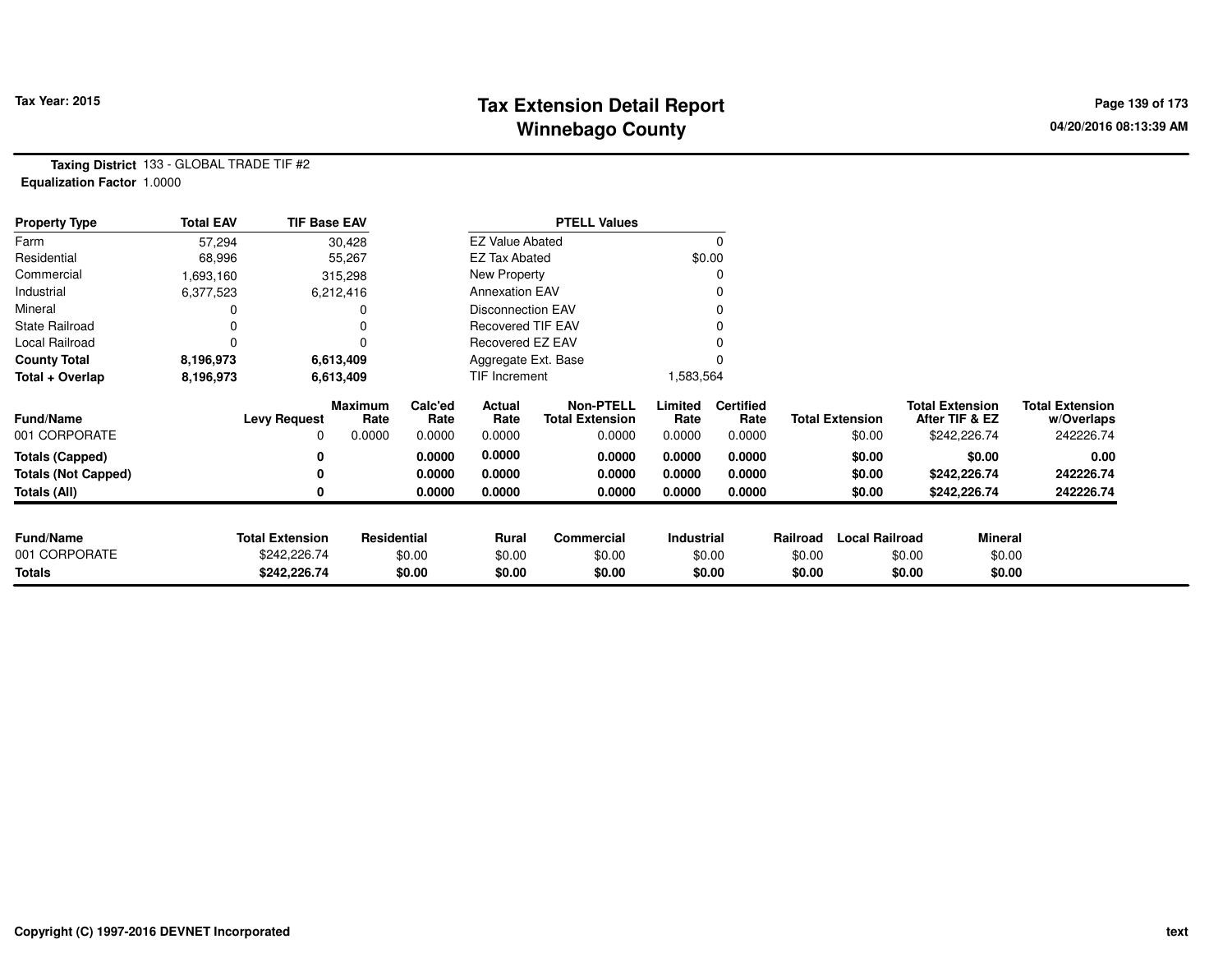# **Tax Extension Detail Report Tax Year: 2015 Page 140 of 173 Winnebago County**

**Taxing District** 134 - ASSISTED LIVING/ RIVER HOUSING TIF**Equalization Factor** 1.0000

| <b>Property Type</b>       | <b>Total EAV</b> | <b>TIF Base EAV</b>    |                 |                 |                          | <b>PTELL Values</b>                        |                 |                          |          |                        |                                          |                |                                      |
|----------------------------|------------------|------------------------|-----------------|-----------------|--------------------------|--------------------------------------------|-----------------|--------------------------|----------|------------------------|------------------------------------------|----------------|--------------------------------------|
| Farm                       |                  |                        |                 |                 | <b>EZ Value Abated</b>   |                                            |                 | $\Omega$                 |          |                        |                                          |                |                                      |
| Residential                |                  |                        | 0               |                 | <b>EZ Tax Abated</b>     |                                            |                 | \$0.00                   |          |                        |                                          |                |                                      |
| Commercial                 | 66,395           |                        | 66,395          |                 | New Property             |                                            |                 |                          |          |                        |                                          |                |                                      |
| Industrial                 |                  |                        |                 |                 | <b>Annexation EAV</b>    |                                            |                 |                          |          |                        |                                          |                |                                      |
| Mineral                    |                  |                        |                 |                 | Disconnection EAV        |                                            |                 |                          |          |                        |                                          |                |                                      |
| <b>State Railroad</b>      |                  |                        |                 |                 | <b>Recovered TIF EAV</b> |                                            |                 |                          |          |                        |                                          |                |                                      |
| Local Railroad             |                  |                        |                 |                 | Recovered EZ EAV         |                                            |                 |                          |          |                        |                                          |                |                                      |
| <b>County Total</b>        | 66,395           |                        | 66,395          |                 | Aggregate Ext. Base      |                                            |                 |                          |          |                        |                                          |                |                                      |
| Total + Overlap            | 66,395           |                        | 66,395          |                 | TIF Increment            |                                            |                 |                          |          |                        |                                          |                |                                      |
| <b>Fund/Name</b>           |                  | <b>Levy Request</b>    | Maximum<br>Rate | Calc'ed<br>Rate | Actual<br>Rate           | <b>Non-PTELL</b><br><b>Total Extension</b> | Limited<br>Rate | <b>Certified</b><br>Rate |          | <b>Total Extension</b> | <b>Total Extension</b><br>After TIF & EZ |                | <b>Total Extension</b><br>w/Overlaps |
| 001 CORPORATE              |                  | 0                      | 0.0000          | 0.0000          | 0.0000                   | 0.0000                                     | 0.0000          | 0.0000                   |          | \$0.00                 | \$0.00                                   |                | 0.00                                 |
| <b>Totals (Capped)</b>     |                  |                        |                 | 0.0000          | 0.0000                   | 0.0000                                     | 0.0000          | 0.0000                   |          | \$0.00                 | \$0.00                                   |                | 0.00                                 |
| <b>Totals (Not Capped)</b> |                  |                        |                 | 0.0000          | 0.0000                   | 0.0000                                     | 0.0000          | 0.0000                   |          | \$0.00                 | \$0.00                                   |                | 0.00                                 |
| Totals (All)               |                  |                        |                 | 0.0000          | 0.0000                   | 0.0000                                     | 0.0000          | 0.0000                   |          | \$0.00                 | \$0.00                                   |                | 0.00                                 |
|                            |                  |                        |                 |                 |                          |                                            |                 |                          |          |                        |                                          |                |                                      |
| <b>Fund/Name</b>           |                  | <b>Total Extension</b> | Residential     |                 | Rural                    | Commercial                                 | Industrial      |                          | Railroad | <b>Local Railroad</b>  |                                          | <b>Mineral</b> |                                      |
| 001 CORPORATE              |                  | \$0.00                 |                 | \$0.00          | \$0.00                   | \$0.00                                     |                 | \$0.00                   | \$0.00   |                        | \$0.00                                   | \$0.00         |                                      |
| <b>Totals</b>              |                  | \$0.00                 |                 | \$0.00          | \$0.00                   | \$0.00                                     |                 | \$0.00                   | \$0.00   |                        | \$0.00                                   | \$0.00         |                                      |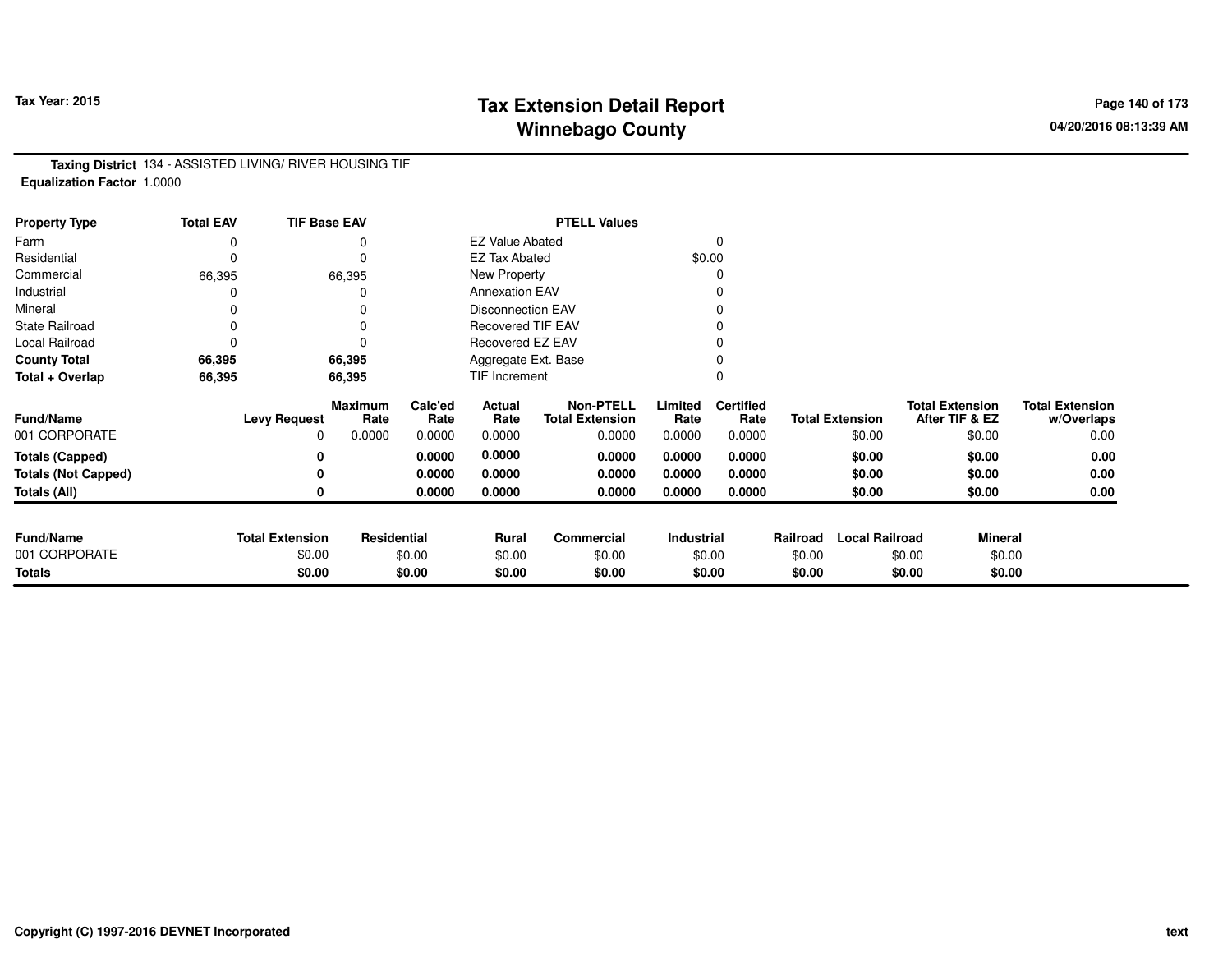# **Tax Extension Detail Report Tax Year: 2015 Page 141 of 173 Winnebago County**

**Taxing District** 135 - NORTH 2ND TIF MACHESNEY PARK**Equalization Factor** 1.0000

| <b>Property Type</b>       | <b>Total EAV</b> | <b>TIF Base EAV</b>    |                        |                 |                          | <b>PTELL Values</b>                        |                 |                          |          |                        |                                          |                                      |
|----------------------------|------------------|------------------------|------------------------|-----------------|--------------------------|--------------------------------------------|-----------------|--------------------------|----------|------------------------|------------------------------------------|--------------------------------------|
| Farm                       | $\Omega$         |                        |                        |                 | <b>EZ Value Abated</b>   |                                            |                 |                          |          |                        |                                          |                                      |
| Residential                | 2,850,709        |                        | 2,691,633              |                 | <b>EZ Tax Abated</b>     |                                            |                 | \$0.00                   |          |                        |                                          |                                      |
| Commercial                 | 7,460,405        |                        | 4,900,895              |                 | New Property             |                                            |                 |                          |          |                        |                                          |                                      |
| Industrial                 | 126,397          |                        | 126,397                |                 | <b>Annexation EAV</b>    |                                            |                 |                          |          |                        |                                          |                                      |
| Mineral                    |                  |                        |                        |                 | <b>Disconnection EAV</b> |                                            |                 |                          |          |                        |                                          |                                      |
| <b>State Railroad</b>      |                  |                        |                        |                 | <b>Recovered TIF EAV</b> |                                            |                 |                          |          |                        |                                          |                                      |
| Local Railroad             |                  |                        |                        |                 | Recovered EZ EAV         |                                            |                 |                          |          |                        |                                          |                                      |
| <b>County Total</b>        | 10,437,511       |                        | 7,718,925              |                 | Aggregate Ext. Base      |                                            |                 |                          |          |                        |                                          |                                      |
| Total + Overlap            | 10,437,511       |                        | 7,718,925              |                 | TIF Increment            |                                            | 2,718,586       |                          |          |                        |                                          |                                      |
| <b>Fund/Name</b>           |                  | <b>Levy Request</b>    | <b>Maximum</b><br>Rate | Calc'ed<br>Rate | Actual<br>Rate           | <b>Non-PTELL</b><br><b>Total Extension</b> | Limited<br>Rate | <b>Certified</b><br>Rate |          | <b>Total Extension</b> | <b>Total Extension</b><br>After TIF & EZ | <b>Total Extension</b><br>w/Overlaps |
| 001 CORPORATE              |                  | $\Omega$               | 0.0000                 | 0.0000          | 0.0000                   | 0.0000                                     | 0.0000          | 0.0000                   |          | \$0.00                 | \$308,266.78                             | 308266.78                            |
| <b>Totals (Capped)</b>     |                  | 0                      |                        | 0.0000          | 0.0000                   | 0.0000                                     | 0.0000          | 0.0000                   |          | \$0.00                 | \$0.00                                   | 0.00                                 |
| <b>Totals (Not Capped)</b> |                  |                        |                        | 0.0000          | 0.0000                   | 0.0000                                     | 0.0000          | 0.0000                   |          | \$0.00                 | \$308,266.78                             | 308266.78                            |
| Totals (All)               |                  |                        |                        | 0.0000          | 0.0000                   | 0.0000                                     | 0.0000          | 0.0000                   |          | \$0.00                 | \$308,266.78                             | 308266.78                            |
|                            |                  |                        |                        |                 |                          |                                            |                 |                          |          |                        |                                          |                                      |
| <b>Fund/Name</b>           |                  | <b>Total Extension</b> | <b>Residential</b>     |                 | <b>Rural</b>             | Commercial                                 | Industrial      |                          | Railroad | <b>Local Railroad</b>  |                                          | <b>Mineral</b>                       |
| 001 CORPORATE              |                  | \$308,266.78           |                        | \$0.00          | \$0.00                   | \$0.00                                     |                 | \$0.00                   | \$0.00   |                        | \$0.00                                   | \$0.00                               |
| Totals                     |                  | \$308,266.78           |                        | \$0.00          | \$0.00                   | \$0.00                                     |                 | \$0.00                   | \$0.00   |                        | \$0.00                                   | \$0.00                               |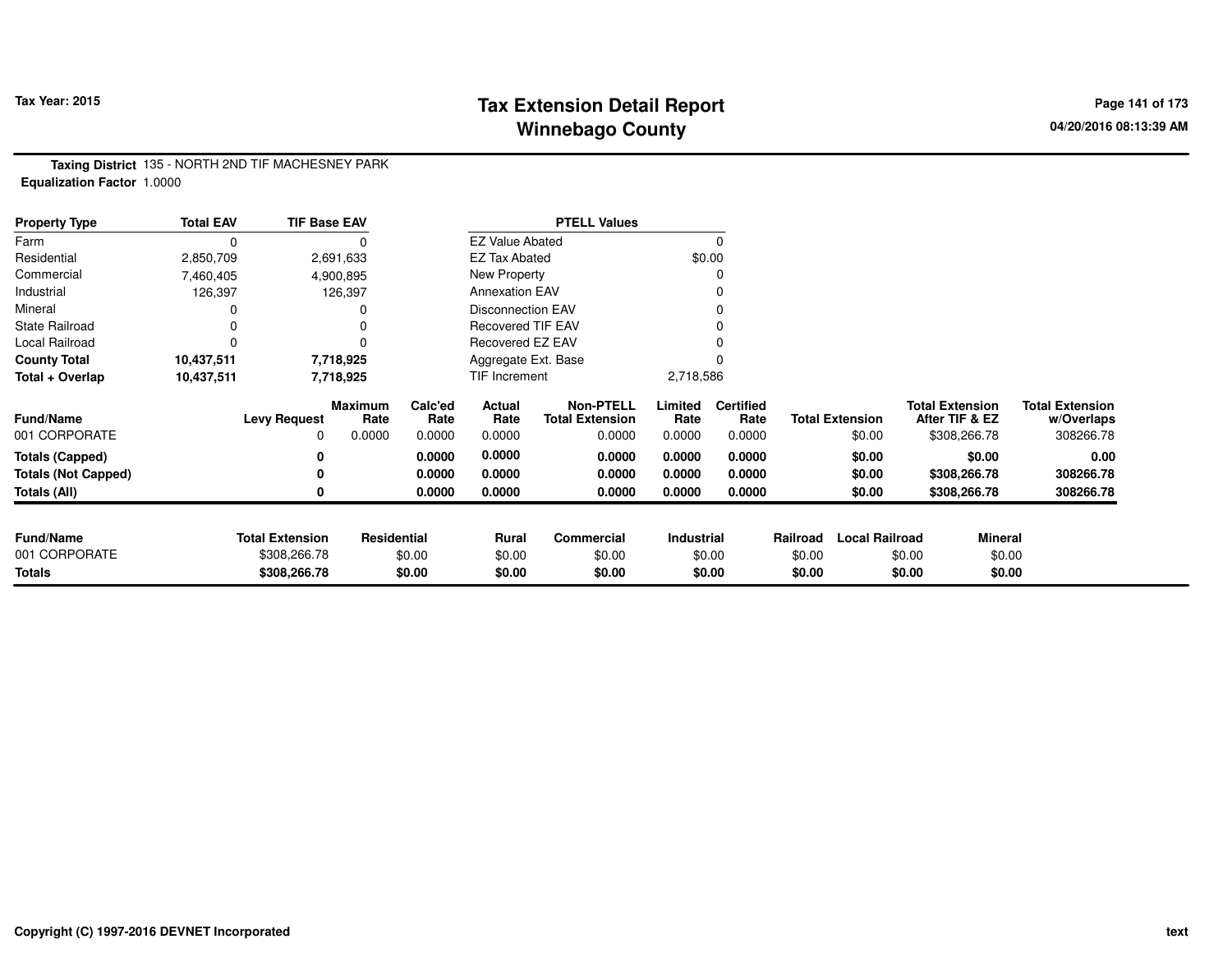## **Tax Extension Detail Report Tax Year: 2015 Page 142 of 173 Winnebago County**

**Taxing District** 136 - HARVEST HILLS SSA**Equalization Factor** 1.0000

| <b>Property Type</b>       | <b>Total EAV</b> | <b>Rate Setting EAV</b> |                        |                 |                          | <b>PTELL Values</b>                        |                 |                          |          |                        |        |                                          |                                      |
|----------------------------|------------------|-------------------------|------------------------|-----------------|--------------------------|--------------------------------------------|-----------------|--------------------------|----------|------------------------|--------|------------------------------------------|--------------------------------------|
| Farm                       | 0                |                         |                        |                 | <b>EZ Value Abated</b>   |                                            |                 |                          |          |                        |        |                                          |                                      |
| Residential                | 3,025,729        |                         | 3,025,729              |                 | <b>EZ Tax Abated</b>     |                                            | \$0.00          |                          |          |                        |        |                                          |                                      |
| Commercial                 |                  |                         |                        |                 | New Property             |                                            | 5,126           |                          |          |                        |        |                                          |                                      |
| Industrial                 |                  |                         |                        |                 | <b>Annexation EAV</b>    |                                            |                 |                          |          |                        |        |                                          |                                      |
| Mineral                    |                  |                         |                        |                 | <b>Disconnection EAV</b> |                                            |                 |                          |          |                        |        |                                          |                                      |
| <b>State Railroad</b>      | O                |                         |                        |                 | <b>Recovered TIF EAV</b> |                                            |                 |                          |          |                        |        |                                          |                                      |
| Local Railroad             |                  |                         |                        |                 | Recovered EZ EAV         |                                            |                 |                          |          |                        |        |                                          |                                      |
| <b>County Total</b>        | 3,025,729        |                         | 3,025,729              |                 | Aggregate Ext. Base      |                                            |                 |                          |          |                        |        |                                          |                                      |
| Total + Overlap            | 3,025,729        |                         | 3,025,729              |                 | TIF Increment            |                                            |                 |                          |          |                        |        |                                          |                                      |
| <b>Fund/Name</b>           |                  | <b>Levy Request</b>     | <b>Maximum</b><br>Rate | Calc'ed<br>Rate | Actual<br>Rate           | <b>Non-PTELL</b><br><b>Total Extension</b> | Limited<br>Rate | <b>Certified</b><br>Rate |          | <b>Total Extension</b> |        | <b>Total Extension</b><br>After TIF & EZ | <b>Total Extension</b><br>w/Overlaps |
| 023 SPECIAL SERVICE AREA   |                  | 0                       | 0.0000                 | 0.0000          | 0.0000                   | 0.0000                                     | 0.0000          | 0.0000                   |          | \$0.00                 |        | \$27,683.64                              | 27683.64                             |
| <b>Totals (Capped)</b>     |                  | 0                       |                        | 0.0000          | 0.0000                   | 0.0000                                     | 0.0000          | 0.0000                   |          | \$0.00                 |        | \$0.00                                   | 0.00                                 |
| <b>Totals (Not Capped)</b> |                  | 0                       |                        | 0.0000          | 0.0000                   | 0.0000                                     | 0.0000          | 0.0000                   |          | \$0.00                 |        | \$27,683.64                              | 27683.64                             |
| Totals (All)               |                  |                         |                        | 0.0000          | 0.0000                   | 0.0000                                     | 0.0000          | 0.0000                   |          | \$0.00                 |        | \$27,683.64                              | 27683.64                             |
|                            |                  |                         |                        |                 |                          |                                            |                 |                          |          |                        |        |                                          |                                      |
| <b>Fund/Name</b>           |                  | <b>Total Extension</b>  | Residential            |                 | <b>Rural</b>             | Commercial                                 | Industrial      |                          | Railroad | <b>Local Railroad</b>  |        | Mineral                                  |                                      |
| 023 SPECIAL SERVICE AREA   |                  | \$27,683.64             | \$27,683.64            |                 | \$0.00                   | \$0.00                                     |                 | \$0.00                   | \$0.00   |                        | \$0.00 | \$0.00                                   |                                      |
| <b>Totals</b>              |                  | \$27,683.64             | \$27,683.64            |                 | \$0.00                   | \$0.00                                     |                 | \$0.00                   | \$0.00   |                        | \$0.00 | \$0.00                                   |                                      |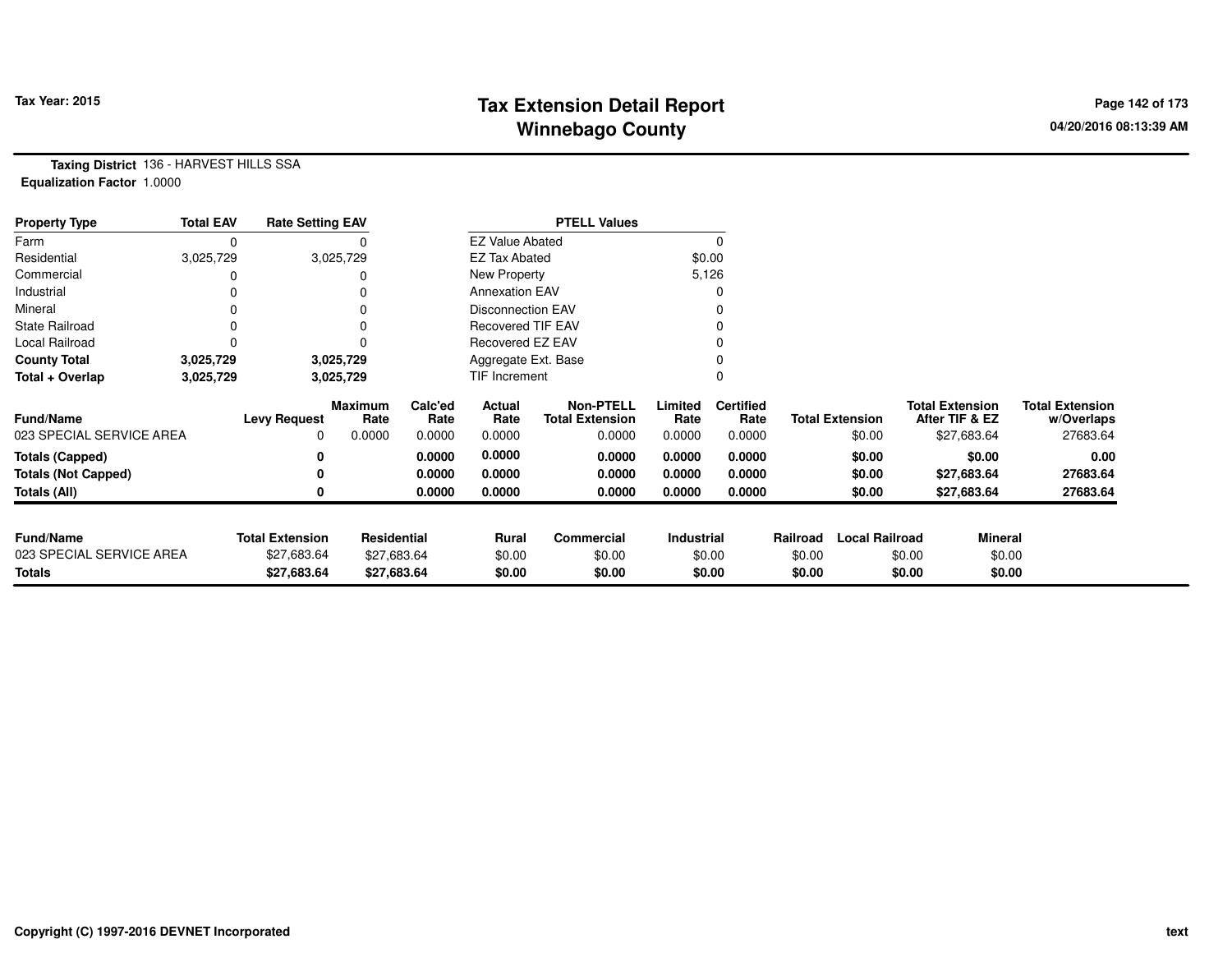# **Tax Extension Detail Report Tax Year: 2015 Page 143 of 173 Winnebago County**

**Taxing District** 137 - MAIN & WHITMAN TIF**Equalization Factor** 1.0000

| <b>Property Type</b>       | <b>Total EAV</b> | <b>TIF Base EAV</b>    |                        |                 |                          | <b>PTELL Values</b>                        |                 |                          |          |                        |                                          |                |                                      |
|----------------------------|------------------|------------------------|------------------------|-----------------|--------------------------|--------------------------------------------|-----------------|--------------------------|----------|------------------------|------------------------------------------|----------------|--------------------------------------|
| Farm                       | 0                |                        |                        |                 | <b>EZ Value Abated</b>   |                                            |                 |                          |          |                        |                                          |                |                                      |
| Residential                | 52,988           |                        | 52,988                 |                 | <b>EZ Tax Abated</b>     |                                            |                 | \$0.00                   |          |                        |                                          |                |                                      |
| Commercial                 | 1,756,491        |                        | 845,661                |                 | New Property             |                                            |                 |                          |          |                        |                                          |                |                                      |
| Industrial                 |                  |                        |                        |                 | <b>Annexation EAV</b>    |                                            |                 |                          |          |                        |                                          |                |                                      |
| Mineral                    |                  |                        |                        |                 | <b>Disconnection EAV</b> |                                            |                 |                          |          |                        |                                          |                |                                      |
| <b>State Railroad</b>      |                  |                        | 0                      |                 | <b>Recovered TIF EAV</b> |                                            |                 |                          |          |                        |                                          |                |                                      |
| Local Railroad             |                  |                        | 0                      |                 | Recovered EZ EAV         |                                            |                 |                          |          |                        |                                          |                |                                      |
| <b>County Total</b>        | 1,809,479        |                        | 898,649                |                 | Aggregate Ext. Base      |                                            |                 |                          |          |                        |                                          |                |                                      |
| Total + Overlap            | 1,809,479        |                        | 898,649                |                 | TIF Increment            |                                            | 910,830         |                          |          |                        |                                          |                |                                      |
| <b>Fund/Name</b>           |                  | <b>Levy Request</b>    | <b>Maximum</b><br>Rate | Calc'ed<br>Rate | Actual<br>Rate           | <b>Non-PTELL</b><br><b>Total Extension</b> | Limited<br>Rate | <b>Certified</b><br>Rate |          | <b>Total Extension</b> | <b>Total Extension</b><br>After TIF & EZ |                | <b>Total Extension</b><br>w/Overlaps |
| 001 CORPORATE              |                  | 0                      | 0.0025                 | 0.0000          | 0.0000                   | 0.0000                                     | 0.0000          | 0.0000                   |          | \$0.00                 |                                          | \$139,323.30   | 139323.30                            |
| <b>Totals (Capped)</b>     |                  | 0                      |                        | 0.0000          | 0.0000                   | 0.0000                                     | 0.0000          | 0.0000                   |          | \$0.00                 |                                          | \$0.00         | 0.00                                 |
| <b>Totals (Not Capped)</b> |                  | 0                      |                        | 0.0000          | 0.0000                   | 0.0000                                     | 0.0000          | 0.0000                   |          | \$0.00                 |                                          | \$139,323.30   | 139323.30                            |
| <b>Totals (All)</b>        |                  | 0                      |                        | 0.0000          | 0.0000                   | 0.0000                                     | 0.0000          | 0.0000                   |          | \$0.00                 |                                          | \$139,323.30   | 139323.30                            |
| <b>Fund/Name</b>           |                  |                        |                        |                 |                          |                                            |                 |                          |          |                        |                                          | <b>Mineral</b> |                                      |
| 001 CORPORATE              |                  | <b>Total Extension</b> | Residential            |                 | <b>Rural</b>             | Commercial                                 | Industrial      |                          | Railroad | <b>Local Railroad</b>  |                                          |                |                                      |
|                            |                  | \$139,323.30           |                        | \$0.00          | \$0.00                   | \$0.00                                     |                 | \$0.00                   | \$0.00   |                        | \$0.00                                   | \$0.00         |                                      |
| <b>Totals</b>              |                  | \$139,323.30           |                        | \$0.00          | \$0.00                   | \$0.00                                     |                 | \$0.00                   | \$0.00   |                        | \$0.00                                   | \$0.00         |                                      |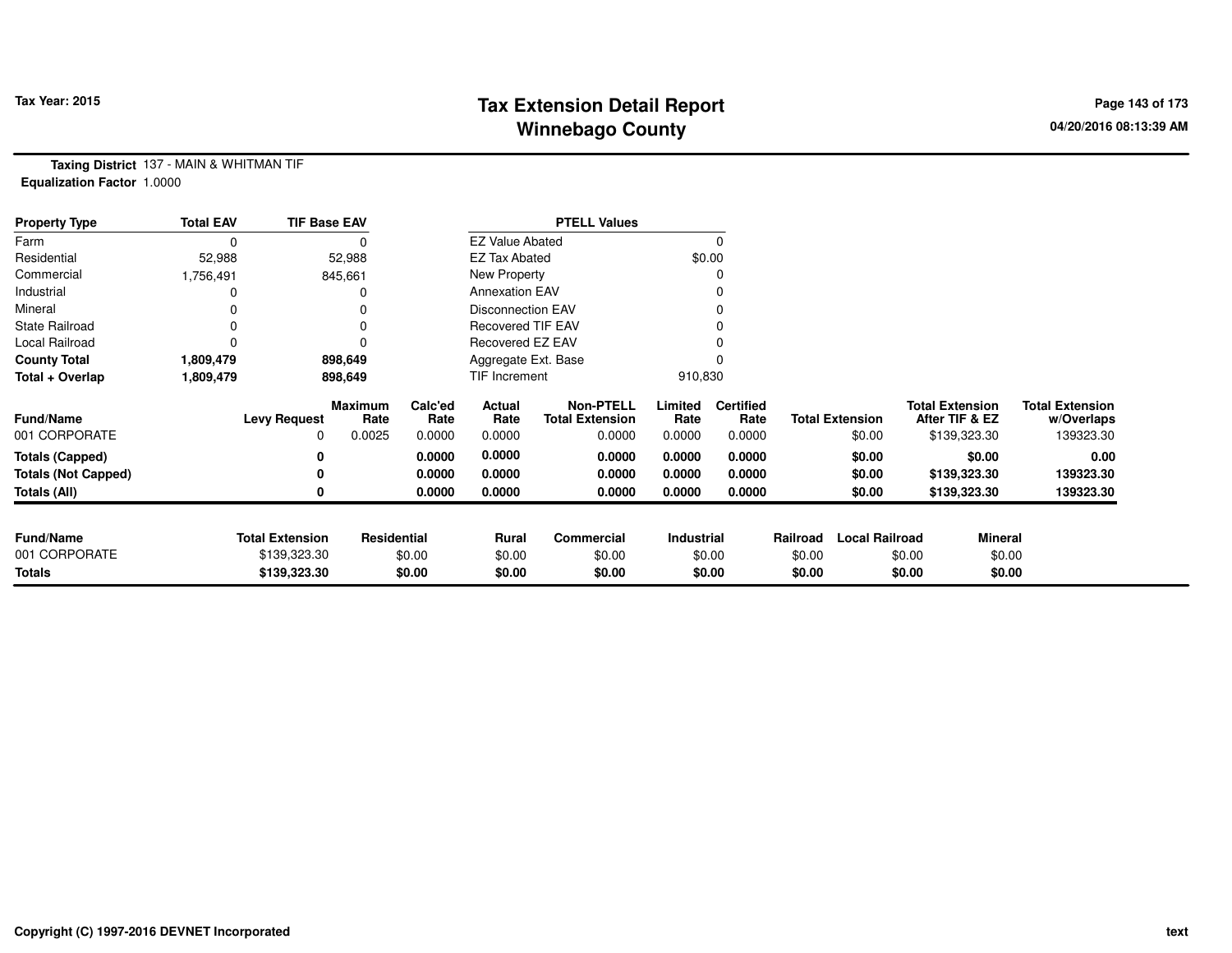# **Tax Extension Detail Report Tax Year: 2015 Page 144 of 173 Winnebago County**

**Taxing District** 138 - MIDTOWN TIF**Equalization Factor** 1.0000

| <b>Property Type</b>       | <b>Total EAV</b> | <b>TIF Base EAV</b>    |                        |                 |                          | <b>PTELL Values</b>                        |                 |                          |          |                        |        |                                          |                                      |
|----------------------------|------------------|------------------------|------------------------|-----------------|--------------------------|--------------------------------------------|-----------------|--------------------------|----------|------------------------|--------|------------------------------------------|--------------------------------------|
| Farm                       | 0                |                        |                        |                 | <b>EZ Value Abated</b>   |                                            |                 |                          |          |                        |        |                                          |                                      |
| Residential                | 2,602,674        |                        | 2,540,694              |                 | <b>EZ Tax Abated</b>     |                                            |                 | \$0.00                   |          |                        |        |                                          |                                      |
| Commercial                 | 1,854,066        |                        | 1,843,525              |                 | New Property             |                                            |                 |                          |          |                        |        |                                          |                                      |
| Industrial                 | 876,800          |                        | 876,800                |                 | <b>Annexation EAV</b>    |                                            |                 |                          |          |                        |        |                                          |                                      |
| Mineral                    |                  |                        |                        |                 | <b>Disconnection EAV</b> |                                            |                 |                          |          |                        |        |                                          |                                      |
| <b>State Railroad</b>      |                  |                        | $\Omega$               |                 | <b>Recovered TIF EAV</b> |                                            |                 |                          |          |                        |        |                                          |                                      |
| Local Railroad             | 4,224            |                        | 4,224                  |                 | Recovered EZ EAV         |                                            |                 |                          |          |                        |        |                                          |                                      |
| <b>County Total</b>        | 5,337,764        |                        | 5,265,243              |                 | Aggregate Ext. Base      |                                            |                 |                          |          |                        |        |                                          |                                      |
| Total + Overlap            | 5,337,764        |                        | 5,265,243              |                 | TIF Increment            |                                            | 72,521          |                          |          |                        |        |                                          |                                      |
| <b>Fund/Name</b>           |                  | <b>Levy Request</b>    | <b>Maximum</b><br>Rate | Calc'ed<br>Rate | Actual<br>Rate           | <b>Non-PTELL</b><br><b>Total Extension</b> | Limited<br>Rate | <b>Certified</b><br>Rate |          | <b>Total Extension</b> |        | <b>Total Extension</b><br>After TIF & EZ | <b>Total Extension</b><br>w/Overlaps |
| 001 CORPORATE              |                  | 0                      | 0.0025                 | 0.0000          | 0.0000                   | 0.0000                                     | 0.0000          | 0.0000                   |          | \$0.00                 |        | \$11,093.12                              | 11093.12                             |
| <b>Totals (Capped)</b>     |                  | 0                      |                        | 0.0000          | 0.0000                   | 0.0000                                     | 0.0000          | 0.0000                   |          | \$0.00                 |        | \$0.00                                   | 0.00                                 |
| <b>Totals (Not Capped)</b> |                  | 0                      |                        | 0.0000          | 0.0000                   | 0.0000                                     | 0.0000          | 0.0000                   |          | \$0.00                 |        | \$11,093.12                              | 11093.12                             |
| Totals (All)               |                  |                        |                        | 0.0000          | 0.0000                   | 0.0000                                     | 0.0000          | 0.0000                   |          | \$0.00                 |        | \$11,093.12                              | 11093.12                             |
|                            |                  |                        |                        |                 |                          |                                            |                 |                          |          |                        |        |                                          |                                      |
| <b>Fund/Name</b>           |                  | <b>Total Extension</b> | Residential            |                 | <b>Rural</b>             | Commercial                                 | Industrial      |                          | Railroad | <b>Local Railroad</b>  |        | <b>Mineral</b>                           |                                      |
| 001 CORPORATE              |                  | \$11,093.12            |                        | \$0.00          | \$0.00                   | \$0.00                                     |                 | \$0.00                   | \$0.00   |                        | \$0.00 | \$0.00                                   |                                      |
| <b>Totals</b>              |                  | \$11,093.12            |                        | \$0.00          | \$0.00                   | \$0.00                                     |                 | \$0.00                   | \$0.00   |                        | \$0.00 | \$0.00                                   |                                      |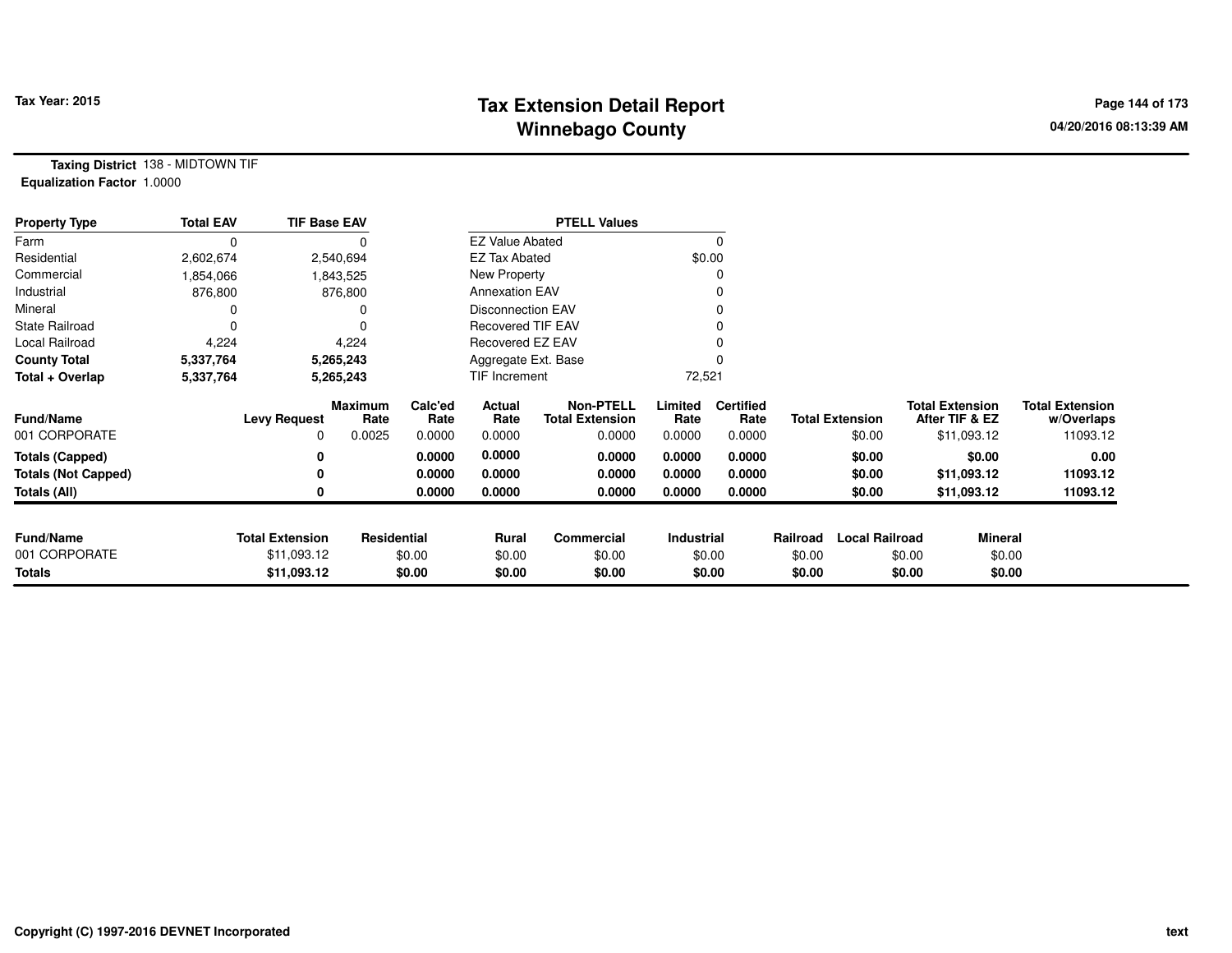# **Tax Extension Detail Report Tax Year: 2015 Page 145 of 173 Winnebago County**

**Taxing District** 139 - KISHWAUKEE & HARRISON TIF #2**Equalization Factor** 1.0000

| <b>Property Type</b>       | <b>Total EAV</b> | <b>TIF Base EAV</b>    |                        |                 |                          | <b>PTELL Values</b>                        |                 |                          |          |                        |                                          |                                      |
|----------------------------|------------------|------------------------|------------------------|-----------------|--------------------------|--------------------------------------------|-----------------|--------------------------|----------|------------------------|------------------------------------------|--------------------------------------|
| Farm                       | 0                |                        | 0                      |                 | <b>EZ Value Abated</b>   |                                            |                 |                          |          |                        |                                          |                                      |
| Residential                | 0                |                        |                        |                 | <b>EZ Tax Abated</b>     |                                            | \$0.00          |                          |          |                        |                                          |                                      |
| Commercial                 | 0                |                        | 0                      |                 | New Property             |                                            |                 |                          |          |                        |                                          |                                      |
| Industrial                 | 386,217          |                        | 386,217                |                 | <b>Annexation EAV</b>    |                                            |                 |                          |          |                        |                                          |                                      |
| Mineral                    |                  |                        |                        |                 | Disconnection EAV        |                                            |                 |                          |          |                        |                                          |                                      |
| <b>State Railroad</b>      | 0                |                        |                        |                 | <b>Recovered TIF EAV</b> |                                            |                 |                          |          |                        |                                          |                                      |
| Local Railroad             | $\Omega$         |                        | O                      |                 | Recovered EZ EAV         |                                            |                 |                          |          |                        |                                          |                                      |
| <b>County Total</b>        | 386,217          |                        | 386,217                |                 | Aggregate Ext. Base      |                                            |                 |                          |          |                        |                                          |                                      |
| Total + Overlap            | 386,217          |                        | 386,217                |                 | TIF Increment            |                                            |                 |                          |          |                        |                                          |                                      |
| <b>Fund/Name</b>           |                  | <b>Levy Request</b>    | <b>Maximum</b><br>Rate | Calc'ed<br>Rate | Actual<br>Rate           | <b>Non-PTELL</b><br><b>Total Extension</b> | Limited<br>Rate | <b>Certified</b><br>Rate |          | <b>Total Extension</b> | <b>Total Extension</b><br>After TIF & EZ | <b>Total Extension</b><br>w/Overlaps |
| 001 CORPORATE              |                  | 0                      | 0.0025                 | 0.0000          | 0.0000                   | 0.0000                                     | 0.0000          | 0.0000                   |          | \$0.00                 | \$0.00                                   | 0.00                                 |
| <b>Totals (Capped)</b>     |                  | 0                      |                        | 0.0000          | 0.0000                   | 0.0000                                     | 0.0000          | 0.0000                   |          | \$0.00                 | \$0.00                                   | 0.00                                 |
| <b>Totals (Not Capped)</b> |                  | 0                      |                        | 0.0000          | 0.0000                   | 0.0000                                     | 0.0000          | 0.0000                   |          | \$0.00                 | \$0.00                                   | 0.00                                 |
| Totals (All)               |                  | 0                      |                        | 0.0000          | 0.0000                   | 0.0000                                     | 0.0000          | 0.0000                   |          | \$0.00                 | \$0.00                                   | 0.00                                 |
|                            |                  |                        |                        |                 |                          |                                            |                 |                          |          |                        |                                          |                                      |
| <b>Fund/Name</b>           |                  | <b>Total Extension</b> | Residential            |                 | Rural                    | <b>Commercial</b>                          | Industrial      |                          | Railroad | <b>Local Railroad</b>  | <b>Mineral</b>                           |                                      |
| 001 CORPORATE              |                  | \$0.00                 |                        | \$0.00          | \$0.00                   | \$0.00                                     |                 | \$0.00                   | \$0.00   |                        | \$0.00                                   | \$0.00                               |
| <b>Totals</b>              |                  | \$0.00                 |                        | \$0.00          | \$0.00                   | \$0.00                                     |                 | \$0.00                   | \$0.00   |                        | \$0.00                                   | \$0.00                               |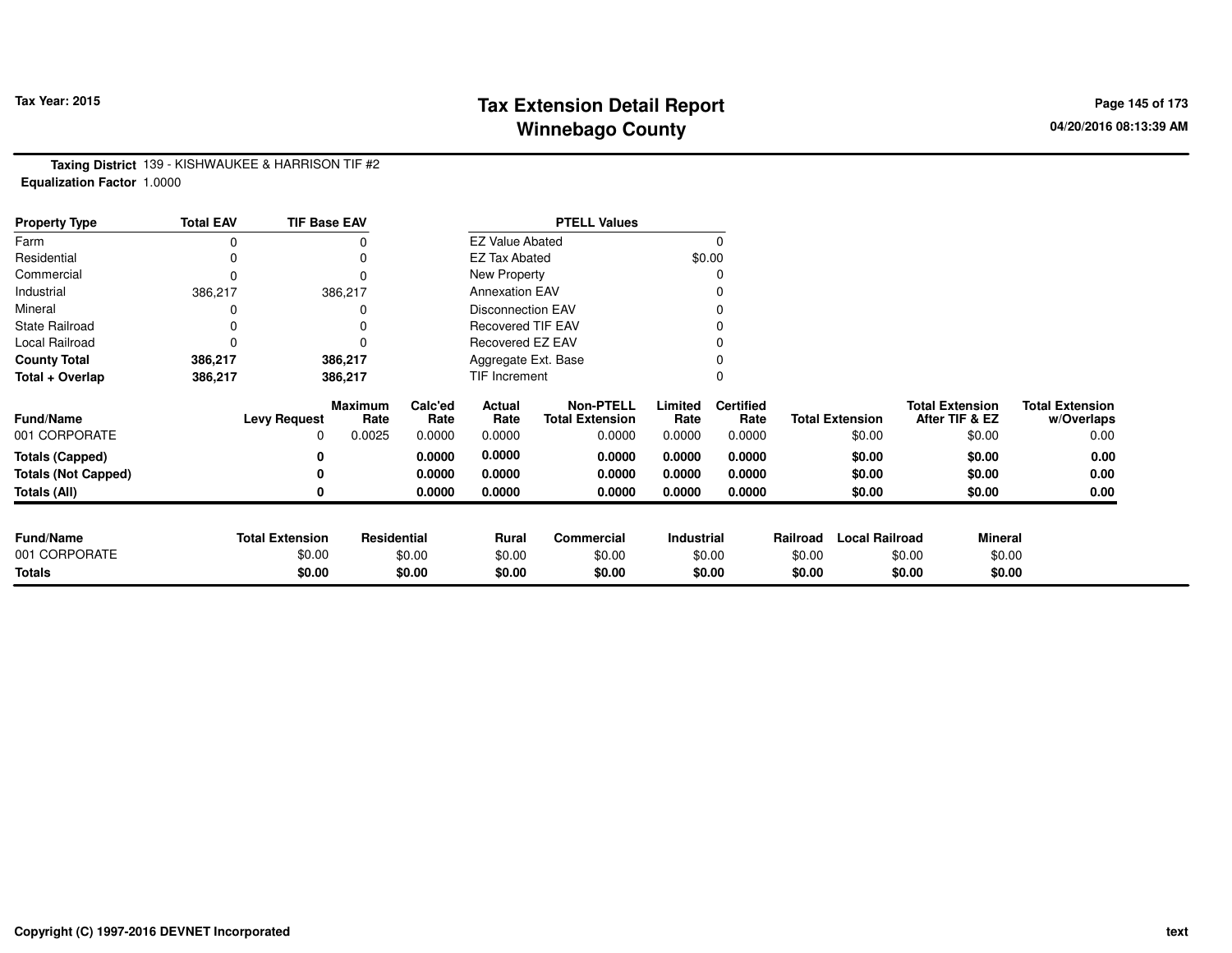## **Tax Extension Detail Report Tax Year: 2015 Page 146 of 173 Winnebago County**

**Taxing District** 140 - FORMER BELOIT CORP TIF**Equalization Factor** 1.0000

| <b>Property Type</b>       | <b>Total EAV</b> | <b>TIF Base EAV</b>    |                 |                 |                          | <b>PTELL Values</b>                        |                   |                          |          |                        |                                          |                |                                      |
|----------------------------|------------------|------------------------|-----------------|-----------------|--------------------------|--------------------------------------------|-------------------|--------------------------|----------|------------------------|------------------------------------------|----------------|--------------------------------------|
| Farm                       | 0                |                        |                 |                 | <b>EZ Value Abated</b>   |                                            |                   |                          |          |                        |                                          |                |                                      |
| Residential                | 0                |                        |                 |                 | <b>EZ Tax Abated</b>     |                                            |                   | \$0.00                   |          |                        |                                          |                |                                      |
| Commercial                 | 22,067           |                        | 22,067          |                 | New Property             |                                            |                   |                          |          |                        |                                          |                |                                      |
| Industrial                 | 4,914,668        |                        | 1,729,676       |                 | <b>Annexation EAV</b>    |                                            |                   |                          |          |                        |                                          |                |                                      |
| Mineral                    |                  |                        |                 |                 | Disconnection EAV        |                                            |                   |                          |          |                        |                                          |                |                                      |
| <b>State Railroad</b>      |                  |                        |                 |                 | <b>Recovered TIF EAV</b> |                                            |                   |                          |          |                        |                                          |                |                                      |
| Local Railroad             | 0                |                        |                 |                 | Recovered EZ EAV         |                                            |                   |                          |          |                        |                                          |                |                                      |
| <b>County Total</b>        | 4,936,735        |                        | 1,751,743       |                 | Aggregate Ext. Base      |                                            |                   |                          |          |                        |                                          |                |                                      |
| Total + Overlap            | 4,936,735        |                        | 1,751,743       |                 | TIF Increment            |                                            | 3,184,992         |                          |          |                        |                                          |                |                                      |
| <b>Fund/Name</b>           |                  | <b>Levy Request</b>    | Maximum<br>Rate | Calc'ed<br>Rate | Actual<br>Rate           | <b>Non-PTELL</b><br><b>Total Extension</b> | Limited<br>Rate   | <b>Certified</b><br>Rate |          | <b>Total Extension</b> | <b>Total Extension</b><br>After TIF & EZ |                | <b>Total Extension</b><br>w/Overlaps |
| 001 CORPORATE              |                  | 0                      | 0.0025          | 0.0000          | 0.0000                   | 0.0000                                     | 0.0000            | 0.0000                   |          | \$0.00                 | \$326,028.54                             |                | 326028.54                            |
| <b>Totals (Capped)</b>     |                  | 0                      |                 | 0.0000          | 0.0000                   | 0.0000                                     | 0.0000            | 0.0000                   |          | \$0.00                 |                                          | \$0.00         | 0.00                                 |
| <b>Totals (Not Capped)</b> |                  | 0                      |                 | 0.0000          | 0.0000                   | 0.0000                                     | 0.0000            | 0.0000                   |          | \$0.00                 | \$326,028.54                             |                | 326028.54                            |
| Totals (All)               |                  | 0                      |                 | 0.0000          | 0.0000                   | 0.0000                                     | 0.0000            | 0.0000                   |          | \$0.00                 | \$326,028.54                             |                | 326028.54                            |
|                            |                  |                        |                 |                 |                          |                                            |                   |                          |          |                        |                                          |                |                                      |
| <b>Fund/Name</b>           |                  | <b>Total Extension</b> | Residential     |                 | <b>Rural</b>             | Commercial                                 | <b>Industrial</b> |                          | Railroad | <b>Local Railroad</b>  |                                          | <b>Mineral</b> |                                      |
| 001 CORPORATE              |                  | \$326,028.54           |                 | \$0.00          | \$0.00                   | \$0.00                                     |                   | \$0.00                   | \$0.00   |                        | \$0.00                                   | \$0.00         |                                      |
| Totals                     |                  | \$326,028.54           |                 | \$0.00          | \$0.00                   | \$0.00                                     |                   | \$0.00                   | \$0.00   |                        | \$0.00                                   | \$0.00         |                                      |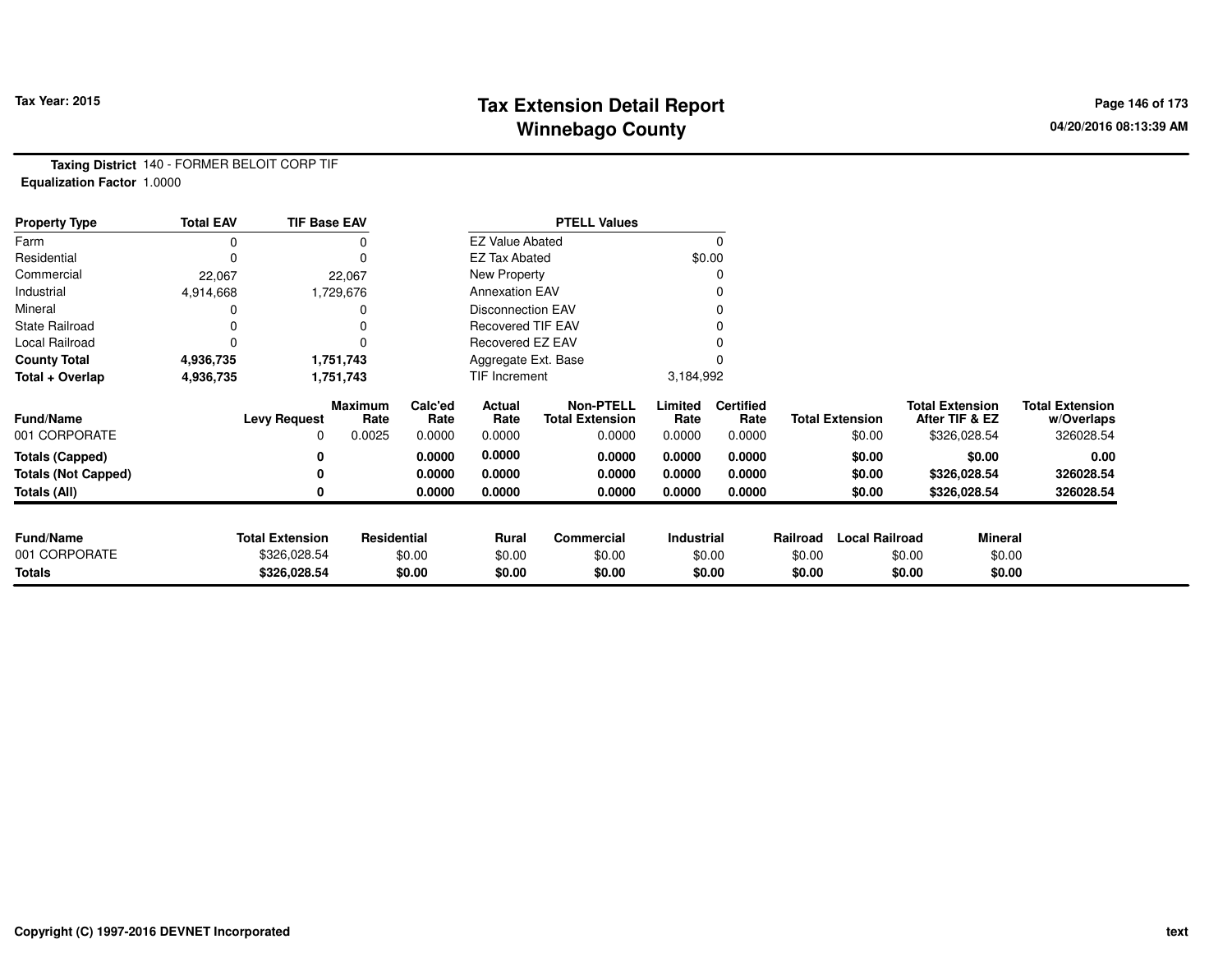# **Tax Extension Detail Report Tax Figure 2015 Page 147 of 173 Winnebago County**

**Taxing District** 141 - GLOBAL TRADE TIF #3**Equalization Factor** 1.0000

| <b>Property Type</b>       | <b>Total EAV</b> | <b>TIF Base EAV</b>    |                 |                 |                          | <b>PTELL Values</b>                        |                 |                          |          |                        |                        |                |                                      |
|----------------------------|------------------|------------------------|-----------------|-----------------|--------------------------|--------------------------------------------|-----------------|--------------------------|----------|------------------------|------------------------|----------------|--------------------------------------|
| Farm                       | 0                |                        |                 |                 | <b>EZ Value Abated</b>   |                                            |                 | 0                        |          |                        |                        |                |                                      |
| Residential                | 421,806          |                        | 413,339         |                 | <b>EZ Tax Abated</b>     |                                            |                 | \$0.00                   |          |                        |                        |                |                                      |
| Commercial                 | 3,315,577        |                        | 3,310,216       |                 | New Property             |                                            |                 |                          |          |                        |                        |                |                                      |
| Industrial                 | 9,501,059        |                        | 9,330,591       |                 | <b>Annexation EAV</b>    |                                            |                 |                          |          |                        |                        |                |                                      |
| Mineral                    |                  |                        | 0               |                 | <b>Disconnection EAV</b> |                                            |                 |                          |          |                        |                        |                |                                      |
| <b>State Railroad</b>      |                  |                        |                 |                 | Recovered TIF EAV        |                                            |                 |                          |          |                        |                        |                |                                      |
| Local Railroad             |                  |                        |                 |                 | Recovered EZ EAV         |                                            |                 |                          |          |                        |                        |                |                                      |
| <b>County Total</b>        | 13,238,442       |                        | 13,054,146      |                 | Aggregate Ext. Base      |                                            |                 |                          |          |                        |                        |                |                                      |
| Total + Overlap            | 13,238,442       |                        | 13,054,146      |                 | TIF Increment            |                                            | 184,296         |                          |          |                        |                        |                |                                      |
| <b>Fund/Name</b>           |                  | <b>Levy Request</b>    | Maximum<br>Rate | Calc'ed<br>Rate | Actual<br>Rate           | <b>Non-PTELL</b><br><b>Total Extension</b> | Limited<br>Rate | <b>Certified</b><br>Rate |          | <b>Total Extension</b> | <b>Total Extension</b> | After TIF & EZ | <b>Total Extension</b><br>w/Overlaps |
| 001 CORPORATE              |                  | 0                      | 0.0025          | 0.0000          | 0.0000                   | 0.0000                                     | 0.0000          | 0.0000                   |          | \$0.00                 |                        | \$28,190.50    | 28190.50                             |
| <b>Totals (Capped)</b>     |                  |                        |                 | 0.0000          | 0.0000                   | 0.0000                                     | 0.0000          | 0.0000                   |          | \$0.00                 |                        | \$0.00         | 0.00                                 |
| <b>Totals (Not Capped)</b> |                  |                        |                 | 0.0000          | 0.0000                   | 0.0000                                     | 0.0000          | 0.0000                   |          | \$0.00                 |                        | \$28,190.50    | 28190.50                             |
| Totals (All)               |                  | 0                      |                 | 0.0000          | 0.0000                   | 0.0000                                     | 0.0000          | 0.0000                   |          | \$0.00                 |                        | \$28,190.50    | 28190.50                             |
| <b>Fund/Name</b>           |                  | <b>Total Extension</b> | Residential     |                 | Rural                    | Commercial                                 | Industrial      |                          | Railroad | <b>Local Railroad</b>  |                        | <b>Mineral</b> |                                      |
| 001 CORPORATE              |                  | \$28,190.50            |                 | \$0.00          | \$0.00                   | \$0.00                                     |                 | \$0.00                   | \$0.00   |                        | \$0.00                 | \$0.00         |                                      |
| <b>Totals</b>              |                  | \$28,190.50            |                 | \$0.00          | \$0.00                   | \$0.00                                     |                 | \$0.00                   | \$0.00   |                        | \$0.00                 | \$0.00         |                                      |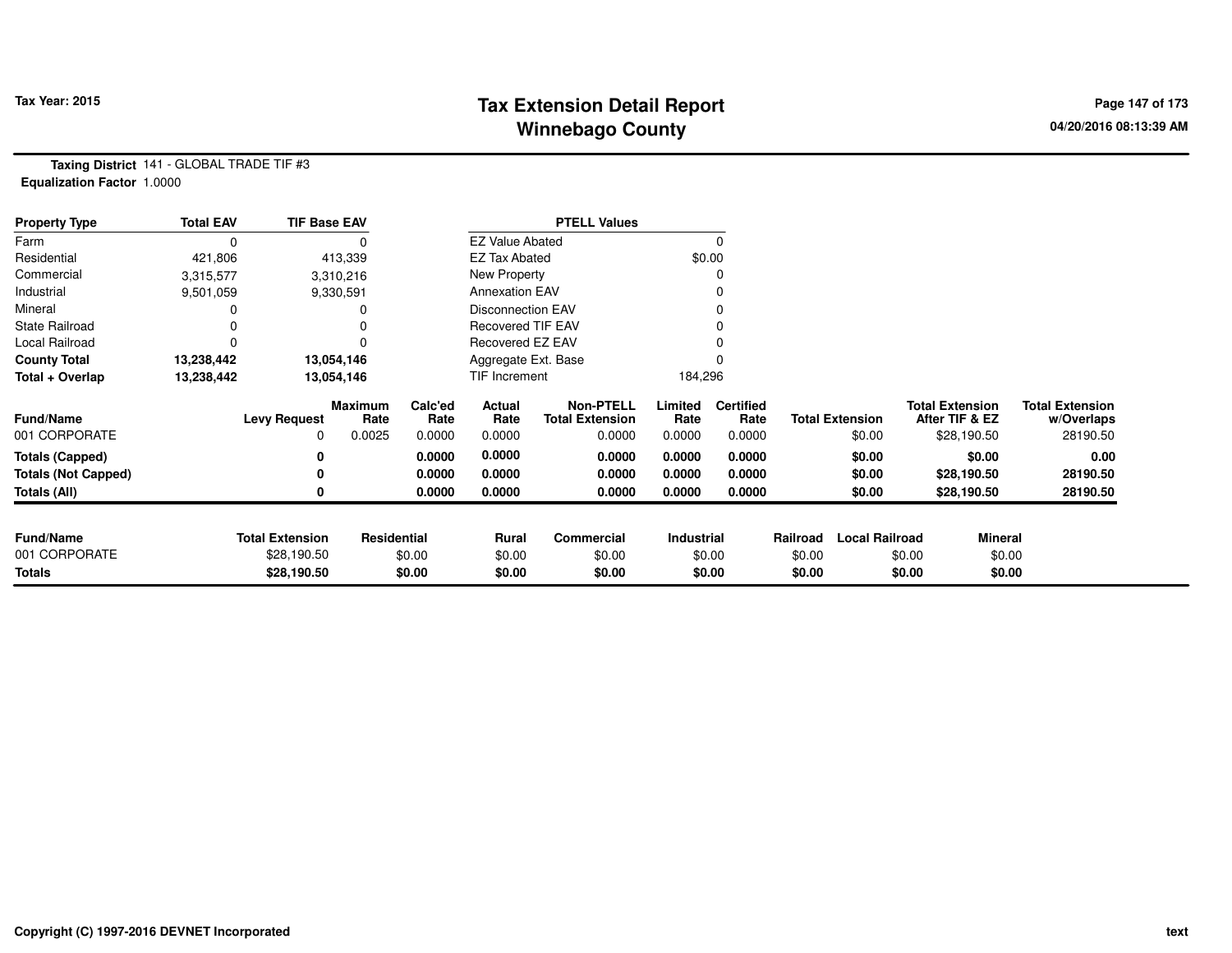### **Tax Extension Detail Report Tax Year: 2015 Page 148 of 173 Winnebago County**

**Taxing District** 142 - RIVER DISTRICT NORTH TIF**Equalization Factor** 1.0000

| <b>Property Type</b>       | <b>Total EAV</b> | <b>TIF Base EAV</b>    |                        |                 |                          | <b>PTELL Values</b>                        |                 |                          |          |                        |        |                                          |                                      |
|----------------------------|------------------|------------------------|------------------------|-----------------|--------------------------|--------------------------------------------|-----------------|--------------------------|----------|------------------------|--------|------------------------------------------|--------------------------------------|
| Farm                       | 0                |                        |                        |                 | <b>EZ Value Abated</b>   |                                            |                 |                          |          |                        |        |                                          |                                      |
| Residential                | 1,487,461        |                        | 1,437,384              |                 | <b>EZ Tax Abated</b>     |                                            |                 | \$0.00                   |          |                        |        |                                          |                                      |
| Commercial                 | 5,458,223        |                        | 5,140,319              |                 | New Property             |                                            |                 |                          |          |                        |        |                                          |                                      |
| Industrial                 | 59,610           |                        | 59,610                 |                 | <b>Annexation EAV</b>    |                                            |                 |                          |          |                        |        |                                          |                                      |
| Mineral                    |                  |                        |                        |                 | <b>Disconnection EAV</b> |                                            |                 |                          |          |                        |        |                                          |                                      |
| State Railroad             |                  |                        |                        |                 | <b>Recovered TIF EAV</b> |                                            |                 |                          |          |                        |        |                                          |                                      |
| Local Railroad             |                  |                        | 0                      |                 | Recovered EZ EAV         |                                            |                 |                          |          |                        |        |                                          |                                      |
| <b>County Total</b>        | 7,005,294        |                        | 6,637,313              |                 | Aggregate Ext. Base      |                                            |                 |                          |          |                        |        |                                          |                                      |
| Total + Overlap            | 7,005,294        |                        | 6,637,313              |                 | TIF Increment            |                                            | 367,981         |                          |          |                        |        |                                          |                                      |
| <b>Fund/Name</b>           |                  | <b>Levy Request</b>    | <b>Maximum</b><br>Rate | Calc'ed<br>Rate | Actual<br>Rate           | <b>Non-PTELL</b><br><b>Total Extension</b> | Limited<br>Rate | <b>Certified</b><br>Rate |          | <b>Total Extension</b> |        | <b>Total Extension</b><br>After TIF & EZ | <b>Total Extension</b><br>w/Overlaps |
| 001 CORPORATE              |                  | 0                      | 0.0000                 | 0.0000          | 0.0000                   | 0.0000                                     | 0.0000          | 0.0000                   |          | \$0.00                 |        | \$56,287.66                              | 56287.66                             |
| <b>Totals (Capped)</b>     |                  | 0                      |                        | 0.0000          | 0.0000                   | 0.0000                                     | 0.0000          | 0.0000                   |          | \$0.00                 |        | \$0.00                                   | 0.00                                 |
| <b>Totals (Not Capped)</b> |                  | 0                      |                        | 0.0000          | 0.0000                   | 0.0000                                     | 0.0000          | 0.0000                   |          | \$0.00                 |        | \$56,287.66                              | 56287.66                             |
| <b>Totals (All)</b>        |                  | 0                      |                        | 0.0000          | 0.0000                   | 0.0000                                     | 0.0000          | 0.0000                   |          | \$0.00                 |        | \$56,287.66                              | 56287.66                             |
|                            |                  |                        |                        |                 |                          |                                            |                 |                          |          |                        |        |                                          |                                      |
| <b>Fund/Name</b>           |                  | <b>Total Extension</b> | Residential            |                 | <b>Rural</b>             | Commercial                                 | Industrial      |                          | Railroad | <b>Local Railroad</b>  |        | <b>Mineral</b>                           |                                      |
| 001 CORPORATE              |                  | \$56,287.66            |                        | \$0.00          | \$0.00                   | \$0.00                                     |                 | \$0.00                   | \$0.00   |                        | \$0.00 | \$0.00                                   |                                      |
| <b>Totals</b>              |                  | \$56,287.66            |                        | \$0.00          | \$0.00                   | \$0.00                                     |                 | \$0.00                   | \$0.00   |                        | \$0.00 | \$0.00                                   |                                      |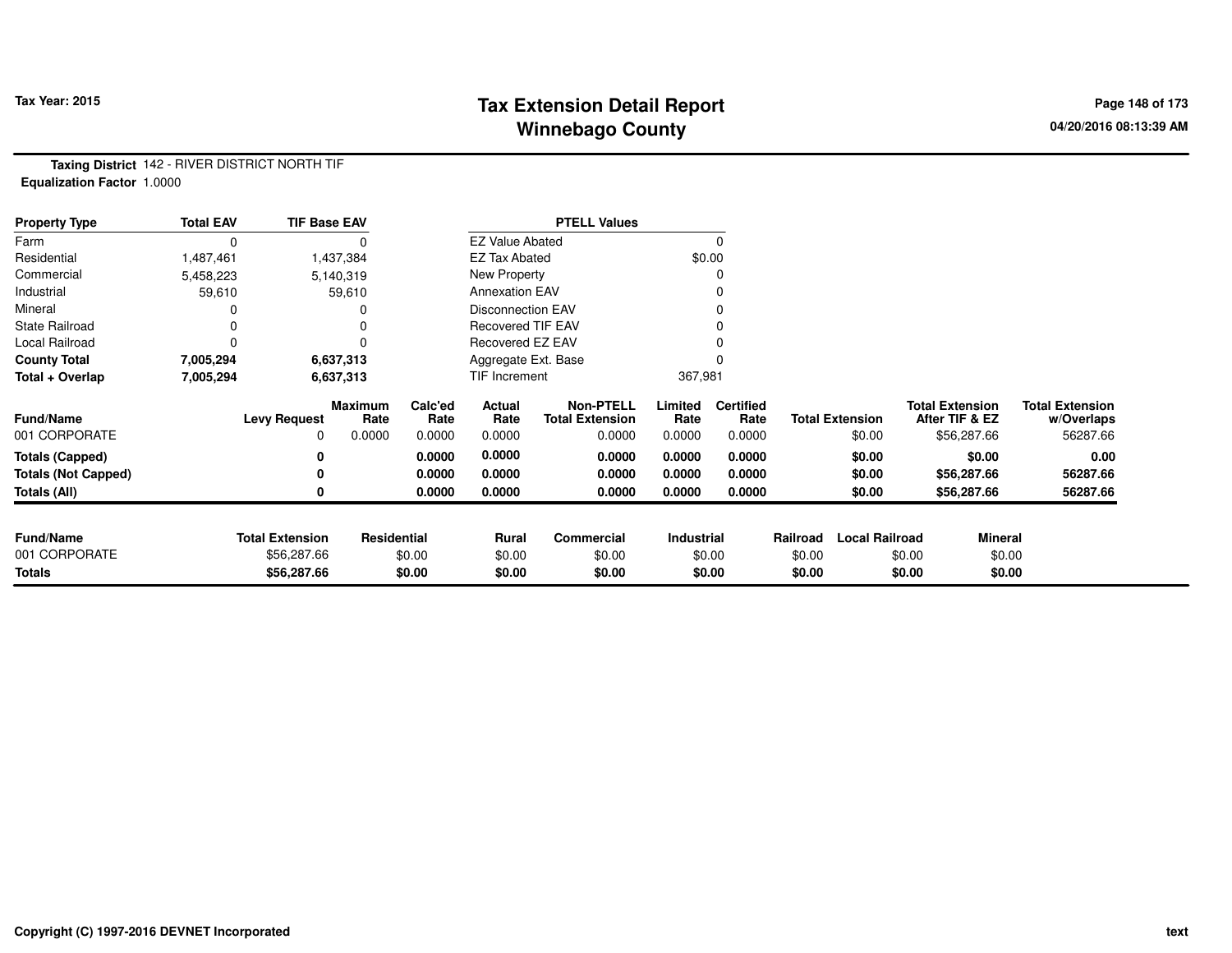# **Tax Extension Detail Report Tax Year: 2015 Page 149 of 173 Winnebago County**

**Taxing District** 143 - BROADWAY TIF**Equalization Factor** 1.0000

| <b>Property Type</b>       | <b>Total EAV</b> | <b>TIF Base EAV</b>    |                 |                 |                          | <b>PTELL Values</b>                        |                 |                          |          |                        |        |                                          |                                      |
|----------------------------|------------------|------------------------|-----------------|-----------------|--------------------------|--------------------------------------------|-----------------|--------------------------|----------|------------------------|--------|------------------------------------------|--------------------------------------|
| Farm                       |                  |                        |                 |                 | <b>EZ Value Abated</b>   |                                            |                 | 0                        |          |                        |        |                                          |                                      |
| Residential                | 5,338,632        |                        | 5,316,452       |                 | <b>EZ Tax Abated</b>     |                                            |                 | \$0.00                   |          |                        |        |                                          |                                      |
| Commercial                 | 4,246,210        |                        | 4,010,965       |                 | New Property             |                                            |                 | 0                        |          |                        |        |                                          |                                      |
| Industrial                 | 1,952,650        |                        | 1,892,640       |                 | <b>Annexation EAV</b>    |                                            |                 | 0                        |          |                        |        |                                          |                                      |
| Mineral                    |                  |                        |                 |                 | <b>Disconnection EAV</b> |                                            |                 | 0                        |          |                        |        |                                          |                                      |
| <b>State Railroad</b>      |                  |                        |                 |                 | Recovered TIF EAV        |                                            |                 |                          |          |                        |        |                                          |                                      |
| Local Railroad             | 625              |                        | 625             |                 | Recovered EZ EAV         |                                            |                 |                          |          |                        |        |                                          |                                      |
| <b>County Total</b>        | 11,538,117       |                        | 11,220,682      |                 | Aggregate Ext. Base      |                                            |                 |                          |          |                        |        |                                          |                                      |
| Total + Overlap            | 11,538,117       |                        | 11,220,682      |                 | TIF Increment            |                                            | 317,435         |                          |          |                        |        |                                          |                                      |
| <b>Fund/Name</b>           |                  | <b>Levy Request</b>    | Maximum<br>Rate | Calc'ed<br>Rate | Actual<br>Rate           | <b>Non-PTELL</b><br><b>Total Extension</b> | Limited<br>Rate | <b>Certified</b><br>Rate |          | <b>Total Extension</b> |        | <b>Total Extension</b><br>After TIF & EZ | <b>Total Extension</b><br>w/Overlaps |
| 001 CORPORATE              |                  | 0                      | 0.0000          | 0.0000          | 0.0000                   | 0.0000                                     | 0.0000          | 0.0000                   |          | \$0.00                 |        | \$48,555.90                              | 48555.90                             |
| <b>Totals (Capped)</b>     |                  |                        |                 | 0.0000          | 0.0000                   | 0.0000                                     | 0.0000          | 0.0000                   |          | \$0.00                 |        | \$0.00                                   | 0.00                                 |
| <b>Totals (Not Capped)</b> |                  |                        |                 | 0.0000          | 0.0000                   | 0.0000                                     | 0.0000          | 0.0000                   |          | \$0.00                 |        | \$48,555.90                              | 48555.90                             |
| <b>Totals (All)</b>        |                  |                        |                 | 0.0000          | 0.0000                   | 0.0000                                     | 0.0000          | 0.0000                   |          | \$0.00                 |        | \$48,555.90                              | 48555.90                             |
|                            |                  |                        |                 |                 |                          |                                            |                 |                          |          |                        |        |                                          |                                      |
| <b>Fund/Name</b>           |                  | <b>Total Extension</b> | Residential     |                 | Rural                    | Commercial                                 | Industrial      |                          | Railroad | <b>Local Railroad</b>  |        | Mineral                                  |                                      |
| 001 CORPORATE              |                  | \$48,555.90            |                 | \$0.00          | \$0.00                   | \$0.00                                     |                 | \$0.00                   | \$0.00   |                        | \$0.00 | \$0.00                                   |                                      |
| <b>Totals</b>              |                  | \$48,555.90            |                 | \$0.00          | \$0.00                   | \$0.00                                     |                 | \$0.00                   | \$0.00   |                        | \$0.00 | \$0.00                                   |                                      |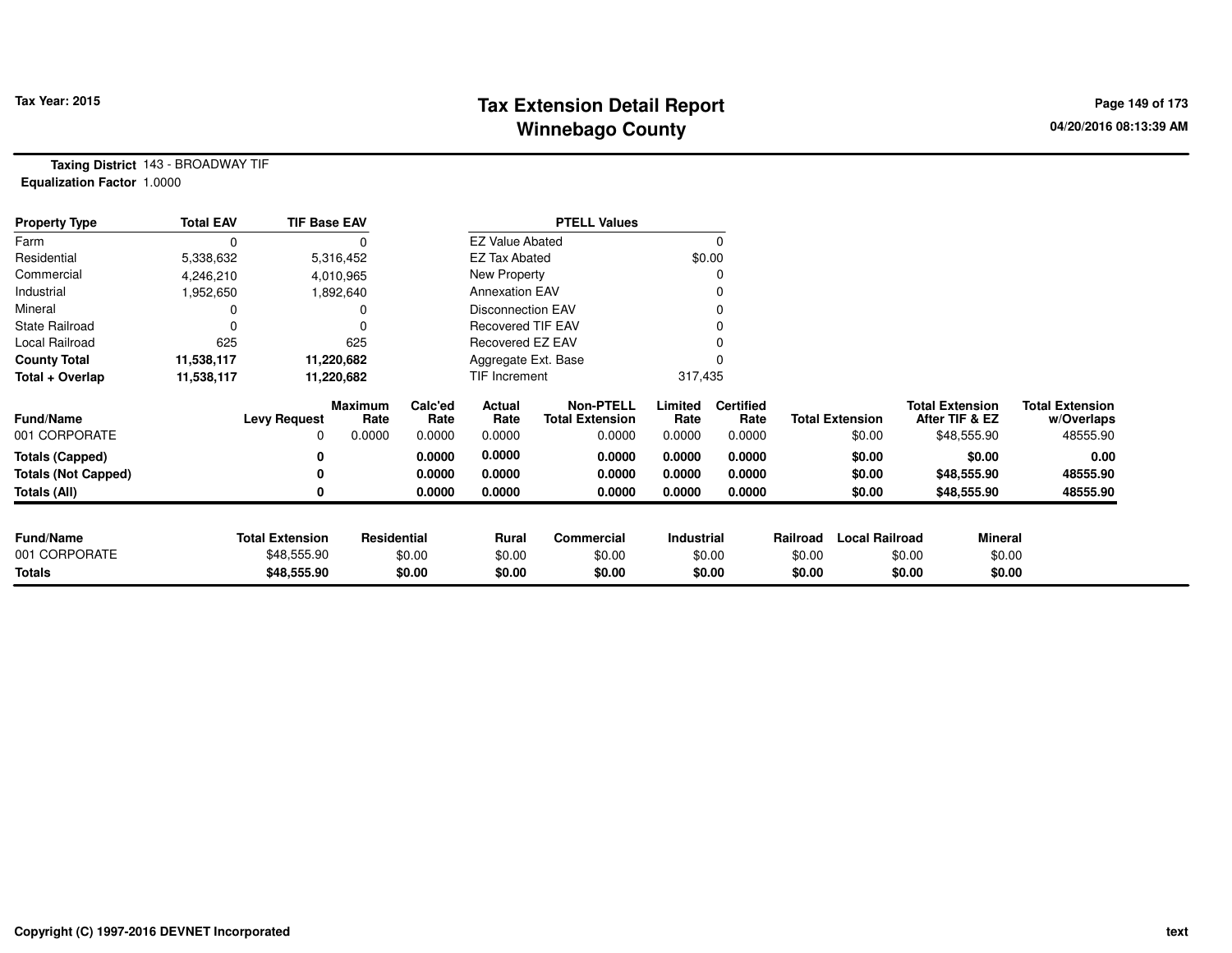# **Tax Extension Detail Report Tax Year: 2015 Page 150 of 173 Winnebago County**

**Taxing District** 144 - EAST RIVER TIF**Equalization Factor** 1.0000

| <b>Property Type</b>       | <b>Total EAV</b> | <b>TIF Base EAV</b>    |                 |                 |                          | <b>PTELL Values</b>                        |                   |                          |          |                        |                                          |                                      |
|----------------------------|------------------|------------------------|-----------------|-----------------|--------------------------|--------------------------------------------|-------------------|--------------------------|----------|------------------------|------------------------------------------|--------------------------------------|
| Farm                       | 0                |                        |                 |                 | <b>EZ Value Abated</b>   |                                            |                   | 0                        |          |                        |                                          |                                      |
| Residential                | 3,578,337        |                        | 3,360,897       |                 | <b>EZ Tax Abated</b>     |                                            |                   | \$0.00                   |          |                        |                                          |                                      |
| Commercial                 | 5,126,116        |                        | 3,413,887       |                 | New Property             |                                            |                   |                          |          |                        |                                          |                                      |
| Industrial                 | 1,691,004        |                        | 1,689,646       |                 | <b>Annexation EAV</b>    |                                            |                   |                          |          |                        |                                          |                                      |
| Mineral                    |                  |                        |                 |                 | <b>Disconnection EAV</b> |                                            |                   |                          |          |                        |                                          |                                      |
| <b>State Railroad</b>      | 0                |                        |                 |                 | <b>Recovered TIF EAV</b> |                                            |                   |                          |          |                        |                                          |                                      |
| Local Railroad             | 1,755            |                        | 1,755           |                 | <b>Recovered EZ EAV</b>  |                                            |                   |                          |          |                        |                                          |                                      |
| <b>County Total</b>        | 10,397,212       |                        | 8,466,185       |                 | Aggregate Ext. Base      |                                            |                   |                          |          |                        |                                          |                                      |
| Total + Overlap            | 10,397,212       |                        | 8,466,185       |                 | TIF Increment            |                                            | 1,931,027         |                          |          |                        |                                          |                                      |
| <b>Fund/Name</b>           |                  | <b>Levy Request</b>    | Maximum<br>Rate | Calc'ed<br>Rate | Actual<br>Rate           | <b>Non-PTELL</b><br><b>Total Extension</b> | Limited<br>Rate   | <b>Certified</b><br>Rate |          | <b>Total Extension</b> | <b>Total Extension</b><br>After TIF & EZ | <b>Total Extension</b><br>w/Overlaps |
| 001 CORPORATE              |                  | 0                      | 0.0025          | 0.0000          | 0.0000                   | 0.0000                                     | 0.0000            | 0.0000                   |          | \$0.00                 | \$295,375.94                             | 295375.94                            |
| <b>Totals (Capped)</b>     |                  | 0                      |                 | 0.0000          | 0.0000                   | 0.0000                                     | 0.0000            | 0.0000                   |          | \$0.00                 | \$0.00                                   | 0.00                                 |
| <b>Totals (Not Capped)</b> |                  | 0                      |                 | 0.0000          | 0.0000                   | 0.0000                                     | 0.0000            | 0.0000                   |          | \$0.00                 | \$295,375.94                             | 295375.94                            |
| <b>Totals (All)</b>        |                  | 0                      |                 | 0.0000          | 0.0000                   | 0.0000                                     | 0.0000            | 0.0000                   |          | \$0.00                 | \$295,375.94                             | 295375.94                            |
| <b>Fund/Name</b>           |                  | <b>Total Extension</b> | Residential     |                 | Rural                    | Commercial                                 | <b>Industrial</b> |                          | Railroad | <b>Local Railroad</b>  |                                          | <b>Mineral</b>                       |
| 001 CORPORATE              |                  | \$295,375.94           |                 | \$0.00          | \$0.00                   | \$0.00                                     |                   | \$0.00                   | \$0.00   |                        | \$0.00                                   | \$0.00                               |
| <b>Totals</b>              |                  | \$295,375.94           |                 | \$0.00          | \$0.00                   | \$0.00                                     |                   | \$0.00                   | \$0.00   |                        | \$0.00                                   | \$0.00                               |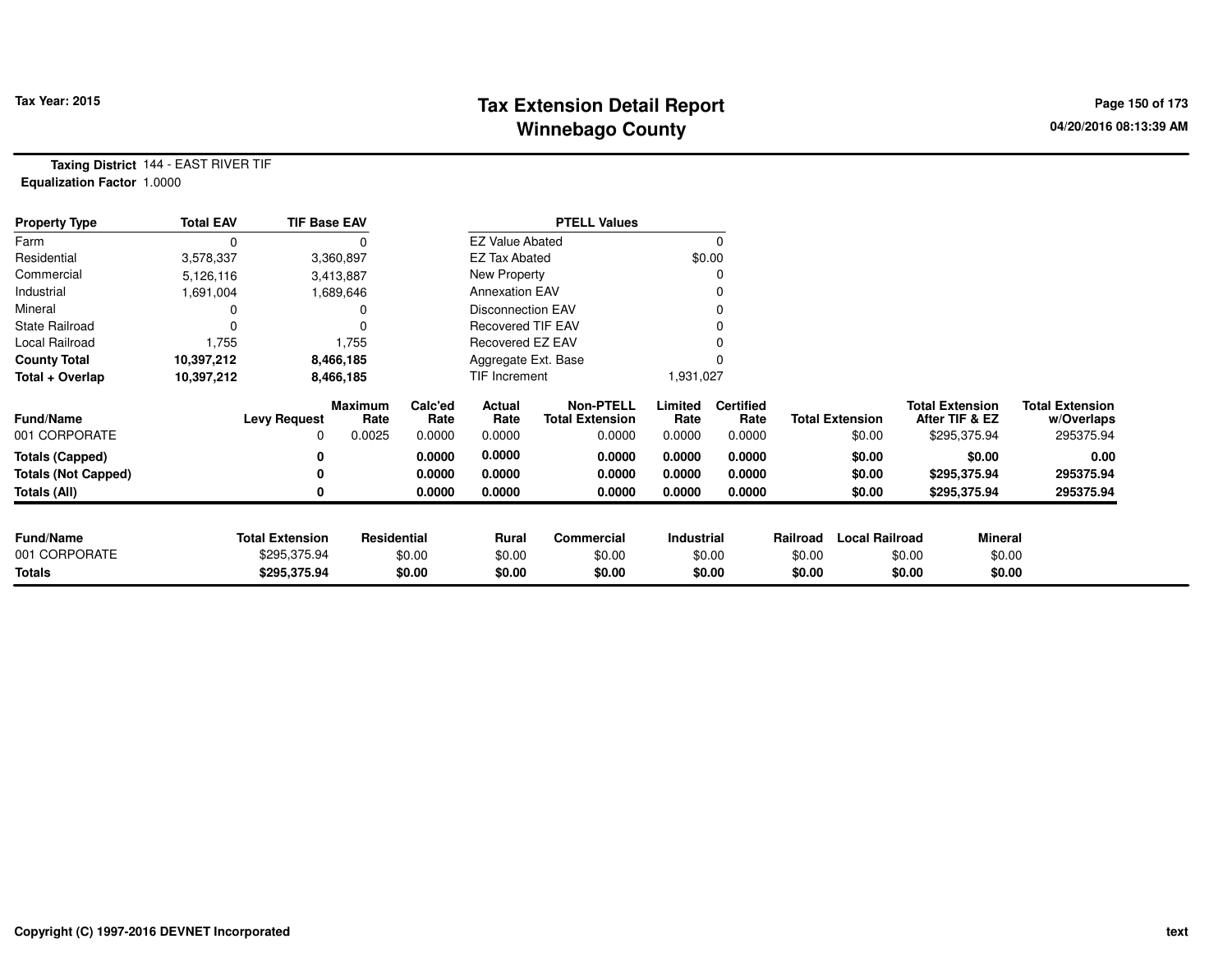# **Tax Extension Detail Report Tax Year: 2015 Page 151 of 173 Winnebago County**

**Taxing District** 145 - SUMNER ROAD / GROVE ST TIF**Equalization Factor** 1.0000

| <b>Property Type</b>              | <b>Total EAV</b> | <b>TIF Base EAV</b>    |                        |                 |                          | <b>PTELL Values</b>                        |                 |                          |          |                        |                                          |                                      |
|-----------------------------------|------------------|------------------------|------------------------|-----------------|--------------------------|--------------------------------------------|-----------------|--------------------------|----------|------------------------|------------------------------------------|--------------------------------------|
| Farm                              | $\mathbf 0$      |                        | 0                      |                 | <b>EZ Value Abated</b>   |                                            |                 | $\Omega$                 |          |                        |                                          |                                      |
| Residential                       | 57,263           |                        | 57,263                 |                 | <b>EZ Tax Abated</b>     |                                            |                 | \$0.00                   |          |                        |                                          |                                      |
| Commercial                        |                  |                        |                        |                 | New Property             |                                            |                 | 0                        |          |                        |                                          |                                      |
| Industrial                        | 0                |                        | 0                      |                 | <b>Annexation EAV</b>    |                                            |                 | 0                        |          |                        |                                          |                                      |
| Mineral                           | $\Omega$         |                        | 0                      |                 | Disconnection EAV        |                                            |                 | 0                        |          |                        |                                          |                                      |
| <b>State Railroad</b>             | 0                |                        | $\Omega$               |                 | <b>Recovered TIF EAV</b> |                                            |                 |                          |          |                        |                                          |                                      |
| Local Railroad                    | 0                |                        | $\Omega$               |                 | Recovered EZ EAV         |                                            |                 |                          |          |                        |                                          |                                      |
| <b>County Total</b>               | 57,263           |                        | 57,263                 |                 | Aggregate Ext. Base      |                                            |                 | 0                        |          |                        |                                          |                                      |
| Total + Overlap                   | 57,263           |                        | 57,263                 |                 | TIF Increment            |                                            |                 | 0                        |          |                        |                                          |                                      |
| Fund/Name                         |                  | <b>Levy Request</b>    | <b>Maximum</b><br>Rate | Calc'ed<br>Rate | Actual<br>Rate           | <b>Non-PTELL</b><br><b>Total Extension</b> | Limited<br>Rate | <b>Certified</b><br>Rate |          | <b>Total Extension</b> | <b>Total Extension</b><br>After TIF & EZ | <b>Total Extension</b><br>w/Overlaps |
| 001 CORPORATE                     |                  | 0                      | 0.0000                 | 0.0000          | 0.0000                   | 0.0000                                     | 0.0000          | 0.0000                   |          | \$0.00                 | \$0.00                                   | 0.00                                 |
| <b>Totals (Capped)</b>            |                  | 0                      |                        | 0.0000          | 0.0000                   | 0.0000                                     | 0.0000          | 0.0000                   |          | \$0.00                 | \$0.00                                   | 0.00                                 |
| <b>Totals (Not Capped)</b>        |                  | 0                      |                        | 0.0000          | 0.0000                   | 0.0000                                     | 0.0000          | 0.0000                   |          | \$0.00                 | \$0.00                                   | 0.00                                 |
| Totals (All)                      |                  | 0                      |                        | 0.0000          | 0.0000                   | 0.0000                                     | 0.0000          | 0.0000                   |          | \$0.00                 | \$0.00                                   | 0.00                                 |
|                                   |                  |                        |                        |                 |                          |                                            |                 |                          |          |                        |                                          |                                      |
| <b>Fund/Name</b><br>001 CORPORATE |                  | <b>Total Extension</b> | Residential            |                 | Rural                    | Commercial                                 | Industrial      |                          | Railroad | <b>Local Railroad</b>  | <b>Mineral</b>                           |                                      |
|                                   |                  | \$0.00                 |                        | \$0.00          | \$0.00                   | \$0.00                                     |                 | \$0.00                   | \$0.00   |                        | \$0.00                                   | \$0.00                               |
| <b>Totals</b>                     |                  | \$0.00                 |                        | \$0.00          | \$0.00                   | \$0.00                                     |                 | \$0.00                   | \$0.00   |                        | \$0.00                                   | \$0.00                               |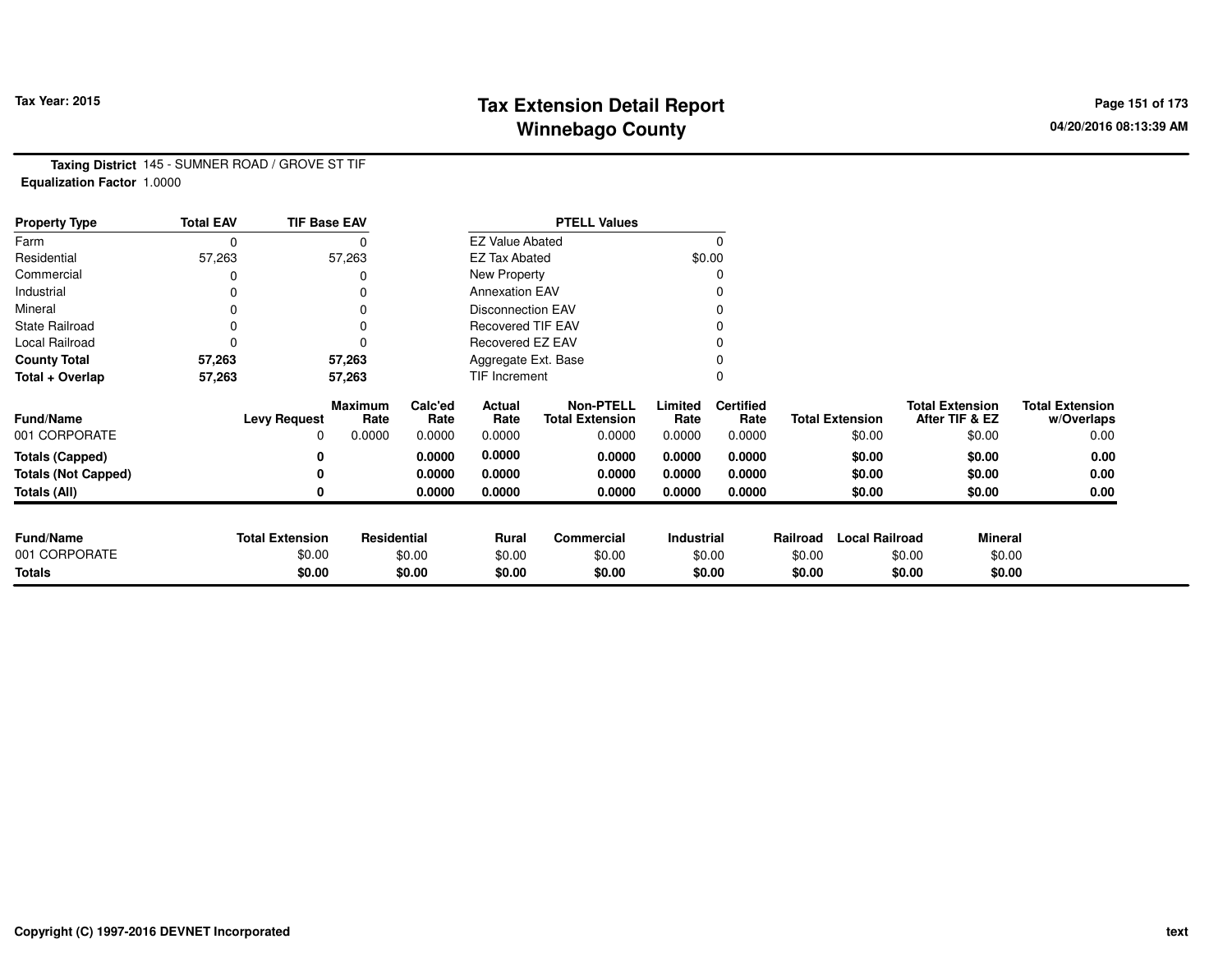### **Tax Extension Detail Report Tax Year: 2015 Page 152 of 173 Winnebago County**

**Taxing District** 146 - LOVES PARK CORP CENTER TIF**Equalization Factor** 1.0000

| <b>Property Type</b>       | <b>Total EAV</b> | <b>TIF Base EAV</b>    |                        |                 |                          | <b>PTELL Values</b>                        |                 |                          |          |                        |                                          |                                      |
|----------------------------|------------------|------------------------|------------------------|-----------------|--------------------------|--------------------------------------------|-----------------|--------------------------|----------|------------------------|------------------------------------------|--------------------------------------|
| Farm                       | 14,368           |                        | 7,874                  |                 | <b>EZ Value Abated</b>   |                                            |                 |                          |          |                        |                                          |                                      |
| Residential                | 7,889            |                        | 7,889                  |                 | <b>EZ Tax Abated</b>     |                                            |                 | \$0.00                   |          |                        |                                          |                                      |
| Commercial                 | 416,076          |                        | 416,076                |                 | New Property             |                                            |                 |                          |          |                        |                                          |                                      |
| Industrial                 | 5,095,561        |                        | 3,536,957              |                 | <b>Annexation EAV</b>    |                                            |                 |                          |          |                        |                                          |                                      |
| Mineral                    |                  |                        |                        |                 | <b>Disconnection EAV</b> |                                            |                 |                          |          |                        |                                          |                                      |
| <b>State Railroad</b>      |                  |                        |                        |                 | <b>Recovered TIF EAV</b> |                                            |                 |                          |          |                        |                                          |                                      |
| Local Railroad             | 0                |                        |                        |                 | Recovered EZ EAV         |                                            |                 |                          |          |                        |                                          |                                      |
| <b>County Total</b>        | 5,533,894        |                        | 3,968,796              |                 | Aggregate Ext. Base      |                                            |                 |                          |          |                        |                                          |                                      |
| Total + Overlap            | 5,533,894        |                        | 3,968,796              |                 | TIF Increment            |                                            | 1,565,098       |                          |          |                        |                                          |                                      |
| <b>Fund/Name</b>           |                  | <b>Levy Request</b>    | <b>Maximum</b><br>Rate | Calc'ed<br>Rate | Actual<br>Rate           | <b>Non-PTELL</b><br><b>Total Extension</b> | Limited<br>Rate | <b>Certified</b><br>Rate |          | <b>Total Extension</b> | <b>Total Extension</b><br>After TIF & EZ | <b>Total Extension</b><br>w/Overlaps |
| 001 CORPORATE              |                  | $\Omega$               | 0.0025                 | 0.0000          | 0.0000                   | 0.0000                                     | 0.0000          | 0.0000                   |          | \$0.00                 | \$181,409.08                             | 181409.08                            |
| <b>Totals (Capped)</b>     |                  | 0                      |                        | 0.0000          | 0.0000                   | 0.0000                                     | 0.0000          | 0.0000                   |          | \$0.00                 | \$0.00                                   | 0.00                                 |
| <b>Totals (Not Capped)</b> |                  |                        |                        | 0.0000          | 0.0000                   | 0.0000                                     | 0.0000          | 0.0000                   |          | \$0.00                 | \$181,409.08                             | 181409.08                            |
| Totals (All)               |                  |                        |                        | 0.0000          | 0.0000                   | 0.0000                                     | 0.0000          | 0.0000                   |          | \$0.00                 | \$181,409.08                             | 181409.08                            |
|                            |                  |                        |                        |                 |                          |                                            |                 |                          |          |                        |                                          |                                      |
| <b>Fund/Name</b>           |                  | <b>Total Extension</b> | Residential            |                 | <b>Rural</b>             | Commercial                                 | Industrial      |                          | Railroad | <b>Local Railroad</b>  |                                          | <b>Mineral</b>                       |
| 001 CORPORATE              |                  | \$181,409.08           |                        | \$0.00          | \$0.00                   | \$0.00                                     |                 | \$0.00                   | \$0.00   |                        | \$0.00                                   | \$0.00                               |
| Totals                     |                  | \$181,409.08           |                        | \$0.00          | \$0.00                   | \$0.00                                     |                 | \$0.00                   | \$0.00   |                        | \$0.00                                   | \$0.00                               |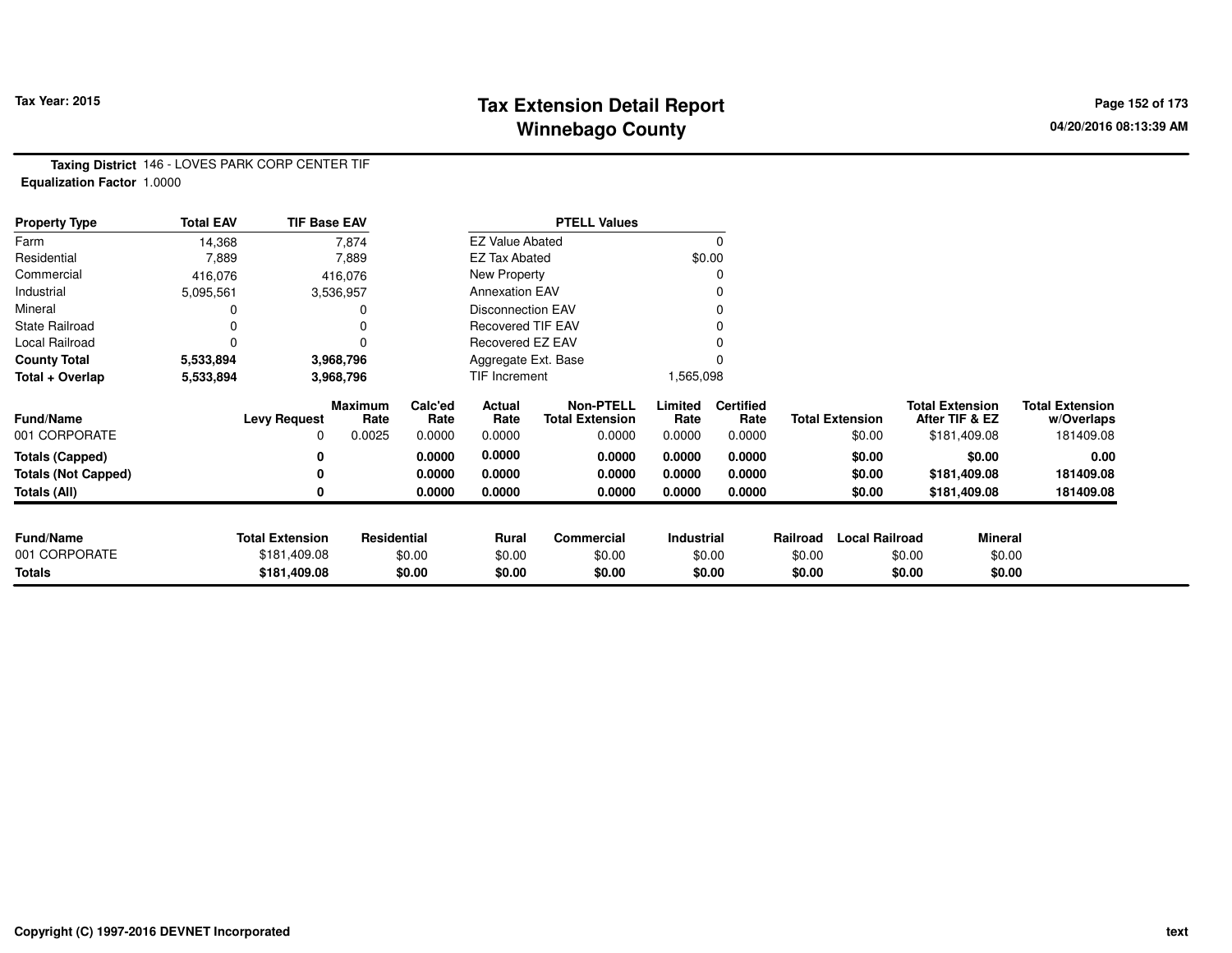# **Tax Extension Detail Report Tax Year: 2015 Page 153 of 173 Winnebago County**

**Taxing District** 147 - WESTSTONE TIF**Equalization Factor** 1.0000

| <b>Property Type</b>       | <b>Total EAV</b> | <b>TIF Base EAV</b>    |                        |                 |                          | <b>PTELL Values</b>                        |                 |                          |          |                        |                                          |                                      |
|----------------------------|------------------|------------------------|------------------------|-----------------|--------------------------|--------------------------------------------|-----------------|--------------------------|----------|------------------------|------------------------------------------|--------------------------------------|
| Farm                       | 61,171           |                        | 54,619                 |                 | <b>EZ Value Abated</b>   |                                            |                 |                          |          |                        |                                          |                                      |
| Residential                |                  |                        |                        |                 | <b>EZ Tax Abated</b>     |                                            | \$0.00          |                          |          |                        |                                          |                                      |
| Commercial                 | 11,104           |                        | 11,104                 |                 | New Property             |                                            |                 |                          |          |                        |                                          |                                      |
| Industrial                 | 4,207,929        |                        | 75,091                 |                 | <b>Annexation EAV</b>    |                                            |                 |                          |          |                        |                                          |                                      |
| Mineral                    |                  |                        |                        |                 | <b>Disconnection EAV</b> |                                            |                 |                          |          |                        |                                          |                                      |
| <b>State Railroad</b>      |                  |                        |                        |                 | <b>Recovered TIF EAV</b> |                                            |                 |                          |          |                        |                                          |                                      |
| Local Railroad             | 0                |                        |                        |                 | Recovered EZ EAV         |                                            |                 |                          |          |                        |                                          |                                      |
| <b>County Total</b>        | 4,280,204        |                        | 140,814                |                 | Aggregate Ext. Base      |                                            |                 |                          |          |                        |                                          |                                      |
| Total + Overlap            | 4,280,204        |                        | 140,814                |                 | TIF Increment            |                                            | 4,139,390       |                          |          |                        |                                          |                                      |
| <b>Fund/Name</b>           |                  | <b>Levy Request</b>    | <b>Maximum</b><br>Rate | Calc'ed<br>Rate | Actual<br>Rate           | <b>Non-PTELL</b><br><b>Total Extension</b> | Limited<br>Rate | <b>Certified</b><br>Rate |          | <b>Total Extension</b> | <b>Total Extension</b><br>After TIF & EZ | <b>Total Extension</b><br>w/Overlaps |
| 001 CORPORATE              |                  | 0                      | 0.0000                 | 0.0000          | 0.0000                   | 0.0000                                     | 0.0000          | 0.0000                   |          | \$0.00                 | \$463,393.78                             | 463393.78                            |
| <b>Totals (Capped)</b>     |                  | 0                      |                        | 0.0000          | 0.0000                   | 0.0000                                     | 0.0000          | 0.0000                   |          | \$0.00                 | \$0.00                                   | 0.00                                 |
| <b>Totals (Not Capped)</b> |                  | 0                      |                        | 0.0000          | 0.0000                   | 0.0000                                     | 0.0000          | 0.0000                   |          | \$0.00                 | \$463,393.78                             | 463393.78                            |
| Totals (All)               |                  | 0                      |                        | 0.0000          | 0.0000                   | 0.0000                                     | 0.0000          | 0.0000                   |          | \$0.00                 | \$463,393.78                             | 463393.78                            |
|                            |                  |                        |                        |                 |                          |                                            |                 |                          |          |                        |                                          |                                      |
| <b>Fund/Name</b>           |                  | <b>Total Extension</b> | Residential            |                 | <b>Rural</b>             | Commercial                                 | Industrial      |                          | Railroad | <b>Local Railroad</b>  |                                          | <b>Mineral</b>                       |
| 001 CORPORATE              |                  | \$463,393.78           |                        | \$0.00          | \$0.00                   | \$0.00                                     |                 | \$0.00                   | \$0.00   |                        | \$0.00                                   | \$0.00                               |
| <b>Totals</b>              |                  | \$463,393.78           |                        | \$0.00          | \$0.00                   | \$0.00                                     |                 | \$0.00                   | \$0.00   |                        | \$0.00                                   | \$0.00                               |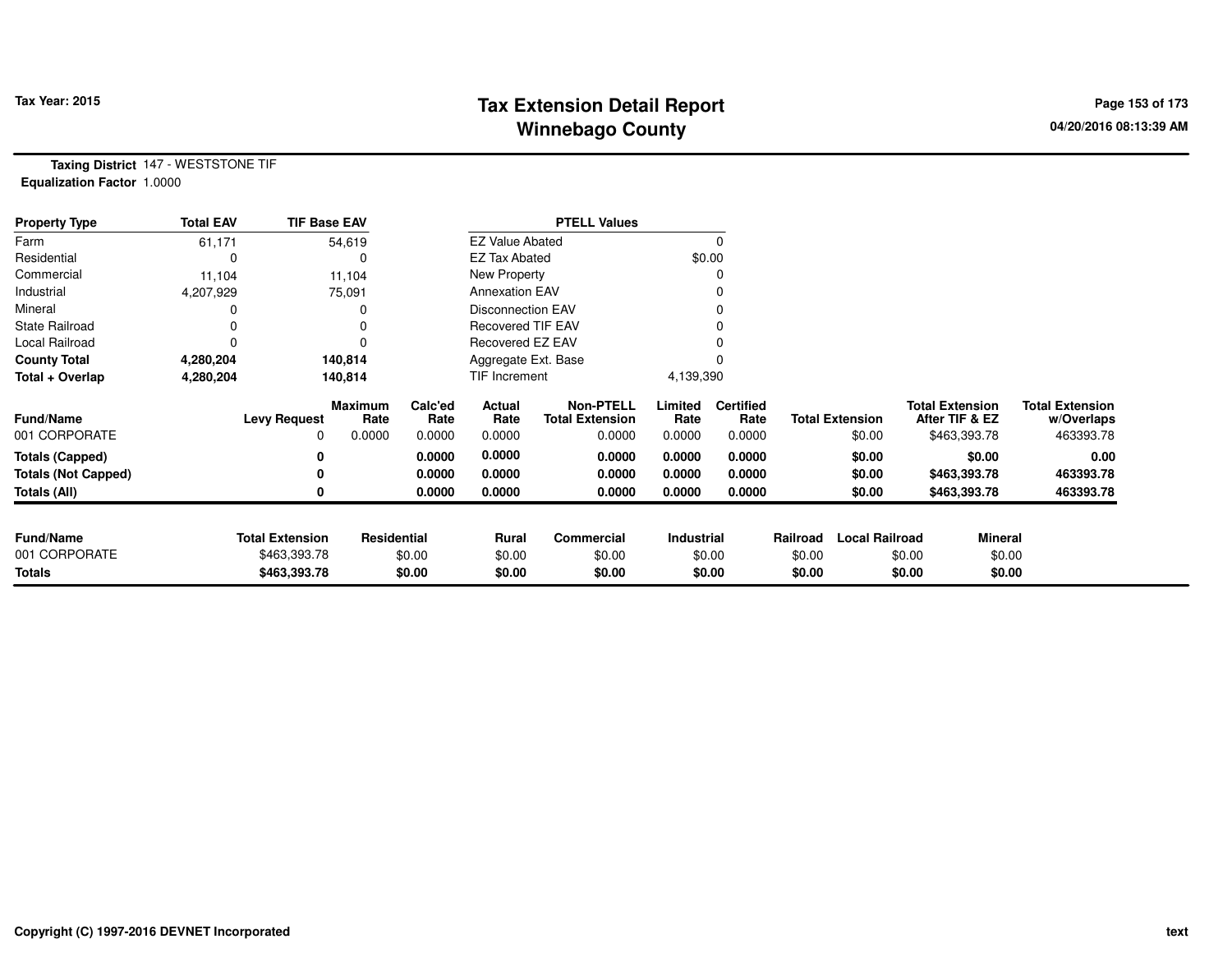# **Tax Extension Detail Report Tax Year: 2015 Page 154 of 173 Winnebago County**

**Taxing District** 148 - NORTH WILLOW CREEK TIF**Equalization Factor** 1.0000

| <b>Property Type</b>       | <b>Total EAV</b> | <b>TIF Base EAV</b>    |                        |                 |                          | <b>PTELL Values</b>                        |                 |                          |          |                        |        |                                          |                                      |
|----------------------------|------------------|------------------------|------------------------|-----------------|--------------------------|--------------------------------------------|-----------------|--------------------------|----------|------------------------|--------|------------------------------------------|--------------------------------------|
| Farm                       | 1,084            |                        | 627                    |                 | <b>EZ Value Abated</b>   |                                            |                 | 0                        |          |                        |        |                                          |                                      |
| Residential                |                  |                        | 0                      |                 | <b>EZ Tax Abated</b>     |                                            |                 | \$0.00                   |          |                        |        |                                          |                                      |
| Commercial                 | 0                |                        | 0                      |                 | New Property             |                                            |                 | 0                        |          |                        |        |                                          |                                      |
| Industrial                 | 1,425,263        |                        | 1,308,482              |                 | <b>Annexation EAV</b>    |                                            |                 |                          |          |                        |        |                                          |                                      |
| Mineral                    |                  |                        |                        |                 | <b>Disconnection EAV</b> |                                            |                 | 0                        |          |                        |        |                                          |                                      |
| <b>State Railroad</b>      |                  |                        |                        |                 | <b>Recovered TIF EAV</b> |                                            |                 |                          |          |                        |        |                                          |                                      |
| Local Railroad             |                  |                        |                        |                 | Recovered EZ EAV         |                                            |                 |                          |          |                        |        |                                          |                                      |
| <b>County Total</b>        | 1,426,347        |                        | 1,309,109              |                 | Aggregate Ext. Base      |                                            |                 |                          |          |                        |        |                                          |                                      |
| Total + Overlap            | 1,426,347        |                        | 1,309,109              |                 | TIF Increment            |                                            | 117,238         |                          |          |                        |        |                                          |                                      |
| <b>Fund/Name</b>           |                  | <b>Levy Request</b>    | <b>Maximum</b><br>Rate | Calc'ed<br>Rate | Actual<br>Rate           | <b>Non-PTELL</b><br><b>Total Extension</b> | Limited<br>Rate | <b>Certified</b><br>Rate |          | <b>Total Extension</b> |        | <b>Total Extension</b><br>After TIF & EZ | <b>Total Extension</b><br>w/Overlaps |
| 001 CORPORATE              |                  | 0                      | 0.0000                 | 0.0000          | 0.0000                   | 0.0000                                     | 0.0000          | 0.0000                   |          | \$0.00                 |        | \$13,650.50                              | 13650.50                             |
| Totals (Capped)            |                  |                        |                        | 0.0000          | 0.0000                   | 0.0000                                     | 0.0000          | 0.0000                   |          | \$0.00                 |        | \$0.00                                   | 0.00                                 |
| <b>Totals (Not Capped)</b> |                  |                        |                        | 0.0000          | 0.0000                   | 0.0000                                     | 0.0000          | 0.0000                   |          | \$0.00                 |        | \$13,650.50                              | 13650.50                             |
| Totals (All)               |                  |                        |                        | 0.0000          | 0.0000                   | 0.0000                                     | 0.0000          | 0.0000                   |          | \$0.00                 |        | \$13,650.50                              | 13650.50                             |
|                            |                  |                        |                        |                 |                          |                                            |                 |                          |          |                        |        |                                          |                                      |
| <b>Fund/Name</b>           |                  | <b>Total Extension</b> | Residential            |                 | Rural                    | Commercial                                 | Industrial      |                          | Railroad | <b>Local Railroad</b>  |        | Mineral                                  |                                      |
| 001 CORPORATE              |                  | \$13,650.50            |                        | \$0.00          | \$0.00                   | \$0.00                                     |                 | \$0.00                   | \$0.00   |                        | \$0.00 | \$0.00                                   |                                      |
| <b>Totals</b>              |                  | \$13,650.50            |                        | \$0.00          | \$0.00                   | \$0.00                                     |                 | \$0.00                   | \$0.00   |                        | \$0.00 | \$0.00                                   |                                      |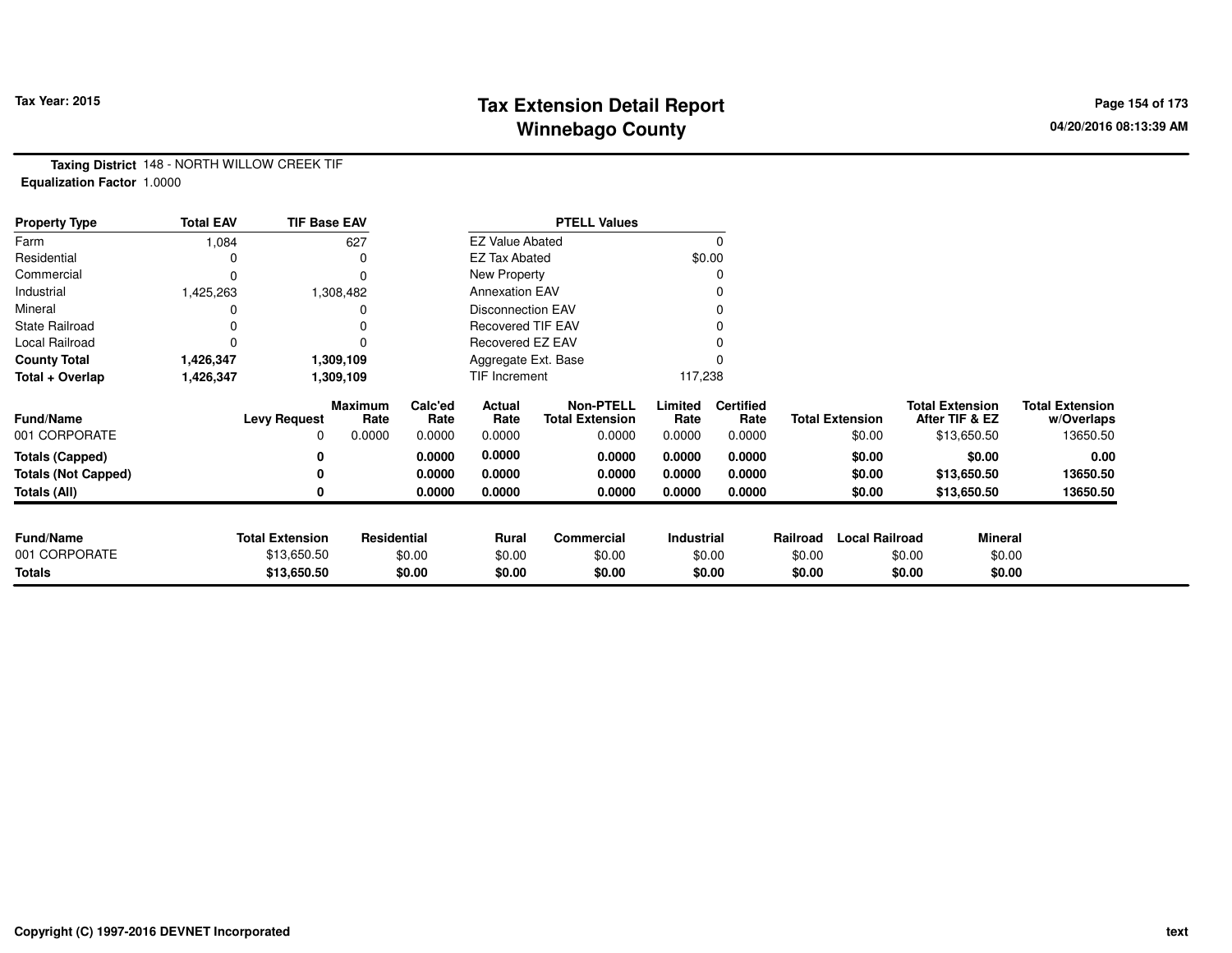# **Tax Extension Detail Report Tax Year: 2015 Page 155 of 173 Winnebago County**

**Taxing District** 149 - SOUTH WILLOW CREEK TIF**Equalization Factor** 1.0000

| <b>Property Type</b>       | <b>Total EAV</b> | <b>TIF Base EAV</b>    |                        |                 |                          | <b>PTELL Values</b>                        |                 |                          |          |                        |                                          |                                      |
|----------------------------|------------------|------------------------|------------------------|-----------------|--------------------------|--------------------------------------------|-----------------|--------------------------|----------|------------------------|------------------------------------------|--------------------------------------|
| Farm                       | 2,497            |                        | 1,791                  |                 | <b>EZ Value Abated</b>   |                                            |                 |                          |          |                        |                                          |                                      |
| Residential                |                  |                        |                        |                 | <b>EZ Tax Abated</b>     |                                            |                 | \$0.00                   |          |                        |                                          |                                      |
| Commercial                 | 2,078,442        |                        | 1,875,434              |                 | New Property             |                                            |                 |                          |          |                        |                                          |                                      |
| Industrial                 | 4,026,205        |                        | 3,621,189              |                 | <b>Annexation EAV</b>    |                                            |                 |                          |          |                        |                                          |                                      |
| Mineral                    |                  |                        |                        |                 | <b>Disconnection EAV</b> |                                            |                 |                          |          |                        |                                          |                                      |
| <b>State Railroad</b>      |                  |                        |                        |                 | <b>Recovered TIF EAV</b> |                                            |                 |                          |          |                        |                                          |                                      |
| Local Railroad             |                  |                        |                        |                 | Recovered EZ EAV         |                                            |                 |                          |          |                        |                                          |                                      |
| <b>County Total</b>        | 6,107,144        |                        | 5,498,414              |                 | Aggregate Ext. Base      |                                            |                 |                          |          |                        |                                          |                                      |
| Total + Overlap            | 6,107,144        |                        | 5,498,414              |                 | TIF Increment            |                                            | 608,730         |                          |          |                        |                                          |                                      |
| <b>Fund/Name</b>           |                  | <b>Levy Request</b>    | <b>Maximum</b><br>Rate | Calc'ed<br>Rate | Actual<br>Rate           | <b>Non-PTELL</b><br><b>Total Extension</b> | Limited<br>Rate | <b>Certified</b><br>Rate |          | <b>Total Extension</b> | <b>Total Extension</b><br>After TIF & EZ | <b>Total Extension</b><br>w/Overlaps |
| 001 CORPORATE              |                  |                        | 0.0000                 | 0.0000          | 0.0000                   | 0.0000                                     | 0.0000          | 0.0000                   |          | \$0.00                 | \$70,876.90                              | 70876.90                             |
| <b>Totals (Capped)</b>     |                  |                        |                        | 0.0000          | 0.0000                   | 0.0000                                     | 0.0000          | 0.0000                   |          | \$0.00                 | \$0.00                                   | 0.00                                 |
| <b>Totals (Not Capped)</b> |                  |                        |                        | 0.0000          | 0.0000                   | 0.0000                                     | 0.0000          | 0.0000                   |          | \$0.00                 | \$70,876.90                              | 70876.90                             |
| Totals (All)               |                  |                        |                        | 0.0000          | 0.0000                   | 0.0000                                     | 0.0000          | 0.0000                   |          | \$0.00                 | \$70,876.90                              | 70876.90                             |
|                            |                  |                        |                        |                 |                          |                                            |                 |                          |          |                        |                                          |                                      |
| <b>Fund/Name</b>           |                  | <b>Total Extension</b> | Residential            |                 | Rural                    | Commercial                                 | Industrial      |                          | Railroad | <b>Local Railroad</b>  | <b>Mineral</b>                           |                                      |
| 001 CORPORATE              |                  | \$70,876.90            |                        | \$0.00          | \$0.00                   | \$0.00                                     |                 | \$0.00                   | \$0.00   |                        | \$0.00                                   | \$0.00                               |
| <b>Totals</b>              |                  | \$70,876.90            |                        | \$0.00          | \$0.00                   | \$0.00                                     |                 | \$0.00                   | \$0.00   |                        | \$0.00                                   | \$0.00                               |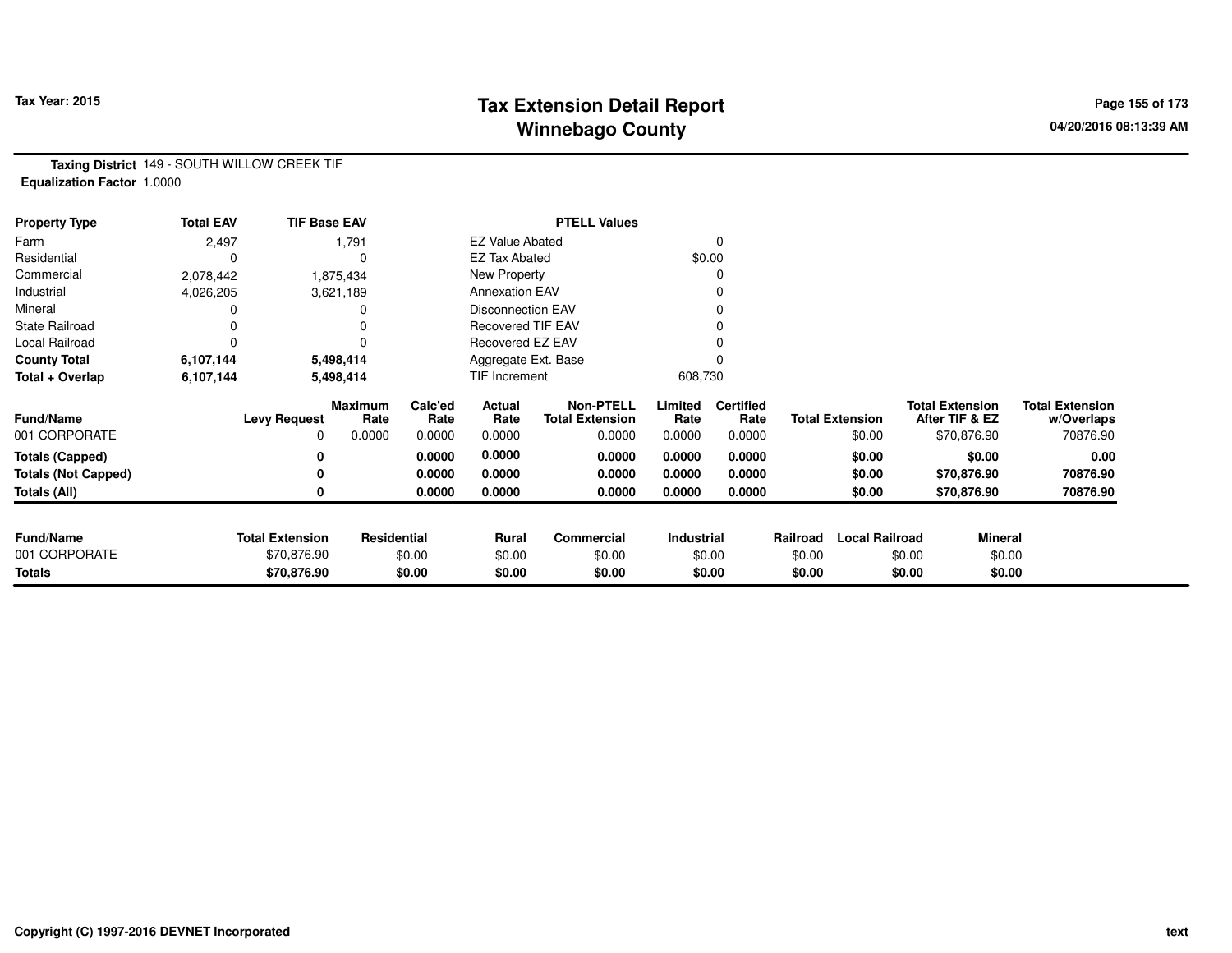# **Tax Extension Detail Report Tax Year: 2015 Page 156 of 173 Winnebago County**

**Taxing District** 150 - GLOBAL TRADEPARK SOUTH TIF**Equalization Factor** 1.0000

| <b>Property Type</b>       | <b>Total EAV</b> | <b>TIF Base EAV</b>    |                        |                 |                          | <b>PTELL Values</b>                        |                 |                          |          |                        |                        |                |                                      |
|----------------------------|------------------|------------------------|------------------------|-----------------|--------------------------|--------------------------------------------|-----------------|--------------------------|----------|------------------------|------------------------|----------------|--------------------------------------|
| Farm                       | 286,602          |                        | 179,020                |                 | <b>EZ Value Abated</b>   |                                            |                 | 0                        |          |                        |                        |                |                                      |
| Residential                |                  |                        | 0                      |                 | <b>EZ Tax Abated</b>     |                                            |                 | \$0.00                   |          |                        |                        |                |                                      |
| Commercial                 | 0                |                        | 0                      |                 | New Property             |                                            |                 | 0                        |          |                        |                        |                |                                      |
| Industrial                 |                  |                        |                        |                 | <b>Annexation EAV</b>    |                                            |                 | 0                        |          |                        |                        |                |                                      |
| Mineral                    | 0                |                        | 0                      |                 | <b>Disconnection EAV</b> |                                            |                 | 0                        |          |                        |                        |                |                                      |
| <b>State Railroad</b>      | 0                |                        | 0                      |                 | <b>Recovered TIF EAV</b> |                                            |                 |                          |          |                        |                        |                |                                      |
| Local Railroad             | 0                |                        | 0                      |                 | Recovered EZ EAV         |                                            |                 |                          |          |                        |                        |                |                                      |
| <b>County Total</b>        | 286,602          |                        | 179,020                |                 | Aggregate Ext. Base      |                                            |                 |                          |          |                        |                        |                |                                      |
| Total + Overlap            | 286,602          |                        | 179,020                |                 | TIF Increment            |                                            | 107,582         |                          |          |                        |                        |                |                                      |
| Fund/Name                  |                  | <b>Levy Request</b>    | <b>Maximum</b><br>Rate | Calc'ed<br>Rate | Actual<br>Rate           | <b>Non-PTELL</b><br><b>Total Extension</b> | Limited<br>Rate | <b>Certified</b><br>Rate |          | <b>Total Extension</b> | <b>Total Extension</b> | After TIF & EZ | <b>Total Extension</b><br>w/Overlaps |
| 001 CORPORATE              |                  | 0                      | 0.0000                 | 0.0000          | 0.0000                   | 0.0000                                     | 0.0000          | 0.0000                   |          | \$0.00                 |                        | \$14,225.58    | 14225.58                             |
| <b>Totals (Capped)</b>     |                  | 0                      |                        | 0.0000          | 0.0000                   | 0.0000                                     | 0.0000          | 0.0000                   |          | \$0.00                 |                        | \$0.00         | 0.00                                 |
| <b>Totals (Not Capped)</b> |                  | 0                      |                        | 0.0000          | 0.0000                   | 0.0000                                     | 0.0000          | 0.0000                   |          | \$0.00                 |                        | \$14,225.58    | 14225.58                             |
| Totals (All)               |                  | 0                      |                        | 0.0000          | 0.0000                   | 0.0000                                     | 0.0000          | 0.0000                   |          | \$0.00                 |                        | \$14,225.58    | 14225.58                             |
|                            |                  |                        |                        |                 |                          |                                            |                 |                          |          |                        |                        |                |                                      |
| <b>Fund/Name</b>           |                  | <b>Total Extension</b> | Residential            |                 | Rural                    | <b>Commercial</b>                          | Industrial      |                          | Railroad | <b>Local Railroad</b>  |                        | Mineral        |                                      |
| 001 CORPORATE              |                  | \$14,225.58            |                        | \$0.00          | \$0.00                   | \$0.00                                     |                 | \$0.00                   | \$0.00   |                        | \$0.00                 | \$0.00         |                                      |
| <b>Totals</b>              |                  | \$14,225.58            |                        | \$0.00          | \$0.00                   | \$0.00                                     |                 | \$0.00                   | \$0.00   |                        | \$0.00                 | \$0.00         |                                      |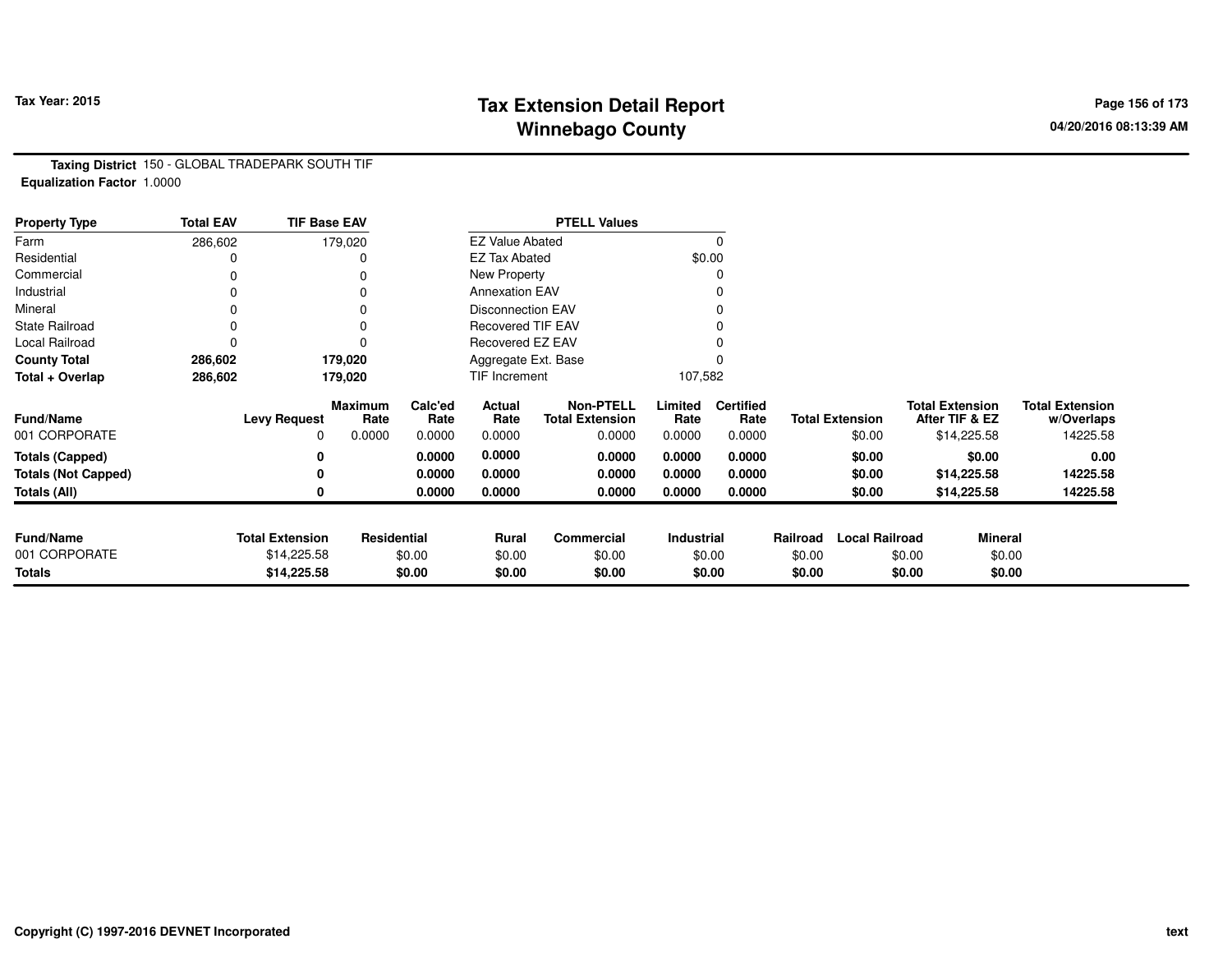# **Tax Extension Detail Report Tax Year: 2015 Page 157 of 173 Winnebago County**

**Taxing District** 151 - I-39 / BAXTER ROAD TIF**Equalization Factor** 1.0000

| <b>Property Type</b>       | <b>Total EAV</b> | <b>TIF Base EAV</b>    |                 |                 |                          | <b>PTELL Values</b>                        |                 |                          |          |                        |                                          |                |                                      |
|----------------------------|------------------|------------------------|-----------------|-----------------|--------------------------|--------------------------------------------|-----------------|--------------------------|----------|------------------------|------------------------------------------|----------------|--------------------------------------|
| Farm                       | 214,463          |                        | 165,508         |                 | <b>EZ Value Abated</b>   |                                            |                 | $\Omega$                 |          |                        |                                          |                |                                      |
| Residential                | 160,530          |                        | 154,596         |                 | <b>EZ Tax Abated</b>     |                                            |                 | \$0.00                   |          |                        |                                          |                |                                      |
| Commercial                 | 445,138          |                        | 445,138         |                 | New Property             |                                            |                 | 0                        |          |                        |                                          |                |                                      |
| Industrial                 | 2,566,802        |                        | 518,158         |                 | <b>Annexation EAV</b>    |                                            |                 |                          |          |                        |                                          |                |                                      |
| Mineral                    |                  |                        |                 |                 | <b>Disconnection EAV</b> |                                            |                 |                          |          |                        |                                          |                |                                      |
| <b>State Railroad</b>      |                  |                        |                 |                 | <b>Recovered TIF EAV</b> |                                            |                 |                          |          |                        |                                          |                |                                      |
| Local Railroad             |                  |                        |                 |                 | Recovered EZ EAV         |                                            |                 |                          |          |                        |                                          |                |                                      |
| <b>County Total</b>        | 3,386,933        |                        | 1,283,400       |                 | Aggregate Ext. Base      |                                            |                 |                          |          |                        |                                          |                |                                      |
| Total + Overlap            | 3,386,933        |                        | 1,283,400       |                 | TIF Increment            |                                            | 2,103,533       |                          |          |                        |                                          |                |                                      |
| <b>Fund/Name</b>           |                  | <b>Levy Request</b>    | Maximum<br>Rate | Calc'ed<br>Rate | Actual<br>Rate           | <b>Non-PTELL</b><br><b>Total Extension</b> | Limited<br>Rate | <b>Certified</b><br>Rate |          | <b>Total Extension</b> | <b>Total Extension</b><br>After TIF & EZ |                | <b>Total Extension</b><br>w/Overlaps |
| 001 CORPORATE              |                  | 0                      | 0.0000          | 0.0000          | 0.0000                   | 0.0000                                     | 0.0000          | 0.0000                   |          | \$0.00                 | \$243,249.12                             |                | 243249.12                            |
| <b>Totals (Capped)</b>     |                  | 0                      |                 | 0.0000          | 0.0000                   | 0.0000                                     | 0.0000          | 0.0000                   |          | \$0.00                 |                                          | \$0.00         | 0.00                                 |
| <b>Totals (Not Capped)</b> |                  | 0                      |                 | 0.0000          | 0.0000                   | 0.0000                                     | 0.0000          | 0.0000                   |          | \$0.00                 | \$243,249.12                             |                | 243249.12                            |
| Totals (All)               |                  | 0                      |                 | 0.0000          | 0.0000                   | 0.0000                                     | 0.0000          | 0.0000                   |          | \$0.00                 | \$243,249.12                             |                | 243249.12                            |
|                            |                  |                        |                 |                 |                          |                                            |                 |                          |          |                        |                                          |                |                                      |
| <b>Fund/Name</b>           |                  | <b>Total Extension</b> | Residential     |                 | Rural                    | Commercial                                 | Industrial      |                          | Railroad | <b>Local Railroad</b>  |                                          | <b>Mineral</b> |                                      |
| 001 CORPORATE              |                  | \$243,249.12           |                 | \$0.00          | \$0.00                   | \$0.00                                     |                 | \$0.00                   | \$0.00   |                        | \$0.00                                   | \$0.00         |                                      |
| Totals                     |                  | \$243,249.12           |                 | \$0.00          | \$0.00                   | \$0.00                                     |                 | \$0.00                   | \$0.00   |                        | \$0.00                                   | \$0.00         |                                      |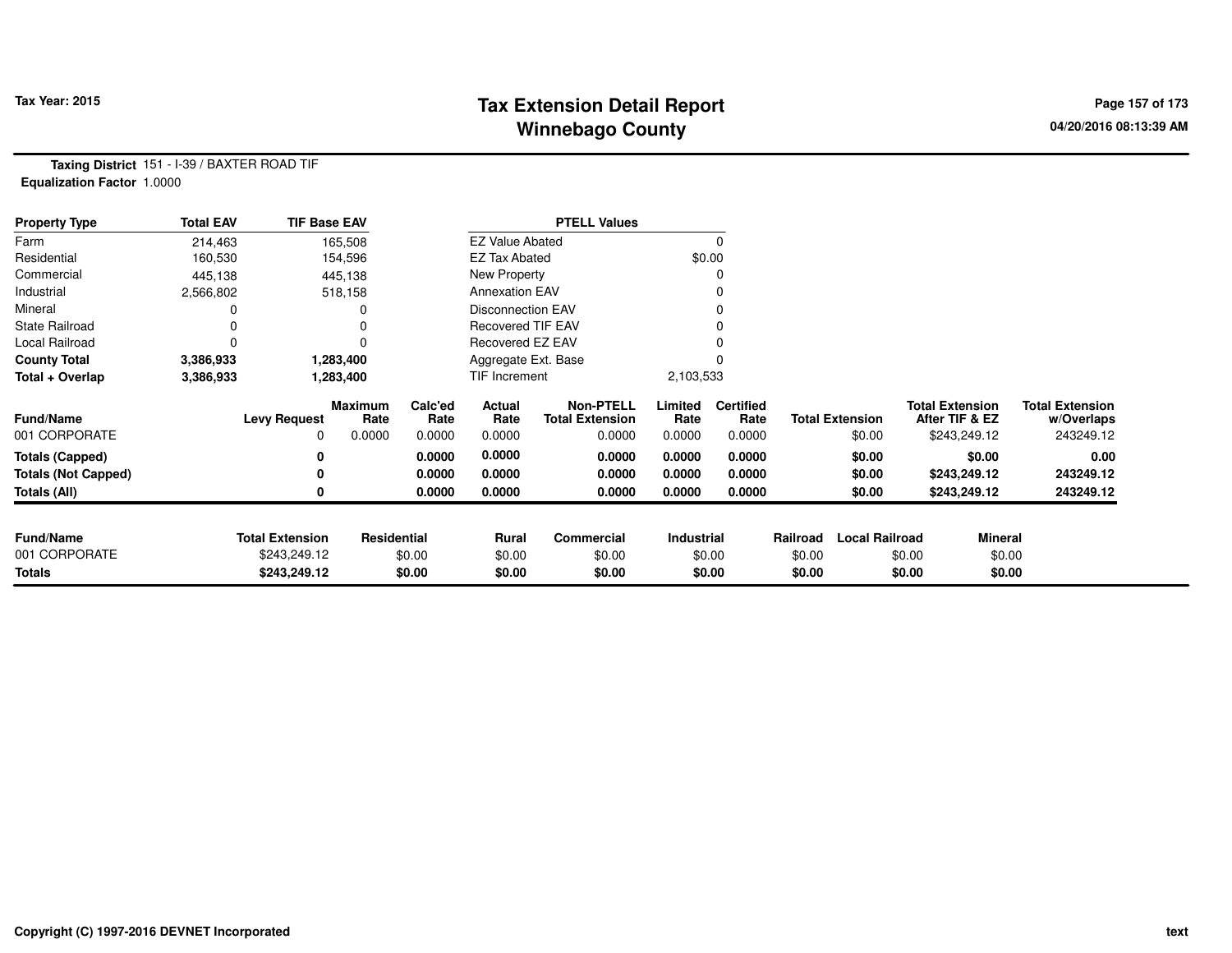# **Tax Extension Detail Report Tax Year: 2015 Page 158 of 173 Winnebago County**

**Taxing District** 152 - ZENITH CUTTER TIF**Equalization Factor** 1.0000

| <b>Property Type</b>       | <b>Total EAV</b> | <b>TIF Base EAV</b>    |                 |                 |                          | <b>PTELL Values</b>                        |                 |                          |          |                        |                                          |                                      |
|----------------------------|------------------|------------------------|-----------------|-----------------|--------------------------|--------------------------------------------|-----------------|--------------------------|----------|------------------------|------------------------------------------|--------------------------------------|
| Farm                       |                  |                        |                 |                 | <b>EZ Value Abated</b>   |                                            |                 |                          |          |                        |                                          |                                      |
| Residential                |                  |                        | 0               |                 | <b>EZ Tax Abated</b>     |                                            |                 | \$0.00                   |          |                        |                                          |                                      |
| Commercial                 | 464,781          |                        | 464,781         |                 | New Property             |                                            |                 |                          |          |                        |                                          |                                      |
| Industrial                 | 7,966,657        |                        | 417,746         |                 | <b>Annexation EAV</b>    |                                            |                 |                          |          |                        |                                          |                                      |
| Mineral                    |                  |                        | 0               |                 | Disconnection EAV        |                                            |                 |                          |          |                        |                                          |                                      |
| <b>State Railroad</b>      |                  |                        | 0               |                 | <b>Recovered TIF EAV</b> |                                            |                 |                          |          |                        |                                          |                                      |
| <b>Local Railroad</b>      |                  |                        |                 |                 | Recovered EZ EAV         |                                            |                 |                          |          |                        |                                          |                                      |
| <b>County Total</b>        | 8,431,438        |                        | 882,527         |                 | Aggregate Ext. Base      |                                            |                 |                          |          |                        |                                          |                                      |
| Total + Overlap            | 8,431,438        |                        | 882,527         |                 | TIF Increment            |                                            | 7,548,911       |                          |          |                        |                                          |                                      |
| <b>Fund/Name</b>           |                  | <b>Levy Request</b>    | Maximum<br>Rate | Calc'ed<br>Rate | Actual<br>Rate           | <b>Non-PTELL</b><br><b>Total Extension</b> | Limited<br>Rate | <b>Certified</b><br>Rate |          | <b>Total Extension</b> | <b>Total Extension</b><br>After TIF & EZ | <b>Total Extension</b><br>w/Overlaps |
| 001 CORPORATE              |                  | 0                      | 0.0000          | 0.0000          | 0.0000                   | 0.0000                                     | 0.0000          | 0.0000                   |          | \$0.00                 | \$908,737.94                             | 908737.94                            |
| <b>Totals (Capped)</b>     |                  |                        |                 | 0.0000          | 0.0000                   | 0.0000                                     | 0.0000          | 0.0000                   |          | \$0.00                 | \$0.00                                   | 0.00                                 |
| <b>Totals (Not Capped)</b> |                  |                        |                 | 0.0000          | 0.0000                   | 0.0000                                     | 0.0000          | 0.0000                   |          | \$0.00                 | \$908,737.94                             | 908737.94                            |
| Totals (All)               |                  |                        |                 | 0.0000          | 0.0000                   | 0.0000                                     | 0.0000          | 0.0000                   |          | \$0.00                 | \$908,737.94                             | 908737.94                            |
|                            |                  |                        |                 |                 |                          |                                            |                 |                          |          |                        |                                          |                                      |
| <b>Fund/Name</b>           |                  | <b>Total Extension</b> | Residential     |                 | Rural                    | <b>Commercial</b>                          | Industrial      |                          | Railroad | <b>Local Railroad</b>  |                                          | Mineral                              |
| 001 CORPORATE              |                  | \$908,737.94           |                 | \$0.00          | \$0.00                   | \$0.00                                     |                 | \$0.00                   | \$0.00   |                        | \$0.00                                   | \$0.00                               |
| Totals                     |                  | \$908,737.94           |                 | \$0.00          | \$0.00                   | \$0.00                                     |                 | \$0.00                   | \$0.00   |                        | \$0.00                                   | \$0.00                               |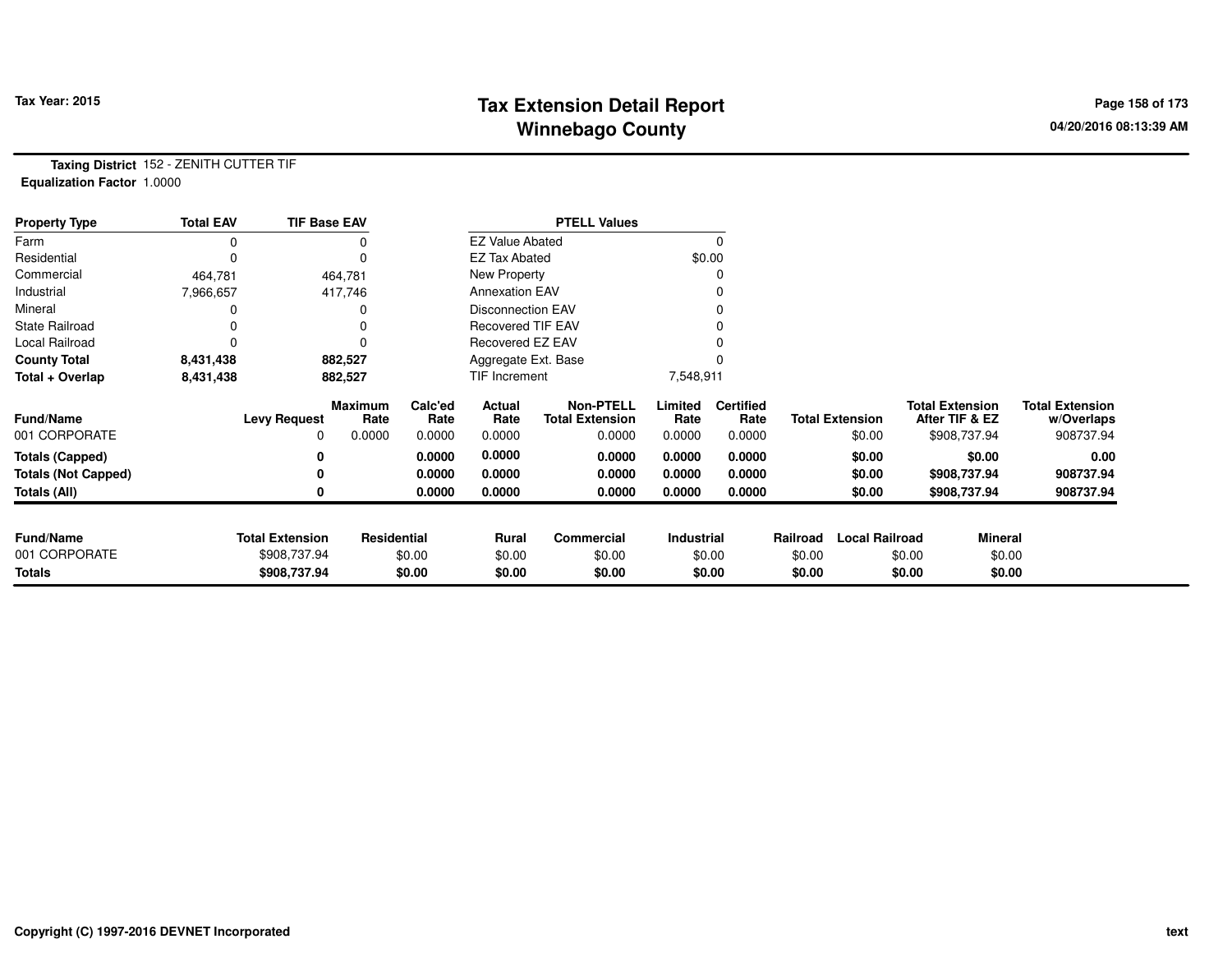# **Tax Extension Detail Report Tax Year: 2015 Page 159 of 173 Winnebago County**

**Taxing District** 153 - SPRING CREEK LAKES TIF**Equalization Factor** 1.0000

| <b>Property Type</b>       | <b>Total EAV</b> | <b>TIF Base EAV</b>    |                 |                 |                          | <b>PTELL Values</b>                        |                 |                          |          |                        |        |                                          |                                      |
|----------------------------|------------------|------------------------|-----------------|-----------------|--------------------------|--------------------------------------------|-----------------|--------------------------|----------|------------------------|--------|------------------------------------------|--------------------------------------|
| Farm                       | 146,196          |                        | 102,088         |                 | <b>EZ Value Abated</b>   |                                            |                 |                          |          |                        |        |                                          |                                      |
| Residential                | 4,356            |                        | 4,356           |                 | <b>EZ Tax Abated</b>     |                                            | \$0.00          |                          |          |                        |        |                                          |                                      |
| Commercial                 | 0                |                        |                 |                 | New Property             |                                            |                 |                          |          |                        |        |                                          |                                      |
| Industrial                 | 194,622          |                        | 2,661           |                 | <b>Annexation EAV</b>    |                                            |                 |                          |          |                        |        |                                          |                                      |
| Mineral                    |                  |                        |                 |                 | <b>Disconnection EAV</b> |                                            |                 |                          |          |                        |        |                                          |                                      |
| <b>State Railroad</b>      | 0                |                        |                 |                 | Recovered TIF EAV        |                                            |                 |                          |          |                        |        |                                          |                                      |
| Local Railroad             | 0                |                        |                 |                 | Recovered EZ EAV         |                                            |                 |                          |          |                        |        |                                          |                                      |
| <b>County Total</b>        | 345,174          |                        | 109,105         |                 | Aggregate Ext. Base      |                                            |                 |                          |          |                        |        |                                          |                                      |
| Total + Overlap            | 345,174          |                        | 109,105         |                 | TIF Increment            |                                            | 236,069         |                          |          |                        |        |                                          |                                      |
| <b>Fund/Name</b>           |                  | <b>Levy Request</b>    | Maximum<br>Rate | Calc'ed<br>Rate | Actual<br>Rate           | <b>Non-PTELL</b><br><b>Total Extension</b> | Limited<br>Rate | <b>Certified</b><br>Rate |          | <b>Total Extension</b> |        | <b>Total Extension</b><br>After TIF & EZ | <b>Total Extension</b><br>w/Overlaps |
| 001 CORPORATE              |                  | 0                      | 0.0000          | 0.0000          | 0.0000                   | 0.0000                                     | 0.0000          | 0.0000                   |          | \$0.00                 |        | \$26,523.92                              | 26523.92                             |
| <b>Totals (Capped)</b>     |                  | 0                      |                 | 0.0000          | 0.0000                   | 0.0000                                     | 0.0000          | 0.0000                   |          | \$0.00                 |        | \$0.00                                   | 0.00                                 |
| <b>Totals (Not Capped)</b> |                  | 0                      |                 | 0.0000          | 0.0000                   | 0.0000                                     | 0.0000          | 0.0000                   |          | \$0.00                 |        | \$26,523.92                              | 26523.92                             |
| Totals (All)               |                  | 0                      |                 | 0.0000          | 0.0000                   | 0.0000                                     | 0.0000          | 0.0000                   |          | \$0.00                 |        | \$26,523.92                              | 26523.92                             |
| <b>Fund/Name</b>           |                  | <b>Total Extension</b> | Residential     |                 | Rural                    | Commercial                                 | Industrial      |                          | Railroad | <b>Local Railroad</b>  |        | <b>Mineral</b>                           |                                      |
| 001 CORPORATE              |                  | \$26,523.92            |                 | \$0.00          | \$0.00                   | \$0.00                                     |                 | \$0.00                   | \$0.00   |                        | \$0.00 | \$0.00                                   |                                      |
| <b>Totals</b>              |                  | \$26,523.92            |                 | \$0.00          | \$0.00                   | \$0.00                                     |                 | \$0.00                   | \$0.00   |                        | \$0.00 | \$0.00                                   |                                      |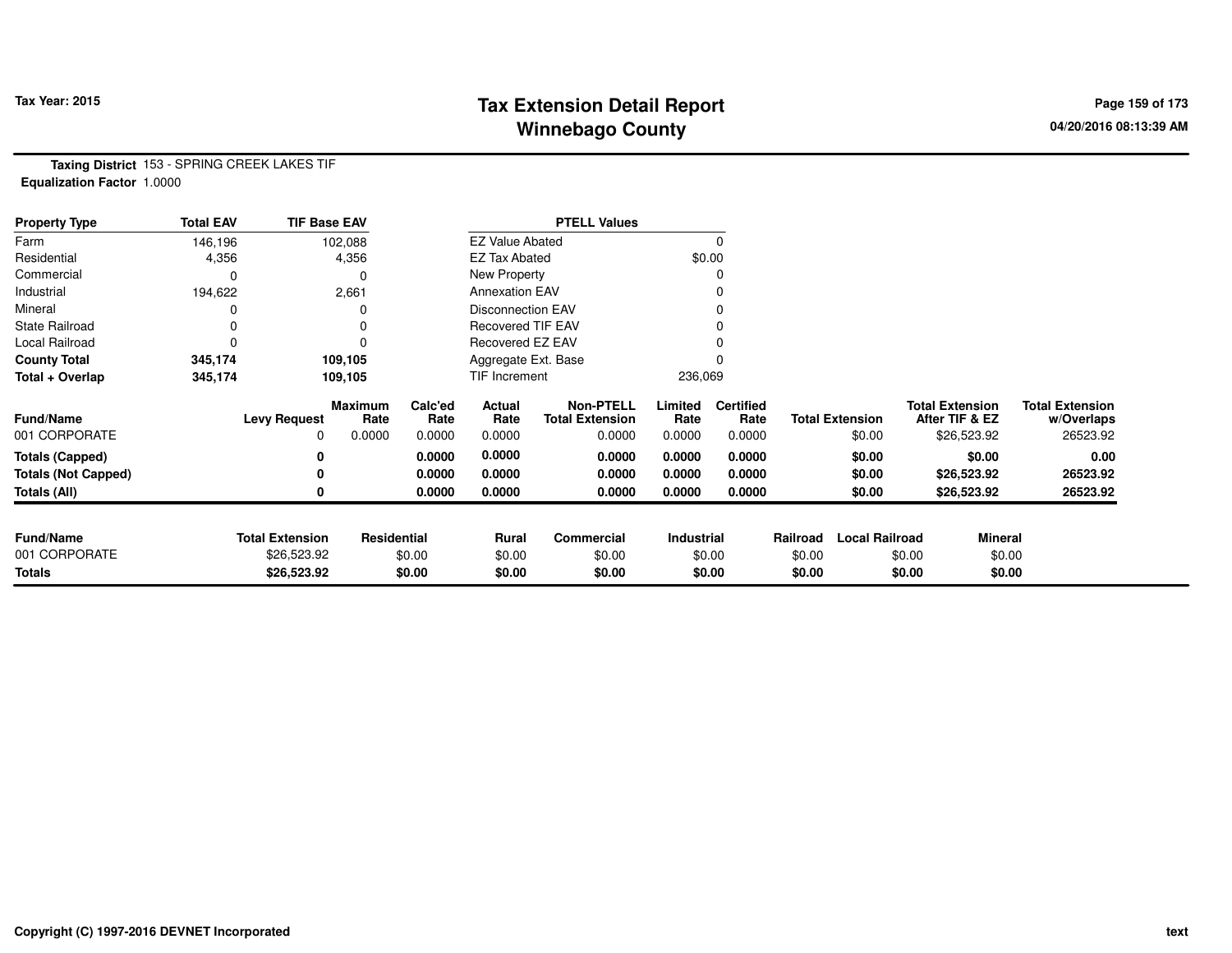# **Tax Extension Detail Report Tax Year: 2015 Page 160 of 173 Winnebago County**

**Taxing District** 154 - FORMER WARNER ELECTRIC TIF**Equalization Factor** 1.0000

| <b>Property Type</b>       | <b>Total EAV</b> | <b>TIF Base EAV</b>    |                 |                 |                          | <b>PTELL Values</b>                        |                   |                          |          |                        |                                          |                                      |
|----------------------------|------------------|------------------------|-----------------|-----------------|--------------------------|--------------------------------------------|-------------------|--------------------------|----------|------------------------|------------------------------------------|--------------------------------------|
| Farm                       | 0                |                        |                 |                 | <b>EZ Value Abated</b>   |                                            |                   | $\Omega$                 |          |                        |                                          |                                      |
| Residential                |                  |                        |                 |                 | <b>EZ Tax Abated</b>     |                                            |                   | \$0.00                   |          |                        |                                          |                                      |
| Commercial                 | 0                |                        | $\Omega$        |                 | New Property             |                                            |                   | 0                        |          |                        |                                          |                                      |
| Industrial                 | 447,194          |                        | 390,181         |                 | <b>Annexation EAV</b>    |                                            |                   |                          |          |                        |                                          |                                      |
| Mineral                    |                  |                        |                 |                 | <b>Disconnection EAV</b> |                                            |                   | 0                        |          |                        |                                          |                                      |
| <b>State Railroad</b>      | 0                |                        |                 |                 | <b>Recovered TIF EAV</b> |                                            |                   |                          |          |                        |                                          |                                      |
| Local Railroad             | 0                |                        |                 |                 | Recovered EZ EAV         |                                            |                   |                          |          |                        |                                          |                                      |
| <b>County Total</b>        | 447,194          |                        | 390,181         |                 | Aggregate Ext. Base      |                                            |                   |                          |          |                        |                                          |                                      |
| Total + Overlap            | 447,194          |                        | 390,181         |                 | TIF Increment            |                                            | 57,013            |                          |          |                        |                                          |                                      |
| <b>Fund/Name</b>           |                  | <b>Levy Request</b>    | Maximum<br>Rate | Calc'ed<br>Rate | Actual<br>Rate           | <b>Non-PTELL</b><br><b>Total Extension</b> | Limited<br>Rate   | <b>Certified</b><br>Rate |          | <b>Total Extension</b> | <b>Total Extension</b><br>After TIF & EZ | <b>Total Extension</b><br>w/Overlaps |
| 001 CORPORATE              |                  | 0                      | 0.0000          | 0.0000          | 0.0000                   | 0.0000                                     | 0.0000            | 0.0000                   |          | \$0.00                 | \$5,959.28                               | 5959.28                              |
| <b>Totals (Capped)</b>     |                  | 0                      |                 | 0.0000          | 0.0000                   | 0.0000                                     | 0.0000            | 0.0000                   |          | \$0.00                 | \$0.00                                   | 0.00                                 |
| <b>Totals (Not Capped)</b> |                  |                        |                 | 0.0000          | 0.0000                   | 0.0000                                     | 0.0000            | 0.0000                   |          | \$0.00                 | \$5,959.28                               | 5959.28                              |
| Totals (All)               |                  |                        |                 | 0.0000          | 0.0000                   | 0.0000                                     | 0.0000            | 0.0000                   |          | \$0.00                 | \$5,959.28                               | 5959.28                              |
|                            |                  |                        |                 |                 |                          |                                            |                   |                          |          |                        |                                          |                                      |
| <b>Fund/Name</b>           |                  | <b>Total Extension</b> | Residential     |                 | Rural                    | Commercial                                 | <b>Industrial</b> |                          | Railroad | <b>Local Railroad</b>  | <b>Mineral</b>                           |                                      |
| 001 CORPORATE              |                  | \$5,959.28             |                 | \$0.00          | \$0.00                   | \$0.00                                     |                   | \$0.00                   | \$0.00   |                        | \$0.00<br>\$0.00                         |                                      |
| <b>Totals</b>              |                  | \$5,959.28             |                 | \$0.00          | \$0.00                   | \$0.00                                     |                   | \$0.00                   | \$0.00   |                        | \$0.00<br>\$0.00                         |                                      |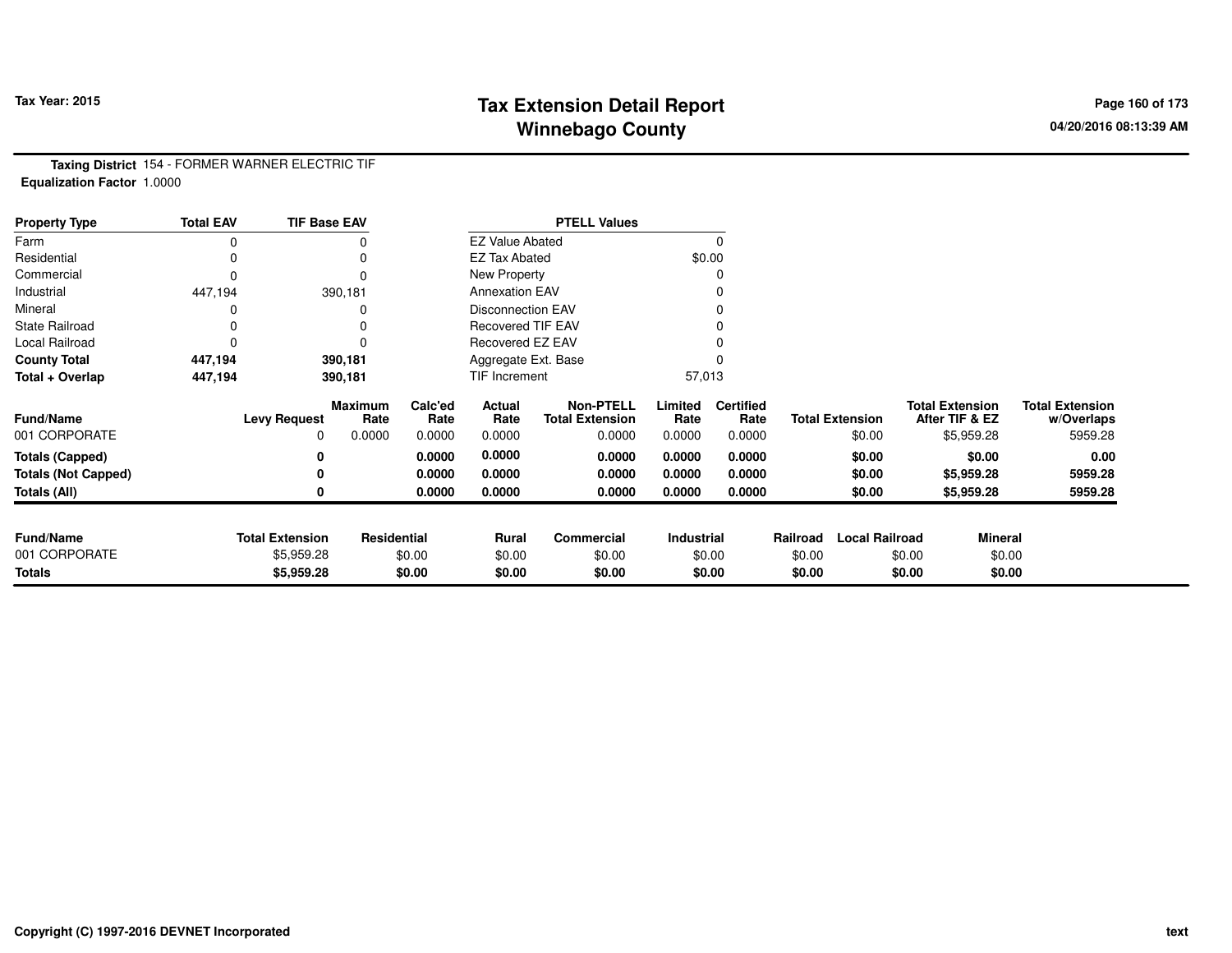# **Tax Extension Detail Report Tax Year: 2015 Page 161 of 173 Winnebago County**

**Taxing District** 155 - PERRYVILLE ROAD SSA**Equalization Factor** 1.0000

| <b>Property Type</b>       | <b>Total EAV</b> | <b>Rate Setting EAV</b> |                 |                 |                          | <b>PTELL Values</b>                        |                   |                          |          |                        |                                          |                                      |
|----------------------------|------------------|-------------------------|-----------------|-----------------|--------------------------|--------------------------------------------|-------------------|--------------------------|----------|------------------------|------------------------------------------|--------------------------------------|
| Farm                       |                  |                         |                 |                 | <b>EZ Value Abated</b>   |                                            |                   |                          |          |                        |                                          |                                      |
| Residential                |                  |                         |                 |                 | <b>EZ Tax Abated</b>     |                                            |                   | \$0.00                   |          |                        |                                          |                                      |
| Commercial                 |                  |                         |                 |                 | New Property             |                                            |                   |                          |          |                        |                                          |                                      |
| Industrial                 |                  |                         |                 |                 | <b>Annexation EAV</b>    |                                            |                   |                          |          |                        |                                          |                                      |
| Mineral                    |                  |                         |                 |                 | <b>Disconnection EAV</b> |                                            |                   |                          |          |                        |                                          |                                      |
| <b>State Railroad</b>      |                  |                         |                 |                 | <b>Recovered TIF EAV</b> |                                            |                   |                          |          |                        |                                          |                                      |
| Local Railroad             |                  |                         |                 |                 | Recovered EZ EAV         |                                            |                   |                          |          |                        |                                          |                                      |
| <b>County Total</b>        |                  |                         |                 |                 | Aggregate Ext. Base      |                                            |                   |                          |          |                        |                                          |                                      |
| Total + Overlap            | 0                |                         | 0               |                 | TIF Increment            |                                            |                   |                          |          |                        |                                          |                                      |
| <b>Fund/Name</b>           |                  | <b>Levy Request</b>     | Maximum<br>Rate | Calc'ed<br>Rate | Actual<br>Rate           | <b>Non-PTELL</b><br><b>Total Extension</b> | Limited<br>Rate   | <b>Certified</b><br>Rate |          | <b>Total Extension</b> | <b>Total Extension</b><br>After TIF & EZ | <b>Total Extension</b><br>w/Overlaps |
| 023 SPECIAL SERVICE AREA   |                  | 0                       | 0.0000          | 0.0000          | 0.0000                   | 0.0000                                     | 0.0000            | 0.0000                   |          | \$0.00                 | \$0.00                                   | 0.00                                 |
| <b>Totals (Capped)</b>     |                  |                         |                 | 0.0000          | 0.0000                   | 0.0000                                     | 0.0000            | 0.0000                   |          | \$0.00                 | \$0.00                                   | 0.00                                 |
| <b>Totals (Not Capped)</b> |                  |                         |                 | 0.0000          | 0.0000                   | 0.0000                                     | 0.0000            | 0.0000                   |          | \$0.00                 | \$0.00                                   | 0.00                                 |
| <b>Totals (All)</b>        |                  |                         |                 | 0.0000          | 0.0000                   | 0.0000                                     | 0.0000            | 0.0000                   |          | \$0.00                 | \$0.00                                   | 0.00                                 |
| <b>Fund/Name</b>           |                  | <b>Total Extension</b>  | Residential     |                 | Rural                    | <b>Commercial</b>                          | <b>Industrial</b> |                          | Railroad | <b>Local Railroad</b>  | <b>Mineral</b>                           |                                      |
| 023 SPECIAL SERVICE AREA   |                  | \$0.00                  |                 | \$0.00          | \$0.00                   | \$0.00                                     |                   | \$0.00                   | \$0.00   |                        | \$0.00                                   | \$0.00                               |
| Totals                     |                  | \$0.00                  |                 | \$0.00          | \$0.00                   | \$0.00                                     |                   | \$0.00                   | \$0.00   |                        | \$0.00                                   | \$0.00                               |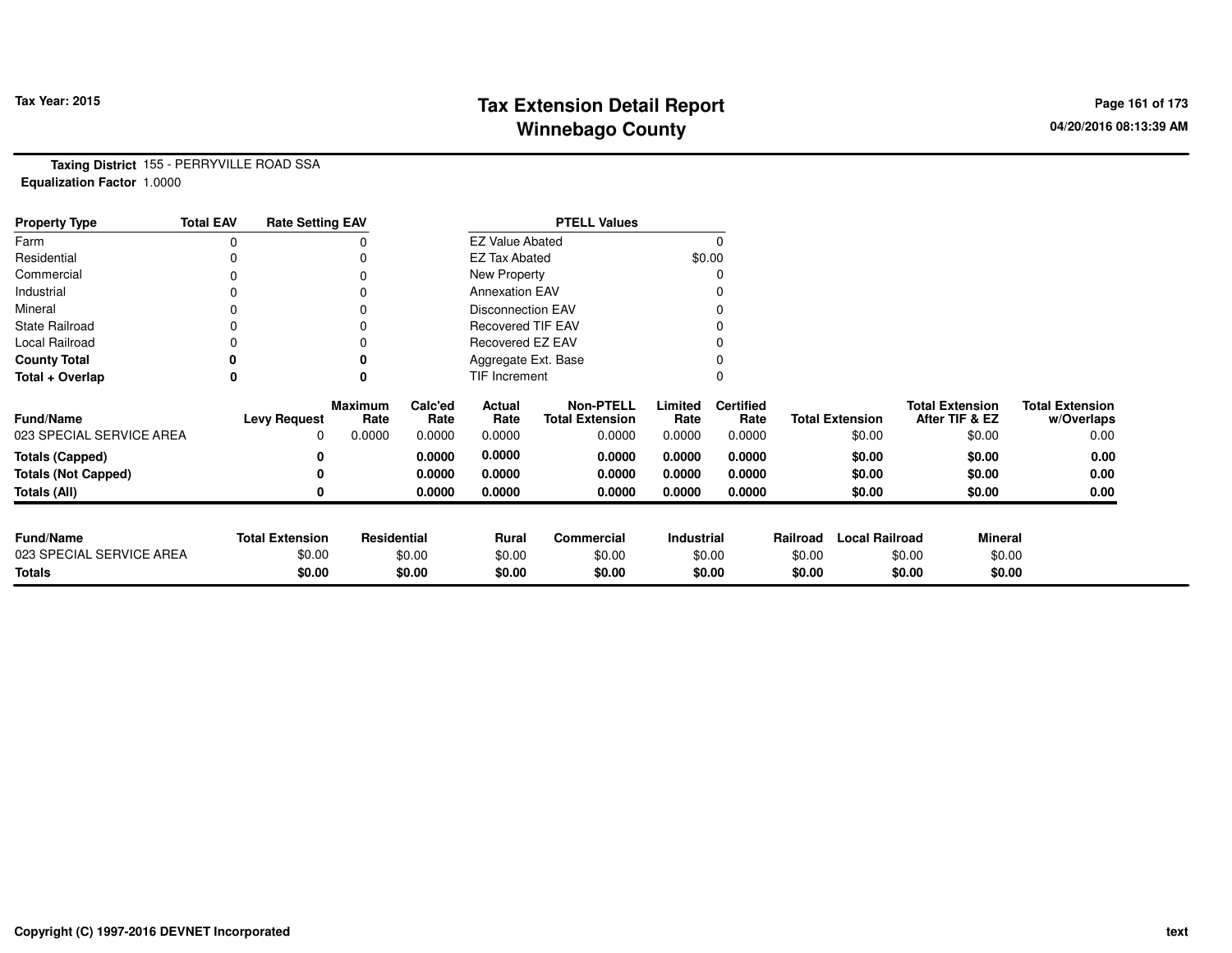# **Tax Extension Detail Report Tax Year: 2015 Page 162 of 173 Winnebago County**

**Taxing District** 156 - OLDE RIVER RIDGE PLAT 6 SSA**Equalization Factor** 1.0000

| <b>Property Type</b>       | <b>Total EAV</b> | <b>Rate Setting EAV</b> |                        |                 |                          | <b>PTELL Values</b>                        |                 |                          |          |                        |                                          |                |                                      |
|----------------------------|------------------|-------------------------|------------------------|-----------------|--------------------------|--------------------------------------------|-----------------|--------------------------|----------|------------------------|------------------------------------------|----------------|--------------------------------------|
| Farm                       | 0                |                         |                        |                 | <b>EZ Value Abated</b>   |                                            |                 | $\Omega$                 |          |                        |                                          |                |                                      |
| Residential                | 4,417            |                         | 4,417                  |                 | <b>EZ Tax Abated</b>     |                                            |                 | \$0.00                   |          |                        |                                          |                |                                      |
| Commercial                 | 0                |                         |                        |                 | New Property             |                                            |                 |                          |          |                        |                                          |                |                                      |
| Industrial                 | 0                |                         |                        |                 | <b>Annexation EAV</b>    |                                            |                 |                          |          |                        |                                          |                |                                      |
| Mineral                    | 0                |                         |                        |                 | <b>Disconnection EAV</b> |                                            |                 |                          |          |                        |                                          |                |                                      |
| <b>State Railroad</b>      | 0                |                         |                        |                 | <b>Recovered TIF EAV</b> |                                            |                 |                          |          |                        |                                          |                |                                      |
| Local Railroad             | 0                |                         |                        |                 | Recovered EZ EAV         |                                            |                 |                          |          |                        |                                          |                |                                      |
| <b>County Total</b>        | 4,417            |                         | 4,417                  |                 | Aggregate Ext. Base      |                                            |                 |                          |          |                        |                                          |                |                                      |
| Total + Overlap            | 4,417            |                         | 4,417                  |                 | <b>TIF Increment</b>     |                                            |                 |                          |          |                        |                                          |                |                                      |
| <b>Fund/Name</b>           |                  | <b>Levy Request</b>     | <b>Maximum</b><br>Rate | Calc'ed<br>Rate | Actual<br>Rate           | <b>Non-PTELL</b><br><b>Total Extension</b> | Limited<br>Rate | <b>Certified</b><br>Rate |          | <b>Total Extension</b> | <b>Total Extension</b><br>After TIF & EZ |                | <b>Total Extension</b><br>w/Overlaps |
| 023 SPECIAL SERVICE AREA   |                  | 0                       | 0.0000                 | 0.0000          | 0.0000                   | 0.0000                                     | 0.0000          | 0.0000                   |          | \$0.00                 |                                          | \$653.34       | 653.34                               |
| <b>Totals (Capped)</b>     |                  | 0                       |                        | 0.0000          | 0.0000                   | 0.0000                                     | 0.0000          | 0.0000                   |          | \$0.00                 |                                          | \$0.00         | 0.00                                 |
| <b>Totals (Not Capped)</b> |                  | 0                       |                        | 0.0000          | 0.0000                   | 0.0000                                     | 0.0000          | 0.0000                   |          | \$0.00                 |                                          | \$653.34       | 653.34                               |
| Totals (All)               |                  | 0                       |                        | 0.0000          | 0.0000                   | 0.0000                                     | 0.0000          | 0.0000                   |          | \$0.00                 |                                          | \$653.34       | 653.34                               |
|                            |                  |                         |                        |                 |                          |                                            |                 |                          |          |                        |                                          |                |                                      |
| <b>Fund/Name</b>           |                  | <b>Total Extension</b>  | Residential            |                 | <b>Rural</b>             | Commercial                                 | Industrial      |                          | Railroad | <b>Local Railroad</b>  |                                          | <b>Mineral</b> |                                      |
| 023 SPECIAL SERVICE AREA   |                  | \$653.34                |                        | \$653.34        | \$0.00                   | \$0.00                                     |                 | \$0.00                   | \$0.00   |                        | \$0.00                                   | \$0.00         |                                      |
| <b>Totals</b>              |                  | \$653.34                |                        | \$653.34        | \$0.00                   | \$0.00                                     |                 | \$0.00                   | \$0.00   |                        | \$0.00                                   | \$0.00         |                                      |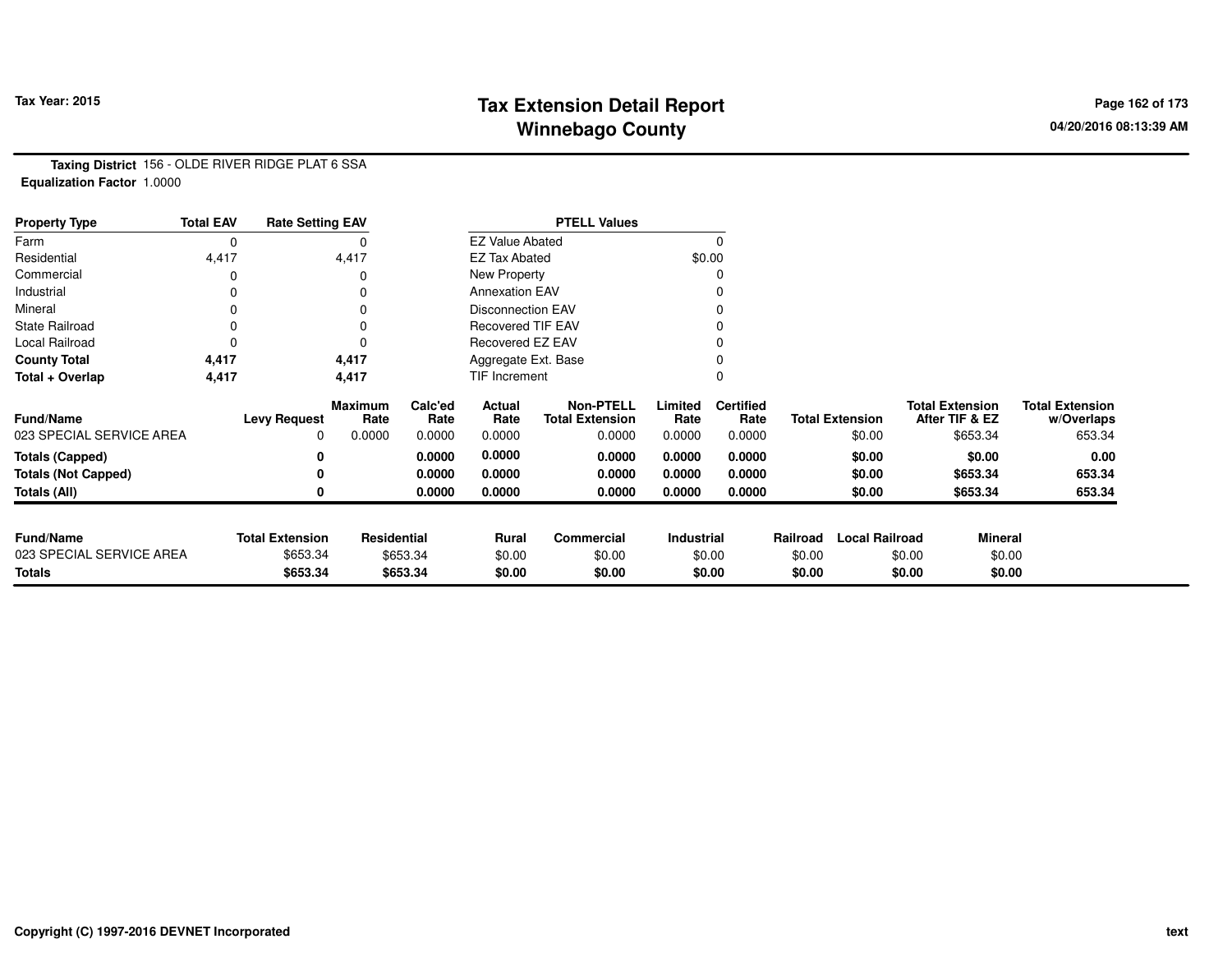# **Tax Extension Detail Report Tax Year: 2015 Page 163 of 173 Winnebago County**

**Taxing District** 157 - JEFFERSON / NORTH 3RD ST TIF**Equalization Factor** 1.0000

| <b>Property Type</b>       | <b>Total EAV</b> | <b>TIF Base EAV</b>    |                 |                 |                          | <b>PTELL Values</b>                        |                 |                          |          |                        |                                          |         |                                      |
|----------------------------|------------------|------------------------|-----------------|-----------------|--------------------------|--------------------------------------------|-----------------|--------------------------|----------|------------------------|------------------------------------------|---------|--------------------------------------|
| Farm                       | 0                |                        |                 |                 | <b>EZ Value Abated</b>   |                                            |                 | $\Omega$                 |          |                        |                                          |         |                                      |
| Residential                | 34,505           |                        | 32,185          |                 | <b>EZ Tax Abated</b>     |                                            |                 | \$0.00                   |          |                        |                                          |         |                                      |
| Commercial                 | 261,453          |                        | 158,956         |                 | New Property             |                                            |                 |                          |          |                        |                                          |         |                                      |
| Industrial                 |                  |                        |                 |                 | <b>Annexation EAV</b>    |                                            |                 |                          |          |                        |                                          |         |                                      |
| Mineral                    |                  |                        |                 |                 | <b>Disconnection EAV</b> |                                            |                 |                          |          |                        |                                          |         |                                      |
| <b>State Railroad</b>      |                  |                        |                 |                 | Recovered TIF EAV        |                                            |                 |                          |          |                        |                                          |         |                                      |
| Local Railroad             |                  |                        | $\Omega$        |                 | Recovered EZ EAV         |                                            |                 |                          |          |                        |                                          |         |                                      |
| <b>County Total</b>        | 295,958          |                        | 191,141         |                 | Aggregate Ext. Base      |                                            |                 |                          |          |                        |                                          |         |                                      |
| Total + Overlap            | 295,958          |                        | 191,141         |                 | TIF Increment            |                                            | 104,817         |                          |          |                        |                                          |         |                                      |
| Fund/Name                  |                  | <b>Levy Request</b>    | Maximum<br>Rate | Calc'ed<br>Rate | Actual<br>Rate           | <b>Non-PTELL</b><br><b>Total Extension</b> | Limited<br>Rate | <b>Certified</b><br>Rate |          | <b>Total Extension</b> | <b>Total Extension</b><br>After TIF & EZ |         | <b>Total Extension</b><br>w/Overlaps |
| 001 CORPORATE              |                  | 0                      | 0.0000          | 0.0000          | 0.0000                   | 0.0000                                     | 0.0000          | 0.0000                   |          | \$0.00                 | \$16,033.14                              |         | 16033.14                             |
| <b>Totals (Capped)</b>     |                  |                        |                 | 0.0000          | 0.0000                   | 0.0000                                     | 0.0000          | 0.0000                   |          | \$0.00                 |                                          | \$0.00  | 0.00                                 |
| <b>Totals (Not Capped)</b> |                  |                        |                 | 0.0000          | 0.0000                   | 0.0000                                     | 0.0000          | 0.0000                   |          | \$0.00                 | \$16,033.14                              |         | 16033.14                             |
| Totals (All)               |                  |                        |                 | 0.0000          | 0.0000                   | 0.0000                                     | 0.0000          | 0.0000                   |          | \$0.00                 | \$16,033.14                              |         | 16033.14                             |
|                            |                  |                        |                 |                 |                          |                                            |                 |                          |          |                        |                                          |         |                                      |
| <b>Fund/Name</b>           |                  | <b>Total Extension</b> | Residential     |                 | Rural                    | Commercial                                 | Industrial      |                          | Railroad | <b>Local Railroad</b>  |                                          | Mineral |                                      |
| 001 CORPORATE              |                  | \$16,033.14            |                 | \$0.00          | \$0.00                   | \$0.00                                     |                 | \$0.00                   | \$0.00   |                        | \$0.00                                   | \$0.00  |                                      |
| <b>Totals</b>              |                  | \$16,033.14            |                 | \$0.00          | \$0.00                   | \$0.00                                     |                 | \$0.00                   | \$0.00   |                        | \$0.00                                   | \$0.00  |                                      |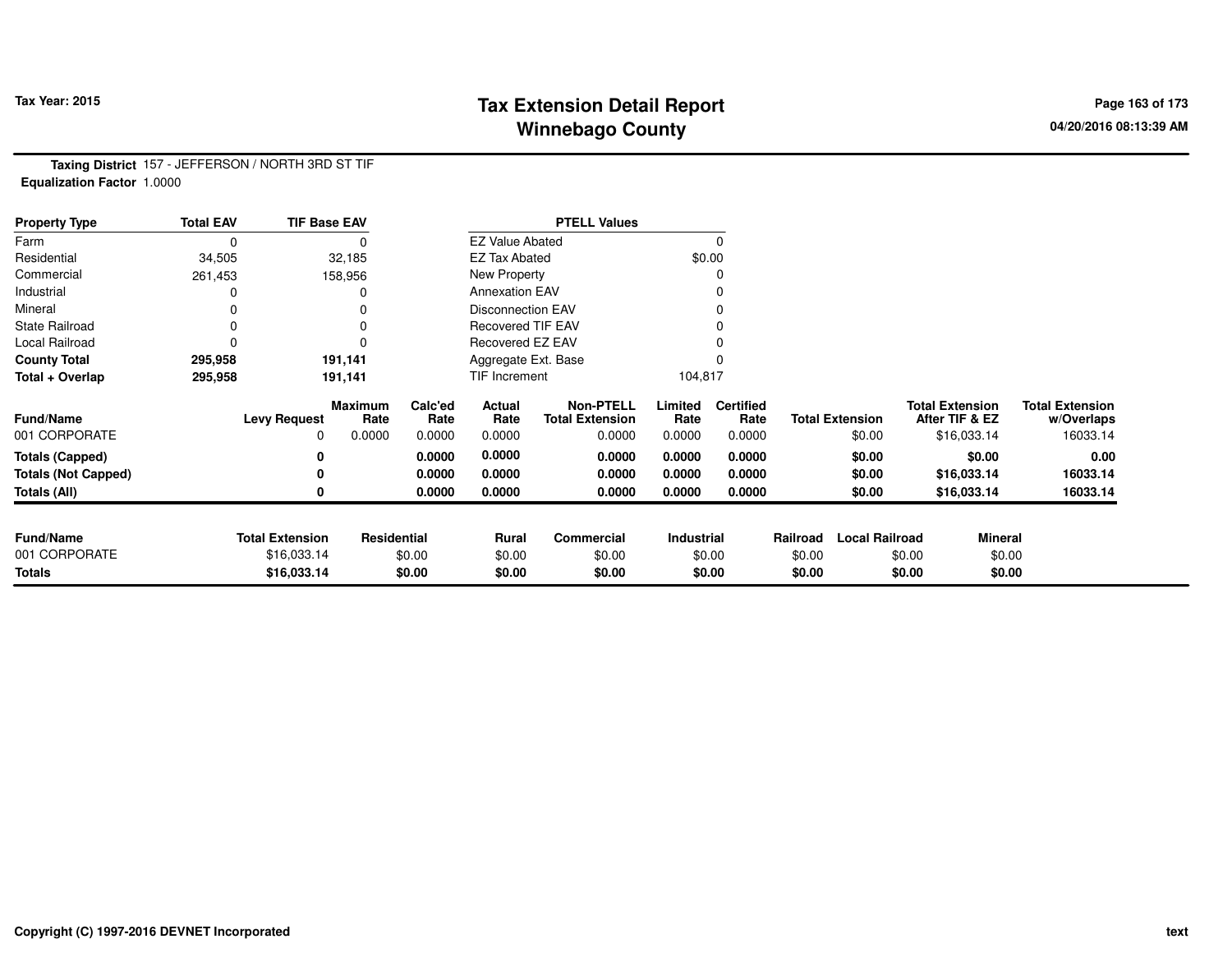# **Tax Extension Detail Report Tax Year: 2015 Page 164 of 173 Winnebago County**

**Taxing District** 158 - I-39 BAXTER ROAD SSA**Equalization Factor** 1.0000

| <b>Property Type</b>       | <b>Total EAV</b> | <b>Rate Setting EAV</b> |                        |                 |                          | <b>PTELL Values</b>                        |                 |                          |          |                        |                                          |                                      |
|----------------------------|------------------|-------------------------|------------------------|-----------------|--------------------------|--------------------------------------------|-----------------|--------------------------|----------|------------------------|------------------------------------------|--------------------------------------|
| Farm                       | 0                |                         |                        |                 | <b>EZ Value Abated</b>   |                                            |                 | $\Omega$                 |          |                        |                                          |                                      |
| Residential                |                  |                         |                        |                 | <b>EZ Tax Abated</b>     |                                            | \$0.00          |                          |          |                        |                                          |                                      |
| Commercial                 | 0                |                         | $\Omega$               |                 | New Property             |                                            |                 | 0                        |          |                        |                                          |                                      |
| Industrial                 | 0                |                         |                        |                 | <b>Annexation EAV</b>    |                                            |                 |                          |          |                        |                                          |                                      |
| Mineral                    | 0                |                         |                        |                 | <b>Disconnection EAV</b> |                                            |                 | 0                        |          |                        |                                          |                                      |
| <b>State Railroad</b>      | 0                |                         | $\Omega$               |                 | <b>Recovered TIF EAV</b> |                                            |                 |                          |          |                        |                                          |                                      |
| Local Railroad             |                  |                         |                        |                 | Recovered EZ EAV         |                                            |                 |                          |          |                        |                                          |                                      |
| <b>County Total</b>        |                  |                         | 0                      |                 | Aggregate Ext. Base      |                                            |                 |                          |          |                        |                                          |                                      |
| Total + Overlap            | 0                |                         | 0                      |                 | TIF Increment            |                                            |                 | 0                        |          |                        |                                          |                                      |
| <b>Fund/Name</b>           |                  | <b>Levy Request</b>     | <b>Maximum</b><br>Rate | Calc'ed<br>Rate | Actual<br>Rate           | <b>Non-PTELL</b><br><b>Total Extension</b> | Limited<br>Rate | <b>Certified</b><br>Rate |          | <b>Total Extension</b> | <b>Total Extension</b><br>After TIF & EZ | <b>Total Extension</b><br>w/Overlaps |
| 023 SPECIAL SERVICE AREA   |                  | 0                       | 0.0000                 | 0.0000          | 0.0000                   | 0.0000                                     | 0.0000          | 0.0000                   |          | \$0.00                 | \$0.00                                   | 0.00                                 |
| <b>Totals (Capped)</b>     |                  | 0                       |                        | 0.0000          | 0.0000                   | 0.0000                                     | 0.0000          | 0.0000                   |          | \$0.00                 | \$0.00                                   | 0.00                                 |
| <b>Totals (Not Capped)</b> |                  |                         |                        | 0.0000          | 0.0000                   | 0.0000                                     | 0.0000          | 0.0000                   |          | \$0.00                 | \$0.00                                   | 0.00                                 |
| Totals (All)               |                  |                         |                        | 0.0000          | 0.0000                   | 0.0000                                     | 0.0000          | 0.0000                   |          | \$0.00                 | \$0.00                                   | 0.00                                 |
|                            |                  |                         |                        |                 |                          |                                            |                 |                          |          |                        |                                          |                                      |
| <b>Fund/Name</b>           |                  | <b>Total Extension</b>  | Residential            |                 | Rural                    | Commercial                                 | Industrial      |                          | Railroad | <b>Local Railroad</b>  | <b>Mineral</b>                           |                                      |
| 023 SPECIAL SERVICE AREA   |                  | \$0.00                  |                        | \$0.00          | \$0.00                   | \$0.00                                     |                 | \$0.00                   | \$0.00   |                        | \$0.00                                   | \$0.00                               |
| <b>Totals</b>              |                  | \$0.00                  |                        | \$0.00          | \$0.00                   | \$0.00                                     |                 | \$0.00                   | \$0.00   |                        | \$0.00                                   | \$0.00                               |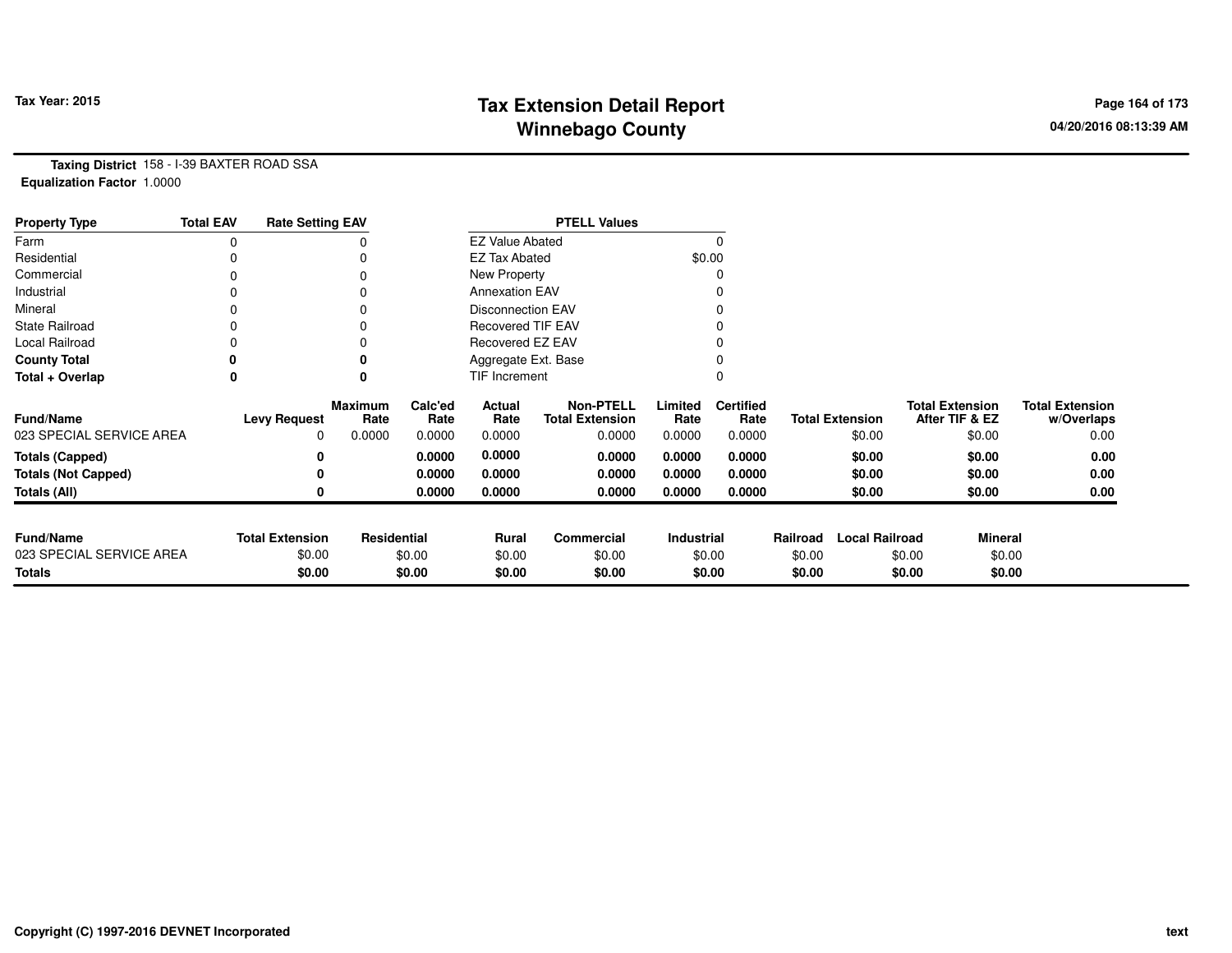## **Tax Extension Detail Report Tax Year: 2015 Page 165 of 173 Winnebago County**

**Taxing District** 159 - MULFORD & EAST STATE STREET TIF**Equalization Factor** 1.0000

| <b>Property Type</b>       | <b>Total EAV</b> | <b>TIF Base EAV</b>    |                        |                 |                          | <b>PTELL Values</b>                        |                 |                          |          |                        |                                          |                                      |
|----------------------------|------------------|------------------------|------------------------|-----------------|--------------------------|--------------------------------------------|-----------------|--------------------------|----------|------------------------|------------------------------------------|--------------------------------------|
| Farm                       | 1,826            |                        | 1,826                  |                 | <b>EZ Value Abated</b>   |                                            |                 | 0                        |          |                        |                                          |                                      |
| Residential                | 4,333,901        |                        | 4,317,186              |                 | <b>EZ Tax Abated</b>     |                                            |                 | \$0.00                   |          |                        |                                          |                                      |
| Commercial                 | 34,373,940       |                        | 32,970,001             |                 | New Property             |                                            |                 | 0                        |          |                        |                                          |                                      |
| Industrial                 |                  |                        |                        |                 | <b>Annexation EAV</b>    |                                            |                 |                          |          |                        |                                          |                                      |
| Mineral                    |                  |                        |                        |                 | <b>Disconnection EAV</b> |                                            |                 | 0                        |          |                        |                                          |                                      |
| <b>State Railroad</b>      | 0                |                        |                        |                 | <b>Recovered TIF EAV</b> |                                            |                 |                          |          |                        |                                          |                                      |
| Local Railroad             | 0                |                        |                        |                 | Recovered EZ EAV         |                                            |                 |                          |          |                        |                                          |                                      |
| <b>County Total</b>        | 38,709,667       |                        | 37,289,013             |                 | Aggregate Ext. Base      |                                            |                 |                          |          |                        |                                          |                                      |
| Total + Overlap            | 38,709,667       |                        | 37,289,013             |                 | TIF Increment            |                                            | 1,420,654       |                          |          |                        |                                          |                                      |
| <b>Fund/Name</b>           |                  | <b>Levy Request</b>    | <b>Maximum</b><br>Rate | Calc'ed<br>Rate | Actual<br>Rate           | <b>Non-PTELL</b><br><b>Total Extension</b> | Limited<br>Rate | <b>Certified</b><br>Rate |          | <b>Total Extension</b> | <b>Total Extension</b><br>After TIF & EZ | <b>Total Extension</b><br>w/Overlaps |
| 001 CORPORATE              |                  | 0                      | 0.0000                 | 0.0000          | 0.0000                   | 0.0000                                     | 0.0000          | 0.0000                   |          | \$0.00                 | \$217,307.58                             | 217307.58                            |
| <b>Totals (Capped)</b>     |                  | 0                      |                        | 0.0000          | 0.0000                   | 0.0000                                     | 0.0000          | 0.0000                   |          | \$0.00                 | \$0.00                                   | 0.00                                 |
| <b>Totals (Not Capped)</b> |                  | 0                      |                        | 0.0000          | 0.0000                   | 0.0000                                     | 0.0000          | 0.0000                   |          | \$0.00                 | \$217,307.58                             | 217307.58                            |
| Totals (All)               |                  | 0                      |                        | 0.0000          | 0.0000                   | 0.0000                                     | 0.0000          | 0.0000                   |          | \$0.00                 | \$217,307.58                             | 217307.58                            |
|                            |                  |                        |                        |                 |                          |                                            |                 |                          |          |                        |                                          |                                      |
| <b>Fund/Name</b>           |                  | <b>Total Extension</b> | Residential            |                 | Rural                    | <b>Commercial</b>                          | Industrial      |                          | Railroad | <b>Local Railroad</b>  |                                          | <b>Mineral</b>                       |
| 001 CORPORATE              |                  | \$217,307.58           |                        | \$0.00          | \$0.00                   | \$0.00                                     |                 | \$0.00                   | \$0.00   |                        | \$0.00                                   | \$0.00                               |
| <b>Totals</b>              |                  | \$217,307.58           |                        | \$0.00          | \$0.00                   | \$0.00                                     |                 | \$0.00                   | \$0.00   |                        | \$0.00                                   | \$0.00                               |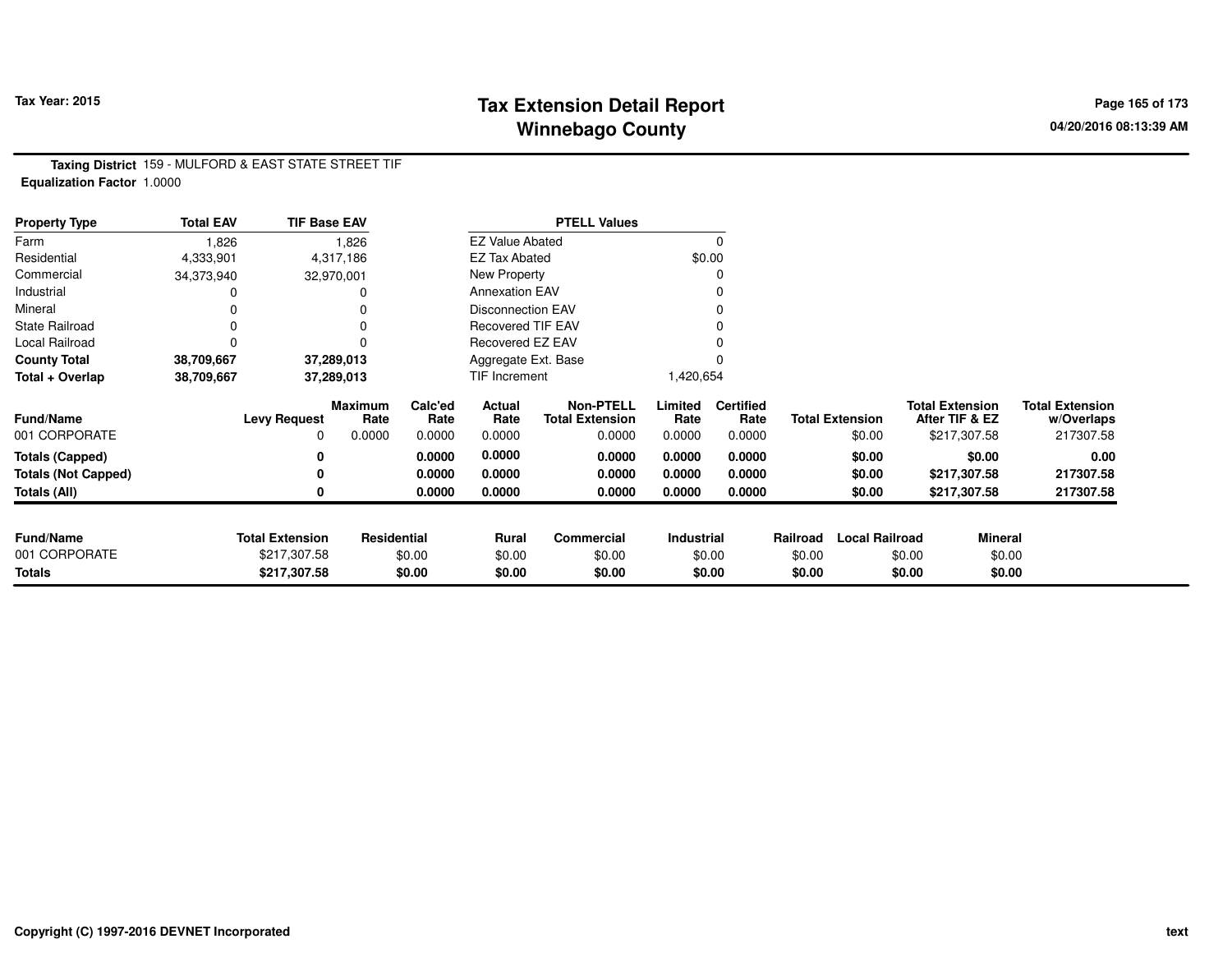# **Tax Extension Detail Report Tax Year: 2015 Page 166 of 173 Winnebago County**

**Taxing District** 160 - SOUTH BELOIT SSA 1**Equalization Factor** 1.0000

| <b>Property Type</b>       | <b>Total EAV</b> | <b>Rate Setting EAV</b> |                 |                 |                          | <b>PTELL Values</b>                        |                 |                          |          |                        |                                          |                                      |
|----------------------------|------------------|-------------------------|-----------------|-----------------|--------------------------|--------------------------------------------|-----------------|--------------------------|----------|------------------------|------------------------------------------|--------------------------------------|
| Farm                       | 0                |                         |                 |                 | <b>EZ Value Abated</b>   |                                            |                 | 0                        |          |                        |                                          |                                      |
| Residential                | 10,827           |                         | 10,827          |                 | <b>EZ Tax Abated</b>     |                                            |                 | \$0.00                   |          |                        |                                          |                                      |
| Commercial                 |                  |                         | 0               |                 | New Property             |                                            |                 | 0                        |          |                        |                                          |                                      |
| Industrial                 |                  |                         | 0               |                 | <b>Annexation EAV</b>    |                                            |                 | 0                        |          |                        |                                          |                                      |
| Mineral                    |                  |                         | 0               |                 | <b>Disconnection EAV</b> |                                            |                 | 0                        |          |                        |                                          |                                      |
| <b>State Railroad</b>      |                  |                         | 0               |                 | <b>Recovered TIF EAV</b> |                                            |                 |                          |          |                        |                                          |                                      |
| Local Railroad             |                  |                         | $\Omega$        |                 | Recovered EZ EAV         |                                            |                 |                          |          |                        |                                          |                                      |
| <b>County Total</b>        | 10,827           |                         | 10,827          |                 | Aggregate Ext. Base      |                                            |                 | $\Omega$                 |          |                        |                                          |                                      |
| Total + Overlap            | 10,827           |                         | 10,827          |                 | TIF Increment            |                                            |                 | $\Omega$                 |          |                        |                                          |                                      |
| <b>Fund/Name</b>           |                  | <b>Levy Request</b>     | Maximum<br>Rate | Calc'ed<br>Rate | Actual<br>Rate           | <b>Non-PTELL</b><br><b>Total Extension</b> | Limited<br>Rate | <b>Certified</b><br>Rate |          | <b>Total Extension</b> | <b>Total Extension</b><br>After TIF & EZ | <b>Total Extension</b><br>w/Overlaps |
| 023 SPECIAL SERVICE AREA   |                  | 0                       | 0.0000          | 0.0000          | 0.0000                   | 0.0000                                     | 0.0000          | 0.0000                   |          | \$0.00                 | \$676.76                                 | 676.76                               |
| <b>Totals (Capped)</b>     |                  | 0                       |                 | 0.0000          | 0.0000                   | 0.0000                                     | 0.0000          | 0.0000                   |          | \$0.00                 | \$0.00                                   | 0.00                                 |
| <b>Totals (Not Capped)</b> |                  |                         |                 | 0.0000          | 0.0000                   | 0.0000                                     | 0.0000          | 0.0000                   |          | \$0.00                 | \$676.76                                 | 676.76                               |
| Totals (All)               |                  |                         |                 | 0.0000          | 0.0000                   | 0.0000                                     | 0.0000          | 0.0000                   |          | \$0.00                 | \$676.76                                 | 676.76                               |
|                            |                  |                         |                 |                 |                          |                                            |                 |                          |          |                        |                                          |                                      |
| <b>Fund/Name</b>           |                  | <b>Total Extension</b>  | Residential     |                 | Rural                    | <b>Commercial</b>                          | Industrial      |                          | Railroad | <b>Local Railroad</b>  | <b>Mineral</b>                           |                                      |
| 023 SPECIAL SERVICE AREA   |                  | \$676.76                |                 | \$676.76        | \$0.00                   | \$0.00                                     |                 | \$0.00                   | \$0.00   |                        | \$0.00                                   | \$0.00                               |
| <b>Totals</b>              |                  | \$676.76                |                 | \$676.76        | \$0.00                   | \$0.00                                     |                 | \$0.00                   | \$0.00   |                        | \$0.00                                   | \$0.00                               |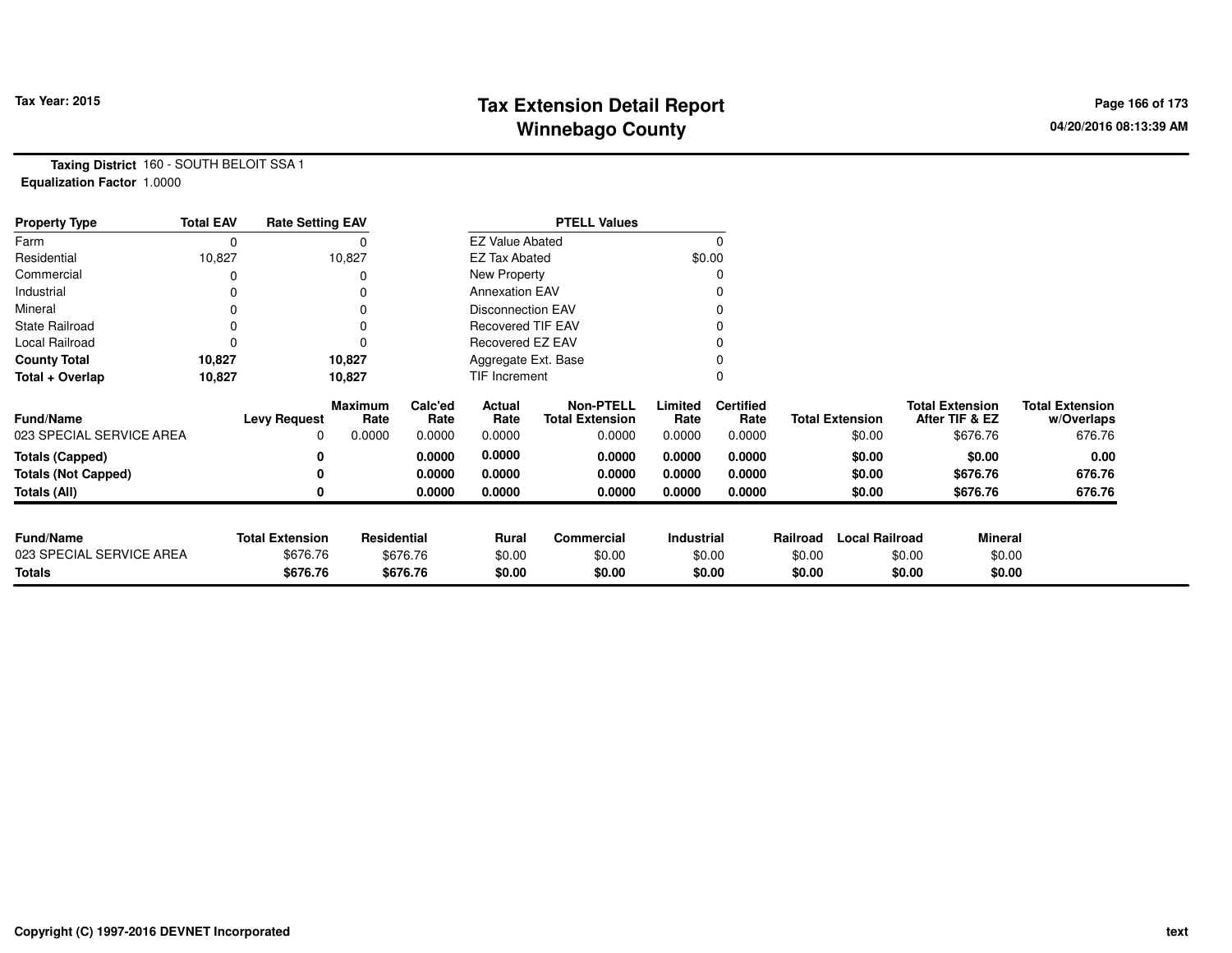# **Tax Extension Detail Report Tax Year: 2015 Page 167 of 173 Winnebago County**

**Taxing District** 161 - SOUTH BELOIT SSA 2**Equalization Factor** 1.0000

| <b>Property Type</b>       | <b>Total EAV</b> | <b>Rate Setting EAV</b> |                        |                 |                          | <b>PTELL Values</b>                        |                   |                          |          |                        |                                          |                                      |
|----------------------------|------------------|-------------------------|------------------------|-----------------|--------------------------|--------------------------------------------|-------------------|--------------------------|----------|------------------------|------------------------------------------|--------------------------------------|
| Farm                       | 0                |                         |                        |                 | <b>EZ Value Abated</b>   |                                            |                   |                          |          |                        |                                          |                                      |
| Residential                |                  |                         |                        |                 | <b>EZ Tax Abated</b>     |                                            | \$0.00            |                          |          |                        |                                          |                                      |
| Commercial                 | 0                |                         |                        |                 | New Property             |                                            |                   |                          |          |                        |                                          |                                      |
| Industrial                 |                  |                         |                        |                 | <b>Annexation EAV</b>    |                                            |                   |                          |          |                        |                                          |                                      |
| Mineral                    |                  |                         |                        |                 | <b>Disconnection EAV</b> |                                            |                   |                          |          |                        |                                          |                                      |
| <b>State Railroad</b>      | 0                |                         |                        |                 | <b>Recovered TIF EAV</b> |                                            |                   |                          |          |                        |                                          |                                      |
| Local Railroad             |                  |                         | O                      |                 | Recovered EZ EAV         |                                            |                   |                          |          |                        |                                          |                                      |
| <b>County Total</b>        |                  |                         |                        |                 | Aggregate Ext. Base      |                                            |                   |                          |          |                        |                                          |                                      |
| Total + Overlap            | 0                |                         | 0                      |                 | TIF Increment            |                                            |                   |                          |          |                        |                                          |                                      |
| <b>Fund/Name</b>           |                  | <b>Levy Request</b>     | <b>Maximum</b><br>Rate | Calc'ed<br>Rate | Actual<br>Rate           | <b>Non-PTELL</b><br><b>Total Extension</b> | Limited<br>Rate   | <b>Certified</b><br>Rate |          | <b>Total Extension</b> | <b>Total Extension</b><br>After TIF & EZ | <b>Total Extension</b><br>w/Overlaps |
| 023 SPECIAL SERVICE AREA   |                  | 0                       | 0.0000                 | 0.0000          | 0.0000                   | 0.0000                                     | 0.0000            | 0.0000                   |          | \$0.00                 | \$0.00                                   | 0.00                                 |
| <b>Totals (Capped)</b>     |                  | 0                       |                        | 0.0000          | 0.0000                   | 0.0000                                     | 0.0000            | 0.0000                   |          | \$0.00                 | \$0.00                                   | 0.00                                 |
| <b>Totals (Not Capped)</b> |                  | 0                       |                        | 0.0000          | 0.0000                   | 0.0000                                     | 0.0000            | 0.0000                   |          | \$0.00                 | \$0.00                                   | 0.00                                 |
| Totals (All)               |                  | 0                       |                        | 0.0000          | 0.0000                   | 0.0000                                     | 0.0000            | 0.0000                   |          | \$0.00                 | \$0.00                                   | 0.00                                 |
| <b>Fund/Name</b>           |                  | <b>Total Extension</b>  | <b>Residential</b>     |                 | Rural                    | Commercial                                 | <b>Industrial</b> |                          | Railroad | <b>Local Railroad</b>  | <b>Mineral</b>                           |                                      |
| 023 SPECIAL SERVICE AREA   |                  | \$0.00                  |                        | \$0.00          | \$0.00                   | \$0.00                                     | \$0.00            |                          | \$0.00   |                        | \$0.00                                   | \$0.00                               |
| <b>Totals</b>              |                  | \$0.00                  |                        | \$0.00          | \$0.00                   | \$0.00                                     |                   | \$0.00                   | \$0.00   |                        | \$0.00                                   | \$0.00                               |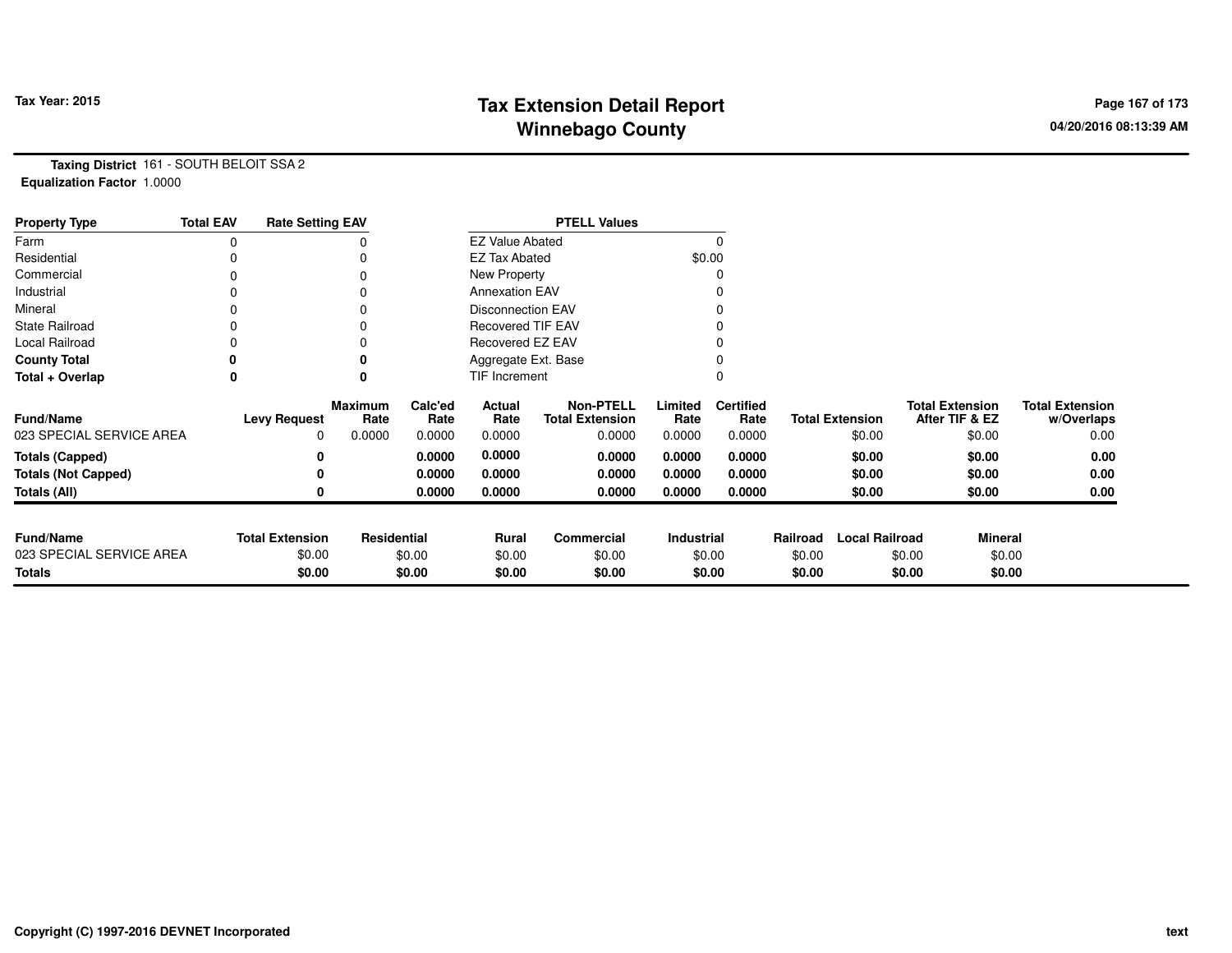# **Tax Extension Detail Report Tax Year: 2015 Page 168 of 173 Winnebago County**

**Taxing District** 162 - SOUTH BELOIT SSA 3**Equalization Factor** 1.0000

| <b>Property Type</b>       | <b>Total EAV</b> | <b>Rate Setting EAV</b> |                        |                 |                          | <b>PTELL Values</b>                        |                 |                          |          |                        |                                          |                                      |
|----------------------------|------------------|-------------------------|------------------------|-----------------|--------------------------|--------------------------------------------|-----------------|--------------------------|----------|------------------------|------------------------------------------|--------------------------------------|
| Farm                       | 0                |                         |                        |                 | <b>EZ Value Abated</b>   |                                            |                 |                          |          |                        |                                          |                                      |
| Residential                |                  |                         |                        |                 | <b>EZ Tax Abated</b>     |                                            |                 | \$0.00                   |          |                        |                                          |                                      |
| Commercial                 | 0                |                         |                        |                 | New Property             |                                            |                 |                          |          |                        |                                          |                                      |
| Industrial                 |                  |                         |                        |                 | <b>Annexation EAV</b>    |                                            |                 |                          |          |                        |                                          |                                      |
| Mineral                    |                  |                         |                        |                 | <b>Disconnection EAV</b> |                                            |                 |                          |          |                        |                                          |                                      |
| <b>State Railroad</b>      | 0                |                         |                        |                 | <b>Recovered TIF EAV</b> |                                            |                 |                          |          |                        |                                          |                                      |
| Local Railroad             |                  |                         |                        |                 | Recovered EZ EAV         |                                            |                 |                          |          |                        |                                          |                                      |
| <b>County Total</b>        |                  |                         | 0                      |                 | Aggregate Ext. Base      |                                            |                 |                          |          |                        |                                          |                                      |
| Total + Overlap            | 0                |                         | $\mathbf{0}$           |                 | <b>TIF Increment</b>     |                                            |                 |                          |          |                        |                                          |                                      |
| <b>Fund/Name</b>           |                  | <b>Levy Request</b>     | <b>Maximum</b><br>Rate | Calc'ed<br>Rate | Actual<br>Rate           | <b>Non-PTELL</b><br><b>Total Extension</b> | Limited<br>Rate | <b>Certified</b><br>Rate |          | <b>Total Extension</b> | <b>Total Extension</b><br>After TIF & EZ | <b>Total Extension</b><br>w/Overlaps |
| 023 SPECIAL SERVICE AREA   |                  | 0                       | 0.0000                 | 0.0000          | 0.0000                   | 0.0000                                     | 0.0000          | 0.0000                   |          | \$0.00                 | \$0.00                                   | 0.00                                 |
| <b>Totals (Capped)</b>     |                  | 0                       |                        | 0.0000          | 0.0000                   | 0.0000                                     | 0.0000          | 0.0000                   |          | \$0.00                 | \$0.00                                   | 0.00                                 |
| <b>Totals (Not Capped)</b> |                  | 0                       |                        | 0.0000          | 0.0000                   | 0.0000                                     | 0.0000          | 0.0000                   |          | \$0.00                 | \$0.00                                   | 0.00                                 |
| <b>Totals (All)</b>        |                  | 0                       |                        | 0.0000          | 0.0000                   | 0.0000                                     | 0.0000          | 0.0000                   |          | \$0.00                 | \$0.00                                   | 0.00                                 |
|                            |                  |                         |                        |                 |                          |                                            |                 |                          |          |                        |                                          |                                      |
| <b>Fund/Name</b>           |                  | <b>Total Extension</b>  | Residential            |                 | Rural                    | Commercial                                 | Industrial      |                          | Railroad | <b>Local Railroad</b>  | <b>Mineral</b>                           |                                      |
| 023 SPECIAL SERVICE AREA   |                  | \$0.00                  |                        | \$0.00          | \$0.00                   | \$0.00                                     |                 | \$0.00                   | \$0.00   |                        | \$0.00                                   | \$0.00                               |
| <b>Totals</b>              |                  | \$0.00                  |                        | \$0.00          | \$0.00                   | \$0.00                                     |                 | \$0.00                   | \$0.00   |                        | \$0.00                                   | \$0.00                               |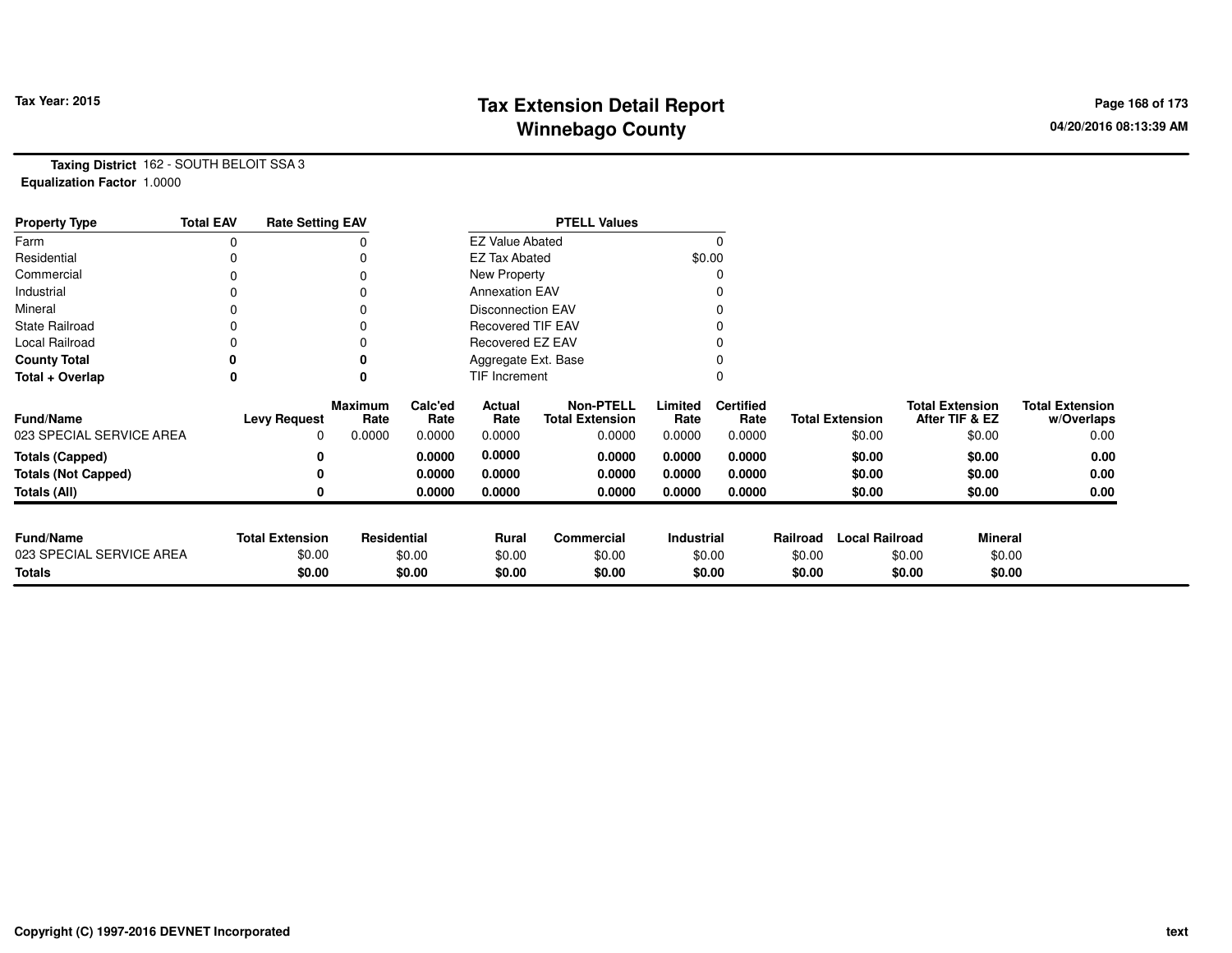# **Tax Extension Detail Report Tax Year: 2015 Page 169 of 173 Winnebago County**

**Taxing District** 163 - SOUTH BELOIT SSA 4**Equalization Factor** 1.0000

| <b>Property Type</b>       | <b>Total EAV</b> | <b>Rate Setting EAV</b> |                        |                        |                          | <b>PTELL Values</b>                        |                   |                          |          |                        |                                          |                                      |
|----------------------------|------------------|-------------------------|------------------------|------------------------|--------------------------|--------------------------------------------|-------------------|--------------------------|----------|------------------------|------------------------------------------|--------------------------------------|
| Farm                       | 0                |                         |                        | <b>EZ Value Abated</b> |                          |                                            |                   |                          |          |                        |                                          |                                      |
| Residential                |                  |                         |                        | <b>EZ Tax Abated</b>   |                          |                                            | \$0.00            |                          |          |                        |                                          |                                      |
| Commercial                 | 0                |                         |                        |                        | New Property             |                                            |                   |                          |          |                        |                                          |                                      |
| Industrial                 |                  |                         |                        |                        | <b>Annexation EAV</b>    |                                            |                   |                          |          |                        |                                          |                                      |
| Mineral                    |                  |                         |                        |                        | <b>Disconnection EAV</b> |                                            |                   |                          |          |                        |                                          |                                      |
| <b>State Railroad</b>      | 0                |                         |                        |                        | <b>Recovered TIF EAV</b> |                                            |                   |                          |          |                        |                                          |                                      |
| Local Railroad             |                  |                         | O                      |                        | Recovered EZ EAV         |                                            |                   |                          |          |                        |                                          |                                      |
| <b>County Total</b>        |                  |                         |                        |                        | Aggregate Ext. Base      |                                            |                   |                          |          |                        |                                          |                                      |
| Total + Overlap            | 0                |                         | 0                      |                        | TIF Increment            |                                            |                   |                          |          |                        |                                          |                                      |
| <b>Fund/Name</b>           |                  | <b>Levy Request</b>     | <b>Maximum</b><br>Rate | Calc'ed<br>Rate        | Actual<br>Rate           | <b>Non-PTELL</b><br><b>Total Extension</b> | Limited<br>Rate   | <b>Certified</b><br>Rate |          | <b>Total Extension</b> | <b>Total Extension</b><br>After TIF & EZ | <b>Total Extension</b><br>w/Overlaps |
| 023 SPECIAL SERVICE AREA   |                  | 0                       | 0.0000                 | 0.0000                 | 0.0000                   | 0.0000                                     | 0.0000            | 0.0000                   |          | \$0.00                 | \$0.00                                   | 0.00                                 |
| <b>Totals (Capped)</b>     |                  | 0                       |                        | 0.0000                 | 0.0000                   | 0.0000                                     | 0.0000            | 0.0000                   |          | \$0.00                 | \$0.00                                   | 0.00                                 |
| <b>Totals (Not Capped)</b> |                  | 0                       |                        | 0.0000                 | 0.0000                   | 0.0000                                     | 0.0000            | 0.0000                   |          | \$0.00                 | \$0.00                                   | 0.00                                 |
| Totals (All)               |                  | 0                       |                        | 0.0000                 | 0.0000                   | 0.0000                                     | 0.0000            | 0.0000                   |          | \$0.00                 | \$0.00                                   | 0.00                                 |
| <b>Fund/Name</b>           |                  | <b>Total Extension</b>  | <b>Residential</b>     |                        | Rural                    | Commercial                                 | <b>Industrial</b> |                          | Railroad | <b>Local Railroad</b>  | <b>Mineral</b>                           |                                      |
| 023 SPECIAL SERVICE AREA   |                  | \$0.00                  |                        | \$0.00                 | \$0.00                   | \$0.00                                     | \$0.00            |                          | \$0.00   |                        | \$0.00                                   | \$0.00                               |
| <b>Totals</b>              |                  | \$0.00                  |                        | \$0.00                 | \$0.00                   | \$0.00                                     |                   | \$0.00                   | \$0.00   |                        | \$0.00                                   | \$0.00                               |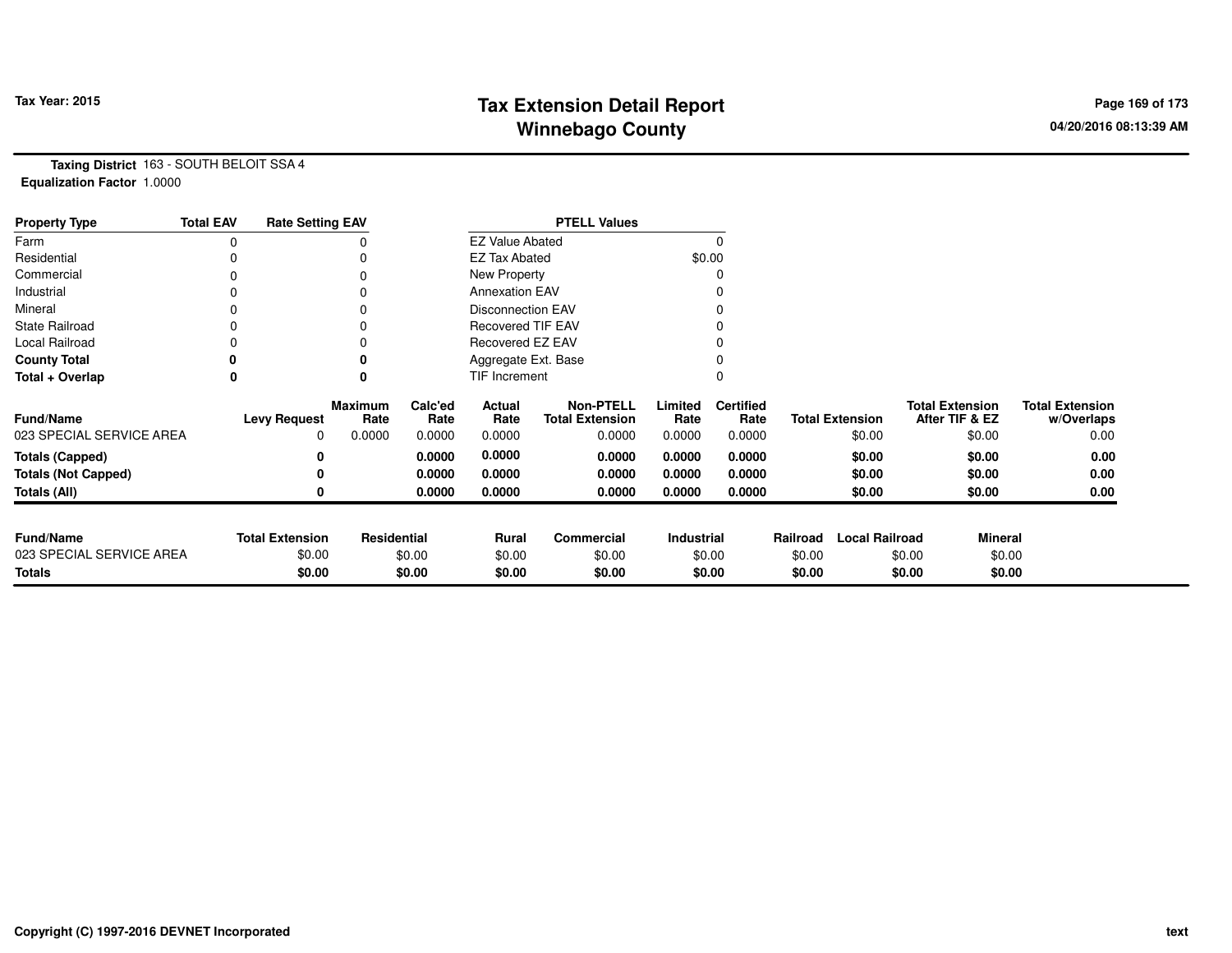### **Tax Extension Detail Report Tax Year: 2015 Page 170 of 173 Winnebago County**

**Taxing District** 164 - AUBURN STREET TIF**Equalization Factor** 1.0000

| <b>Property Type</b>       | <b>Total EAV</b> | <b>TIF Base EAV</b>    |                        |                 |                          | <b>PTELL Values</b>                        |                 |                          |          |                        |                                          |                |                                      |
|----------------------------|------------------|------------------------|------------------------|-----------------|--------------------------|--------------------------------------------|-----------------|--------------------------|----------|------------------------|------------------------------------------|----------------|--------------------------------------|
| Farm                       | 0                |                        |                        |                 | <b>EZ Value Abated</b>   |                                            |                 |                          |          |                        |                                          |                |                                      |
| Residential                | 39,580           |                        | 39,580                 |                 | <b>EZ Tax Abated</b>     |                                            | \$0.00          |                          |          |                        |                                          |                |                                      |
| Commercial                 | 4,434,856        |                        | 4,350,693              |                 | New Property             |                                            |                 |                          |          |                        |                                          |                |                                      |
| Industrial                 | 2,009,662        |                        | 2,000,766              |                 | <b>Annexation EAV</b>    |                                            |                 |                          |          |                        |                                          |                |                                      |
| Mineral                    |                  |                        |                        |                 | <b>Disconnection EAV</b> |                                            |                 |                          |          |                        |                                          |                |                                      |
| <b>State Railroad</b>      |                  |                        |                        |                 | Recovered TIF EAV        |                                            |                 |                          |          |                        |                                          |                |                                      |
| Local Railroad             | 0                |                        |                        |                 | Recovered EZ EAV         |                                            |                 |                          |          |                        |                                          |                |                                      |
| <b>County Total</b>        | 6,484,098        |                        | 6,391,039              |                 | Aggregate Ext. Base      |                                            |                 |                          |          |                        |                                          |                |                                      |
| Total + Overlap            | 6,484,098        | 6,391,039              |                        |                 | TIF Increment            |                                            |                 | 93,059                   |          |                        |                                          |                |                                      |
| <b>Fund/Name</b>           |                  | <b>Levy Request</b>    | <b>Maximum</b><br>Rate | Calc'ed<br>Rate | Actual<br>Rate           | <b>Non-PTELL</b><br><b>Total Extension</b> | Limited<br>Rate | <b>Certified</b><br>Rate |          | <b>Total Extension</b> | <b>Total Extension</b><br>After TIF & EZ |                | <b>Total Extension</b><br>w/Overlaps |
| 001 CORPORATE              |                  | 0                      | 0.0000                 | 0.0000          | 0.0000                   | 0.0000                                     | 0.0000          | 0.0000                   |          | \$0.00                 |                                          | \$14,234.66    | 14234.66                             |
| <b>Totals (Capped)</b>     |                  | 0                      |                        | 0.0000          | 0.0000                   | 0.0000                                     | 0.0000          | 0.0000                   |          | \$0.00                 |                                          | \$0.00         | 0.00                                 |
| <b>Totals (Not Capped)</b> |                  | 0                      |                        | 0.0000          | 0.0000                   | 0.0000                                     | 0.0000          | 0.0000                   |          | \$0.00                 |                                          | \$14,234.66    | 14234.66                             |
| Totals (All)               |                  | 0                      |                        | 0.0000          | 0.0000                   | 0.0000                                     | 0.0000          | 0.0000                   |          | \$0.00                 |                                          | \$14,234.66    | 14234.66                             |
|                            |                  |                        |                        |                 |                          |                                            |                 |                          |          |                        |                                          |                |                                      |
| <b>Fund/Name</b>           |                  | <b>Total Extension</b> | Residential            |                 | Rural                    | Commercial                                 | Industrial      |                          | Railroad | <b>Local Railroad</b>  |                                          | <b>Mineral</b> |                                      |
| 001 CORPORATE              |                  | \$14,234.66            |                        | \$0.00          | \$0.00                   | \$0.00                                     |                 | \$0.00                   | \$0.00   |                        | \$0.00                                   | \$0.00         |                                      |
| <b>Totals</b>              |                  | \$14,234.66            |                        | \$0.00          | \$0.00                   | \$0.00                                     |                 | \$0.00                   | \$0.00   |                        | \$0.00                                   | \$0.00         |                                      |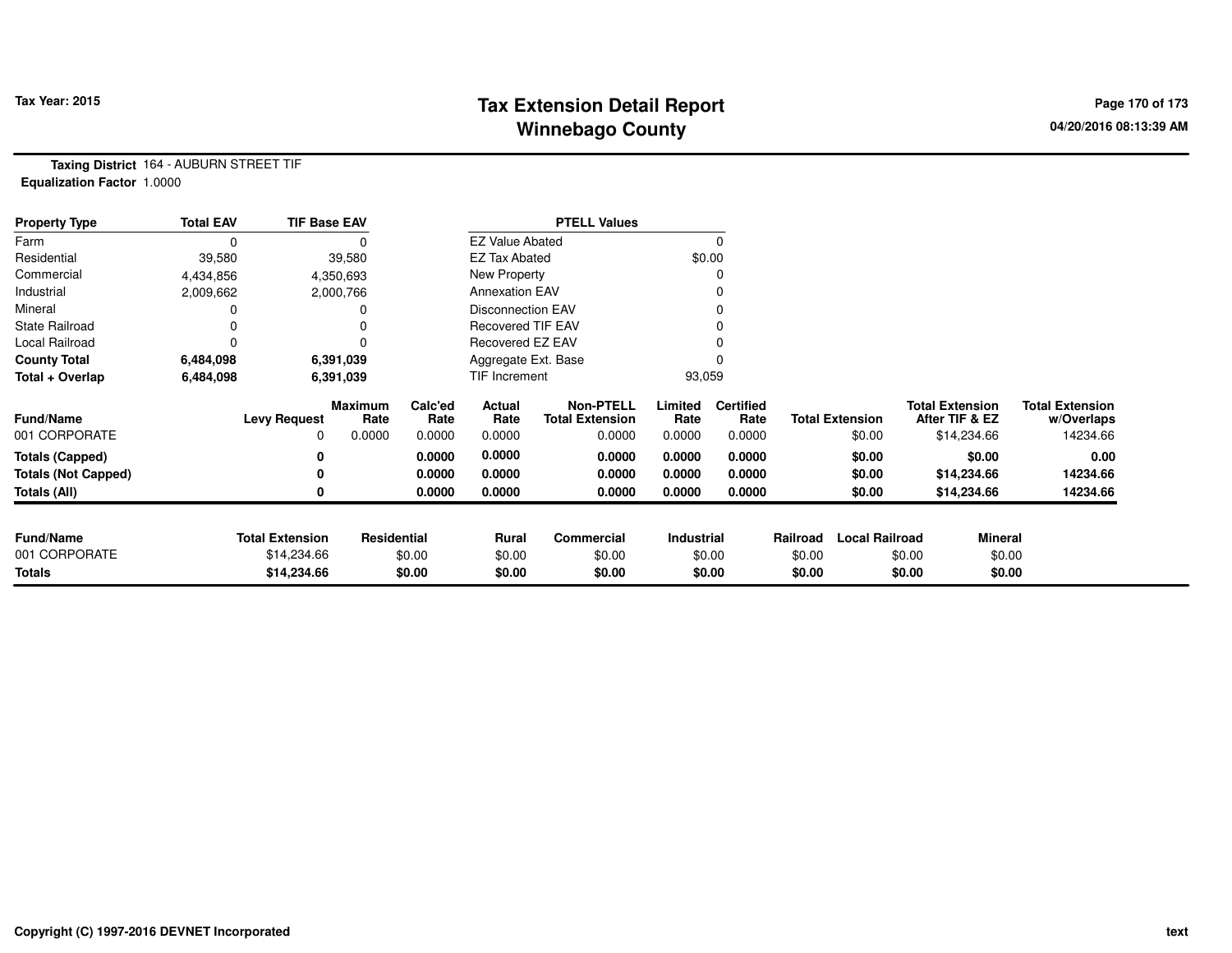# **Tax Extension Detail Report Tax Year: 2015 Page 171 of 173 Winnebago County**

**Taxing District** 165 - FOREST HILLS ROAD TIF**Equalization Factor** 1.0000

| <b>Property Type</b>       | <b>Total EAV</b> | <b>TIF Base EAV</b>    |                 |                 |                          | <b>PTELL Values</b>                        |                   |                          |          |                        |                                          |                                      |
|----------------------------|------------------|------------------------|-----------------|-----------------|--------------------------|--------------------------------------------|-------------------|--------------------------|----------|------------------------|------------------------------------------|--------------------------------------|
| Farm                       |                  |                        |                 |                 | <b>EZ Value Abated</b>   |                                            |                   | $\Omega$                 |          |                        |                                          |                                      |
| Residential                | 115,058          |                        | 115,058         |                 | <b>EZ Tax Abated</b>     |                                            | \$0.00            |                          |          |                        |                                          |                                      |
| Commercial                 | 2,199,889        |                        | 2,192,204       |                 | <b>New Property</b>      |                                            |                   | O                        |          |                        |                                          |                                      |
| Industrial                 | 1,899,382        |                        | 1,899,382       |                 | <b>Annexation EAV</b>    |                                            |                   |                          |          |                        |                                          |                                      |
| Mineral                    |                  |                        |                 |                 | <b>Disconnection EAV</b> |                                            |                   |                          |          |                        |                                          |                                      |
| <b>State Railroad</b>      |                  |                        |                 |                 | <b>Recovered TIF EAV</b> |                                            |                   |                          |          |                        |                                          |                                      |
| Local Railroad             |                  |                        | U               |                 | Recovered EZ EAV         |                                            |                   |                          |          |                        |                                          |                                      |
| <b>County Total</b>        | 4,214,329        |                        | 4,206,644       |                 | Aggregate Ext. Base      |                                            |                   |                          |          |                        |                                          |                                      |
| Total + Overlap            | 4,214,329        |                        | 4,206,644       |                 | TIF Increment            |                                            |                   | 7,685                    |          |                        |                                          |                                      |
| <b>Fund/Name</b>           |                  | <b>Levy Request</b>    | Maximum<br>Rate | Calc'ed<br>Rate | Actual<br>Rate           | <b>Non-PTELL</b><br><b>Total Extension</b> | Limited<br>Rate   | <b>Certified</b><br>Rate |          | <b>Total Extension</b> | <b>Total Extension</b><br>After TIF & EZ | <b>Total Extension</b><br>w/Overlaps |
| 001 CORPORATE              |                  | 0                      | 0.0000          | 0.0000          | 0.0000                   | 0.0000                                     | 0.0000            | 0.0000                   |          | \$0.00                 | \$935.18                                 | 935.18                               |
| <b>Totals (Capped)</b>     |                  | 0                      |                 | 0.0000          | 0.0000                   | 0.0000                                     | 0.0000            | 0.0000                   |          | \$0.00                 | \$0.00                                   | 0.00                                 |
| <b>Totals (Not Capped)</b> |                  | 0                      |                 | 0.0000          | 0.0000                   | 0.0000                                     | 0.0000            | 0.0000                   |          | \$0.00                 | \$935.18                                 | 935.18                               |
| Totals (All)               |                  | 0                      |                 | 0.0000          | 0.0000                   | 0.0000                                     | 0.0000            | 0.0000                   |          | \$0.00                 | \$935.18                                 | 935.18                               |
|                            |                  |                        |                 |                 |                          |                                            |                   |                          |          |                        |                                          |                                      |
| <b>Fund/Name</b>           |                  | <b>Total Extension</b> | Residential     |                 | Rural<br>\$0.00          | Commercial                                 | <b>Industrial</b> |                          | Railroad | <b>Local Railroad</b>  | <b>Mineral</b>                           |                                      |
| 001 CORPORATE              |                  | \$935.18               |                 | \$0.00          |                          | \$0.00                                     | \$0.00            |                          | \$0.00   |                        | \$0.00                                   | \$0.00                               |
| <b>Totals</b>              |                  | \$935.18               |                 | \$0.00          | \$0.00                   | \$0.00                                     |                   | \$0.00                   | \$0.00   |                        | \$0.00                                   | \$0.00                               |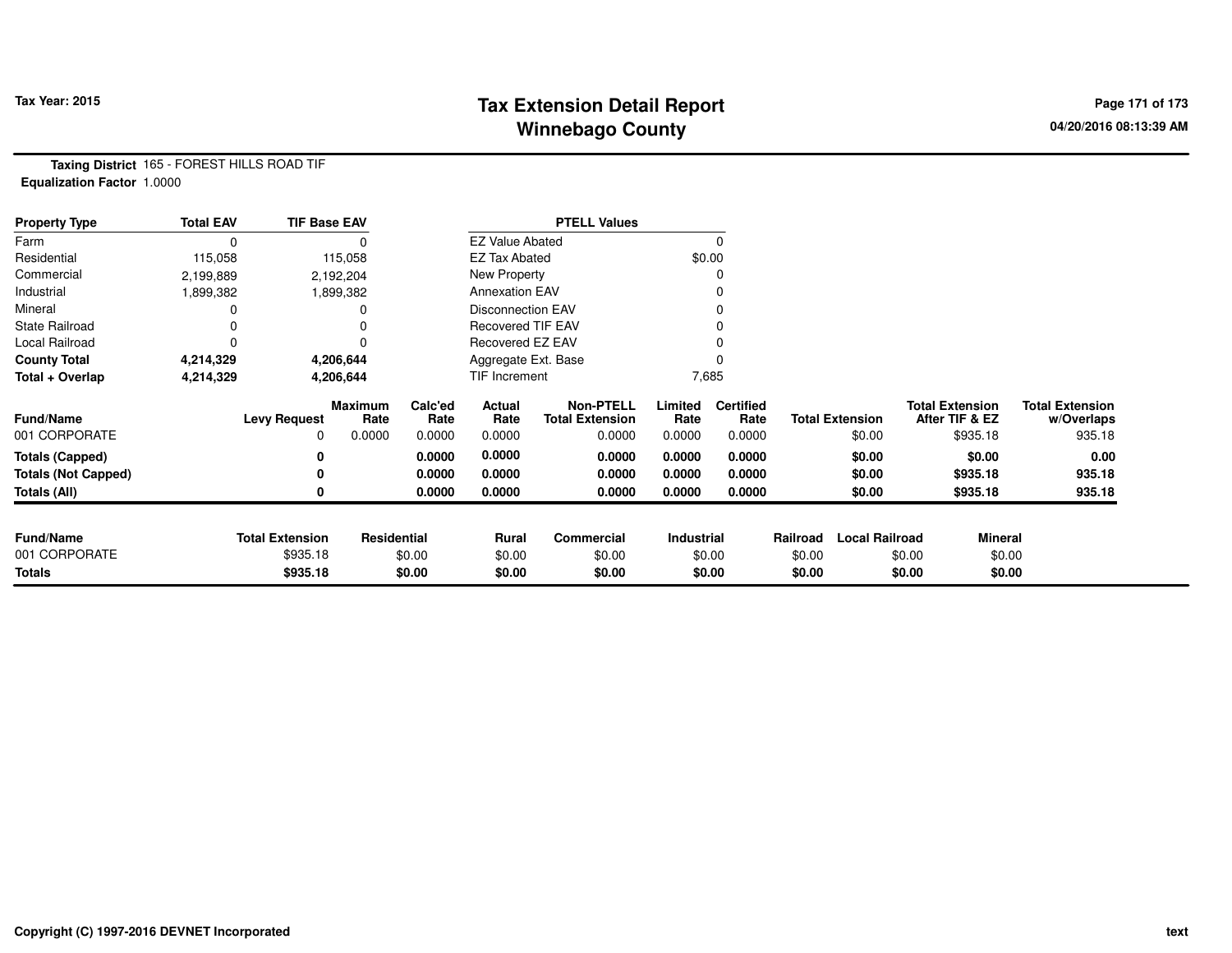# **Tax Extension Detail Report Tax Year: 2015 Page 172 of 173 Winnebago County**

**Taxing District** 166 - GARDNER / BLACKHAWK TIF**Equalization Factor** 1.0000

| <b>Property Type</b>       | <b>Total EAV</b> | <b>TIF Base EAV</b>    |                        |                     |                          | <b>PTELL Values</b>                        |                 |                          |          |                        |        |                                          |                                      |
|----------------------------|------------------|------------------------|------------------------|---------------------|--------------------------|--------------------------------------------|-----------------|--------------------------|----------|------------------------|--------|------------------------------------------|--------------------------------------|
| Farm                       | $\Omega$         |                        |                        |                     | <b>EZ Value Abated</b>   |                                            |                 |                          |          |                        |        |                                          |                                      |
| Residential                | 475,253          |                        | 469,199                |                     | <b>EZ Tax Abated</b>     |                                            | \$0.00          |                          |          |                        |        |                                          |                                      |
| Commercial                 | 3,687,873        |                        | 3,519,000              |                     | New Property             |                                            |                 |                          |          |                        |        |                                          |                                      |
| Industrial                 | 3,296,539        |                        | 3,289,255              |                     | <b>Annexation EAV</b>    |                                            | 7,459,665       |                          |          |                        |        |                                          |                                      |
| Mineral                    |                  |                        |                        |                     | Disconnection EAV        |                                            |                 |                          |          |                        |        |                                          |                                      |
| <b>State Railroad</b>      |                  |                        |                        |                     | <b>Recovered TIF EAV</b> |                                            |                 |                          |          |                        |        |                                          |                                      |
| Local Railroad             | 0                |                        |                        |                     | Recovered EZ EAV         |                                            |                 |                          |          |                        |        |                                          |                                      |
| <b>County Total</b>        | 7,459,665        | 7,277,454              |                        | Aggregate Ext. Base |                          |                                            |                 |                          |          |                        |        |                                          |                                      |
| Total + Overlap            | 7,459,665        | 7,277,454              |                        |                     | TIF Increment            |                                            |                 | 182,211                  |          |                        |        |                                          |                                      |
| <b>Fund/Name</b>           |                  | <b>Levy Request</b>    | <b>Maximum</b><br>Rate | Calc'ed<br>Rate     | Actual<br>Rate           | <b>Non-PTELL</b><br><b>Total Extension</b> | Limited<br>Rate | <b>Certified</b><br>Rate |          | <b>Total Extension</b> |        | <b>Total Extension</b><br>After TIF & EZ | <b>Total Extension</b><br>w/Overlaps |
| 001 CORPORATE              |                  | 0                      | 0.0000                 | 0.0000              | 0.0000                   | 0.0000                                     | 0.0000          | 0.0000                   |          | \$0.00                 |        | \$19,286.62                              | 19286.62                             |
| <b>Totals (Capped)</b>     |                  | 0                      |                        | 0.0000              | 0.0000                   | 0.0000                                     | 0.0000          | 0.0000                   |          | \$0.00                 |        | \$0.00                                   | 0.00                                 |
| <b>Totals (Not Capped)</b> |                  | 0                      |                        | 0.0000              | 0.0000                   | 0.0000                                     | 0.0000          | 0.0000                   |          | \$0.00                 |        | \$19,286.62                              | 19286.62                             |
| Totals (All)               |                  | 0                      |                        | 0.0000              | 0.0000                   | 0.0000                                     | 0.0000          | 0.0000                   |          | \$0.00                 |        | \$19,286.62                              | 19286.62                             |
| <b>Fund/Name</b>           |                  | <b>Total Extension</b> | Residential            |                     | Rural                    | Commercial                                 | Industrial      |                          | Railroad | <b>Local Railroad</b>  |        | <b>Mineral</b>                           |                                      |
| 001 CORPORATE              |                  | \$19,286.62            |                        | \$0.00              | \$0.00                   | \$0.00                                     |                 | \$0.00                   | \$0.00   |                        | \$0.00 | \$0.00                                   |                                      |
| <b>Totals</b>              |                  | \$19,286.62            |                        | \$0.00              | \$0.00                   | \$0.00                                     |                 | \$0.00                   | \$0.00   |                        | \$0.00 | \$0.00                                   |                                      |